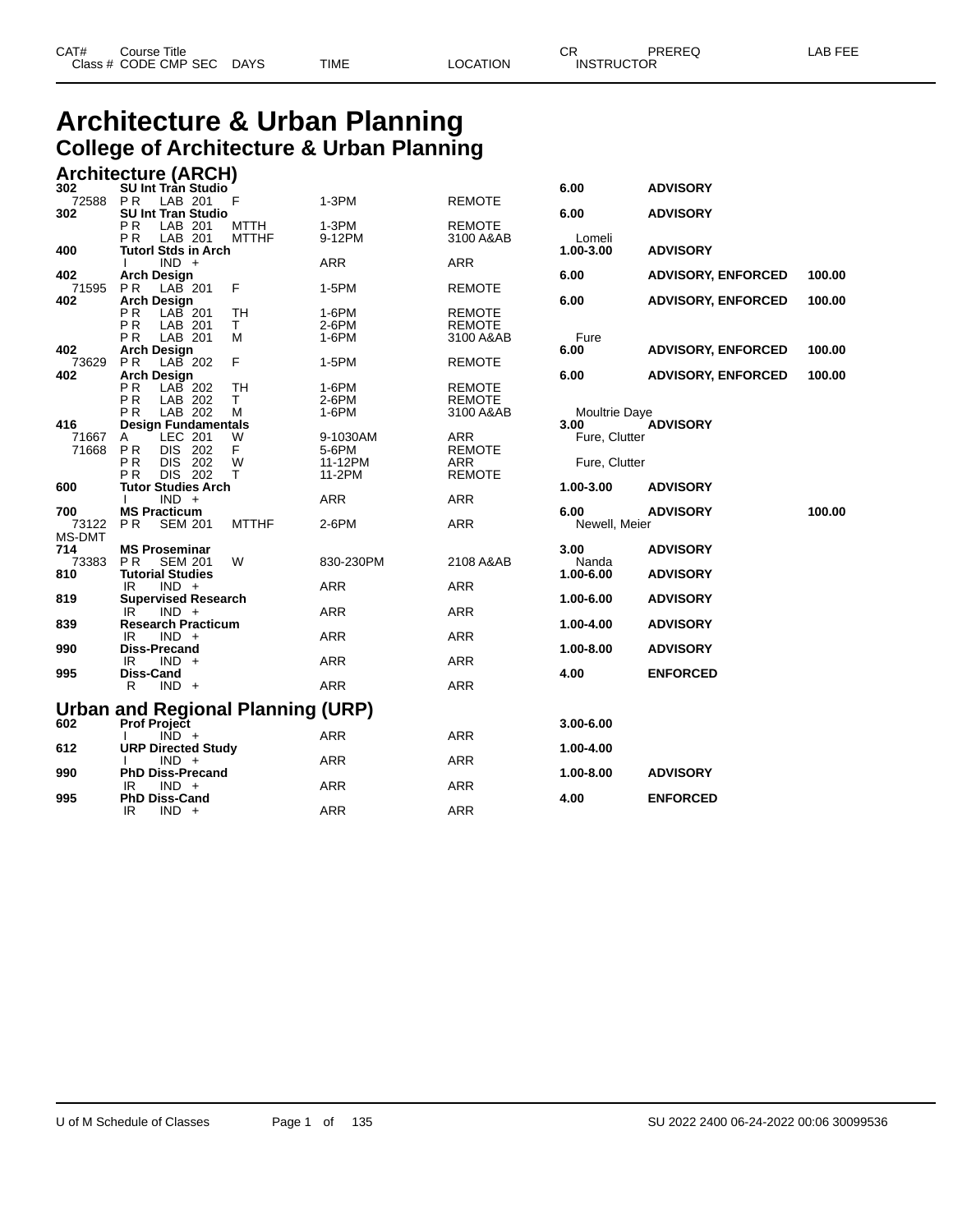## **Dental Hygiene Dental Hygiene-Dentistry**

|         | <b>Dental Hygiene (DENTHYG)</b> |     |     |      |
|---------|---------------------------------|-----|-----|------|
| 444     | Comm Prac:Hd Start              |     |     | 1.00 |
| 70055 P | SEM 202                         | ARR | ARR |      |
| 450     | Service Learning                |     |     | 2.00 |
| 70056 P | <b>SEM 201</b>                  | ARR | ARR |      |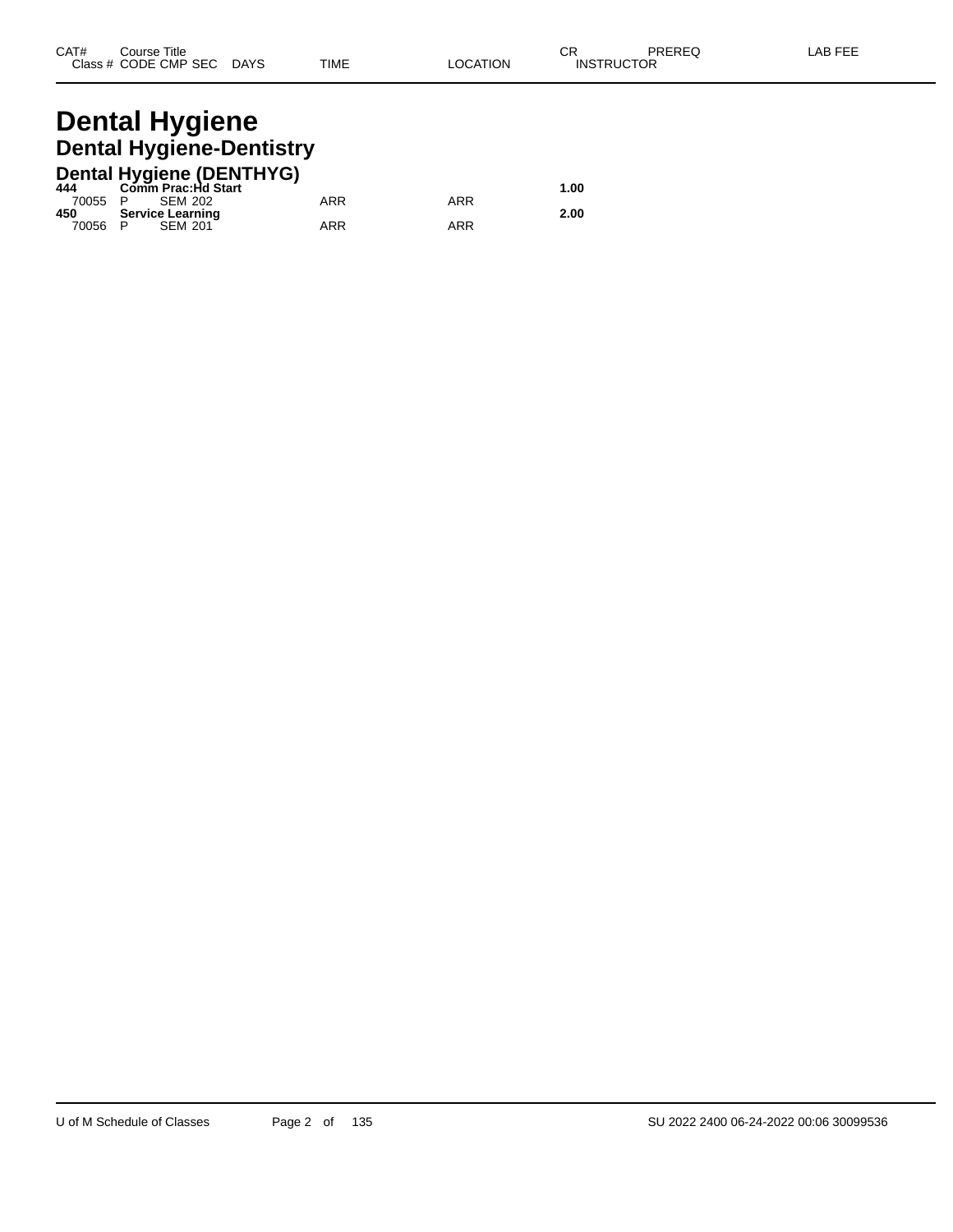|                         | Class # CODE CMP SEC<br><b>DAYS</b>                             | TIME             | LOCATION               | <b>INSTRUCTOR</b>              |                                            |        |
|-------------------------|-----------------------------------------------------------------|------------------|------------------------|--------------------------------|--------------------------------------------|--------|
|                         | <b>Dentistry</b>                                                |                  |                        |                                |                                            |        |
|                         | <b>School Of Dentistry</b>                                      |                  |                        |                                |                                            |        |
|                         |                                                                 |                  |                        |                                |                                            |        |
| 572                     | <b>Biomaterials (BIOMATLS)</b><br>Sp Lab Proj-Biomatr           |                  |                        | 1.00-4.00                      | <b>ADVISORY</b>                            |        |
| 990                     | $IND +$<br>Diss-Precand                                         | ARR              | ARR                    | 1.00-8.00                      | <b>ADVISORY</b>                            |        |
|                         | $IND +$                                                         | ARR              | ARR                    |                                |                                            |        |
|                         | <b>Dentistry (DENT)</b>                                         |                  |                        |                                |                                            |        |
| 501A<br>72570           | Intro to Profession<br>P <sub>R</sub><br>LEC 201<br>F           | 1-4PM            | G378 DENT              | 1.00-2.00                      | <b>ENFORCED</b>                            |        |
| 501A                    | Intro to Profession                                             |                  |                        | 1.00-2.00                      | <b>ENFORCED</b>                            |        |
|                         | ΡR<br>LEC 201<br>ТH<br>PR<br><b>LEC 201</b><br>ТH               | 8-12PM<br>9-11AM | G378 DENT<br>G378 DENT | Fitzgerald                     |                                            |        |
|                         | LEC 201<br>P R<br>W<br>P <sub>R</sub><br>LEC 201<br>м           | 1-3PM<br>10-12PM | G378 DENT<br>G378 DENT |                                |                                            |        |
| 502                     | <b>Evidenced-Based Dent</b>                                     |                  |                        | 1.00                           | <b>ENFORCED</b>                            |        |
| 73576<br>504            | LEC 201<br>P R<br>м<br><b>Intro to Pathways</b>                 | 8-9AM            | <b>ARR</b>             | Fitzgerald<br>0.00-10.00       | <b>ENFORCED</b>                            |        |
| 72579<br>505            | P R<br><b>SEM 201</b><br>Grand Rounds - D1                      | ARR              | ARR                    | 0.00-10.00                     | <b>ENFORCED</b>                            |        |
| 72578                   | LEC 201<br>P R                                                  | ARR              | ARR                    |                                |                                            |        |
| 509<br>72571            | Int Oralfacial Cmplx<br>P R<br>LEC 201<br>w                     | 1-3PM            | G005 DENT              | 2.00<br>Lombaert               | <b>ENFORCED</b>                            |        |
| 509                     | Int Oralfacial Cmplx                                            |                  |                        | 2.00                           | <b>ENFORCED</b>                            |        |
| 510                     | P R<br>LEC 201<br>M<br><b>Basic Histology</b>                   | 1-3PM            | G005 DENT              | 1.00                           | <b>ENFORCED</b>                            |        |
| 72926<br>510            | P R<br>LEC 201<br>TН<br><b>Basic Histology</b>                  | 9-11AM           | G378 DENT              | 1.00                           | <b>ENFORCED</b>                            |        |
|                         | РR<br>LEC 201<br>TН                                             | 2-4PM            | G378 DENT              |                                |                                            |        |
|                         | P <sub>R</sub><br>LEC 201<br>W<br>ΡR<br>LEC 201<br>Т            | 1-3PM<br>1-3PM   | G378 DENT<br>G378 DENT | Hortsch                        |                                            |        |
| 517                     | LEC 201<br>P R<br>м<br><b>Intro to Clinic Skills</b>            | 3-5PM            | G360 DENT              | 0.50-2.50                      | <b>ENFORCED</b>                            |        |
| 72572                   | P R<br>LEC 201                                                  | 1-5PM            | G390 DENT              |                                |                                            |        |
| 517                     | <b>Intro to Clinic Skills</b><br>P <sub>R</sub><br>LEC 201<br>F | 1-5PM            | G378 DENT              | 0.50-2.50<br>Van Tubergen, Nor | <b>ENFORCED</b>                            |        |
|                         | ΡR<br>LEC 201<br>F<br>LEC 201<br>F<br>P R                       | 2-5PM<br>2-5PM   | G340 DENT<br>G340 DENT |                                |                                            |        |
|                         | P <sub>R</sub><br>LEC 201<br>м                                  | 3-5PM            | G360 DENT              |                                |                                            |        |
| 521A<br>72573           | Dent Anat Occlus I<br>LEC 201<br>P R<br>TH                      | 1-2PM            | G378 DENT              | 1.00-10.00                     | <b>ENFORCED</b>                            | 195.00 |
| 521 A                   | Dent Anat Occlus I<br>РR<br>LEC 201<br>TН                       | 2-5PM            | G360 DENT              | 1.00-10.00                     | <b>ENFORCED</b>                            | 195.00 |
|                         | ΡR<br>LEC 201<br>TН                                             | 1-5PM            | G360 DENT              |                                |                                            |        |
|                         | ΡR<br>LEC 201<br>TН<br>РR<br>LEC 201<br>TН                      | 2-5PM<br>1-2PM   | G360 DENT<br>G378 DENT |                                | Karl, Duddanahalli Siddanna                |        |
| 524                     | Pathways Program                                                |                  |                        | 0.00-5.00                      | <b>ENFORCED</b>                            |        |
| 73588<br>524            | P R<br>DIS 201<br>W<br><b>Pathways Program</b>                  | 3-5PM            | ARR                    | $0.00 - 5.00$                  | Chiego Jr, Van Tubergen<br><b>ENFORCED</b> |        |
| 545                     | PR.<br>DIS 201<br>T<br><b>Head &amp; Neck Anatomy</b>           | 9-11AM           | G390 DENT              | 3.25                           | <b>ENFORCED</b>                            |        |
| 72596                   | LEC 201<br>WF<br>PR.                                            | 8-11AM           | ARR                    | Fox, Kingston<br>3.25          |                                            |        |
| 545 -                   | <b>Head &amp; Neck Anatomy</b><br>PR LEC 201<br>M               | 8-11AM           | ARR                    |                                | <b>ENFORCED</b>                            |        |
| <b>820R</b><br>73337 PR | <b>Comprehensive Care Clinic</b><br>CLN 201                     | ARR              | ARR                    | 0.00-10.00<br>Heys             | <b>ENFORCED</b>                            |        |
|                         | Dental Hygiene (DHYGRACK)                                       |                  |                        |                                |                                            |        |
| 682                     | Sem Dentl Hyg                                                   |                  |                        | 2.00                           |                                            |        |
| 70053 P<br>688          | <b>SEM 201</b><br><b>Thesis</b>                                 | ARR              | ARR                    | 1.00-3.00                      |                                            |        |
| 70054 P                 | <b>SEM 201</b>                                                  | ARR              | ARR                    |                                |                                            |        |
|                         | <b>Endodontics (ENDODONT)</b>                                   |                  |                        |                                |                                            |        |
| 651<br>73091            | <b>Preclin Grad Endo</b><br>P.<br>LAB 201<br>MWTH               | 9-12PM           | G524 DENT              | 5.00<br>McDonald               |                                            |        |
| 651                     | <b>Preclin Grad Endo</b>                                        |                  |                        | 5.00                           |                                            |        |
| 652                     | MWTH<br>LAB 201<br><b>Clin Endodontics</b>                      | 1-4PM            | G524 DENT              | 1.00-4.00                      |                                            |        |
| 73877<br>655            | LAB 101<br>P.<br><b>Endo Research</b>                           | ARR              | ARR                    | McDonald<br>1.00-3.00          |                                            |        |
|                         | $IND +$                                                         | ARR              | ARR                    |                                |                                            |        |
|                         | <b>Oral Biology (ORALBIOL)</b>                                  |                  |                        |                                |                                            |        |
| 678                     | <b>Stat Meth Oral Biol</b>                                      |                  |                        | 1.00-3.00                      | <b>ADVISORY</b>                            |        |

U of M Schedule of Classes Page 3 of 135 SU 2022 2400 06-24-2022 00:06 30099536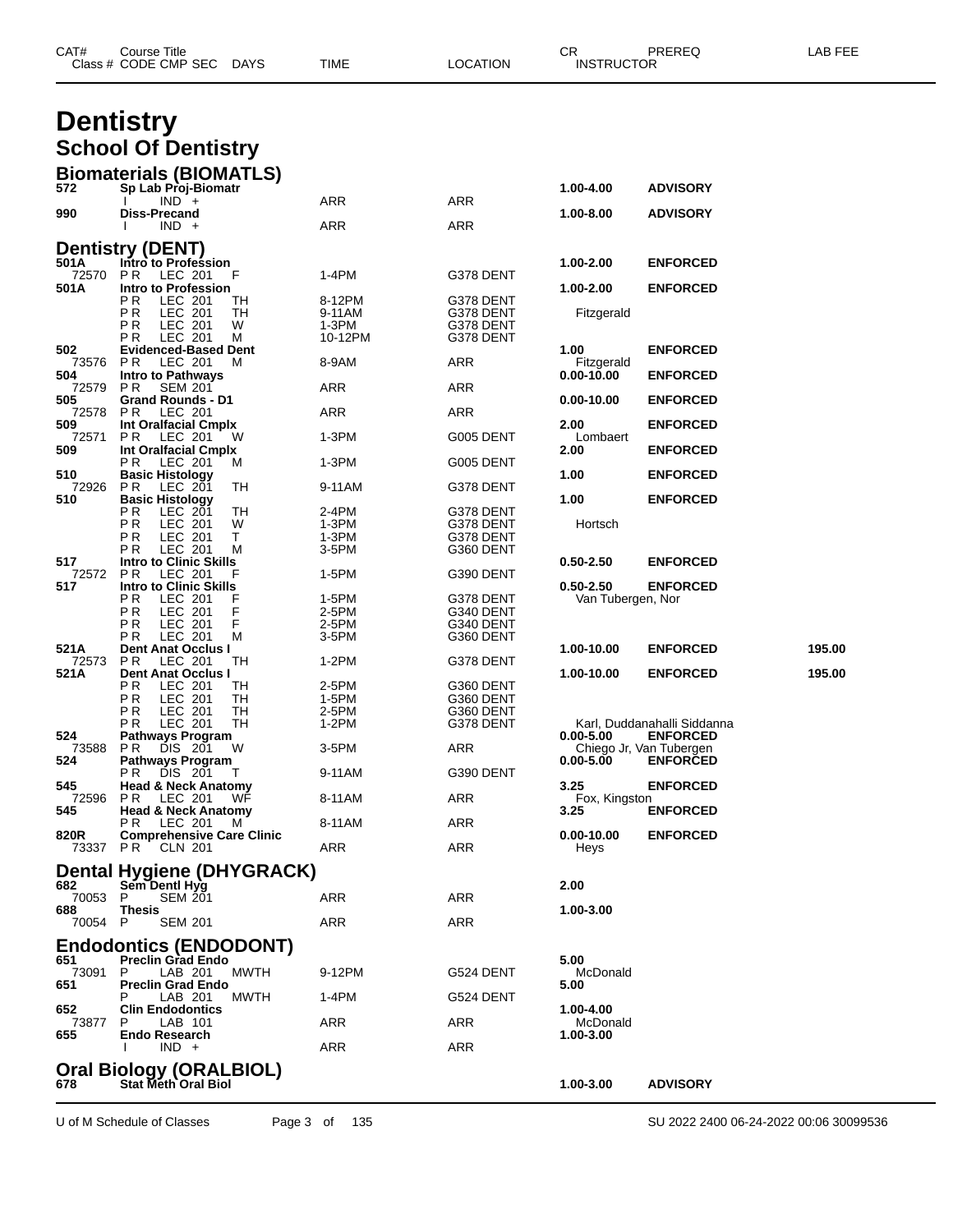| CAT#           | Course Title<br>Class # CODE CMP SEC DAYS                        | TIME             | <b>LOCATION</b>        | CR.<br><b>INSTRUCTOR</b> | PREREQ          | LAB FEE |
|----------------|------------------------------------------------------------------|------------------|------------------------|--------------------------|-----------------|---------|
| 70058          | P<br><b>SEM 201</b>                                              | ARR              | ARR                    |                          |                 |         |
| 773<br>70059   | <b>Directed Research</b><br>P.<br><b>SEM 201</b>                 | ARR              | <b>ARR</b>             | 1.00-4.00                |                 |         |
| 855            | <b>Conscious Sedation</b>                                        |                  |                        | 1.00                     |                 |         |
| 70060<br>990   | <b>SEM 201</b><br>P<br>Diss-Precand                              | ARR              | ARR                    | 1.00-8.00                | <b>ADVISORY</b> |         |
|                | $IND +$                                                          | ARR              | ARR                    |                          |                 |         |
| 995            | <b>Diss-Cand</b><br>IR<br>$IND +$                                | <b>ARR</b>       | <b>ARR</b>             | 4.00                     | <b>ENFORCED</b> |         |
|                | Oral Diagnosis (ORALDIAG)                                        |                  |                        |                          |                 |         |
| 660            | <b>Thesis Investigatn</b>                                        |                  |                        | 1.00-2.00                |                 |         |
| 661            | $IND +$<br><b>Clinical Oral Diag</b>                             | ARR              | ARR                    | 1.00-6.00                |                 |         |
| 70064 P        | LAB 201                                                          | <b>ARR</b>       | <b>ARR</b>             |                          |                 |         |
| 502            | Oral Health Sciences (ORALHEAL)<br><b>Evidenced-Based Dent</b>   |                  |                        | 1.00                     | <b>ENFORCED</b> |         |
|                | 73618 PR LEC 201<br>M                                            | 8-9AM            | ARR                    | Fitzgerald               |                 |         |
| 507            | <b>Basic Biomaterials</b><br>73616 PR LEC 201<br>Τ               | 8-9AM            | G322 DENT              | 1.00                     | <b>ENFORCED</b> |         |
| 507            | <b>Basic Biomaterials</b>                                        |                  |                        | 1.00                     | <b>ENFORCED</b> |         |
| 509            | <b>PR LEC 201</b><br>TTH<br>Int Oralfacial Cmplx                 | 8-9AM            | G322 DENT              | 1.00-3.00                | <b>ENFORCED</b> |         |
| 73617<br>509   | PR.<br>LEC 201<br>w<br>Int Oralfacial Cmplx                      | $1-3PM$          | G005 DENT              | Lombaert<br>1.00-3.00    | <b>ENFORCED</b> |         |
|                | P R<br>LEC 201<br>M                                              | $1-3PM$          | G005 DENT              |                          |                 |         |
| 510<br>73619   | <b>Basic Histology</b><br>PR.<br>LEC 201<br>TН                   | 9-11AM           | G378 DENT              | 1.00                     | <b>ENFORCED</b> |         |
| 510            | <b>Basic Histology</b><br>РR<br>LEC 201<br>TН                    | 2-4PM            | G378 DENT              | 1.00                     | <b>ENFORCED</b> |         |
|                | ΡR<br>LEC 201<br>W                                               | 1-3PM            | G378 DENT              | Hortsch                  |                 |         |
|                | LEC 201<br>Τ<br>ΡR<br>LEC 201<br>РR<br>м                         | $1-3PM$<br>3-5PM | G378 DENT<br>G360 DENT |                          |                 |         |
| 811<br>70065   | <b>OHS PhD Journal Club</b><br><b>SEM 201</b><br>P               | ARR              | ARR                    | 1.00                     |                 |         |
| 812            | <b>Sci Lab Rotations</b>                                         |                  |                        | 3.00                     |                 |         |
| 813            | $IND +$<br><b>Culture of Science</b>                             | ARR              | ARR                    | 2.00                     |                 |         |
| 70067<br>851   | P<br><b>SEM 201</b><br><b>Special Topics Sem</b>                 | ARR              | ARR                    | 1.00-3.00                | <b>ADVISORY</b> |         |
| 990            | $IND +$<br><b>Dissertatn-Precand</b>                             | ARR              | <b>ARR</b>             | 1.00-8.00                | <b>ADVISORY</b> |         |
|                | $IND +$                                                          | ARR              | ARR                    |                          |                 |         |
| 995            | <b>Dissertation-Cand</b><br>R<br>$IND +$                         | ARR              | ARR                    | 4.00                     | <b>ENFORCED</b> |         |
|                | Oral Pathology (ORALPATH)                                        |                  |                        |                          |                 |         |
| 696            | <b>Thesis Investigatn</b>                                        |                  |                        | 1.00-3.00                |                 |         |
|                | $IND +$                                                          | ARR              | ARR                    |                          |                 |         |
| 750            | <b>Orthodontics (ORTHO)</b><br><b>Digital Ortho</b>              |                  |                        | 1.00                     |                 |         |
| 73330<br>752   | LEC 201<br>P.<br><b>Ortho with Aligners</b>                      | ARR              | <b>ARR</b>             | Kim-Berman<br>1.00       |                 |         |
| 73370          | P<br>LEC 201<br>- F                                              | 12-1PM           | ARR                    | Ruellas                  |                 |         |
| 753<br>73143   | <b>Principles in Ortho</b><br><b>SEM 201</b><br>P                | ARR              | ARR                    | 1.00-3.00<br>Kim-Berman  |                 |         |
| 760<br>70072   | <b>Clinical Orthodon</b><br>LAB 201<br>P                         | <b>ARR</b>       | <b>ARR</b>             | 1.00-5.00<br>Kim-Berman  |                 |         |
| 762            | <b>Sem in Orthodontics</b>                                       |                  |                        | 1.00-2.00                |                 |         |
| 70073<br>763   | <b>SEM 201</b><br>P.<br><b>Ortho Pediat Dent</b>                 | ARR              | ARR                    | 1.00-4.00                |                 |         |
| 70074<br>766   | P<br>LAB 201<br><b>Research-Thesis</b>                           | ARR              | ARR                    | Pinzon<br>1.00-4.00      |                 |         |
|                | $IND +$                                                          | <b>ARR</b>       | <b>ARR</b>             |                          |                 |         |
| 768<br>73094   | Intro Ortho Tech<br>P.<br>LAB 201                                | ARR              | ARR                    | 1.00<br>Pinzon           |                 |         |
| 772<br>71834   | Intro Cephalometric<br><b>SEM 201</b><br>P<br>TН                 | 8-12PM           | G580 DENT              | 1.00<br>Cevidanes        |                 |         |
| 775            | <b>Clin Ped Ortho</b>                                            |                  |                        | 1.00-3.00                |                 |         |
| 73092 P        | LAB 201                                                          | ARR              | ARR                    | Conley                   |                 |         |
| 591            | <b>Pediatric Dentistry (PEDDENT)</b><br><b>Clinical Ped Dent</b> |                  |                        | 1.00-5.00                |                 |         |
| 73093 P<br>592 | LAB 201<br><b>Sem Pediatric Dent</b>                             | ARR              | ARR                    | <b>Boynton</b>           |                 |         |
| 73256          | <b>SEM 201</b><br>P                                              | <b>ARR</b>       | <b>ARR</b>             | 4.00<br><b>Boynton</b>   |                 |         |
| 594            | <b>Investigatn-Thesis</b>                                        |                  |                        | 1.00-3.00                |                 |         |

U of M Schedule of Classes Page 4 of 135 SU 2022 2400 06-24-2022 00:06 30099536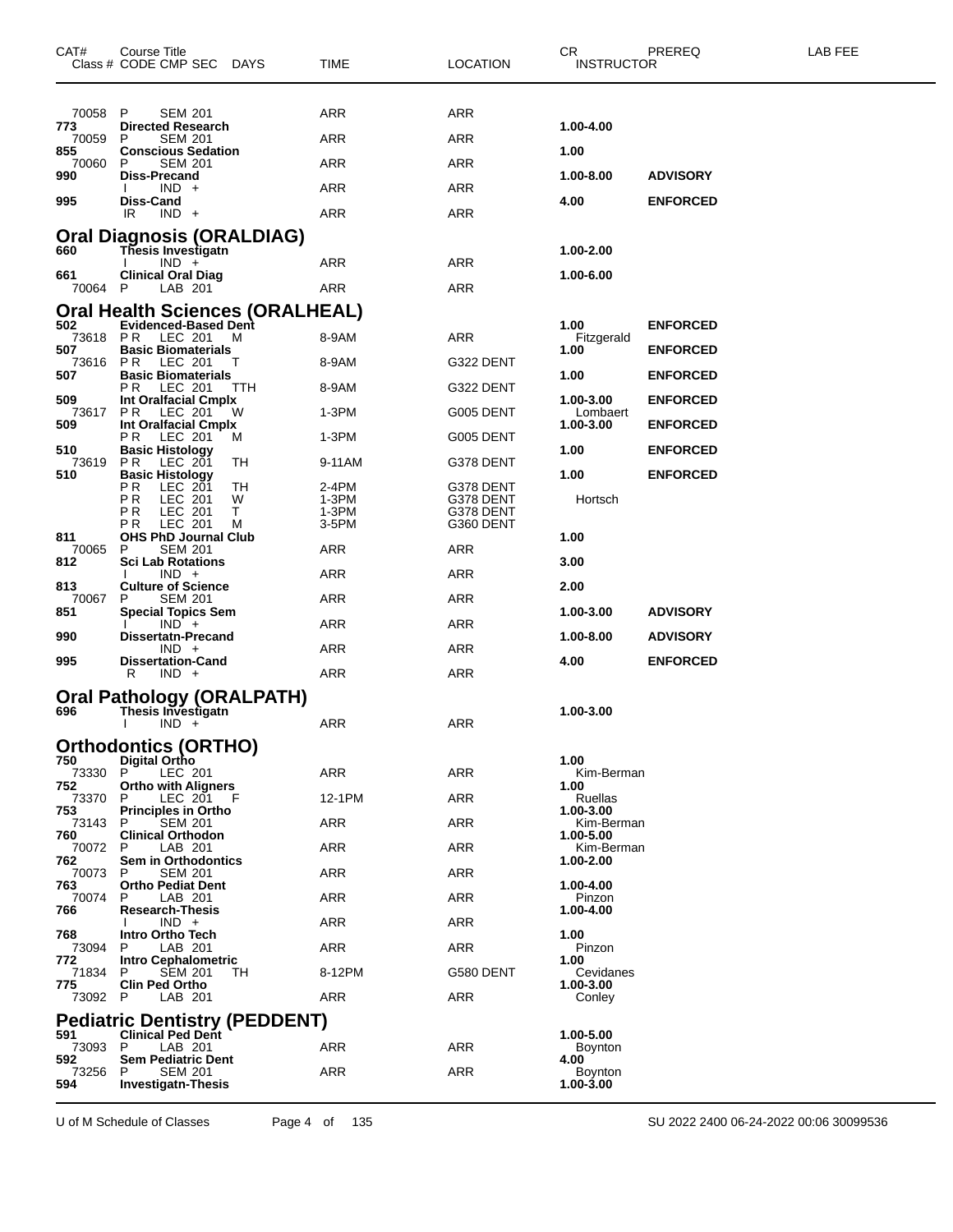| CAT#                | <b>Course Title</b><br>Class # CODE CMP SEC<br>DAYS                             | <b>TIME</b> | <b>LOCATION</b> | CR.<br>PREREQ<br><b>INSTRUCTOR</b>                 | LAB FEE |
|---------------------|---------------------------------------------------------------------------------|-------------|-----------------|----------------------------------------------------|---------|
|                     | $IND +$                                                                         | <b>ARR</b>  | <b>ARR</b>      |                                                    |         |
|                     | <b>Periodontics (PERIODON)</b>                                                  |             |                 |                                                    |         |
| 780<br>70077<br>781 | <b>Periodontic Clinic</b><br>LAB 201<br>P<br><b>Sem in Periodontics</b>         | <b>ARR</b>  | <b>ARR</b>      | 1.00-6.00<br>Wang<br>3.00                          |         |
| 73098<br>786        | <b>SEM 201</b><br>P<br>W<br><b>Periodontal Therapy</b>                          | 8-10AM      | 1033 DENT       | Wang<br>$1.00 - 2.00$                              |         |
| 73090               | LEC 201<br><b>MW</b><br>P                                                       | 1-3PM       | 1033 DENT       | Wang, Eber                                         |         |
|                     | <b>Prosthodontics (PROSTHOD)</b>                                                |             |                 |                                                    |         |
| 630<br>73331        | <b>Intro Pros Research</b><br><b>LEC 201</b><br>P                               | ARR         | <b>ARR</b>      | $0.50 - 2.00$<br>Liu                               |         |
| 643<br>73095        | <b>Clin Prosthodontics</b><br>LAB 201<br>P                                      | ARR         | ARR             | 1.00-6.00<br>Liu, Saglik                           |         |
| 645                 | <b>Thesis Investigatn</b><br>$IND +$<br>D                                       | <b>ARR</b>  | <b>ARR</b>      | 1.00-3.00                                          |         |
|                     | <b>Restorative (RESTORA)</b>                                                    |             |                 |                                                    |         |
| 550<br>73165        | <b>Rev Rest Dent</b><br>LEC 201<br><b>MW</b><br>P                               | 3-5PM       | G536 DENT       | 2.00<br>Fasbinder, Neiva                           |         |
| 551<br>73166        | <b>Rev Rest Dent Lab</b><br>LAB 201<br><b>MW</b><br>P                           | 3-5PM       | 1033 DENT       | 2.00<br>Rocha Maia, Valcanaia                      |         |
| 560<br>73167        | <b>Comp Tx Planning</b><br><b>TH</b><br>P<br>LAB 201                            | 8-12PM      | 2450 DENT       | 2.00<br>Fasbinder, Neiva                           |         |
| 742<br>73099        | <b>Clin Restor Dent</b><br>LEC 201<br>P                                         | ARR         | ARR             | 1.00-8.00<br>Neiva                                 |         |
| 743                 | <b>Thesis Investigatn</b><br>$IND +$                                            | ARR         | <b>ARR</b>      | 1.00-4.00                                          |         |
| 746<br>73096<br>748 | <b>Prin Operative Dent</b><br><b>SEM 201</b><br>P<br><b>Spec Topc Oper Dent</b> | <b>ARR</b>  | <b>ARR</b>      | 1.00-2.00<br>Yaman<br>1.00-3.00                    |         |
| 70079               | <b>SEM 201</b><br>P                                                             | <b>ARR</b>  | <b>ARR</b>      |                                                    |         |
| 866<br>70080<br>868 | <b>Masticatory System</b><br>P<br><b>SEM 201</b><br><b>Bioengin Occlusion</b>   | <b>ARR</b>  | <b>ARR</b>      | 1.00<br><b>ADVISORY</b><br>2.00<br><b>ADVISORY</b> |         |
| 70081               | P<br><b>SEM 201</b>                                                             | <b>ARR</b>  | <b>ARR</b>      |                                                    |         |
| 869<br>70082        | <b>Occlusion Lab</b><br>P<br>LAB 201                                            | <b>ARR</b>  | ARR             | 1.00-3.00                                          |         |
| 873<br>70083        | <b>Clin Prac Occlusion</b><br>LAB 201<br>P                                      | ARR         | ARR             | 1.00-6.00                                          |         |
| 880                 | <b>Investigatn Thesis</b><br>$IND +$                                            | <b>ARR</b>  | <b>ARR</b>      | 1.00-3.00                                          |         |
| 883<br>73097        | <b>Restora Materials</b><br>P<br><b>SEM 201</b>                                 | <b>ARR</b>  | <b>ARR</b>      | 1.00-2.00<br><b>ADVISORY</b><br>Yaman              |         |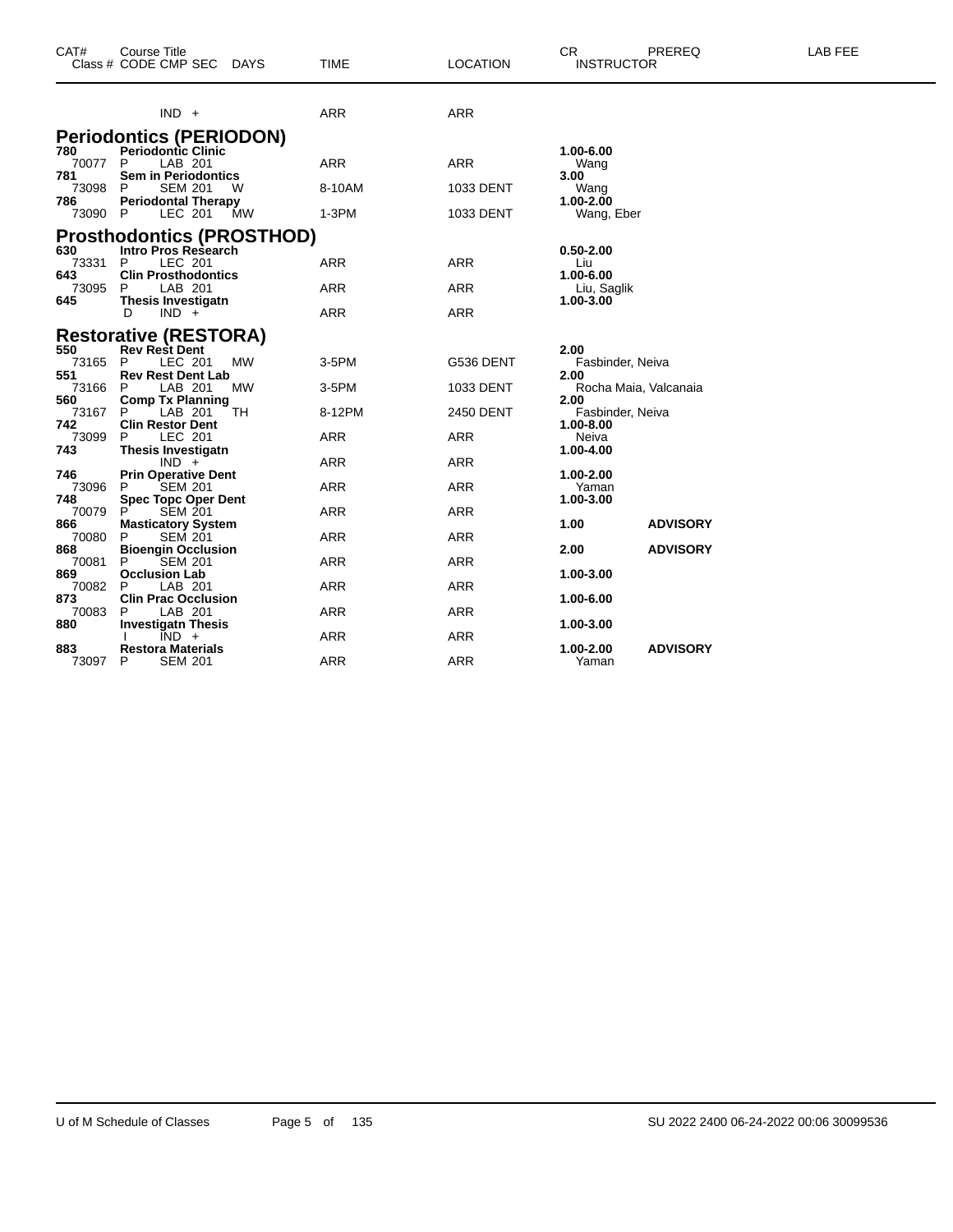# **Education**

# **School Of Education**

|                                  | <b>Education (EDUC)</b>                                                                                         |                                |                                                                                                                                                                                                        |                 |                   |                 |
|----------------------------------|-----------------------------------------------------------------------------------------------------------------|--------------------------------|--------------------------------------------------------------------------------------------------------------------------------------------------------------------------------------------------------|-----------------|-------------------|-----------------|
| 310                              | <b>Independent Study</b>                                                                                        |                                |                                                                                                                                                                                                        | <b>ARR</b>      | 1.00-6.00         |                 |
|                                  | SI<br>$IND +$<br>Students should obtain permission and complete form located at:                                |                                | ARR                                                                                                                                                                                                    |                 |                   |                 |
|                                  |                                                                                                                 |                                | https://docs.google.com/a/umich.edu/forms/d/1j-xw7slabiaeToYEenEzNamfuKAtbOSP6w4tX-gNyBY/viewform                                                                                                      |                 | 1.00-8.00         | <b>ADVISORY</b> |
| 317                              | <b>Observ-Particip Ed</b><br>SI<br>$IND +$                                                                      |                                | ARR                                                                                                                                                                                                    | <b>ARR</b>      |                   |                 |
|                                  | Students should obtain permission and complete form located at:                                                 |                                |                                                                                                                                                                                                        |                 |                   |                 |
| 320                              | <b>Honors Ind Study</b>                                                                                         |                                | https://docs.google.com/a/umich.edu/forms/d/1j-xw7slabiaeToYEenEzNamfuKAtbOSP6w4tX-gNyBY/viewform                                                                                                      |                 | 1.00-6.00         | <b>ADVISORY</b> |
|                                  | $IND +$<br>SI                                                                                                   |                                | ARR                                                                                                                                                                                                    | ARR             |                   |                 |
|                                  | Students should obtain permission and complete form located at:                                                 |                                | https://docs.google.com/a/umich.edu/forms/d/1j-xw7slabiaeToYEenEzNamfuKAtbOSP6w4tX-gNyBY/viewform                                                                                                      |                 |                   |                 |
| 330                              | <b>ED Empwrmt Internshp</b>                                                                                     |                                |                                                                                                                                                                                                        |                 | 1.00-2.00         | <b>ADVISORY</b> |
| 73387 PD<br>Permission required. | LAB 201                                                                                                         |                                | ARR                                                                                                                                                                                                    | ARR             | Hearn             |                 |
| 401<br>70087 PR                  | Lit 1 DevFound Skill                                                                                            |                                | $1-4PM$                                                                                                                                                                                                | <b>ARR</b>      | 4.00<br>Mann      |                 |
|                                  | LEC 201<br>ELMAC25 students only.                                                                               | <b>MTWTHF</b>                  |                                                                                                                                                                                                        |                 |                   |                 |
| 416                              | <b>Teach Curr Material</b>                                                                                      |                                |                                                                                                                                                                                                        | <b>ARR</b>      | 1.00              |                 |
| 73566 PR                         | LEC 201<br>ELMAC25 students only.                                                                               | <b>MTWTHF</b>                  | 1-1AM                                                                                                                                                                                                  |                 | Boerst            |                 |
| 430                              | <b>Teachg to Transgress</b>                                                                                     |                                |                                                                                                                                                                                                        |                 | 3.00              |                 |
| 73567 PR                         | LEC 201<br>ELMAC 25 students only.                                                                              | MWF                            | 12-3PM                                                                                                                                                                                                 | <b>ARR</b>      | Aumen             |                 |
| 445                              | <b>Exceptionalities6-12</b>                                                                                     |                                |                                                                                                                                                                                                        |                 | 1.00              |                 |
| 73834 PR                         | LEC 101<br>Secondary MAC interns only.                                                                          |                                | ARR                                                                                                                                                                                                    | <b>ARR</b>      | Mies              |                 |
| 504                              | <b>Teach with Tech</b>                                                                                          |                                |                                                                                                                                                                                                        |                 | 1.00              |                 |
| 72601 PR                         | <b>SEM 201</b><br>Secondary MAC interns only.                                                                   |                                | ARR                                                                                                                                                                                                    | <b>ARR</b>      | Stanzler          |                 |
| 540                              | <b>Trauma Basics</b>                                                                                            |                                |                                                                                                                                                                                                        |                 | 1.00              |                 |
| 73381                            | <b>SEM 201</b><br>- P                                                                                           |                                | ARR<br>Only Education students enroll in this Summer half term. Social Work and Nursing students enroll in the                                                                                         | <b>REMOTE</b>   | Reyes             |                 |
|                                  | Spring/Summer full term.                                                                                        |                                |                                                                                                                                                                                                        |                 |                   |                 |
|                                  | 540 in the Summer half term.<br>Outside of Class Pre-learning work begins: June 13<br>All Day Workshop: July 16 |                                | in the Spring/Summer term. Nursing students under HS 540 in the Spring/Summer term; Education students under EDUC                                                                                      |                 |                   |                 |
|                                  | Final Assignments: July 23                                                                                      |                                |                                                                                                                                                                                                        |                 |                   |                 |
|                                  |                                                                                                                 |                                | Please refer to Canvas or contact the course instructor for the additional required class assignments that must be                                                                                     |                 |                   |                 |
| 590                              | completed outside of the all day workshop.<br><b>ESL Tchg Prac &amp; Sem</b>                                    |                                |                                                                                                                                                                                                        |                 | 3.00              | <b>ADVISORY</b> |
| 73555 PD                         | <b>SEM 201</b>                                                                                                  | <b>MTWTHF</b>                  | 8-4PM                                                                                                                                                                                                  | ARR             | Atkins            |                 |
|                                  |                                                                                                                 |                                | ESL Endorsement students only. Practicum Course meets at Huron High School in-person. June 17 & 18, 8:30am -<br>3:00pm and June 21 - July 9, Mon. - Fri., 7:40 am - 3:00 pm. July 5 is a vacation day. |                 |                   |                 |
| 594<br>73556 PR                  | <b>Ed Multiling Soc</b><br>LEC 201                                                                              | <b>MTWTHF</b>                  | 9-12PM                                                                                                                                                                                                 | ARR             | 3.00<br>Hanna     | <b>ADVISORY</b> |
|                                  | ELMAC25 students only.                                                                                          |                                |                                                                                                                                                                                                        |                 |                   |                 |
| 606<br>72791 PR                  | Dev&Psy Perspect Ed<br>REC 201                                                                                  |                                | ARR                                                                                                                                                                                                    | ARR             | 3.00<br>Eggleston |                 |
|                                  | Secondary MAC interns only.                                                                                     |                                |                                                                                                                                                                                                        |                 |                   |                 |
| 640                              | Ind Study Ed Stdy<br>$IND +$                                                                                    |                                | ARR                                                                                                                                                                                                    | ARR             | 1.00-3.00         | <b>ADVISORY</b> |
| 649                              | <b>Found Persp Ed Rfrm</b>                                                                                      |                                |                                                                                                                                                                                                        |                 | 3.00              |                 |
| 72778 PR                         | REC 201<br>Secondary MAC interns only.                                                                          |                                | ARR                                                                                                                                                                                                    | ARR             | Santone           |                 |
| 650                              | <b>Refl Teach Fld Exp</b>                                                                                       |                                |                                                                                                                                                                                                        |                 | 1.00              | <b>ADVISORY</b> |
| 71662<br>650                     | LAB 201<br>PR.<br><b>Refl Teach Fld Exp</b>                                                                     | <b>MTWTHF</b>                  | 8-5PM                                                                                                                                                                                                  | ARR             | Madden<br>1.00    | <b>ADVISORY</b> |
|                                  | PR.<br>LAB 201                                                                                                  | <b>MTWTHF</b>                  | 8-5PM                                                                                                                                                                                                  | 2218 SEB        |                   |                 |
| Math Practicum                   | ELMAC25 students only.                                                                                          |                                |                                                                                                                                                                                                        |                 |                   |                 |
| 650                              | <b>Refl Teach Fld Exp</b>                                                                                       |                                |                                                                                                                                                                                                        |                 | 1.00              | <b>ADVISORY</b> |
| 73011<br><b>MAC Practicum</b>    | P R<br>LAB 207                                                                                                  |                                | ARR                                                                                                                                                                                                    | ARR             | Peterson          |                 |
|                                  | Secondary MAC students only.                                                                                    |                                |                                                                                                                                                                                                        |                 |                   |                 |
| 73189 PR                         | LAB 211<br>LAB 211<br>P R                                                                                       | <b>MTWTHF</b><br><b>MTWTHF</b> | 8-5PM<br>8-5PM                                                                                                                                                                                         | 4212 SEB<br>ARR | Klingelhofer      |                 |
|                                  | ELMAC 25 students only.                                                                                         |                                |                                                                                                                                                                                                        |                 |                   |                 |
|                                  |                                                                                                                 |                                |                                                                                                                                                                                                        |                 |                   |                 |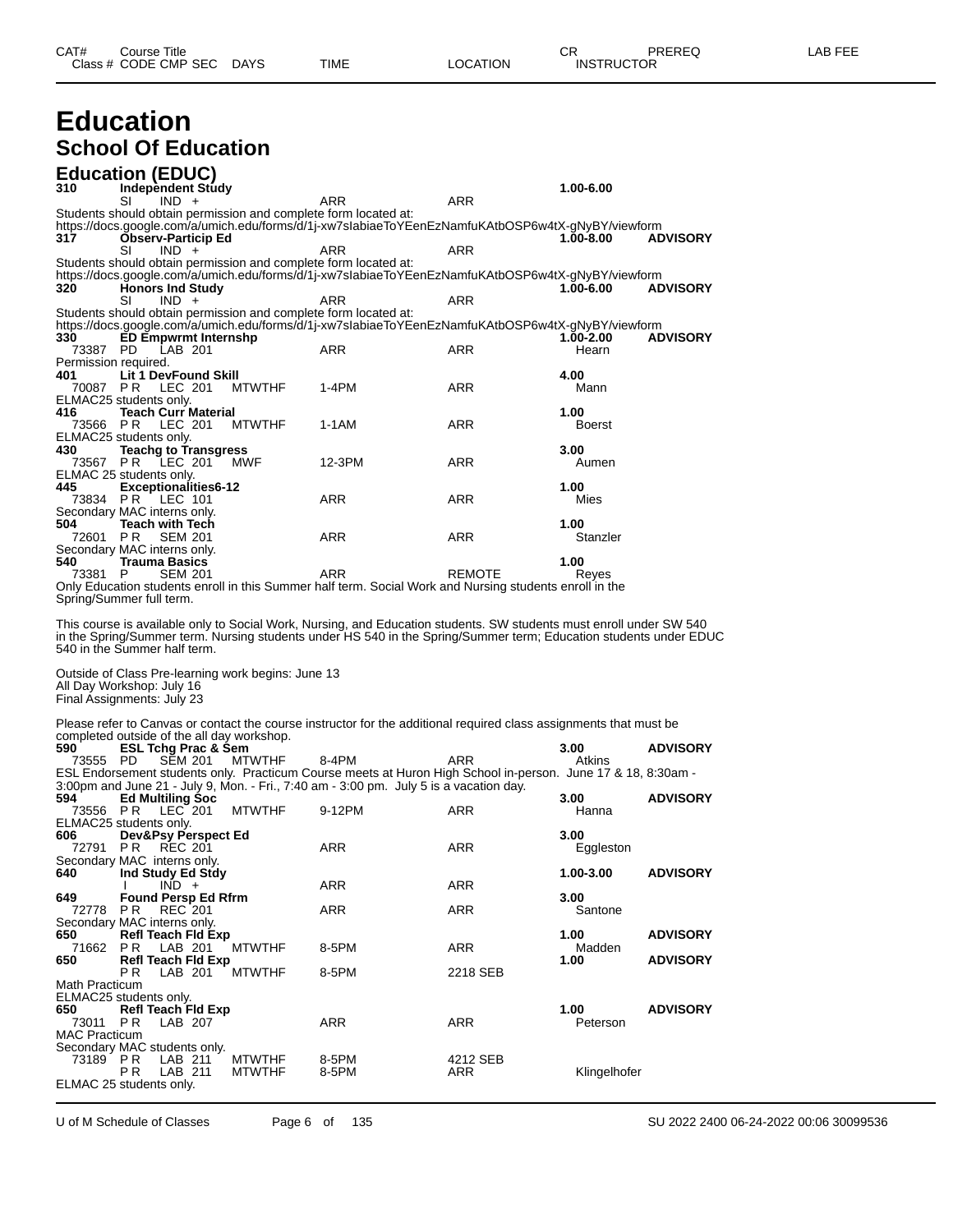| CAT# | <b>Course Title</b>                                                                               |             |                 | CR.               | <b>PREREQ</b>   | LAB FEE |
|------|---------------------------------------------------------------------------------------------------|-------------|-----------------|-------------------|-----------------|---------|
|      | Class # CODE CMP SEC DAYS                                                                         | <b>TIME</b> | <b>LOCATION</b> | <b>INSTRUCTOR</b> |                 |         |
|      |                                                                                                   |             |                 |                   |                 |         |
| 655  | Dir Resear Ed Study                                                                               |             |                 | 1.00-6.00         | ADVISORY        |         |
|      | $IND +$                                                                                           | <b>ARR</b>  | <b>ARR</b>      |                   |                 |         |
| 657  | <b>Practicum Ed Study</b>                                                                         |             |                 | 1.00-6.00         | <b>ADVISORY</b> |         |
|      | $IND +$<br>SI                                                                                     | <b>ARR</b>  | <b>ARR</b>      |                   |                 |         |
|      | Students should obtain permission and complete form located at:                                   |             |                 |                   |                 |         |
|      | https://docs.google.com/a/umich.edu/forms/d/1j-xw7slabiaeToYEenEzNamfuKAtbOSP6w4tX-gNyBY/viewform |             |                 |                   |                 |         |
| 659  | <b>MA Res Pract in HE</b>                                                                         |             |                 | 1.50-3.00         | <b>ADVISORY</b> |         |
|      | $IND +$                                                                                           | <b>ARR</b>  | <b>ARR</b>      |                   |                 |         |
| 695  | <b>Res Educ Practice</b>                                                                          |             |                 | 3.00              |                 |         |
|      | 72800 PR LEC 201                                                                                  | <b>ARR</b>  | <b>ARR</b>      | Craig             |                 |         |
|      | Secondary MAC students only.<br><b>MTWTHF</b><br>73568 PR LEC 203                                 | $1-1AM$     | <b>ARR</b>      | <b>Boerst</b>     |                 |         |
|      | ELMAC 25 students only                                                                            |             |                 |                   |                 |         |
| 770  | Ind St High&Cont Ed                                                                               |             |                 | 1.00-3.00         | <b>ADVISORY</b> |         |
|      | <b>SI</b><br>$IND +$                                                                              | <b>ARR</b>  | <b>ARR</b>      |                   |                 |         |
|      | Students should obtain permission from instructor and then complete online form located at        |             |                 |                   |                 |         |
|      | http://sitemaker.soe.umich.edu/soe.ispe/request.                                                  |             |                 |                   |                 |         |
| 835  | <b>Independent Study</b>                                                                          |             |                 | 1.00-3.00         |                 |         |
|      | $IND +$<br>SL                                                                                     | <b>ARR</b>  | <b>ARR</b>      |                   |                 |         |
| 990  | <b>Diss-Precand</b>                                                                               |             |                 | $1.00 - 8.00$     | <b>ADVISORY</b> |         |
|      | <b>SI</b><br>$IND +$                                                                              | <b>ARR</b>  | <b>ARR</b>      |                   |                 |         |
|      | Students should obtain permission from instructor and then complete online form located at        |             |                 |                   |                 |         |
|      | http://sitemaker.soe.umich.edu/soe.ispe/request.                                                  |             |                 |                   |                 |         |
| 991  | <b>Prelims Part A</b>                                                                             |             |                 | 1.00-3.00         |                 |         |
|      | $IND +$<br>SI                                                                                     | <b>ARR</b>  | <b>ARR</b>      |                   |                 |         |
| 992  | <b>Prelims Part B</b>                                                                             |             |                 | 1.00-3.00         |                 |         |
|      | $IND +$<br>SI.                                                                                    | <b>ARR</b>  | ARR             |                   |                 |         |
| 995  | <b>Diss-Cand</b>                                                                                  |             |                 | 4.00              | <b>ENFORCED</b> |         |
|      | <b>SIR</b><br>$IND +$                                                                             | <b>ARR</b>  | <b>ARR</b>      |                   |                 |         |

Students should obtain permission from instructor and then complete online form located at http://sitemaker.soe.umich.edu/soe.ispe/request.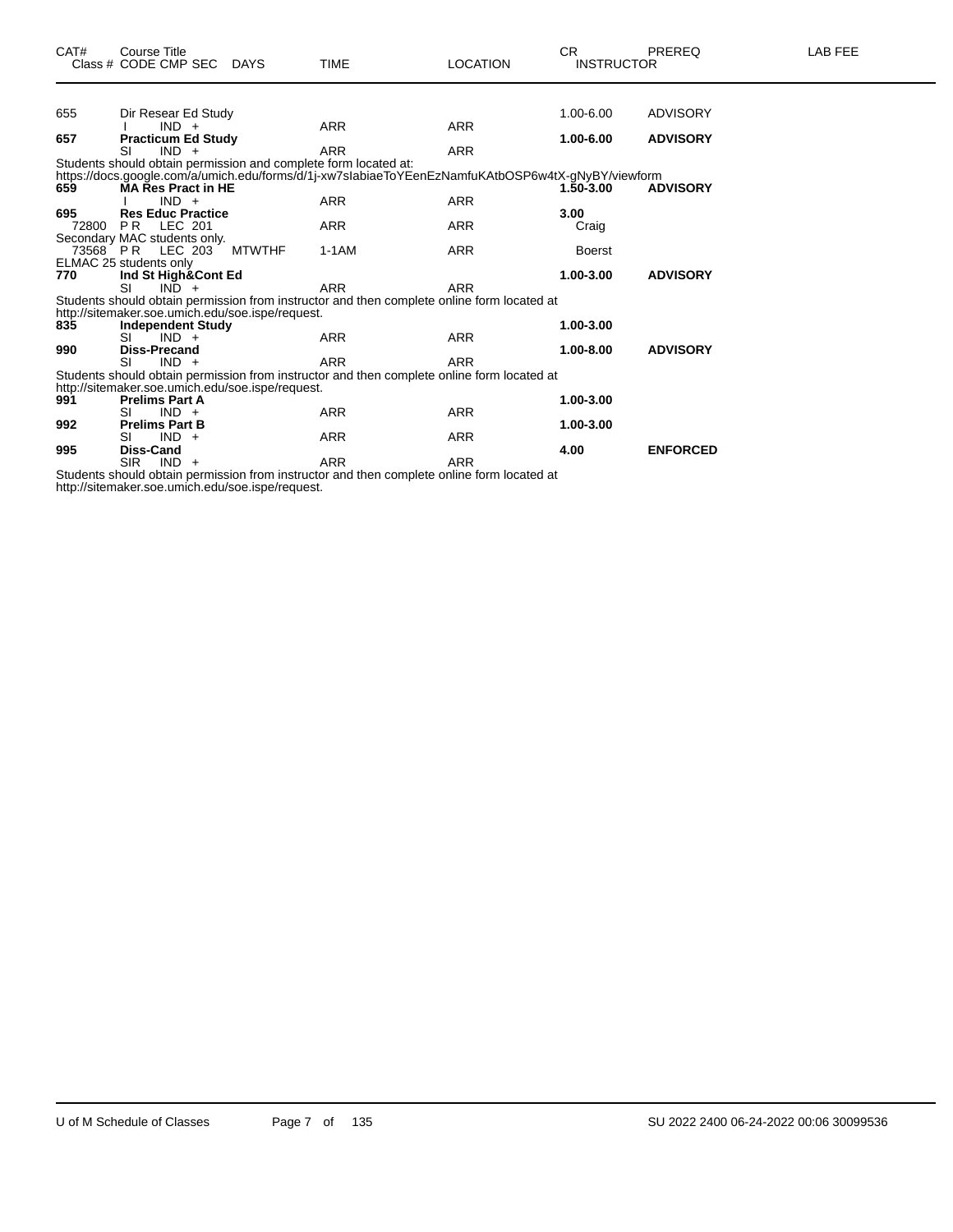### **Engineering Aerospace Engineering Aerospace Engineering (AEROSP)**

|     | Acrospace Engineering (AEROOL) |            |            |           |                 |
|-----|--------------------------------|------------|------------|-----------|-----------------|
| 290 | <b>Directed Study</b>          |            |            | 1.00-3.00 |                 |
|     | $IND +$                        | <b>ARR</b> | <b>ARR</b> |           |                 |
| 390 | <b>Directed Study</b>          |            |            | 1.00-3.00 |                 |
|     | $IND +$                        | <b>ARR</b> | <b>ARR</b> |           |                 |
| 490 | <b>Directed Study</b>          |            |            | 1.00-3.00 | <b>ADVISORY</b> |
|     | $IND +$                        | <b>ARR</b> | <b>ARR</b> |           |                 |
| 590 | <b>Directed Study</b>          |            |            | 1.00-6.00 | <b>ADVISORY</b> |
|     | $IND +$                        | <b>ARR</b> | <b>ARR</b> |           |                 |
| 990 | <b>Diss-Precand</b>            |            |            | 1.00-8.00 | <b>ADVISORY</b> |
|     | $IND +$                        | <b>ARR</b> | <b>ARR</b> |           |                 |
| 995 | Diss-Cand                      |            |            | 4.00      | <b>ENFORCED</b> |
|     | $IND +$<br>R                   | <b>ARR</b> | <b>ARR</b> |           |                 |
|     |                                |            |            |           |                 |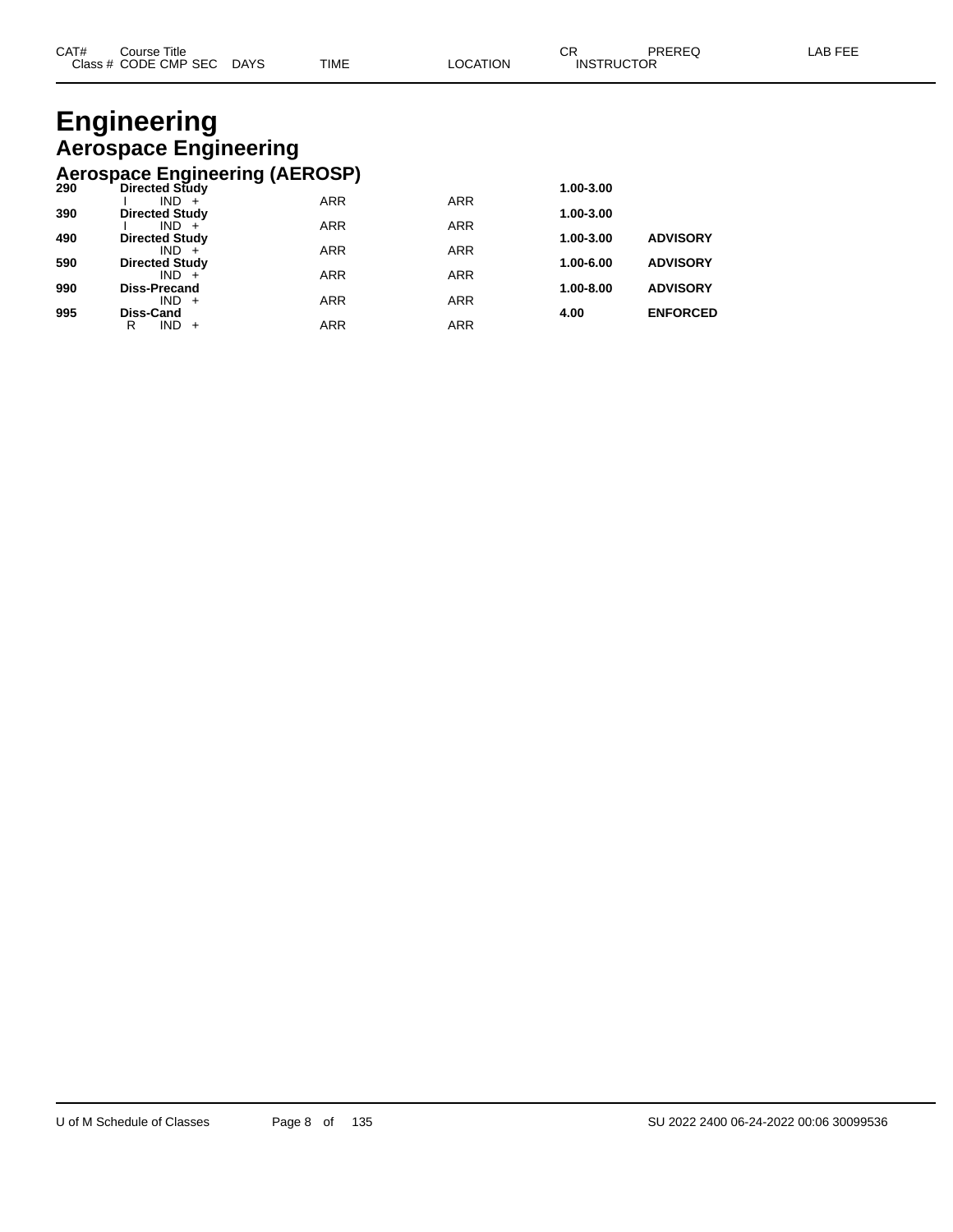| CAT# | Title<br>Course      |             |             |                | ົ<br>◡            | <b>PREREC</b> | AB FFF |
|------|----------------------|-------------|-------------|----------------|-------------------|---------------|--------|
|      | Class # CODE CMP SEC | <b>DAYS</b> | <b>TIME</b> | <b>OCATION</b> | <b>INSTRUCTOR</b> |               |        |

# **Biomedical Engineering**

|     | <b>Biomedical Engineering (BIOMEDE)</b> |            |            |               |                 |
|-----|-----------------------------------------|------------|------------|---------------|-----------------|
| 490 | <b>Directed Research</b>                |            |            | 1.00-4.00     |                 |
|     | $IND +$                                 | <b>ARR</b> | <b>ARR</b> |               |                 |
| 590 | <b>Directed Research</b>                |            |            | 1.00-16.00    | <b>ADVISORY</b> |
|     | $IND +$                                 | <b>ARR</b> | <b>ARR</b> |               |                 |
| 591 | <b>M S Thesis</b>                       |            |            | 1.00-16.00    | <b>ADVISORY</b> |
| 990 | $IND +$<br><b>Diss-Precand</b>          | <b>ARR</b> | <b>ARR</b> | $1.00 - 8.00$ | <b>ADVISORY</b> |
|     | $IND +$                                 | <b>ARR</b> | <b>ARR</b> |               |                 |
| 995 | <b>Diss-Cand</b>                        |            |            | 4.00          | <b>ENFORCED</b> |
|     | $IND +$<br>R                            | ARR        | ARR        |               |                 |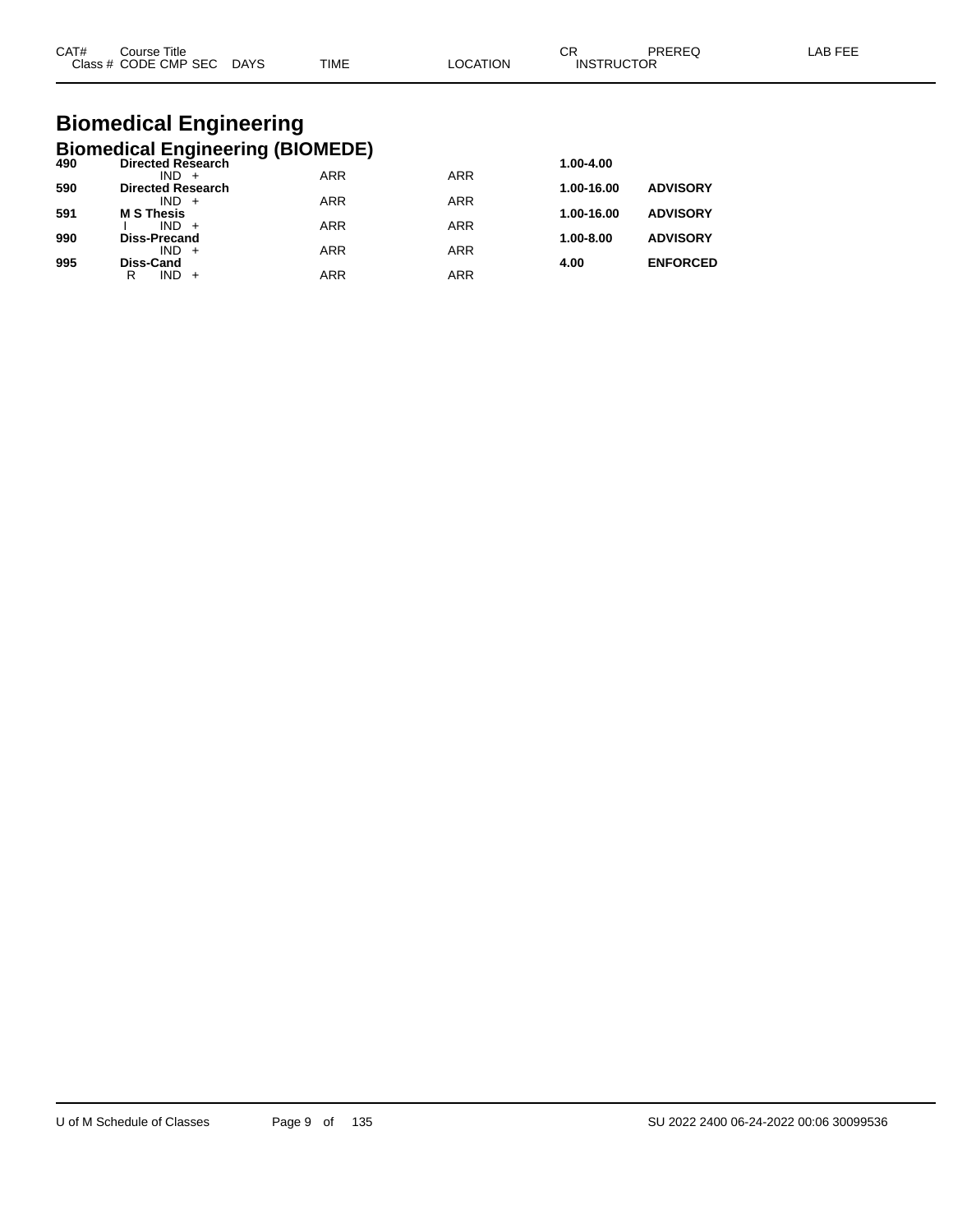| CAT# | ourse Titleٽ              |      |          | ⌒冖<br>◡ド          | PREREQ | LAB FEE |
|------|---------------------------|------|----------|-------------------|--------|---------|
|      | Class # CODE CMP SEC DAYS | TIME | LOCATION | <b>INSTRUCTOR</b> |        |         |

#### **Climate and Space Sciences Engineering Climate and Meteorology (CLIMATE)**

| 499 | <b>Directed Study</b>   | - 33 1 - |            | 1.00-16.00    |                 |
|-----|-------------------------|----------|------------|---------------|-----------------|
|     | $IND +$                 | ARR      | <b>ARR</b> |               |                 |
| 701 | <b>Special Problems</b> |          |            | 1.00-16.00    |                 |
|     | $IND +$                 | ARR      | <b>ARR</b> |               |                 |
| 990 | <b>Diss-Precand</b>     |          |            | $1.00 - 8.00$ | <b>ADVISORY</b> |
|     | $IND +$                 | ARR      | <b>ARR</b> |               |                 |
| 995 | <b>Diss-Cand</b>        |          |            | 4.00          | <b>ENFORCED</b> |
|     | $IND +$<br>R            | ARR      | ARR        |               |                 |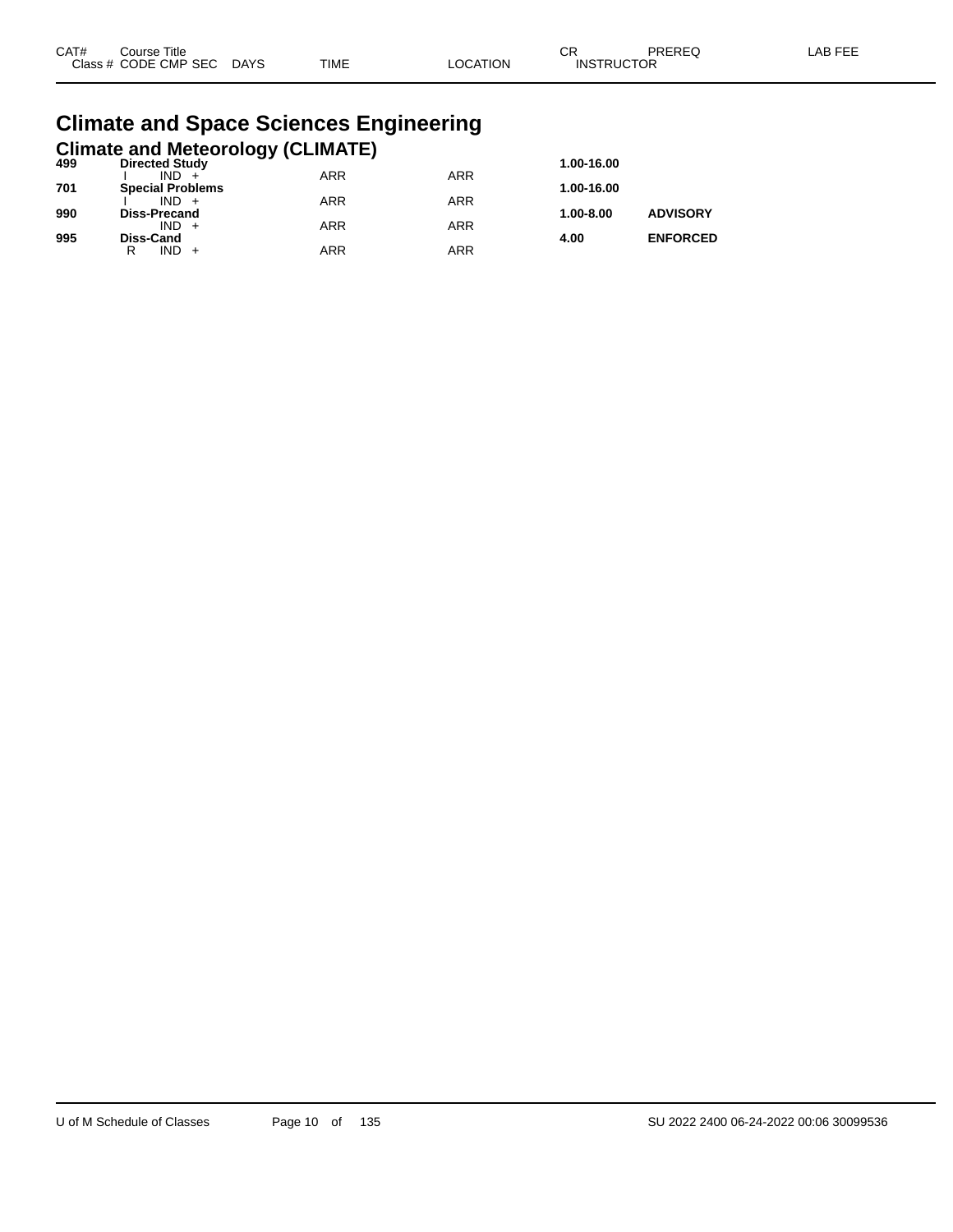| CAT# | Course Title              |             |          | ∩⊓                | PREREQ | LAB FEE |
|------|---------------------------|-------------|----------|-------------------|--------|---------|
|      | Class # CODE CMP SEC DAYS | <b>TIME</b> | ∟OCATION | <b>INSTRUCTOR</b> |        |         |

# **Chemical Engineering Department**

|     | <b>Chemical Engineering (CHE)</b> |            |            |            |                           |
|-----|-----------------------------------|------------|------------|------------|---------------------------|
| 290 | Res&Spec Problems                 |            |            | 1.00-16.00 | <b>ADVISORY</b>           |
|     | ÎND -                             | <b>ARR</b> | <b>ARR</b> |            |                           |
| 490 | <b>Adv Res&amp;Spec Problem</b>   |            |            | 1.00-16.00 | <b>ADVISORY, ENFORCED</b> |
|     | $IND +$<br>R                      | <b>ARR</b> | <b>ARR</b> |            |                           |
| 695 | <b>Research Problems</b>          |            |            | 1.00-16.00 | <b>ADVISORY</b>           |
| 698 | $IND +$<br><b>Directed Study</b>  | <b>ARR</b> | <b>ARR</b> | 1.00-16.00 |                           |
|     | $IND +$                           | <b>ARR</b> | <b>ARR</b> |            |                           |
| 990 | Diss-Precand                      |            |            | 1.00-8.00  | <b>ADVISORY</b>           |
|     | $IND +$                           | <b>ARR</b> | <b>ARR</b> |            |                           |
| 995 | Diss-Cand                         |            |            | 4.00       | <b>ENFORCED</b>           |
|     | IND.<br>R<br>$+$                  | ARR        | ARR        |            |                           |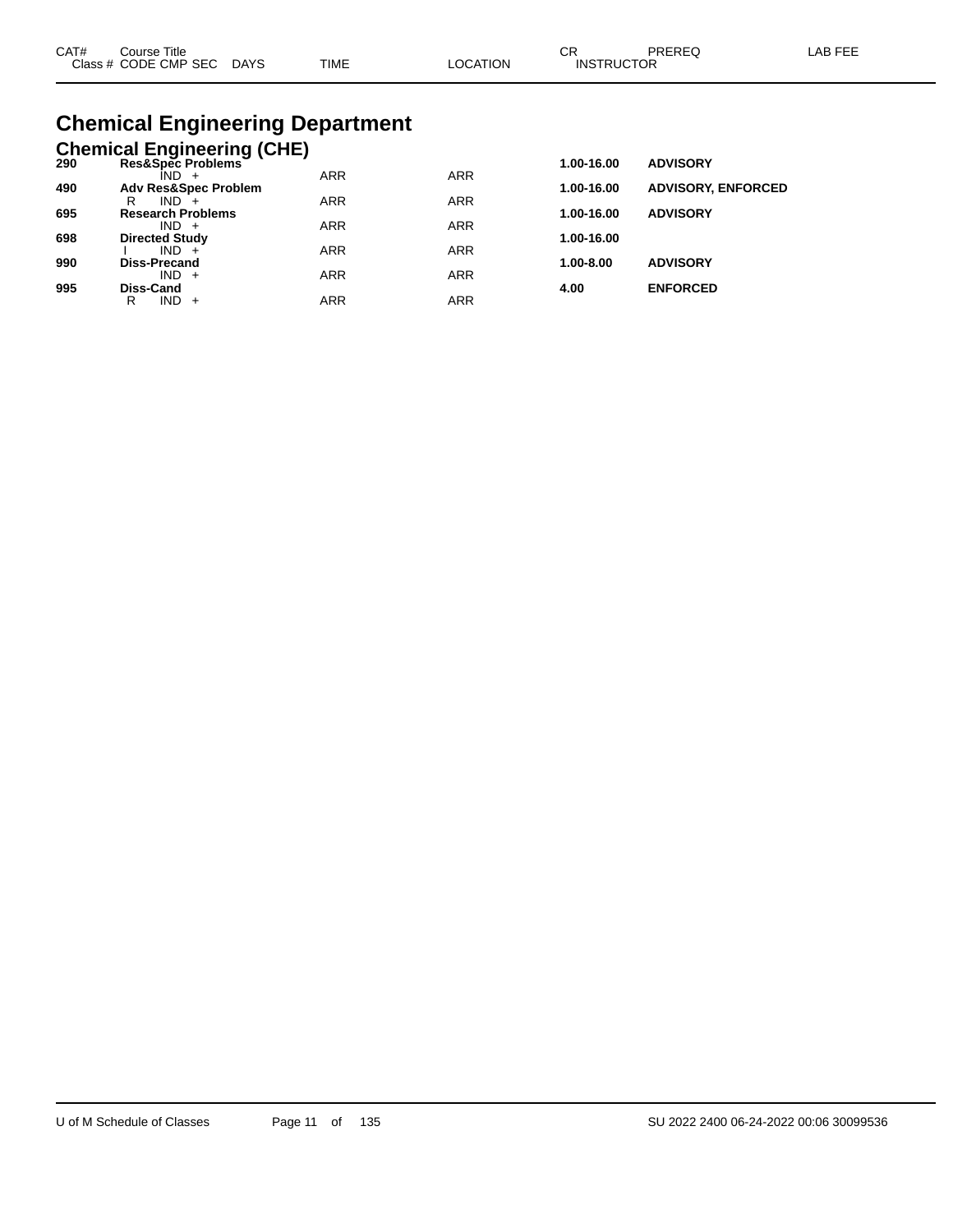| CAT# | Course Title<br>Class # CODE CMP SEC | <b>DAYS</b> | <b>TIME</b> | LOCATION | СR<br><b>INSTRUCTOR</b> | PREREQ | LAB FEE |
|------|--------------------------------------|-------------|-------------|----------|-------------------------|--------|---------|
|      |                                      |             |             |          |                         |        |         |

# **Civil & Environmental Engr**

|     | <b>Civil And Environmental Engineering (CEE)</b> |            |            |            |                 |
|-----|--------------------------------------------------|------------|------------|------------|-----------------|
| 430 | <b>Sp Prob Constr Eng</b>                        |            |            | 1.00-3.00  | <b>ADVISORY</b> |
| 490 | $IND +$<br><b>Independent Study</b>              | <b>ARR</b> | <b>ARR</b> | 1.00-4.00  | <b>ADVISORY</b> |
|     | $IND +$                                          | <b>ARR</b> | <b>ARR</b> |            |                 |
| 622 | Sp Prob Hydr-Hydrol<br>$IND +$                   | <b>ARR</b> | <b>ARR</b> | 1.00-16.00 | <b>ADVISORY</b> |
| 630 | <b>Dir Study Const Eng</b>                       |            |            | 1.00-3.00  | <b>ADVISORY</b> |
|     | $IND +$                                          | <b>ARR</b> | <b>ARR</b> |            |                 |
| 651 | <b>Directed Studies</b><br>$IND +$               | <b>ARR</b> | <b>ARR</b> | 1.00-3.00  | <b>ADVISORY</b> |
| 682 | <b>Prob in Envir Engr</b>                        |            |            | 1.00-16.00 | <b>ADVISORY</b> |
| 910 | $IND +$<br><b>Struct Engr Res</b>                | <b>ARR</b> | <b>ARR</b> | 1.00-16.00 |                 |
|     | $IND +$                                          | <b>ARR</b> | <b>ARR</b> |            |                 |
| 921 | Hydra&Hydro Eng Res                              |            |            | 1.00-16.00 | <b>ADVISORY</b> |
| 930 | $IND +$<br><b>Constr Engr Res</b>                | <b>ARR</b> | <b>ARR</b> | 1.00-16.00 |                 |
|     | $IND +$                                          | <b>ARR</b> | <b>ARR</b> |            |                 |
| 946 | Soil Mech Res<br>$IND +$                         | <b>ARR</b> | <b>ARR</b> | 1.00-16.00 |                 |
| 970 | Infr Sys Engr Res                                |            |            | 6.00       |                 |
|     | $IND +$                                          | <b>ARR</b> | <b>ARR</b> |            |                 |
| 980 | <b>Res in Envir Engr</b><br>$IND +$              | <b>ARR</b> | <b>ARR</b> | 1.00-16.00 | <b>ADVISORY</b> |
| 990 | Diss-Precand                                     |            |            | 1.00-8.00  | <b>ADVISORY</b> |
| 995 | $IND +$<br>Diss-Cand                             | <b>ARR</b> | <b>ARR</b> | 4.00       | <b>ENFORCED</b> |
|     | $IND +$<br>DR.                                   | ARR        | ARR        |            |                 |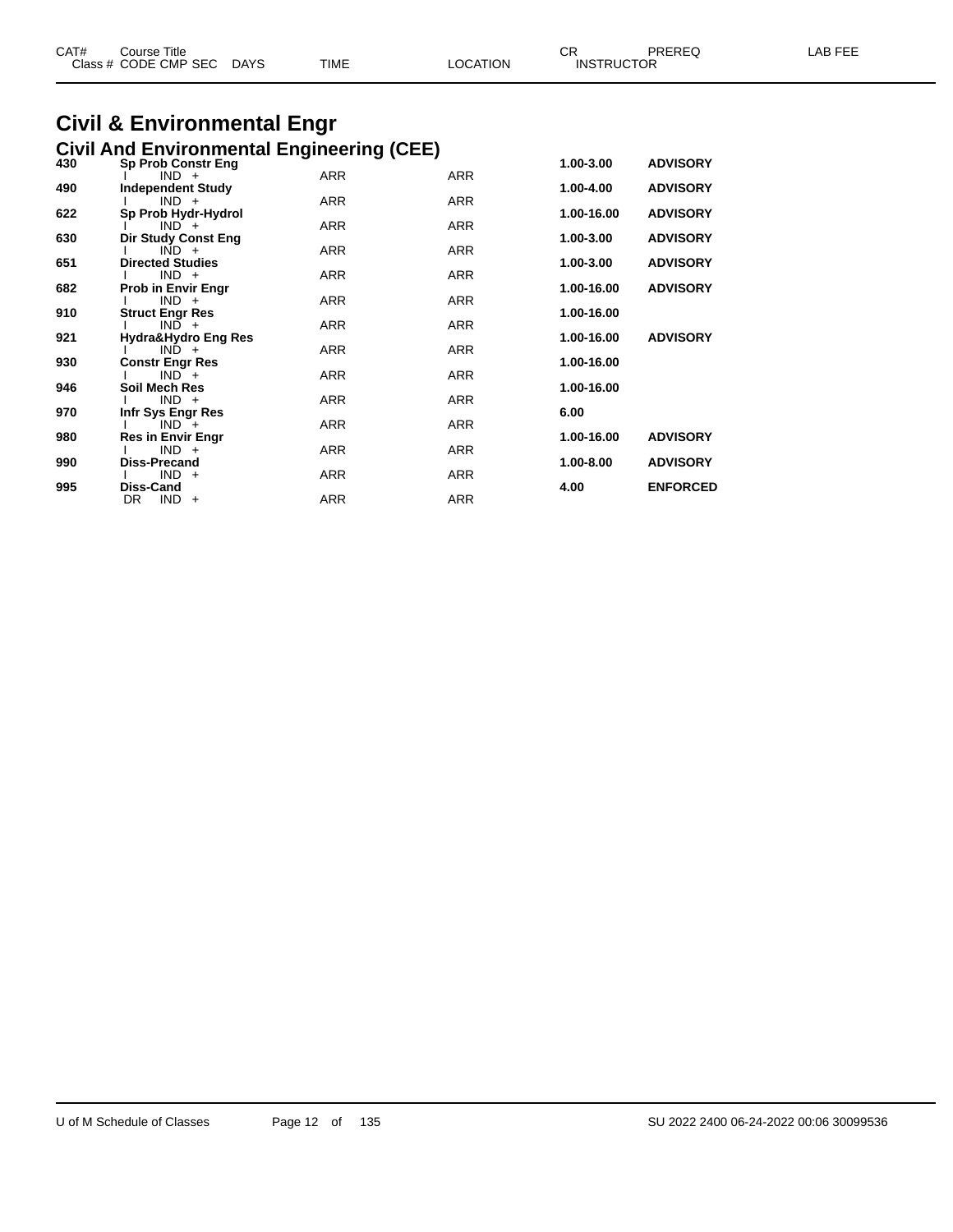| CAT#<br>Course Title |      |             |                 | ⌒冖<br>◡ | PREREQ            | LAB FEE |
|----------------------|------|-------------|-----------------|---------|-------------------|---------|
| Class # CODE CMP SEC | DAYS | <b>TIME</b> | <b>LOCATION</b> |         | <b>INSTRUCTOR</b> |         |

## **CoE Robotics Institute**

|     | <b>Robotics (ROB)</b> |     |     |           |                 |
|-----|-----------------------|-----|-----|-----------|-----------------|
| 590 | <b>Directed Study</b> |     |     | 1.00-6.00 |                 |
|     | IND.                  | ARR | ARR |           |                 |
| 995 | <b>Diss-Cand</b>      |     |     | 4.00      | <b>ENFORCED</b> |
|     | IND                   | ARR | ARR |           |                 |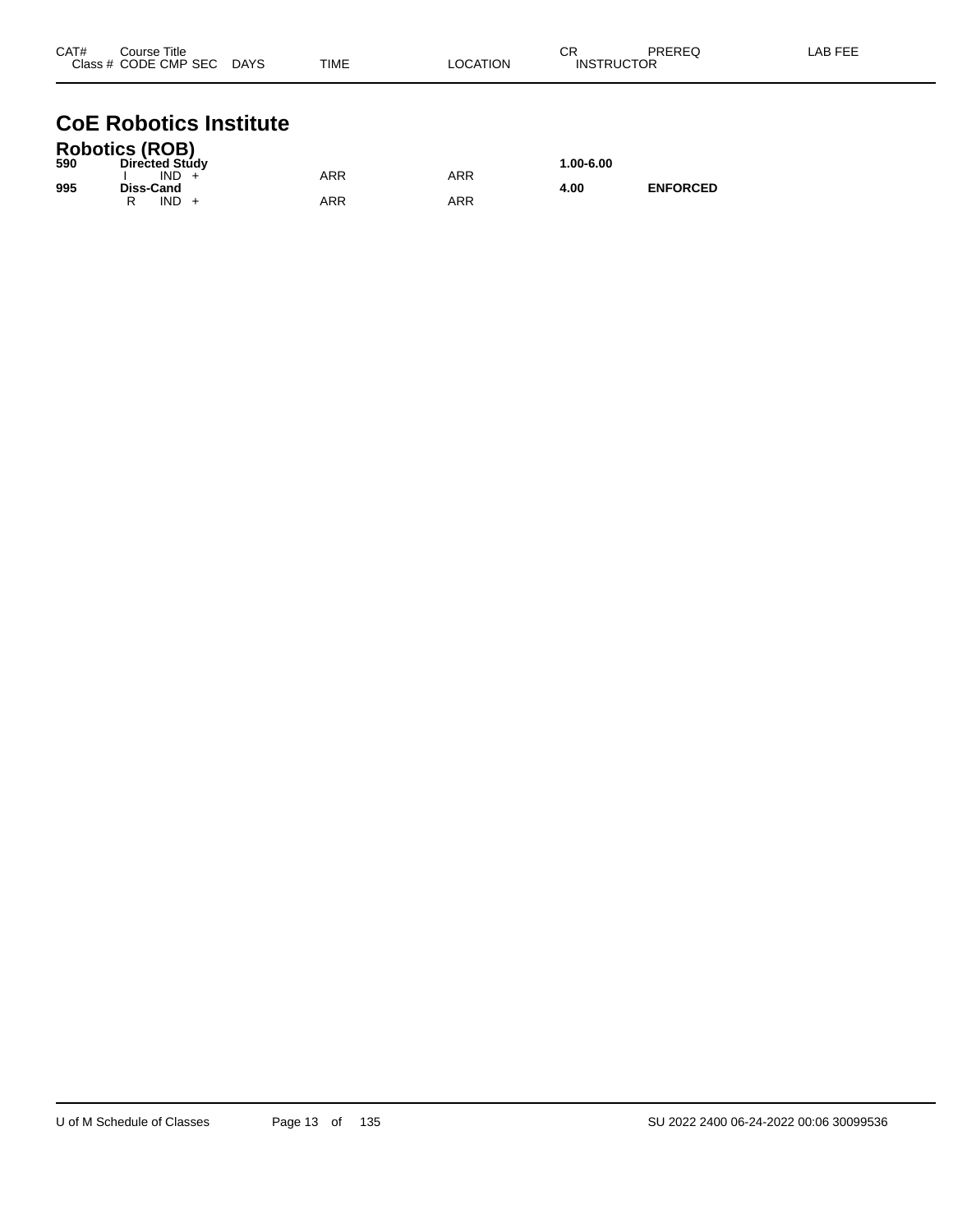| CAT#   | Title<br>אאו וח:<br>ີ່                                      |                |             | ⌒冖<br>◡◠     |     |  |
|--------|-------------------------------------------------------------|----------------|-------------|--------------|-----|--|
| Class. | NDE<br><b>SEC</b><br>$^{\circ}$ MP :<br>$ -$<br>$  -$<br>__ | DAYS<br>$\sim$ | <b>TIME</b> | 'N'<br>$  -$ | TOF |  |
|        |                                                             |                |             |              |     |  |

# **Electrical Engr & Computer Sci**

|     | <b>Electrical Engineering And Computer Science (EECS)</b> |            |            |           |                           |
|-----|-----------------------------------------------------------|------------|------------|-----------|---------------------------|
| 399 | Directed Study                                            |            |            | 1.00-4.00 | <b>ADVISORY</b>           |
|     | $IND +$                                                   | <b>ARR</b> | <b>ARR</b> |           |                           |
| 499 | <b>Adv Directed Study</b>                                 |            |            | 1.00-4.00 | <b>ADVISORY, ENFORCED</b> |
|     | $IND +$<br>R                                              | <b>ARR</b> | <b>ARR</b> |           |                           |
| 599 | <b>Directed Study</b>                                     | <b>ARR</b> | <b>ARR</b> | 1.00-4.00 | <b>ADVISORY</b>           |
| 698 | $IND +$<br><b>Master's Thesis</b>                         |            |            | 1.00-6.00 | <b>ADVISORY</b>           |
|     | $IND +$                                                   | <b>ARR</b> | <b>ARR</b> |           |                           |
| 699 | <b>Research Work EECS</b>                                 |            |            | 1.00-6.00 | <b>ADVISORY</b>           |
|     | $IND +$                                                   | <b>ARR</b> | <b>ARR</b> |           |                           |
| 990 | <b>Diss-Precand</b>                                       |            |            | 1.00-8.00 | <b>ADVISORY</b>           |
|     | $IND +$                                                   | <b>ARR</b> | <b>ARR</b> |           |                           |
| 995 | Diss-Cand                                                 |            |            | 4.00      | <b>ENFORCED</b>           |
|     | IND<br>R<br>$\ddot{}$                                     | <b>ARR</b> | <b>ARR</b> |           |                           |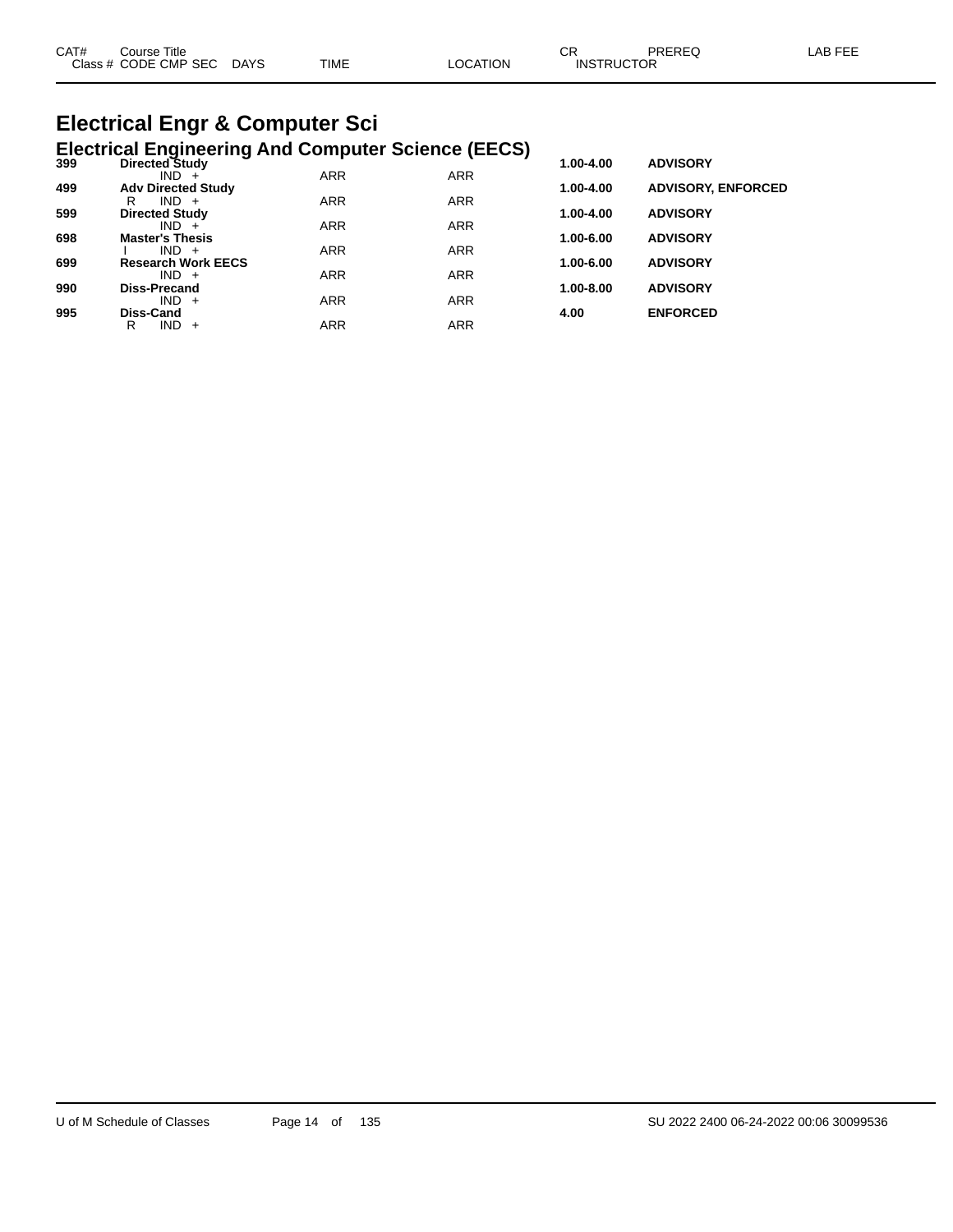| CAT#              | <b>Course Title</b><br>Class # CODE CMP SEC     | TIME<br><b>DAYS</b>                   | <b>LOCATION</b>          | CR<br><b>INSTRUCTOR</b> | PREREQ          | LAB FEE |
|-------------------|-------------------------------------------------|---------------------------------------|--------------------------|-------------------------|-----------------|---------|
|                   |                                                 |                                       |                          |                         |                 |         |
|                   |                                                 | <b>Engineering Undergraduate Educ</b> |                          |                         |                 |         |
|                   | <b>Engineering (ENGR)</b>                       |                                       |                          |                         |                 |         |
| 280               | Undergrad Research                              |                                       |                          | 1.00-4.00               | <b>ADVISORY</b> |         |
| 71775             | P<br><b>DIS 201</b>                             | <b>ARR</b>                            | <b>ARR</b>               |                         |                 |         |
| 301               | <b>Engr Ugrad Stdy Abrd</b>                     |                                       |                          | 1.00-16.00              | <b>ADVISORY</b> |         |
| 73237             | P<br>LEC 105                                    | <b>ARR</b>                            | <b>ARR</b>               |                         |                 |         |
|                   | Tech Univ of Berlin, Germany                    |                                       |                          |                         |                 |         |
| 73319 P           | LEC 106                                         | <b>ARR</b>                            | <b>ARR</b>               |                         |                 |         |
|                   | Nagoya University, Japan                        |                                       |                          |                         |                 |         |
| 73156 P           | LEC 132                                         | <b>ARR</b>                            | <b>ARR</b>               |                         |                 |         |
| 73238 P           | Universidad de Navarra<br><b>LEC 141</b>        | <b>ARR</b>                            | <b>ARR</b>               |                         |                 |         |
| Turin, Italy      |                                                 |                                       |                          |                         |                 |         |
| 73388 P           | <b>LEC 142</b>                                  | <b>ARR</b>                            | <b>ARR</b>               |                         |                 |         |
| Lund, Sweden      |                                                 |                                       |                          |                         |                 |         |
| 73318 P           | LEC 143                                         | <b>ARR</b>                            | <b>ARR</b>               |                         |                 |         |
| Cascais, Portugal |                                                 |                                       |                          |                         |                 |         |
| 73373 P           | <b>LEC 145</b>                                  | <b>ARR</b>                            | <b>ARR</b>               |                         |                 |         |
|                   | <b>B1G STEM Dublin Ireland</b>                  |                                       |                          |                         |                 |         |
| 73374 P           | <b>LEC 146</b>                                  | <b>ARR</b>                            | <b>ARR</b>               |                         |                 |         |
|                   | <b>Engineering in Buenos Aires</b>              |                                       |                          |                         |                 |         |
| 73375 P           | LEC 147                                         | <b>ARR</b>                            | <b>ARR</b>               |                         |                 |         |
|                   | INNOV@INSA Lyon, France                         |                                       |                          |                         |                 |         |
| 73376 P           | LEC 148                                         | <b>ARR</b>                            | <b>ARR</b>               |                         |                 |         |
|                   | Int Entrepreneur Haifa, Israel                  |                                       |                          |                         |                 |         |
| 73608             | - P<br>LEC 150                                  | ARR                                   | <b>ARR</b>               |                         |                 |         |
| 73609<br>73610    | P<br><b>LEC 151</b><br>P.<br>LEC 152            | <b>ARR</b><br><b>ARR</b>              | <b>ARR</b><br><b>ARR</b> |                         |                 |         |
| 73844             | <b>LEC 158</b><br>P                             | <b>ARR</b>                            | <b>ARR</b>               |                         |                 |         |
| 350               | Intl Lab Exp-Engin                              |                                       |                          | 3.00                    | <b>ENFORCED</b> |         |
| 73338             | <b>PIR</b><br>LAB 201                           | <b>ARR</b>                            | <b>ARR</b>               | Sick                    |                 |         |
|                   | Class location: Berlin University of Technology |                                       |                          |                         |                 |         |
| 355               | <b>Multidis Eng Pro 2</b>                       |                                       |                          | 1.00-4.00               |                 |         |
| 73615 PI          | LAB 114                                         | <b>ARR</b>                            | <b>ARR</b>               | Hess                    |                 |         |
|                   | Principal Financial Project                     |                                       |                          |                         |                 |         |
| 400               | Co-Op Educ Engr                                 |                                       |                          | 0.00                    | <b>ADVISORY</b> | 9.19    |
| 70128             | <b>PD</b><br>DIS 201                            | <b>ARR</b>                            | <b>ARR</b>               |                         |                 |         |
| 455               | <b>Multidis Eng Pro 3</b>                       |                                       |                          | 2.00-5.00               |                 |         |
| 73612 PI          | LAB 226                                         | <b>ARR</b>                            | <b>ARR</b>               | Gilchrist               |                 |         |
|                   | MITEE Research Team                             |                                       |                          |                         |                 |         |
| 591               | <b>Engr Grad Study Abrd</b>                     |                                       |                          | 1.00-12.00              | <b>ADVISORY</b> |         |
| 73325 PD          | LEC 004                                         | <b>ARR</b>                            | <b>ARR</b>               |                         |                 |         |

Nagoya University, Japan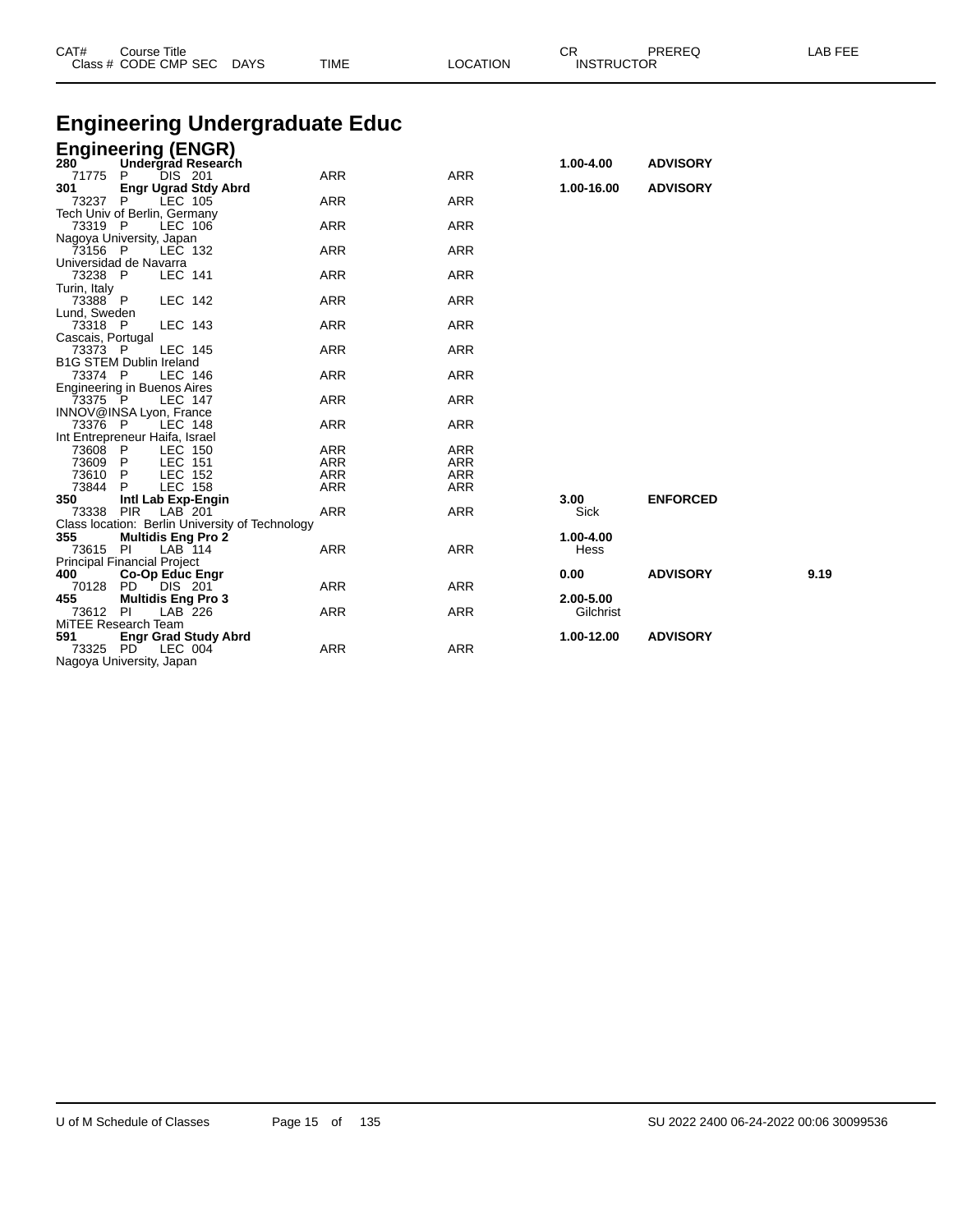| CAT# | Course Title              |      |          | ∩⊓<br>- UN        | PREREQ | _AB FEE |
|------|---------------------------|------|----------|-------------------|--------|---------|
|      | Class # CODE CMP SEC DAYS | TIME | LOCATION | <b>INSTRUCTOR</b> |        |         |

# **Industrial-Operations Engr Dep**

|     | <b>Industrial And Operations Engineering (IOE)</b> |            |                 |           |                 |
|-----|----------------------------------------------------|------------|-----------------|-----------|-----------------|
| 490 | <b>UG Directed Study</b>                           | 2.00-4.00  | <b>ADVISORY</b> |           |                 |
|     | $IND +$                                            | <b>ARR</b> | <b>ARR</b>      |           |                 |
| 590 | <b>Masters Direct Study</b>                        |            |                 | 2.00-4.00 | <b>ADVISORY</b> |
| 801 | $IND +$<br><b>First Yr Doc Dir Res</b>             | <b>ARR</b> | <b>ARR</b>      | 1.00-3.00 | <b>ADVISORY</b> |
|     | $IND +$                                            | <b>ARR</b> | <b>ARR</b>      |           |                 |
| 990 | <b>Diss Pre-Candidate</b>                          |            |                 | 2.00-8.00 | <b>ADVISORY</b> |
|     | $IND +$                                            | <b>ARR</b> | <b>ARR</b>      |           |                 |
| 995 | <b>Dissertation Cand</b>                           |            |                 | 4.00      | <b>ENFORCED</b> |
|     | $IND +$<br>R                                       | <b>ARR</b> | <b>ARR</b>      |           |                 |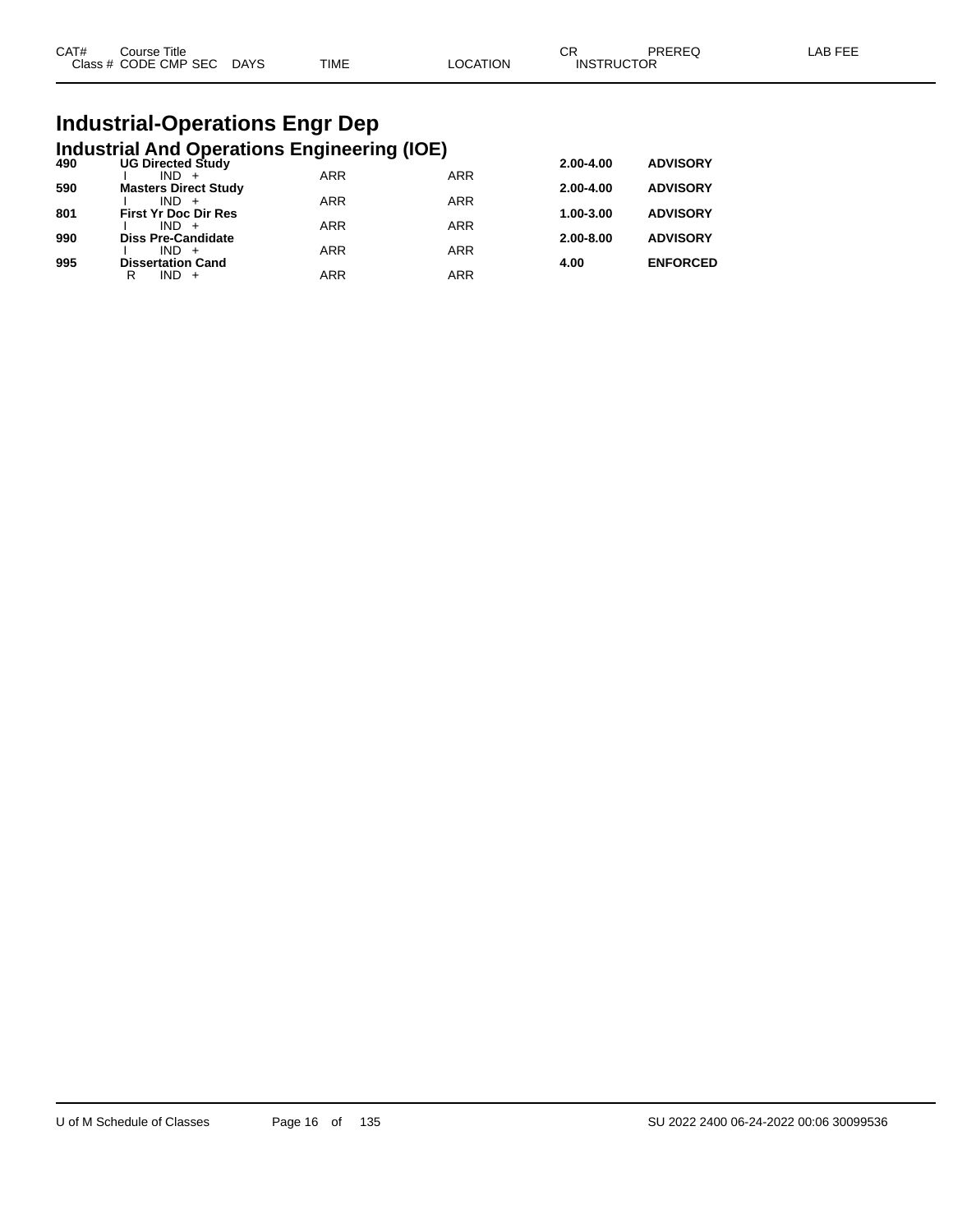# **Energy Systems Engineering Program (ESENG) 503 Energy Systems Proj 3.00 ADVISORY**

D IND + ARR ARR ARR

# **Financial Engineering Program (FINENG) 500 Fin Eng Seminar 3.00 ENFORCED**

This course is ONLY open to ADMITTED students entering the Financial Engineering degree program in Summer 2013.. 71985 PDR SEM 201 ARR ARR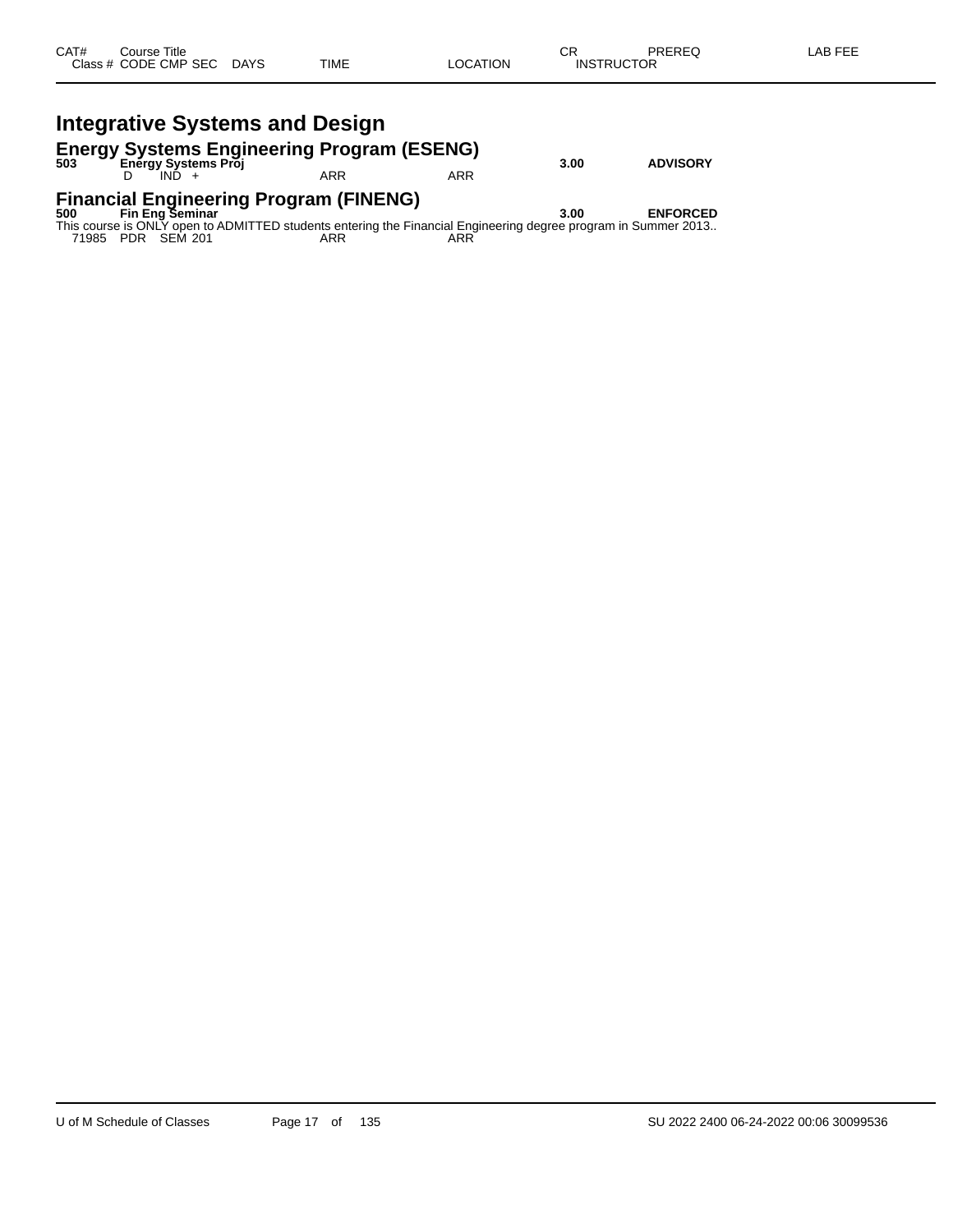| CAT# | Course Title         |             |             |                 | СR                | PREREQ | LAB FEE |
|------|----------------------|-------------|-------------|-----------------|-------------------|--------|---------|
|      | Class # CODE CMP SEC | <b>DAYS</b> | <b>TIME</b> | <b>LOCATION</b> | <b>INSTRUCTOR</b> |        |         |
|      |                      |             |             |                 |                   |        |         |

## **Program In Manufacturing**

|     | <b>Manufacturing (MFG)</b> |     |            |               |                 |
|-----|----------------------------|-----|------------|---------------|-----------------|
| 571 | <b>Ship Des Pròi</b>       |     |            | 1.00-16.00    | <b>ADVISORY</b> |
|     | IND.                       | ARR | <b>ARR</b> |               |                 |
| 990 | <b>Dissertat Pre-Cand</b>  |     |            | $2.00 - 8.00$ | <b>ADVISORY</b> |
|     | $IND +$                    | ARR | ARR        |               |                 |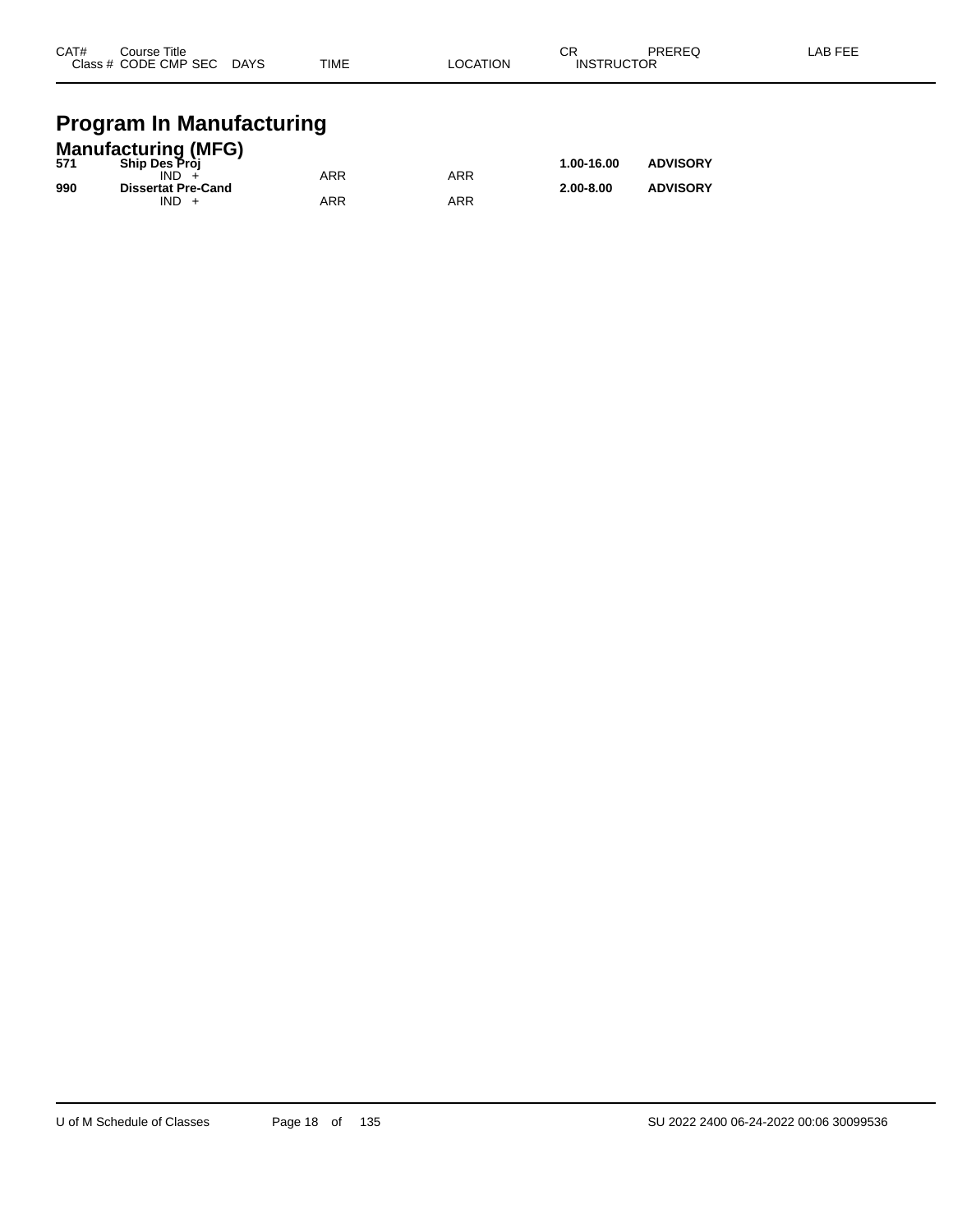| CAT# | ourse Titleٽ              |      |                 | ⌒冖<br>◡◚          | PREREQ | ∟AB FEE |
|------|---------------------------|------|-----------------|-------------------|--------|---------|
|      | Class # CODE CMP SEC DAYS | TIME | <b>LOCATION</b> | <b>INSTRUCTOR</b> |        |         |

# **Materials Science & Engineering**

|     | <b>Materials Science Engineering (MATSCIE)</b> |            |            |            |                 |
|-----|------------------------------------------------|------------|------------|------------|-----------------|
| 490 | <b>Research Problems</b>                       |            |            | 1.00-3.00  | <b>ENFORCED</b> |
|     | $IND +$<br>R                                   | <b>ARR</b> | <b>ARR</b> |            |                 |
| 690 | <b>Research Problems</b>                       |            |            | 1.00-16.00 |                 |
|     | $IND +$                                        | <b>ARR</b> | <b>ARR</b> |            |                 |
| 990 | <b>Diss-Precand</b>                            |            |            | 1.00-8.00  | <b>ADVISORY</b> |
|     | $IND +$                                        | <b>ARR</b> | <b>ARR</b> |            |                 |
| 995 | <b>Diss-Cand</b>                               |            |            | 4.00       | <b>ENFORCED</b> |
|     | $IND +$<br>R                                   | <b>ARR</b> | <b>ARR</b> |            |                 |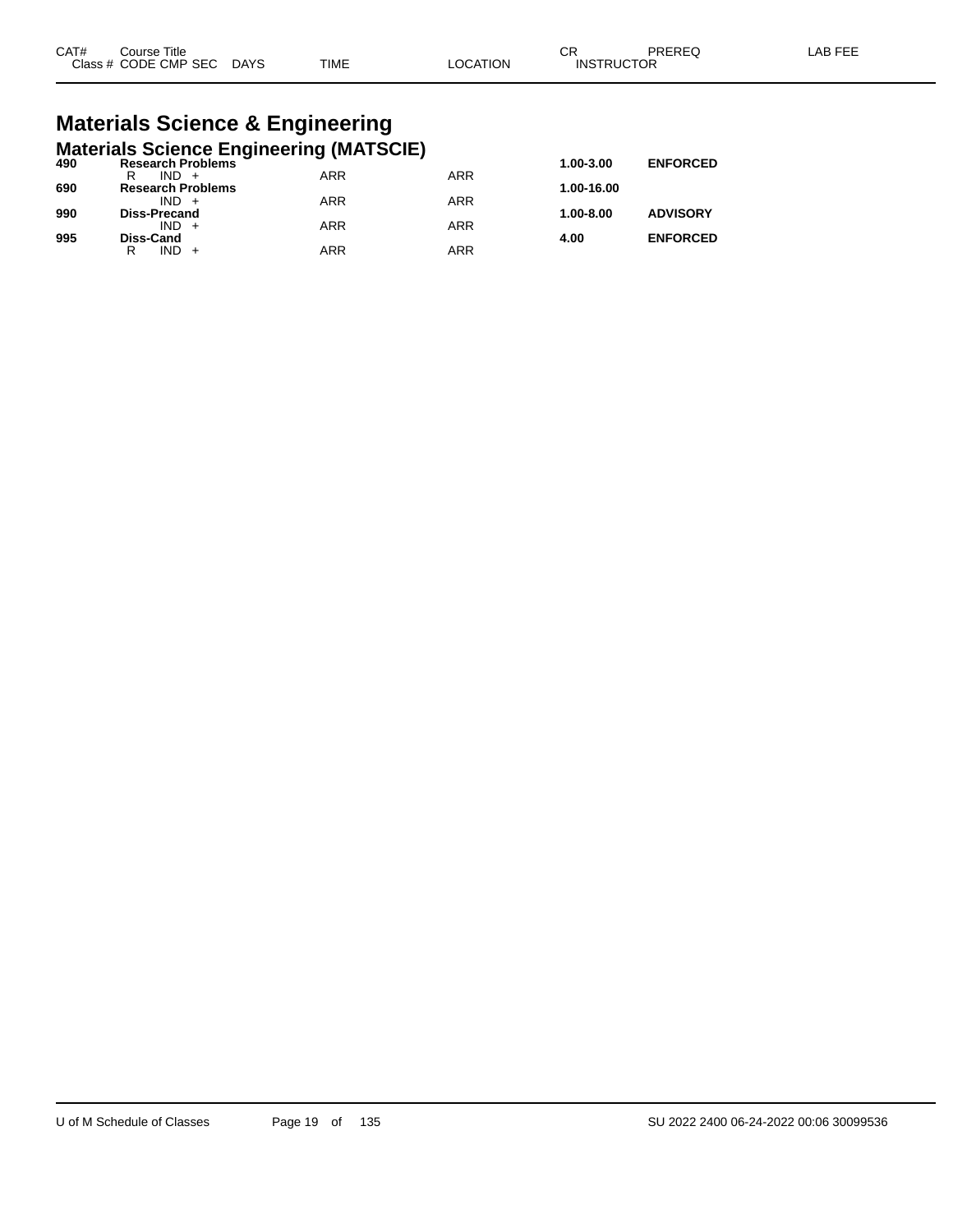# **Mech Eng & Applied Mech Dept**

|     | <b>Mechanical Engineering (MECHENG)</b> |            |            |               |                 |
|-----|-----------------------------------------|------------|------------|---------------|-----------------|
| 490 | <b>RISE 4</b>                           |            |            | 3.00          |                 |
| 491 | $IND +$<br><b>Independent Study</b>     | <b>ARR</b> | <b>ARR</b> | 1.00-3.00     | <b>ADVISORY</b> |
|     | $IND +$                                 | <b>ARR</b> | <b>ARR</b> |               |                 |
| 590 | <b>Res Sel M E Topics</b>               |            |            | $3.00 - 6.00$ | <b>ADVISORY</b> |
|     | $IND +$                                 | <b>ARR</b> | <b>ARR</b> |               |                 |
| 695 | <b>Master Thesis Res</b><br>$IND +$     | <b>ARR</b> | <b>ARR</b> | $3.00 - 6.00$ | <b>ADVISORY</b> |
| 995 | <b>Diss-Cand</b>                        |            |            | 4.00          | <b>ENFORCED</b> |
|     | $IND +$<br>R                            | <b>ARR</b> | <b>ARR</b> |               |                 |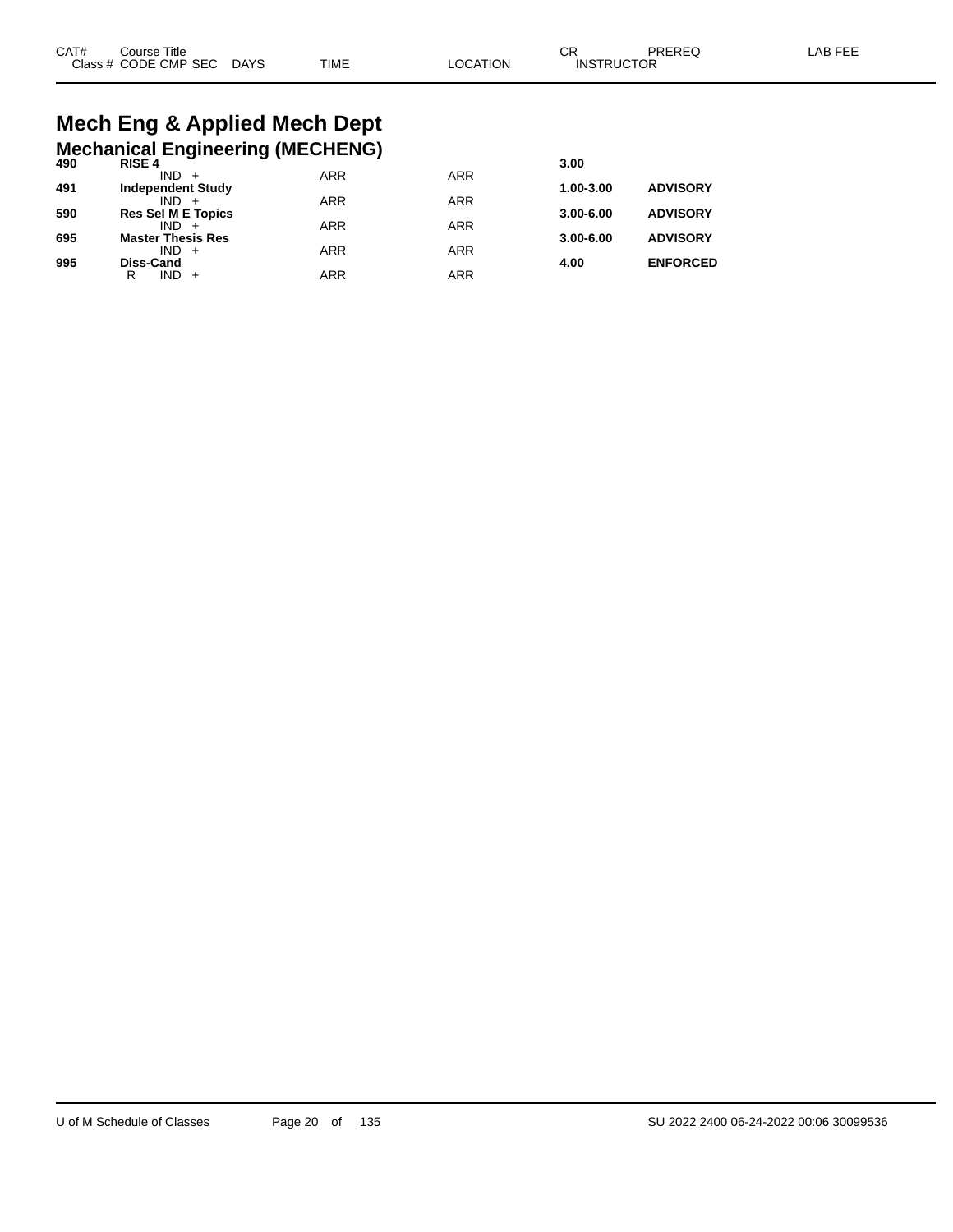| CAT# | Course Title         |             |             |          | СR                | <b>PREREQ</b> | AB FFF |
|------|----------------------|-------------|-------------|----------|-------------------|---------------|--------|
|      | Class # CODE CMP SEC | <b>DAYS</b> | <b>TIME</b> | LOCATION | <b>INSTRUCTOR</b> |               |        |
|      |                      |             |             |          |                   |               |        |

# **Naval Arch & Marine Engr Dept**

|     | <b>Naval Architecture And Marine Engineering (NAVARCH)</b> |            |            |            |                 |
|-----|------------------------------------------------------------|------------|------------|------------|-----------------|
| 490 | Dir Std, Res&Sp Prob                                       |            |            | 1.00-16.00 | <b>ADVISORY</b> |
|     | $IND +$                                                    | <b>ARR</b> | <b>ARR</b> |            |                 |
| 511 | <b>Sp Topic Ship Struc</b><br>$IND +$                      | <b>ARR</b> | <b>ARR</b> | 1.00-16.00 | <b>ADVISORY</b> |
| 521 | Dir Study Mar Hydro                                        |            |            | 1.00-16.00 | <b>ADVISORY</b> |
|     | $IND +$                                                    | <b>ARR</b> | <b>ARR</b> |            |                 |
| 571 | <b>Ship Des Proj</b>                                       |            |            | 1.00-16.00 | <b>ADVISORY</b> |
|     | $IND +$                                                    | <b>ARR</b> | <b>ARR</b> |            |                 |
| 590 | <b>Directed Study&amp;Res</b>                              |            |            | 1.00-6.00  | <b>ADVISORY</b> |
| 592 | $IND +$<br><b>Masters Thesis</b>                           | <b>ARR</b> | <b>ARR</b> | 1.00-6.00  | <b>ADVISORY</b> |
|     | $IND +$                                                    | <b>ARR</b> | <b>ARR</b> |            |                 |
| 792 | <b>Prof Degree Thesis</b>                                  |            |            | 1.00-8.00  |                 |
|     | $IND +$                                                    | <b>ARR</b> | <b>ARR</b> |            |                 |
| 990 | <b>Diss-Precand</b>                                        |            |            | 1.00-8.00  | <b>ADVISORY</b> |
|     | $IND +$                                                    | <b>ARR</b> | <b>ARR</b> |            |                 |
| 995 | <b>Diss-Cand</b>                                           |            |            | 4.00       | <b>ENFORCED</b> |
|     | R<br><b>IND</b><br>$+$                                     | ARR        | <b>ARR</b> |            |                 |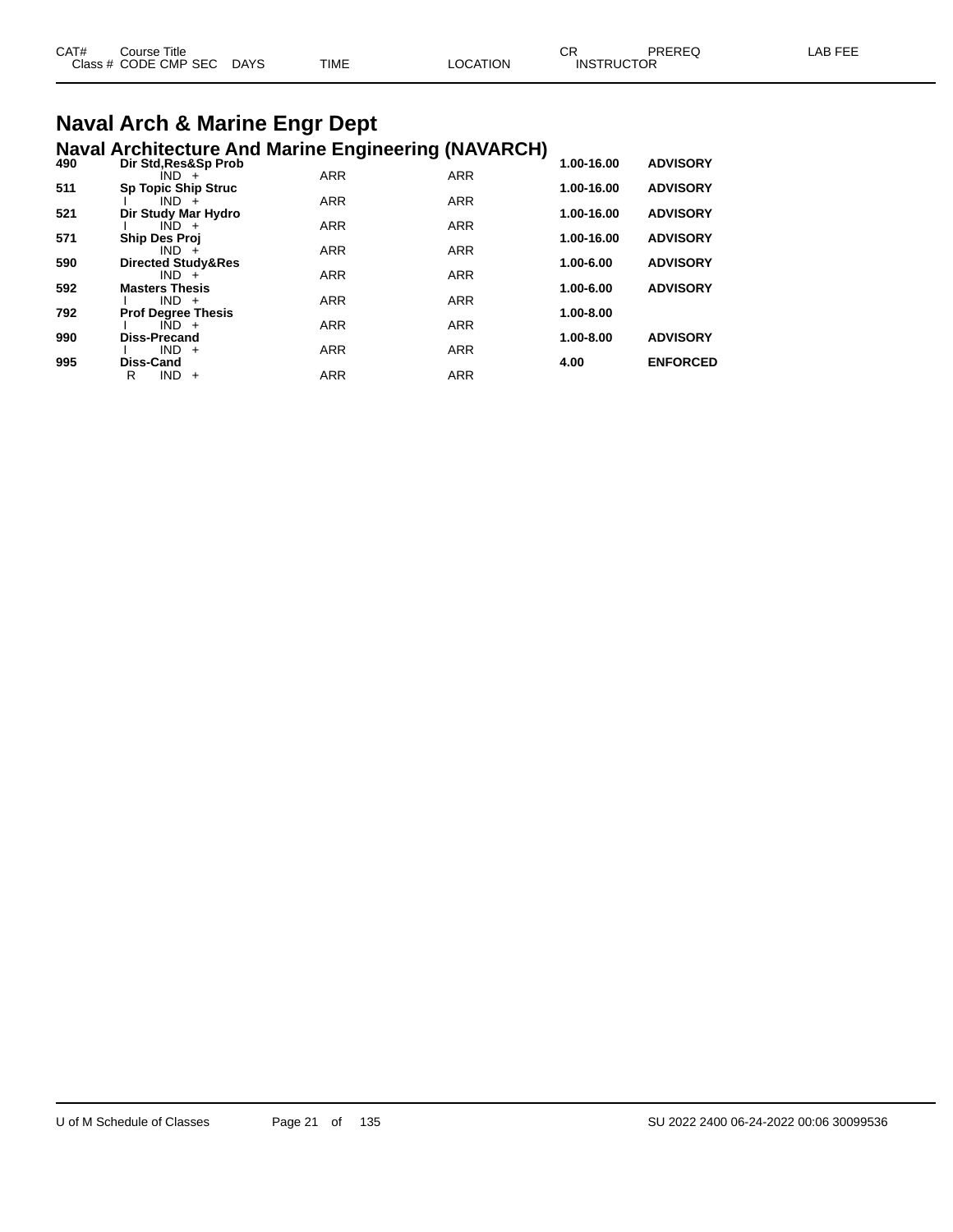| CAT#<br>Course Title |      |             |                | ⌒冖 | PREREC            | LAB FEF |
|----------------------|------|-------------|----------------|----|-------------------|---------|
| Class # CODE CMP SEC | DAYS | <b>TIME</b> | <b>OCATION</b> |    | <b>INSTRUCTOR</b> |         |

### **Nuclear Engr & Radiological Sci Nuclear Engineering And Radiological Sciences (NERS)**

| 499 | Res Nur Eng/Rad Sci    |            |            | - 1<br>1.00-3.00 | <b>ADVISORY, ENFORCED</b> |  |
|-----|------------------------|------------|------------|------------------|---------------------------|--|
|     | $IND +$<br>R           | <b>ARR</b> | <b>ARR</b> |                  |                           |  |
| 588 | Rad Safe&Md Phy Prac   |            |            | 1.00-12.00       | <b>ADVISORY</b>           |  |
|     | $IND +$                | <b>ARR</b> | <b>ARR</b> |                  |                           |  |
| 599 | <b>Masters Project</b> |            |            | 1.00-3.00        | <b>ADVISORY</b>           |  |
|     | $IND +$                | <b>ARR</b> | <b>ARR</b> |                  |                           |  |
| 799 | <b>Special Project</b> |            |            | 1.00-6.00        |                           |  |
|     | $IND +$                | <b>ARR</b> | <b>ARR</b> |                  |                           |  |
| 990 | <b>Diss-Precand</b>    |            |            | 1.00-8.00        | <b>ADVISORY</b>           |  |
|     | $IND +$                | <b>ARR</b> | <b>ARR</b> |                  |                           |  |
| 995 | Diss-Cand              |            |            | 4.00             | <b>ENFORCED</b>           |  |
|     | $IND +$<br>R           | ARR        | ARR        |                  |                           |  |
|     |                        |            |            |                  |                           |  |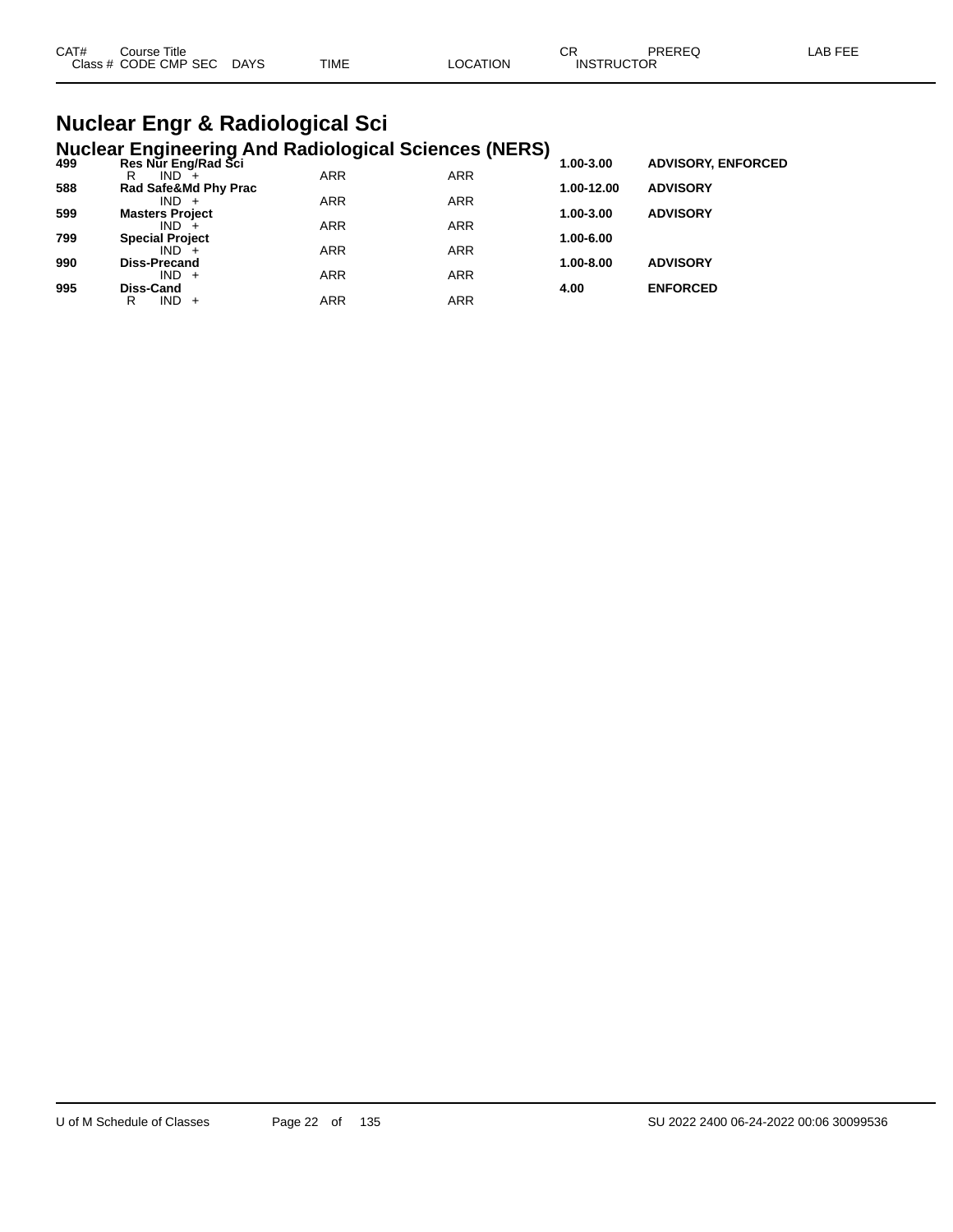| CAT# | Course Title              |             |          | ΩD                | PREREQ | LAB FEE |
|------|---------------------------|-------------|----------|-------------------|--------|---------|
|      | Class # CODE CMP SEC DAYS | <b>TIME</b> | _OCATION | <b>INSTRUCTOR</b> |        |         |
|      |                           |             |          |                   |        |         |

### **Technical Communication Technical Communication (TCHNCLCM)**

| 575 | <b>Directed Study</b> |            |     | 1.00-4.00 | <b>ADVISORY</b> |
|-----|-----------------------|------------|-----|-----------|-----------------|
|     | $IND +$               | <b>ARR</b> | ARR |           |                 |
| 590 | Intern in Tech Comm   |            |     | 1.00-4.00 | <b>ADVISORY</b> |
|     | $IND +$               | ARR        | ARR |           |                 |
| 675 | <b>Directed Study</b> |            |     | 1.00-4.00 | <b>ADVISORY</b> |
|     | $IND +$               | ARR        | ARR |           |                 |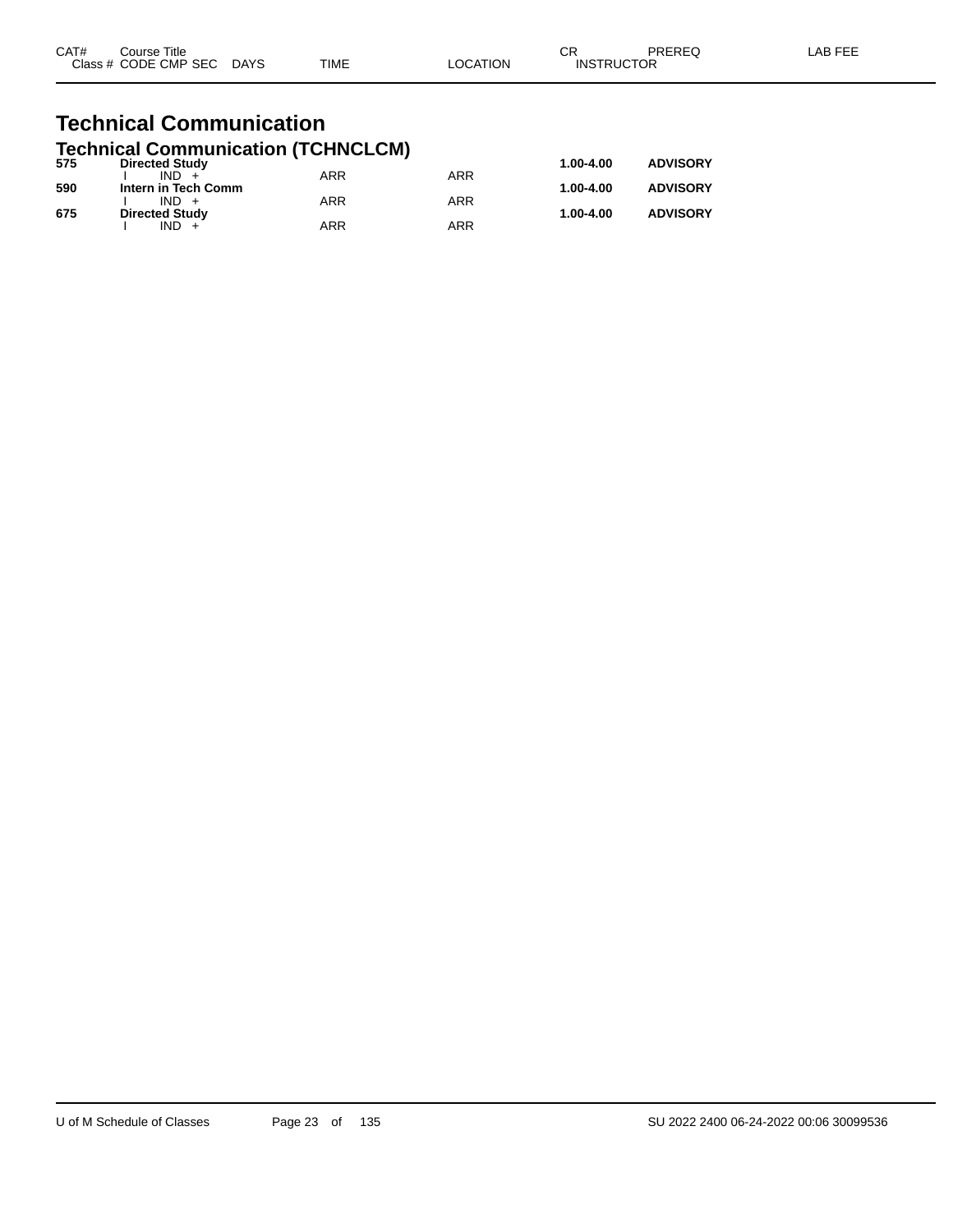## **Environment and Sustainability Program in the Environment**

|          |                     | <b>Environment (ENVIRON)</b>   |       |                                                                                                                  |                   |                      |                                                                                                                   |        |
|----------|---------------------|--------------------------------|-------|------------------------------------------------------------------------------------------------------------------|-------------------|----------------------|-------------------------------------------------------------------------------------------------------------------|--------|
| 116      |                     | Intro Field Geol               |       |                                                                                                                  |                   | 6.00                 |                                                                                                                   | *** ** |
| 71853    | PD.                 | LEC 701                        |       | <b>ARR</b>                                                                                                       | <b>CAMP DAVIS</b> | Ritsema, Gleason     |                                                                                                                   |        |
|          |                     |                                |       | FIELD COURSE IN JACKSON HOLE, WYOMING. Cannot be taken Pass/Fail. Camp Davis application required in addition to |                   |                      |                                                                                                                   |        |
|          |                     |                                |       | regular registration. See web site at http://www.lsa.umich.edu/earth/campdavis/                                  |                   |                      |                                                                                                                   |        |
| 202      |                     | <b>Intro Earth Env Sci</b>     |       |                                                                                                                  |                   | 6.00                 |                                                                                                                   | *** ** |
|          |                     | 73036 PD LEC 711               |       | <b>ARR</b>                                                                                                       | <b>CAMP DAVIS</b> |                      | Robbins, Yarce, Spica                                                                                             |        |
|          |                     |                                |       | FIELD COURSE IN JACKSON HOLE, WYOMING. Cannot be taken Pass/Fail. Camp Davis application required in addition to |                   |                      |                                                                                                                   |        |
|          |                     |                                |       | regular registration. See web site at http://www.lsa.umich.edu/earth/campdavis/                                  |                   |                      |                                                                                                                   |        |
| 282      |                     | <b>General Ecology</b>         |       |                                                                                                                  |                   | 3.00                 | <b>ADVISORY</b>                                                                                                   | 50.00  |
| 72766    | PD.                 | LEC 711                        | MTW   | 7-7PM                                                                                                            | <b>BIOL STAT</b>  |                      | Barrios Garcia Moar, Smith                                                                                        |        |
| 72767    | <b>PD</b>           | LEC 712                        | THFSA | 7-7PM                                                                                                            | <b>BIOL STAT</b>  | Sanders, Schwarz     |                                                                                                                   |        |
| 73265 PD |                     | LAB 713                        |       | ARR                                                                                                              | <b>ARR</b>        |                      |                                                                                                                   |        |
| 300      |                     |                                |       |                                                                                                                  |                   | 1.00-4.00            | OFFERED ONLY AT THE BIOLOGICAL STATION. ENROLLMENT BY PERMISSION OF STAFF IN THE BIOL. STATION OFFICE, 2541 CHEM. |        |
|          |                     | Spec Prob&Res-Ugrad<br>$IND +$ |       | <b>ARR</b>                                                                                                       | <b>ARR</b>        |                      |                                                                                                                   |        |
| 344      |                     | <b>Sust Fossil Energy</b>      |       |                                                                                                                  |                   | 4.00                 | <b>ADVISORY</b>                                                                                                   | *** ** |
|          |                     | 73262 PDR LEC 201              |       | <b>ARR</b>                                                                                                       | <b>CAMP DAVIS</b> | Simon, Shriberg      |                                                                                                                   |        |
|          |                     |                                |       | FIELD COURSE IN JACKSON HOLE, WYOMING. Cannot be taken Pass/Fail. Camp Davis application required in addition to |                   |                      |                                                                                                                   |        |
|          |                     |                                |       | regular registration. See web site at http://lsa.umich.edu/earth/camp-davis.html                                 |                   |                      |                                                                                                                   |        |
| 348      |                     | <b>Forest Ecosystems</b>       |       |                                                                                                                  |                   | 3.00                 | <b>ADVISORY</b>                                                                                                   |        |
|          |                     |                                |       | OFFERED ONLY AT THE BIOLOGICAL STATION IN PELLSTON, MICHIGAN.                                                    |                   |                      |                                                                                                                   |        |
| 71859 PD |                     | LAB 711                        | THFSA | 7-7PM                                                                                                            | <b>BIOL STAT</b>  |                      | Ibanez, Sala, Cousins                                                                                             |        |
| 373      | <b>Gen Ecol Lab</b> |                                |       |                                                                                                                  |                   | 3.00                 | <b>ADVISORY</b>                                                                                                   |        |
| 73687    | PD                  | LAB 201                        | MTW   | 7-7PM                                                                                                            | <b>BIOL STAT</b>  |                      | Higley, Dean, Brown                                                                                               |        |
| 73690    | PD.                 | LAB 712                        | THFSA | 7-7PM                                                                                                            | <b>BIOL STAT</b>  |                      | Higley, Hartshorn, Stayton                                                                                        |        |
|          |                     |                                |       |                                                                                                                  |                   |                      | OFFERED ONLY AT THE BIOLOGICAL STATION. ENROLLMENT BY PERMISSION OF STAFF IN THE BIOL. STATION OFFICE, 2232 BSB.  |        |
| 398      |                     | <b>Env Internship Prog</b>     |       |                                                                                                                  |                   | 1.00-4.00            |                                                                                                                   |        |
|          |                     | $IND +$                        |       | <b>ARR</b>                                                                                                       | <b>ARR</b>        |                      |                                                                                                                   | *** ** |
| 450      |                     | <b>Ecosyst Sci Rockies</b>     |       |                                                                                                                  |                   | 6.00                 | <b>ENFORCED</b>                                                                                                   |        |
| 73439    |                     | PDR LEC 711                    |       | <b>ARR</b>                                                                                                       | <b>CAMP DAVIS</b> | Dick, Kelson, Veitch |                                                                                                                   |        |
| 73311    |                     | PDR LEC 712                    |       | <b>ARR</b>                                                                                                       | CAMP DAVIS        | Clark, Cory          |                                                                                                                   |        |
|          |                     |                                |       | FIELD COURSE IN JACKSON HOLE, WYOMING. Cannot be taken Pass/Fail. Camp Davis application required in addition to |                   |                      |                                                                                                                   |        |
|          |                     |                                |       | regular registration. See web site at http://lsa.umich.edu/earth/camp-davis.html                                 |                   |                      |                                                                                                                   |        |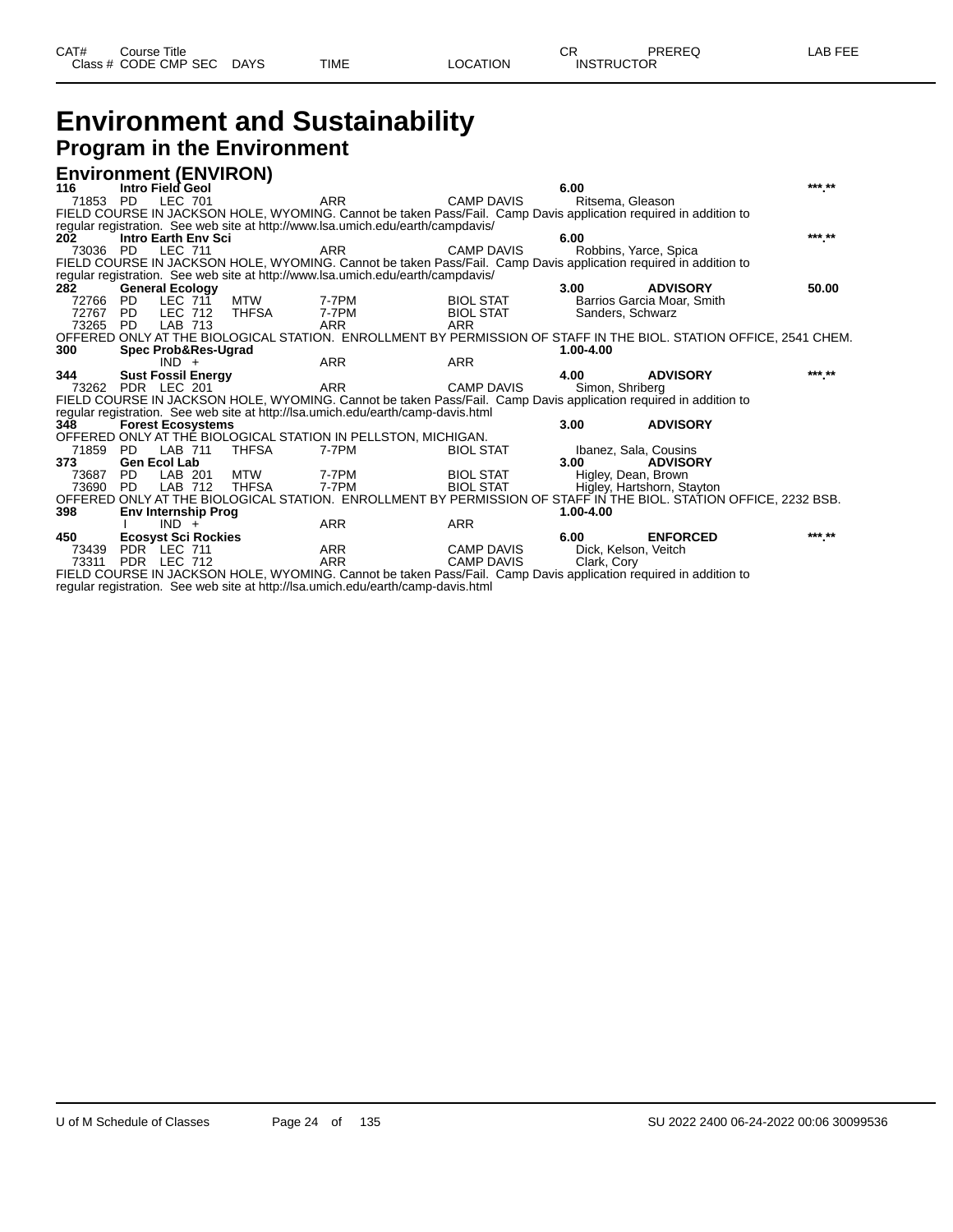| CAT# | Course Title<br>Class # CODE CMP SEC | <b>DAYS</b> | <b>TIME</b> | LOCATION | ^-<br>UM<br><b>INSTRUCTOR</b> | PREREQ | LAB FEE |
|------|--------------------------------------|-------------|-------------|----------|-------------------------------|--------|---------|
|      |                                      |             |             |          |                               |        |         |

# **School for Environment and Sustainability**

|     | <b>Environment and Sustainability (EAS)</b> |     |     |            |                 |
|-----|---------------------------------------------|-----|-----|------------|-----------------|
| 700 | <b>Master's Thesis</b><br>$IND +$           | ARR | ARR | 1.00-12.00 | <b>ADVISORY</b> |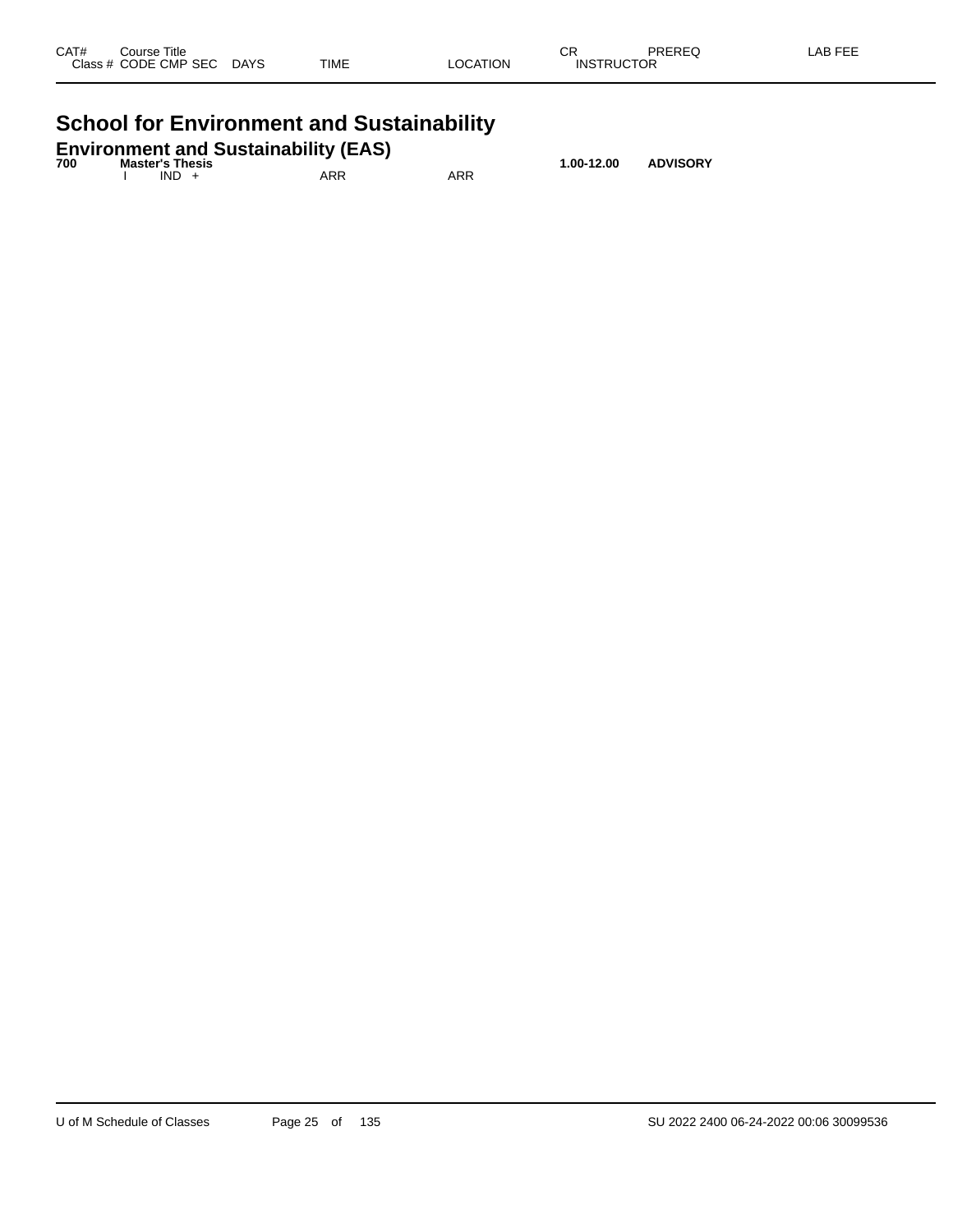| CAT# | Course Title         |             |             |                 | ⌒冖<br>U۲          | <b>PREREQ</b> | _AB FEE |
|------|----------------------|-------------|-------------|-----------------|-------------------|---------------|---------|
|      | Class # CODE CMP SEC | <b>DAYS</b> | <b>TIME</b> | <b>LOCATION</b> | <b>INSTRUCTOR</b> |               |         |
|      |                      |             |             |                 |                   |               |         |

# **Information School of Information**

## **Information (SI)**

| 390   | Internship                |                |            |               | 1.00-3.00 |                           |
|-------|---------------------------|----------------|------------|---------------|-----------|---------------------------|
| 73349 | PI                        | <b>SEM 201</b> | <b>ARR</b> | <b>ARR</b>    | Frazier   |                           |
| 73718 | PI                        | <b>SEM 202</b> | <b>ARR</b> | <b>ARR</b>    | Frazier   |                           |
| 73719 | PI                        | <b>SEM 203</b> | <b>ARR</b> | <b>ARR</b>    | Frazier   |                           |
| 491   | <b>Independent Study</b>  |                |            |               | 1.00-8.00 |                           |
|       | SI                        | $IND +$        | <b>ARR</b> | <b>REMOTE</b> |           |                           |
| 690   | <b>Intern/Field Exper</b> |                |            |               | 1.00-6.00 | <b>ADVISORY</b>           |
| 73531 | ΡI                        | <b>SEM 201</b> | <b>ARR</b> | <b>ARR</b>    | Frazier   |                           |
| 691   | <b>Independent Study</b>  |                |            |               | 1.00-6.00 |                           |
|       | SD.                       | $IND +$        | <b>ARR</b> | <b>REMOTE</b> |           |                           |
| 791   | <b>Independent Study</b>  |                |            |               | 1.00-3.00 | <b>ADVISORY</b>           |
|       | SI                        | $IND +$        | <b>ARR</b> | <b>REMOTE</b> |           |                           |
| 902   | <b>Directed Research</b>  |                |            |               | 1.00-3.00 | <b>ADVISORY</b>           |
|       | SI                        | $IND +$        | <b>ARR</b> | <b>REMOTE</b> |           |                           |
| 990   | <b>Diss-Precand</b>       |                |            |               | 1.00-8.00 | <b>ADVISORY</b>           |
|       |                           | $IND +$        | <b>ARR</b> | <b>REMOTE</b> |           |                           |
| 995   | <b>Diss-Cand</b>          |                |            |               | 4.00      | <b>ADVISORY, ENFORCED</b> |
|       | IND.<br>R                 | $+$            | <b>ARR</b> | <b>ARR</b>    |           |                           |
|       |                           |                |            |               |           |                           |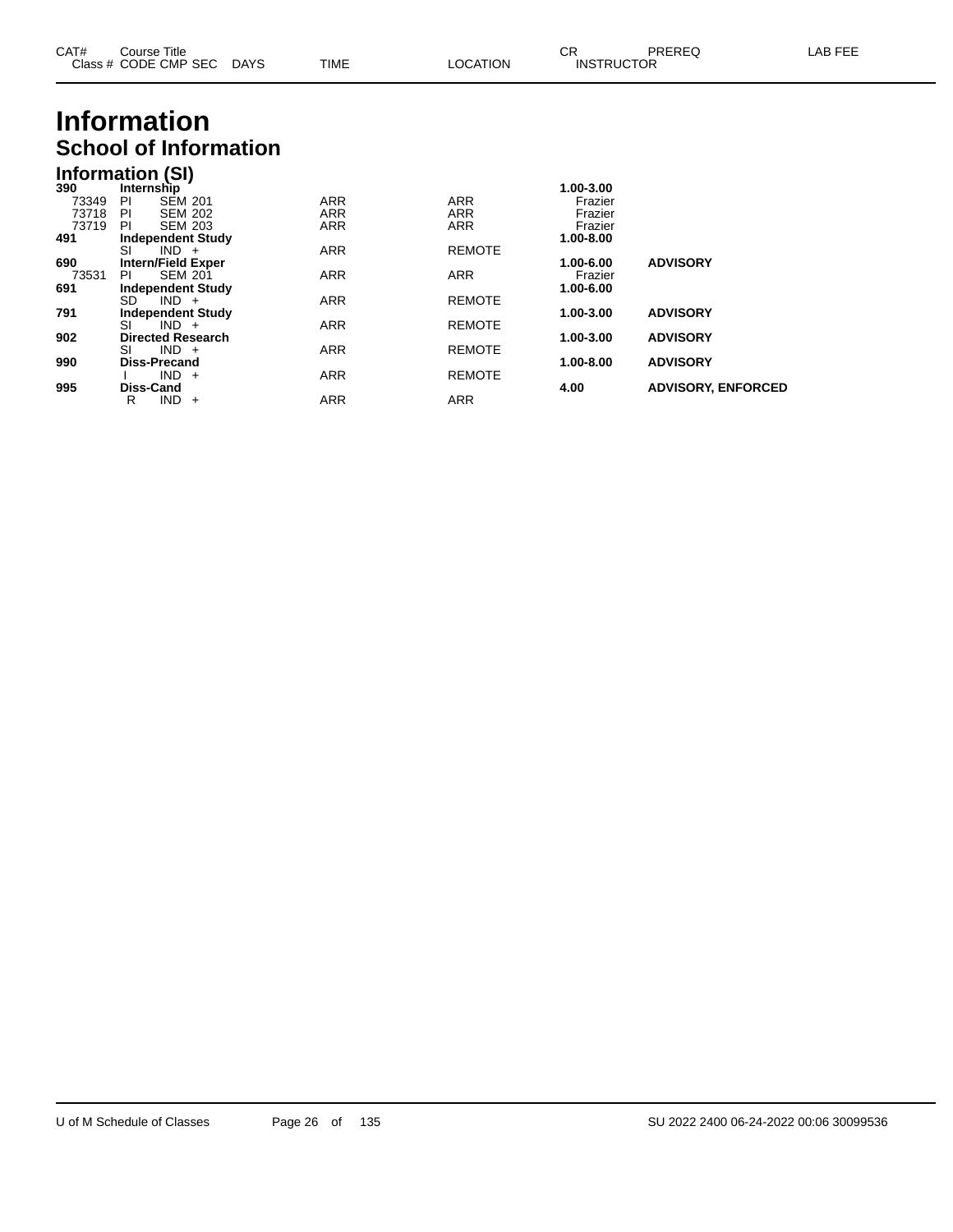## **Institute for Social Research SRC-PSM Graduate Program**

**Survey Methodology (SURVMETH) 699 Directed Research 1.00-3.00 ADVISORY**

D IND + ARR ARR ARR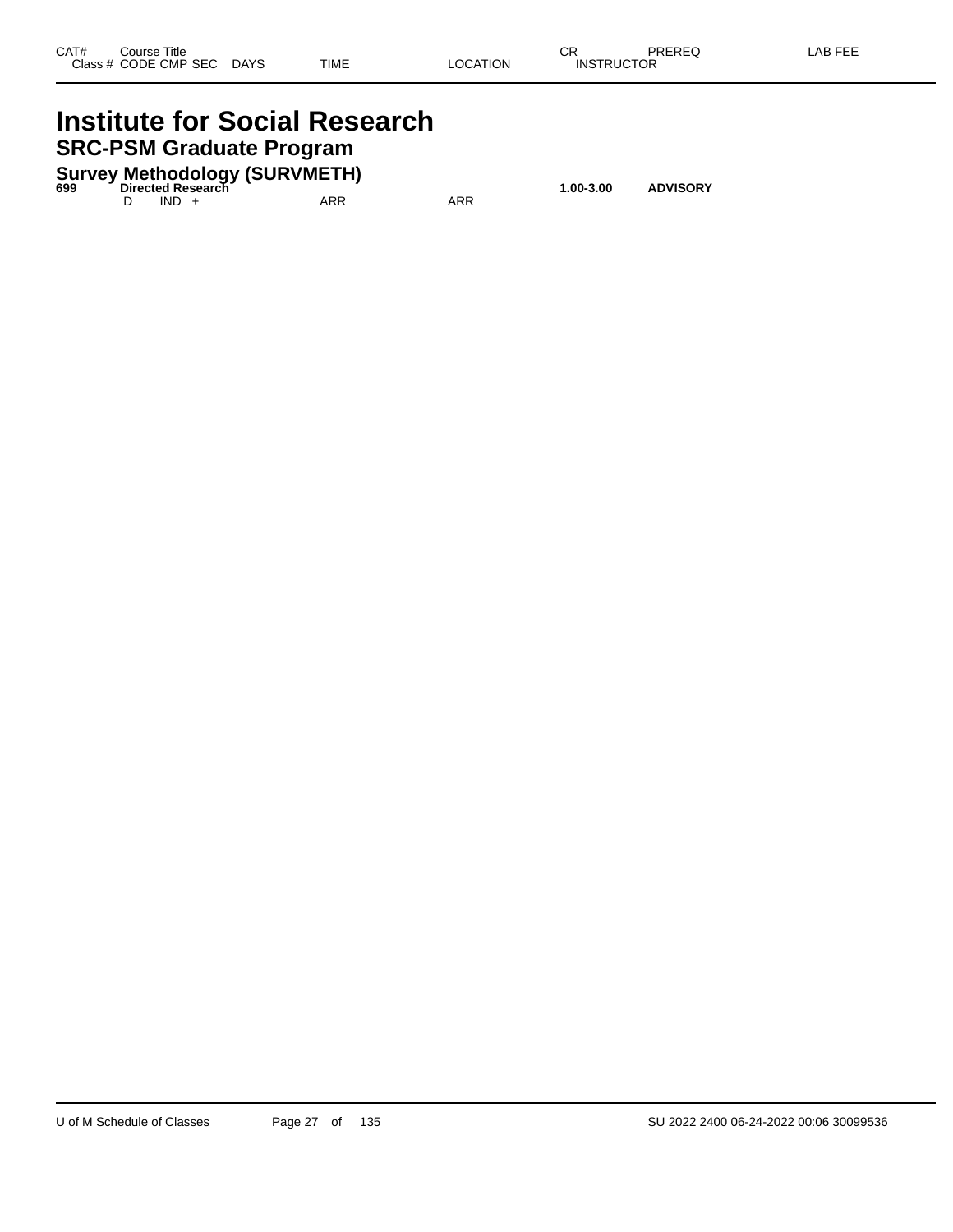| CAT# | Title<br>Course⊺     |             |      |          | ◠г<br>- UN        | PREREQ | _AB FEF |
|------|----------------------|-------------|------|----------|-------------------|--------|---------|
|      | Class # CODE CMP SEC | <b>DAYS</b> | TIME | LOCATION | <b>INSTRUCTOR</b> |        |         |

## **Kinesiology School Of Kinesiology**

| <b>Applied Exercise Science (AES)</b><br>290 Field Exp AES |     |     |           |                 |
|------------------------------------------------------------|-----|-----|-----------|-----------------|
|                                                            |     |     | 1.00-4.00 | <b>ADVISORY</b> |
| רחוו                                                       | ΔRR | ARR |           |                 |

| 403<br>$0.50 - 4.00$<br>Internship in AES<br><b>ARR</b><br><b>ARR</b><br>73106<br>PI.<br>LAB 201<br>73107<br>PI<br>LAB 202<br>ARR<br>ARR<br>Kern<br>LAB 203<br><b>ARR</b><br>73157<br>PI<br>ARR<br>Kern<br>73590<br>PI<br>LAB 204<br>ARR<br>ARR<br>Kern<br>LAB 205<br>73895<br>PI.<br>ARR<br>ARR<br>Kern<br><b>Independent Study</b><br>1.00-3.00<br>470<br><b>ARR</b><br><b>ARR</b><br>$IND +$<br><b>Athletic Training (AT)</b><br>403<br>Internship in AT<br>$0.50 - 4.00$<br>ARR<br>71646<br>-PI<br>LAB 201<br>ARR<br>Ind Study AT<br>1.00-2.00<br>488 | <b>ADVISORY</b><br><b>ADVISORY</b><br><b>ADVISORY</b> |
|-----------------------------------------------------------------------------------------------------------------------------------------------------------------------------------------------------------------------------------------------------------------------------------------------------------------------------------------------------------------------------------------------------------------------------------------------------------------------------------------------------------------------------------------------------------|-------------------------------------------------------|
|                                                                                                                                                                                                                                                                                                                                                                                                                                                                                                                                                           |                                                       |
|                                                                                                                                                                                                                                                                                                                                                                                                                                                                                                                                                           |                                                       |
|                                                                                                                                                                                                                                                                                                                                                                                                                                                                                                                                                           |                                                       |
|                                                                                                                                                                                                                                                                                                                                                                                                                                                                                                                                                           |                                                       |
|                                                                                                                                                                                                                                                                                                                                                                                                                                                                                                                                                           |                                                       |
|                                                                                                                                                                                                                                                                                                                                                                                                                                                                                                                                                           |                                                       |
|                                                                                                                                                                                                                                                                                                                                                                                                                                                                                                                                                           |                                                       |
|                                                                                                                                                                                                                                                                                                                                                                                                                                                                                                                                                           |                                                       |
|                                                                                                                                                                                                                                                                                                                                                                                                                                                                                                                                                           |                                                       |
|                                                                                                                                                                                                                                                                                                                                                                                                                                                                                                                                                           |                                                       |
|                                                                                                                                                                                                                                                                                                                                                                                                                                                                                                                                                           |                                                       |
|                                                                                                                                                                                                                                                                                                                                                                                                                                                                                                                                                           | <b>ADVISORY</b>                                       |
| $IND +$<br><b>ARR</b><br>SI<br>ARR                                                                                                                                                                                                                                                                                                                                                                                                                                                                                                                        |                                                       |
| 501<br>Prev&Care Ath Inj<br>3.00                                                                                                                                                                                                                                                                                                                                                                                                                                                                                                                          | <b>ENFORCED</b><br>30.00                              |
| 73561<br>PRW LEC 201<br>MW<br>9-12PM<br>2440 SKB                                                                                                                                                                                                                                                                                                                                                                                                                                                                                                          |                                                       |
| 501<br>3.00<br>Prev&Care Ath Inj<br><b>P RW LEC 201</b>                                                                                                                                                                                                                                                                                                                                                                                                                                                                                                   | <b>ENFORCED</b><br>30.00                              |
| 9-12PM<br>2600 SKB<br>МW<br>Lepley<br>502.<br>Prev&Care-AT Inj Lab<br>2.00                                                                                                                                                                                                                                                                                                                                                                                                                                                                                | <b>ADVISORY, ENFORCED</b><br>30.00                    |
| 73562<br>PRW LAB 201<br>1-4PM<br>МW<br>2600 SKB<br>Lepley                                                                                                                                                                                                                                                                                                                                                                                                                                                                                                 |                                                       |
| Prev&Care-AT Inj Lab<br>2.00<br>502                                                                                                                                                                                                                                                                                                                                                                                                                                                                                                                       | <b>ADVISORY, ENFORCED</b><br>30.00                    |
| PRW LAB 201<br>1-4PM<br>2440 SKB<br>МW                                                                                                                                                                                                                                                                                                                                                                                                                                                                                                                    |                                                       |
| 503<br><b>Low Extrem Eval</b><br>3.00                                                                                                                                                                                                                                                                                                                                                                                                                                                                                                                     | <b>ENFORCED</b>                                       |
| 73563 P RW LEC 201<br>TTH<br>9-12PM<br>2600 SKB<br>Czajka                                                                                                                                                                                                                                                                                                                                                                                                                                                                                                 |                                                       |
| 503<br><b>Low Extrem Eval</b><br>3.00                                                                                                                                                                                                                                                                                                                                                                                                                                                                                                                     | <b>ENFORCED</b>                                       |
| PRW LEC 201<br>TTH<br>9-12PM<br>2440 SKB                                                                                                                                                                                                                                                                                                                                                                                                                                                                                                                  |                                                       |
| 504<br><b>Low Extrem Lab</b><br>1.00                                                                                                                                                                                                                                                                                                                                                                                                                                                                                                                      | <b>ADVISORY, ENFORCED</b>                             |
| 73564 P RW LEC 201<br>TTH<br>$1-3PM$<br>2600 SKB<br>Czajka                                                                                                                                                                                                                                                                                                                                                                                                                                                                                                |                                                       |
| 504<br><b>Low Extrem Lab</b><br>1.00                                                                                                                                                                                                                                                                                                                                                                                                                                                                                                                      | <b>ADVISORY, ENFORCED</b>                             |
| PRW LEC 201<br>TTH<br>$1-3PM$<br>2440 SKB<br>505<br>3.00                                                                                                                                                                                                                                                                                                                                                                                                                                                                                                  |                                                       |
| Em Med Resp Ath Tr<br>73565<br>PRW LEC 201<br>6-9PM<br>4600 SKB<br>Winkelseth<br>TTH                                                                                                                                                                                                                                                                                                                                                                                                                                                                      |                                                       |
| 6.00<br>620<br><b>Immersive AT Exper</b>                                                                                                                                                                                                                                                                                                                                                                                                                                                                                                                  | <b>ENFORCED</b>                                       |
| ARR<br>73701 P RW LAB 201<br>ARR<br>Lepley                                                                                                                                                                                                                                                                                                                                                                                                                                                                                                                |                                                       |
|                                                                                                                                                                                                                                                                                                                                                                                                                                                                                                                                                           |                                                       |
| <b>Kinesiology (KINESLGY)</b>                                                                                                                                                                                                                                                                                                                                                                                                                                                                                                                             |                                                       |
| Kines Study Abroad<br>302<br>1.00-18.00                                                                                                                                                                                                                                                                                                                                                                                                                                                                                                                   |                                                       |
| 72999 PIW LEC 601<br><b>ARR</b><br>ARR                                                                                                                                                                                                                                                                                                                                                                                                                                                                                                                    |                                                       |
| Brazil                                                                                                                                                                                                                                                                                                                                                                                                                                                                                                                                                    |                                                       |
|                                                                                                                                                                                                                                                                                                                                                                                                                                                                                                                                                           |                                                       |
| Rio de Janeiro, Brazil                                                                                                                                                                                                                                                                                                                                                                                                                                                                                                                                    |                                                       |
| LEC 602<br>ARR<br>ARR<br>73586 PI<br>Barton                                                                                                                                                                                                                                                                                                                                                                                                                                                                                                               |                                                       |
| Thailand                                                                                                                                                                                                                                                                                                                                                                                                                                                                                                                                                  |                                                       |
| Thailand                                                                                                                                                                                                                                                                                                                                                                                                                                                                                                                                                  |                                                       |
| 73240 PIW<br>ARR<br>ARR<br>LEC 606<br>Barton                                                                                                                                                                                                                                                                                                                                                                                                                                                                                                              |                                                       |
| Western Europe                                                                                                                                                                                                                                                                                                                                                                                                                                                                                                                                            |                                                       |
| Western Europe                                                                                                                                                                                                                                                                                                                                                                                                                                                                                                                                            |                                                       |
| 73725 PIW<br>LEC 607<br>ARR<br>ARR<br>United Kingdom                                                                                                                                                                                                                                                                                                                                                                                                                                                                                                      | Donahue, Wade, Barton                                 |
| United Kingdom                                                                                                                                                                                                                                                                                                                                                                                                                                                                                                                                            |                                                       |
| 1.00-3.00<br>429<br>Lab Mtr Cnt Dev                                                                                                                                                                                                                                                                                                                                                                                                                                                                                                                       | <b>ADVISORY</b>                                       |
| 71440 PI<br>LAB 201<br>ARR<br>ARR                                                                                                                                                                                                                                                                                                                                                                                                                                                                                                                         | Angulo-Barroso                                        |
| 71441 PI<br>LAB 202<br>ARR<br>ARR<br>Ulrich                                                                                                                                                                                                                                                                                                                                                                                                                                                                                                               |                                                       |
| PI<br>ARR<br>ARR<br>Ulrich<br>71513<br>LAB 203                                                                                                                                                                                                                                                                                                                                                                                                                                                                                                            |                                                       |
| 71719<br>-PI<br>LAB 204<br>ARR<br>Seidler<br>ARR                                                                                                                                                                                                                                                                                                                                                                                                                                                                                                          |                                                       |
| ARR<br>71958<br>PI<br>LAB 205<br>ARR<br>Brown                                                                                                                                                                                                                                                                                                                                                                                                                                                                                                             |                                                       |
| 72934<br>-PI<br>LAB 206<br>ARR<br>ARR<br>Meehan                                                                                                                                                                                                                                                                                                                                                                                                                                                                                                           |                                                       |
| 439<br>Lab Biomechanic<br>1.00-3.00<br>LAB 201<br><b>ARR</b><br>ARR<br>71652<br>P<br>Ferris                                                                                                                                                                                                                                                                                                                                                                                                                                                               | <b>ADVISORY</b>                                       |
| PI<br><b>ARR</b><br><b>ARR</b><br>71757<br>LAB 202<br>Gross                                                                                                                                                                                                                                                                                                                                                                                                                                                                                               |                                                       |
| 71959<br>LAB 203<br>PI<br>ARR<br>ARR                                                                                                                                                                                                                                                                                                                                                                                                                                                                                                                      | Palmieri-Smith                                        |
| 71978<br>LAB 204<br><b>ARR</b><br>PI<br>ARR<br>McLean                                                                                                                                                                                                                                                                                                                                                                                                                                                                                                     |                                                       |
| <b>ARR</b><br><b>ARR</b><br>71979<br>PI<br>LAB 205<br>Palmer                                                                                                                                                                                                                                                                                                                                                                                                                                                                                              |                                                       |
| LAB 206<br>73015<br>PI<br>ARR<br>ARR<br>Gates                                                                                                                                                                                                                                                                                                                                                                                                                                                                                                             |                                                       |
| Lab Exer Phys<br>449<br>1.00-3.00                                                                                                                                                                                                                                                                                                                                                                                                                                                                                                                         | <b>ADVISORY</b>                                       |
| <b>ARR</b><br><b>ARR</b><br>71442<br>LAB 201<br><b>PI</b>                                                                                                                                                                                                                                                                                                                                                                                                                                                                                                 |                                                       |
| 71443<br>LAB 202<br>PI<br>ARR<br>ARR<br>Horowitz                                                                                                                                                                                                                                                                                                                                                                                                                                                                                                          |                                                       |
| 71444<br>ARR<br>PI<br>LAB 203<br>ARR<br>Ludlow<br>LAB 204<br>Cartee<br><b>PI</b>                                                                                                                                                                                                                                                                                                                                                                                                                                                                          |                                                       |
| <b>ARR</b><br><b>ARR</b><br>73636<br>LAB 205<br>73637<br>ΡI<br>ARR<br><b>ARR</b><br>Bodary                                                                                                                                                                                                                                                                                                                                                                                                                                                                |                                                       |
| 73638<br>LAB 206<br><b>ARR</b><br><b>ARR</b><br>PI<br>Ind Read in Kin<br>1.00-3.00<br>682                                                                                                                                                                                                                                                                                                                                                                                                                                                                 | <b>ADVISORY</b>                                       |

U of M Schedule of Classes Page 28 of 135 SU 2022 2400 06-24-2022 00:06 30099536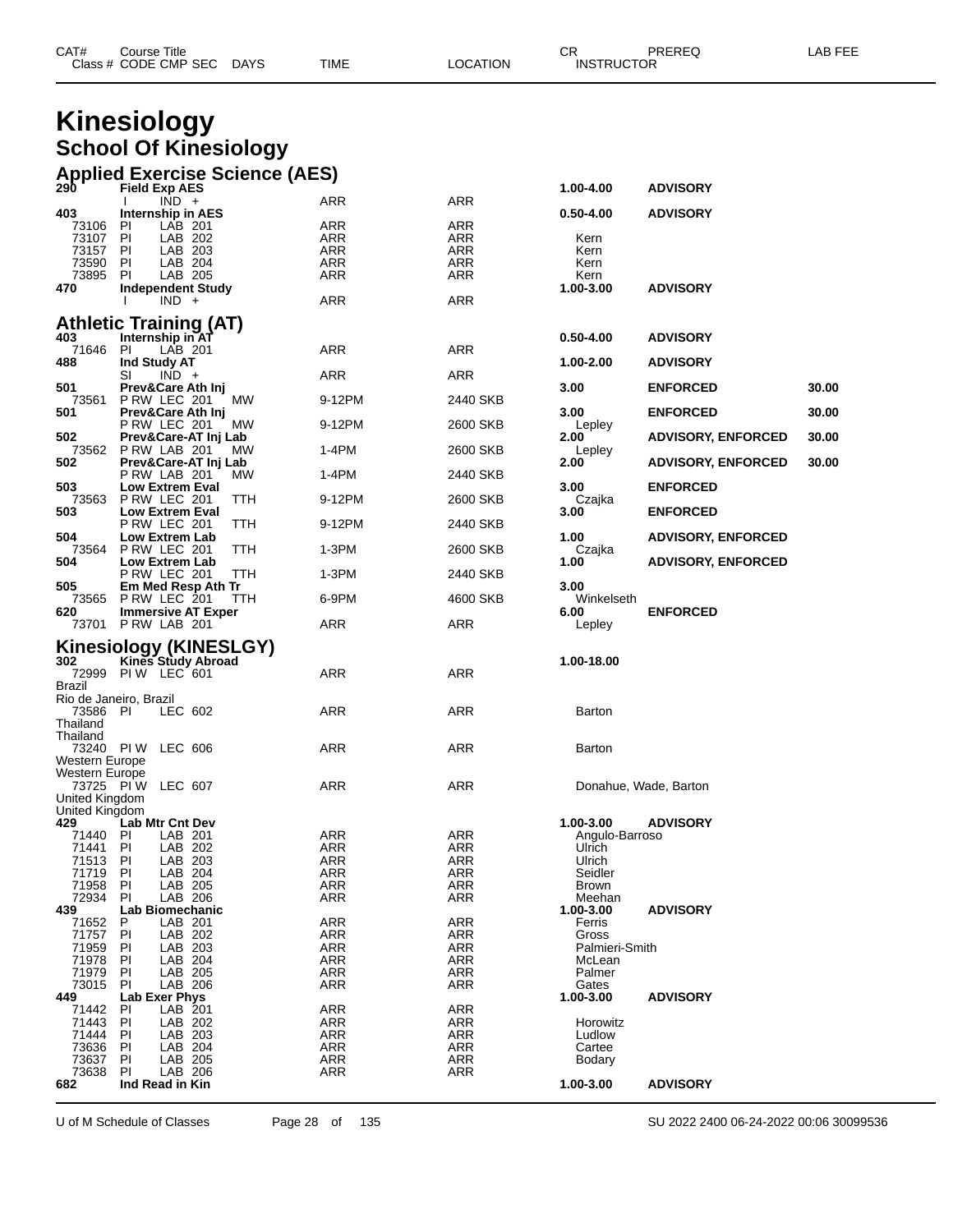| CAT#           | Course Title<br>Class # CODE CMP SEC<br>DAYS   | <b>TIME</b>              | <b>LOCATION</b>          | CR.<br><b>INSTRUCTOR</b>     | PREREQ          | LAB FEE |
|----------------|------------------------------------------------|--------------------------|--------------------------|------------------------------|-----------------|---------|
|                | $IND +$                                        | <b>ARR</b>               | <b>ARR</b>               |                              |                 |         |
| 684            | Ind Res in Kin                                 |                          |                          | 1.00-6.00                    | <b>ADVISORY</b> |         |
| 686            | $IND +$<br>Intern in Kines                     | <b>ARR</b>               | <b>ARR</b>               | 1.00-6.00                    | <b>ADVISORY</b> |         |
| 990            | $IND +$<br>Diss-Precand                        | ARR                      | <b>ARR</b>               | 1.00-8.00                    |                 |         |
|                | $IND +$                                        | <b>ARR</b>               | <b>ARR</b>               |                              | <b>ADVISORY</b> |         |
| 995            | Diss-Cand<br>IR<br>$IND +$                     | <b>ARR</b>               | <b>ARR</b>               | 4.00                         | <b>ENFORCED</b> |         |
|                | <b>Movement Science (MOVESCI)</b>              |                          |                          |                              |                 |         |
| 380            | <b>Prob in Move Sci</b>                        |                          |                          | 1.00-3.00                    | <b>ADVISORY</b> |         |
| 382            | $IND +$<br><b>Honors Reading</b>               | ARR                      | <b>ARR</b>               | 1.00-3.00                    | <b>ADVISORY</b> |         |
| 384            | $IND +$<br><b>Honors Research</b>              | <b>ARR</b>               | <b>ARR</b>               | 1.00-3.00                    | <b>ADVISORY</b> |         |
| 390            | $IND +$                                        | <b>ARR</b>               | <b>ARR</b>               |                              |                 |         |
|                | <b>Field Exp MVS</b><br>$IND +$                | <b>ARR</b>               | <b>ARR</b>               | 1.00-8.00                    | <b>ADVISORY</b> |         |
| 403<br>71421   | Internship<br>LAB 201<br><b>PIR</b>            | <b>ARR</b>               | <b>ARR</b>               | 0.50-4.00                    | <b>ADVISORY</b> |         |
| 72792          | ΡI<br>LAB 202                                  | ARR                      | ARR                      |                              |                 |         |
| 72793          | LAB 203<br>ΡI                                  | <b>ARR</b>               | ARR                      |                              |                 |         |
| 72794<br>73059 | LAB 204<br>ΡI<br>ΡI<br>LAB 205                 | <b>ARR</b><br>ARR        | <b>ARR</b><br>ARR        |                              |                 |         |
| 429            | <b>Lab Mtr Cnt Dev</b>                         |                          |                          | 1.00-3.00                    | <b>ADVISORY</b> |         |
| 71422          | LAB 201<br><b>PIR</b>                          | <b>ARR</b>               | <b>ARR</b>               | Angulo-Barroso               |                 |         |
| 71423<br>71514 | <b>PIR</b><br>LAB 202<br>LAB 203<br><b>PIR</b> | <b>ARR</b><br>ARR        | <b>ARR</b><br><b>ARR</b> | Ulrich<br>Ulrich             |                 |         |
| 71721          | LAB 204<br>PIR                                 | <b>ARR</b>               | ARR                      | Seidler                      |                 |         |
| 71956          | ΡI<br>LAB 205                                  | ARR                      | ARR                      | <b>Brown</b>                 |                 |         |
| 72932<br>439   | LAB 206<br>ΡI<br>Lab Biomechanic               | ARR                      | <b>ARR</b>               | Meehan<br>1.00-3.00          | <b>ADVISORY</b> |         |
| 71647          | <b>PIR</b><br>LAB 201                          | <b>ARR</b>               | <b>ARR</b>               | Ferris                       |                 |         |
| 71755          | LAB 202<br>PIR                                 | ARR                      | ARR                      | Gross                        |                 |         |
| 71957          | ΡI<br>LAB 203                                  | <b>ARR</b>               | ARR                      | Palmieri-Smith               |                 |         |
| 71976<br>71977 | ΡI<br>LAB 204<br>ΡI<br>LAB 205                 | <b>ARR</b><br><b>ARR</b> | <b>ARR</b><br>ARR        | McLean<br>Palmer             |                 |         |
| 73014          | LAB 206<br>ΡI                                  | <b>ARR</b>               | <b>ARR</b>               | Gates                        |                 |         |
| 449            | Lab Exer Phys                                  |                          |                          | 1.00-3.00                    | <b>ADVISORY</b> |         |
| 71424<br>71425 | <b>PIR</b><br>LAB 201<br><b>PIR</b><br>LAB 202 | <b>ARR</b><br><b>ARR</b> | <b>ARR</b><br><b>ARR</b> | Horowitz                     |                 |         |
| 71426          | PI<br>LAB 203                                  | ARR                      | ARR                      | Ludlow                       |                 |         |
| 71466          | LAB 204<br>PIR                                 | ARR                      | <b>ARR</b>               | Cartee                       |                 |         |
| 71756<br>72575 | <b>PIR</b><br>LAB 205<br>ΡI<br>LAB 206         | <b>ARR</b><br>ARR        | <b>ARR</b><br>ARR        | Bodary                       |                 |         |
| 464            | Clin Rot IONM I                                |                          |                          | 1.00-4.00                    | <b>ENFORCED</b> |         |
| 466            | $IND +$<br>R<br><b>Clin Rot IONM II</b>        | ARR                      | <b>ARR</b>               |                              |                 |         |
|                | $IND +$<br>R                                   | ARR                      | <b>ARR</b>               | 1.00-6.00                    | <b>ENFORCED</b> |         |
| 488            | <b>Independent Study</b><br>$IND +$            | <b>ARR</b>               | ARR                      | 1.00-3.00                    | <b>ADVISORY</b> |         |
| 490            | <b>Sr Honors Thesis-A</b><br>SI<br>$IND +$     | <b>ARR</b>               | <b>ARR</b>               | 1.00-5.00                    | <b>ADVISORY</b> |         |
|                | <b>Physical Education (PHYSED)</b>             |                          |                          |                              |                 |         |
| 370            | <b>Honors Reading</b>                          |                          |                          | 1.00-3.00                    | <b>ADVISORY</b> |         |
| 380            | $IND +$<br><b>Honors Research</b>              | ARR                      | <b>ARR</b>               | 1.00-3.00                    | <b>ADVISORY</b> |         |
| 390            | $IND +$<br><b>Field Experience</b>             | <b>ARR</b>               | <b>ARR</b>               | $0.50 - 8.00$                | <b>ADVISORY</b> |         |
| 470            | $IND +$<br><b>Independent Study</b>            | ARR                      | <b>ARR</b>               | 1.00-3.00                    | <b>ADVISORY</b> |         |
| 490            | $IND +$<br><b>Sr Honors Thesis</b>             | ARR                      | <b>ARR</b>               | 1.00-4.00                    | <b>ADVISORY</b> |         |
|                | $IND +$                                        | ARR                      | <b>ARR</b>               |                              |                 |         |
| 290            | <b>Sport Management (SM)</b>                   |                          |                          | 1.00-4.00                    | <b>ADVISORY</b> |         |
|                | <b>Field Exp SM</b><br>$IND +$                 | ARR                      | <b>ARR</b>               |                              |                 |         |
| 370            | <b>Honors Reading</b><br>$IND +$               | ARR                      | <b>ARR</b>               | 1.00-3.00                    | <b>ADVISORY</b> |         |
| 380            | <b>Honors Research</b>                         |                          |                          | 1.00-3.00                    | <b>ADVISORY</b> |         |
| 390            | $IND +$<br><b>Field Experience</b>             | ARR                      | <b>ARR</b>               | 0.50-4.00                    | <b>ADVISORY</b> |         |
|                | $IND +$                                        | ARR                      | <b>ARR</b>               |                              |                 |         |
| 403<br>71437   | Internship in SM<br><b>PIR</b><br>LAB 201      | ARR                      | ARR                      | 0.50-3.00<br>Donahue, Phelan | <b>ADVISORY</b> |         |
| 72781          | PI.<br>LAB 202                                 | ARR                      | ARR                      | Donahue, Phelan              |                 |         |

U of M Schedule of Classes Page 29 of 135 SU 2022 2400 06-24-2022 00:06 30099536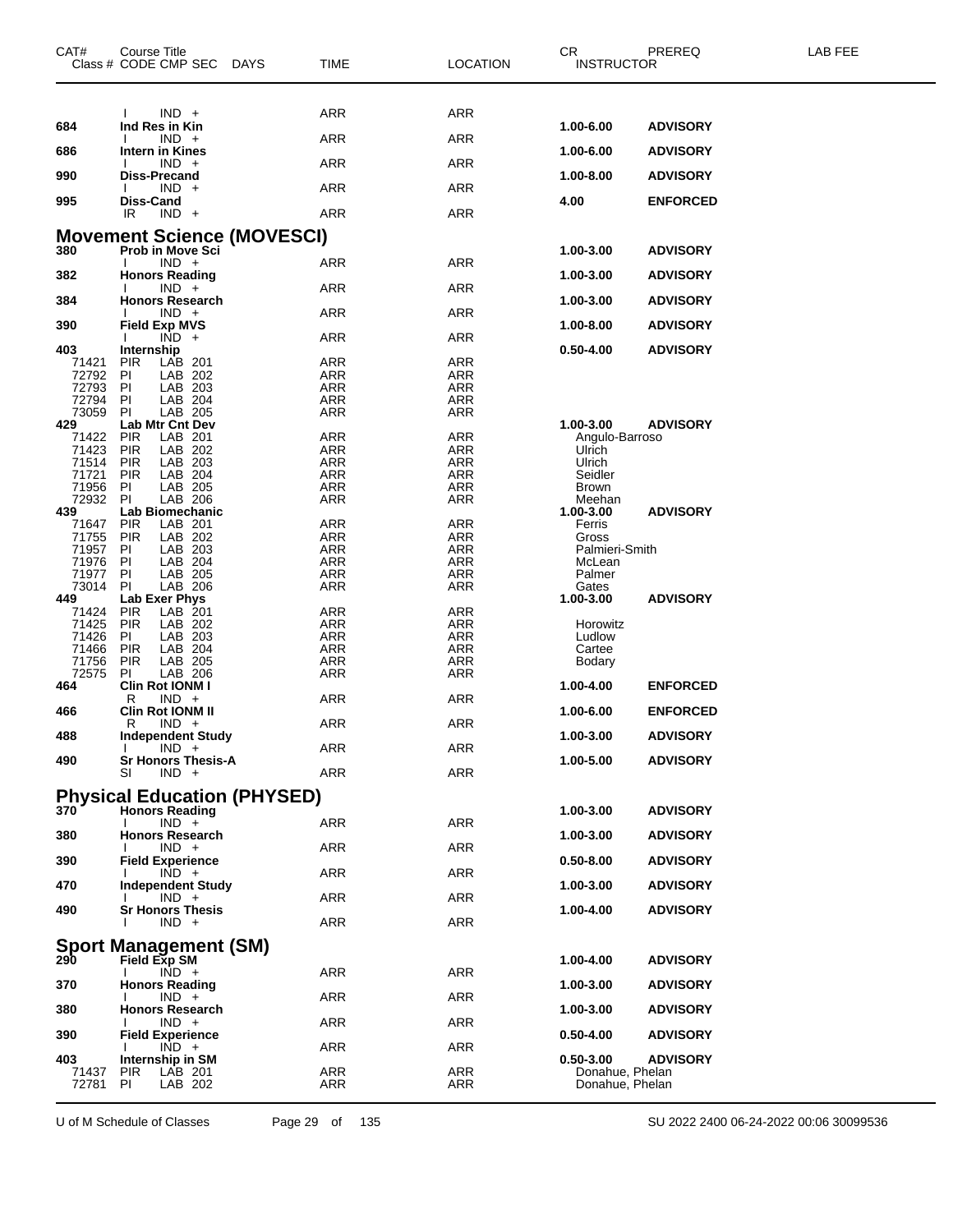| CAT#         | Course Title<br>Class # CODE CMP SEC<br>DAYS | TIME       | LOCATION   | CR<br><b>INSTRUCTOR</b>      | <b>PREREQ</b>   | LAB FEE |
|--------------|----------------------------------------------|------------|------------|------------------------------|-----------------|---------|
| 72782        | PI<br>LAB 203                                | ARR        | <b>ARR</b> | Donahue, Phelan              |                 |         |
| 72783<br>470 | PI<br>LAB 204<br><b>Independent Study</b>    | ARR        | <b>ARR</b> | Donahue, Phelan<br>1.00-3.00 | <b>ADVISORY</b> |         |
| 490          | $IND +$<br><b>Sr Honors Thesis</b>           | <b>ARR</b> | <b>ARR</b> | 1.00-2.00                    | <b>ADVISORY</b> |         |
| 519          | $IND +$<br><b>Spt Mgmt in Depth</b>          | ARR        | <b>ARR</b> | 2.00-3.00                    | <b>ADVISORY</b> |         |
|              | $IND +$                                      | ARR        | ARR        |                              |                 |         |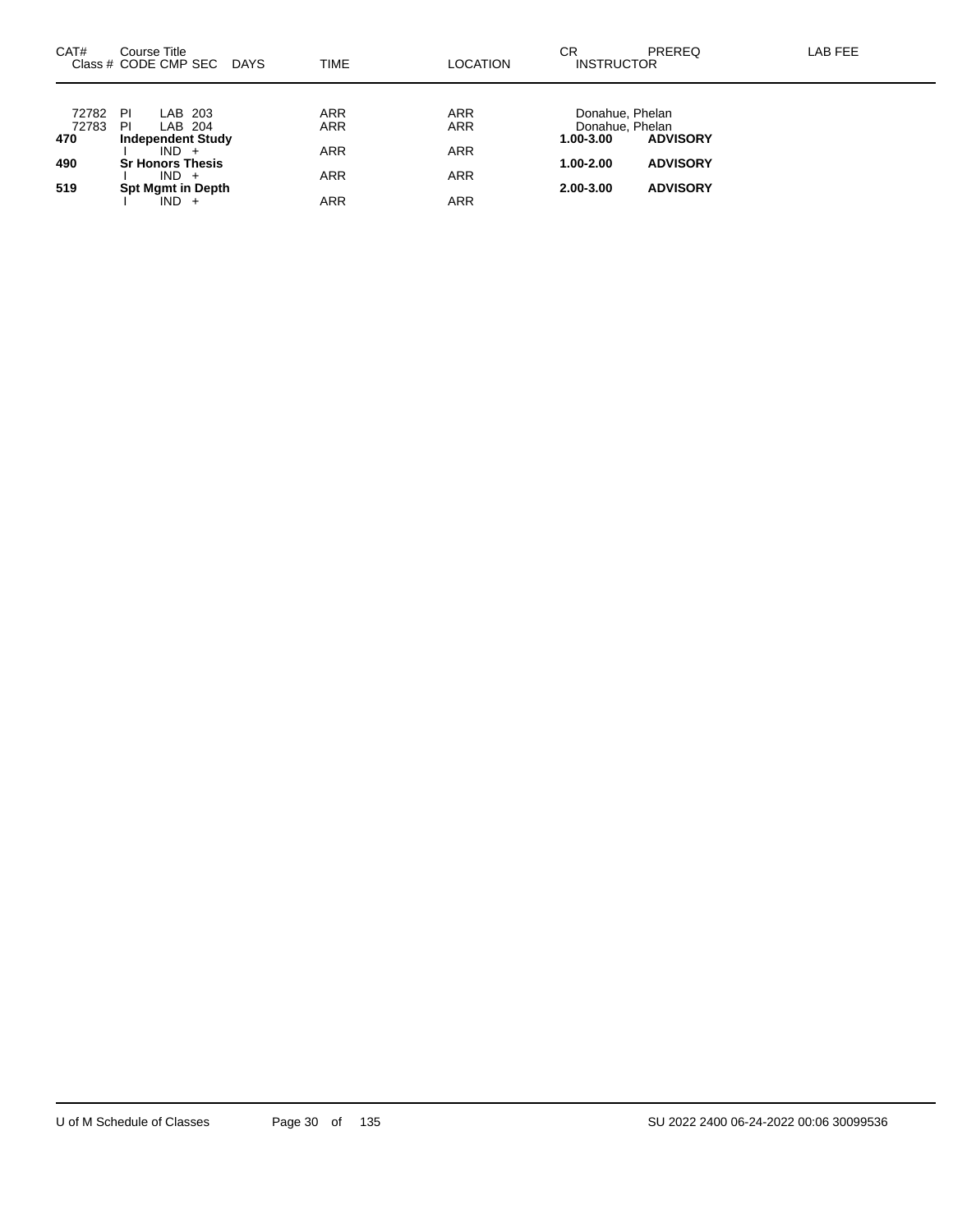# **LSA Residential College College of L S A Residential College**

|     | <b>Core Courses (RCCORE)</b>              |            |            |               |                 |
|-----|-------------------------------------------|------------|------------|---------------|-----------------|
| 205 | <b>Independent Study</b>                  |            |            | $1.00 - 8.00$ | <b>ADVISORY</b> |
|     | $IND +$                                   | <b>ARR</b> | <b>ARR</b> |               |                 |
| 209 | <b>Study Off-Campus</b>                   |            |            | 1.00-4.00     | <b>ADVISORY</b> |
|     | $IND +$                                   | <b>ARR</b> | <b>ARR</b> |               |                 |
| 305 | <b>Independent Study</b><br>$IND +$<br>IR | <b>ARR</b> | <b>ARR</b> | 1.00-8.00     | <b>ADVISORY</b> |
| 306 | <b>Independent Study</b>                  |            |            | 1.00-4.00     |                 |
|     | $IND +$                                   | <b>ARR</b> | <b>ARR</b> |               |                 |
| 309 | <b>Study Off-Campus</b>                   |            |            | 1.00-16.00    | <b>ADVISORY</b> |
|     | $IND +$<br>IR                             | <b>ARR</b> | <b>ARR</b> |               |                 |
| 405 | <b>Independent Study</b>                  |            |            | 1.00-8.00     | <b>ADVISORY</b> |
|     | $IND +$<br>IR                             | <b>ARR</b> | <b>ARR</b> |               |                 |
| 406 | <b>Independent Study</b>                  |            |            | 1.00-4.00     |                 |
|     | $IND +$                                   | <b>ARR</b> | <b>ARR</b> |               |                 |
| 409 | <b>Study Off-Campus</b>                   |            |            | 1.00-16.00    | <b>ADVISORY</b> |
| 410 | $IND +$<br><b>Senior Project</b>          | <b>ARR</b> | <b>ARR</b> | 1.00-8.00     |                 |
|     | $IND^+$<br>IR                             | <b>ARR</b> | <b>ARR</b> |               |                 |
| 489 | <b>Honors Research</b>                    |            |            | 1.00-4.00     | <b>ADVISORY</b> |
|     | $IND +$                                   | <b>ARR</b> | <b>ARR</b> |               |                 |
| 490 | <b>Honors Thesis</b>                      |            |            | 1.00-4.00     |                 |
|     | $IND +$<br>IR                             | <b>ARR</b> | <b>ARR</b> |               |                 |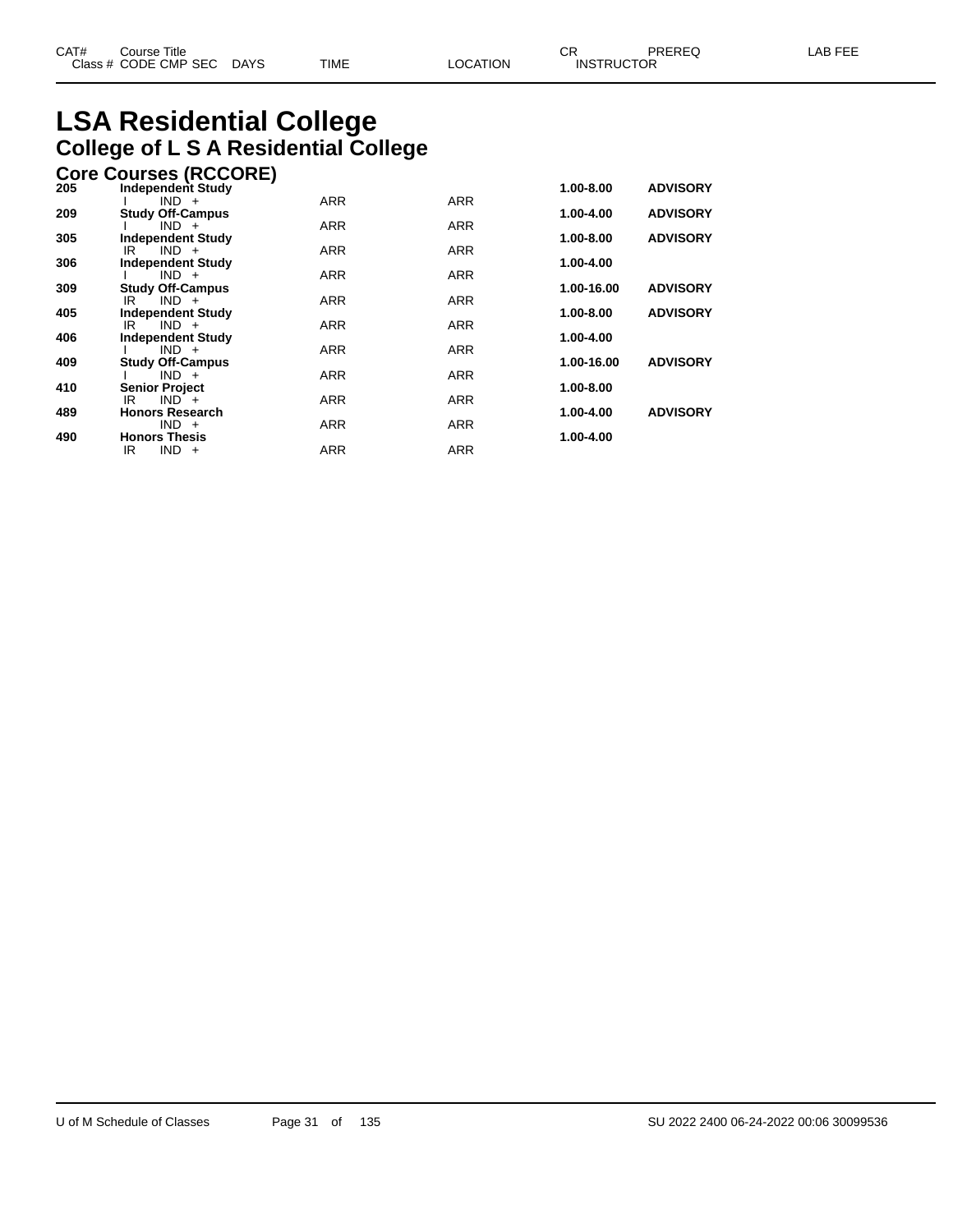# **Law Law School**

| Law (LAW)<br>900        | Research<br>$IND +$<br>IR                      | ARR        | ARR | 1.00-12.00 | <b>ENFORCED</b> |
|-------------------------|------------------------------------------------|------------|-----|------------|-----------------|
| 22, 29<br>942<br>30, 31 | <b>Law Practicum Research</b><br>DR<br>$IND +$ | <b>ARR</b> | ARR | 1.00       | <b>ENFORCED</b> |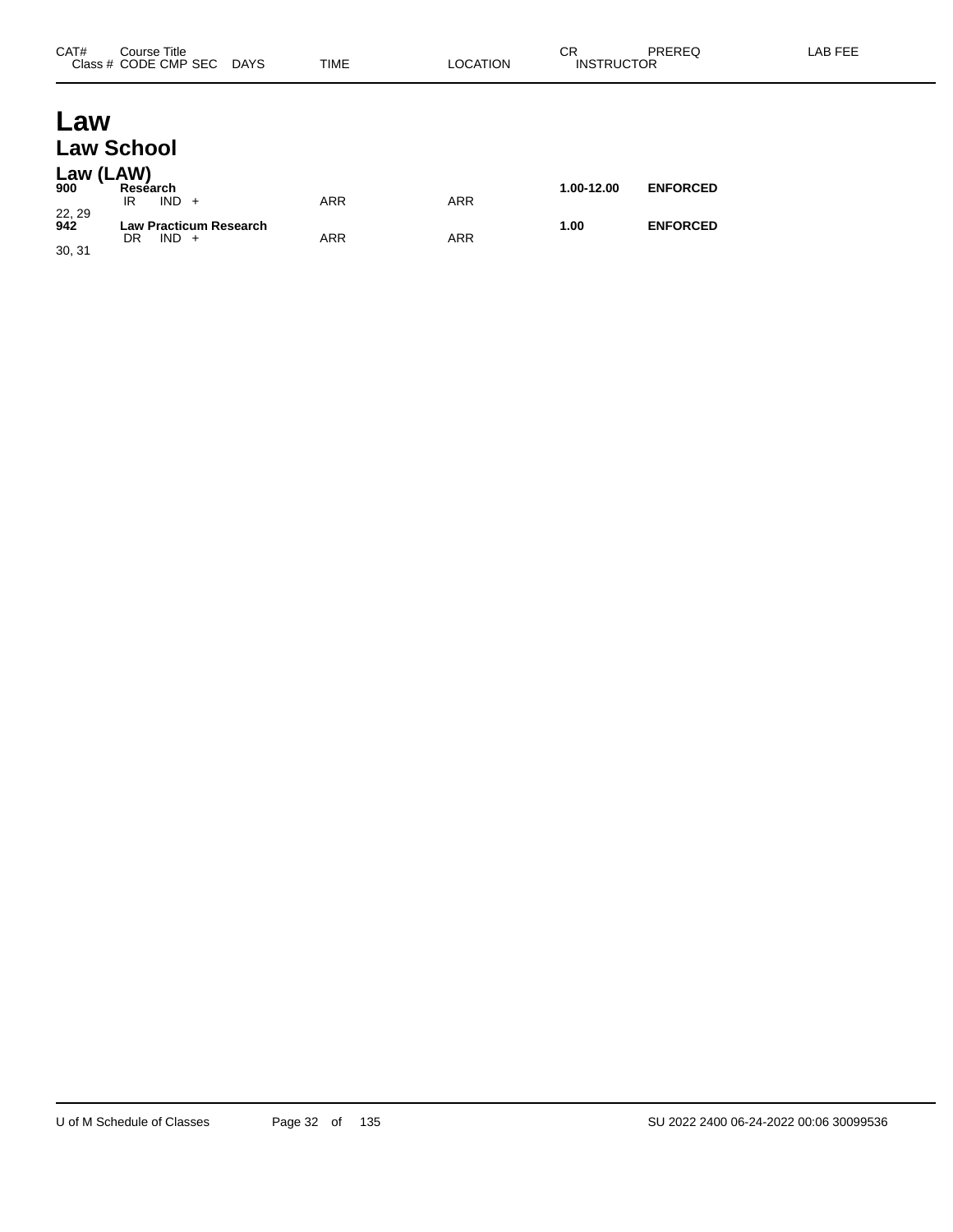# **Literature, Sci, and the Arts**

NOTE - IT IS CRITICAL THAT STUDENTS ATTEND CLASSES FROM THE BEGINNING OF THE TERM. EVEN THOUGH STUDENTS MAY BE REGISTERED OFFICIALLY FOR A COURSE, DEPARTMENTS MAY GIVE AWAY A STUDENT'S PLACE IN A CLASS IF THEY DO NOT ATTEND: ---THE FIRST MEETING OF BIOLOGY, CHEMISTRY, AND PHYSICS LABORATORIES;

---EITHER OF THE FIRST TWO MEETINGS OF ENGLISH COURSES;

---THE FIRST TWO MEETINGS OF HISTORY 496 AND 497;

---EITHER OF THE FIRST TWO MEETINGS OF ANY COURSE OFFERED BY THE DEPARTMENT OF ROMANCE LANGUAGES;

--THE FIRST TWO MEETINGS OF COURSES IN OTHER SUBJECTS.

AT THE SAME TIME, DEPARTMENTS ARE NOT OBLIGATED TO WITHDRAW STUDENTS OFFICIALLY FROM THE COURSE, EVEN THOUGH THE STUDENT HAS BEEN INFORMED THAT HIS/HER PLACE IN A COURSE HAS BEEN TAKEN AWAY. STUDENTS ARE RESPONSIBLE FOR THE ACCURACY OF THEIR SCHEDULES AND MUST BE SURE THAT ALL DROPS ARE PROCESSED THROUGH REGISTRATION SYSTEM DURING THE NORMAL DROP/ADD PERIOD.

#### **Department of Afro-American and African Studies**

#### **Afroamerican & African Studies (AAS)**

| 358     | <b>Black World Studies</b> |     | .     |         | 3.00              |                 |
|---------|----------------------------|-----|-------|---------|-------------------|-----------------|
| 73764 P | SEM 202                    | TTH | 1-4PM | 5521 HH | Rodriguez Barrera |                 |
| 890     | <b>Capstone Course</b>     |     |       |         | 3.00              | <b>ENFORCED</b> |
|         | IR<br>$IND +$              |     | ARR   | ARR     |                   |                 |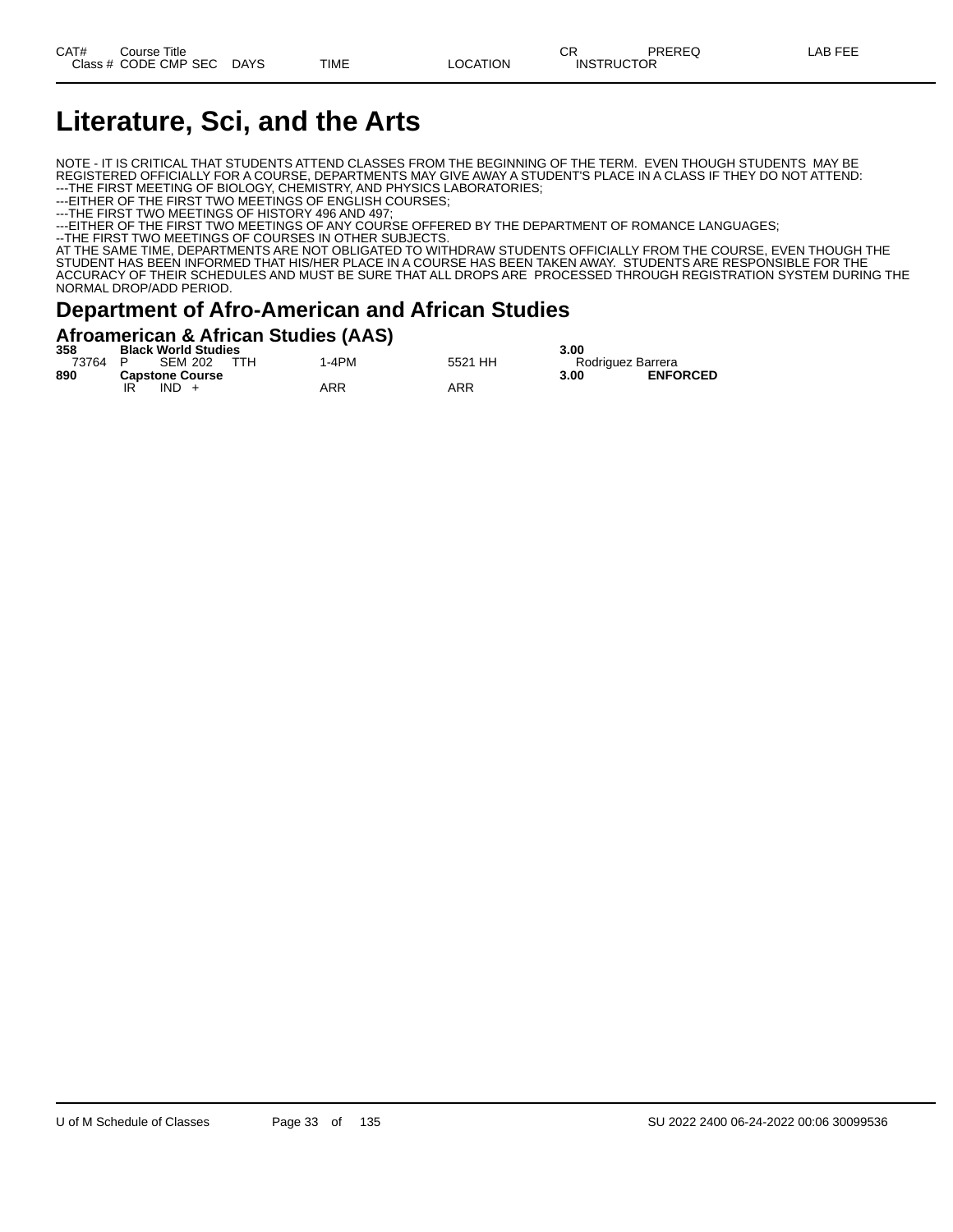| CAT# | Course Title         |             |             |          | <b>^^</b><br>U۲   | PREREQ | _AB FEF |
|------|----------------------|-------------|-------------|----------|-------------------|--------|---------|
|      | Class # CODE CMP SEC | <b>DAYS</b> | <b>TIME</b> | LOCATION | <b>INSTRUCTOR</b> |        |         |

# **Department of American Culture**

|     |                  | Arab and Muslim American Studies (AMAS) |  |
|-----|------------------|-----------------------------------------|--|
| 200 | AMAC Internation |                                         |  |

| 390   | <b>AMAS Internship</b>                                    |            |                   | 1.00-4.00           |                 |        |
|-------|-----------------------------------------------------------|------------|-------------------|---------------------|-----------------|--------|
|       | $IND +$                                                   | <b>ARR</b> | <b>ARR</b>        |                     |                 |        |
|       | <b>American Culture (AMCULT)</b>                          |            |                   |                     |                 |        |
| 204   | <b>Themes Amer Culture</b>                                |            |                   | $3.00 - 4.00$       |                 |        |
|       | 73702 P W LEC 201<br><b>MW</b>                            | $1-4PM$    | G634 HH           | Salman              |                 |        |
|       | Labor/Race/Gender/Technology<br>73703 P W LEC 202<br>TTH  | $1-4PM$    | 5521 HH           | Rodriguez Barrera   |                 |        |
|       | <b>Countercultures of Black Amer</b>                      |            |                   |                     |                 |        |
| 301   | <b>Topics Amer Culture</b>                                |            |                   | 3.00                |                 | 485.00 |
| 73661 | P W LEC 201<br><b>MW</b>                                  | $1-4PM$    | AUD A AH          | Kligerman           |                 |        |
|       | Hollywood, Viet, Am Countercul                            |            |                   |                     |                 |        |
| 321   | Meet-together with FTVM 366.201.                          |            |                   | 3.00                | <b>ADVISORY</b> | 125.00 |
|       | <b>Detroit Initiative</b>                                 |            |                   |                     |                 |        |
| 73729 | P W LAB 201<br><b>TTH</b><br><b>Hon Read &amp; Thesis</b> | 530-7PM    | 1068 EH           | Fabian<br>2.00-3.00 | <b>ADVISORY</b> |        |
| 383   | $IND +$<br>IR                                             | <b>ARR</b> | <b>ARR</b>        |                     |                 |        |
| 388   |                                                           |            |                   | 1.00-4.00           | <b>ADVISORY</b> |        |
|       | <b>Field Study</b><br>$IND +$                             | ARR        | <b>ARR</b>        |                     |                 |        |
| 389   | <b>Reading Amer Cult</b>                                  |            |                   | 1.00-4.00           |                 |        |
|       | $IND +$                                                   | <b>ARR</b> | <b>ARR</b>        |                     |                 |        |
| 399   | Race in America                                           |            |                   | 3.00                |                 |        |
| 73706 | P W LEC 201<br><b>TTH</b>                                 | $1-4PM$    | <b>2024 TISCH</b> | Hwang               |                 |        |
| 493   | <b>Honors Read&amp;Thesis</b>                             |            |                   | 1.00-3.00           | <b>ADVISORY</b> |        |
|       | $IND +$<br>IR                                             | <b>ARR</b> | <b>ARR</b>        |                     |                 |        |
| 899   | <b>Special Research</b>                                   |            |                   | 1.00-6.00           | <b>ADVISORY</b> |        |
|       | $IND +$                                                   | <b>ARR</b> | <b>ARR</b>        |                     |                 |        |
| 990   | <b>Diss-Precand</b>                                       |            |                   | 1.00-8.00           | <b>ADVISORY</b> |        |
|       | $IND +$<br>IR                                             | <b>ARR</b> | <b>ARR</b>        |                     |                 |        |
| 995   | Diss-Cand                                                 |            |                   | 4.00                | <b>ENFORCED</b> |        |
|       | IR.<br>$IND +$                                            | <b>ARR</b> | <b>ARR</b>        |                     |                 |        |
|       | Latina/o American Studies (LATINOAM)                      |            |                   |                     |                 |        |
| 388   | <b>Field Study</b>                                        |            |                   | 1.00-4.00           | <b>ADVISORY</b> |        |
|       | $IND +$                                                   | <b>ARR</b> | <b>ARR</b>        |                     |                 |        |
|       | <b>Native American Studies (NATIVEAM)</b>                 |            |                   |                     |                 |        |
|       |                                                           |            |                   | 1.00-4.00           |                 |        |
| 388   | <b>Field Study</b>                                        |            |                   |                     | <b>ADVISORY</b> |        |
|       | $IND +$                                                   | <b>ARR</b> | <b>ARR</b>        |                     |                 |        |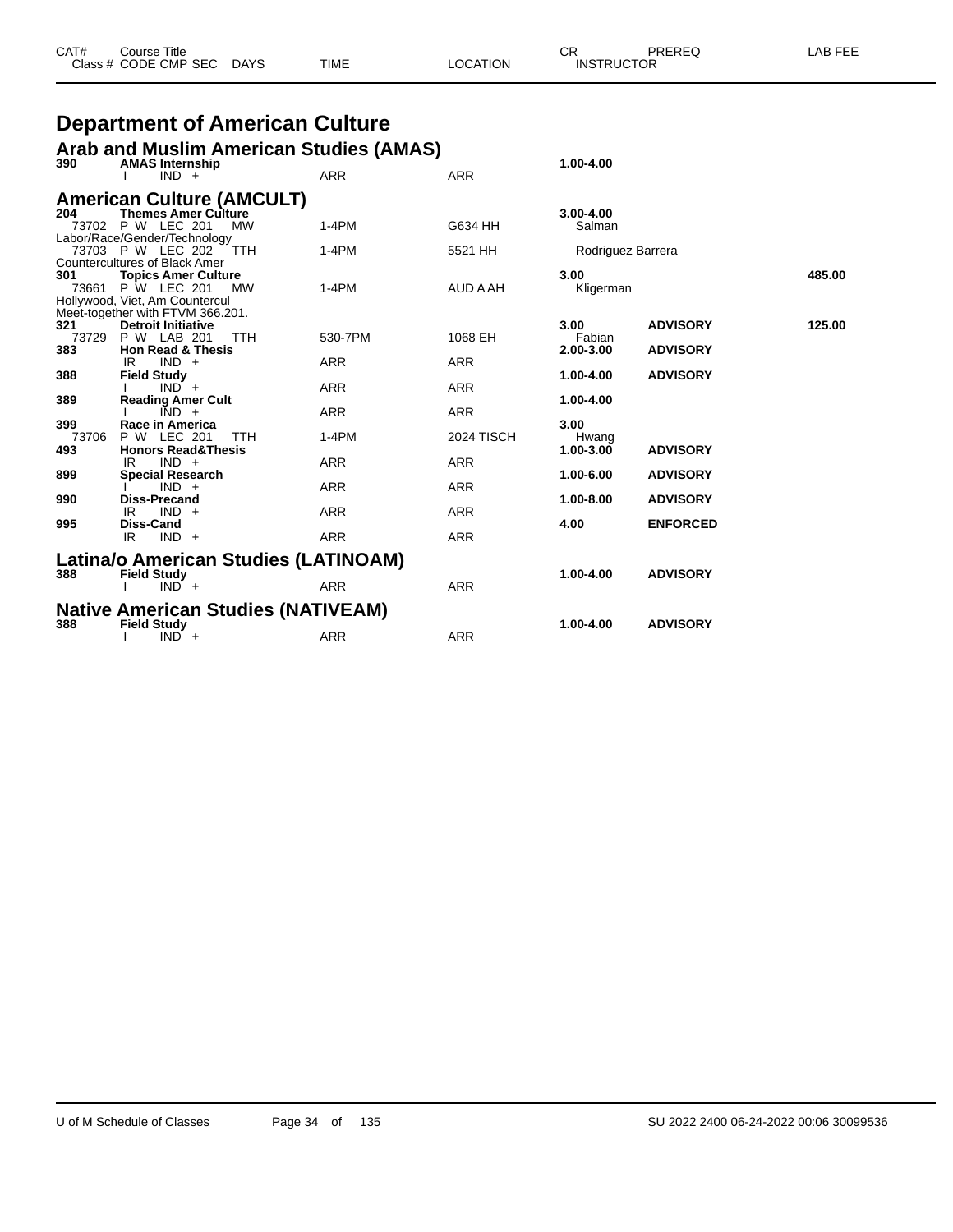|                        | <b>Anthropology Department</b>                                       |            |            |                            |                 |
|------------------------|----------------------------------------------------------------------|------------|------------|----------------------------|-----------------|
|                        |                                                                      |            |            |                            |                 |
| 296                    | <b>Anthropological Archaeology (ANTHRARC)</b><br>Archaeology Topics  |            |            | 3.00                       |                 |
|                        | 73530 P W LEC 201<br><b>TTH</b><br>Anthropology of Households        | $1-4PM$    | 335 WH     | Menz                       |                 |
| 499                    | <b>Ug Reading&amp;Research</b><br>$IND +$                            | <b>ARR</b> | <b>ARR</b> | 1.00-3.00                  |                 |
| 958                    | <b>Anthro Research</b><br>$IND +$                                    | <b>ARR</b> | <b>ARR</b> | 1.00-3.00                  | <b>ADVISORY</b> |
| 959                    | <b>Literature Survey</b>                                             |            |            | 1.00-3.00                  | <b>ADVISORY</b> |
| 990                    | $IND +$<br>Diss-Precand                                              | <b>ARR</b> | <b>ARR</b> | 1.00-8.00                  | <b>ADVISORY</b> |
|                        | $IND +$                                                              | <b>ARR</b> | <b>ARR</b> |                            |                 |
| 995                    | Diss-Cand<br>$IND +$<br>IR                                           | <b>ARR</b> | <b>ARR</b> | 4.00                       | <b>ENFORCED</b> |
|                        | <b>Anthropology, Biological (ANTHRBIO)</b>                           |            |            |                            |                 |
| 297<br>73665           | Bio Anth Topics<br>P W LEC 202<br><b>TTH</b>                         | 10-1PM     | 418 WH     | 3.00<br>Finkel             |                 |
| Human Longevity<br>370 | UG Reading &Research                                                 |            |            | 1.00-3.00                  |                 |
| 962                    | $IND +$<br><b>Anthropological Res</b>                                | <b>ARR</b> | <b>ARR</b> | 1.00-3.00                  | <b>ADVISORY</b> |
|                        | $IND +$                                                              | <b>ARR</b> | <b>ARR</b> |                            |                 |
| 963                    | <b>Survey Lit-Topics</b><br>$IND +$                                  | <b>ARR</b> | <b>ARR</b> | 1.00-3.00                  | <b>ADVISORY</b> |
| 990                    | Diss-Precand                                                         |            |            | 1.00-8.00                  | <b>ADVISORY</b> |
| 995                    | $IND +$<br>Diss-Cand                                                 | <b>ARR</b> | <b>ARR</b> | 4.00                       | <b>ENFORCED</b> |
|                        | $IND +$<br>IR                                                        | <b>ARR</b> | <b>ARR</b> |                            |                 |
|                        | <b>Anthropology, Cultural (ANTHRCUL)</b>                             |            |            |                            |                 |
| 298                    | Sociocul Anth Topics<br>73345 P W LEC 201<br><b>MW</b>               | 10-1PM     | 210 WH     | 2.00-3.00<br>Mulvey        |                 |
| 73682 PD               | Sport: Nation and Identity<br>LEC 202<br>Learning from the Landscape | <b>ARR</b> | <b>ARR</b> | Roos, Swanson              |                 |
| 370<br>73178<br>499    | Lang&Discrim<br>P W LEC 201<br><b>TWTH</b><br>Ug Reading & Res       | 2-4PM      | 142 LORCH  | 3.00<br>Allen<br>1.00-3.00 |                 |
|                        | $IND +$                                                              | <b>ARR</b> | <b>ARR</b> |                            |                 |
| 958                    | <b>Anthropological Res</b><br>$IND +$                                | <b>ARR</b> | <b>ARR</b> | 1.00-3.00                  | <b>ADVISORY</b> |
| 959                    | <b>Survey Literature</b><br>$IND +$                                  | <b>ARR</b> | <b>ARR</b> | 1.00-3.00                  | <b>ADVISORY</b> |
| 990                    | <b>Diss-Precand</b><br>$IND +$                                       | <b>ARR</b> | <b>ARR</b> | 1.00-8.00                  | <b>ADVISORY</b> |

CAT# Course Title Case CR PREREQ LAB FEE

Class # CODE CMP SEC DAYS TIME LOCATION INSTRUCTOR

**995 Diss-Cand 4.00 ENFORCED**

R IND + ARR ARR ARR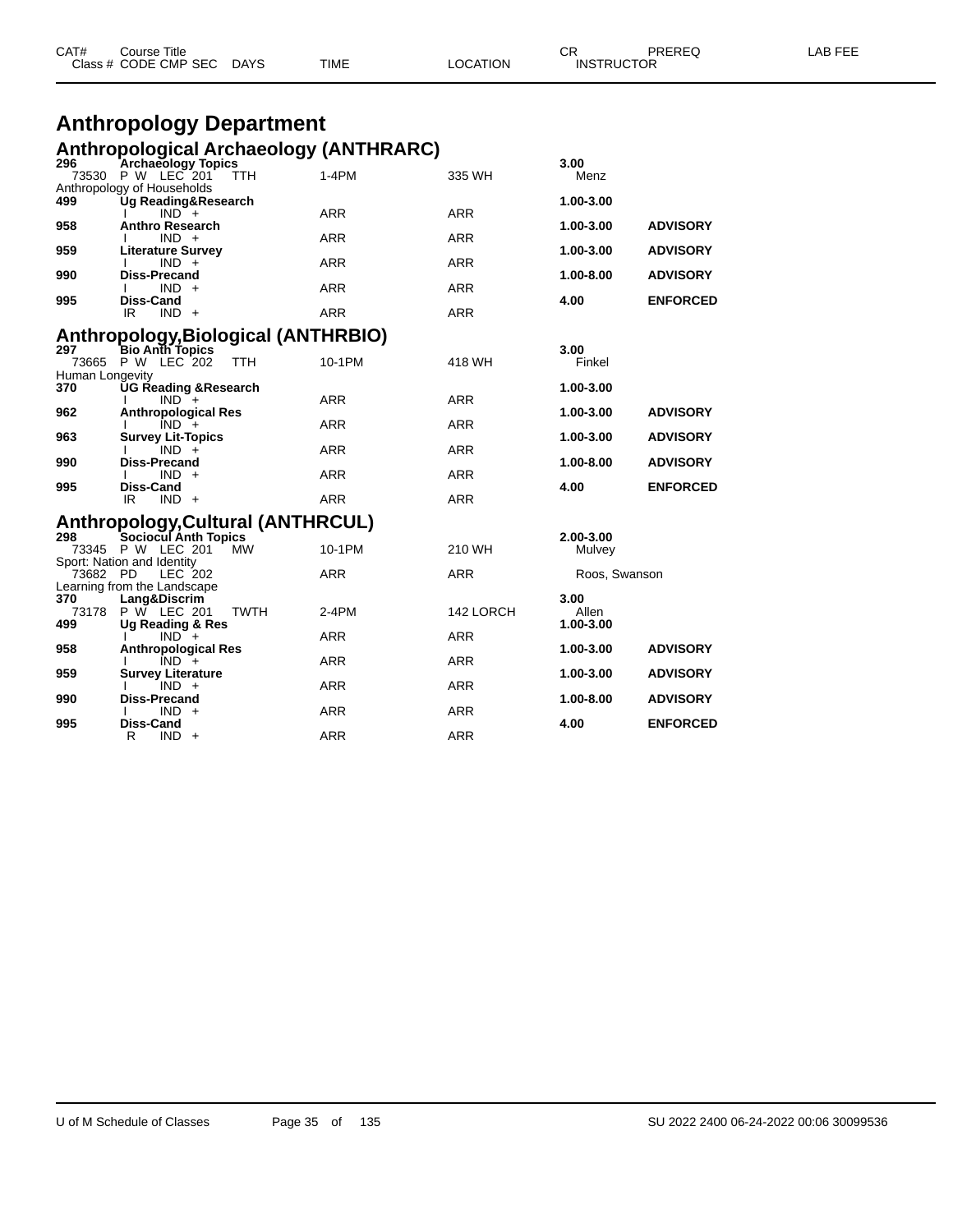| CAT#                                                 | Course Title<br>Class # CODE CMP SEC DAYS |  | TIME       | <b>LOCATION</b> | СR<br><b>INSTRUCTOR</b> | PREREQ          | LAB FEE |  |  |
|------------------------------------------------------|-------------------------------------------|--|------------|-----------------|-------------------------|-----------------|---------|--|--|
|                                                      | <b>Applied Physics Program</b>            |  |            |                 |                         |                 |         |  |  |
| <b>Applied Physics (APPPHYS)</b><br>715 Ind Research |                                           |  |            |                 |                         |                 |         |  |  |
|                                                      |                                           |  |            |                 | 1.00-5.00               | <b>ADVISORY</b> |         |  |  |
| 990                                                  | $IND +$<br><b>Diss-Precand</b>            |  | <b>ARR</b> | <b>ARR</b>      | 1.00-8.00               | <b>ADVISORY</b> |         |  |  |
|                                                      | $IND +$                                   |  | ARR        | <b>ARR</b>      |                         |                 |         |  |  |

**995 Diss-Cand 4.00 ENFORCED**

R IND + ARR ARR ARR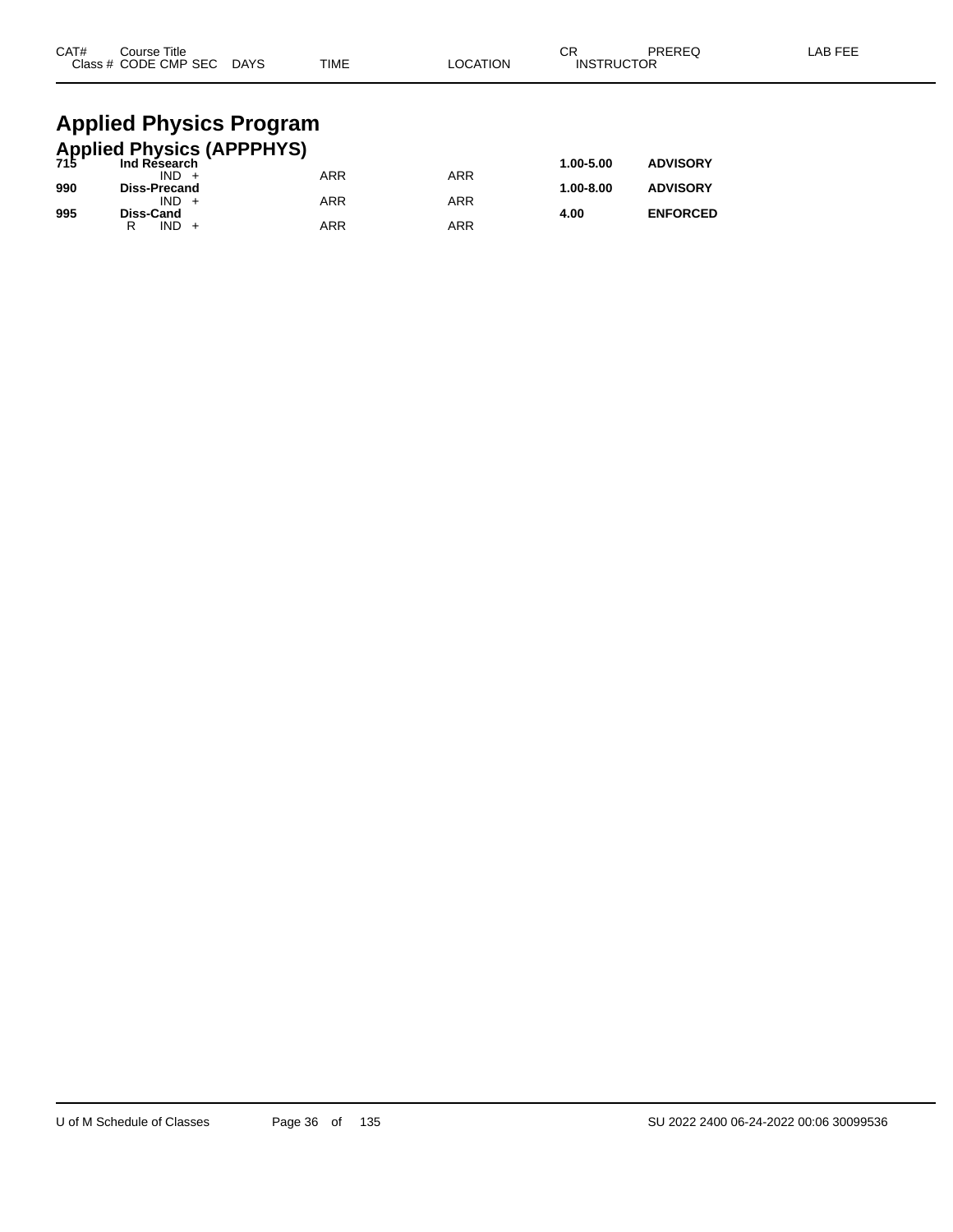**Asian Languages And Cultures**

|     | <b>Asian Studies (ASIAN)</b>                     |                                                              |                                                                                                                                                                                                                                      |               |                     |                 |
|-----|--------------------------------------------------|--------------------------------------------------------------|--------------------------------------------------------------------------------------------------------------------------------------------------------------------------------------------------------------------------------------|---------------|---------------------|-----------------|
| 255 | <b>UG Sem Asian Studies</b><br>73079 P W SEM 201 | TTH                                                          | $1-4PM$                                                                                                                                                                                                                              | 2022 STB      | 3.00                |                 |
|     | Chinese Pop: Love Songs                          |                                                              |                                                                                                                                                                                                                                      |               | Sheng               |                 |
| 340 | <b>G Khan to Taliban</b>                         |                                                              |                                                                                                                                                                                                                                      |               | 3.00                |                 |
|     | 73652 P W LEC 201                                | <b>TWTH</b>                                                  | $1-3PM$                                                                                                                                                                                                                              | <b>REMOTE</b> | Northrop            |                 |
| 495 | <b>Honors Thesis</b><br>$IND +$<br>$\mathbf{I}$  |                                                              | ARR                                                                                                                                                                                                                                  | ARR           | 1.00-3.00           | <b>ADVISORY</b> |
|     |                                                  |                                                              |                                                                                                                                                                                                                                      |               |                     |                 |
|     |                                                  | Asian Languages (ASIANLAN)                                   |                                                                                                                                                                                                                                      |               |                     |                 |
| 103 | Intsv 1st Yr Chinese                             |                                                              |                                                                                                                                                                                                                                      |               | 10.00               |                 |
|     | 70215 PIW REC 201                                | <b>MTWTHF</b>                                                | 9-12PM                                                                                                                                                                                                                               | <b>REMOTE</b> | Li-Stevenson, Zhong |                 |
|     |                                                  | There is a specific application and admissions process.      | UM Students (For Credit): please email alc-summerlanguageinstitute@umich.edu with a statement containing full name,                                                                                                                  |               |                     |                 |
|     |                                                  |                                                              | uniqname, UM-ID number, language background, and a brief explanation of what course you wish to take and why.                                                                                                                        |               |                     |                 |
|     |                                                  |                                                              | Non-UM Students (For Credit and Program Fee) or UM Students (Program Fee): please email                                                                                                                                              |               |                     |                 |
|     |                                                  |                                                              | alc-summerlanguageinstitute@umich.edu with the completed application found on the SLI website                                                                                                                                        |               |                     |                 |
| 127 | Intsy 1st Yr Japan                               | (www.lsa.umich.edu/sli). NOTE: Course runs June 1-August 10. |                                                                                                                                                                                                                                      |               | 10.00               | <b>ADVISORY</b> |
|     | 73480 PIW REC 201                                | <b>MTWTHF</b>                                                | 9-1230PM                                                                                                                                                                                                                             | <b>REMOTE</b> | Yasuda, Kitahashi   |                 |
|     |                                                  | There is a specific application and admissions process.      |                                                                                                                                                                                                                                      |               |                     |                 |
|     |                                                  |                                                              | UM Students (For Credit): please email alc-summerlanguageinstitute@umich.edu with a statement containing full name,                                                                                                                  |               |                     |                 |
|     |                                                  |                                                              | uniqname, UM-ID number, language background, and a brief explanation of what course you wish to take and why.<br>Non-UM Students (For Credit and Program Fee) or UM Students (Program Fee): please email                             |               |                     |                 |
|     |                                                  |                                                              | alc-summerlanguageinstitute@umich.edu with the completed application found on the SLI website                                                                                                                                        |               |                     |                 |
|     |                                                  | (www.lsa.umich.edu/sli). NOTE: Course runs June 1-August 10. |                                                                                                                                                                                                                                      |               |                     |                 |
| 137 | Intsy 1st Yr Korean                              |                                                              |                                                                                                                                                                                                                                      |               | 10.00               |                 |
|     | 73558 PIW REC 202                                | <b>MTWTHF</b>                                                | 9-12PM                                                                                                                                                                                                                               | 6000 STB      | Lee, Kim            |                 |
|     |                                                  | There is a specific application and admissions process.      | UM Students (For Credit): please email alc-summerlanguageinstitute@umich.edu with a statement containing full name,                                                                                                                  |               |                     |                 |
|     |                                                  |                                                              | uniqname, UM-ID number, language background, and a brief explanation of what course you wish to take and why.                                                                                                                        |               |                     |                 |
|     |                                                  |                                                              | Non-UM Students (For Credit and Program Fee) or UM Students (Program Fee): please email                                                                                                                                              |               |                     |                 |
|     |                                                  |                                                              | alc-summerlanguageinstitute@umich.edu with the completed application found on the SLI website                                                                                                                                        |               |                     |                 |
| 203 | <b>Intsy 2nd Yr Chinese</b>                      | (www.lsa.umich.edu/sli). NOTE: Course runs June 1-August 10. |                                                                                                                                                                                                                                      |               | 10.00               | <b>ENFORCED</b> |
|     | 70216 PIRW REC 201                               | <b>MTWTHF</b>                                                | 9-12PM                                                                                                                                                                                                                               | <b>REMOTE</b> | Yu, Liu             |                 |
|     |                                                  | There is a specific application and admissions process.      |                                                                                                                                                                                                                                      |               |                     |                 |
|     |                                                  |                                                              |                                                                                                                                                                                                                                      |               |                     |                 |
|     |                                                  |                                                              | UM Students (For Credit): please email alc-summerlanguageinstitute@umich.edu with a statement containing full name,                                                                                                                  |               |                     |                 |
|     |                                                  |                                                              | uniqname, UM-ID number, language background, and a brief explanation of what course you wish to take and why.                                                                                                                        |               |                     |                 |
|     |                                                  |                                                              | Non-UM Students (For Credit and Program Fee) or UM Students (Program Fee): please email                                                                                                                                              |               |                     |                 |
|     |                                                  |                                                              | alc-summerlanguageinstitute@umich.edu with the completed application found on the SLI website<br>(www.lsa.umich.edu/sli). NOTE: Course runs June 1-August 10. Course is full.                                                        |               |                     |                 |
| 227 | Intsy 2nd Yr Jpn                                 |                                                              |                                                                                                                                                                                                                                      |               | 10.00               | <b>ENFORCED</b> |
|     | 71828 PIRW REC 201                               | <b>MTWTHF</b>                                                | 9-1230PM                                                                                                                                                                                                                             | <b>REMOTE</b> | Mochizuki           |                 |
|     |                                                  | There is a specific application and admissions process.      |                                                                                                                                                                                                                                      |               |                     |                 |
|     |                                                  |                                                              | UM Students (For Credit): please email alc-summerlanguageinstitute@umich.edu with a statement containing full name,<br>uniqname, UM-ID number, language background, and a brief explanation of what course you wish to take and why. |               |                     |                 |
|     |                                                  |                                                              | Non-UM Students (For Credit and Program Fee) or UM Students (Program Fee): please email                                                                                                                                              |               |                     |                 |
|     |                                                  |                                                              | alc-summerlanguageinstitute@umich.edu with the completed application found on the SLI website                                                                                                                                        |               |                     |                 |
| 237 | Intsy 2nd Yr Korean                              |                                                              | (www.lsa.umich.edu/sli). NOTE: Course runs June 1-August 10. Course is full.                                                                                                                                                         |               | 10.00               | <b>ENFORCED</b> |
|     | 73639 PIRW REC 201                               | ттн                                                          | 9-12PM                                                                                                                                                                                                                               | REMOTE        |                     |                 |
| 237 | Intsy 2nd Yr Korean                              |                                                              |                                                                                                                                                                                                                                      |               | 10.00               | <b>ENFORCED</b> |
|     | <b>P RW REC 201</b>                              | MWF                                                          | 9-12PM                                                                                                                                                                                                                               | 2112 MLB      | Jung, Kim           |                 |
|     |                                                  | There is a specific application and admissions process.      |                                                                                                                                                                                                                                      |               |                     |                 |
|     |                                                  |                                                              | UM Students (For Credit): please email alc-summerlanguageinstitute@umich.edu with a statement containing full name,<br>uniqname, UM-ID number, language background, and a brief explanation of what course you wish to take and why. |               |                     |                 |
|     |                                                  |                                                              | Non-UM Students (For Credit and Program Fee) or UM Students (Program Fee): please email                                                                                                                                              |               |                     |                 |
|     |                                                  |                                                              | alc-summerlanguageinstitute@umich.edu with the completed application found on the SLI website                                                                                                                                        |               |                     |                 |
|     |                                                  | (www.lsa.umich.edu/sli). NOTE: Course runs June 1-August 10. |                                                                                                                                                                                                                                      |               |                     |                 |
|     | <b>Chinese (CHIN)</b>                            |                                                              |                                                                                                                                                                                                                                      |               |                     |                 |
| 701 | <b>Masters Essay</b>                             |                                                              |                                                                                                                                                                                                                                      |               | 1.00-3.00           | <b>ADVISORY</b> |
|     | $IND +$<br>I.                                    |                                                              | ARR                                                                                                                                                                                                                                  | ARR           |                     |                 |
|     |                                                  |                                                              |                                                                                                                                                                                                                                      |               |                     |                 |
| 601 | Japanese (JAPANESE)<br><b>Masters Essay</b>      |                                                              |                                                                                                                                                                                                                                      |               | 1.00-3.00           | <b>ADVISORY</b> |
|     | $IND +$                                          |                                                              | ARR                                                                                                                                                                                                                                  | ARR           |                     |                 |
|     |                                                  |                                                              |                                                                                                                                                                                                                                      |               |                     |                 |
| 699 |                                                  | South and Southeast Asia (SSEA)                              |                                                                                                                                                                                                                                      |               |                     | <b>ADVISORY</b> |
|     | <b>Directed Readings</b><br>$IND +$<br>I.        |                                                              | ARR                                                                                                                                                                                                                                  | <b>ARR</b>    | 1.00-8.00           |                 |
|     |                                                  |                                                              |                                                                                                                                                                                                                                      |               |                     |                 |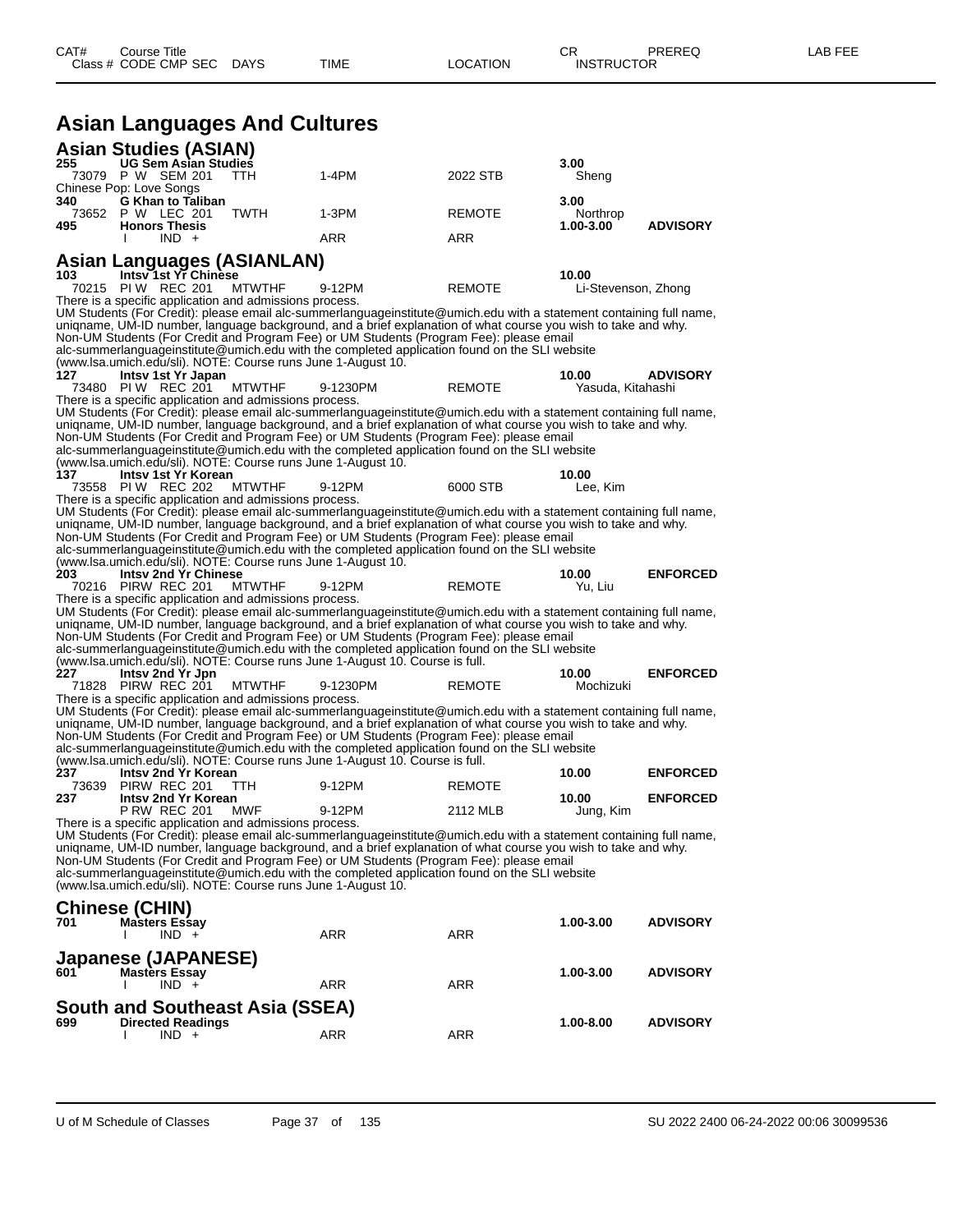| CAT# | Course Title<br>Class # CODE CMP SEC | <b>DAYS</b> | <b>TIME</b> | LOCATION | Ωn<br><b>INSTRUCTOR</b> | PREREQ | _AB FEF |
|------|--------------------------------------|-------------|-------------|----------|-------------------------|--------|---------|
|------|--------------------------------------|-------------|-------------|----------|-------------------------|--------|---------|

#### **Astronomy Department**

|                         | <b>Astronomy (ASTRO)</b>                                       |                    |                               |                                |                                |                 |
|-------------------------|----------------------------------------------------------------|--------------------|-------------------------------|--------------------------------|--------------------------------|-----------------|
| 102                     | Intr Stars&Universé                                            |                    |                               |                                | 4.00                           | <b>ADVISORY</b> |
| 71980<br>71981<br>71982 | LEC 201<br>A<br>DIS.<br>202<br>P W<br><b>DIS</b><br>203<br>P W | <b>MTWTHF</b><br>W | 11-12PM<br>$1-3PM$<br>$1-3PM$ | 335 WH<br>5180B AH<br>5180B AH | Lopresto<br>McMahon<br>McMahon |                 |
| 389                     | <b>Indi Studies Astro</b>                                      |                    |                               |                                | 1.00-3.00                      |                 |
|                         | $IND +$                                                        |                    | <b>ARR</b>                    | <b>ARR</b>                     |                                |                 |
| 399                     | Intro-Research<br>$IND +$                                      |                    | <b>ARR</b>                    | <b>ARR</b>                     | 1.00-3.00                      |                 |
| 699                     | <b>Special Problems</b>                                        |                    |                               |                                | 1.00-8.00                      | <b>ADVISORY</b> |
| 901                     | $IND +$<br><b>Res-Theoret Astro</b>                            |                    | <b>ARR</b>                    | <b>ARR</b>                     | 1.00-8.00                      | <b>ADVISORY</b> |
|                         | $IND +$                                                        |                    | <b>ARR</b>                    | <b>ARR</b>                     |                                |                 |
| 902                     | <b>Res-Observ Astro</b>                                        |                    |                               |                                | 1.00-8.00                      | <b>ADVISORY</b> |
|                         | IND.<br>$+$                                                    |                    | <b>ARR</b>                    | <b>ARR</b>                     |                                |                 |
| 990                     | <b>Diss-Precand</b>                                            |                    |                               |                                | 1.00-8.00                      | <b>ADVISORY</b> |
|                         | IND.<br>$+$                                                    |                    | <b>ARR</b>                    | <b>ARR</b>                     |                                |                 |
| 995                     | Diss-Cand<br>IR<br>IND.<br>$+$                                 |                    | <b>ARR</b>                    | <b>ARR</b>                     | 4.00                           | <b>ENFORCED</b> |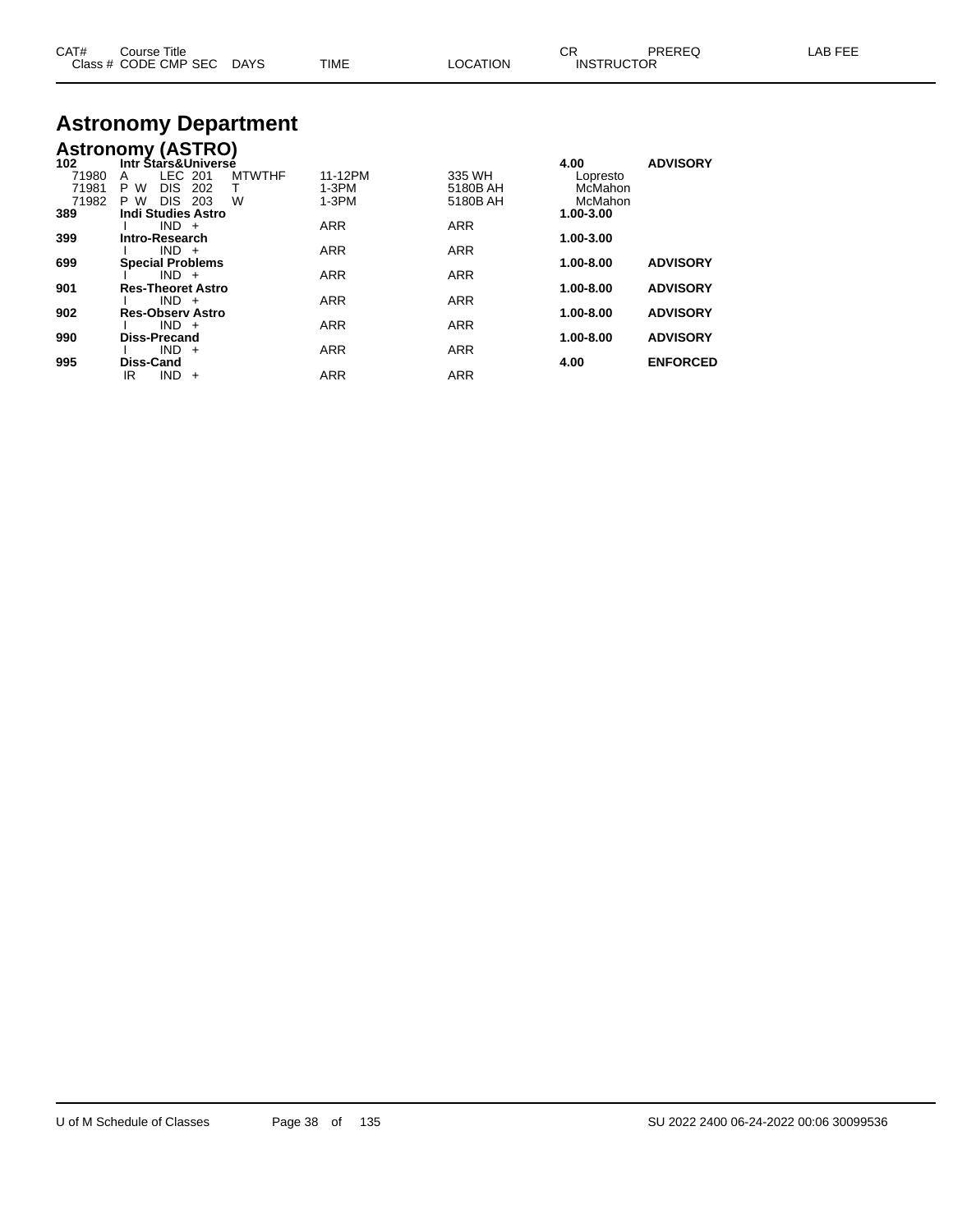| CAT# | Course Title              |      |          | ∼י<br>◡ጙ          | PREREQ | LAB FEE |
|------|---------------------------|------|----------|-------------------|--------|---------|
|      | Class # CODE CMP SEC DAYS | TIME | LOCATION | <b>INSTRUCTOR</b> |        |         |

## **Biology Department**

| <b>Biology (BIOLOGY)</b> |                          |                |                                |              |                                                                                                                   |                  |                  |                                                                                                          |       |
|--------------------------|--------------------------|----------------|--------------------------------|--------------|-------------------------------------------------------------------------------------------------------------------|------------------|------------------|----------------------------------------------------------------------------------------------------------|-------|
| 107                      | <b>Evolution of Life</b> |                |                                |              |                                                                                                                   |                  | 3.00             | <b>ADVISORY</b>                                                                                          |       |
| 73372                    | P W LEC 201              |                |                                | <b>MWF</b>   | 230-430PM                                                                                                         | 1650 CHEM        | Carpenter        |                                                                                                          |       |
| 171                      |                          |                | <b>Intro Biology: EEB</b>      |              |                                                                                                                   |                  | 4.00             |                                                                                                          |       |
| 72566                    | A                        | LEC 201        |                                | <b>MTWTH</b> | 2-330PM                                                                                                           | 1060 BSB-TBL     | Kurdziel         |                                                                                                          |       |
| 72567                    | P W                      | DIS.           | 202                            | TTH          | 830-10AM                                                                                                          | 1628 CHEM        |                  |                                                                                                          |       |
| 72568                    | P W                      | <b>DIS 203</b> |                                | TTH          | 10-1130AM                                                                                                         | 1628 CHEM        |                  |                                                                                                          |       |
| 172                      | <b>Intro Biol - MCDB</b> |                |                                |              |                                                                                                                   |                  | 4.00             | <b>ADVISORY</b>                                                                                          |       |
| 72496                    | A                        | LEC 201        |                                | <b>TWTH</b>  | 12-2PM                                                                                                            | 1060 BSB-TBL     | Wood             |                                                                                                          |       |
| 72497                    | P W                      | <b>DIS</b>     | 202                            | TTH          | 10-1130AM                                                                                                         | 1650 CHEM        |                  |                                                                                                          |       |
| 72498                    | P W                      | <b>DIS 203</b> |                                | <b>TTH</b>   | 230-4PM                                                                                                           | <b>1628 CHEM</b> |                  |                                                                                                          |       |
| 200                      |                          |                | <b>Undergrad Tutorial</b>      |              |                                                                                                                   |                  | 1.00-3.00        | <b>ADVISORY</b>                                                                                          |       |
|                          |                          | $IND +$        |                                |              | <b>ARR</b>                                                                                                        | <b>ARR</b>       |                  |                                                                                                          |       |
| 207                      | Microbiology             |                |                                |              |                                                                                                                   |                  | 4.00             | <b>ENFORCED</b>                                                                                          | 70.00 |
| 73435                    | AR.                      | $LEC$ 201      |                                | <b>TWTH</b>  | 12-2PM                                                                                                            | 1300 CHEM        | Ammerlaan        |                                                                                                          |       |
| 73436                    | PRW LAB 202              |                |                                | <b>TTH</b>   | 9-12PM                                                                                                            | 3151 USB         | Ammerlaan        |                                                                                                          |       |
|                          |                          |                |                                |              | Labs are closed to adding or swapping after the first lecture meeting. Students should attend the desired section |                  |                  |                                                                                                          |       |
| to request an override.  |                          |                |                                |              |                                                                                                                   |                  |                  |                                                                                                          |       |
| 73437 P RW LAB 203       |                          |                |                                | <b>TTH</b>   | 2-5PM                                                                                                             | 3151 USB         | Ammerlaan        |                                                                                                          |       |
|                          |                          |                |                                |              | Labs are closed to adding or swapping after the first lecture meeting. Students should attend the desired section |                  |                  |                                                                                                          |       |
| to request an override.  |                          |                |                                |              |                                                                                                                   |                  |                  |                                                                                                          |       |
| 225                      |                          |                | <b>Human &amp; Animal Phys</b> |              |                                                                                                                   |                  | 3.00             | <b>ADVISORY, ENFORCED</b>                                                                                |       |
| 72499                    | PRW LEC 201              |                |                                | <b>TWTH</b>  | 9-11AM                                                                                                            | <b>1300 CHEM</b> | Casey            |                                                                                                          |       |
| 282                      | <b>General Ecology</b>   |                |                                |              |                                                                                                                   |                  | 3.00             | <b>ADVISORY</b>                                                                                          | 50.00 |
| 72764                    | <b>PD</b>                | <b>LEC 711</b> |                                | <b>MTW</b>   | 7-7PM                                                                                                             | <b>BIOL STAT</b> |                  | Barrios Garcia Moar, Smith                                                                               |       |
|                          |                          |                |                                |              |                                                                                                                   |                  |                  | OFFERED ONLY AT THE BIOLOGICAL STATION. ENROLLMENT BY PERMISSION OF BIOL. STATION OFFICE umbs@umich.edu. |       |
| 72765 PD                 |                          | LEC 712        |                                | <b>THFSA</b> | 7-7PM                                                                                                             | <b>BIOL STAT</b> | Sanders, Schwarz |                                                                                                          |       |
|                          |                          |                |                                |              |                                                                                                                   |                  |                  | OFFERED ONLY AT THE BIOLOGICAL STATION. ENROLLMENT BY PERMISSION OF BIOL. STATION OFFICE umbs@umich.edu. |       |
| 305                      | Genetics                 |                |                                |              |                                                                                                                   |                  | 4.00             | <b>ADVISORY, ENFORCED</b>                                                                                |       |
| 72531                    | AR.                      | LEC 201        |                                | <b>MTW</b>   | 10-12PM                                                                                                           | 1060 BSB-TBL     | Archbold         |                                                                                                          |       |
| 72533                    | P RW                     | <b>DIS</b>     | 202                            | <b>MTW</b>   | $1-2PM$                                                                                                           | 1632 CHEM        |                  |                                                                                                          |       |
| 72532                    | P RW                     | DIS            | 203                            | <b>MTW</b>   | $1-2PM$                                                                                                           | 1636 CHEM        |                  |                                                                                                          |       |
| 72768                    | P RW                     | <b>DIS</b>     | 204                            | <b>MTW</b>   | $2-3PM$                                                                                                           | 1632 CHEM        |                  |                                                                                                          |       |
| 73103                    | <b>PRW DIS</b>           |                | 205                            | <b>MTW</b>   | $2-3PM$                                                                                                           | 1636 CHEM        |                  |                                                                                                          |       |
|                          |                          |                |                                |              |                                                                                                                   |                  |                  |                                                                                                          |       |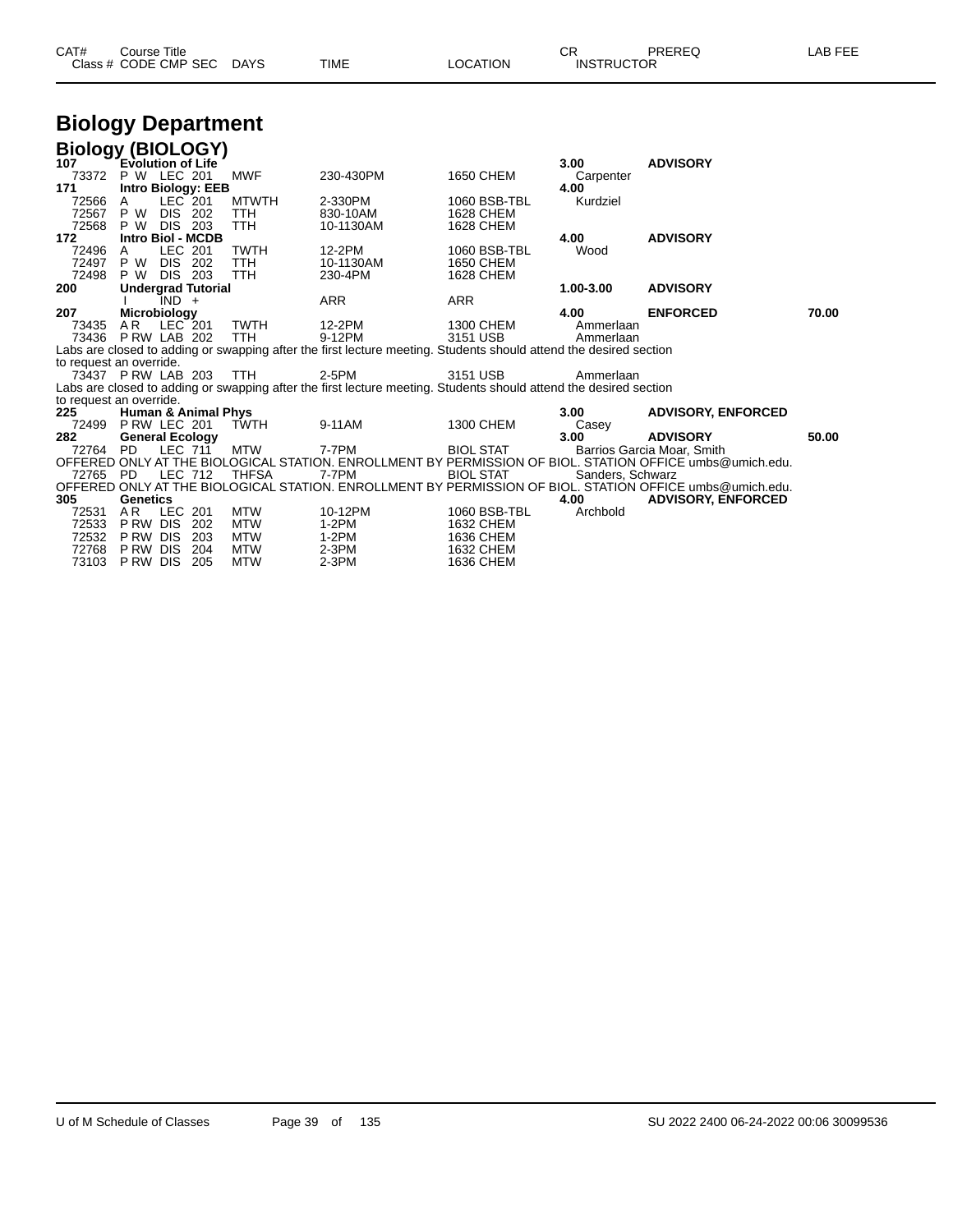| CAT# | Course Title<br>Class # CODE CMP SEC DAYS | <b>TIME</b> | LOCATION | СR<br><b>INSTRUCTOR</b> | PREREQ | LAB FEE |
|------|-------------------------------------------|-------------|----------|-------------------------|--------|---------|
|      |                                           |             |          |                         |        |         |

#### **Biophysics Research Division**

|     | <b>Biophysics (BIOPHYS)</b><br>399 Research Biophysics |            |            |           |                 |
|-----|--------------------------------------------------------|------------|------------|-----------|-----------------|
|     |                                                        |            |            | 1.00-4.00 |                 |
|     | $IND +$                                                | <b>ARR</b> | <b>ARR</b> |           |                 |
| 890 | Intro to Research                                      |            |            | 3.00      | <b>ADVISORY</b> |
|     | $IND +$                                                | <b>ARR</b> | <b>ARR</b> |           |                 |
| 990 | <b>Diss-Precand</b>                                    |            |            | 1.00-8.00 | <b>ADVISORY</b> |
|     | $IND +$                                                | <b>ARR</b> | <b>ARR</b> |           |                 |
| 995 | <b>Diss-Cand</b>                                       |            |            | 4.00      | <b>ENFORCED</b> |
|     | IND.<br>IR                                             | ARR        | <b>ARR</b> |           |                 |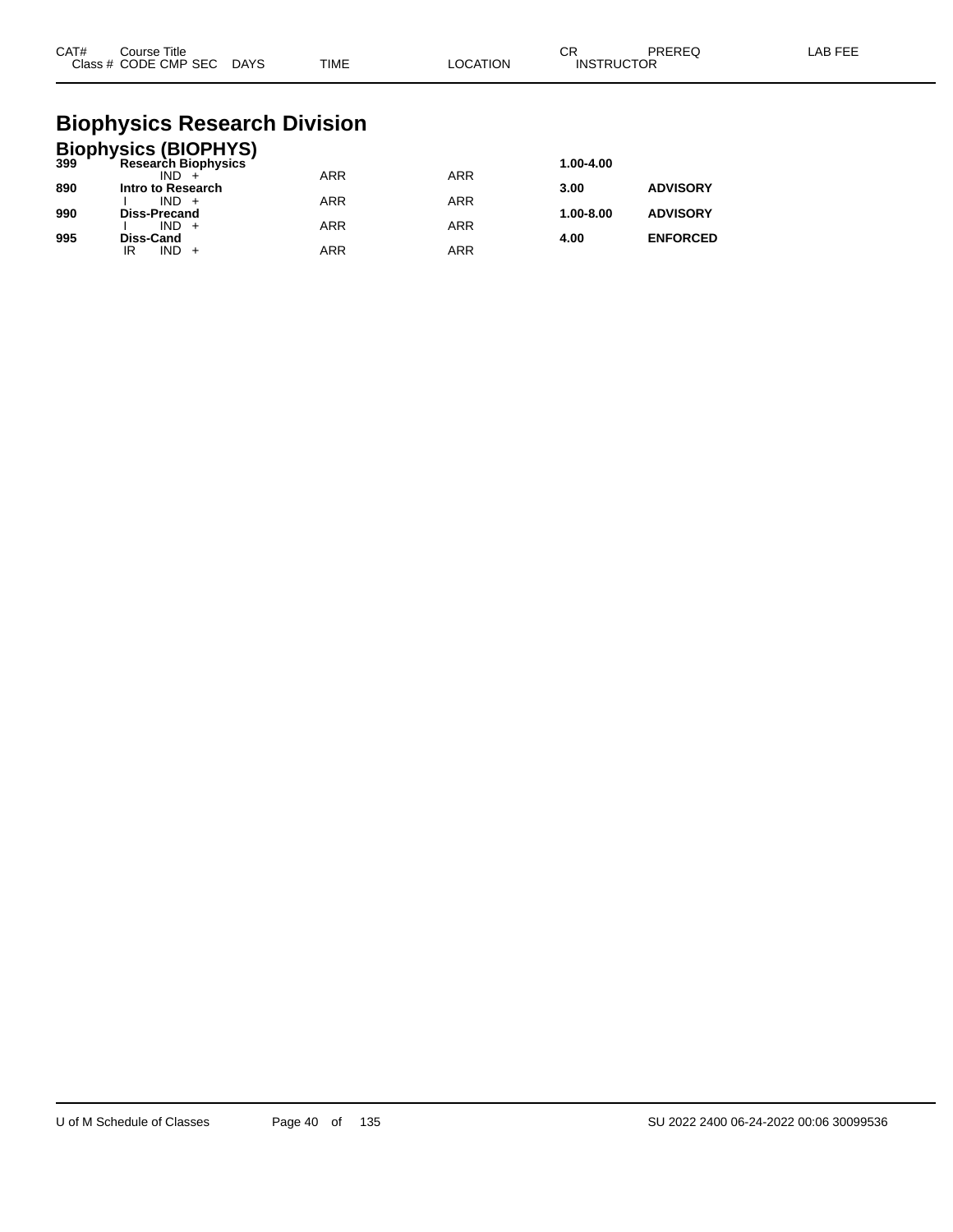| CAT# | ourse Titleٽ         |             |      |          | n.<br>◡⊓          | PREREQ | _AB FEE |
|------|----------------------|-------------|------|----------|-------------------|--------|---------|
|      | Class # CODE CMP SEC | <b>DAYS</b> | TIME | LOCATION | <b>INSTRUCTOR</b> |        |         |

## **Chemistry Department**

| 125                                  | <b>Chemistry (CHEM)</b><br>Gen Chem Lab I                            |                                 |                                                                                                                  |                                     | 1.00                           | <b>ADVISORY, ENFORCED</b> | 100.00 |
|--------------------------------------|----------------------------------------------------------------------|---------------------------------|------------------------------------------------------------------------------------------------------------------|-------------------------------------|--------------------------------|---------------------------|--------|
| 72500 AR                             | LEC 100                                                              | <b>MW</b>                       | 12-1PM<br>Students enrolling in CHEM 125, must also enroll themselves in CHEM 126.                               | <b>1400 CHEM</b>                    | Poniatowski                    |                           |        |
|                                      | chemundergrad@umich.edu.                                             |                                 | Any questions regarding enrolling for this course should be directed to the Chemistry Student Services Office at |                                     |                                |                           |        |
| 72501 PR<br>72502 PR<br>73580<br>126 | LAB 110<br>LAB 111<br><b>PR</b><br>LAB 112<br><b>Gen Chem Lab II</b> | MW<br><b>MW</b><br>MW           | $1-4PM$<br>$1-4PM$<br>$1-4PM$                                                                                    | A718 CHEM<br>A724 CHEM<br>A730 CHEM | Mzoughi<br>Zhao<br>Lau<br>1.00 | <b>ADVISORY, ENFORCED</b> |        |
| 72503 PR                             | LEC 100                                                              |                                 | <b>ARR</b>                                                                                                       | <b>ARR</b>                          | Poniatowski                    |                           |        |
|                                      | meeting time and location as CHEM 125.                               |                                 | CHEM 126 must be taken in conjunction with CHEM 125; this is not a stand-alone course. CHEM 126 has the same     |                                     |                                |                           |        |
|                                      | chemundergrad@umich.edu.                                             |                                 | Any questions regarding enrolling for this course should be directed to the Chemistry Student Services Office at |                                     |                                |                           |        |
| 130<br>72504 A                       | <b>G Chem Invst&amp;R Prin</b><br>LEC 100                            | <b>MWF</b>                      | 9-11AM                                                                                                           | <b>1400 CHEM</b>                    | 3.00<br>Lalloo                 | <b>ADVISORY</b>           |        |
|                                      | chemundergrad@umich.edu.                                             |                                 | Any questions regarding enrolling for this course should be directed to the Chemistry Student Services Office at |                                     |                                |                           |        |
| 72505 P<br>72506 P<br>72507 P        | <b>DIS 110</b><br><b>DIS</b><br>111<br><b>DIS 112</b>                | TTH<br><b>TTH</b><br><b>TTH</b> | 10-11AM<br>10-11AM<br>11-12PM                                                                                    | 1632 CHEM<br>1636 CHEM<br>1632 CHEM | Pefley<br>Shuart               |                           |        |
| 72508                                | <b>DIS 113</b><br>P                                                  | <b>TTH</b>                      | 11-12PM                                                                                                          | 1636 CHEM                           | Pefley<br>Shuart               |                           |        |
| 218                                  | <b>Ind Study Biochem</b><br>$IND +$                                  |                                 | <b>ARR</b>                                                                                                       | <b>ARR</b>                          | 1.00                           | <b>ADVISORY</b>           |        |
| 219                                  | Ind Study Chem<br>$IND +$                                            |                                 | <b>ARR</b>                                                                                                       | <b>ARR</b>                          | 1.00                           | <b>ADVISORY</b>           |        |
| 398                                  | <b>Ugrad Res Biochem</b><br>$IND +$                                  |                                 | <b>ARR</b>                                                                                                       | <b>ARR</b>                          | $1.00 - 4.00$                  | <b>ADVISORY</b>           |        |
| 399                                  | <b>Ugrad Res Chem</b>                                                |                                 |                                                                                                                  |                                     | 1.00-4.00                      | <b>ADVISORY</b>           |        |
| 498                                  | $IND +$<br><b>Ugrad Thesis Biochm</b>                                |                                 | ARR                                                                                                              | <b>ARR</b>                          | 1.00                           | <b>ADVISORY</b>           |        |
| 499                                  | $IND +$<br><b>Ugrad Thesis Chem</b>                                  |                                 | <b>ARR</b>                                                                                                       | <b>ARR</b>                          | 1.00                           | <b>ADVISORY</b>           |        |
| 895                                  | $IND +$<br><b>Research in Chem</b>                                   |                                 | <b>ARR</b>                                                                                                       | <b>ARR</b>                          | 1.00-8.00                      | <b>ADVISORY</b>           |        |
|                                      | $IND +$                                                              |                                 | ARR                                                                                                              | <b>ARR</b>                          |                                |                           |        |
| 990                                  | <b>Diss-Precand</b><br>$IND +$                                       |                                 | <b>ARR</b>                                                                                                       | <b>ARR</b>                          | 1.00-8.00                      | <b>ADVISORY</b>           |        |
| 995                                  | <b>Diss-Cand</b><br><b>DR</b><br>$IND +$                             |                                 | <b>ARR</b>                                                                                                       | <b>ARR</b>                          | 4.00                           | <b>ENFORCED</b>           |        |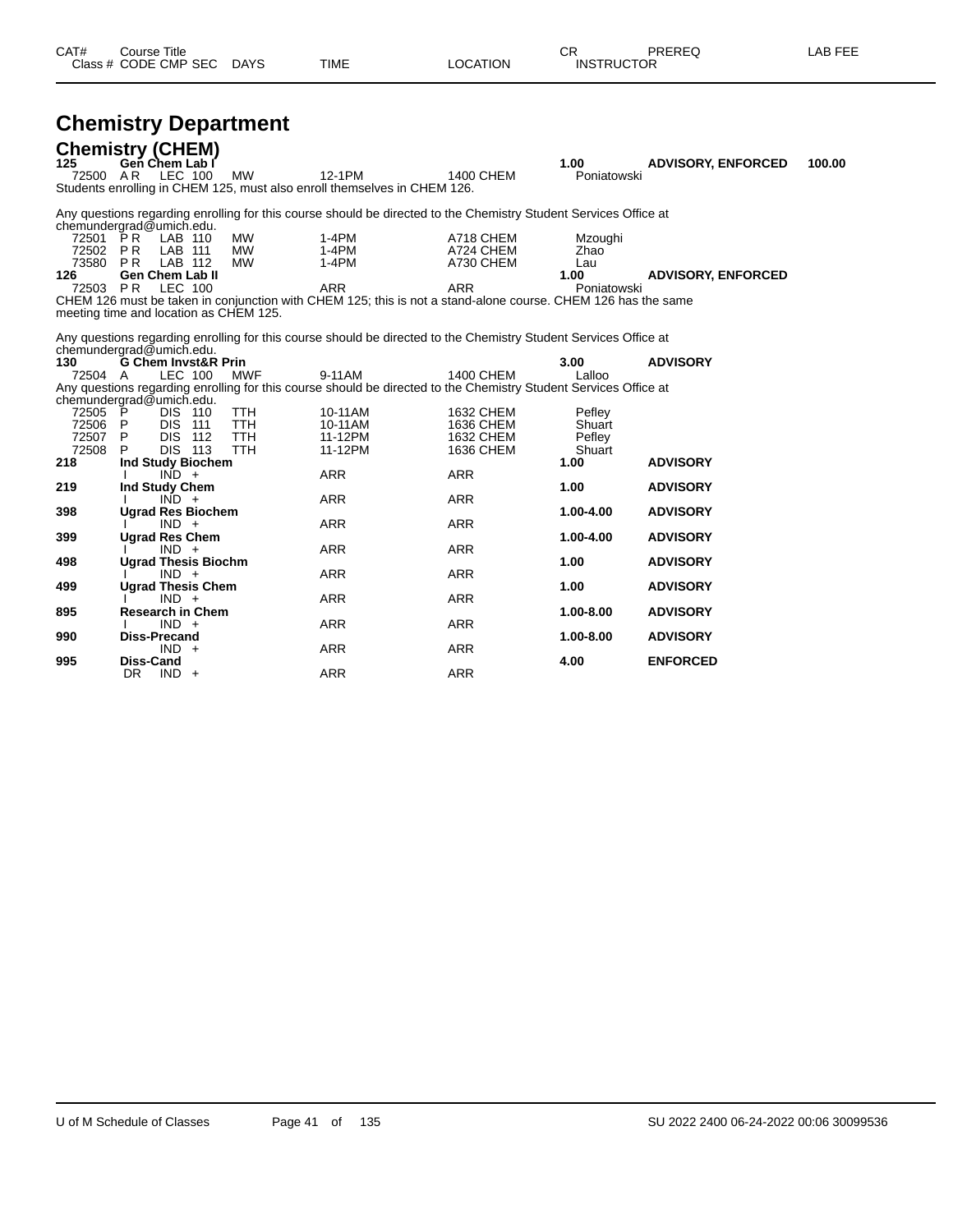| CAT#                                   | Course Title<br>Class # CODE CMP SEC<br>DAYS                                                                                                                                                                                                                                                    | <b>TIME</b>                          | LOCATION                        | CR.<br><b>INSTRUCTOR</b>                                         | PREREQ                                                                   | LAB FEE |
|----------------------------------------|-------------------------------------------------------------------------------------------------------------------------------------------------------------------------------------------------------------------------------------------------------------------------------------------------|--------------------------------------|---------------------------------|------------------------------------------------------------------|--------------------------------------------------------------------------|---------|
|                                        | <b>Classical Studies Department</b>                                                                                                                                                                                                                                                             |                                      |                                 |                                                                  |                                                                          |         |
| 497<br>499<br>599<br>990<br>995<br>250 | <b>Classical Archaeology (CLARCH)</b><br><b>Prac Field Arch</b><br>$IND +$<br><b>Supervised Reading</b><br>$IND +$<br><b>Supervised Study</b><br>$IND +$<br><b>Diss-Precand</b><br>$IND +$<br>Diss-Cand<br>IR<br>$IND +$<br><b>Classical Civilization (CLCIV)</b><br><b>Topics in Anc World</b> | ARR<br>ARR<br>ARR<br>ARR<br>ARR      | ARR<br>ARR<br>ARR<br>ARR<br>ARR | 1.00-3.00<br>1.00-3.00<br>1.00-4.00<br>1.00-8.00<br>4.00<br>3.00 | <b>ADVISORY</b><br><b>ADVISORY</b><br><b>ADVISORY</b><br><b>ENFORCED</b> |         |
| 499                                    | 73831 P W LEC 201<br><b>MTW</b><br>What Does Anc Rome Taste Like?<br><b>Supervised Reading</b><br>$IND +$                                                                                                                                                                                       | $1-3PM$<br>ARR                       | <b>REMOTE</b><br>ARR            | Santucci<br>1.00-3.00                                            | <b>ADVISORY</b>                                                          |         |
| 495<br>499<br>599<br>990<br>995        | Greek (GREEK)<br>Sr Honors Research<br>$IND +$<br><b>Supervised Reading</b><br>$IND +$<br><b>Directed Reading</b><br>$IND +$<br><b>Diss-Precand</b><br>$IND +$<br>Diss-Cand<br>$IND +$<br>IR.                                                                                                   | ARR<br>ARR<br>ARR<br>ARR<br>ARR      | ARR<br>ARR<br>ARR<br>ARR<br>ARR | 1.00-3.00<br>1.00-4.00<br>1.00-4.00<br>1.00-8.00<br>4.00         | <b>ADVISORY</b><br><b>ADVISORY</b><br><b>ADVISORY</b><br><b>ENFORCED</b> |         |
| 499<br>599<br>201                      | <b>Modern Greek (GREEKMOD)</b><br><b>Supervised Reading</b><br>$IND +$<br><b>Directed Reading</b><br>$IND +$<br>Great Books (GTBOOKS)<br><b>Great Books</b><br>73656 P W REC 201                                                                                                                | ARR<br>ARR<br><b>MTWTH</b><br>12-2PM | <b>ARR</b><br>ARR<br>G026 TISCH | 1.00-3.00<br>1.00-4.00<br>4.00<br>Gorab Leme                     | <b>ADVISORY</b><br><b>ADVISORY</b>                                       |         |
| 499<br>599<br>990                      | Gods, men and classical lit<br>Latin (LATIN)<br><b>Supervised Reading</b><br>$IND +$<br>Supy Read Lat Lit<br>$IND +$<br><b>Diss-Precand</b><br>IND.                                                                                                                                             | ARR<br>ARR<br>ARR                    | ARR<br>ARR<br>ARR               | 1.00-4.00<br>1.00-4.00<br>1.00-8.00                              | <b>ADVISORY</b>                                                          |         |
| 995                                    | Diss-Cand<br>IR.<br>$IND +$                                                                                                                                                                                                                                                                     | <b>ARR</b>                           | <b>ARR</b>                      | 4.00                                                             | <b>ENFORCED</b>                                                          |         |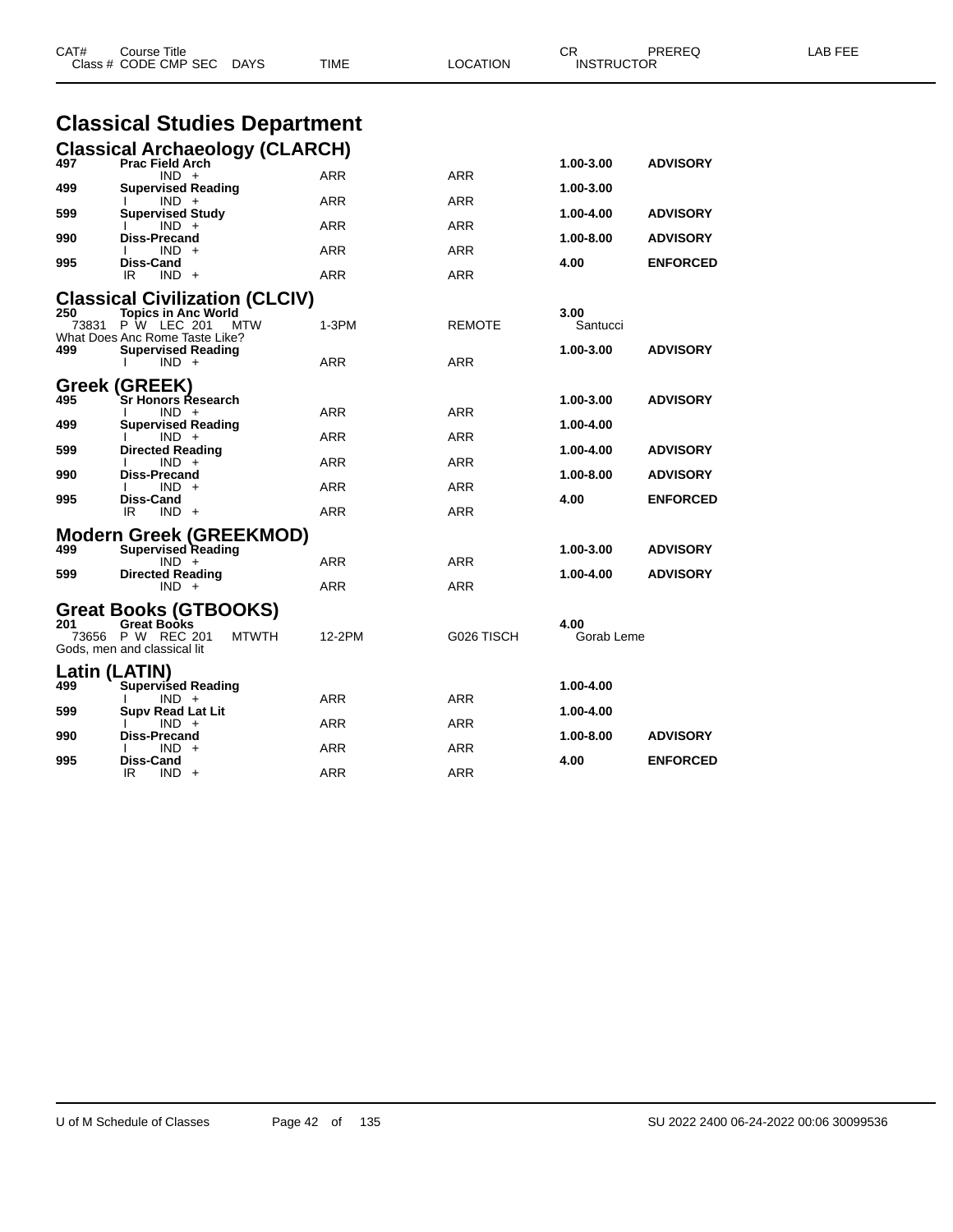# **Communication and Media**

|       | <b>Communication Studies (COMM)</b> |             |            |                |           |                 |  |  |  |  |  |  |
|-------|-------------------------------------|-------------|------------|----------------|-----------|-----------------|--|--|--|--|--|--|
| 101   | <b>Media, Past Present</b>          |             |            |                | 4.00      | <b>ENFORCED</b> |  |  |  |  |  |  |
| 73510 | LEC 201<br>A R                      | MWTH        | $1-3PM$    | <b>REMOTE</b>  | Chen      |                 |  |  |  |  |  |  |
| 73511 | <b>PRW DIS 202</b>                  |             | <b>ARR</b> | <b>REMOTE</b>  | Chen      |                 |  |  |  |  |  |  |
| 375   | Sports, Media& Culture              |             |            |                | 4.00      | <b>ENFORCED</b> |  |  |  |  |  |  |
| 73670 | LEC 201<br>AR.                      | <b>TWTH</b> | 10-12PM    | A859 CHEM-TBLC | Draper    |                 |  |  |  |  |  |  |
| 73671 | P RW<br>DIS 202                     | F           | 10-12PM    | 2114 MLB       | Jacoby    |                 |  |  |  |  |  |  |
| 73672 | <b>PRW DIS 203</b>                  | F           | $1-3PM$    | 2114 MLB       | Jacoby    |                 |  |  |  |  |  |  |
| 990   | <b>Diss-Precand</b>                 |             |            |                | 1.00-8.00 | <b>ADVISORY</b> |  |  |  |  |  |  |
|       | $IND +$                             |             | ARR        | ARR            |           |                 |  |  |  |  |  |  |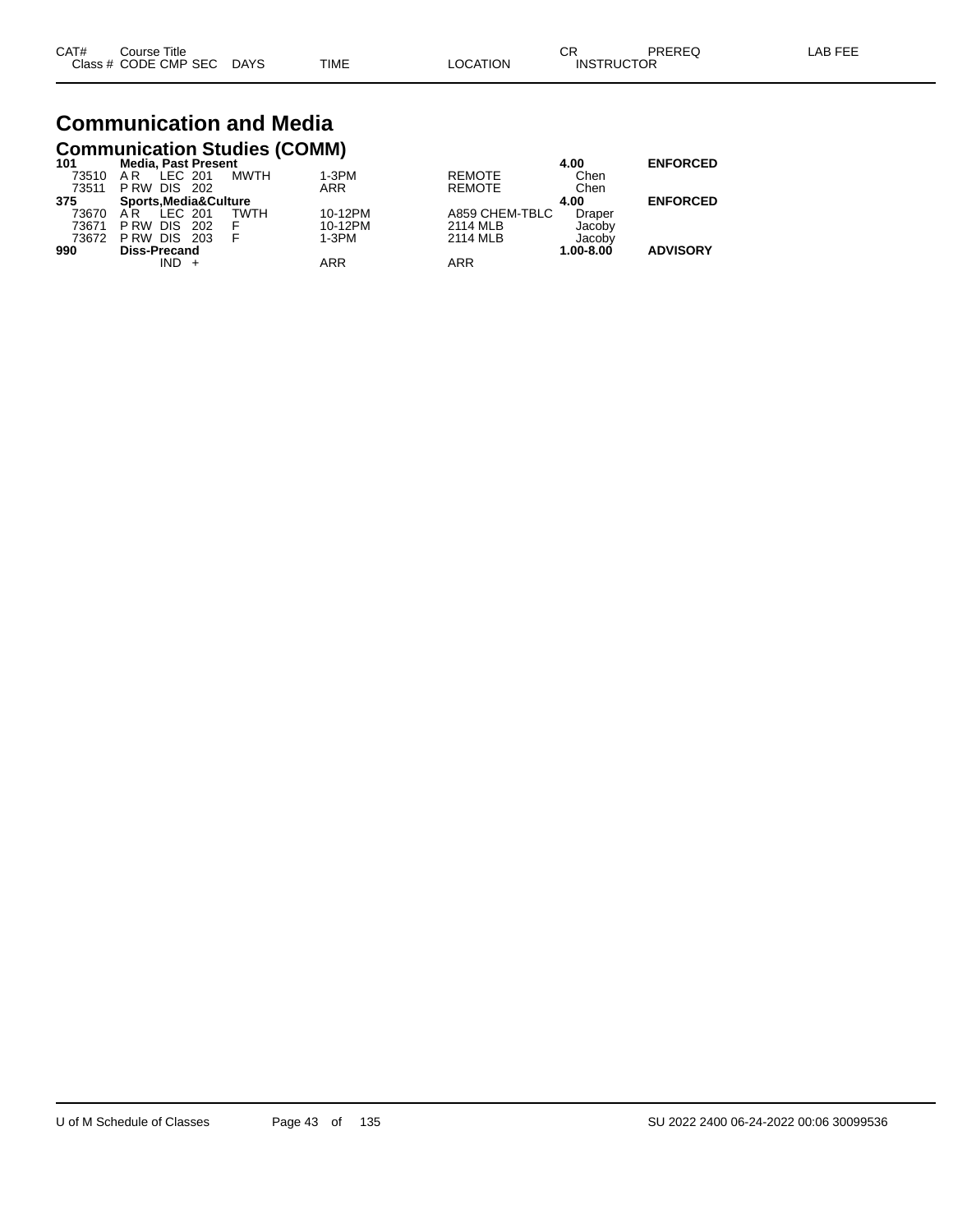| CAT# | Course Title              |      |          | СR                | PREREQ | LAB FEE |
|------|---------------------------|------|----------|-------------------|--------|---------|
|      | Class # CODE CMP SEC DAYS | TIME | LOCATION | <b>INSTRUCTOR</b> |        |         |

#### **Comparative Literature Program Comparative Literature (COMPLIT)**

| $122$           | <b>Writing World Lits</b>      |     |            |            |                   | 4.00          |                 |
|-----------------|--------------------------------|-----|------------|------------|-------------------|---------------|-----------------|
|                 | 72512 P W REC 201              |     | <b>TTH</b> | 10-1PM     | <b>2024 TISCH</b> | Cvieticanin   |                 |
|                 | The Ironies of Moral Positions |     |            |            |                   |               |                 |
| 382             | <b>Lit&amp;Other Arts</b>      |     |            |            |                   | 3.00          |                 |
| 73669           | SEM 201<br>P W                 |     | <b>TTH</b> | 9-12PM     | G026 TISCH        | Herwitz       |                 |
| Film Adaptation |                                |     |            |            |                   |               |                 |
| 496             | <b>Honors Thesis</b>           |     |            |            |                   | 3.00          | <b>ADVISORY</b> |
|                 | $IND +$<br>IR                  |     |            | <b>ARR</b> | <b>ARR</b>        |               |                 |
| 498             | <b>Directed Reading</b>        |     |            |            |                   | 1.00-4.00     |                 |
|                 | $IND +$                        |     |            | <b>ARR</b> | <b>ARR</b>        |               |                 |
| 698             | <b>Directed Reading</b>        |     |            |            |                   | $1.00 - 4.00$ | <b>ADVISORY</b> |
|                 | $IND +$                        |     |            | <b>ARR</b> | <b>ARR</b>        |               |                 |
| 990             | <b>Diss-Precand</b>            |     |            |            |                   | 1.00-8.00     | <b>ADVISORY</b> |
|                 | $IND +$                        |     |            | <b>ARR</b> | <b>ARR</b>        |               |                 |
| 995             | Diss-Cand                      |     |            |            |                   | 4.00          | <b>ENFORCED</b> |
|                 | <b>IND</b><br>R                | $+$ |            | <b>ARR</b> | <b>ARR</b>        |               |                 |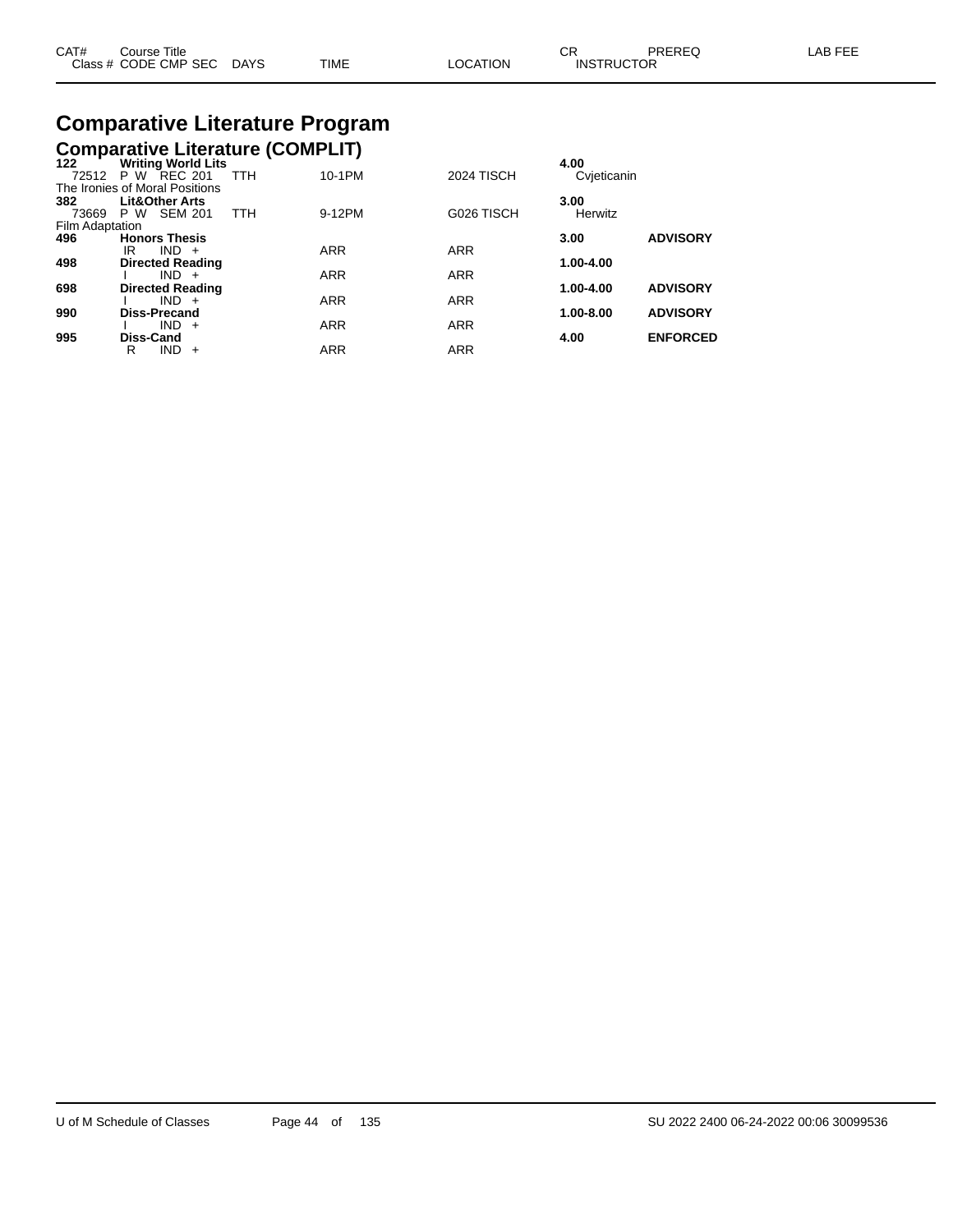## **Comprehensive Studies Program**

|     | <b>Comprehensive Studies Program (CSP)</b>                                                      |                          |            |        |                      |            |               |                 |       |
|-----|-------------------------------------------------------------------------------------------------|--------------------------|------------|--------|----------------------|------------|---------------|-----------------|-------|
| 100 |                                                                                                 | <b>CSP Reading Sem</b>   |            |        |                      |            | 3.00          |                 | 45.00 |
|     | All seats are reserved for students in the Summer Bridge Scholars Program.                      |                          |            |        |                      |            |               |                 |       |
|     | 70222 PDR SEM 201                                                                               |                          | MWF        | 1-3PM  | 1423 EQ              |            | Wickham       |                 |       |
|     | 70223 PDR SEM 202<br>All seats are reserved for students in the Summer Bridge Scholars Program. |                          | MWF        | 1-3PM  | 1505 EQ              |            | Mungo         |                 |       |
|     | 70224 PDR SEM 203                                                                               |                          | MWF        | 1-3PM  | 1506 EQ              |            | Dehm          |                 |       |
|     | All seats are reserved for students in the Summer Bridge Scholars Program.                      |                          |            |        |                      |            |               |                 |       |
|     | 71997 PDR SEM 204                                                                               |                          | MWF        | 1-3PM  | 1507 EQ              |            | Singh         |                 |       |
|     | All seats are reserved for students in the Summer Bridge Scholars Program.<br>70225 PDR SEM 205 |                          | MWF        | 1-3PM  | 1508 EQ              |            | Traig         |                 |       |
|     | All seats are reserved for students in the Summer Bridge Scholars Program.                      |                          |            |        |                      |            |               |                 |       |
|     | 70226 PDR SEM 206                                                                               |                          | MWF        | 1-3PM  | 1511 EQ              |            | Townsel       |                 |       |
|     | All seats are reserved for students in the Summer Bridge Scholars Program.                      |                          |            |        |                      |            |               |                 |       |
|     | 71998 PDR SEM 207<br>All seats are reserved for students in the Summer Bridge Scholars Program. |                          | MWF        | 1-3PM  | 2163 AH              |            | Griffith      |                 |       |
|     | 71804 PDR SEM 208                                                                               |                          | MWF        | 1-3PM  | <b>B830 EQ</b>       |            |               |                 |       |
|     | All seats are reserved for students in the Summer Bridge Scholars Program.                      |                          |            |        |                      |            |               |                 |       |
|     | 71943 PDR SEM 210                                                                               |                          | MWF        | 1-3PM  | B852 EQ              |            | Montgomery    |                 |       |
|     | All seats are reserved for students in the Summer Bridge Scholars Program.<br>73188 PDR SEM 212 |                          | MWF        | 1-3PM  | 1060 EH              |            | Mwipopo       |                 |       |
|     | All seats are reserved for students in the Summer Bridge Scholars Program.                      |                          |            |        |                      |            |               |                 |       |
|     | 73267 PDR SEM 214                                                                               |                          | MWF        | 1-3PM  | B <sub>101</sub> MLB |            | Wielechowski  |                 |       |
|     | All seats are reserved for students in the Summer Bridge Scholars Program.                      |                          |            |        |                      |            |               |                 |       |
|     | 73268 PDR SEM 215<br>All seats are reserved for students in the Summer Bridge Scholars Program. |                          | MWF        | 1-3PM  | B <sub>111</sub> MLB |            | Ewing         |                 |       |
|     | 73270 PDR SEM 217                                                                               |                          | MWF        | 1-3PM  |                      | 1628 CHEM  | Sikarskie     |                 |       |
|     | All seats are reserved for students in the Summer Bridge Scholars Program.                      |                          |            |        |                      |            |               |                 |       |
|     | 73271 PDR SEM 218                                                                               |                          | MWF        | 1-3PM  | 4088 EH              |            | Winston       |                 |       |
|     | All seats are reserved for students in the Summer Bridge Scholars Program.<br>73272 PDR SEM 219 |                          | MWF        | 1-3PM  |                      | 171 LORCH  | Snyder        |                 |       |
|     | All seats are reserved for students in the Summer Bridge Scholars Program.                      |                          |            |        |                      |            |               |                 |       |
|     | 73273 PDR SEM 220                                                                               |                          | MWF        | 1-3PM  |                      | 173 LORCH  | Naylor        |                 |       |
|     | All seats are reserved for students in the Summer Bridge Scholars Program.                      |                          |            |        |                      |            |               |                 |       |
|     | 73326 PDR SEM 221<br>All seats are reserved for students in the Summer Bridge Scholars Program. |                          | MWF        | 1-3PM  | 1512 EQ              |            | Boyle         |                 |       |
|     | 73351 PDR SEM 223                                                                               |                          | MWF        | 1-3PM  |                      | 271 WEISER | Sikarskie     |                 |       |
|     | All seats are reserved for students in the Summer Bridge Scholars Program.                      |                          |            |        |                      |            |               |                 |       |
|     | 73444 PDR SEM 224                                                                               |                          | MWF        | 1-3PM  |                      | 471 LORCH  | Williamson    |                 |       |
| 103 | All seats are reserved for students in the Summer Bridge Scholars Program.                      | <b>Intro Functions</b>   |            |        |                      |            | 3.00          | <b>ADVISORY</b> |       |
|     | All seats are reserved for students in the Summer Bridge Scholars Program.                      |                          |            |        |                      |            |               |                 |       |
|     | 72984 PDR LEC 201                                                                               |                          | MWF        | 9-11AM | 1060 EH              |            | Halpern       |                 |       |
|     | 72986 PDR LEC 203                                                                               |                          | <b>MWF</b> | 9-11AM | B <sub>101</sub> MLB |            | Keogh         |                 |       |
|     | All seats are reserved for students in the Summer Bridge Scholars Program.<br>72987 PDR LEC 204 |                          | MWF        | 9-11AM | B <sub>111</sub> MLB |            | McGee         |                 |       |
|     | All seats are reserved for students in the Summer Bridge Scholars Program.                      |                          |            |        |                      |            |               |                 |       |
|     | 72988 PDR LEC 205                                                                               |                          | MWF        | 9-11AM | 3021 EH              |            | Horvath       |                 |       |
|     | All seats are reserved for students in the Summer Bridge Scholars Program.                      |                          |            |        |                      |            |               |                 |       |
|     | 72989 PDR LEC 206<br>All seats are reserved for students in the Summer Bridge Scholars Program. |                          | MWF        | 9-11AM |                      | 1628 CHEM  | Johnson       |                 |       |
|     | 72990 PDR LEC 207                                                                               |                          | MWF        | 9-11AM |                      | 1636 CHEM  | Wolford       |                 |       |
|     | All seats are reserved for students in the Summer Bridge Scholars Program.                      |                          |            |        |                      |            |               |                 |       |
|     | 72991 PDR LEC 208<br>All seats are reserved for students in the Summer Bridge Scholars Program. |                          | MWF        | 9-11AM | 4088 EH              |            | Ngunkeng      |                 |       |
|     | 72992 PDR LEC 209                                                                               |                          | MWF        | 9-11AM |                      | 1650 CHEM  | Collins       |                 |       |
|     | All seats are reserved for students in the Summer Bridge Scholars Program.                      |                          |            |        |                      |            |               |                 |       |
|     | 72993 PDR LEC 210                                                                               |                          | MWF        | 9-11AM |                      | 171 LORCH  | Hembree       |                 |       |
|     | All seats are reserved for students in the Summer Bridge Scholars Program.<br>72994 PDR LEC 211 |                          | MWF        | 9-11AM |                      | 173 LORCH  | Herrera       |                 |       |
|     | All seats are reserved for students in the Summer Bridge Scholars Program.                      |                          |            |        |                      |            |               |                 |       |
|     | 72995 PDR LEC 212                                                                               |                          | MWF        | 9-11AM |                      | B860G EH   | Lee           |                 |       |
|     | All seats are reserved for students in the Summer Bridge Scholars Program.                      |                          |            |        |                      |            |               |                 |       |
|     | 72996 PDR LEC 213<br>All seats are reserved for students in the Summer Bridge Scholars Program. |                          | MWF        | 9-11AM |                      | 373 LORCH  | Lee           |                 |       |
|     | 72997 PDR LEC 214                                                                               |                          | MWF        | 9-11AM |                      | 268 WEISER | Lande         |                 |       |
|     | All seats are reserved for students in the Summer Bridge Scholars Program.                      |                          |            |        |                      |            |               |                 |       |
| 105 | 73100 PDR LEC 201                                                                               | <b>Read&amp;Writ Sem</b> | MWF        | 9-11AM | 1423 EQ              |            | 3.00<br>Allen |                 |       |
|     | All seats are reserved for students in the Summer Bridge Scholars Program.                      |                          |            |        |                      |            |               |                 |       |
|     | 73354 PDR LEC 202                                                                               |                          | MWF        | 9-11AM | 1505 EQ              |            | Cordell       |                 |       |
|     | All seats are reserved for students in the Summer Bridge Scholars Program.<br>73355 PDR LEC 203 |                          |            |        |                      |            |               |                 |       |
|     |                                                                                                 |                          |            |        |                      |            |               |                 |       |
|     |                                                                                                 |                          | MWF        | 9-11AM | 1506 EQ              |            | Darling       |                 |       |
|     | All seats are reserved for students in the Summer Bridge Scholars Program.<br>73356 PDR LEC 204 |                          | MWF        | 9-11AM | 1507 EQ              |            | Beydoun       |                 |       |

| 3.00                    | 45.00 |
|-------------------------|-------|
| Wickham<br>Mungo        |       |
| Dehm                    |       |
| Singh                   |       |
| Traig                   |       |
| <b>Townsel</b>          |       |
| Griffith                |       |
| Montgomery              |       |
| Mwipopo                 |       |
| Wielechowski            |       |
| Ewing                   |       |
| Sikarskie               |       |
| Winston                 |       |
| Snyder                  |       |
| Naylor                  |       |
| Boyle                   |       |
| Sikarskie               |       |
| Williamson              |       |
| 3.00<br><b>ADVISORY</b> |       |
| Halpern<br>Keogh        |       |
| McGee                   |       |
| Horvath                 |       |
| Johnson                 |       |
| Wolford                 |       |
| Ngunkeng                |       |
| Collins                 |       |
| Hembree                 |       |
| Herrera                 |       |
| Lee                     |       |
| Lee                     |       |
| Lande                   |       |
| 3.00<br>Allen           |       |
| Cordell                 |       |
| Darling                 |       |
| Beydoun                 |       |
|                         |       |

U of M Schedule of Classes Page 45 of 135 SU 2022 2400 06-24-2022 00:06 30099536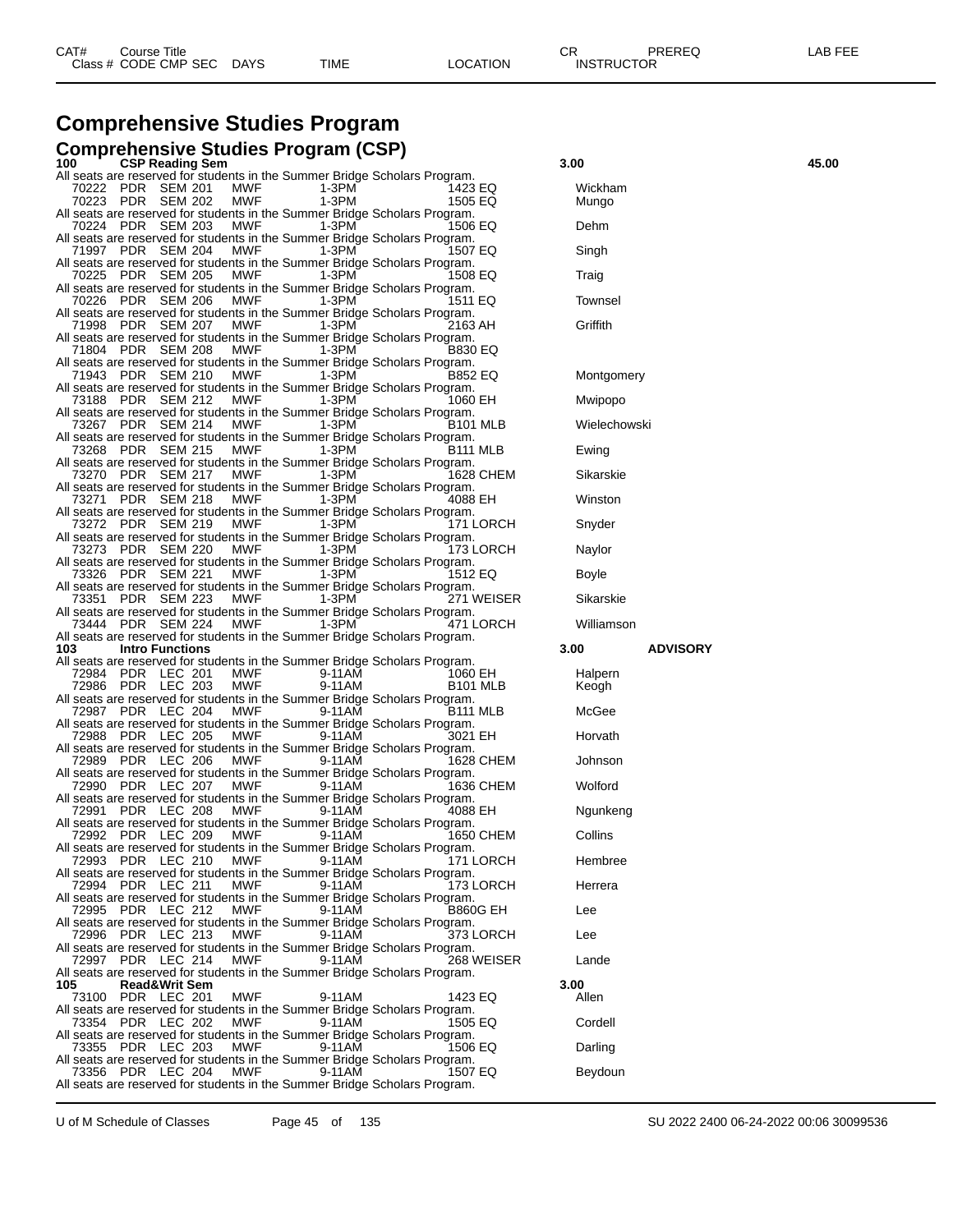All seats are reserved for students in the Summer Bridge Scholars Program.

| 73357 PDR LEC 205 MWF |            | 9-11 AM                                                                    | 1508 EQ        | Drapeau            |
|-----------------------|------------|----------------------------------------------------------------------------|----------------|--------------------|
|                       |            | All seats are reserved for students in the Summer Bridge Scholars Program. |                |                    |
| 73358 PDR LEC 206 MWF |            | 9-11AM                                                                     | 1511 EQ        | Epstein            |
|                       |            | All seats are reserved for students in the Summer Bridge Scholars Program. |                |                    |
|                       |            | 73359 PDR LEC 207 MWF 9-11AM                                               | 1512 EQ        | Polasek            |
|                       |            | All seats are reserved for students in the Summer Bridge Scholars Program. |                |                    |
|                       |            | 73360 PDR LEC 208 MWF 9-11AM                                               | <b>B830 EQ</b> | Fountain           |
|                       |            | All seats are reserved for students in the Summer Bridge Scholars Program. |                |                    |
| 73362 PDR LEC 209 MWF |            | 9-11 AM                                                                    | <b>B834 EQ</b> | Kennedy            |
|                       |            | All seats are reserved for students in the Summer Bridge Scholars Program. |                |                    |
|                       |            | 73364 PDR LEC 211 MWF 9-11AM                                               | <b>B856 EQ</b> | Manis              |
|                       |            | All seats are reserved for students in the Summer Bridge Scholars Program. |                |                    |
| 73365 PDR LEC 212 MWF |            | 9-11AM                                                                     | 271 WEISER     | <b>Ruszkiewicz</b> |
|                       |            | All seats are reserved for students in the Summer Bridge Scholars Program. |                |                    |
| 73366 PDR LEC 213     | <b>MWF</b> | 9-11AM                                                                     | 471 LORCH      | Taylor III         |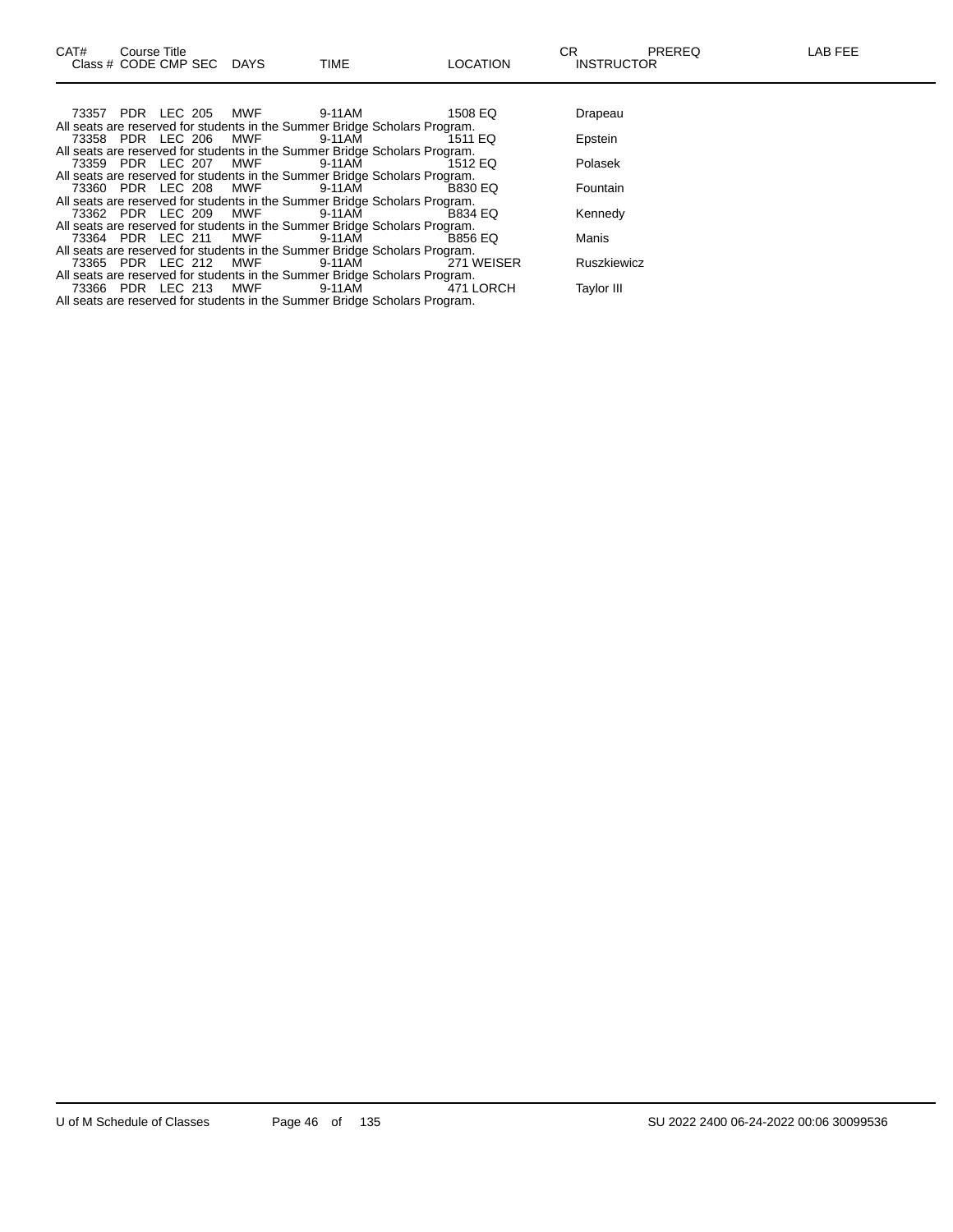| CAT# | Course Title         |             |      |                 | ⌒冖                | PREREQ | _AB<br>. |
|------|----------------------|-------------|------|-----------------|-------------------|--------|----------|
|      | Class # CODE CMP SEC | <b>DAYS</b> | TIME | <b>LOCATION</b> | <b>INSTRUCTOR</b> |        |          |

## **English Language Institute**

## **English Language Institute (ELI) 389 Intensive English 0.00**

| ື<br>menarve Lugnan<br>70249 PIW LEC 201<br><b>MTWTHF</b>                              | 9-1030AM   | ARR | v.vv            |
|----------------------------------------------------------------------------------------|------------|-----|-----------------|
| Sections 201 - 210 & 212 reserved for EAP program                                      |            |     |                 |
| 70250 PIW LEC 202<br><b>MTWTHF</b>                                                     | 9-1030AM   | ARR | Dowling         |
| EAP Writing / Editing B<br>Sections 201 - 210 & 212 reserved for EAP program           |            |     |                 |
| 70251 PIW LEC 203<br><b>MTWTHF</b>                                                     | 1030-12PM  | ARR | Mendel          |
| EAP Reading and Vocabulary                                                             |            |     |                 |
| Sections 201 - 210 & 212 reserved for EAP program                                      |            |     |                 |
| 71854 PIW LEC 204<br><b>MTWTHF</b>                                                     | 1030-12PM  | ARR | Pingel          |
| EAP Reading and Vocabulary<br>Sections 201 - 210 & 212 reserved for EAP program        |            |     |                 |
| 71855 PIW LEC 205<br>MTWTHF                                                            | 1-230PM    | ARR | Hildinger       |
| <b>EAP Writing and Editing</b>                                                         |            |     |                 |
| Sections 201 - 210 & 212 reserved for EAP program                                      |            |     |                 |
| 71856 PIW LEC 206<br>MTWTHF                                                            | 1-230PM    | ARR | O'Connor        |
| EAP Listening Comp A&B<br>Sections 201 - 210 & 212 reserved for EAP program            |            |     |                 |
| 71857 PIW LEC 207 MTWTHF                                                               | $9-430$ PM | ARR | <b>Birnbaum</b> |
| <b>EAP Presentations</b>                                                               |            |     |                 |
| Sections 201 - 210 & 212 reserved for EAP program                                      |            |     |                 |
| 71877 PIW LEC 208<br>MTWTHF                                                            | 9-430PM    | ARR | Hildinger       |
| <b>EAP Interactive Speaking</b>                                                        |            |     |                 |
| Sections 201 - 210 & 212 reserved for EAP program<br>71878 PIW LEC 209<br>MTWTHF       | 9-430PM    | ARR | Pingel          |
| <b>EAP Interactive Speaking</b>                                                        |            |     |                 |
| Sections 201 - 210 & 212 reserved for EAP program                                      |            |     |                 |
| 72801 PIW LEC 210 MTWTHF                                                               | 9-430PM    | ARR | Pingel          |
| <b>EAP Presentations</b>                                                               |            |     |                 |
| Sections 201 - 210 & 212 reserved for EAP program<br>71879 PIW LEC 211 MTWTHF          | 9-5PM      | ARR | Danek           |
| <b>EBS Oral Communication</b>                                                          |            |     |                 |
| Sections 211, 213 - 216 reserved for EBS program                                       |            |     |                 |
| 71880 PIW LEC 212 MTWTHF                                                               | 9-430PM    | ARR | Li              |
| <b>EBS Business Writing</b>                                                            |            |     |                 |
| Sections 201 - 210 & 212 reserved for EAP program<br>71881 PIW LEC 213 MTWTHF          | 9-5PM      | ARR | Imber           |
| <b>EBS Case Studies</b>                                                                |            |     |                 |
| Sections 211, 213 - 216 reserved for EBS program                                       |            |     |                 |
| 71915 PIW LEC 214<br>MTWTHF                                                            | 9-5PM      | ARR | Hartge          |
| <b>EBS English for Marketing</b>                                                       |            |     |                 |
| Sections 211, 213 - 216 reserved for EBS program<br>71916 PIW LEC 215<br>MTWTHF        | 9-5PM      | ARR | Danek           |
| <b>EBS Team Building Skills</b>                                                        |            |     |                 |
| Sections 211, 213 - 216 reserved for EBS program                                       |            |     |                 |
| 72802 PIW LEC 216                                                                      | ARR        | ARR | Imber           |
| <b>EBS Pronunciation</b>                                                               |            |     |                 |
| Sections 211, 213 - 216 reserved for EBS program<br>71882 PIW LEC 221<br><b>MTWTHF</b> | 9-4PM      | ARR | Dowling         |
| Sections 221 - 224 reserved for ELS program                                            |            |     |                 |
| 71883 PIW LEC 222<br><b>MTWTHF</b>                                                     | 830-4PM    | ARR | McNish          |
| ELS Listening and the Law                                                              |            |     |                 |
| Sections 221 - 224 reserved for ELS program                                            |            |     |                 |
| 71884 PIW LEC 223<br><b>MTWTHF</b><br>EAP/ELS Engaged Learning                         | 830-4PM    | ARR | Des Jardins     |
| Sections 221 - 224 reserved for ELS program                                            |            |     |                 |
| 72488 PIW LEC 224 MTWTHF                                                               | 830-4PM    | ARR | Birnbaum        |
| Sections 221 - 224 reserved for ELS program                                            |            |     |                 |
| 73332 PI<br>LEC 225                                                                    | ARR        | ARR |                 |
| <b>BCOM: Oral Communication</b>                                                        |            |     |                 |
| 73333 PI<br>LEC 226<br><b>BCOM: Business Writing</b>                                   | ARR        | ARR |                 |
| <b>LEC 227</b><br>73334<br>PI                                                          | <b>ARR</b> | ARR |                 |
| <b>BCOM: Case Capstone Project</b>                                                     |            |     |                 |
| LEC 228<br>73335<br>-PI                                                                | ARR        | ARR |                 |
| <b>BCOM: Team Building Skills</b>                                                      |            |     |                 |
| <b>Indiv Research</b><br>599<br>$IND +$<br>D                                           | ARR        | ARR | 1.00-3.00       |
|                                                                                        |            |     |                 |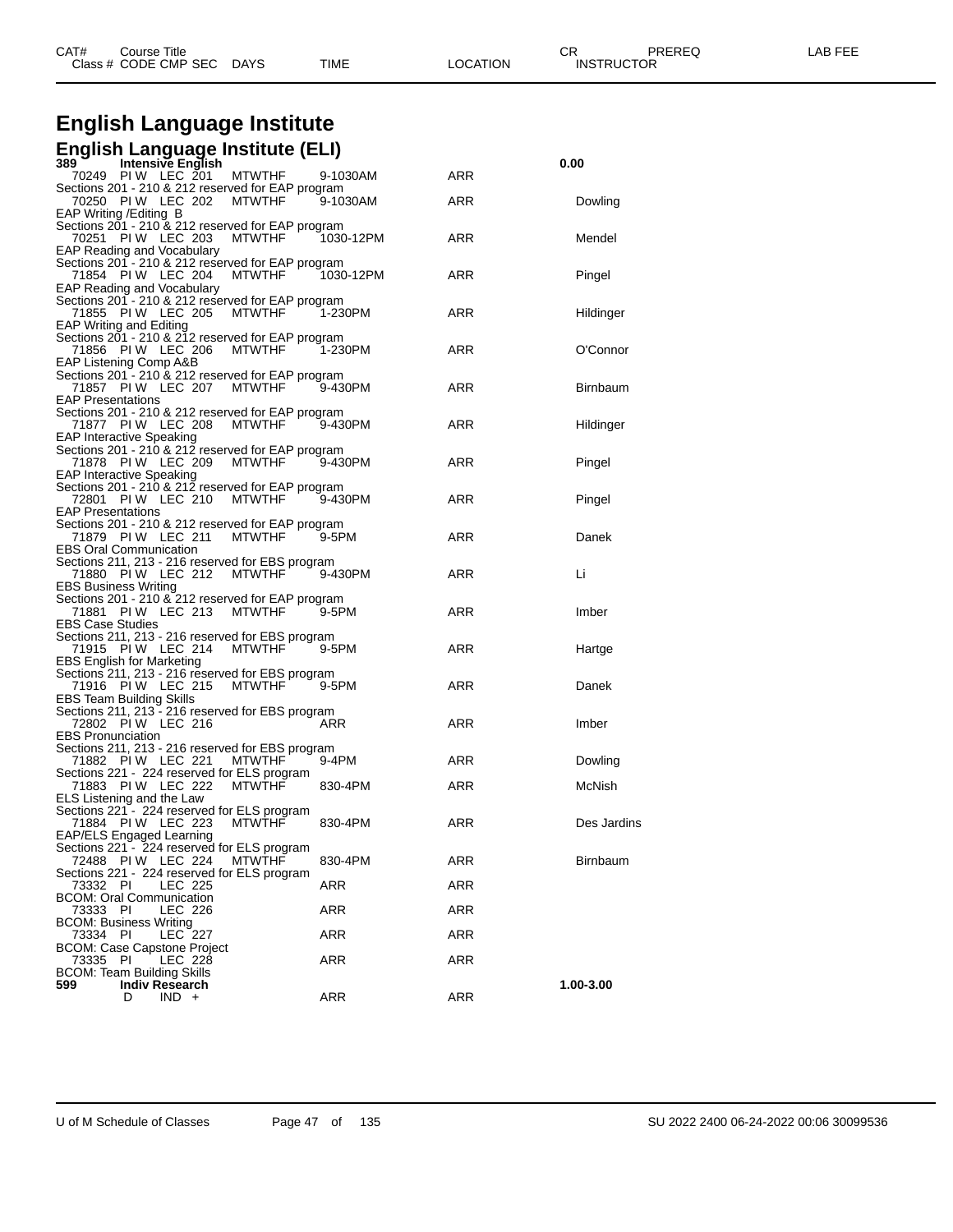| CAT# | Course Title<br>Class # CODE CMP SEC DAYS | TIME | LOCATION | СR<br><b>INSTRUCTOR</b> | PREREQ | LAB FEE |
|------|-------------------------------------------|------|----------|-------------------------|--------|---------|
|      |                                           |      |          |                         |        |         |

|                         |            |                                         |            | English Language & Literature Dept                                                                                 |               |               |                       |        |
|-------------------------|------------|-----------------------------------------|------------|--------------------------------------------------------------------------------------------------------------------|---------------|---------------|-----------------------|--------|
|                         |            |                                         |            | <b>English Language And Literature (ENGLISH)</b>                                                                   |               |               |                       |        |
| 125                     |            | Writing&Academic Inq                    |            |                                                                                                                    |               | 4.00          |                       |        |
|                         |            | 70237 P W REC 201                       | <b>MWF</b> | 1-3PM                                                                                                              | 2271 AH       | Radeen        |                       |        |
|                         |            |                                         |            | Englsh 125 will be set to instructor consent after the first class meeting.                                        |               |               |                       |        |
|                         |            | 71654 P W REC 202                       | TWTH       | 10-12PM                                                                                                            | 7603 HH       | Gwin          |                       |        |
| What is "good" Writing? |            |                                         |            |                                                                                                                    |               |               |                       |        |
|                         |            |                                         |            | Englsh 125 will be set to instructor consent after the first class meeting.                                        |               |               |                       |        |
|                         |            | 71946 P W REC 203                       | MW         | 11-2PM                                                                                                             | 2024 TISCH    | Holland       |                       |        |
|                         |            |                                         |            | Englsh 125 will be set to instructor consent after the first class meeting.                                        |               |               |                       |        |
| 221                     |            | <b>Lit&amp;Wrtg Out Classrm</b>         |            |                                                                                                                    |               | 2.00          |                       |        |
| 73678 PD                |            | <b>REC 201</b>                          |            | <b>ARR</b>                                                                                                         | <b>ARR</b>    | Swanson, Roos |                       |        |
| <b>OBSERVATION</b>      |            |                                         |            |                                                                                                                    |               |               |                       |        |
|                         |            |                                         |            | This class is available to those students who have been accepted to GLACE. The GLACE program will spend the summer |               |               |                       |        |
|                         |            |                                         |            | semester at the UM Biostation. Interested students should contact Jennifer Catey, jcatey@umich.edu.                |               |               |                       |        |
| 242                     |            | <b>Intrdis Studies-Engl</b>             |            |                                                                                                                    |               | 2.00          |                       |        |
| 73679                   | PD.        | LEC 201                                 |            | <b>ARR</b>                                                                                                         | <b>ARR</b>    | Roos, Swanson |                       |        |
|                         |            | Learning from the Landscape             |            |                                                                                                                    |               |               |                       |        |
|                         |            |                                         |            | This class is available to those students who have been accepted to GLACE. The GLACE program will spend the summer |               |               |                       |        |
|                         |            |                                         |            | semester at the UM Biostation. Interested students should contact Jennifer Catey, jcatey@umich.edu.                |               |               |                       |        |
| 317                     |            | Literature&Culture                      |            |                                                                                                                    |               | 3.00          |                       | 438.00 |
|                         |            | 73378 P W LEC 201                       | <b>TTH</b> | 2-5PM                                                                                                              | <b>REMOTE</b> | Chakraborty   |                       |        |
| 320                     |            | The Personal, Political& Poetic         |            |                                                                                                                    |               | 2.00          |                       |        |
| 73680 PD                |            | <b>Lit &amp; Environment</b><br>LEC 201 |            | <b>ARR</b>                                                                                                         | <b>ARR</b>    |               | Roos, Noodin, Swanson |        |
|                         |            | Natural & Unnatural Histories           |            |                                                                                                                    |               |               |                       |        |
|                         |            |                                         |            | This class is available to those students who have been accepted to GLACE. The GLACE program will spend the summer |               |               |                       |        |
|                         |            |                                         |            | semester at the UM Biostation. Interested students should contact Jennifer Catey, jcatey@umich.edu.                |               |               |                       |        |
| 321                     | Internship |                                         |            |                                                                                                                    |               | 1.00          | <b>ADVISORY</b>       |        |
|                         | <b>SD</b>  | $IND +$                                 |            | <b>ARR</b>                                                                                                         | <b>ARR</b>    |               |                       |        |
| 325                     |            | Art of the Essay                        |            |                                                                                                                    |               | 3.00          | <b>ADVISORY</b>       |        |
| 70240                   | P W        | <b>SEM 201</b>                          | <b>MW</b>  | $3-6$ PM                                                                                                           | 2271 AH       | <b>Burch</b>  |                       |        |
| 70241                   | P W        | <b>SEM 202</b>                          | <b>TTH</b> | 1-4PM                                                                                                              | 7603 HH       | Delp          |                       |        |
| 72587                   | P W        | <b>SEM 203</b>                          | <b>MW</b>  | 10-1PM                                                                                                             | <b>REMOTE</b> | Chamberlin    |                       |        |
|                         |            | Art & Craft-CreativeNonfiction          |            |                                                                                                                    |               |               |                       |        |
|                         |            | 73466 P W SEM 204                       | <b>TTH</b> | 10-1PM                                                                                                             | 2271 AH       | McLaughlin    |                       |        |
|                         |            | Narrative Braids & Hybrid Forms         |            |                                                                                                                    |               |               |                       |        |
| 426                     |            | <b>Directed Writing</b>                 |            |                                                                                                                    |               | $1.00 - 4.00$ | <b>ADVISORY</b>       |        |
|                         | SD         | $IND +$                                 |            | <b>ARR</b>                                                                                                         | <b>ARR</b>    |               |                       |        |
|                         |            |                                         |            |                                                                                                                    |               |               |                       |        |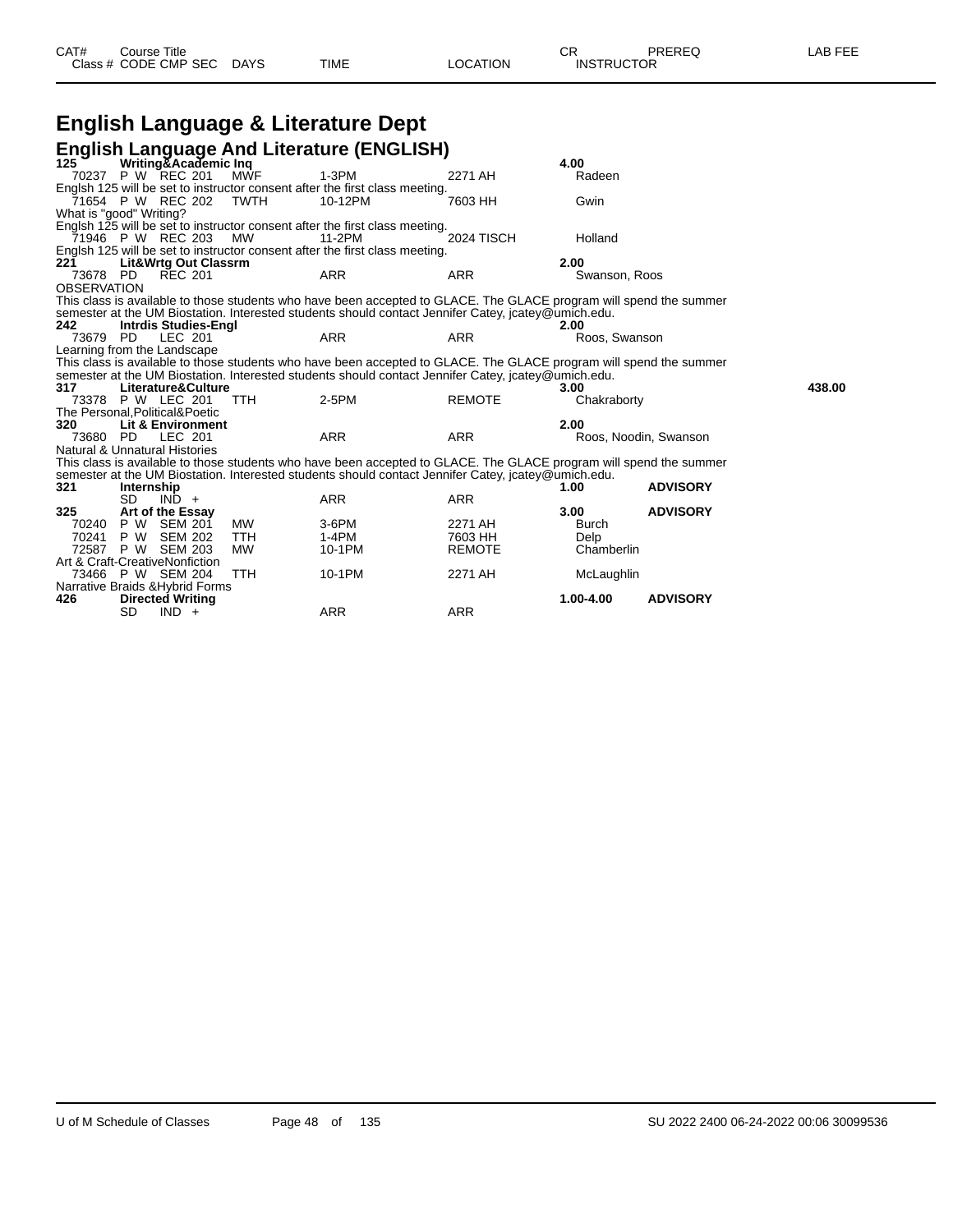| CAT# | Title<br>∴ourse      |             |             |          | ◠г<br>◡⊓          | PREREQ | AR FFF |
|------|----------------------|-------------|-------------|----------|-------------------|--------|--------|
|      | Class # CODE CMP SEC | <b>DAYS</b> | <b>TIME</b> | _OCATION | <b>INSTRUCTOR</b> |        |        |

## **Earth and Environmental Sciences**

|              | <b>Earth and Environmental Sciences (EARTH)</b>                                                                                                                                                      |            |                   |                       |                 |        |
|--------------|------------------------------------------------------------------------------------------------------------------------------------------------------------------------------------------------------|------------|-------------------|-----------------------|-----------------|--------|
| 102          | <b>Energy from Earth</b>                                                                                                                                                                             |            |                   | 1.00                  |                 |        |
| 73866        | LEC 202<br><b>MW</b><br>P.                                                                                                                                                                           | 11-12PM    | <b>REMOTE</b>     | Simon                 |                 |        |
| 110          | <b>Evolving Oceans</b>                                                                                                                                                                               |            |                   | 1.00                  |                 |        |
| 73549        | P W LEC 201                                                                                                                                                                                          | <b>ARR</b> | <b>REMOTE</b>     | Arnaboldi             |                 |        |
| 113<br>73546 | <b>Planets and Moons</b><br><b>P W LEC 201</b><br><b>TTH</b>                                                                                                                                         | 11-12PM    | 182 WEISER        | 1.00                  |                 |        |
| 116          | <b>Intro Field Geol</b>                                                                                                                                                                              |            |                   | 6.00                  |                 |        |
| 71754 PD     | <b>LEC 701</b>                                                                                                                                                                                       | <b>ARR</b> | <b>CAMP DAVIS</b> | Ritsema, Gleason      |                 |        |
|              | FIELD COURSE IN JACKSON HOLE, WYOMING. Cannot be taken Pass/Fail. Camp Davis application required in addition to                                                                                     |            |                   |                       |                 |        |
|              | reqular registration. See web site at http://lsa.umich.edu/earth/camp-davis.html                                                                                                                     |            |                   |                       |                 |        |
| 156          | <b>Coral Reef Dynamics</b>                                                                                                                                                                           |            |                   | 3.00                  |                 |        |
|              | 73548 P W SEM 201                                                                                                                                                                                    | ARR        | <b>REMOTE</b>     | Arnaboldi             |                 |        |
| 73823        | P W SEM 202                                                                                                                                                                                          | <b>ARR</b> | <b>REMOTE</b>     | Arnaboldi             |                 |        |
| 202          | <b>Intro Earth Env Sci</b>                                                                                                                                                                           |            |                   | 6.00                  |                 |        |
| 72815 PD     | <b>LEC 711</b>                                                                                                                                                                                       | <b>ARR</b> | <b>CAMP DAVIS</b> | Robbins, Yarce, Spica |                 |        |
|              | FIELD COURSE IN JACKSON HOLE, WYOMING. Cannot be taken Pass/Fail. Camp Davis application required in addition to<br>regular registration. See web site at http://lsa.umich.edu/earth/camp-davis.html |            |                   |                       |                 |        |
| 299          | Ind Study EARTH                                                                                                                                                                                      |            |                   | 1.00-6.00             |                 |        |
|              | <b>SI</b><br>$IND +$                                                                                                                                                                                 | <b>ARR</b> | <b>ARR</b>        |                       |                 |        |
| 344          | <b>Sust Fossil Energy</b>                                                                                                                                                                            |            |                   | 4.00                  | <b>ADVISORY</b> |        |
|              | 73261 PDR LEC 711                                                                                                                                                                                    | <b>ARR</b> | <b>CAMP DAVIS</b> | Simon, Shriberg       |                 |        |
| 440          | <b>Geol Field Methods</b>                                                                                                                                                                            |            |                   | 6.00                  | <b>ENFORCED</b> |        |
|              | 70258 PDR LEC 711                                                                                                                                                                                    | <b>ARR</b> | <b>CAMP DAVIS</b> | Niemi, Holder         |                 |        |
|              | FIELD COURSE IN JACKSON HOLE, WYOMING. Cannot be taken Pass/Fail. Camp Davis application required in addition to                                                                                     |            |                   |                       |                 |        |
|              | regular registration. See web site at http://lsa.umich.edu/earth/camp-davis.html                                                                                                                     |            |                   |                       |                 |        |
| 450          | <b>Ecosyst Sci Rockies</b>                                                                                                                                                                           |            |                   | 6.00                  | <b>ENFORCED</b> | *** ** |
|              | 73438 PDR LEC 711                                                                                                                                                                                    | <b>ARR</b> | <b>CAMP DAVIS</b> | Dick, Kelson, Veitch  |                 |        |
|              | FIELD COURSE IN JACKSON HOLE, WYOMING. Cannot be taken Pass/Fail. Camp Davis application required in addition to<br>regular registration. See web site at http://lsa.umich.edu/earth/camp-davis.html |            |                   |                       |                 |        |
|              | 73149 PDR LEC 712                                                                                                                                                                                    | ARR        | <b>CAMP DAVIS</b> | Clark, Cory           |                 |        |
|              | FIELD COURSE IN JACKSON HOLE, WYOMING. Cannot be taken Pass/Fail. Camp Davis application required in addition to                                                                                     |            |                   |                       |                 |        |
|              | regular registration. See web site at http://lsa.umich.edu/earth/camp-davis.html                                                                                                                     |            |                   |                       |                 |        |
| 490          | <b>Geol Honors</b>                                                                                                                                                                                   |            |                   | 1.00-6.00             |                 |        |
|              | <b>SIR</b><br>$IND +$                                                                                                                                                                                | <b>ARR</b> | <b>ARR</b>        |                       |                 |        |
| 498          | <b>Research&amp;Spec Work</b>                                                                                                                                                                        |            |                   | 1.00-6.00             |                 |        |
|              | $IND +$                                                                                                                                                                                              | <b>ARR</b> | <b>ARR</b>        |                       |                 |        |
| 499          | <b>Research&amp;Spec Work</b>                                                                                                                                                                        |            |                   | 1.00-6.00             |                 |        |
|              | $IND +$                                                                                                                                                                                              | <b>ARR</b> | <b>ARR</b>        |                       |                 |        |
| 599          | <b>Independent Study</b><br>SIR <sup>1</sup><br>$IND +$                                                                                                                                              | <b>ARR</b> | <b>ARR</b>        | 1.00-9.00             |                 |        |
| 709          | <b>Thesis Res Am-Ms</b>                                                                                                                                                                              |            |                   | 1.00-6.00             | <b>ADVISORY</b> |        |
|              | $IND +$<br><b>SIR</b>                                                                                                                                                                                | <b>ARR</b> | <b>ARR</b>        |                       |                 |        |
| 990          | <b>Diss-Precand</b>                                                                                                                                                                                  |            |                   | 1.00-8.00             | <b>ADVISORY</b> |        |
|              | <b>SIR</b><br>$IND +$                                                                                                                                                                                | <b>ARR</b> | <b>ARR</b>        |                       |                 |        |
| 995          | <b>Diss-Cand</b>                                                                                                                                                                                     |            |                   | 4.00                  | <b>ENFORCED</b> |        |
|              | <b>SIR</b><br>$IND +$                                                                                                                                                                                | <b>ARR</b> | <b>ARR</b>        |                       |                 |        |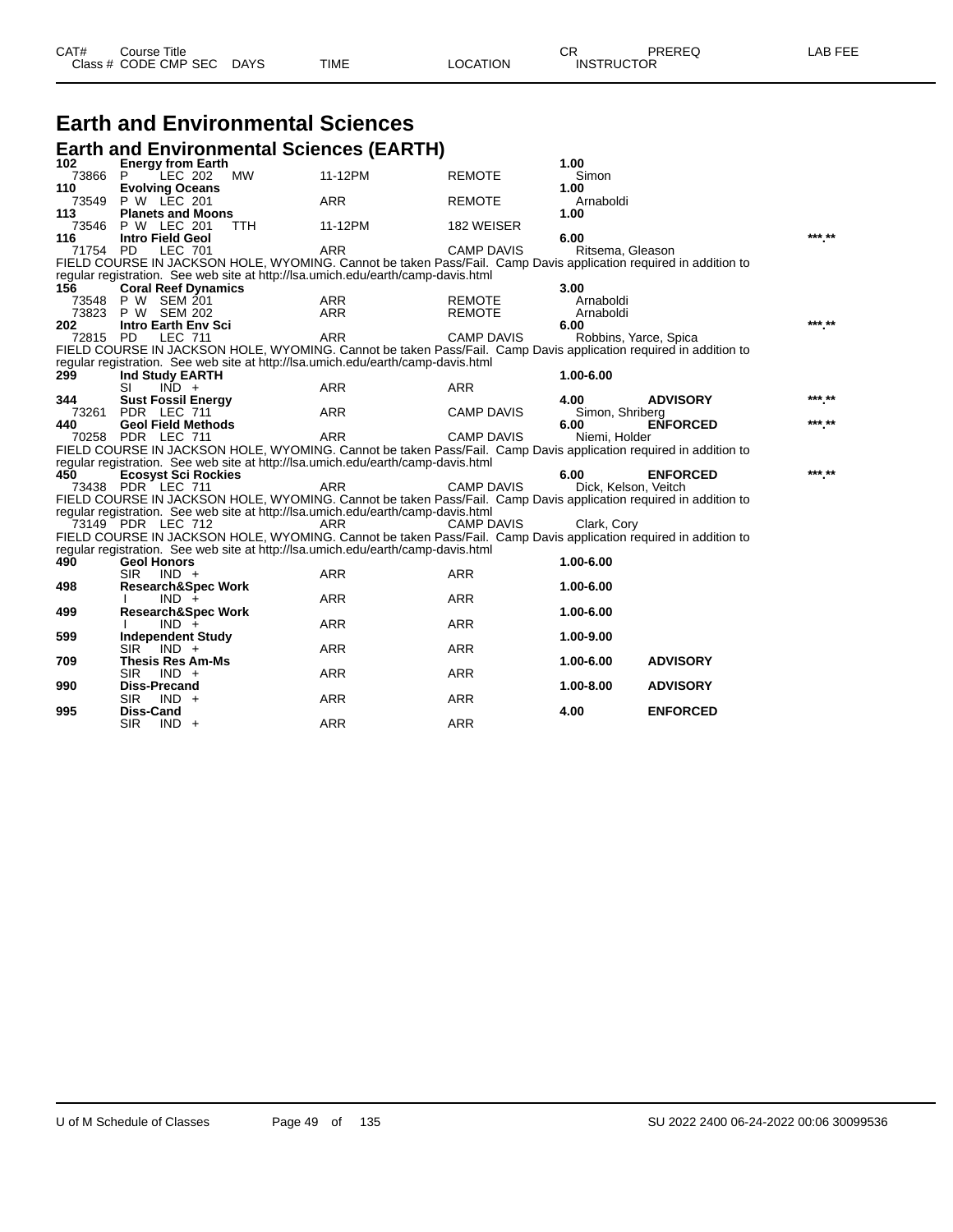## **Ecology & Evolutionary Biology**

|              | <b>Ecology and Evolutionary Biology (EEB)</b>    |              |            |                  |                               |                                                                                                                             |  |  |  |  |  |
|--------------|--------------------------------------------------|--------------|------------|------------------|-------------------------------|-----------------------------------------------------------------------------------------------------------------------------|--|--|--|--|--|
| 300          | <b>Undergrad Research</b>                        |              |            |                  | $1.00 - 3.00$                 | <b>ADVISORY</b>                                                                                                             |  |  |  |  |  |
|              | IND +                                            |              | <b>ARR</b> | <b>ARR</b>       |                               |                                                                                                                             |  |  |  |  |  |
| 348          | <b>Forest Ecosystems</b>                         |              |            |                  | 3.00                          | <b>ADVISORY</b>                                                                                                             |  |  |  |  |  |
|              |                                                  |              | 7-7PM      |                  |                               | OFFERED ONLY AT THÉ BIOLOGICAL STATION. ENROLLMENT BY PERMISSION OF BIOL. STATION OFFICE umbs@umich.edu.                    |  |  |  |  |  |
| 71858<br>373 | LAB 711<br>PD.<br><b>Gen Ecol Lab</b>            | <b>THFSA</b> |            | <b>BIOL STAT</b> | Ibanez, Cousins, Sala<br>3.00 |                                                                                                                             |  |  |  |  |  |
| 73683        | <b>PD</b><br>LAB 711                             | <b>MTW</b>   | 7-7PM      | <b>BIOL STAT</b> | Higley, Dean, Brown           | <b>ADVISORY</b>                                                                                                             |  |  |  |  |  |
|              |                                                  |              |            |                  |                               | OFFERED ONLY AT THE BIOLOGICAL STATION. ENROLLMENT BY PERMISSION OF BIOL. STATION OFFICE umbs@umich.edu.                    |  |  |  |  |  |
| 73688 PD     | LAB 712                                          | <b>THFSA</b> | 7-7PM      | <b>BIOL STAT</b> |                               | Higley, Stayton, Hartshorn                                                                                                  |  |  |  |  |  |
|              |                                                  |              |            |                  |                               | OFFERED ONLY AT THE BIOLOGICAL STATION. ENROLLMENT BY PERMISSION OF BIOL. STATION OFFICE umbs@umich.edu.                    |  |  |  |  |  |
| 400          | <b>Advanced Research</b>                         |              |            |                  | $1.00 - 3.00$                 | <b>ADVISORY</b>                                                                                                             |  |  |  |  |  |
|              | $IND +$                                          |              | <b>ARR</b> | <b>ARR</b>       |                               |                                                                                                                             |  |  |  |  |  |
| 447          | <b>Environ Micro Lab</b>                         |              |            |                  | 3.00                          | <b>ENFORCED</b>                                                                                                             |  |  |  |  |  |
| 73686        | PDR LAB 711                                      | <b>THFSA</b> | 7-7PM      | <b>BIOL STAT</b> |                               | Duhaime, Schmidt, Denef                                                                                                     |  |  |  |  |  |
|              |                                                  |              |            |                  |                               | OFFERED ONLY AT THE BIOLOGICAL STATION. ENROLLMENT BY PERMISSION OF BIOL. STATION OFFICE umbs@umich.edu.                    |  |  |  |  |  |
| 453          | <b>Field Mammalogy</b>                           |              |            |                  | 3.00                          | <b>ADVISORY</b>                                                                                                             |  |  |  |  |  |
| 73508        | LEC 711<br>PD.                                   | <b>MTW</b>   | 7-7PM      | <b>BIOL STAT</b> | Light, Goodrow                |                                                                                                                             |  |  |  |  |  |
|              |                                                  |              |            |                  |                               | OFFERED ONLY AT THE BIOLOGICAL STATION. ENROLLMENT BY PERMISSION OF BIOL. ŠTATION OFFICE umbs@umich.edu.                    |  |  |  |  |  |
| 486          | <b>Biol&amp;Ecol Fish</b>                        |              |            |                  | 3.00                          | <b>ADVISORY</b>                                                                                                             |  |  |  |  |  |
| 73684        | LEC 201<br>PD.                                   | <b>MTW</b>   | 7-7PM      | <b>BIOL STAT</b> |                               | Alofs, Lopez-Fernandez,                                                                                                     |  |  |  |  |  |
|              |                                                  |              |            |                  | Jackson                       |                                                                                                                             |  |  |  |  |  |
| 601          |                                                  |              |            |                  | $1.00 - 8.00$                 | OFFERED ONLY AT THE BIOLOGICAL STATION. ENROLLMENT BY PERMISSION OF BIOL. STATION OFFICE umbs@umich.edu.<br><b>ADVISORY</b> |  |  |  |  |  |
|              | <b>Investigate Biology</b><br>$\overline{IND}$ + |              | <b>ARR</b> | <b>ARR</b>       |                               |                                                                                                                             |  |  |  |  |  |
| 700          | <b>Advanced Studies</b>                          |              |            |                  | $1.00 - 8.00$                 | <b>ADVISORY</b>                                                                                                             |  |  |  |  |  |
|              | $IND +$                                          |              | <b>ARR</b> | <b>ARR</b>       |                               |                                                                                                                             |  |  |  |  |  |
| 730          | <b>Advanced Studies</b>                          |              |            |                  | 1.00-8.00                     | <b>ADVISORY</b>                                                                                                             |  |  |  |  |  |
|              | $IND +$<br>SI                                    |              | <b>ARR</b> | <b>ARR</b>       |                               |                                                                                                                             |  |  |  |  |  |
| 755          | <b>Special Studies</b>                           |              |            |                  | 1.00-16.00                    | <b>ADVISORY</b>                                                                                                             |  |  |  |  |  |
|              | $IND +$<br>SI                                    |              | <b>ARR</b> | <b>ARR</b>       |                               |                                                                                                                             |  |  |  |  |  |
| 801          | <b>Supervised Teaching</b>                       |              |            |                  | $1.00 - 2.00$                 | <b>ADVISORY</b>                                                                                                             |  |  |  |  |  |
|              | $IND +$                                          |              | <b>ARR</b> | <b>ARR</b>       |                               |                                                                                                                             |  |  |  |  |  |
| 990          | <b>Diss-Precand</b>                              |              |            |                  | 1.00-8.00                     | <b>ADVISORY</b>                                                                                                             |  |  |  |  |  |
|              | $IND +$                                          |              | <b>ARR</b> | <b>ARR</b>       |                               |                                                                                                                             |  |  |  |  |  |
| 995          | <b>Diss-Cand</b>                                 |              |            |                  | 4.00                          | <b>ENFORCED</b>                                                                                                             |  |  |  |  |  |
|              | $IND +$<br>R                                     |              | <b>ARR</b> | <b>ARR</b>       |                               |                                                                                                                             |  |  |  |  |  |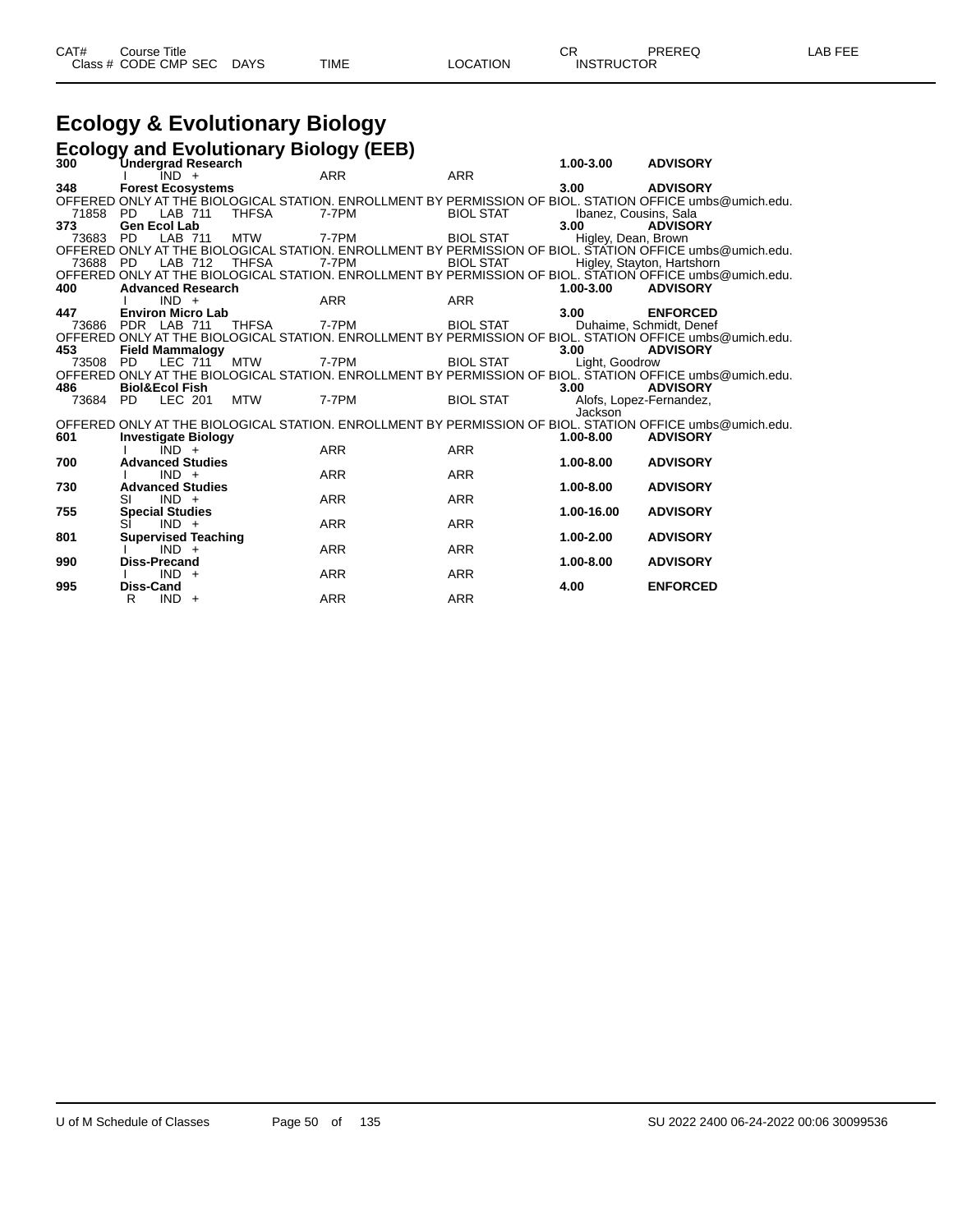| CAT#  | Course Title<br>Class # CODE CMP SEC      | DAYS       | <b>TIME</b> | <b>LOCATION</b> | CR.<br><b>INSTRUCTOR</b> | PREREQ                    | LAB FEE |
|-------|-------------------------------------------|------------|-------------|-----------------|--------------------------|---------------------------|---------|
|       | <b>Economics Department</b>               |            |             |                 |                          |                           |         |
|       | <b>Economics (ECON)</b>                   |            |             |                 |                          |                           |         |
| 101   | <b>Principles Econ I</b>                  |            |             |                 | 3.00                     | <b>ADVISORY</b>           |         |
| 71926 | P W LEC 201                               | <b>TTH</b> | 9-12PM      | 1405 EQ         | Dudley                   |                           |         |
| 102   | <b>Principles Econ II</b>                 |            |             |                 | 3.00                     | <b>ADVISORY</b>           |         |
| 70232 | P W LEC 201                               | <b>TTH</b> | $1-4PM$     | 1405 EQ         | Dudley                   |                           |         |
| 402   | <b>Intermed Macro Thry</b>                |            |             |                 | 4.00                     | <b>ADVISORY, ENFORCED</b> |         |
| 73429 | LEC 201<br>AR.                            | TTH        | 10-1PM      | 260 WEISER      | Cho                      |                           |         |
| 73430 | PRW DIS<br>202                            | <b>TTH</b> | 230-4PM     | 1068 EH         |                          |                           |         |
| 73431 | P RW DIS<br>203                           | WF         | 1-230PM     | 1405 EQ         |                          |                           |         |
| 441   | <b>Inter Trade Theory</b>                 |            |             |                 | 3.00                     | <b>ENFORCED</b>           |         |
| 73432 | P RW LEC 201                              | <b>TTH</b> | 930-11AM    | <b>REMOTE</b>   | De Arcangelis            |                           |         |
| 441   | <b>Inter Trade Theory</b>                 |            |             |                 | 3.00                     | <b>ENFORCED</b>           |         |
|       | PRW LEC 201                               | TTH        | 1130-1PM    | <b>REMOTE</b>   |                          |                           |         |
| 485   | <b>Law &amp; Economics</b><br>PRW LEC 201 |            |             |                 | 3.00                     | <b>ENFORCED</b>           |         |
| 73038 |                                           | МW         | 10-1PM      | 1405 EQ         | Cho                      |                           |         |
| 498   | <b>Honors Ind Research</b><br>$IND +$     |            | <b>ARR</b>  | ARR             | 1.00-4.00                | <b>ADVISORY</b>           |         |
| 499   | <b>Individual Research</b>                |            |             |                 | 1.00-4.00                | <b>ADVISORY</b>           |         |
|       | $IND +$                                   |            | ARR         | ARR             |                          |                           |         |
| 599   | <b>Special Tutorial</b>                   |            |             |                 | 1.00-3.00                | <b>ADVISORY</b>           |         |
|       | $IND +$                                   |            | ARR         | ARR             |                          |                           |         |
| 700   | Research                                  |            |             |                 | 1.00-6.00                | <b>ADVISORY</b>           |         |
|       | $IND +$                                   |            | ARR         | ARR             |                          |                           |         |
| 990   | <b>Diss-Precand</b>                       |            |             |                 | 1.00-8.00                | <b>ADVISORY</b>           |         |
|       | $IND +$                                   |            | <b>ARR</b>  | <b>ARR</b>      |                          |                           |         |

**Diss-Cand 4.00 ENFORCED**

R IND + ARR ARR ARR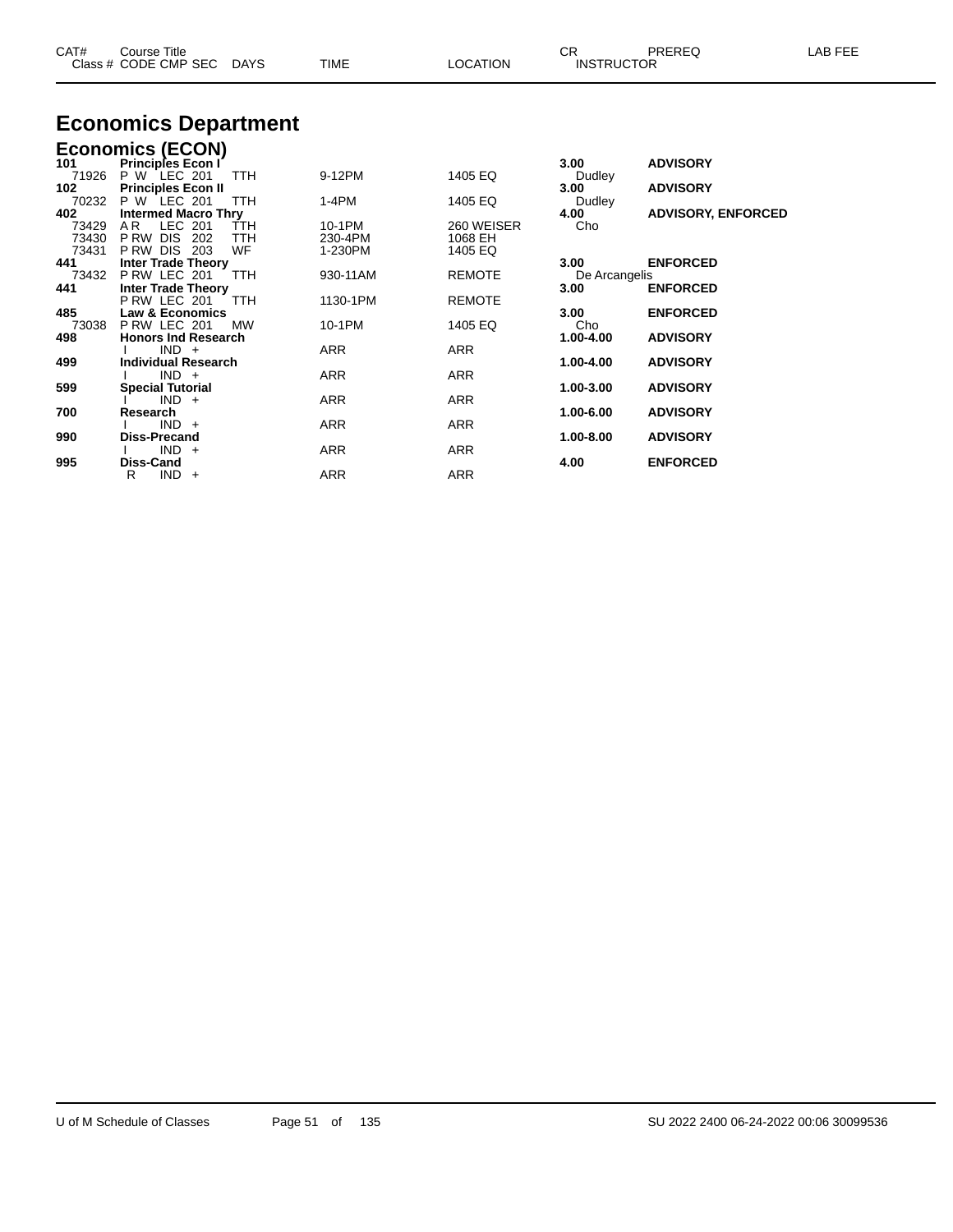| CAT# | Course Title              |      |          | СR                | PREREQ | LAB FEE |
|------|---------------------------|------|----------|-------------------|--------|---------|
|      | Class # CODE CMP SEC DAYS | TIME | LOCATION | <b>INSTRUCTOR</b> |        |         |
|      |                           |      |          |                   |        |         |

#### **Exhibit Museum**

|     | <b>Museum Methods (MUSMETH)</b> |     |     |           |                 |
|-----|---------------------------------|-----|-----|-----------|-----------------|
| 499 | Independent Research            |     |     | 1.00-4.00 | <b>ADVISORY</b> |
|     | $IND +$                         | ARR | ARR |           |                 |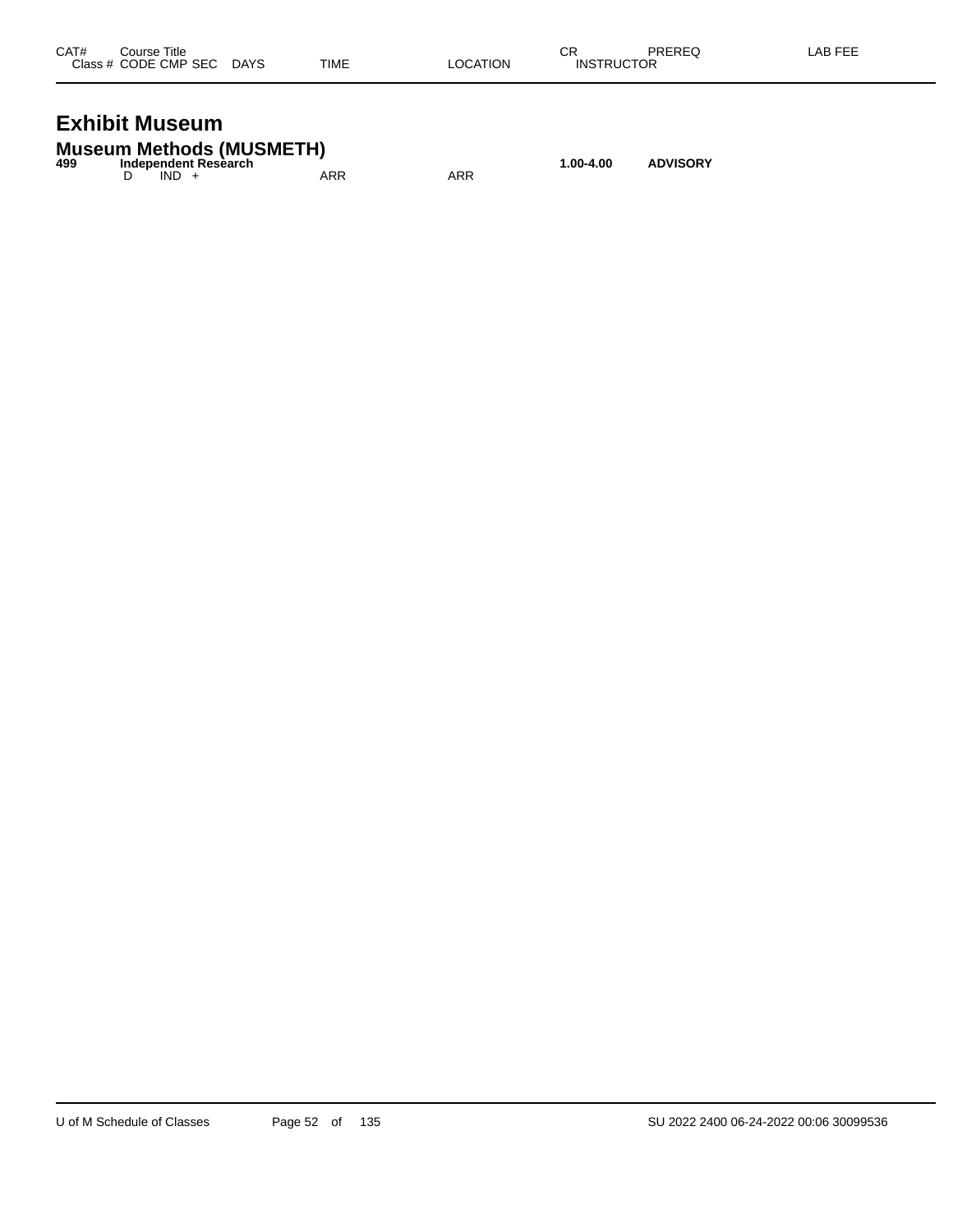| CAT#             | Course Title<br>Class # CODE CMP SEC DAYS |           | <b>TIME</b> | <b>LOCATION</b> | СR<br><b>PREREQ</b><br><b>INSTRUCTOR</b> | LAB FEE |
|------------------|-------------------------------------------|-----------|-------------|-----------------|------------------------------------------|---------|
|                  | Film, Television, and Media               |           |             |                 |                                          |         |
|                  | Film, Television, and Media (FTVM)        |           |             |                 |                                          |         |
| 210              | Intro to Screenwrta                       |           |             |                 | <b>ADVISORY</b><br>3.00                  | 35.00   |
| 73343            | P W LEC 201                               | <b>MW</b> | 10-1PM      | 1105 NQ         | Tice                                     |         |
| 272              | <b>Classical Film Thry</b>                |           |             |                 | 3.00                                     | 35.00   |
| 73260            | P W LEC 201                               | M         | 11-5PM      | <b>REMOTE</b>   | Solomon                                  |         |
| 366              | <b>Film, TV&amp;Pop Cult</b>              |           |             |                 | 3.00                                     | 50.00   |
| 73344            | P W LEC 201                               | МW        | $1-4PM$     | AUD A AH        | Kligerman                                |         |
|                  | Hollywood, Viet, Am Countercul            |           |             |                 |                                          |         |
|                  | 73482 P W LEC 202                         |           | 11-5PM      | <b>REMOTE</b>   | Longo                                    |         |
| Superhero Bodies |                                           |           |             |                 |                                          |         |
| 480              | Internship                                |           |             |                 | 2.00                                     |         |
|                  | IND.<br>$+$                               |           | <b>ARR</b>  | <b>ARR</b>      |                                          |         |
| 499              | <b>Independent Study</b>                  |           |             |                 | 1.00-4.00                                | 150.00  |

I IND + ARR ARR ARR

I IND + ARR ARR ARR

IR IND + ARR ARR ARR

**500 Directed Study 1.00-4.00**

**995 Diss-Cand 4.00 ENFORCED**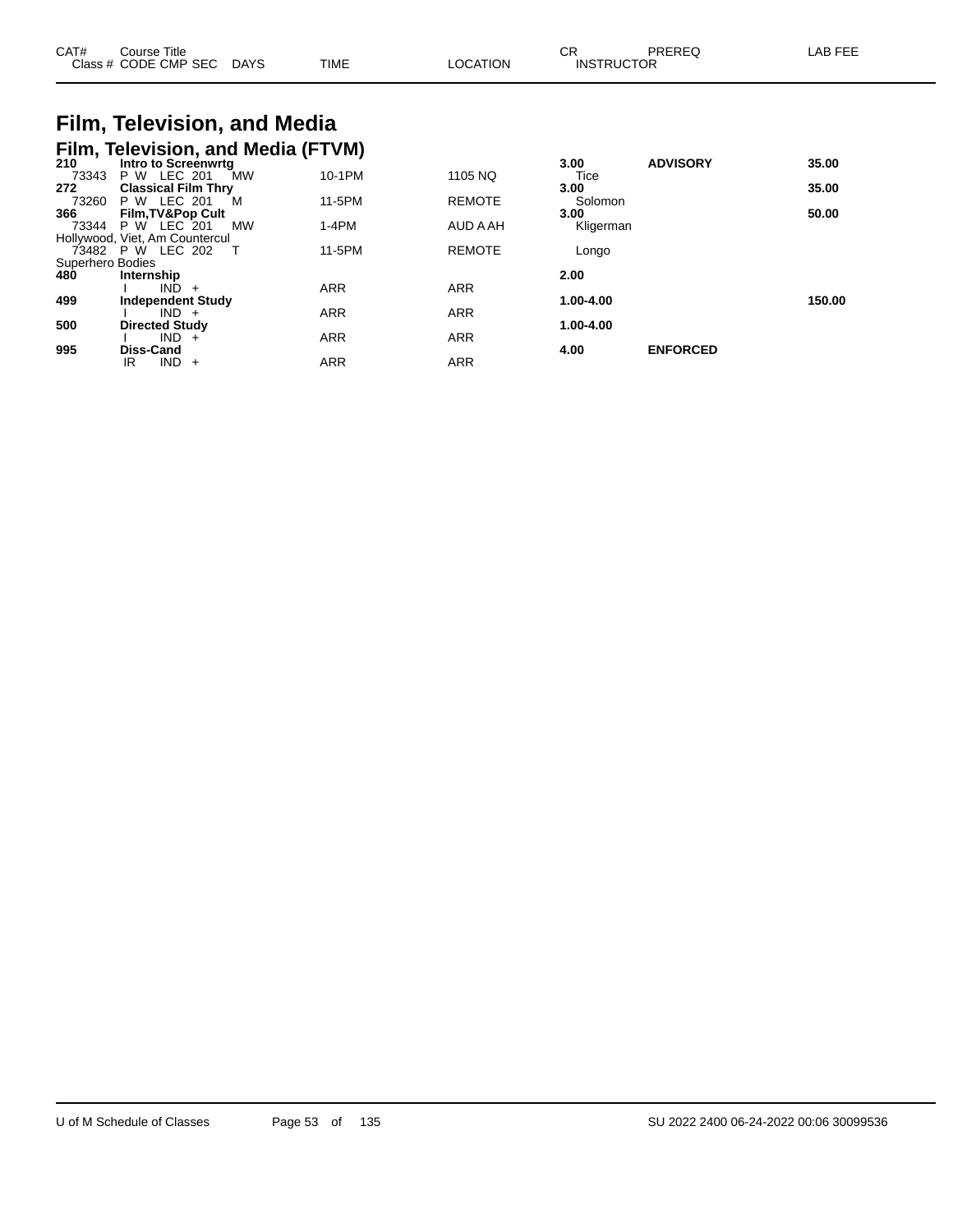| CAT# | ourse Titleٽ              |      |                 | ⌒冖<br>◡⊓          | PREREQ | ∟AB FEE |
|------|---------------------------|------|-----------------|-------------------|--------|---------|
|      | Class # CODE CMP SEC DAYS | TIME | <b>LOCATION</b> | <b>INSTRUCTOR</b> |        |         |

#### **Germanic Languages & Lit Dept**

| Dutch<br>339         | <b>(DUTCH)</b><br>Independent Study<br>$IND +$ |              | <b>ARR</b> | <b>ARR</b>      | 2.00-4.00      |                                                 |
|----------------------|------------------------------------------------|--------------|------------|-----------------|----------------|-------------------------------------------------|
|                      | <b>German (GERMAN)</b>                         |              |            |                 |                |                                                 |
| 230<br>70262         | Intens 2nd Yr Ger<br><b>REC 201</b><br>P W     | <b>MTWTH</b> | 10-12PM    | 2114 MLB        | 8.00<br>Measel | <b>ADVISORY</b><br>Grzeskowiak, Gell, ODonnell, |
| 230                  | Intens 2nd Yr Ger                              |              |            |                 | 8.00           | <b>ADVISORY</b>                                 |
|                      | REC 201<br>P W                                 | <b>MTWTH</b> | $1-3PM$    | 2114 MLB        |                |                                                 |
| 232                  | Second-Year                                    |              |            |                 | 4.00           | <b>ADVISORY</b>                                 |
| 71821                | P W REC 201                                    | <b>TWTHF</b> | 10-12PM    | <b>B118 MLB</b> | Gell           |                                                 |
| Intro to German Film |                                                |              |            |                 |                |                                                 |
| 329                  | <b>Independent Study</b>                       |              |            |                 | 1.00-4.00      |                                                 |
|                      | $IND +$                                        |              | <b>ARR</b> | <b>ARR</b>      |                |                                                 |
| 902                  | <b>Directed Reading</b>                        |              |            |                 | 1.00-8.00      | <b>ADVISORY</b>                                 |
|                      | $IND +$                                        |              | <b>ARR</b> | <b>ARR</b>      |                |                                                 |
| 990                  | Diss-Precand                                   |              |            |                 | 1.00-8.00      | <b>ADVISORY</b>                                 |
|                      | <b>IND</b><br>$+$                              |              | <b>ARR</b> | <b>ARR</b>      |                |                                                 |
| 995                  | <b>Diss-Cand</b>                               |              |            |                 | 4.00           | <b>ENFORCED</b>                                 |
|                      | <b>IND</b><br>IR<br>$\div$                     |              | <b>ARR</b> | <b>ARR</b>      |                |                                                 |
|                      |                                                |              |            |                 |                |                                                 |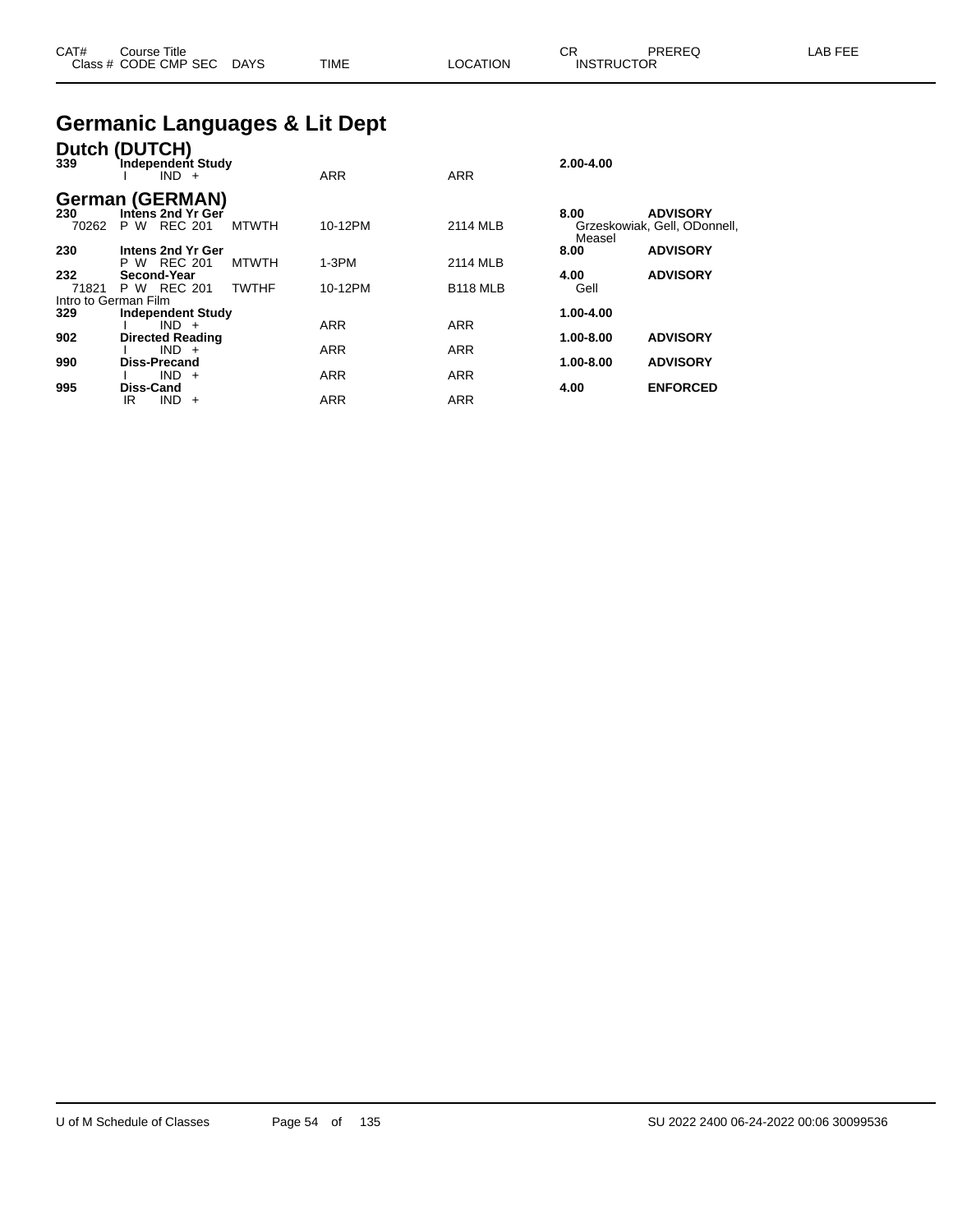| CAT#                | Course Title<br>Class # CODE CMP SEC                            | DAYS             | <b>TIME</b>        | <b>LOCATION</b>          | CR.<br><b>INSTRUCTOR</b>       | PREREQ          | LAB FEE |
|---------------------|-----------------------------------------------------------------|------------------|--------------------|--------------------------|--------------------------------|-----------------|---------|
|                     | <b>History Department</b>                                       |                  |                    |                          |                                |                 |         |
|                     | <b>History (HISTORY)</b>                                        |                  |                    |                          |                                |                 |         |
| 240<br>73649<br>329 | The World Since 1492<br>P W LEC 201<br><b>SS History Topics</b> | <b>TWTH</b>      | 9-11AM             | <b>REMOTE</b>            | 3.00<br>Northrop<br>3.00       |                 |         |
| 73829<br>73006      | P W LEC<br>201<br>P W LEC 202                                   | TTH<br><b>MW</b> | $1-4PM$<br>$1-4PM$ | <b>ARR</b><br>455 WEISER | Hwang<br><b>Fonseca Santos</b> |                 |         |
|                     | Space&Identity in Lat Am Hist                                   |                  |                    |                          |                                |                 |         |
| 340<br>73650        | <b>G Khan to Taliban</b><br>P W LEC 201                         | <b>TWTH</b>      | $1-3PM$            | <b>REMOTE</b>            | 3.00<br>Northrop               | <b>ADVISORY</b> |         |
| 395                 | <b>Reading Course</b><br>$\overline{IND}$ +<br>IR               |                  | ARR                | ARR                      | 1.00-4.00                      |                 |         |
| 700                 | <b>Independent Res Sem</b>                                      |                  |                    |                          | 1.00-3.00                      | <b>ADVISORY</b> |         |
|                     | $IND +$<br>IR                                                   |                  | ARR                | ARR                      |                                |                 |         |
| 801                 | <b>Reading Course</b>                                           |                  |                    |                          | 1.00-3.00                      | <b>ADVISORY</b> |         |
|                     | $\overline{IND}$ +                                              |                  | ARR                | ARR                      |                                |                 |         |
| 900                 | <b>Prep for Prelims</b><br>$IND +$<br>IR                        |                  | <b>ARR</b>         | <b>ARR</b>               | 1.00-6.00                      |                 |         |
| 990                 | <b>Diss-Precand</b>                                             |                  |                    |                          | 1.00-8.00                      | <b>ADVISORY</b> |         |
|                     | $IND +$<br>IR                                                   |                  | ARR                | ARR                      |                                |                 |         |
| 995                 | Diss-Cand                                                       |                  |                    |                          | 4.00                           | <b>ENFORCED</b> |         |
|                     | $IND +$<br>IR                                                   |                  | ARR                | <b>ARR</b>               |                                |                 |         |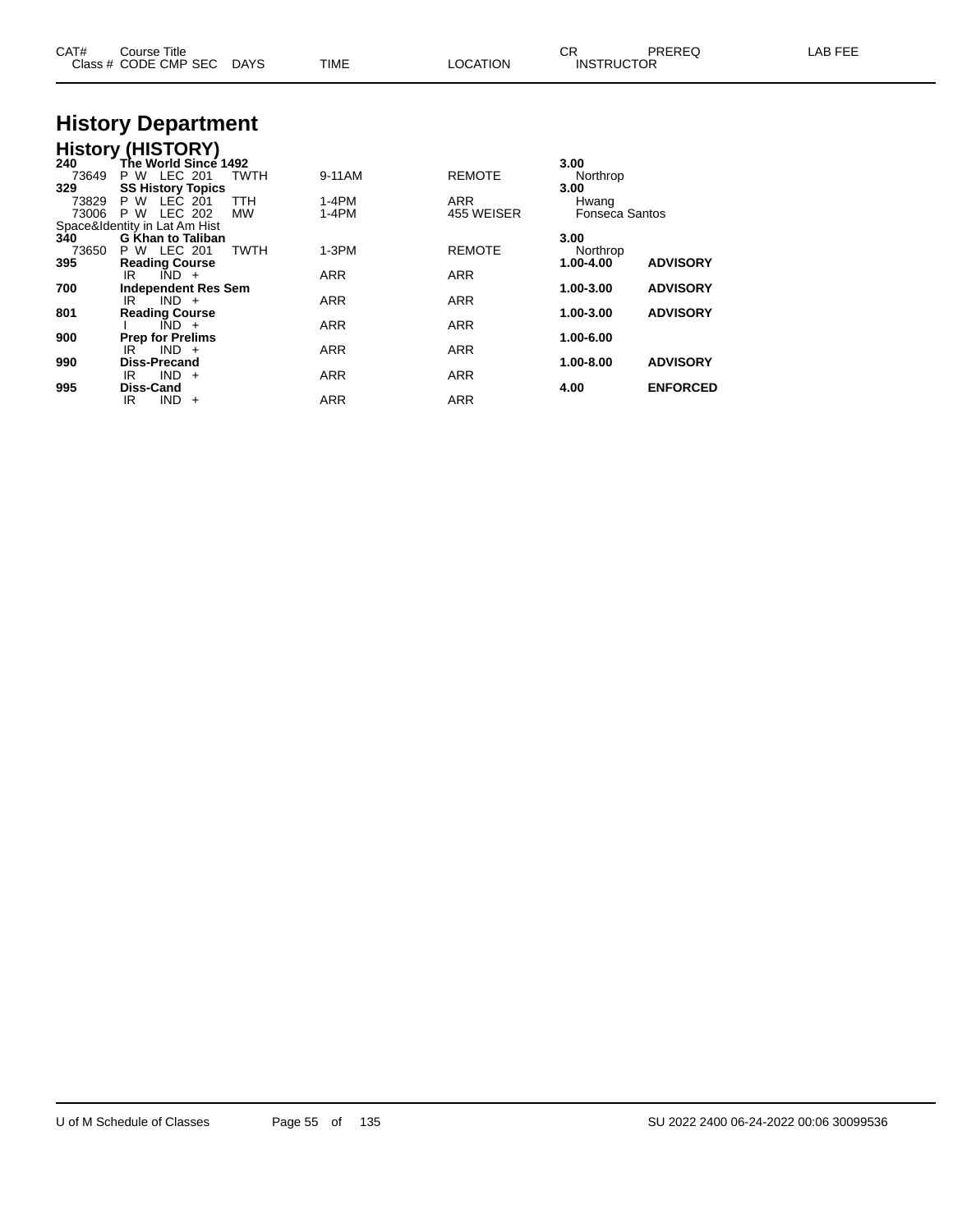| CAT#                | Course Title<br>Class # CODE CMP SEC<br>DAYS                                                      | <b>TIME</b>              | <b>LOCATION</b>          | СR<br><b>INSTRUCTOR</b>      | PREREQ                             | LAB FEE |
|---------------------|---------------------------------------------------------------------------------------------------|--------------------------|--------------------------|------------------------------|------------------------------------|---------|
|                     | <b>History Of Art Department</b>                                                                  |                          |                          |                              |                                    |         |
|                     | <b>History of Art (HISTART)</b><br>299 Experiential Study<br><b>Experiential Study</b><br>$IND +$ | <b>ARR</b>               | <b>ARR</b>               | 1.00-3.00                    |                                    |         |
| 372<br>73648<br>399 | <b>Global Modern Art</b><br>P W LEC 001<br>МW<br><b>Independent Study</b>                         | 10-1PM                   | <b>180 TAP</b>           | 3.00<br>Herwitz<br>1.00-3.00 |                                    |         |
| 600                 | $IND +$<br>SI<br><b>Independent Study</b><br>IR<br>$IND +$                                        | ARR<br>ARR               | ARR<br>ARR               | 1.00-3.00                    | <b>ADVISORY</b>                    |         |
| 700<br>990          | <b>Independent Res</b><br>$IND +$<br>IR.<br><b>Diss-Precand</b>                                   | ARR                      | ARR                      | 1.00-3.00<br>1.00-8.00       | <b>ADVISORY</b><br><b>ADVISORY</b> |         |
| 995                 | $IND +$<br>IR<br>Diss-Cand<br>$IND +$<br>R.                                                       | ARR<br><b>ARR</b>        | ARR<br><b>ARR</b>        | 4.00                         | <b>ENFORCED</b>                    |         |
| 409                 | <b>Museums (MUSEUMS)</b><br><b>Museum Std Pract</b>                                               |                          |                          | 3.00                         | <b>ENFORCED</b>                    |         |
| 499                 | $IND +$<br>IR.<br><b>Ind Study Museums</b><br>$IND +$<br>D                                        | <b>ARR</b><br><b>ARR</b> | <b>ARR</b><br><b>ARR</b> | 1.00-4.00                    | <b>ADVISORY</b>                    |         |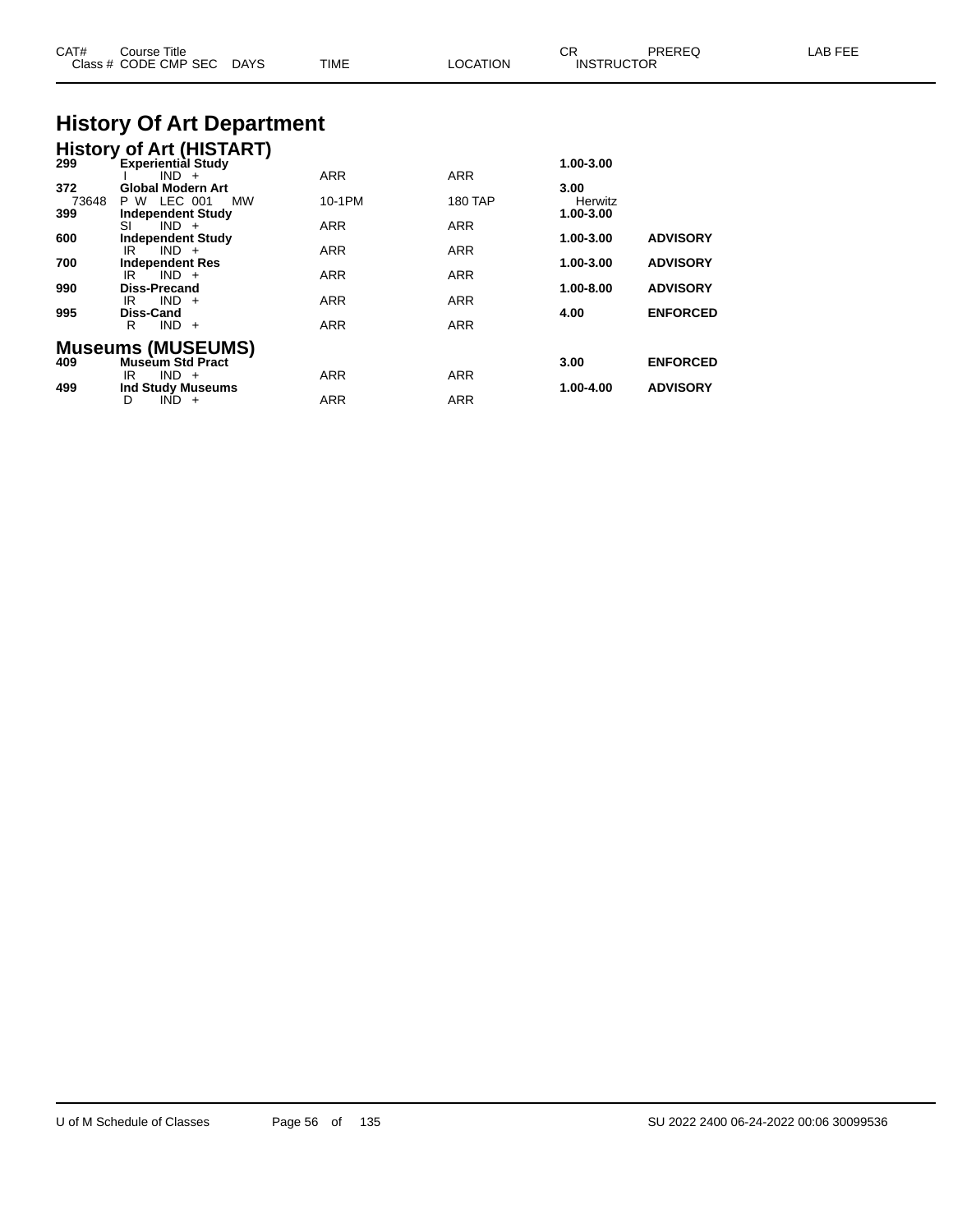| CAT# | Course Title<br>Class # CODE CMP SEC DAYS                    | TIME       | <b>LOCATION</b> | <b>CR</b><br><b>INSTRUCTOR</b> | PREREQ          | <b>LAB FEE</b> |
|------|--------------------------------------------------------------|------------|-----------------|--------------------------------|-----------------|----------------|
|      |                                                              |            |                 |                                |                 |                |
|      | <b>Honors Program</b>                                        |            |                 |                                |                 |                |
| 290  | <b>College Honors (HONORS)</b><br><b>Hnrs Intro Research</b> |            |                 | 1.00-4.00                      | <b>ADVISORY</b> |                |
| 291  | $IND +$<br>IR<br><b>Hnrs Intro Research</b>                  | <b>ARR</b> | <b>ARR</b>      | 1.00-4.00                      | <b>ADVISORY</b> |                |
| 292  | $IND +$<br>IR<br><b>Intro Research</b>                       | <b>ARR</b> | <b>ARR</b>      | 1.00-4.00                      | <b>ADVISORY</b> |                |
|      | $IND +$<br>IR                                                | <b>ARR</b> | <b>ARR</b>      |                                |                 |                |
| 390  | Jr Honors Research<br>$IND +$<br>IR                          | <b>ARR</b> | <b>ARR</b>      | 1.00-4.00                      | <b>ADVISORY</b> |                |
| 490  | <b>Sr Honors Research</b><br>$IND +$<br>IR                   | <b>ARR</b> | <b>ARR</b>      | 1.00-4.00                      | <b>ADVISORY</b> |                |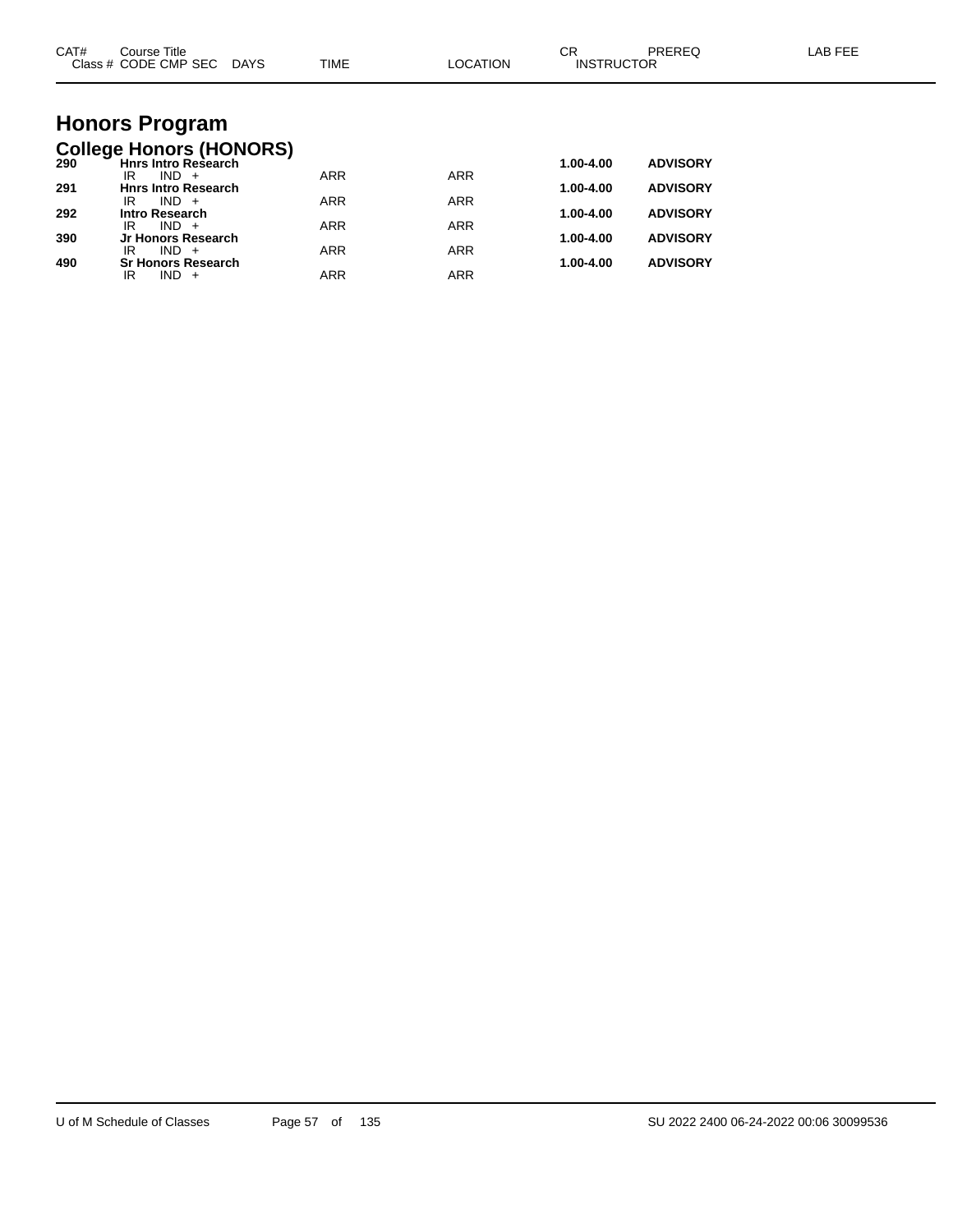| CAT#<br>Class $#$ | Course Title<br>CODE CMP SEC | <b>DAYS</b> | <b>TIME</b> | <b>NOIT'</b><br>ററ | ◠⊏<br>◡<br><b>INSTRUCTOR</b> | <b>DDEDEC</b><br>'NL.<br>⊾∟ו | <b>AB FEF</b> |
|-------------------|------------------------------|-------------|-------------|--------------------|------------------------------|------------------------------|---------------|
|                   |                              |             |             |                    |                              |                              |               |

## **Judaic Studies Program**

|     | <b>Judaic Studies (JUDAIC)</b> |            |            |           |                 |
|-----|--------------------------------|------------|------------|-----------|-----------------|
| 495 | <b>Independent Studies</b>     |            |            | 1.00-3.00 |                 |
|     | IND.                           | ARR        | <b>ARR</b> |           |                 |
| 496 | <b>Independent Studies</b>     |            |            | 1.00-3.00 |                 |
|     | $IND +$                        | <b>ARR</b> | <b>ARR</b> |           |                 |
| 497 | <b>Senior Thesis</b>           |            |            | 3.00      |                 |
|     | $IND +$                        | ARR        | <b>ARR</b> |           |                 |
| 498 | <b>Senior Thesis</b>           |            |            | 3.00      |                 |
|     | $IND +$                        | <b>ARR</b> | <b>ARR</b> |           |                 |
| 500 | Ind Study Judaic               |            |            | 1.00-3.00 | <b>ADVISORY</b> |
|     |                                | ARR        | ARR        |           |                 |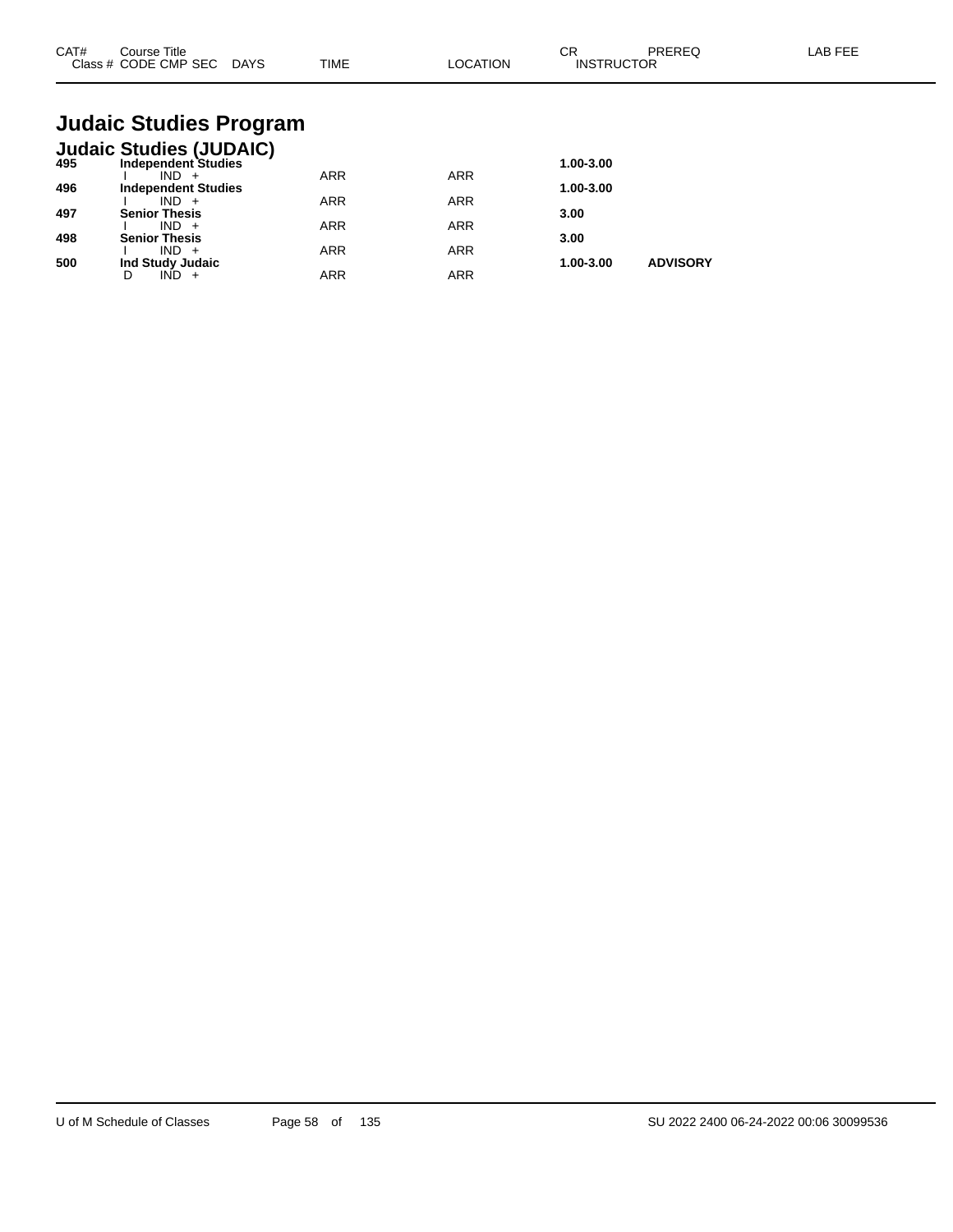| CAT#<br><b>Class</b> | Title<br>Course<br>CODE CMP SEC | <b>DAYS</b> | <b>TIME</b> | <b>LOCATION</b> | СR<br><b>INSTRUCTOR</b> | <b>DDEDEC</b><br>TREREG. | . FFF<br>_AB |
|----------------------|---------------------------------|-------------|-------------|-----------------|-------------------------|--------------------------|--------------|
|                      |                                 |             |             |                 |                         |                          |              |

| College of Literature, Science, and the Arts                                   |  |          |               |                |  |  |  |  |
|--------------------------------------------------------------------------------|--|----------|---------------|----------------|--|--|--|--|
| <b>Geography (GEOG)</b><br>145 Int to Inthi Studies<br>73083 P W IFC 201 MTWTH |  | 1130-1PM | <b>REMOTE</b> | 3.00<br>Marcum |  |  |  |  |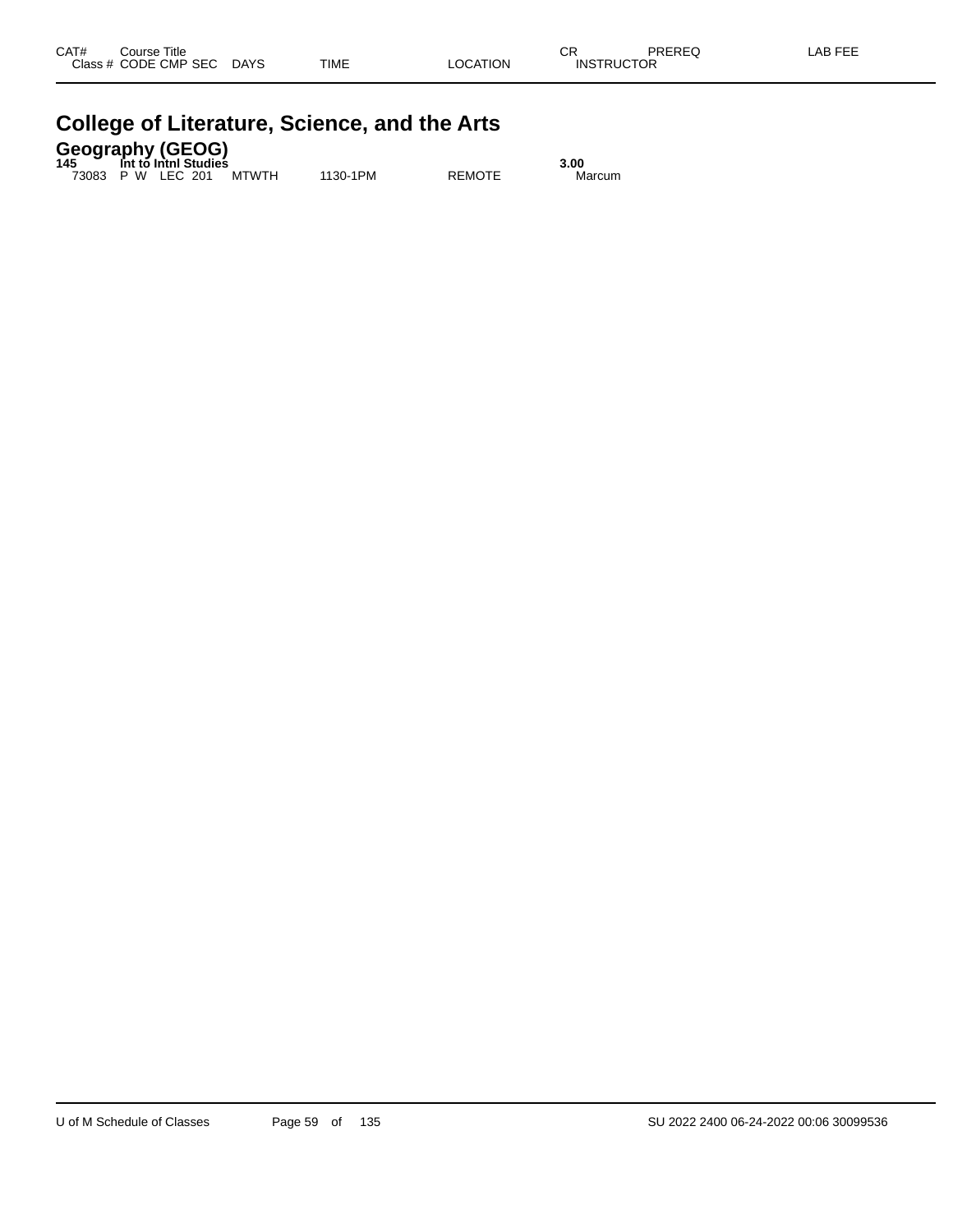#### **LSA Digital Studies Digital Studies (DIGITAL)**

|     | 258 HU Digital Std Thems      |         |         | 3.00    |
|-----|-------------------------------|---------|---------|---------|
|     | 73535 P W LEC 201<br>MW       | $1-4PM$ | G634 HH | Salman  |
|     | Labor/Race/Gender/Technology  |         |         |         |
| 355 | Topics Dig Creat Exp          |         |         | 3.00    |
|     | 73711 P W LEC 201<br>MWF      | 10-12PM | G115 AH | Bushner |
|     | Sustainable Board Game Design |         |         |         |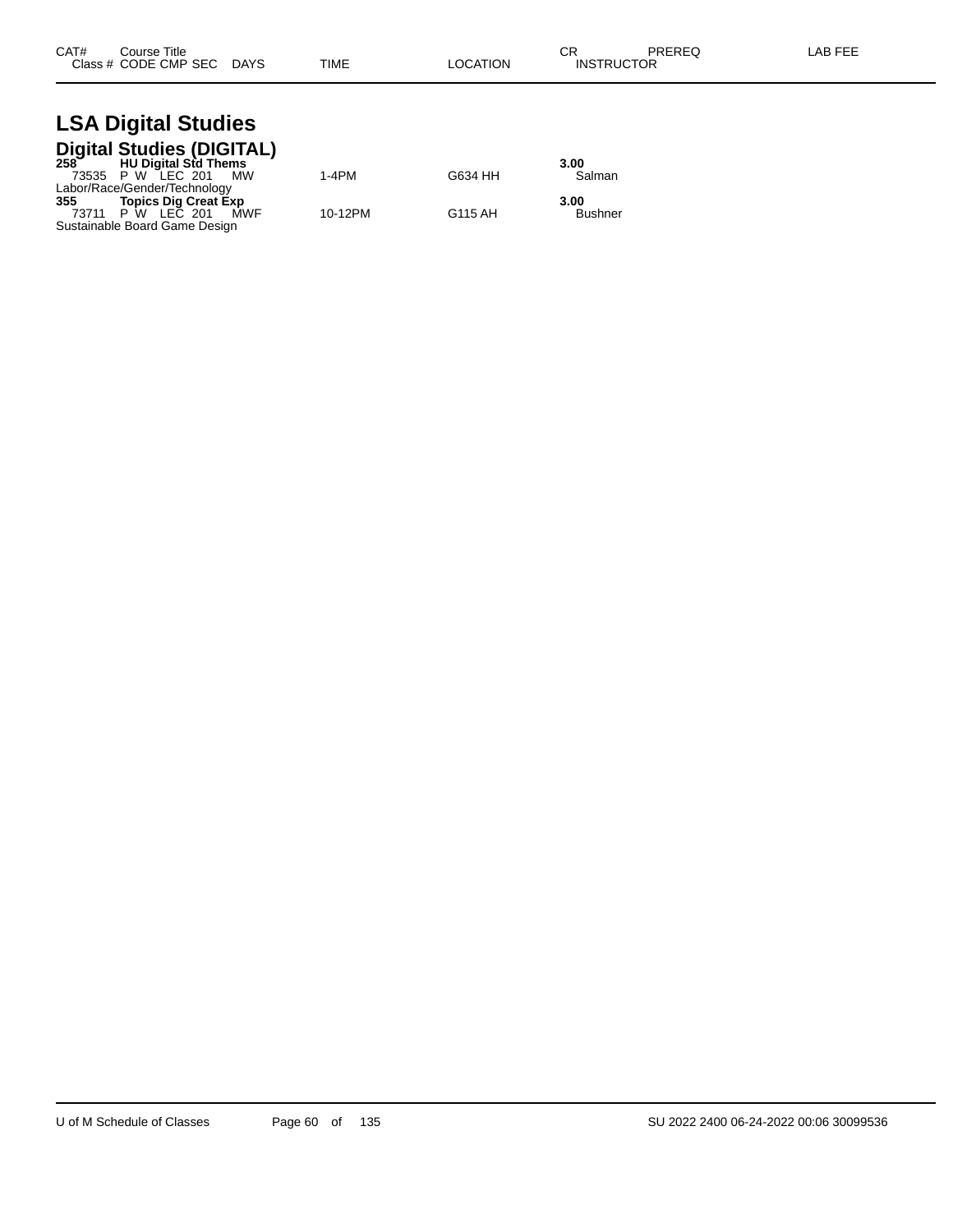## **LSA First Year Seminars**

| <b>Applied Liberal Arts (ALA)</b><br>225 Undergrad Internship |  |                      |    |                                                                                                            |        |           |  |
|---------------------------------------------------------------|--|----------------------|----|------------------------------------------------------------------------------------------------------------|--------|-----------|--|
|                                                               |  |                      |    |                                                                                                            |        | 1.00      |  |
| 73145 PD                                                      |  | IFC 201              |    | ARR                                                                                                        | REMOTE | Barron    |  |
| 306                                                           |  | Interdisc LGBTQ Hith |    |                                                                                                            |        | 3.00      |  |
|                                                               |  | 73352 P W LEC 201    | MW | 4-7PM                                                                                                      | REMOTE | Eickmever |  |
|                                                               |  |                      |    | While there is a meeting time for this course in the course quide, meet werk will be completed by students |        |           |  |

While there is a meeting time for this course in the course guide, most work will be completed by students asynchronously (i.e., you make your own schedule) to accommodate for different time zones, family responsibilities, and/or other circumstances. Any synchronous meetings will be announced during the first day of class so you can plan accordingly. Please feel free to email the instructor for more information.

#### **University Courses (UC)**

| 280      | Undergrad Research |     |     | 3.00 | <b>ADVISORY</b> |
|----------|--------------------|-----|-----|------|-----------------|
| 70408 PI | <b>REC 201</b>     | ARR | ARR |      |                 |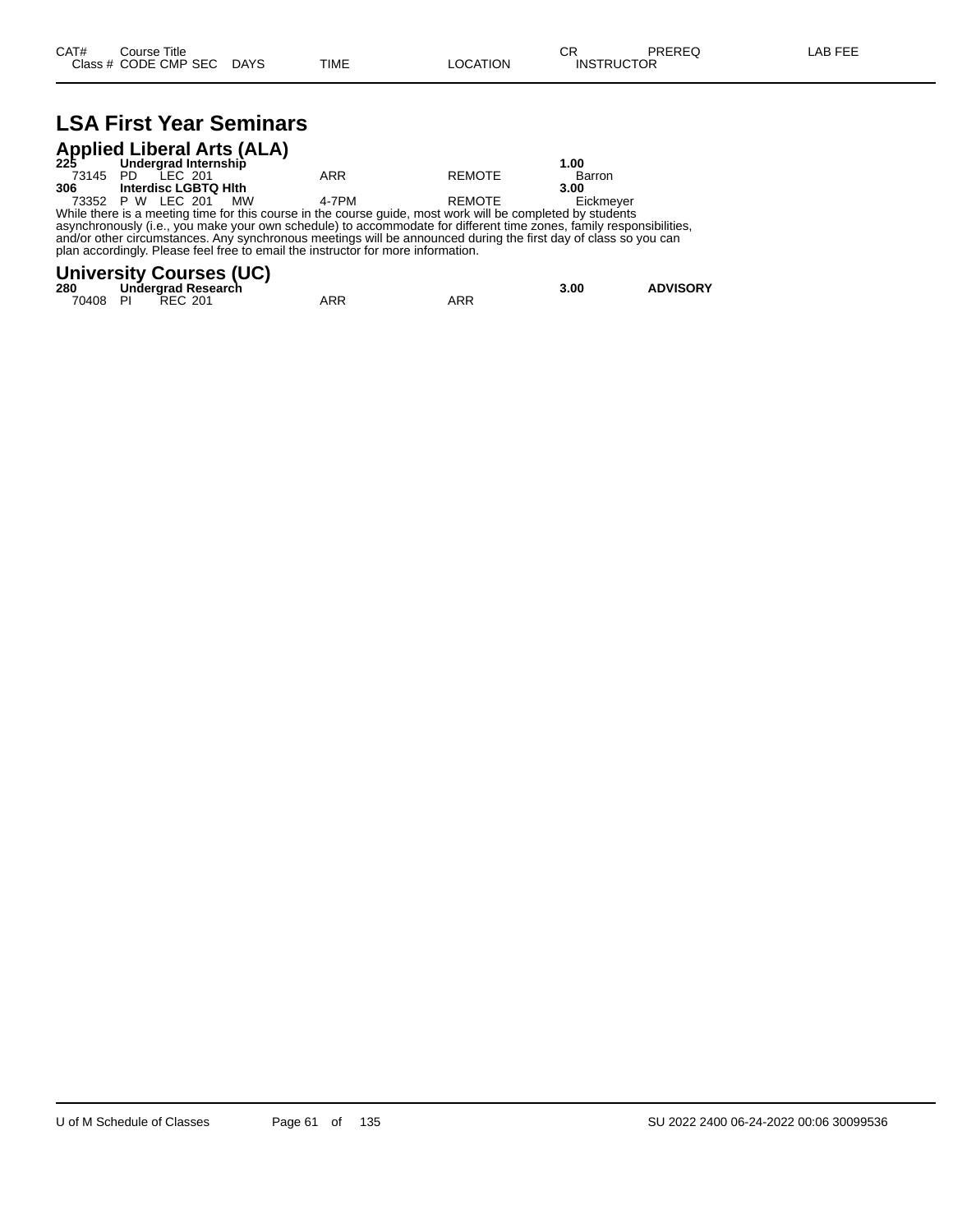| CAT# | Course Title<br>Class # CODE CMP SEC | <b>DAYS</b> | <b>TIME</b> | LOCATION | СR<br><b>INSTRUCTOR</b> | PREREQ | LAB FEE |
|------|--------------------------------------|-------------|-------------|----------|-------------------------|--------|---------|
|      |                                      |             |             |          |                         |        |         |

## **LSA II: Chinese Studies**

|     | <b>Chinese Studies (CCS)</b> |     |     |               |                 |
|-----|------------------------------|-----|-----|---------------|-----------------|
| 591 | Ind St Chinese St            |     |     | 1.00-3.00     | <b>ADVISORY</b> |
|     | $IND +$                      | ARR | ARR |               |                 |
| 799 | <b>MA Fin Proj Chin Std</b>  |     |     | $1.00 - 3.00$ | <b>ADVISORY</b> |
|     | $IND +$                      | ARR | ARR |               |                 |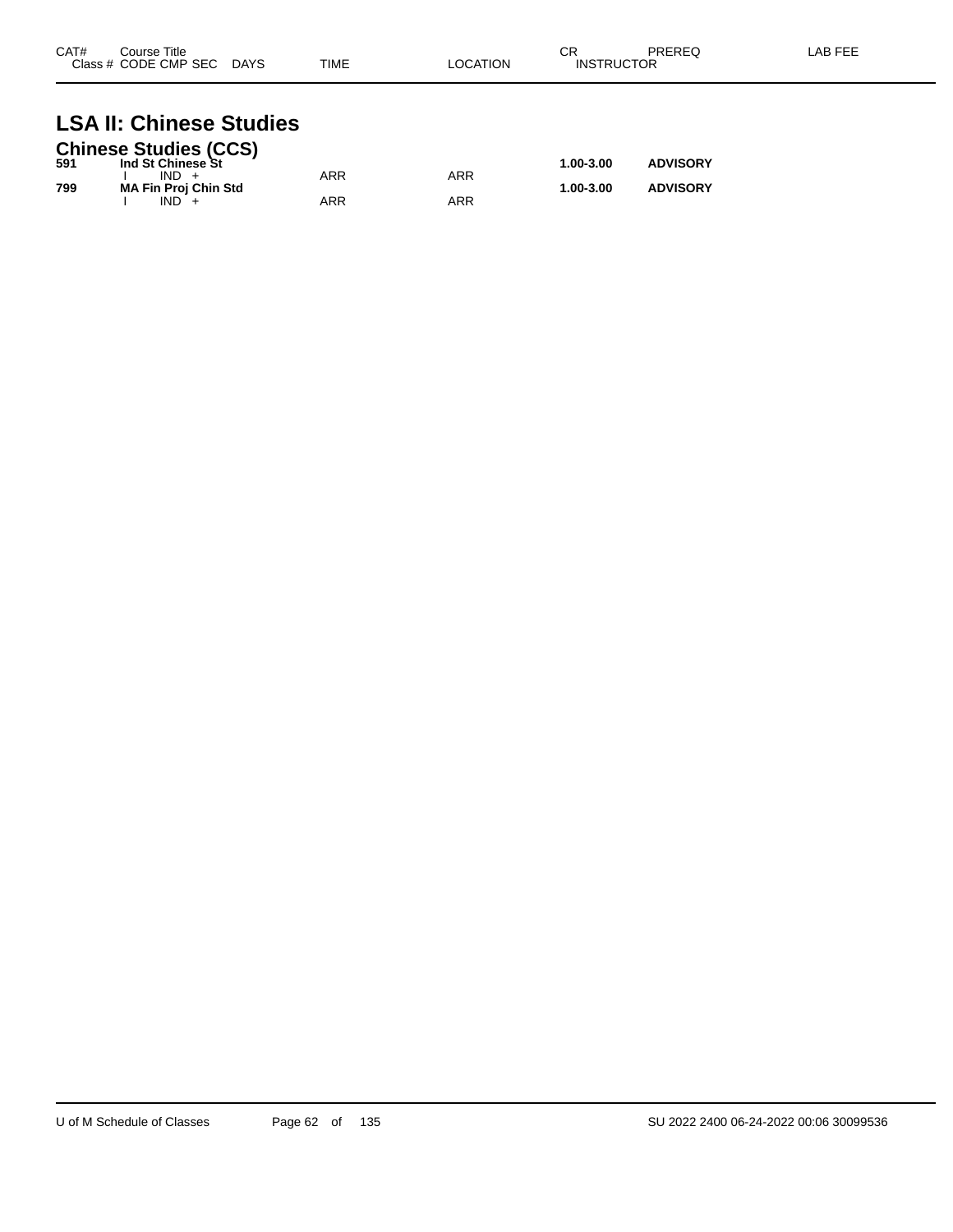| CAT#<br>Course Title      |             | ⌒冖<br>◡г |                   | PREREQ | LAB FEE |
|---------------------------|-------------|----------|-------------------|--------|---------|
| Class # CODE CMP SEC DAYS | <b>TIME</b> | LOCATION | <b>INSTRUCTOR</b> |        |         |

#### **LSA II: Japanese Studies**

|     | <b>Japanese Studies (CJS)</b><br>591 Japan Indep Study |            |            |           |                 |
|-----|--------------------------------------------------------|------------|------------|-----------|-----------------|
|     |                                                        |            |            | 1.00-4.00 | <b>ADVISORY</b> |
|     | $IND +$                                                | <b>ARR</b> | ARR        |           |                 |
| 592 | Ind Std Adv Jpn Lang                                   |            |            | 1.00-3.00 | <b>ADVISORY</b> |
|     | $IND +$                                                | <b>ARR</b> | <b>ARR</b> |           |                 |
| 799 | <b>MA Essay Japan Std</b>                              |            |            | 1.00-6.00 | <b>ADVISORY</b> |
|     | IND.                                                   | <b>ARR</b> | ARR        |           |                 |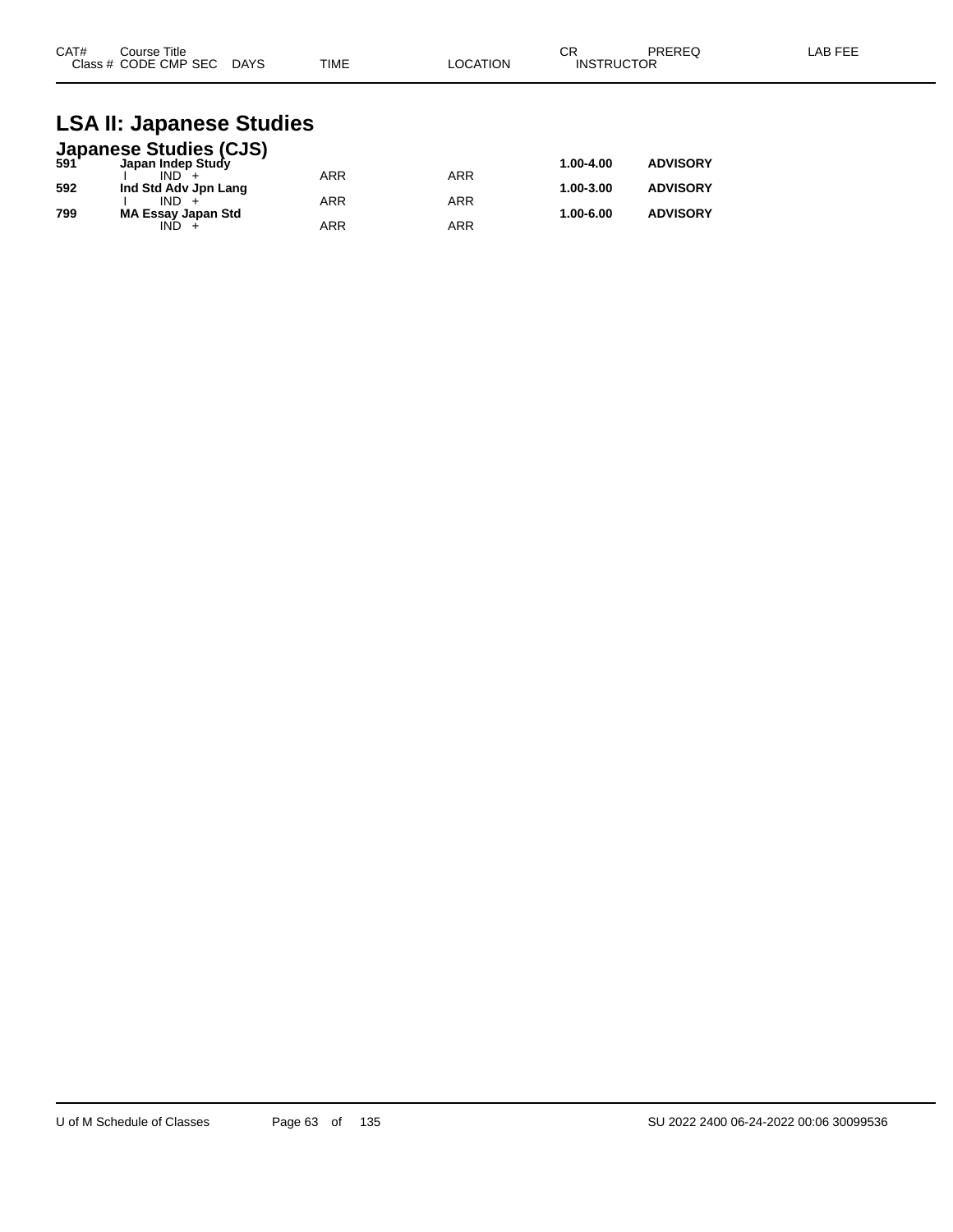#### **LSA II: Latin American and Caribbean Studies Latin American And Caribbean Studies (LACS)**

**321 SS LACS Topics 3.00** 72982 P W LEC 202 MW 1-4PM 455 WEISER Fonseca Santos Space&Identity in Lat Am Hist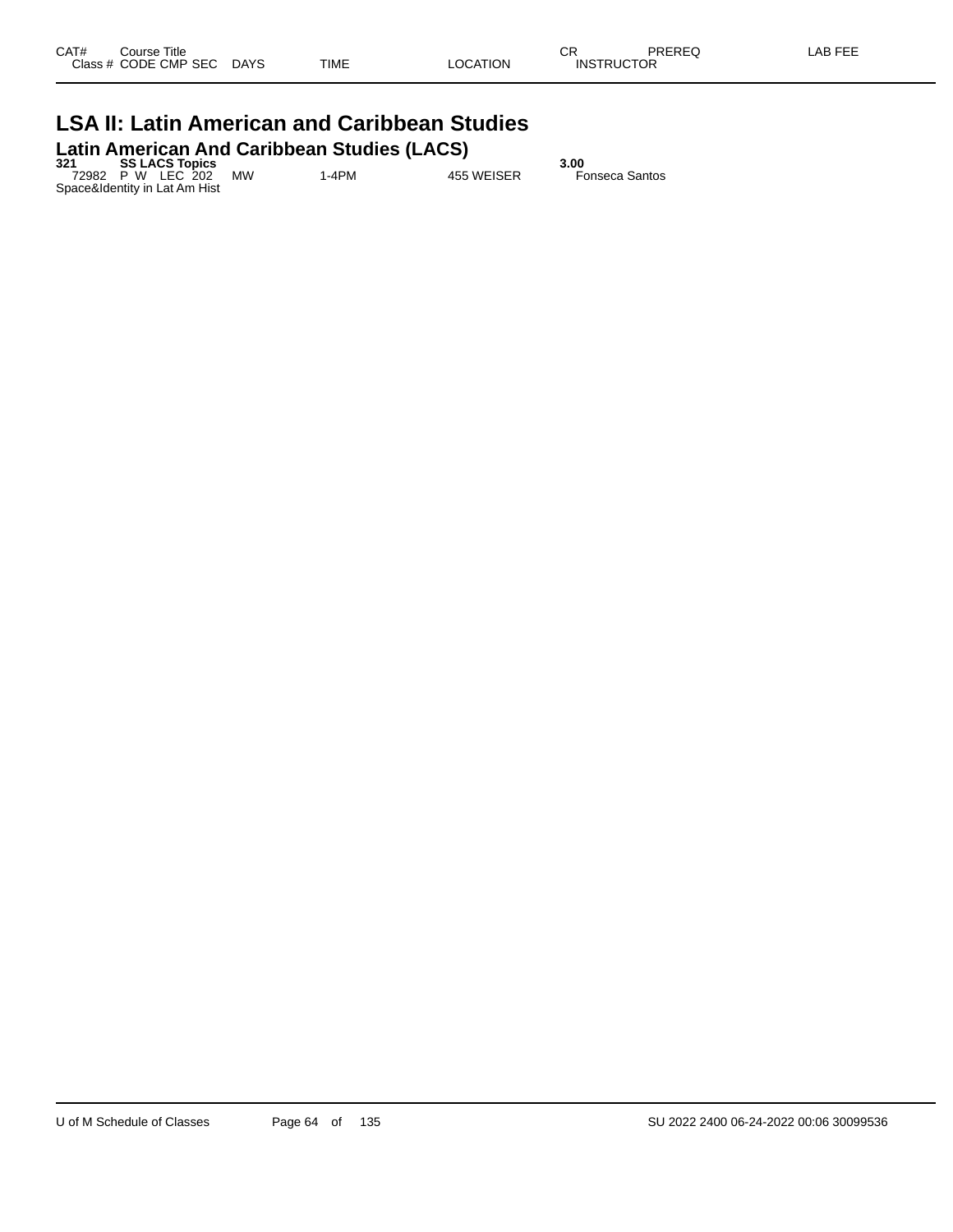| CAT# | Course Title<br>Class # CODE CMP SEC | <b>DAYS</b> | TIME | LOCATION | <b>INSTRUCTOR</b> | PREREQ | _AB FEF |
|------|--------------------------------------|-------------|------|----------|-------------------|--------|---------|
|      |                                      |             |      |          |                   |        |         |

#### **LSA II: Middle Eastern & North African Studies Middle Eastern And North African Studies (MENAS)**

| 340 | <b>G Khan to Taliban</b>  |       |               | 3.00      |                 |
|-----|---------------------------|-------|---------------|-----------|-----------------|
|     | 73653 P W LEC 201<br>TWTH | 1-3PM | <b>REMOTE</b> | Northrop  |                 |
| 595 | <b>Directed Reading</b>   |       |               | 1.00-3.00 | <b>ADVISORY</b> |
|     | $IND +$                   | ARR   | ARR           |           |                 |
|     |                           |       |               |           |                 |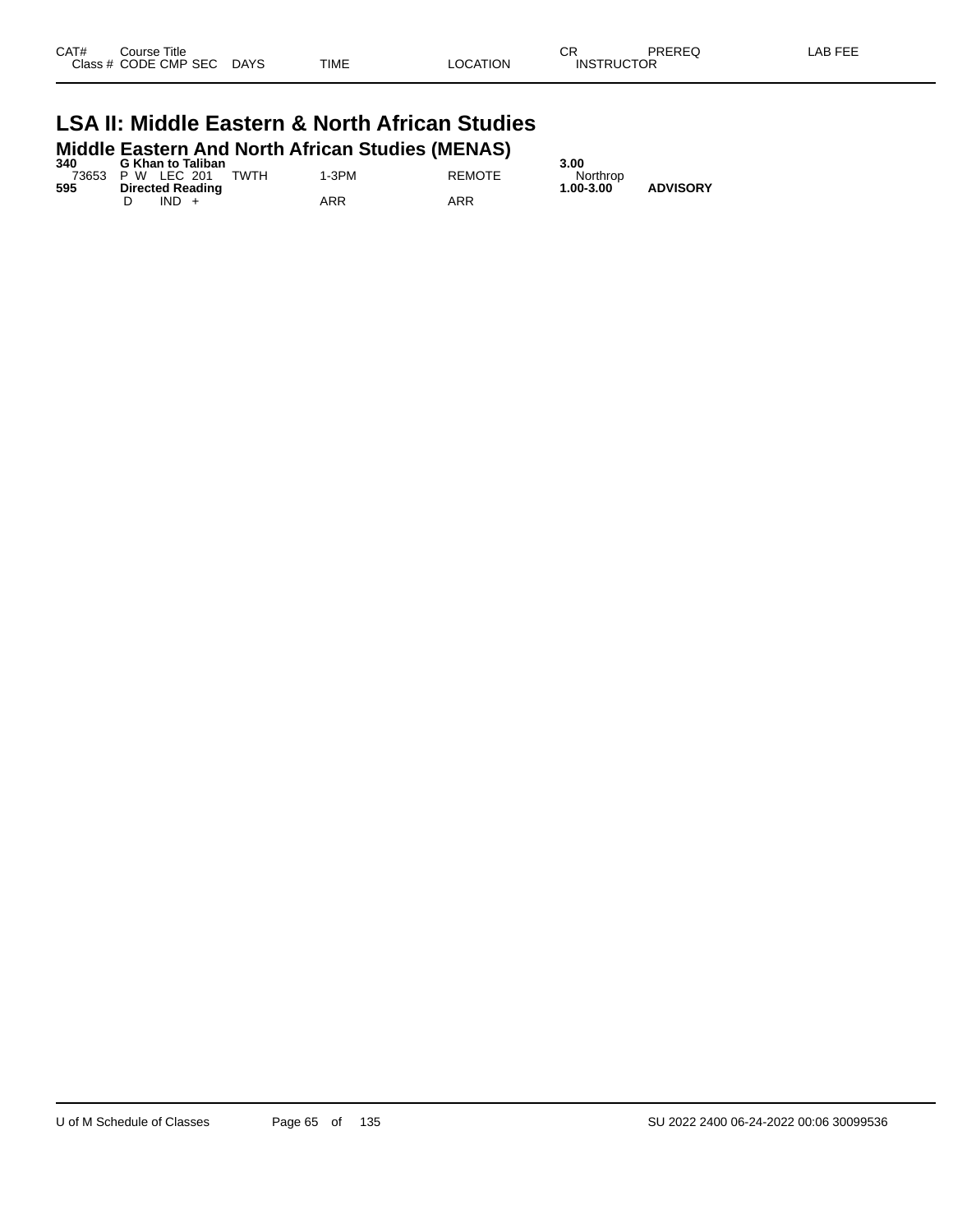| _AB FEF |
|---------|
|         |
|         |
|         |

## **LSA II: Russian, East European & Eurasian Studies Russian, East European and Eurasian Studies (REEES) 340 G Khan to Taliban 3.00**

| 340 | <b>G Khan to Taliban</b>  |       |               | -3.00     |                 |
|-----|---------------------------|-------|---------------|-----------|-----------------|
|     | TWTH<br>73654 P W LEC 201 | 1-3PM | <b>REMOTE</b> | Northrop  |                 |
| 801 | <b>Directed Reading</b>   |       |               | 1.00-3.00 | <b>ADVISORY</b> |
|     | $IND +$<br>D W            | ARR   | ARR           |           |                 |
|     |                           |       |               |           |                 |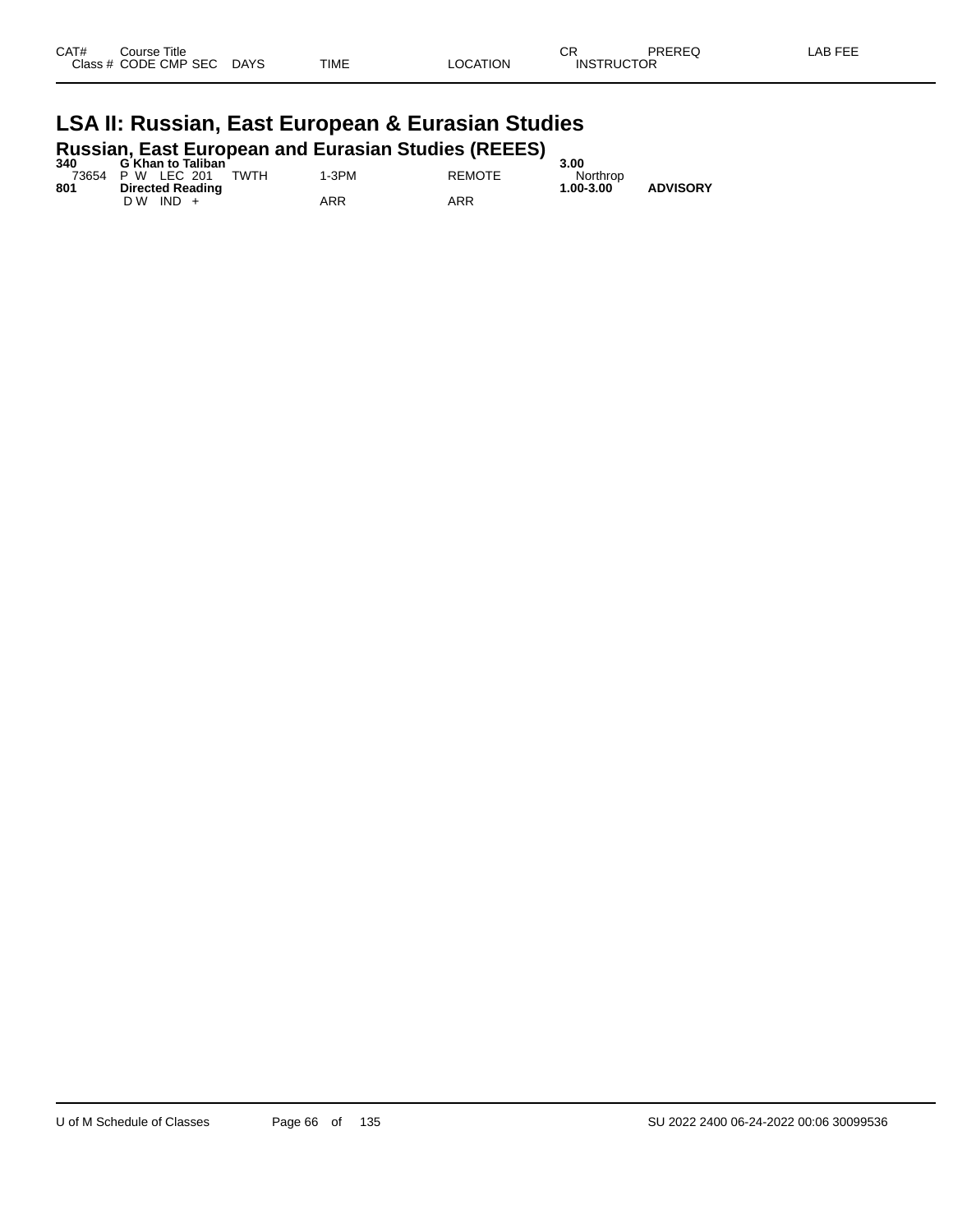| CAT# | ourse Titleٽ              |      |          | חה<br>◡⊓          | <b>PREREQ</b> | LAB FEE |
|------|---------------------------|------|----------|-------------------|---------------|---------|
|      | Class # CODE CMP SEC DAYS | TIME | ∟OCATION | <b>INSTRUCTOR</b> |               |         |

## **LSA II: Prog in Internat'l & Comparative Studies International Studies (INTLSTD) 101 Int to Intnl Studies 3.00**

| 1 U L | <b>IIIU IV IIIUII SUUUIES</b> |       |          |               | ง.บบ      |                           |
|-------|-------------------------------|-------|----------|---------------|-----------|---------------------------|
| 73082 | P W LEC 201                   | MTWTH | 1130-1PM | <b>REMOTE</b> | Marcum    |                           |
| 399   | Internship                    |       |          |               | 1.00-4.00 | <b>ADVISORY</b>           |
|       | IND.                          |       | ARR      | <b>ARR</b>    |           |                           |
| 401   | <b>IS Advanced Seminar</b>    |       |          |               | 3.00      | <b>ENFORCED</b>           |
|       | 73371 P RW SEM 201            | MTWTH | 230-4PM  | <b>REMOTE</b> | Marcum    |                           |
|       | Achieving Liberalization      |       |          |               |           |                           |
| 491   | <b>Directed Studies</b>       |       |          |               | 2.00-4.00 | <b>ADVISORY, ENFORCED</b> |
|       | IND +                         |       | ARR      | ARR           |           |                           |
|       |                               |       |          |               |           |                           |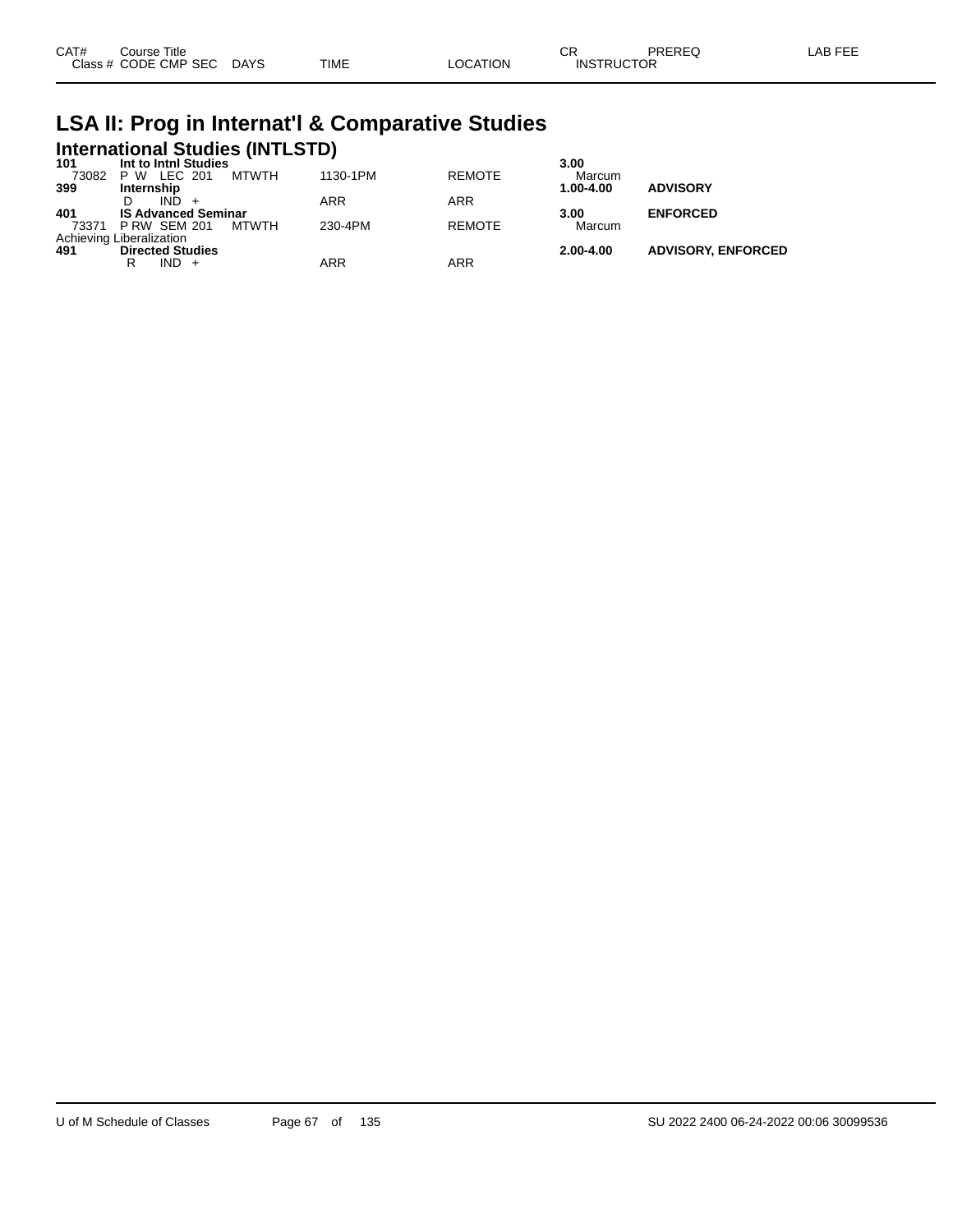| CAT#<br>Title<br>Course      |             |             |                | $\sim$ r<br>◡ጙ | PREREQ | $\mathsf{LAB}\mathsf{F}\mathsf{F}$<br>-- |
|------------------------------|-------------|-------------|----------------|----------------|--------|------------------------------------------|
| <b>Class</b><br>CODE CMP SEC | <b>DAYS</b> | <b>TIME</b> | <b>OCATION</b> | <b>INSTRUC</b> | UCTOR  |                                          |
|                              |             |             |                |                |        |                                          |

#### **Lloyd Scholars for Writing and the Arts Lloyd Scholars for Writing and the Arts (LSWA)**

|       | 140 Arts & Humanities         |     |     | 3.00       | <b>ADVISORY</b> | 150.00 |
|-------|-------------------------------|-----|-----|------------|-----------------|--------|
| 73668 | P W<br>REC 001                | ARR | ARR | Tucker     |                 |        |
|       | UMMA Exhibition Design: ?FUN? |     |     |            |                 |        |
| 299   | <b>Independent Study</b>      |     |     | 00-4.00. ا | <b>ADVISORY</b> | 150.00 |
|       | IND                           | ARR | ARR |            |                 |        |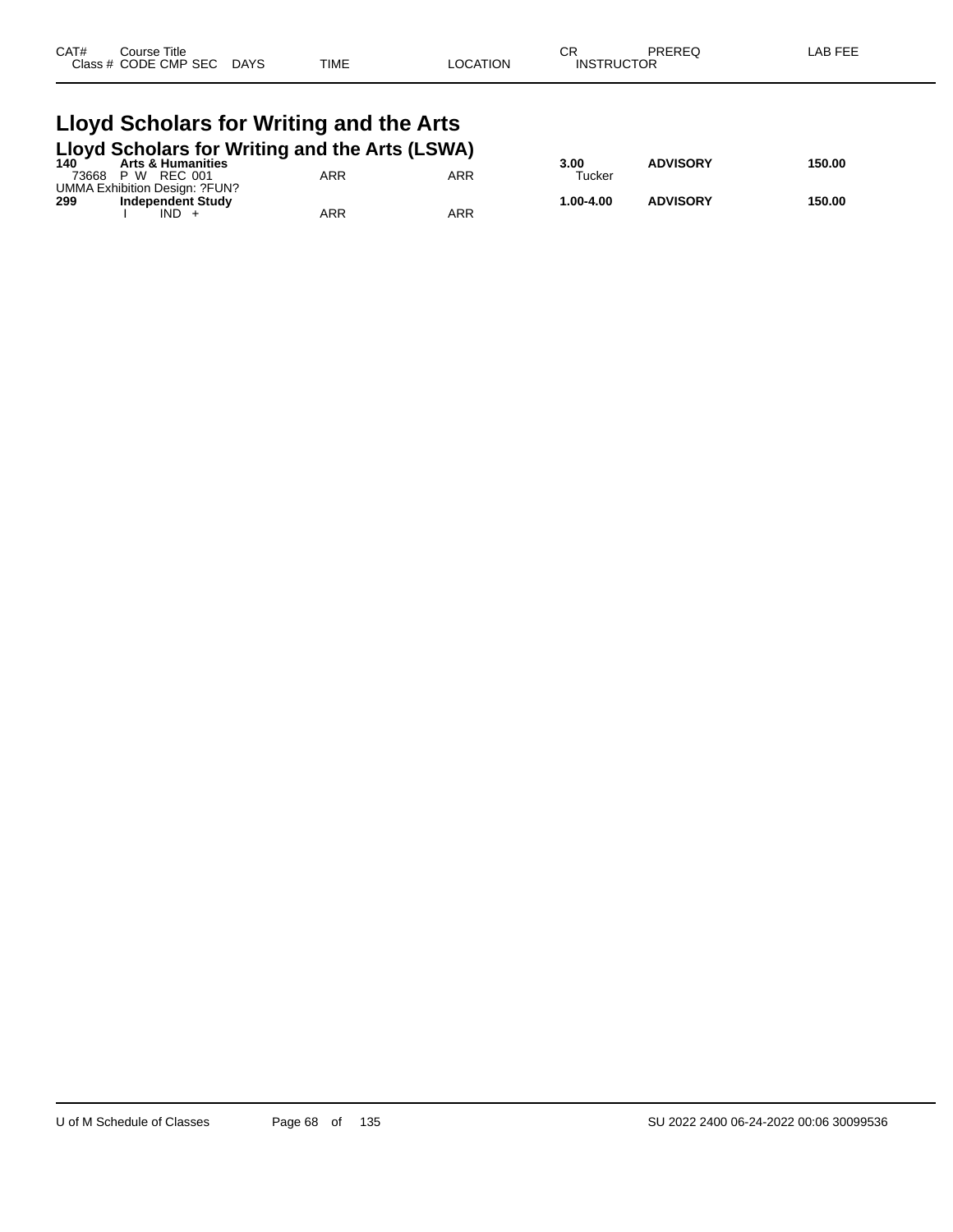| CAT#<br>Course Title<br>Class # CODE CMP SEC DAYS                                                          | TIME    | LOCATION  | CR<br><b>INSTRUCTOR</b> | <b>PREREQ</b>   | LAB FEE |
|------------------------------------------------------------------------------------------------------------|---------|-----------|-------------------------|-----------------|---------|
| <b>Department of Linguistics</b>                                                                           |         |           |                         |                 |         |
| Cognitive Science (COGSCI)<br>209 Lang and Human Mind<br>Lang and Human Mind<br>73542 P RW LEC 201<br>TWTH | 10-12PM | 142 LORCH | 3.00<br><b>Burgess</b>  | <b>ENFORCED</b> |         |
| <b>Linguistics (LING)</b><br>209 Lang and Human<br>Lang and Human Mind                                     |         |           | 3.00                    | <b>ENFORCED</b> |         |

| Lang and Human Mind        |                                          |                          | 3.00                                   | <b>ENFORCED</b> |
|----------------------------|------------------------------------------|--------------------------|----------------------------------------|-----------------|
| PRW LEC 201<br><b>TWTH</b> | 10-12PM                                  | 142 LORCH                | <b>Burgess</b>                         |                 |
| Lang&Discrim               |                                          |                          | 3.00                                   |                 |
| P W LEC 201                | $2-4PM$                                  | 142 LORCH                | Allen                                  |                 |
| <b>Individual Research</b> |                                          |                          | 1.00-4.00                              |                 |
| $IND +$                    | <b>ARR</b>                               | <b>ARR</b>               |                                        |                 |
| <b>Intro Spanish Ling</b>  |                                          |                          | 3.00                                   | <b>ENFORCED</b> |
| P RW LEC 201<br>- TTH      | $1-4PM$                                  | 2163 AH                  |                                        |                 |
| <b>Undergrad Reading</b>   |                                          |                          | 1.00-3.00                              | <b>ADVISORY</b> |
| $IND +$                    |                                          |                          |                                        |                 |
| <b>Undergrad Reading</b>   |                                          |                          | 1.00-3.00                              | <b>ADVISORY</b> |
| $IND +$                    |                                          |                          |                                        |                 |
|                            |                                          |                          | 1.00-3.00                              | <b>ADVISORY</b> |
| $IND +$                    | <b>ARR</b>                               |                          |                                        |                 |
| <b>Senior Honors Read</b>  |                                          |                          | 1.00-3.00                              | <b>ADVISORY</b> |
| $IND +$                    | <b>ARR</b>                               | <b>ARR</b>               |                                        |                 |
| <b>Diss-Precand</b>        |                                          |                          | 1.00-8.00                              | <b>ADVISORY</b> |
| $IND +$                    | <b>ARR</b>                               | <b>ARR</b>               |                                        |                 |
| Diss-Cand                  |                                          |                          | 4.00                                   | <b>ENFORCED</b> |
| $IND +$<br>IR.             | <b>ARR</b>                               | <b>ARR</b>               |                                        |                 |
| Spec Res   & II            |                                          |                          | 1.00-6.00                              | <b>ADVISORY</b> |
| <b>IND</b><br>$+$          | <b>ARR</b>                               | <b>ARR</b>               |                                        |                 |
|                            | <b>TWTH</b><br><b>Senior Honors Read</b> | <b>ARR</b><br><b>ARR</b> | <b>ARR</b><br><b>ARR</b><br><b>ARR</b> | Garcia-Amaya    |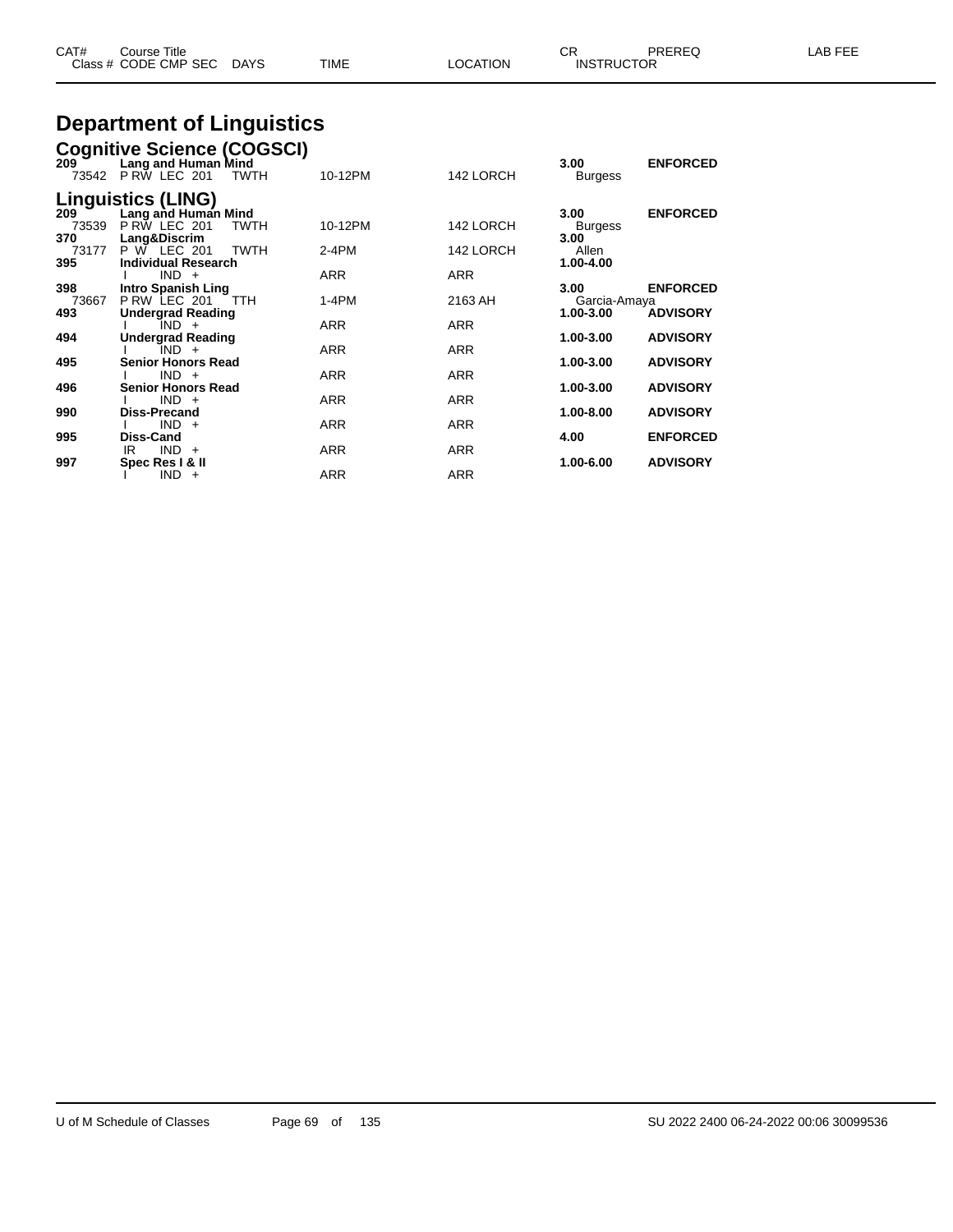#### **Macromolecular Sci & Engr Ctr Macromolecular Science (MACROMOL)**

| 800     | $\frac{1}{2}$<br><b>Macromolecular Sem</b> |     |            | 2.00      | <b>ADVISORY</b> |
|---------|--------------------------------------------|-----|------------|-----------|-----------------|
| 71458 P | SEM 201                                    | ARR | <b>ARR</b> | Kim       |                 |
| 890     | Intro Res Technique                        |     |            | 1.00-8.00 | <b>ADVISORY</b> |
|         | $IND +$                                    | ARR | <b>ARR</b> |           |                 |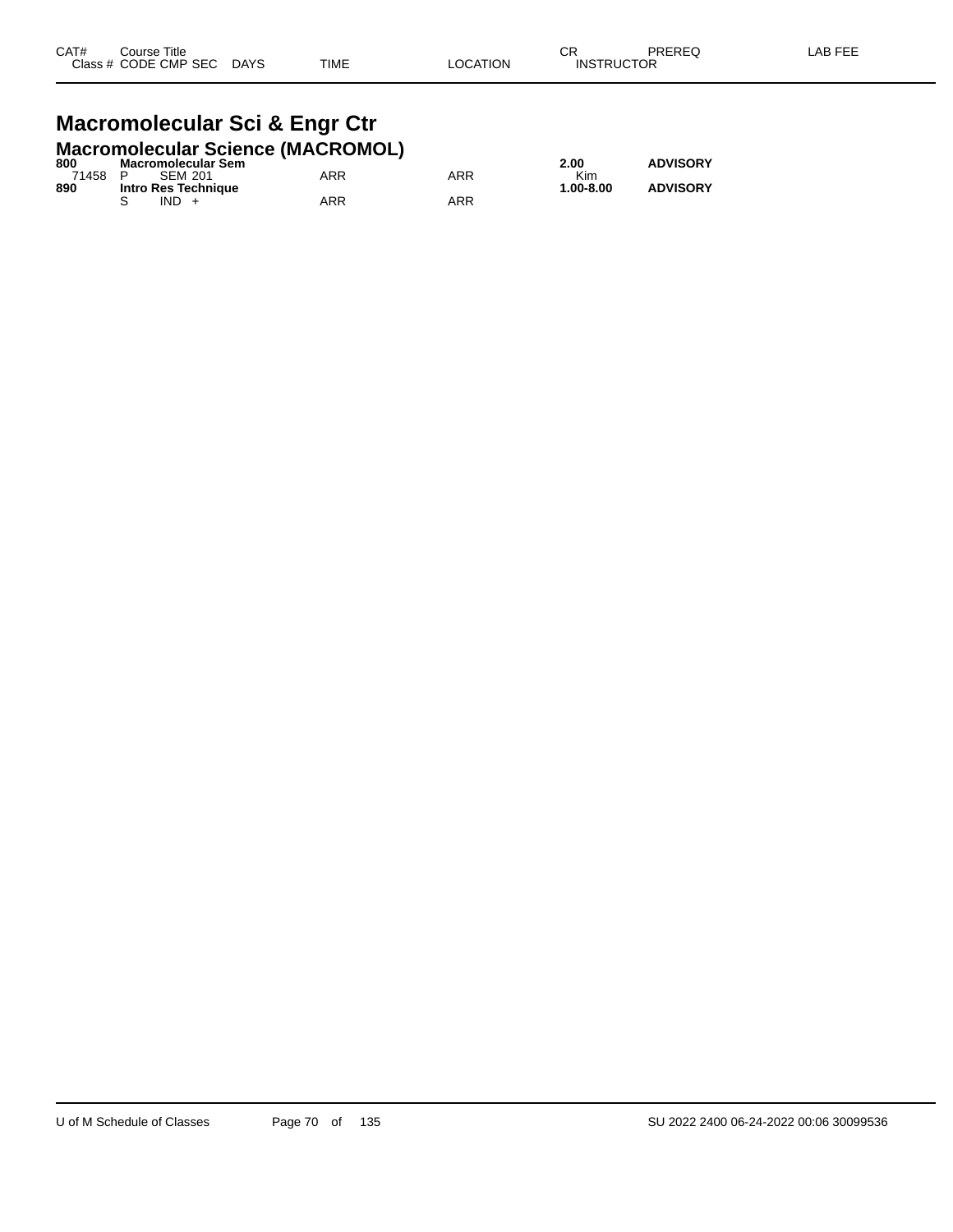| CAT# | ourse Titleٽ         |             |      |          | ⌒冖<br>◡⊓          | PREREQ | , EEF<br>AR. |
|------|----------------------|-------------|------|----------|-------------------|--------|--------------|
|      | Class # CODE CMP SEC | <b>DAYS</b> | TIME | LOCATION | <b>INSTRUCTOR</b> |        |              |

## **Mathematics Department**

|  | <b>Mathematics (MATH</b> |  |
|--|--------------------------|--|
|  |                          |  |

|                       | <b>Mathematics (MATH)</b>       |              |            |                  |                           |                           |
|-----------------------|---------------------------------|--------------|------------|------------------|---------------------------|---------------------------|
| 103                   | Intro Functions                 |              |            |                  | 3.00                      | <b>ADVISORY</b>           |
|                       | BRIDGE PROGRAM STUDENTS ONLY.   |              |            |                  |                           |                           |
| 70309                 | PDR LEC 201                     | <b>MWF</b>   | 9-11AM     | 1060 EH          | Halpern                   |                           |
| 70311                 | <b>PDR</b><br>LEC 203           | <b>MWF</b>   | 9-11AM     | <b>B101 MLB</b>  | Keogh                     |                           |
| 70312                 | <b>PDR</b><br>LEC 204           | <b>MWF</b>   | 9-11AM     | B111 MLB         | McGee                     |                           |
| 70313                 | <b>PDR</b><br><b>LEC 205</b>    | <b>MWF</b>   | 9-11AM     | 3021 EH          | Horvath                   |                           |
| 70314                 | <b>LEC 206</b><br><b>PDR</b>    | <b>MWF</b>   | 9-11AM     | <b>1628 CHEM</b> | Johnson                   |                           |
| 70315                 | <b>LEC 207</b><br><b>PDR</b>    | <b>MWF</b>   | 9-11AM     | 1636 CHEM        | Wolford                   |                           |
| 71791                 | <b>LEC 208</b><br><b>PDR</b>    | <b>MWF</b>   | 9-11AM     | 4088 EH          | Ngunkeng                  |                           |
| 71792                 | LEC 209<br><b>PDR</b>           | <b>MWF</b>   | 9-11AM     | <b>1650 CHEM</b> | Collins                   |                           |
| 71993                 | LEC 210<br><b>PDR</b>           | <b>MWF</b>   | 9-11AM     | 171 LORCH        | Hembree                   |                           |
| 71994                 | <b>PDR</b><br><b>LEC 211</b>    | <b>MWF</b>   | 9-11AM     | 173 LORCH        | Herrera                   |                           |
| 72599                 | <b>PDR</b><br>LEC 212           | <b>MWF</b>   | 9-11AM     | <b>B860G EH</b>  | Lee                       |                           |
|                       | BRIDGE PROGRAM STUDENTS ONLY.   |              |            |                  |                           |                           |
| 72799                 | PDR LEC 213                     | <b>MWF</b>   | 9-11AM     | 373 LORCH        | Lee                       |                           |
|                       | BRIDGE PROGRAM STUDENTS ONLY.   |              |            |                  |                           |                           |
|                       | 72818 PDR LEC 214               | MWF          | 9-11AM     | 268 WEISER       | Lande                     |                           |
|                       | BRIDGE PROGRAM STUDENTS ONLY.   |              |            |                  |                           |                           |
| 105                   | Data, Fncns, Graphs             |              |            |                  | 4.00                      |                           |
|                       | 70316 P W LEC 201               | <b>TWTHF</b> | 10-12PM    | 2325 MH          | Della Pella               |                           |
| 115                   | <b>Calculus I</b>               |              |            |                  | 4.00                      | <b>ADVISORY</b>           |
| 70317                 | P W LEC 201                     | <b>TWTHF</b> | 8-10AM     | 2325 MH          | Lahn                      |                           |
| 72494                 | P W LEC 202                     | <b>TWTHF</b> | 12-2PM     | 2325 MH          | Ekstrom                   |                           |
| 116                   | <b>Calculus II</b>              |              |            |                  | 4.00                      | <b>ADVISORY</b>           |
|                       | 70318 P W LEC 201               | <b>TWTHF</b> | 10-12PM    | 2449 MH          | Tan                       |                           |
| In Person Instruction |                                 |              |            |                  |                           |                           |
| 215                   | <b>Multiv &amp; Vector Calc</b> |              |            |                  | 4.00                      | <b>ADVISORY</b>           |
| 70320                 | LEC 201<br>A                    | <b>TWF</b>   | 10-12PM    | 1068 EH          | Weiss                     |                           |
| 70321                 | P W LAB 202                     | TН           | 10-12PM    | <b>B735 EH</b>   | Bhattacharyya             |                           |
| 216                   | <b>Intro Diff Equat</b>         |              |            |                  | 4.00                      | <b>ADVISORY, ENFORCED</b> |
| 70322                 | AR<br>LEC 201                   | TWF          | 12-2PM     | 1372 EH          | Norton                    |                           |
| 70323                 | <b>P RW LAB 202</b>             | TH           | 12-2PM     | B735 EH          | <b>Martinez Servellon</b> |                           |
| 399                   | <b>Independent Reading</b>      |              |            |                  | 1.00-6.00                 |                           |
|                       | $IND +$                         |              | <b>ARR</b> | <b>ARR</b>       |                           |                           |
| 417                   | Matrix Algebra I                |              |            |                  | 3.00                      | <b>ADVISORY</b>           |
| 71924                 | P W LEC 201                     | <b>TWF</b>   | 9-11AM     | 120 WH           |                           |                           |
| 425                   | <b>Intro Probabil</b>           |              |            |                  | 3.00                      | <b>ADVISORY</b>           |
| 73657                 | P W LEC 202                     | <b>TWF</b>   | 1-3PM      | 269 WEISER       | Chen                      |                           |
| 429                   | Internship                      |              |            |                  | 1.00                      | <b>ADVISORY</b>           |
|                       | $IND +$                         |              | <b>ARR</b> | <b>ARR</b>       |                           |                           |
| 471                   | Intr Num Meth                   |              |            |                  | 3.00                      | <b>ADVISORY</b>           |
| 71464                 | P W LEC 201                     | <b>TWTH</b>  | 10-12PM    | 296 WEISER       | Nguyen                    |                           |
| 499                   | <b>Independent Reading</b>      |              |            |                  | $1.00 - 4.00$             | <b>ADVISORY</b>           |
|                       | $IND +$                         |              | <b>ARR</b> | <b>ARR</b>       |                           |                           |
| 700                   | Dir Read-Research               |              |            |                  | 1.00-3.00                 | <b>ADVISORY</b>           |
|                       | $IND +$                         |              | <b>ARR</b> | <b>ARR</b>       |                           |                           |
| 990                   | <b>Diss-Precand</b>             |              |            |                  | 1.00-8.00                 | <b>ADVISORY</b>           |
|                       | $IND +$                         |              | <b>ARR</b> | ARR              |                           |                           |
| 995                   | <b>Diss-Cand</b>                |              |            |                  | 4.00                      | <b>ENFORCED</b>           |
|                       | R<br>$IND +$                    |              | <b>ARR</b> | <b>ARR</b>       |                           |                           |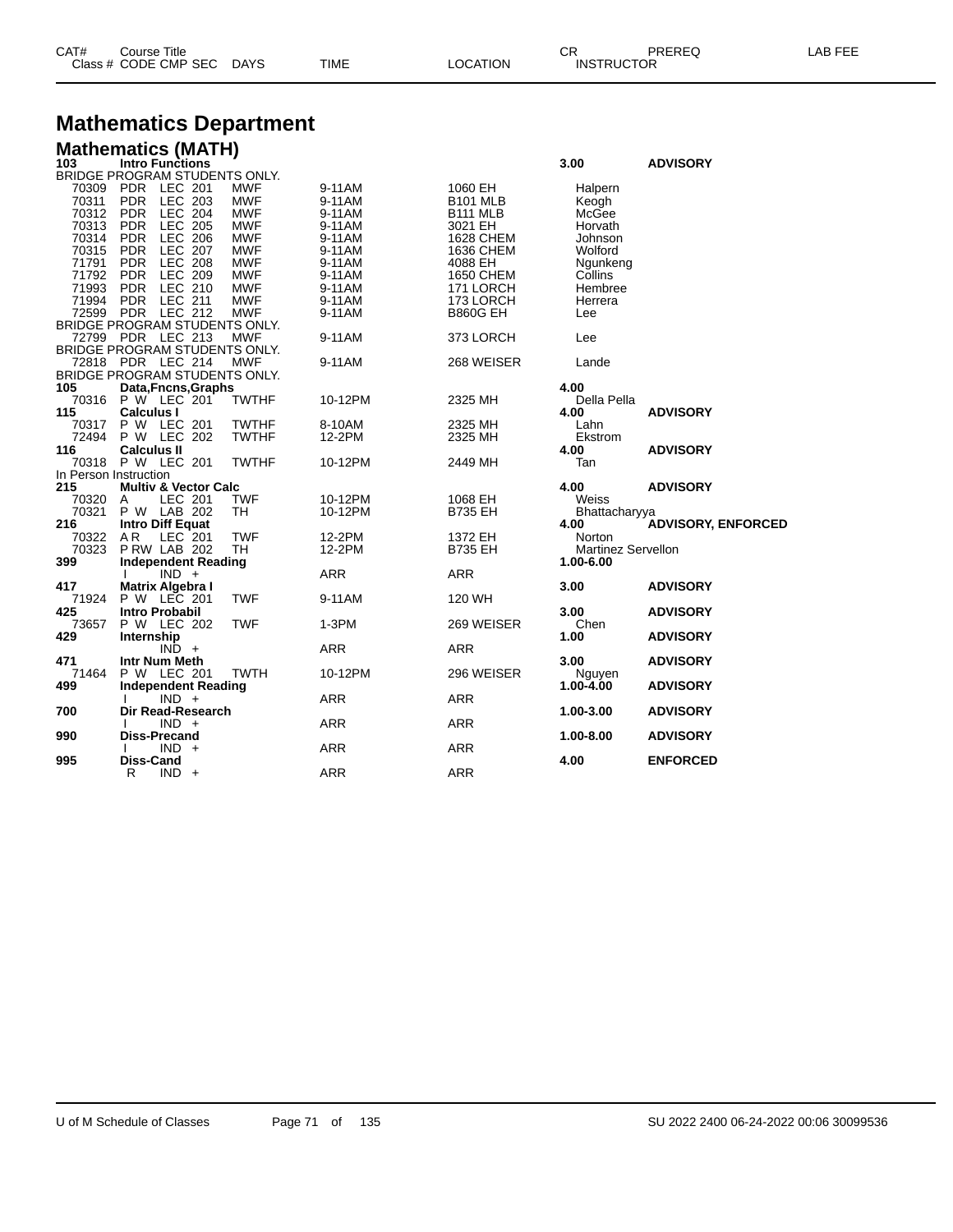#### **Middle East Studies Department**

|       | <b>Arabic Language (ARABIC)</b><br>103 IntensElemArabicI&II |         |               |           |                 |
|-------|-------------------------------------------------------------|---------|---------------|-----------|-----------------|
|       |                                                             |         |               | 10.00     | <b>ADVISORY</b> |
| 73434 | PIW REC 201<br>W.                                           | 930-2PM | <b>REMOTE</b> |           |                 |
| 103   | <b>IntensElemArabicI&amp;II</b>                             |         |               | 10.00     | <b>ADVISORY</b> |
|       | P W REC 201<br>мттн                                         | 930-2PM | 4000 STB      | Hannouchi |                 |

There is an admissions process. UM Students (For Credit): please email mes-summerlanguageinstitute@umich.edu with a statement containing full name, uniqname, UM-ID number, language background, and a brief explanation of what course you wish to take and why. Non-UM Students (For Credit and Program Fee) or UM Students (Program Fee): please email mes-summerlanguageinstitute@umich.edu with the completed application found on the SLI website (www.lsa.umich.edu/sli). NOTE: Course runs June 1-July 27.

| 203   | <b>IntensIMArabicI&amp;II</b> |      |         |               | 10.00 | <b>ADVISORY, ENFORCED</b> |
|-------|-------------------------------|------|---------|---------------|-------|---------------------------|
| 73037 | PIRW REC 201                  | W    | 930-2PM | <b>REMOTE</b> |       |                           |
| 203   | <b>IntensIMArabicI&amp;II</b> |      |         |               | 10.00 | <b>ADVISORY, ENFORCED</b> |
|       | <b>P RW REC 201</b>           | MTTH | 930-2PM | 5000 STB      |       | Mohamed. Beebani          |

There is an admissions process.

UM Students (For Credit): please email mes-summerlanguageinstitute@umich.edu with a statement containing full name, uniqname, UM-ID number, language background, and a brief explanation of what course you wish to take and why.

Non-UM Students (For Credit and Program Fee) or UM Students (Program Fee): please email

mes-summerlanguageinstitute@umich.edu with the completed application found on the SLI website

(www.lsa.umich.edu/sli). NOTE: Course runs June 1-July 27.

#### **Middle East Studies (MIDEAST)**

| 291   | <b>HU Topics in MES</b>        |            |                 | 3.00          |                 |
|-------|--------------------------------|------------|-----------------|---------------|-----------------|
|       | 73142 P W SEM 201<br>TTH       | $1-4PM$    | <b>B120 MLB</b> | <b>Budak</b>  |                 |
|       | Cultural History-Premodern Med |            |                 |               |                 |
| 340   | <b>G Khan to Taliban</b>       |            |                 | 3.00          |                 |
| 73651 | P W LEC 201<br>TWTH            | $1-3PM$    | <b>REMOTE</b>   | Northrop      |                 |
| 498   | <b>Senior Honors Thesis</b>    |            |                 | 1.00-4.00     |                 |
|       | $IND +$                        | <b>ARR</b> | <b>ARR</b>      |               |                 |
| 699   | <b>Dir Grad Readings</b>       |            |                 | $1.00 - 3.00$ | <b>ADVISORY</b> |
|       | $IND +$                        | <b>ARR</b> | <b>ARR</b>      |               |                 |
| 990   | <b>Diss Pre-Cand</b>           |            |                 | 1.00-8.00     | <b>ADVISORY</b> |
|       | $IND +$                        | <b>ARR</b> | <b>ARR</b>      |               |                 |
| 995   | <b>Dissertation Res</b>        |            |                 | 4.00          | <b>ENFORCED</b> |
|       | $IND +$<br>IR                  | <b>ARR</b> | <b>ARR</b>      |               |                 |
|       |                                |            |                 |               |                 |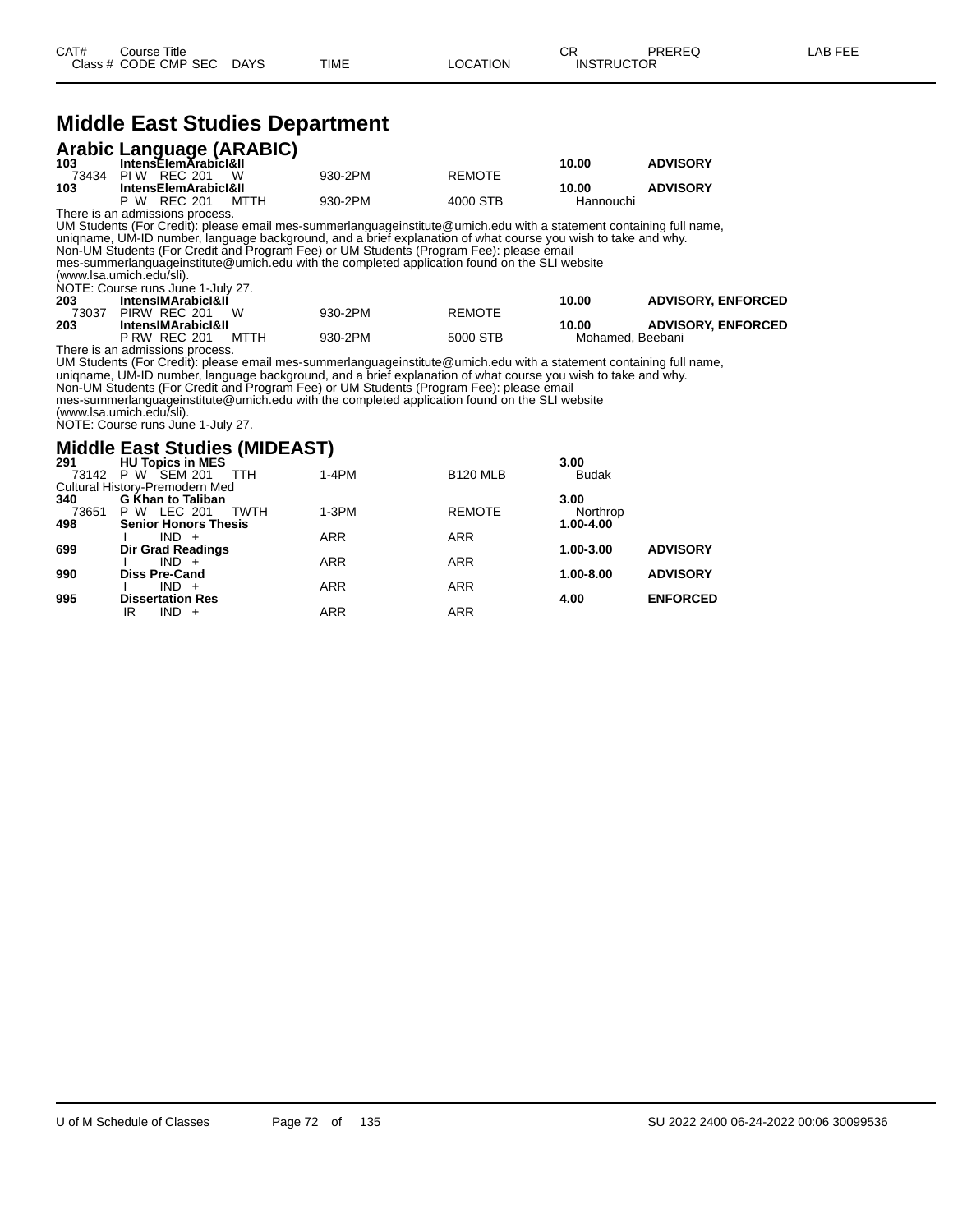| CAT# | Course Title               |      |      | OD.<br>◡       |                   | PREREC | _AB FEF |
|------|----------------------------|------|------|----------------|-------------------|--------|---------|
|      | Class # CODE CMP SEC<br>__ | DAYS | TIME | <b>OCATION</b> | <b>INSTRUCTOR</b> |        |         |

# **Molecular, Cellular, and Developmental Biology**

|     | moloogian, ochalal aha    |  |
|-----|---------------------------|--|
| 300 | <b>Undergrad Research</b> |  |

|       | <b>Molecular, Cellular and Developmental Biology (MCDB)</b> |            |            |               |                           |
|-------|-------------------------------------------------------------|------------|------------|---------------|---------------------------|
| 300   | <b>Undergrad Research</b>                                   |            |            | 1.00-3.00     | <b>ADVISORY</b>           |
|       | $IND +$                                                     | <b>ARR</b> | <b>ARR</b> |               |                           |
| 310   | <b>Intro Biochemistry</b>                                   |            |            | 4.00          | <b>ADVISORY, ENFORCED</b> |
| 72509 | LEC 201<br><b>MTW</b><br>A R                                | $2-4PM$    | 1210 CHEM  | Toth          |                           |
| 72511 | <b>DIS</b><br>202<br>м<br>P RW                              | 4-530PM    | 1632 CHEM  |               |                           |
| 72510 | <b>DIS</b><br>P RW<br>203                                   | 4-530PM    | 1632 CHEM  |               |                           |
| 72545 | <b>DIS</b><br>W<br>P RW<br>204                              | 4-530PM    | 1632 CHEM  |               |                           |
| 73505 | <b>DIS</b><br>P RW<br>M<br>205                              | 4-530PM    | 1636 CHEM  |               |                           |
| 360   | Neurobio, Research                                          |            |            | 2.00-3.00     | <b>ENFORCED</b>           |
|       | $IND +$<br>IR                                               | <b>ARR</b> | <b>ARR</b> |               |                           |
| 400   | <b>Advanced Research</b>                                    |            |            | 1.00-3.00     | <b>ADVISORY, ENFORCED</b> |
|       | $IND +$<br>IR                                               | <b>ARR</b> | <b>ARR</b> |               |                           |
| 700   | <b>Advanced Studies</b>                                     |            |            | 1.00-8.00     | <b>ADVISORY</b>           |
|       | $IND +$                                                     | <b>ARR</b> | <b>ARR</b> |               |                           |
| 801   | <b>Supervised Teaching</b>                                  |            |            | 1.00-2.00     | <b>ADVISORY</b>           |
|       | $IND +$                                                     | <b>ARR</b> | <b>ARR</b> |               |                           |
| 990   | <b>Diss-Precand</b>                                         |            |            | $1.00 - 8.00$ | <b>ADVISORY</b>           |
|       | IND.<br>$+$                                                 | <b>ARR</b> | <b>ARR</b> |               |                           |
| 995   | <b>Diss-Cand</b>                                            |            |            | 4.00          | <b>ENFORCED</b>           |
|       | IND.<br>IR<br>$\ddot{}$                                     | <b>ARR</b> | <b>ARR</b> |               |                           |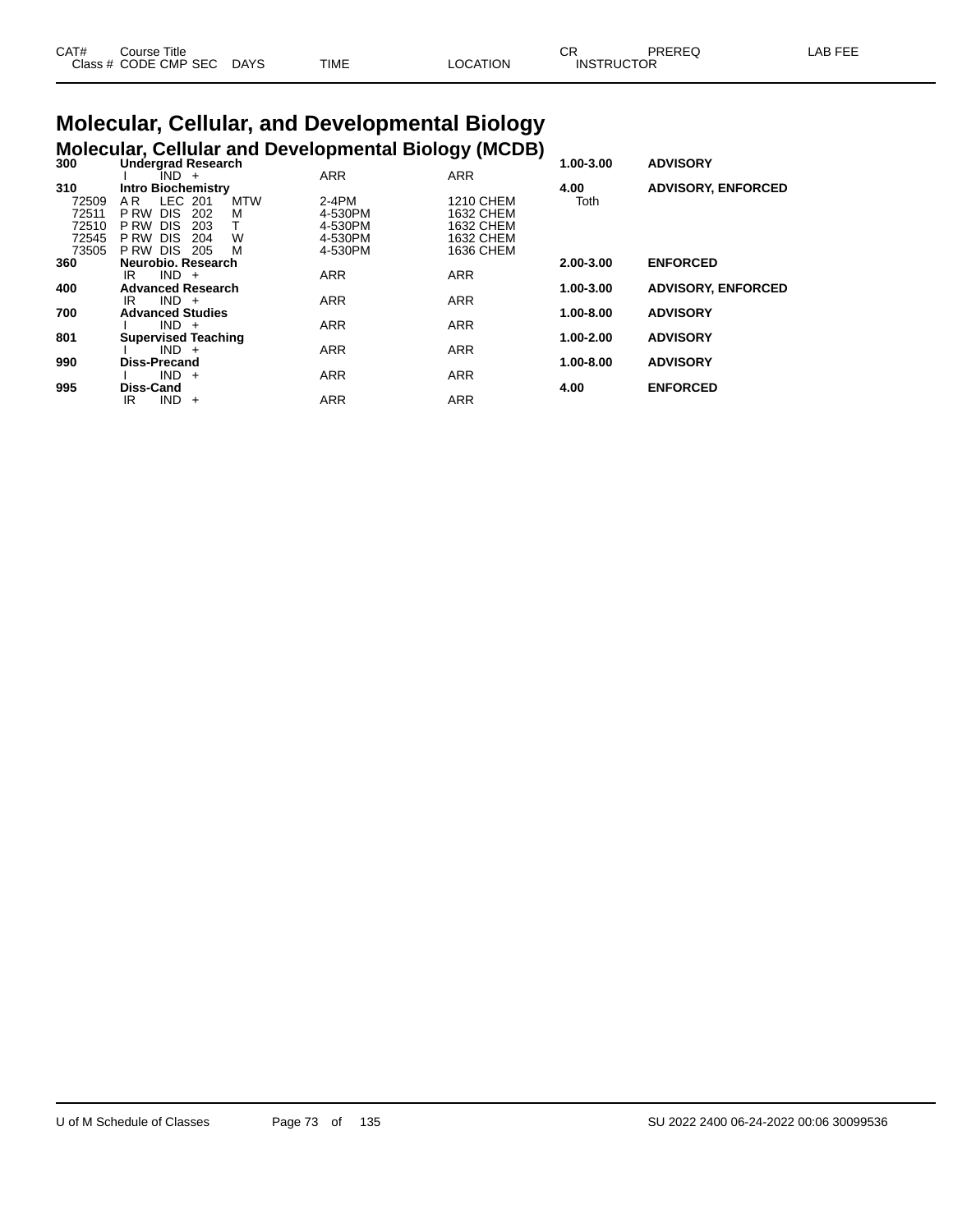| CAT# | Course Title              |      |          | ΩD                | PREREQ | -AB FEE |
|------|---------------------------|------|----------|-------------------|--------|---------|
|      | Class # CODE CMP SEC DAYS | TIME | LOCATION | <b>INSTRUCTOR</b> |        |         |

# **Organizational Studies**

# **Organizational Studies (ORGSTUDY) 499 Independent Study 1.00-4.00**

| 499 | <b>INVERSIBLE STRAP</b><br>IND. | ARR | ARR |  |
|-----|---------------------------------|-----|-----|--|
|     |                                 |     |     |  |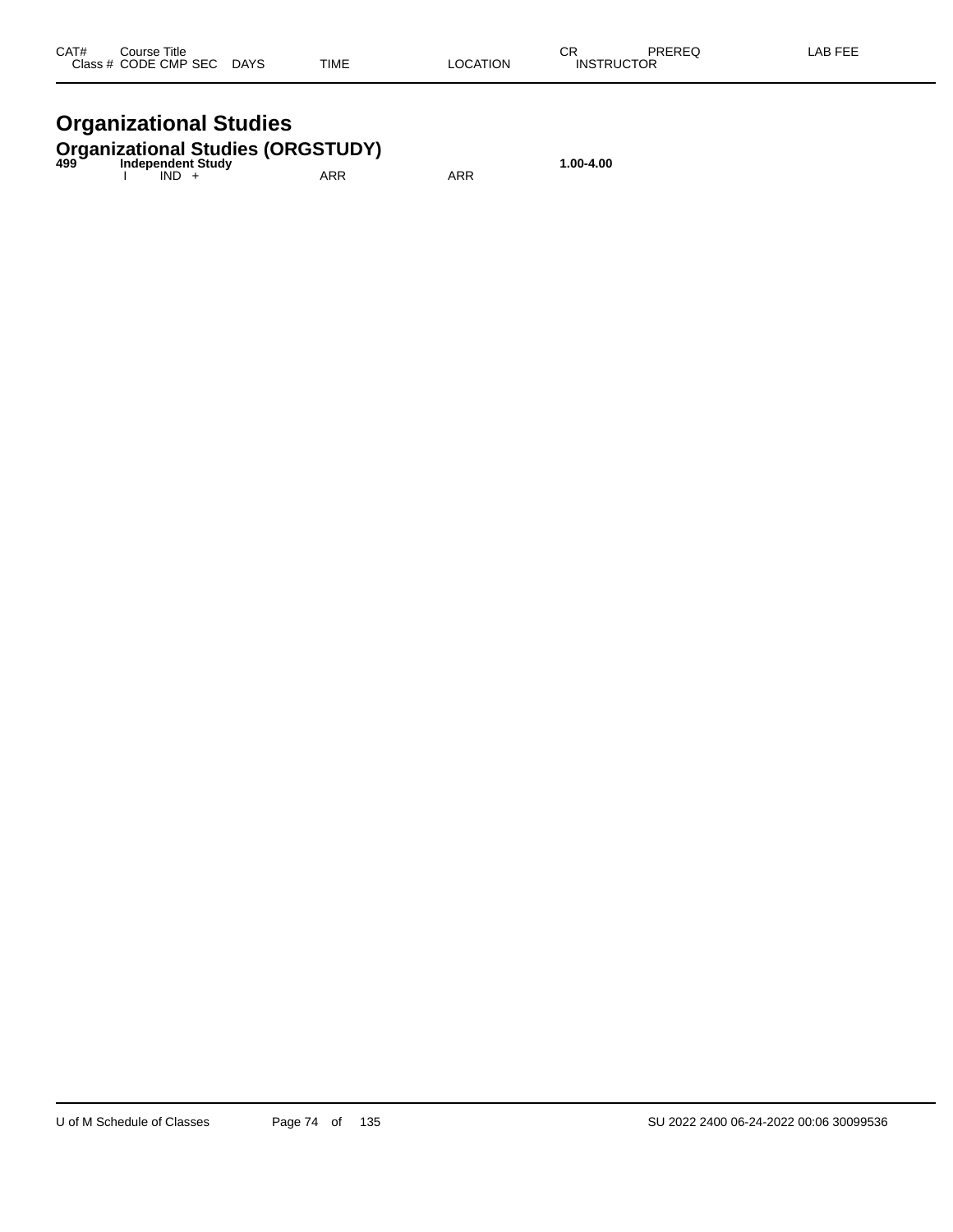| CAT#<br>Course Title<br>Class # CODE CMP SEC DAYS | TIME | <b>LOCATION</b> | СR<br>PREREQ<br><b>INSTRUCTOR</b> | LAB FEE |
|---------------------------------------------------|------|-----------------|-----------------------------------|---------|
| <b>Philosophy Department</b>                      |      |                 |                                   |         |
| <b>Dhiloconhy (DUII)</b>                          |      |                 |                                   |         |

|       | <b>FIIIIUSUPIIY (FFIIL)</b> |            |                  |               |                 |
|-------|-----------------------------|------------|------------------|---------------|-----------------|
| 101   | Intro to Phil               |            |                  | 2.00          |                 |
| 73527 | P W LEC 201<br>MW           | 4-6PM      | <b>1300 CHEM</b> | Zhou          |                 |
| 152   | <b>Phil Human Nature</b>    |            |                  | 2.00          |                 |
| 73642 | P W LEC 201<br><b>TTH</b>   | 4-6PM      | G127 AH          | McCulloch     |                 |
| 356   | <b>Issues in Bioethics</b>  |            |                  | 3.00          | <b>ADVISORY</b> |
| 73377 | P W LEC 201<br>MW           | $1-4PM$    | G040 TISCH       | Kelley        |                 |
| 399   | <b>Independent Studies</b>  |            |                  | $1.00 - 4.00$ | <b>ADVISORY</b> |
|       | $IND +$                     | <b>ARR</b> | <b>ARR</b>       |               |                 |
| 499   | <b>Senior Honors</b>        |            |                  | 2.00          | <b>ADVISORY</b> |
|       | $IND +$<br>IR.              | <b>ARR</b> | <b>ARR</b>       |               |                 |
| 596   | <b>Reading Course</b>       |            |                  | 2.00-3.00     | <b>ADVISORY</b> |
|       | $IND +$<br>IR.              | <b>ARR</b> | <b>ARR</b>       |               |                 |
| 599   | <b>Doss Reading</b>         |            |                  | 2.00-3.00     | <b>ADVISORY</b> |
|       | $IND +$<br>IR               | <b>ARR</b> | <b>ARR</b>       |               |                 |
| 600   | <b>Advanced Studies</b>     |            |                  | 2.00-3.00     | <b>ADVISORY</b> |
|       | $IND +$<br>IR.              | <b>ARR</b> | <b>ARR</b>       |               |                 |
| 990   | <b>Diss-Precand</b>         |            |                  | $1.00 - 8.00$ | <b>ADVISORY</b> |
|       | $IND +$<br>IR.              | <b>ARR</b> | <b>ARR</b>       |               |                 |
| 995   | <b>Diss-Cand</b>            |            |                  | 4.00          | <b>ENFORCED</b> |
|       | <b>IND</b><br>IR<br>$+$     | <b>ARR</b> | <b>ARR</b>       |               |                 |
|       |                             |            |                  |               |                 |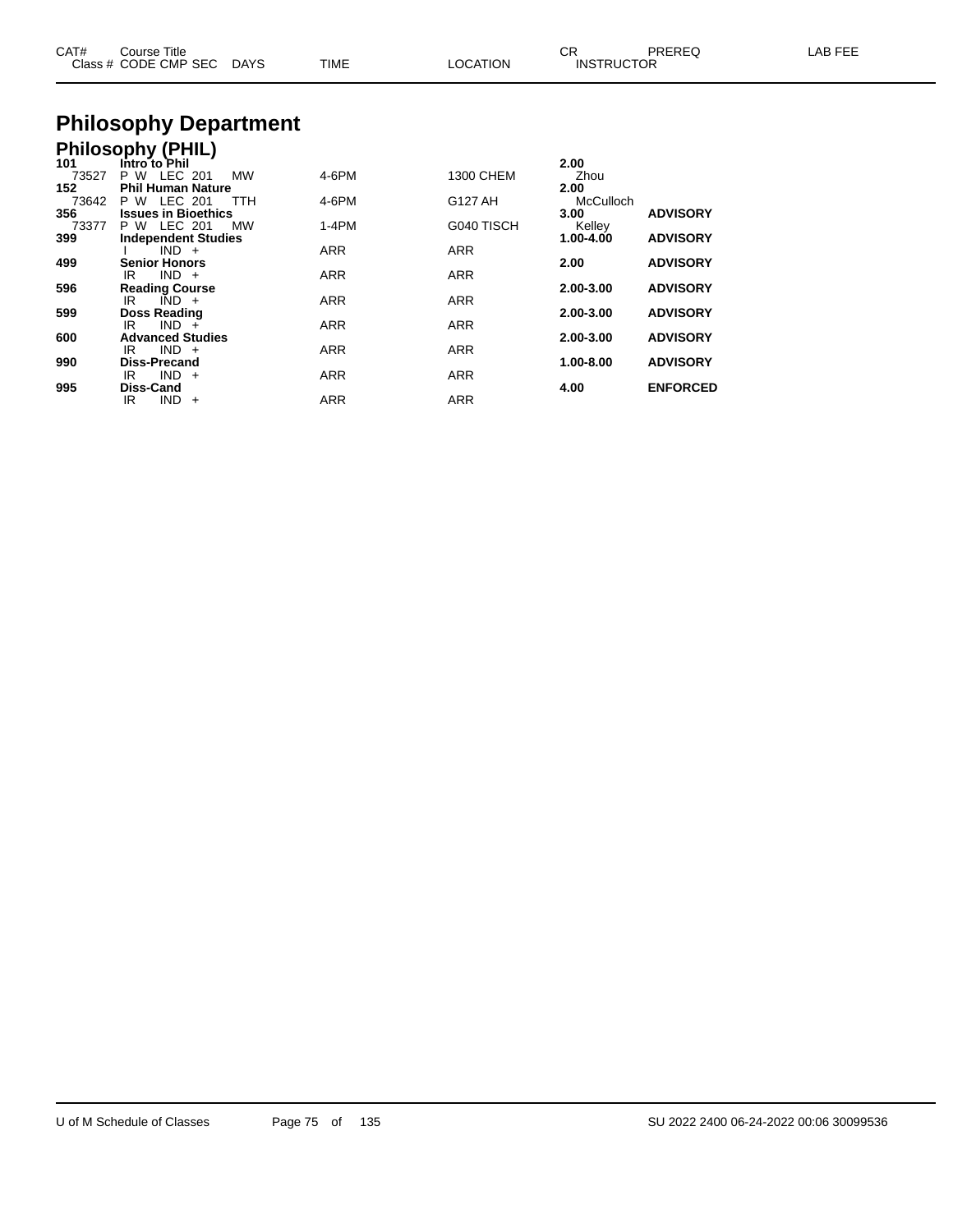| CAT# | Course Title<br>Class # CODE CMP SEC<br>DAYS | <b>TIME</b> | <b>LOCATION</b> | CR<br><b>INSTRUCTOR</b> | <b>PREREQ</b>   | LAB FEE |
|------|----------------------------------------------|-------------|-----------------|-------------------------|-----------------|---------|
|      | <b>Physics Department</b>                    |             |                 |                         |                 |         |
|      | Physics (PHYSICS)<br>415 Undergrad Researd   |             |                 |                         |                 |         |
|      | Undergrad Research                           |             |                 | 1.00-6.00               |                 |         |
| 496  | IND +<br><b>Senior Thesis I</b>              | <b>ARR</b>  | <b>ARR</b>      | 2.00-3.00               | <b>ADVISORY</b> |         |
|      | $IND +$                                      | ARR         | ARR             |                         |                 |         |
| 497  | <b>Senior Thesis II</b><br>$IND +$           | ARR         | ARR             | 2.00-3.00               | <b>ADVISORY</b> |         |
| 498  | Intr Res-Honors Stu                          |             |                 | 2.00-3.00               | <b>ADVISORY</b> |         |
| 499  | $IND +$<br>Intr Res-Honors Stu               | <b>ARR</b>  | <b>ARR</b>      | 2.00-3.00               | <b>ADVISORY</b> |         |
|      | $IND +$                                      | <b>ARR</b>  | <b>ARR</b>      |                         |                 |         |
| 515  | <b>Supervised Research</b><br>$IND +$        | ARR         | ARR             | 4.00-6.00               | <b>ADVISORY</b> |         |
| 715  | <b>Special Prob-Grad</b>                     |             |                 | 1.00-6.00               | <b>ADVISORY</b> |         |
| 990  | $IND +$<br><b>Diss-Precand</b>               | ARR         | ARR             | 1.00-8.00               | <b>ADVISORY</b> |         |
|      | $IND +$                                      | ARR         | ARR             |                         |                 |         |
| 995  | <b>Diss-Cand</b>                             |             |                 | 4.00                    | <b>ENFORCED</b> |         |
|      | $IND +$<br>DR                                | ARR         | <b>ARR</b>      |                         |                 |         |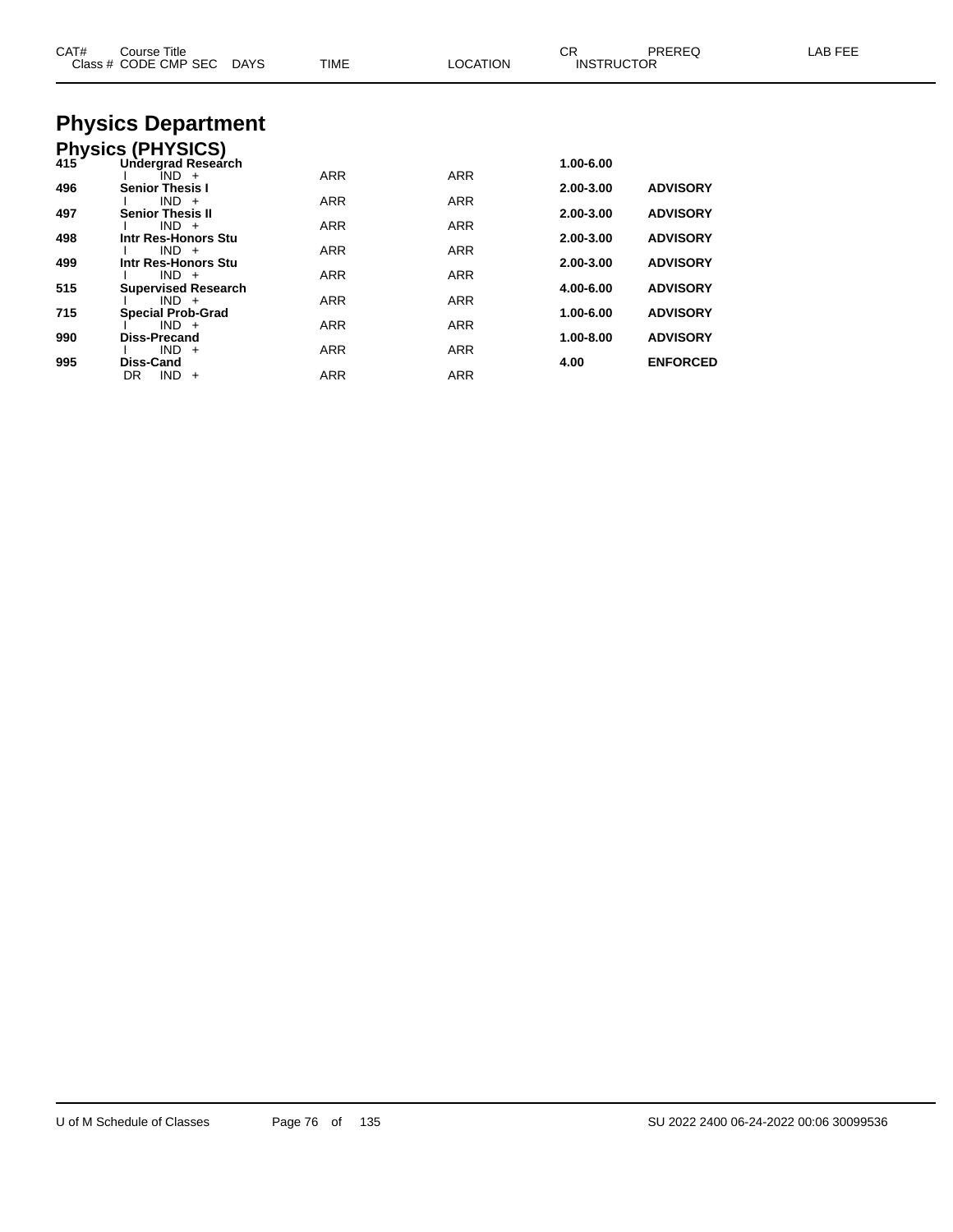## **Program in the Environment**

| <b>Environment (ENVIRON)</b>        |     |     |           |                       |
|-------------------------------------|-----|-----|-----------|-----------------------|
| <b>Lit &amp; Environment</b><br>322 |     |     | 2.00      |                       |
| 73681<br>PD<br>IFC 201              | ARR | ARR |           | Roos, Swanson, Noodin |
| Natural & Unnatural Histories       |     |     |           |                       |
| <b>Senior Honors Thesis</b><br>499  |     |     | 1.00-6.00 | <b>ADVISORY</b>       |

I IND + ARR ARR ARR

| 2.00 | Roos. Swanson. Noodin |
|------|-----------------------|
| ,    | 1.5110005             |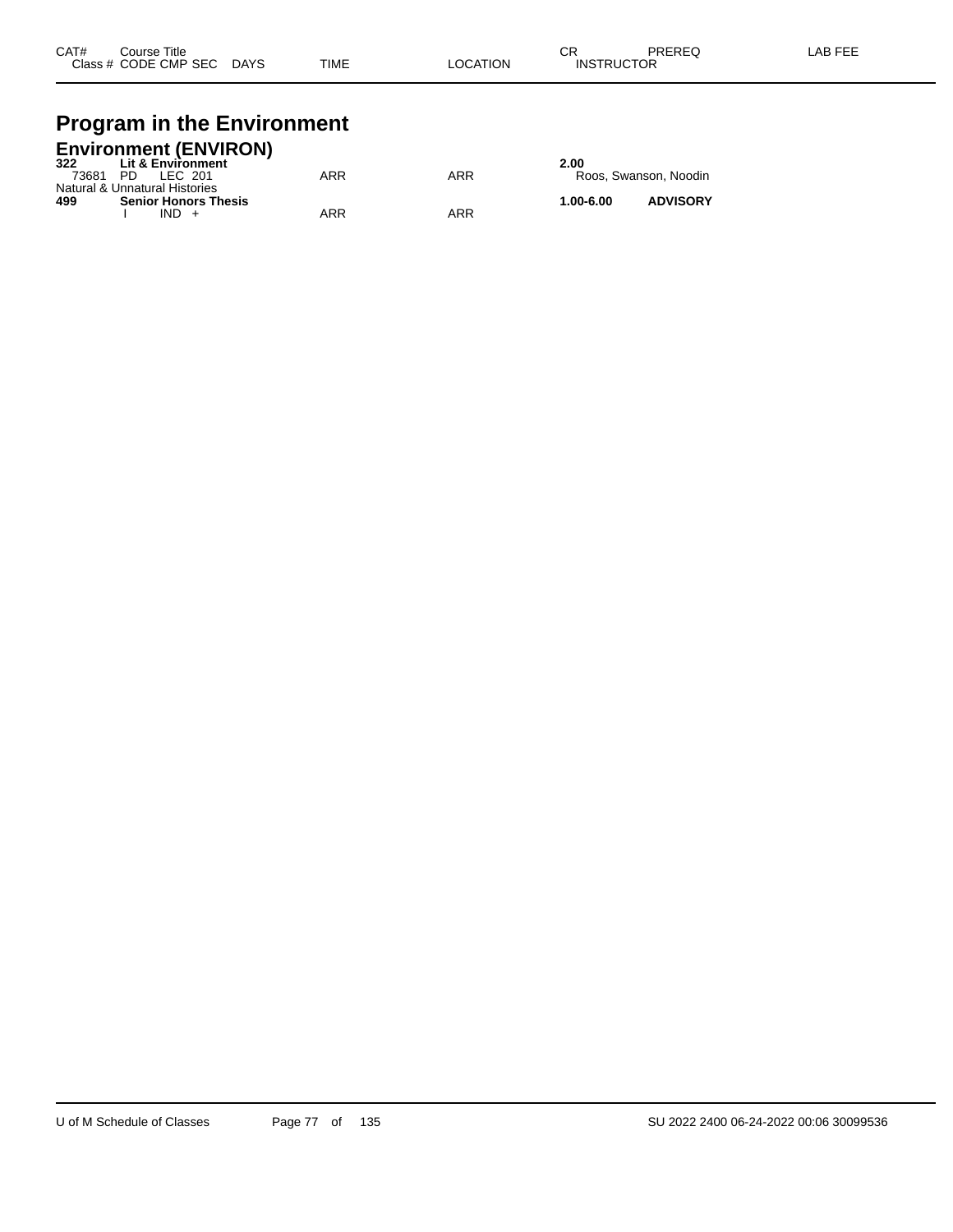| CAT# | ourse Titleٽ           |             |      |          | חה<br>◡ጙ          | PREREQ | LAB FEE |
|------|------------------------|-------------|------|----------|-------------------|--------|---------|
|      | Class # CODE CMP SEC L | <b>DAYS</b> | TIME | LOCATION | <b>INSTRUCTOR</b> |        |         |

# **Political Science Department**

| 299                                         |                              | <b>Political Science (POLSCI)</b><br><b>POLSCI Internship</b> |                                |                |                        | 1.00                   | <b>ADVISORY</b>                                                                                                       |
|---------------------------------------------|------------------------------|---------------------------------------------------------------|--------------------------------|----------------|------------------------|------------------------|-----------------------------------------------------------------------------------------------------------------------|
|                                             | D                            | $IND +$                                                       |                                | ARR            | ARR                    |                        |                                                                                                                       |
| 383                                         |                              | Pol Sci Rsrch Opp<br>$IND +$                                  |                                | ARR            | ARR                    | 1.00-3.00              |                                                                                                                       |
| 384                                         |                              | <b>Directed Studies</b><br>$IND +$                            |                                | ARR            | <b>ARR</b>             | 1.00-3.00              |                                                                                                                       |
| 389                                         | <b>Topics</b>                | 73465 P W REC 202<br>How We Study Relig & Pol in US           | <b>TWF</b>                     | 10-12PM        | G127 AH                | 3.00<br>Zedlitz        | <b>ADVISORY</b>                                                                                                       |
| 399<br>72523<br>594                         | <b>Adv Internship</b><br>-PI | <b>SEM 201</b><br>Int Stat&Data Anl I                         |                                | ARR            | <b>ARR</b>             | 3.00<br>Horner<br>2.00 | <b>ADVISORY</b><br><b>ADVISORY</b>                                                                                    |
|                                             |                              |                                                               |                                |                |                        |                        | ICPSR COURSE. FOR PERMISSION TO ENROLL CONTACT MICHAEL TRAUGOTT AT ICPSR-SUMMER-PROGRAM@UMICH.EDU.                    |
| Course meets 6/20 - 7/15<br>70344 PI<br>595 |                              | LEC 211<br>Int Stat&Dat Anl II                                | <b>MTWTHF</b>                  | 3-5PM          | 3600 SKB               | Traugott<br>2.00       | <b>ADVISORY</b>                                                                                                       |
|                                             |                              |                                                               |                                |                |                        |                        | ICPSR COURSE. FOR PERMISSION TO ENROLL CONTACT MICHAEL TRAUGOTT AT ICPSR-SUMMER-PROGRAM@UMICH.EDU.                    |
| Course meets 7/18 - 8/12<br>70345 PI<br>596 |                              | LEC 222                                                       | <b>MTWTHF</b>                  | 3-5PM          | 1280 LSA               | Traugott<br>3.00       | <b>ADVISORY</b>                                                                                                       |
|                                             |                              | <b>Intr Regress Analys</b>                                    |                                |                |                        |                        | ICPSR COURSE. FOR PERMISSION TO ENROLL CONTACT MICHAEL TRAUGOTT AT ICPSR-SUMMER-PROGRAM@UMICH.EDU.                    |
| Course meets 6/20 - 7/15<br>70346           | -PI                          | <b>SEM 211</b>                                                | <b>MTWTHF</b>                  | $1-3PM$        | G115 AH                | Traugott<br>2.00-4.00  | <b>ADVISORY</b>                                                                                                       |
| 637                                         | <b>Field Training</b>        | $IND +$                                                       |                                | ARR            | ARR                    |                        |                                                                                                                       |
| 692                                         |                              | <b>Directed Reading</b><br>$IND +$                            |                                | ARR            | <b>ARR</b>             | 1.00-6.00              | <b>ADVISORY</b>                                                                                                       |
| 695                                         |                              | <b>Regression Analysis</b>                                    |                                |                |                        | 3.00                   | <b>ADVISORY</b><br>ICPSR COURSE. FOR PERMISSION TO ENROLL CONTACT MICHAEL TRAUGOTT AT ICPSR-SUMMER-PROGRAM@UMICH.EDU. |
| Course meets 6/20 - 7/15                    |                              |                                                               |                                |                |                        |                        |                                                                                                                       |
| 70349 PI<br>70350 PI                        |                              | <b>SEM 211</b><br><b>SEM 222</b>                              | <b>MTWTHF</b><br><b>MTWTHF</b> | 3-5PM<br>3-5PM | 3460 CCCB<br>2460 CCCB | Traugott<br>Traugott   | ICPSR COURSE. FOR PERMISSION TO ENROLL CONTACT MICHAEL TRAUGOTT AT ICPSR-SŬMMER-PROGRAM@UMICH.EDU.                    |
| Course meets 7/18 - 8/12<br>811             |                              | <b>Multivar Stat Meth</b>                                     |                                |                |                        | 3.00                   | <b>ADVISORY</b><br>ICPSR COURSE. FOR PERMISSION TO ENROLL CONTACT MICHAEL TRAUGOTT AT ICPSR-SUMMER-PROGRAM@UMICH.EDU. |
| Course meets 6/20 - 7/15<br>70351 PI<br>812 |                              | <b>SEM 211</b><br><b>Scal&amp;Dimensnl Analy</b>              | <b>MTWTHF</b>                  | 3-5PM          | 1155 NQ                | Traugott<br>3.00       | <b>ADVISORY</b>                                                                                                       |
|                                             |                              |                                                               |                                |                |                        |                        | ICPSR COURSE. FOR PERMISSION TO ENROLL CONTACT MICHAEL TRAUGOTT AT ICPSR-SUMMER-PROGRAM@UMICH.EDU.                    |
| Course meets 6/20 - 7/15<br>73008<br>813    | - PI                         | <b>SEM 211</b><br><b>Struct Equat Model</b>                   | <b>MTWTHF</b>                  | $1-3PM$        | A859 CHEM-TBLC         | Traugott<br>3.00       | <b>ADVISORY</b><br>ICPSR COURSE. FOR PERMISSION TO ENROLL CONTACT MICHAEL TRAUGOTT AT ICPSR-SUMMER-PROGRAM@UMICH.EDU. |
| Course meets 7/18 - 8/12                    |                              |                                                               |                                |                |                        |                        |                                                                                                                       |
| 70352 PI                                    |                              | <b>SEM 222</b><br>Simultaneous Equation Models                | <b>MTWTHF</b>                  | 10-12PM        | 4128 LSA               | Traugott               |                                                                                                                       |
| 814 —                                       |                              | <b>Time Series Analys</b>                                     |                                |                |                        | 3.00                   | <b>ADVISORY</b><br>ICPSR COURSE. FOR PERMISSION TO ENROLL CONTACT MICHAEL TRAUGOTT AT ICPSR-SUMMER-PROGRAM@UMICH.EDU. |
| Course meets 6/20 - 7/15<br>70353 PI        |                              | <b>SEM 211</b>                                                | <b>MTWTHF</b>                  | 1-3PM          | 2460 CCCB              | Traugott               |                                                                                                                       |
| 815                                         |                              | <b>Categorical Analys</b>                                     |                                |                |                        | 3.00                   | <b>ADVISORY</b><br>ICPSR COURSE. FOR PERMISSION TO ENROLL CONTACT MICHAEL TRAUGOTT AT ICPSR-SUMMER-PROGRAM@UMICH.EDU. |
| Course meets 7/18 - 8/12<br>70354 PI<br>816 |                              | <b>SEM 222</b><br><b>Gen Struc Equat Mod</b>                  | <b>MTWTHF</b>                  | 1-3PM          | 2460 CCCB              | Traugott<br>3.00       | <b>ADVISORY</b><br>ICPSR COURSE. FOR PERMISSION TO ENROLL CONTACT MICHAEL TRAUGOTT AT ICPSR-SUMMER-PROGRAM@UMICH.EDU. |
| Course meets 7/18 - 8/12<br>70355 PI<br>819 |                              | <b>SEM 222</b><br><b>Math Mod:Rationl Ch</b>                  | <b>MTWTHF</b>                  | 3-5PM          | 3600 SKB               | Traugott<br>3.00       | <b>ADVISORY</b><br>ICPSR COURSE. FOR PERMISSION TO ENROLL CONTACT MICHAEL TRAUGOTT AT ICPSR-SUMMER-PROGRAM@UMICH.EDU. |
| Course meets 6/20 - 7/15<br>70357 PI        |                              | <b>SEM 211</b>                                                | <b>MTWTHF</b>                  | 9-11AM         | 1155 NQ                | Traugott               |                                                                                                                       |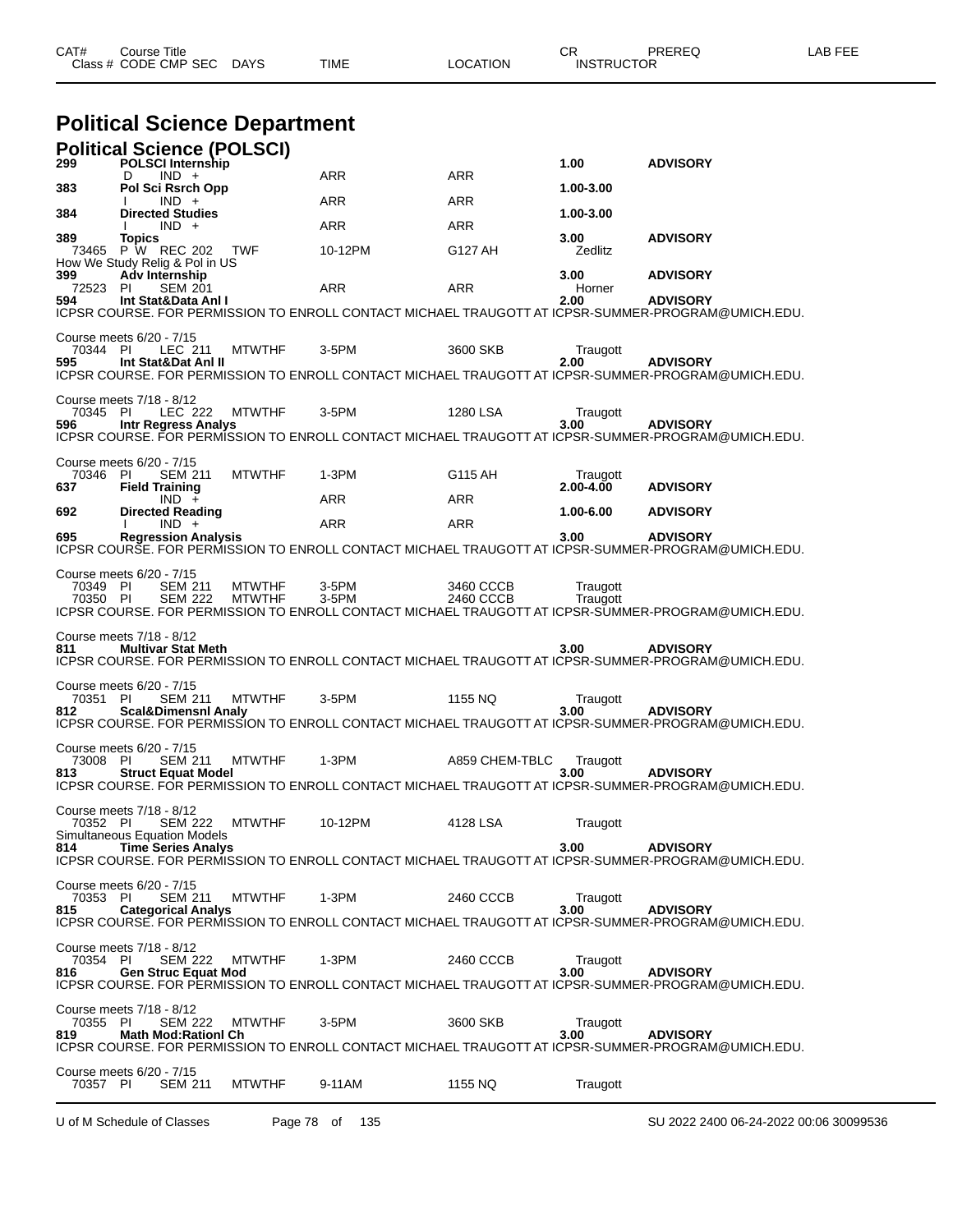| Class # CODE CMP SEC                                                                      | <b>DAYS</b>                    | TIME                | LOCATION                  | <b>INSTRUCTOR</b>                                                                                                                         |
|-------------------------------------------------------------------------------------------|--------------------------------|---------------------|---------------------------|-------------------------------------------------------------------------------------------------------------------------------------------|
| 820<br>Max Likelihood Est                                                                 |                                |                     |                           | 3.00<br><b>ADVISORY</b><br>ICPSR COURSE. FOR PERMISSION TO ENROLL CONTACT MICHAEL TRAUGOTT AT ICPSR-SUMMER-PROGRAM@UMICH.EDU.             |
| Course meets 6/20 - 7/15<br>70358 PI<br><b>SEM 211</b><br>826<br><b>Computing Soc Sci</b> | <b>MTWTHF</b>                  | 1-3PM               | 0460 CCCB                 | Traugott<br>2.00<br><b>ADVISORY</b><br>ICPSR COURSE. FOR PERMISSION TO ENROLL CONTACT MICHAEL TRAUGOTT AT ICPSR-SUMMER-PROGRAM@UMICH.EDU. |
| Course meets 6/20 - 6/28<br>70359 PI<br>LEC 211<br>73405 PI<br>LEC 213                    | <b>MTWTHF</b><br><b>MTWTHF</b> | 12-1PM<br>530-730PM | 2460 CCCB<br>1060 BSB-TBL | Traugott<br>Traugott<br>ICPSR COURSE. FOR PERMISSION TO ENROLL CONTACT MICHAEL TRAUGOTT AT ICPSR-SUMMER-PROGRAM@UMICH.EDU.                |
| Course meets 7/4 - 7/15<br>70360 PI<br>LEC 222                                            | <b>MTWTHF</b>                  | 830-10AM            | 1280 LSA                  | Traugott<br>ICPSR COURSE. FOR PERMISSION TO ENROLL CONTACT MICHAEL TRAUGOTT AT ICPSR-SUMMER-PROGRAM@UMICH.EDU.                            |
| Course meets 7/18 - 7/22<br>LEC 224<br>73406 PI                                           | MTWTHF                         | 530-730PM           | 1060 BSB-TBL              | Traugott<br>ICPSR COURSE. FOR PERMISSION TO ENROLL CONTACT MICHAEL TRAUGOTT AT ICPSR-SUMMER-PROGRAM@UMICH.EDU.                            |
| Course meets 8/1 - 8/12<br>827<br><b>Res Des Soc Sci</b>                                  |                                |                     |                           | 2.00<br><b>ADVISORY</b><br>ICPSR COURSE. FOR PERMISSION TO ENROLL CONTACT MICHAEL TRAUGOTT AT ICPSR-SUMMER-PROGRAM@UMICH.EDU.             |
| Course meets 6/20 - 7/1<br>70361 PI<br><b>SEM 201</b><br>70362 PI<br><b>SEM 211</b>       | <b>MTWTHF</b><br><b>MTWTHF</b> | 530-730PM<br>9-11AM | 1060 BSB-TBL<br>1280 LSA  | Traugott<br>Traugott<br>ICPSR COURSE. FOR PERMISSION TO ENROLL CONTACT MICHAEL TRAUGOTT AT ICPSR-SUMMER-PROGRAM@UMICH.EDU.                |
| Course meets 6/20 - 7/15<br>73245 P<br><b>SEM 212</b>                                     | <b>MTWTHF</b>                  | 11-1PM              | 1280 LSA                  | Traugott<br>ICPSR COURSE. FOR PERMISSION TO ENROLL CONTACT MICHAEL TRAUGOTT AT ICPSR-SUMMER-PROGRAM@UMICH.EDU.                            |
| Course meets 6/20 - 7/15<br>70363 PI<br><b>SEM 213</b>                                    | <b>MTWTHF</b>                  | 1-3PM               | 1155 NQ                   | Traugott<br>ICPSR COURSE. FOR PERMISSION TO ENROLL CONTACT MICHAEL TRAUGOTT AT ICPSR-SUMMER-PROGRAM@UMICH.EDU.                            |
| Course meets 6/20 - 7/15<br>73151 P<br><b>SEM 214</b>                                     | MTWTHF                         | 3-5PM               | 2460 CCCB                 | Traugott<br>ICPSR COURSE. FOR PERMISSION TO ENROLL CONTACT MICHAEL TRAUGOTT AT ICPSR-SUMMER-PROGRAM@UMICH.EDU.                            |
| Course meets 6/20 - 7/15<br>73246 PI<br><b>SEM 221</b>                                    | <b>MTWTHF</b>                  | 530-730PM           | 1060 BSB-TBL              | Traugott<br>ICPSR COURSE. FOR PERMISSION TO ENROLL CONTACT MICHAEL TRAUGOTT AT ICPSR-SUMMER-PROGRAM@UMICH.EDU.                            |
| Course meets 7/18 - 7/29<br>70364 PI<br><b>SEM 222</b>                                    | MTWTHF                         | 10-12PM             | 0460 CCCB                 | Traugott<br>ICPSR COURSE. FOR PERMISSION TO ENROLL CONTACT MICHAEL TRAUGOTT AT ICPSR-SUMMER-PROGRAM@UMICH.EDU.                            |
| Course meets 7/18 - 8/12<br>70365 PI<br><b>SEM 223</b>                                    | <b>MTWTHF</b>                  | 11-1PM              | 1280 LSA                  | Traugott<br>ICPSR COURSE. FOR PERMISSION TO ENROLL CONTACT MICHAEL TRAUGOTT AT ICPSR-SUMMER-PROGRAM@UMICH.EDU.                            |
| Course meets 7/18 - 8/12<br><b>SEM 224</b><br>73152 P                                     | <b>MTWTHF</b>                  | $1-3PM$             | G115 AH                   | Traugott<br>ICPSR COURSE. FOR PERMISSION TO ENROLL CONTACT MICHAEL TRAUGOTT AT ICPSR-SUMMER-PROGRAM@UMICH.EDU.                            |
| Course meets 7/18 - 8/12<br>73732 P<br><b>SEM 225</b>                                     | <b>MTWTHF</b>                  | 1-3PM               | 1280 LSA                  | Traugott<br>ICPSR COURSE. FOR PERMISSION TO ENROLL CONTACT MICHAEL TRAUGOTT AT ICPSR-SUMMER-PROGRAM@UMICH.EDU.                            |
| Course meets 6/20 - 7/15<br>829<br><b>Math Soc Sci</b>                                    |                                |                     |                           | 2.00<br><b>ADVISORY</b><br>ICPSR COURSE. FOR PERMISSION TO ENROLL CONTACT MICHAEL TRAUGOTT AT ICPSR-SUMMER-PROGRAM@UMICH.EDU.             |
| Course meets 6/20 - 7/15<br>70366 PI<br><b>SEM 211</b><br>70367 PI<br><b>SEM 212</b>      | <b>MTWTHF</b><br><b>MTWTHF</b> | 11-12PM<br>11-12PM  | 2460 CCCB<br>0460 CCCB    | Traugott<br>Traugott<br>ICPSR COURSE. FOR PERMISSION TO ENROLL CONTACT MICHAEL TRAUGOTT AT ICPSR-SUMMER-PROGRAM@UMICH.EDU.                |
| Course meets 6/20 - 7/15<br>72834 PI<br><b>SEM 213</b>                                    | <b>MTWTHF</b>                  | 11-12PM             | 3600 SKB                  | Traugott<br>ICPSR COURSE. FOR PERMISSION TO ENROLL CONTACT MICHAEL TRAUGOTT AT ICPSR-SUMMER-PROGRAM@UMICH.EDU.                            |
| Course meets 6/20 - 7/15<br>70368 PI<br><b>SEM 222</b>                                    | <b>MTWTHF</b>                  | 12-1PM              | 0460 CCCB                 | Traugott<br>ICPSR COURSE. FOR PERMISSION TO ENROLL CONTACT MICHAEL TRAUGOTT AT ICPSR-SUMMER-PROGRAM@UMICH.EDU.                            |

CAT# Course Title Case CR PREREQ LAB FEE

U of M Schedule of Classes Page 79 of 135 SU 2022 2400 06-24-2022 00:06 30099536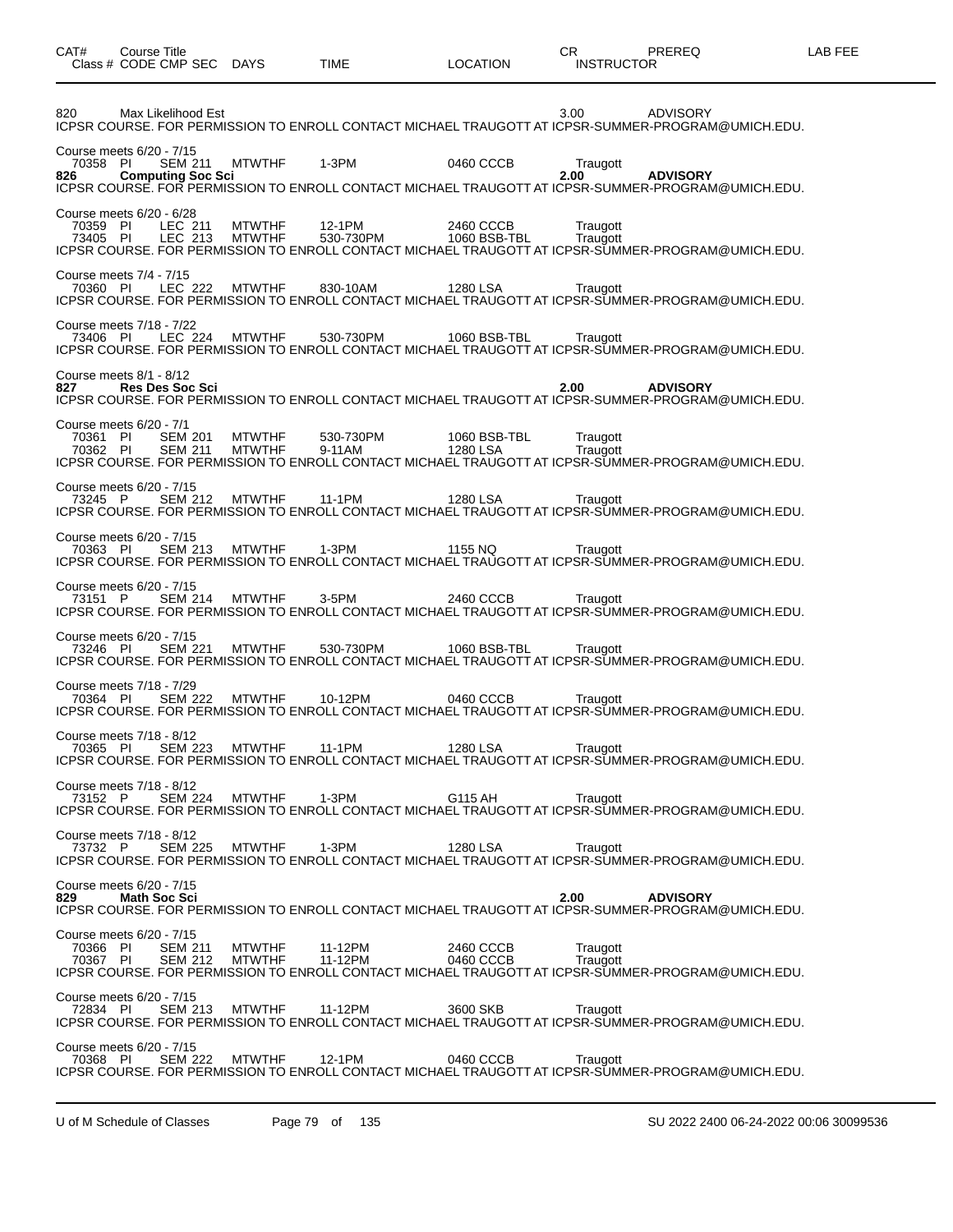| CAT#                                                                         | Course Title<br>Class # CODE CMP SEC                 |                                  | DAYS                           | <b>TIME</b>    | <b>LOCATION</b>        | PREREQ<br>CR<br><b>INSTRUCTOR</b>                                                                                             | LAB FEE |
|------------------------------------------------------------------------------|------------------------------------------------------|----------------------------------|--------------------------------|----------------|------------------------|-------------------------------------------------------------------------------------------------------------------------------|---------|
| 830                                                                          | Course meets 7/18 - 7/29<br><b>Adv Topic Soc Res</b> |                                  |                                |                |                        | <b>ADVISORY</b><br>2.00<br>ICPSR COURSE. FOR PERMISSION TO ENROLL CONTACT MICHAEL TRAUGOTT AT ICPSR-SUMMER-PROGRAM@UMICH.EDU. |         |
| Course meets 6/20 - 7/15<br>70369 PI<br>70370 PI                             |                                                      | <b>SEM 201</b><br><b>SEM 202</b> | <b>MTWTHF</b><br><b>MTWTHF</b> | 5-9PM<br>5-9PM | 0460 CCCB<br>2460 CCCB | Traugott<br>Traugott<br>ICPSR COURSE. FOR PERMISSION TO ENROLL CONTACT MICHAEL TRAUGOTT AT ICPSR-SUMMER-PROGRAM@UMICH.EDU.    |         |
| Course meets 6/20 - 7/15<br>70371 PI                                         |                                                      | <b>SEM 213</b>                   | <b>MTWTHF</b>                  | 5-9PM          | 1280 LSA               | Traugott<br>ICPSR COURSE. FOR PERMISSION TO ENROLL CONTACT MICHAEL TRAUGOTT AT ICPSR-SUMMER-PROGRAM@UMICH.EDU.                |         |
| Course meets 6/20 - 7/15<br>72527 PI                                         |                                                      | <b>SEM 223</b>                   | <b>MTWTHF</b>                  | 5-9PM          | 0460 CCCB              | Traugott<br>ICPSR COURSE. FOR PERMISSION TO ENROLL CONTACT MICHAEL TRAUGOTT AT ICPSR-SUMMER-PROGRAM@UMICH.EDU.                |         |
| Course meets 7/18 - 8/12<br>73153 PI                                         |                                                      | <b>SEM 224</b>                   | <b>MTWTHF</b>                  | 5-9PM          | 2460 CCCB              | Traugott<br>ICPSR COURSE. FOR PERMISSION TO ENROLL CONTACT MICHAEL TRAUGOTT AT ICPSR-SUMMER-PROGRAM@UMICH.EDU.                |         |
| Course meets 7/18 - 8/12<br>72528 PI                                         |                                                      | <b>SEM 225</b>                   | <b>MTWTHF</b>                  | 5-9PM          | 1280 LSA               | Traugott<br>ICPSR COURSE. FOR PERMISSION TO ENROLL CONTACT MICHAEL TRAUGOTT AT ICPSR-SUMMER-PROGRAM@UMICH.EDU.                |         |
| Course meets 7/18 - 8/12<br>832                                              | <b>Math Stat Soc Sci</b>                             |                                  |                                |                |                        | <b>ADVISORY</b><br>3.00<br>ICPSR COURSE. FOR PERMISSION TO ENROLL CONTACT MICHAEL TRAUGOTT AT ICPSR-SUMMER-PROGRAM@UMICH.EDU. |         |
| Course meets 6/20 - 7/15<br>70372 PI                                         |                                                      | <b>SEM 211</b>                   | <b>MTWTHF</b>                  | 9-11AM         | 3600 SKB               | Traugott                                                                                                                      |         |
| Bayesian Modeling for Social S<br>72529 PI<br>Regression Analysis III: Advan |                                                      | <b>SEM 212</b>                   | <b>MTWTHF</b>                  | $3-5$ PM       | 1280 LSA               | Traugott                                                                                                                      |         |
|                                                                              |                                                      |                                  |                                |                |                        | ICPSR COURSE. FOR PERMISSION TO ENROLL CONTACT MICHAEL TRAUGOTT AT ICPSR-SUMMER-PROGRAM@UMICH.EDU.                            |         |
| Course meets 6/20 - 7/15<br>72773 PI<br>Network Analysis I: Intro            |                                                      | <b>SEM 213</b>                   | <b>MTWTHF</b>                  | 3-5PM          | G115 AH                | Traugott<br>ICPSR COURSE. FOR PERMISSION TO ENROLL CONTACT MICHAEL TRAUGOTT AT ICPSR-SUMMER-PROGRAM@UMICH.EDU.                |         |
| Course meets 6/20 - 7/15                                                     |                                                      |                                  |                                |                |                        |                                                                                                                               |         |
| 73154 PI<br>Multilevel Models I: Intro App                                   |                                                      | <b>SEM 214</b>                   | <b>MTWTHF</b>                  | 1-3PM          | 3600 SKB               | Traugott                                                                                                                      |         |
|                                                                              |                                                      |                                  |                                |                |                        | ICPSR COURSE. FOR PERMISSION TO ENROLL CONTACT MICHAEL TRAUGOTT AT ICPSR-SUMMER-PROGRAM@UMICH.EDU.                            |         |
| Course meets 6/20 - 7/15<br>73247 PI<br>Race, Ethnicity,&Quant Method        |                                                      | <b>SEM 215</b>                   | <b>MTWTHF</b>                  | 9-11AM         | 0460 CCCB              | Traugott<br>ICPSR COURSE. FOR PERMISSION TO ENROLL CONTACT MICHAEL TRAUGOTT AT ICPSR-SUMMER-PROGRAM@UMICH.EDU.                |         |
| Course meets 6/20 - 7/15                                                     |                                                      |                                  |                                |                |                        |                                                                                                                               |         |
| 73320 PI                                                                     | Social Choice Theory                                 | <b>SEM 216</b>                   | MTWTHF                         | 10-12PM        | 2104 MLB               | Traugott                                                                                                                      |         |
|                                                                              |                                                      |                                  |                                |                |                        | ICPSR COURSE. FOR PERMISSION TO ENROLL CONTACT MICHAEL TRAUGOTT AT ICPSR-SUMMER-PROGRAM@UMICH.EDU.                            |         |
| Course meets 7/18 - 8/12<br>73248 PI<br>Longitudinal Analysis                |                                                      | <b>SEM 222</b>                   | <b>MTWTHF</b>                  | 1-3PM          | 0460 CCCB              | Traugott                                                                                                                      |         |
|                                                                              |                                                      |                                  |                                |                |                        | ICPSR COURSE. FOR PERMISSION TO ENROLL CONTACT MICHAEL TRAUGOTT AT ICPSR-SUMMER-PROGRAM@UMICH.EDU.                            |         |
| Course meets 7/18 - 8/12<br>72530 PI                                         |                                                      | SEM 223                          | <b>MTWTHF</b>                  | 1-3PM          | 1280 LSA               | Traugott                                                                                                                      |         |
| Bayesian Modeling for Social S                                               |                                                      |                                  |                                |                |                        | ICPSR COURSE. FOR PERMISSION TO ENROLL CONTACT MICHAEL TRAUGOTT AT ICPSR-SUMMER-PROGRAM@UMICH.EDU.                            |         |
| Course meets 7/18 - 8/12<br>73255 PI<br>Multilevel Models II: Advanced       |                                                      | <b>SEM 224</b>                   | <b>MTWTHF</b>                  | $1-3PM$        | 3600 SKB               | Traugott                                                                                                                      |         |
|                                                                              |                                                      |                                  |                                |                |                        | ICPSR COURSE. FOR PERMISSION TO ENROLL CONTACT MICHAEL TRAUGOTT AT ICPSR-SUMMER-PROGRAM@UMICH.EDU.                            |         |
| Course meets 7/18 - 8/12<br>72835 PI<br>Network Analysis II: Advanced        |                                                      | <b>SEM 225</b>                   | <b>MTWTHF</b>                  | 10-12PM        | 3600 SKB               | Traugott<br>ICPSR COURSE. FOR PERMISSION TO ENROLL CONTACT MICHAEL TRAUGOTT AT ICPSR-SUMMER-PROGRAM@UMICH.EDU.                |         |
| Course meets 7/18 - 8/12                                                     |                                                      |                                  |                                |                |                        |                                                                                                                               |         |
| 72836 PI                                                                     | Time Series Analy II: Adv Top                        | <b>SEM 226</b>                   | <b>MTWTHF</b>                  | 3-5PM          | G115 AH                | Traugott<br>ICPSR COURSE. FOR PERMISSION TO ENROLL CONTACT MICHAEL TRAUGOTT AT ICPSR-SUMMER-PROGRAM@UMICH.EDU.                |         |
|                                                                              |                                                      |                                  |                                |                |                        |                                                                                                                               |         |

U of M Schedule of Classes Page 80 of 135 SU 2022 2400 06-24-2022 00:06 30099536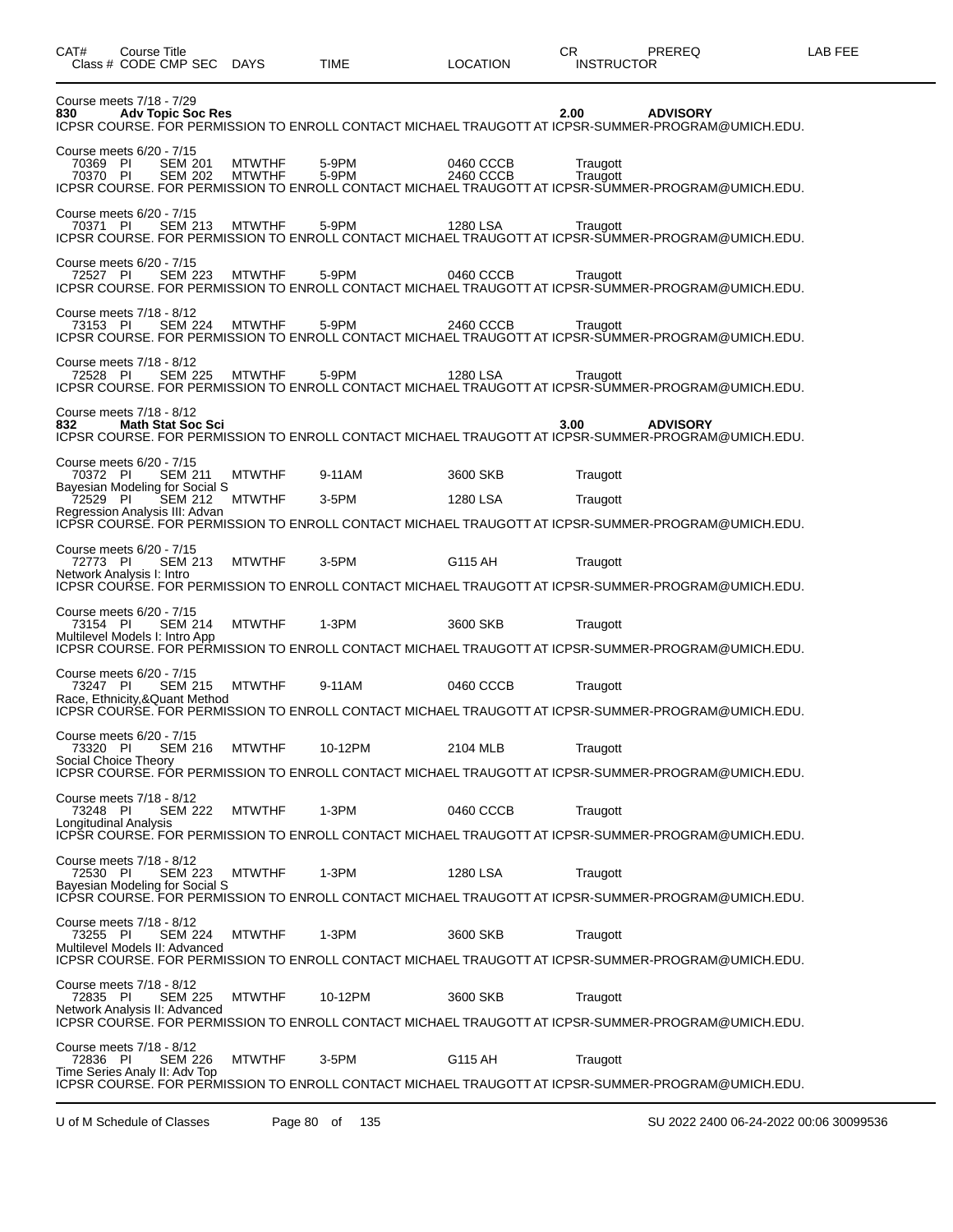| CAT#                         | <b>Course Title</b><br>Class # CODE CMP SEC DAYS                                         |               | <b>TIME</b>           | <b>LOCATION</b>        | <b>CR</b><br><b>INSTRUCTOR</b> | <b>PREREQ</b>                                                                                                         | LAB FEE |
|------------------------------|------------------------------------------------------------------------------------------|---------------|-----------------------|------------------------|--------------------------------|-----------------------------------------------------------------------------------------------------------------------|---------|
| 73062 PI                     | Course meets 7/18 - 8/12<br><b>SEM 227</b><br><b>Empirical Modeling of SS</b>            | <b>MTWTHF</b> | $1-3PM$               | 1437 MH                | Traugott                       | ICPSR COURSE. FOR PERMISSION TO ENROLL CONTACT MICHAEL TRAUGOTT AT ICPSR-SUMMER-PROGRAM@UMICH.EDU.                    |         |
| 73249 PI                     | Course meets 6/20 - 7/15<br><b>SEM 228</b><br>Causal Inference for the SS                | <b>MTWTHF</b> | 3-5PM                 | 0460 CCCB              | Traugott                       | ICPSR COURSE. FOR PERMISSION TO ENROLL CONTACT MICHAEL TRAUGOTT AT ICPSR-SUMMER-PROGRAM@UMICH.EDU.                    |         |
| 73407 PI                     | Course meets 7/18 - 8/12<br><b>SEM 229</b><br>Race, Ethnicity, & Quant Method            | <b>MTWTHF</b> | 10-12PM               | 2460 CCCB              | Traugott                       | ICPSR COURSE. FOR PERMISSION TO ENROLL CONTACT MICHAEL TRAUGOTT AT ICPSR-SUMMER-PROGRAM@UMICH.EDU.                    |         |
| 73408 PI<br>Machine Learning | Course meets 7/18 - 8/12<br><b>SEM 230</b>                                               | <b>MTWTHF</b> | 3-5PM                 | 0460 CCCB              | Traugott                       | ICPSR COURSE. FOR PERMISSION TO ENROLL CONTACT MICHAEL TRAUGOTT AT ICPSR-SUMMER-PROGRAM@UMICH.EDU.                    |         |
| 838                          | Course meets 6/20 - 7/15<br><b>Math Modl:Game Thry</b>                                   |               |                       |                        | 3.00                           | <b>ADVISORY</b><br>ICPSR COURSE. FOR PERMISSION TO ENROLL CONTACT MICHAEL TRAUGOTT AT ICPSR-SUMMER-PROGRAM@UMICH.EDU. |         |
| 70373 PI<br>841              | Course meets 7/18 - 8/12<br><b>SEM 222</b><br><b>Max Likelihd Estim</b>                  | <b>MTWTHF</b> | $1-3PM$               | 4128 LSA               | Traugott<br>3.00               | <b>ADVISORY</b><br>ICPSR COURSE. FOR PERMISSION TO ENROLL CONTACT MICHAEL TRAUGOTT AT ICPSR-SUMMER-PROGRAM@UMICH.EDU. |         |
| 70374<br>892                 | Course meets 7/18 - 8/12<br><b>SEM 222</b><br>-PI<br><b>Directed Research</b><br>$IND +$ | <b>MTWTHF</b> | $1-3PM$<br><b>ARR</b> | 2260 USB<br><b>ARR</b> | Traugott<br>$1.00 - 6.00$      | <b>ADVISORY</b>                                                                                                       |         |
| 990<br>995                   | <b>Diss-Precand</b><br>$IND +$<br>Diss-Cand                                              |               | <b>ARR</b>            | <b>ARR</b>             | 1.00-8.00<br>4.00              | <b>ADVISORY</b><br><b>ENFORCED</b>                                                                                    |         |
|                              | $IND +$<br>IR                                                                            |               | <b>ARR</b>            | <b>ARR</b>             |                                |                                                                                                                       |         |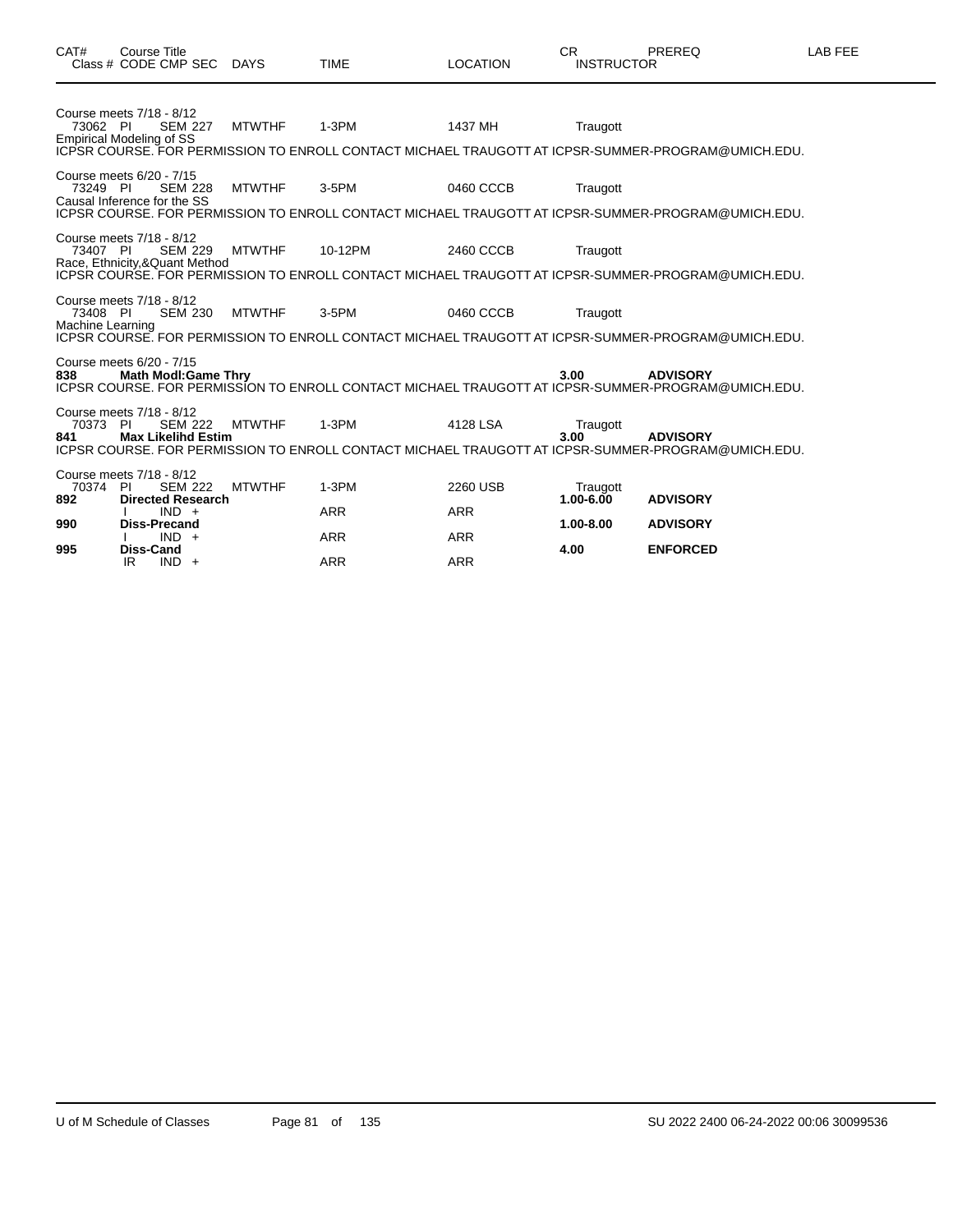| CAT#                | <b>Course Title</b><br>Class # CODE CMP SEC<br>DAYS               | <b>TIME</b> | <b>LOCATION</b> | CR.<br><b>INSTRUCTOR</b>    | PREREQ          | LAB FEE |
|---------------------|-------------------------------------------------------------------|-------------|-----------------|-----------------------------|-----------------|---------|
|                     | <b>Psychology Department</b>                                      |             |                 |                             |                 |         |
|                     | <b>Psychology (PSYCH)</b>                                         |             |                 |                             |                 |         |
| 112<br>72819<br>200 | Psy as Natl Science<br>P W LEC 201<br>MTWTH<br>Ind Psych Issues   | 10-12PM     | <b>B844 EH</b>  | 4.00<br>Malley<br>1.00-4.00 | <b>ADVISORY</b> |         |
|                     | $IND +$                                                           | <b>ARR</b>  | <b>ARR</b>      |                             |                 |         |
| 240<br>73727        | Intro to Cog Psych<br><b>P RW LEC 201</b><br>MTWTH                | 12-2PM      | 296 WEISER      | 4.00<br>Michal              | <b>ENFORCED</b> |         |
| 242                 | <b>Lang and Human Mind</b>                                        |             |                 | 3.00                        | <b>ENFORCED</b> |         |
| 73541<br>322        | <b>P RW LEC 201</b><br><b>TWTH</b><br><b>Fld Prac Res Nat Sci</b> | 10-12PM     | 142 LORCH       | <b>Burgess</b><br>1.00-4.00 | <b>ADVISORY</b> |         |
|                     | $IND +$                                                           | ARR         | <b>ARR</b>      |                             |                 |         |
| 325<br>73728        | <b>Detroit Initiative</b><br>P W LAB 201<br><b>TTH</b>            | 530-7PM     | 1068 EH         | 3.00<br>Fabian              | <b>ADVISORY</b> | 125.00  |
|                     | <b>Community Research</b>                                         |             |                 |                             |                 |         |
| 326                 | Dir Res Psych/NS                                                  |             |                 | 1.00-4.00                   | <b>ADVISORY</b> |         |
| 404                 | $IND +$<br><b>Field Practicum</b>                                 | <b>ARR</b>  | <b>ARR</b>      | 1.00-4.00                   | <b>ADVISORY</b> |         |
|                     | $IND +$                                                           | <b>ARR</b>  | <b>ARR</b>      |                             |                 |         |
| 405                 | <b>Pract Univ Setting</b><br>$IND +$                              | <b>ARR</b>  | <b>ARR</b>      | 1.00-4.00                   | <b>ADVISORY</b> |         |
| 420                 | <b>Adv Reading NS</b>                                             |             |                 | 1.00-4.00                   | <b>ADVISORY</b> |         |
|                     | $IND +$                                                           | <b>ARR</b>  | <b>ARR</b>      |                             |                 |         |
| 421                 | <b>Adv Reading Soc Sci</b><br>$IND +$                             | <b>ARR</b>  | <b>ARR</b>      | 1.00-4.00                   | <b>ADVISORY</b> |         |
| 422                 | <b>Adv Research NS</b>                                            |             |                 | 1.00-4.00                   | <b>ADVISORY</b> |         |
|                     | $IND +$                                                           | <b>ARR</b>  | <b>ARR</b>      |                             |                 |         |
| 423                 | Adv Res Soc Sci<br>$IND +$                                        | <b>ARR</b>  | <b>ARR</b>      | 3.00-4.00                   | <b>ADVISORY</b> |         |
| 619                 | <b>Supervised Research</b>                                        |             |                 | 1.00-4.00                   | <b>ADVISORY</b> |         |
| 706                 | $IND +$<br><b>Tutorial Reading</b>                                | <b>ARR</b>  | <b>ARR</b>      | 1.00-4.00                   | <b>ADVISORY</b> |         |
|                     | $IND +$                                                           | <b>ARR</b>  | <b>ARR</b>      |                             |                 |         |
| 719                 | <b>Supervised Research</b>                                        |             |                 | 1.00-5.00                   | <b>ADVISORY</b> |         |
| 819                 | $IND +$<br><b>Supervised Research</b>                             | <b>ARR</b>  | <b>ARR</b>      | 1.00-4.00                   | <b>ADVISORY</b> |         |
|                     | $IND +$                                                           | <b>ARR</b>  | <b>ARR</b>      |                             |                 |         |
| 879                 | <b>Internship Clin Psy</b><br>$IND +$                             | <b>ARR</b>  | <b>ARR</b>      | 2.00                        | <b>ADVISORY</b> |         |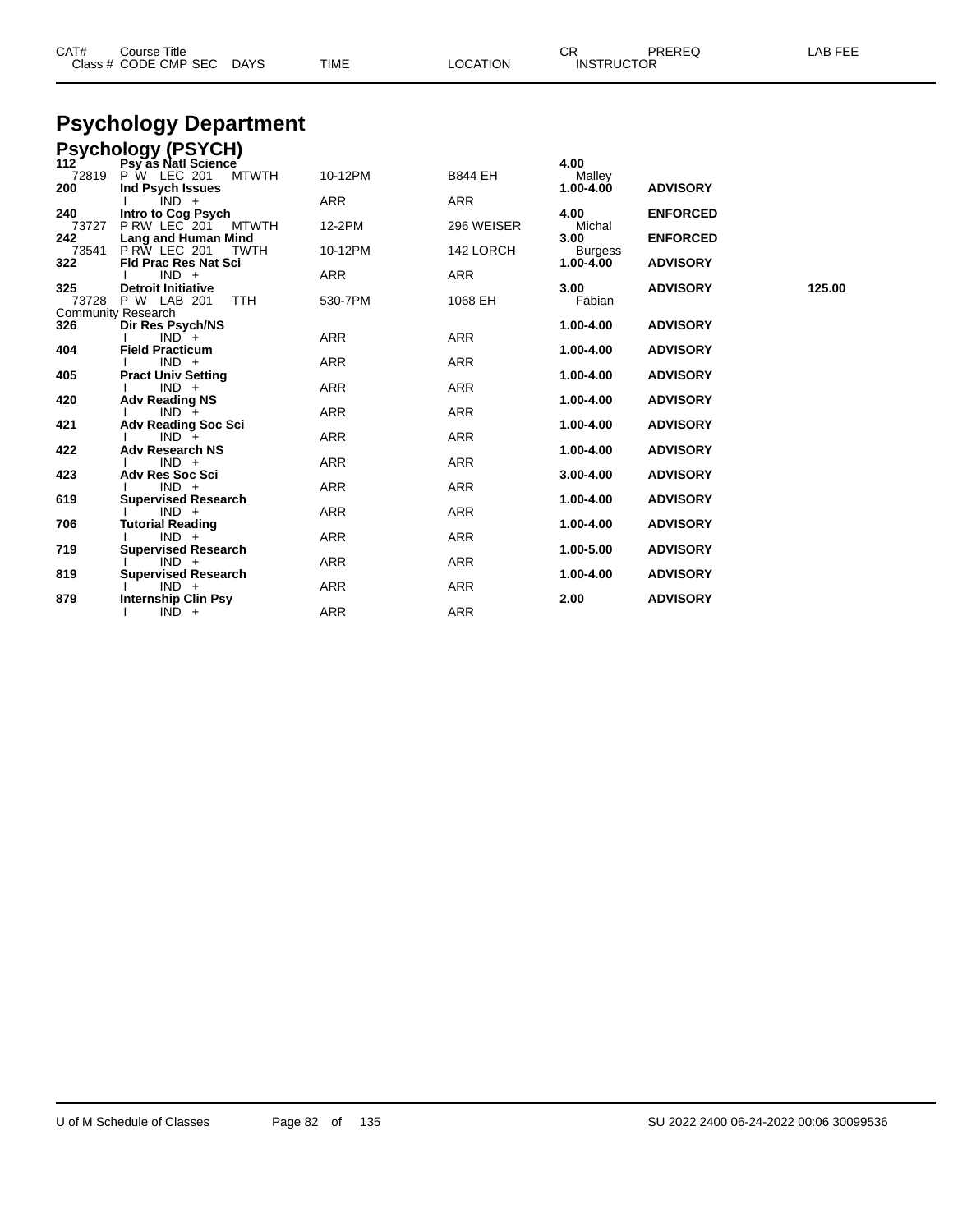| CAT# | Course Title<br>Class # CODE CMP SEC DAYS    | TIME       | LOCATION   | СR<br><b>INSTRUCTOR</b> | PREREQ          | LAB FEE |
|------|----------------------------------------------|------------|------------|-------------------------|-----------------|---------|
|      | <b>Studies In Religion</b>                   |            |            |                         |                 |         |
|      | Religion (RELIGION)<br>387 Independent Study |            |            |                         |                 |         |
|      | $IND +$                                      | <b>ARR</b> | <b>ARR</b> | 1.00-3.00               | <b>ADVISORY</b> |         |
| 487  | <b>Independent Study</b>                     |            |            | 1.00-3.00               | <b>ADVISORY</b> |         |
|      | $IND +$                                      | ARR        | ARR        |                         |                 |         |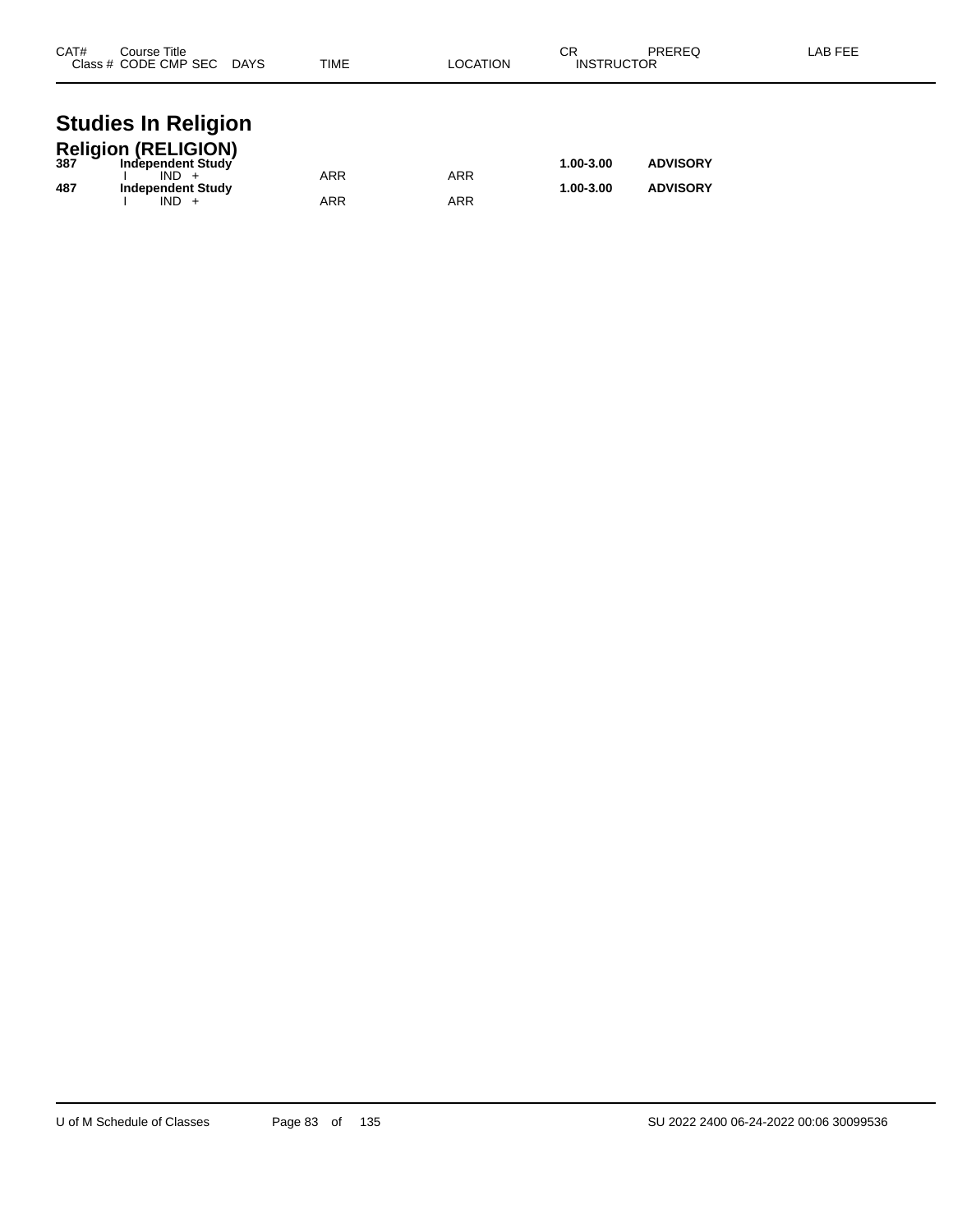| CAT#         | Course Title<br>Class # CODE CMP SEC DAYS        |              | <b>TIME</b> | LOCATION        | CR<br><b>INSTRUCTOR</b> | <b>PREREQ</b>   | LAB FEE |
|--------------|--------------------------------------------------|--------------|-------------|-----------------|-------------------------|-----------------|---------|
|              | <b>Romance Languages Department</b>              |              |             |                 |                         |                 |         |
|              | <b>French (FRENCH)</b>                           |              |             |                 |                         |                 |         |
| 230<br>70254 | Intensive 2nd Year<br><b>P RW REC 201</b>        | <b>MTTHF</b> | 9-11AM      | 2202 MLB        | 8.00<br>Moutinou, Akoto | <b>ENFORCED</b> |         |
| 230          | <b>Intensive 2nd Year</b><br><b>P RW REC 201</b> | <b>MTTHF</b> | 1130-130PM  | 2202 MLB        | 8.00                    | <b>ENFORCED</b> |         |
| 232<br>70255 | <b>Second Year</b><br><b>P RW REC 201</b>        | <b>MTTHF</b> | 9-11AM      | <b>B122 MLB</b> | 4.00<br>Grant           | <b>ENFORCED</b> |         |
| 399          | <b>Independent Study</b>                         |              |             |                 | 1.00-3.00               | <b>ENFORCED</b> |         |
|              | $IND +$<br>DR.                                   |              | <b>ARR</b>  | <b>ARR</b>      |                         |                 |         |

|                                              | R.                                              | $IND +$ |                                                    | ARR                                                                                                              | ARR             |                            |                           |
|----------------------------------------------|-------------------------------------------------|---------|----------------------------------------------------|------------------------------------------------------------------------------------------------------------------|-----------------|----------------------------|---------------------------|
|                                              |                                                 |         | <b>Romance Linguistics (ROMLING)</b>               |                                                                                                                  |                 |                            |                           |
| 298<br>73666                                 | Intro Spanish Ling<br>PRW LEC 201               |         | <b>TTH</b>                                         | $1-4PM$                                                                                                          | 2163 AH         | 3.00<br>Garcia-Amaya       | <b>ENFORCED</b>           |
| 416<br>73314 PRW REC 201                     | <b>Span Sociolinguistic</b>                     |         | <b>MW</b>                                          | 1-4PM                                                                                                            | 5521 HH         | 3.00<br>Henriksen          | <b>ADVISORY, ENFORCED</b> |
| <b>Spanish (SPANISH)</b>                     |                                                 |         |                                                    |                                                                                                                  |                 |                            |                           |
| 230                                          | Intènsive 2nd Year<br><b>P RW REC 201</b>       |         |                                                    |                                                                                                                  |                 | 8.00                       | <b>ENFORCED</b>           |
| 70398<br>230                                 | <b>Intensive 2nd Year</b>                       |         | <b>MTTHF</b>                                       | 9-11AM                                                                                                           | 2402 MLB        | Perez, De La Torre<br>8.00 | <b>ENFORCED</b>           |
|                                              | <b>P RW REC 201</b>                             |         | <b>MTTHF</b>                                       | 1130-130PM                                                                                                       | 2402 MLB        |                            |                           |
|                                              |                                                 |         |                                                    | The textbook can be purchased through the online bookstore or directly from the publisher at                     |                 |                            |                           |
| http://vistahigherlearning.com/store/<br>231 | Second Year Span                                |         |                                                    |                                                                                                                  |                 | 4.00                       | <b>ENFORCED</b>           |
| 70399 P RW REC 201                           |                                                 |         | <b>MTTHF</b>                                       | 9-11AM                                                                                                           | 2212 MLB        | Severs                     |                           |
|                                              |                                                 |         |                                                    | Students can choose between looseleaf or digital edition. Textbook can be purchased through the bookstore or at  |                 |                            |                           |
| 232                                          | <b>Second Year Span</b>                         |         | http://vistahigherlearning.com/store/umichigan.htm |                                                                                                                  |                 | 4.00                       | <b>ADVISORY, ENFORCED</b> |
|                                              |                                                 |         | 70400 PRW REC 201 MTTHF                            | 9-11AM                                                                                                           | <b>B120 MLB</b> | <b>Martinez Alvarez</b>    |                           |
|                                              |                                                 |         |                                                    | Students can purchase etext access through the online bookstore OR directly from the publisher by registering at |                 |                            |                           |
| 73602 PRW REC 206                            |                                                 |         | MTTHF                                              | https://www.pearsonmylabandmastering.com/northamerica/ and purchasing MyLab w/eText.<br>$1-3PM$                  | 2412 MLB        | Moya Perez                 |                           |
|                                              |                                                 |         |                                                    | Students can purchase etext access through the online bookstore OR directly from the publisher by registering at |                 |                            |                           |
|                                              |                                                 |         |                                                    | https://www.pearsonmylabandmastering.com/northamerica/ and purchasing MyLab w/eText.                             |                 |                            |                           |
| 298                                          | Intro Spanish Ling                              |         |                                                    | $1-4PM$                                                                                                          |                 | 3.00                       | <b>ENFORCED</b>           |
| 73489<br>350                                 | PRW LEC 201 TTH<br><b>Independent Study</b>     |         |                                                    |                                                                                                                  | 2163 AH         | Garcia-Amaya<br>1.00-3.00  | <b>ADVISORY</b>           |
|                                              |                                                 | $IND +$ |                                                    | <b>ARR</b>                                                                                                       | <b>ARR</b>      |                            |                           |
| 416                                          | <b>Span Sociolinguistic</b>                     |         |                                                    |                                                                                                                  |                 | 3.00                       | <b>ADVISORY, ENFORCED</b> |
| 73313<br>435                                 | <b>P RW REC 201</b><br><b>Independent Study</b> |         | MW                                                 | 1-4PM                                                                                                            | 5521 HH         | Henriksen<br>1.00-3.00     | <b>ENFORCED</b>           |
|                                              | DR.                                             | $IND +$ |                                                    | <b>ARR</b>                                                                                                       | <b>ARR</b>      |                            |                           |
| 635                                          | <b>Independent Study</b>                        |         |                                                    |                                                                                                                  |                 | 1.00-3.00                  | <b>ADVISORY</b>           |
| 895                                          | <b>Independent Study</b>                        | $IND +$ |                                                    | <b>ARR</b>                                                                                                       | <b>ARR</b>      | 1.00-3.00                  | <b>ADVISORY</b>           |
|                                              |                                                 | $IND +$ |                                                    | <b>ARR</b>                                                                                                       | <b>ARR</b>      |                            |                           |
| 995                                          | <b>Diss-Cand</b>                                |         |                                                    |                                                                                                                  |                 | 4.00                       | <b>ENFORCED</b>           |
|                                              | IR                                              | $IND +$ |                                                    | <b>ARR</b>                                                                                                       | <b>ARR</b>      |                            |                           |

**Italian (ITALIAN) 399 Directed Reading 1.00-3.00 ADVISORY**

**995 Diss-Cand 4.00 ENFORCED**

I IND + ARR ARR ARR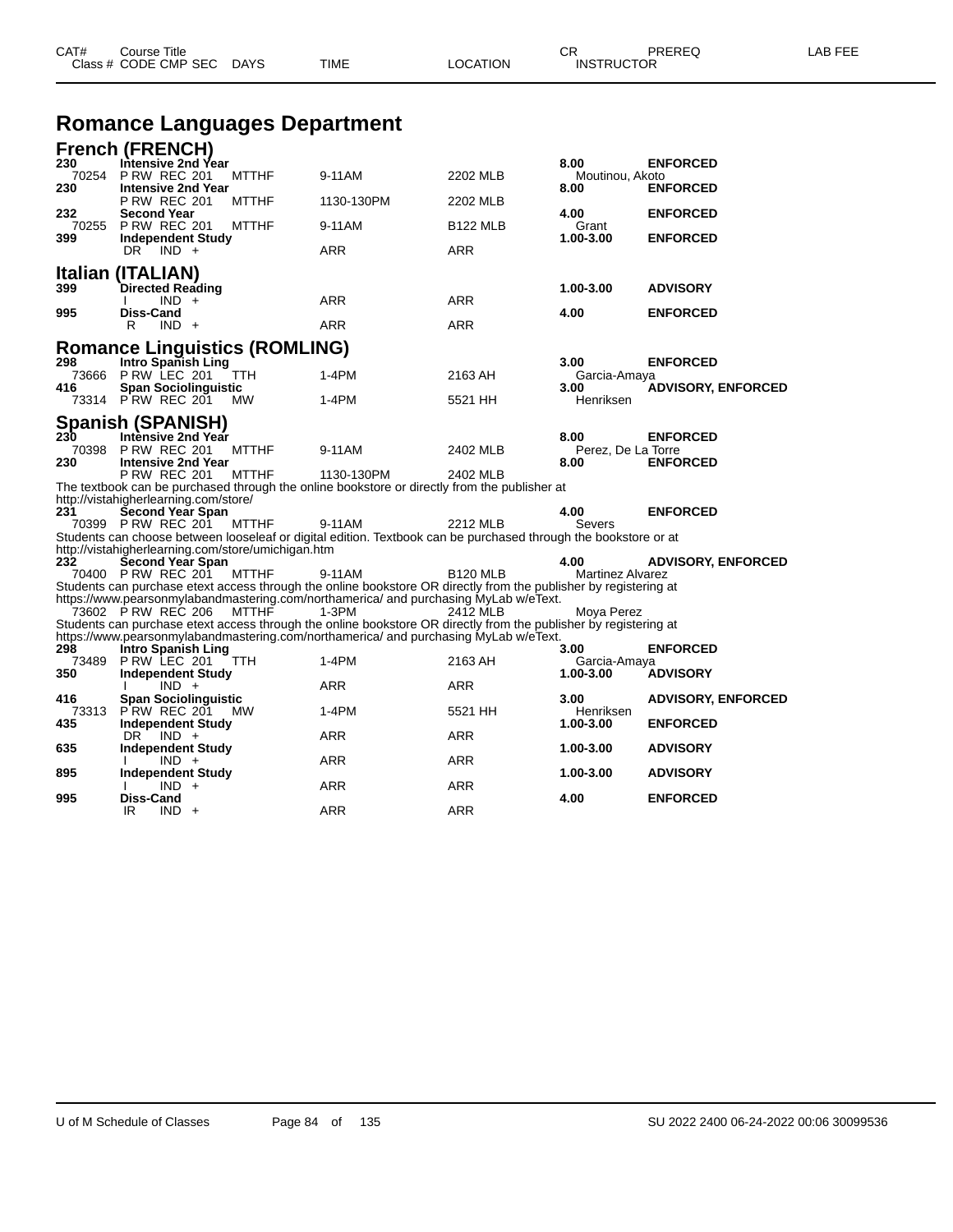### **Slavic Languages & Lit Dept**

| Polish (POLISH)<br>Directed Reading<br>$IND +$ |                                                                                                                                                                                                                                                                    | <b>ARR</b>                                                                                                                                                                                                                                              | <b>ARR</b>                                                                         | 1.00-4.00                                                                              | <b>ADVISORY</b>                                                                                                                                          |
|------------------------------------------------|--------------------------------------------------------------------------------------------------------------------------------------------------------------------------------------------------------------------------------------------------------------------|---------------------------------------------------------------------------------------------------------------------------------------------------------------------------------------------------------------------------------------------------------|------------------------------------------------------------------------------------|----------------------------------------------------------------------------------------|----------------------------------------------------------------------------------------------------------------------------------------------------------|
|                                                |                                                                                                                                                                                                                                                                    |                                                                                                                                                                                                                                                         |                                                                                    |                                                                                        |                                                                                                                                                          |
|                                                |                                                                                                                                                                                                                                                                    |                                                                                                                                                                                                                                                         |                                                                                    | 8.00                                                                                   | <b>ENFORCED</b>                                                                                                                                          |
|                                                |                                                                                                                                                                                                                                                                    |                                                                                                                                                                                                                                                         |                                                                                    |                                                                                        |                                                                                                                                                          |
|                                                |                                                                                                                                                                                                                                                                    |                                                                                                                                                                                                                                                         |                                                                                    |                                                                                        | <b>ENFORCED</b>                                                                                                                                          |
|                                                |                                                                                                                                                                                                                                                                    |                                                                                                                                                                                                                                                         |                                                                                    |                                                                                        |                                                                                                                                                          |
|                                                |                                                                                                                                                                                                                                                                    |                                                                                                                                                                                                                                                         |                                                                                    |                                                                                        |                                                                                                                                                          |
|                                                |                                                                                                                                                                                                                                                                    |                                                                                                                                                                                                                                                         |                                                                                    | 1.00-4.00                                                                              | <b>ADVISORY</b>                                                                                                                                          |
| $IND +$                                        |                                                                                                                                                                                                                                                                    | <b>ARR</b>                                                                                                                                                                                                                                              | <b>ARR</b>                                                                         |                                                                                        |                                                                                                                                                          |
|                                                |                                                                                                                                                                                                                                                                    |                                                                                                                                                                                                                                                         |                                                                                    |                                                                                        | <b>ADVISORY</b>                                                                                                                                          |
|                                                |                                                                                                                                                                                                                                                                    |                                                                                                                                                                                                                                                         |                                                                                    |                                                                                        |                                                                                                                                                          |
|                                                |                                                                                                                                                                                                                                                                    |                                                                                                                                                                                                                                                         |                                                                                    |                                                                                        | <b>ENFORCED</b>                                                                                                                                          |
|                                                |                                                                                                                                                                                                                                                                    |                                                                                                                                                                                                                                                         |                                                                                    |                                                                                        | <b>ENFORCED</b>                                                                                                                                          |
|                                                |                                                                                                                                                                                                                                                                    |                                                                                                                                                                                                                                                         |                                                                                    |                                                                                        |                                                                                                                                                          |
|                                                |                                                                                                                                                                                                                                                                    |                                                                                                                                                                                                                                                         |                                                                                    | 1.00-4.00                                                                              | <b>ADVISORY</b>                                                                                                                                          |
| $IND +$<br>IR                                  |                                                                                                                                                                                                                                                                    | <b>ARR</b>                                                                                                                                                                                                                                              | <b>ARR</b>                                                                         |                                                                                        |                                                                                                                                                          |
| <b>Diss-Precand</b>                            |                                                                                                                                                                                                                                                                    |                                                                                                                                                                                                                                                         |                                                                                    | 1.00-8.00                                                                              | <b>ADVISORY</b>                                                                                                                                          |
|                                                |                                                                                                                                                                                                                                                                    |                                                                                                                                                                                                                                                         |                                                                                    |                                                                                        |                                                                                                                                                          |
|                                                |                                                                                                                                                                                                                                                                    |                                                                                                                                                                                                                                                         |                                                                                    |                                                                                        | <b>ENFORCED</b>                                                                                                                                          |
|                                                |                                                                                                                                                                                                                                                                    |                                                                                                                                                                                                                                                         |                                                                                    |                                                                                        |                                                                                                                                                          |
|                                                |                                                                                                                                                                                                                                                                    |                                                                                                                                                                                                                                                         |                                                                                    |                                                                                        |                                                                                                                                                          |
|                                                |                                                                                                                                                                                                                                                                    |                                                                                                                                                                                                                                                         |                                                                                    | 1.00                                                                                   | <b>ADVISORY</b>                                                                                                                                          |
| IND.<br>$+$                                    |                                                                                                                                                                                                                                                                    | <b>ARR</b>                                                                                                                                                                                                                                              | <b>ARR</b>                                                                         |                                                                                        |                                                                                                                                                          |
|                                                | <b>P RW REC 201</b><br><b>P RW REC 201</b><br>scheduled class times.<br><b>Senior Honors</b><br>IR<br>$IND +$<br><b>REC 201</b><br>P R<br><b>REC 201</b><br>PR.<br><b>Superv Read Lit</b><br>$IND +$<br>IR<br>Diss-Cand<br>IR<br>$IND +$<br><b>Ukrainian (UKR)</b> | <b>Russian (RUSSIAN)</b><br>Inten 2nd Yr Russ<br><b>MTWTHF</b><br>Inten 2nd Yr Russ<br><b>MTWTHF</b><br><b>Supervised Reading</b><br><b>Inten Second Yr Russ</b><br><b>MTWTHF</b><br><b>Inten Second Yr Russ</b><br><b>MTWTHF</b><br>Internship-Ukraine | 10-12PM<br>$1-3PM$<br><b>ARR</b><br>$1-3PM$<br>10-12PM<br><b>ARR</b><br><b>ARR</b> | 3310 MLB<br>3310 MLB<br><b>ARR</b><br>3310 MLB<br>3310 MLB<br><b>ARR</b><br><b>ARR</b> | 8.00<br>Course instruction is remote and synchronous. Enrolled students are expected to be available remotely during all<br>3.00<br>8.00<br>8.00<br>4.00 |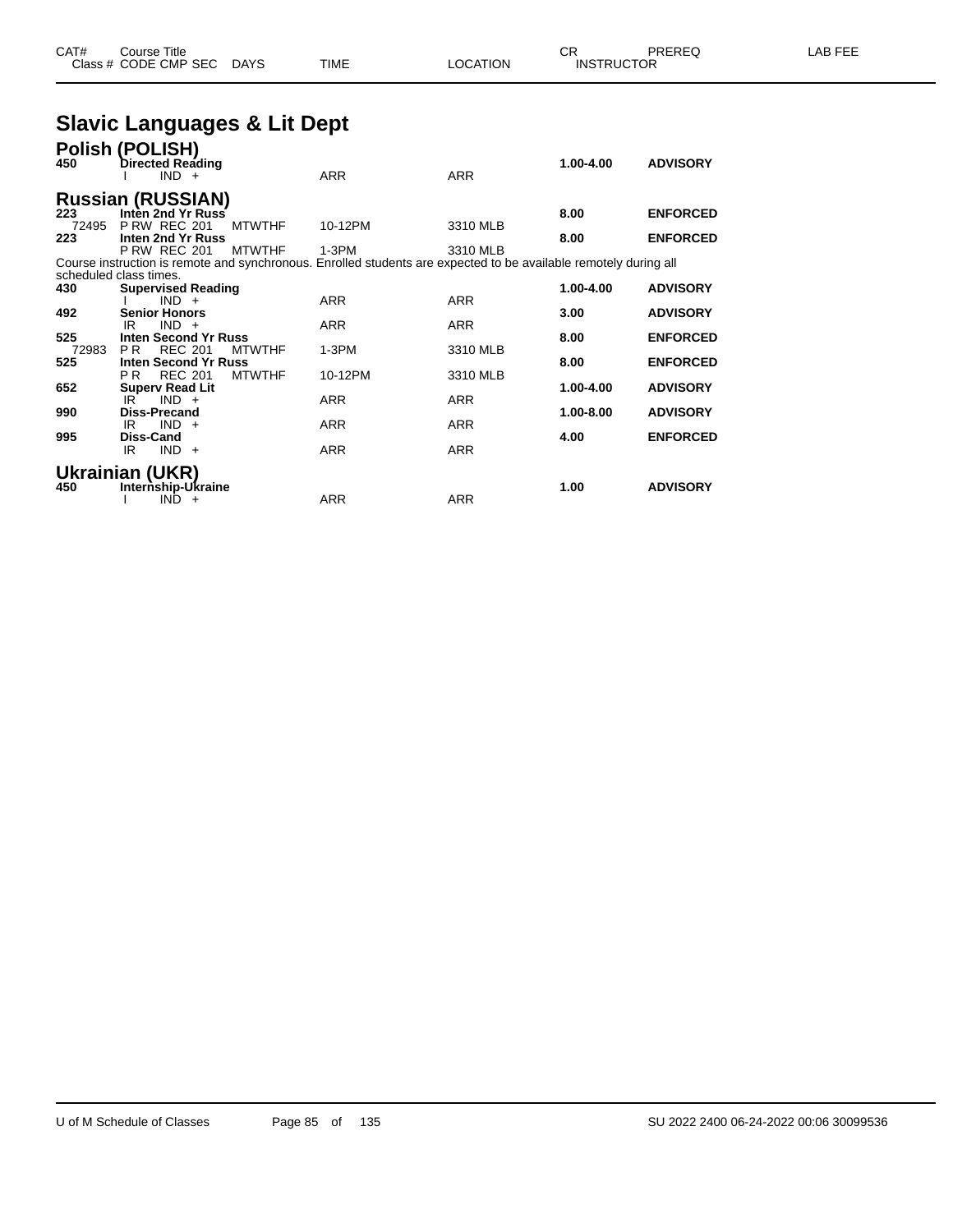| CAT#<br><b>Class</b> | Title<br>Course<br>CODE<br><b>CMP SEC</b> | DAYS<br>_____ | TIME | <b>TION</b><br>∩∩ | ^-<br>◡┍<br><b>CTOF</b><br><b>INS</b><br>1 I C<br>____ | <b>DDEDEC</b> | ---<br>_AP |
|----------------------|-------------------------------------------|---------------|------|-------------------|--------------------------------------------------------|---------------|------------|
|                      |                                           |               |      |                   |                                                        |               |            |

# **Sociology Department**

|       | Sociology (SOC)           |             |         |         |           |                           |
|-------|---------------------------|-------------|---------|---------|-----------|---------------------------|
| 100   | Intro to Sociology        |             |         |         | 3.00      | <b>ADVISORY, ENFORCED</b> |
| 72569 | PRW LEC 201               | MWF         | 9-11AM  | 1084 EH | Rivera    |                           |
| 345   | <b>Soc of Sexualities</b> |             |         |         | 3.00      | <b>ADVISORY</b>           |
| 73186 | LEC 201<br>P W            | <b>TWTH</b> | 11-1PM  | 1084 EH | Jones     |                           |
| 368   | Criminology               |             |         |         | 3.00      | <b>ADVISORY</b>           |
| 73342 | LEC 201<br>P W            | <b>MWF</b>  | $1-3PM$ | 1084 EH | McGinn    |                           |
| 394   | Undergrad Research        |             |         |         | 1.00-4.00 |                           |
|       | IND +                     |             | ARR     | ARR     |           |                           |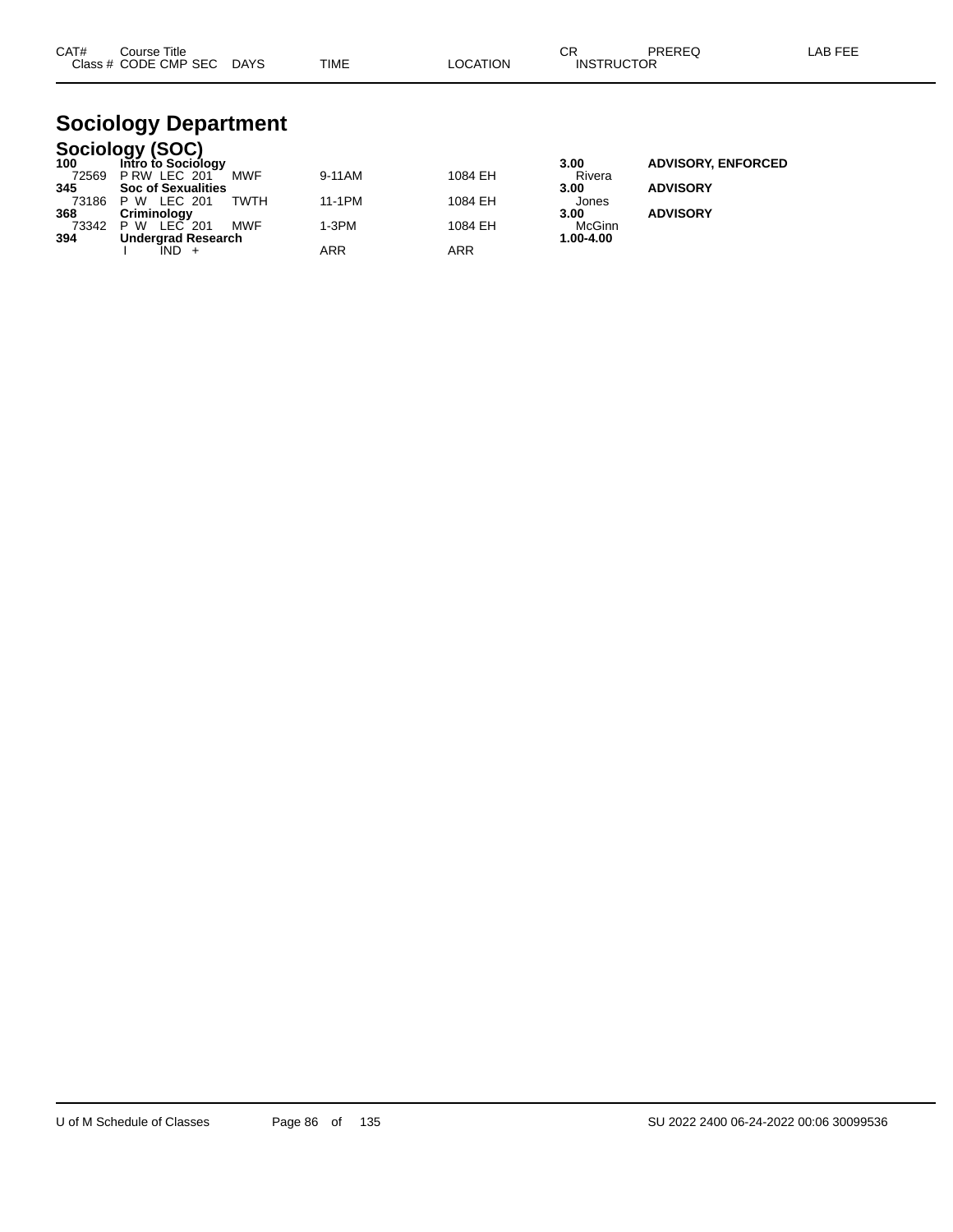# **Statistics Department**

**Statistics (STATS) 250 Intr Stat&Data Anlys 4.00** 71459 A LEC 201 MWTH 9-11AM 1210 CHEM Rulkowski Lectures will be recorded and made available asynchronously. Lecture attendance is highly encouraged, but not required. There will be a combination of quizzes and exams administered in-person.

For enrollment questions regarding this course please email statsugradprogram@umich.edu<br>71460 P W LAB 202 MW 1130-1PM B760 EH 71460 P W LAB 202 MW 1130-1PM B760 EH Jin Lectures will be recorded and made available asynchronously. Lecture attendance is highly encouraged, but not required. There will be a combination of quizzes and exams administered in-person.

For enrollment questions regarding this course please email statsugradprogram@umich.edu 71461 P W LAB 203 ARR REMOTE Matthys Lectures will be recorded and made available asynchronously. Lecture attendance is highly encouraged, but not required. There will be a combination of quizzes and exams administered in-person.

This is an asynchronous lab, no formal time is scheduled with your lab instructor during the week, but you will be able to interact with them during office hours, and via Canvas and email. Each week you will be given access to a recording for asynchronous lab sections so that you can complete your weekly lab. Weekly lab writeups will be posted and submitted via Canvas. Technology/Platform: Zoom, Gradescope, course.work.

For enrollment questions regarding this course please email statsugradprogram@umich.edu

71462 P W LAB 204 ARR REMOTE Lund Lectures will be recorded and made available asynchronously. Lecture attendance is highly encouraged, but not required. There will be a combination of quizzes and exams administered in-person.

This is an asynchronous lab, no formal time is scheduled with your lab instructor during the week, but you will be able to interact with them during office hours, and via Canvas and email. Each week you will be given access to a recording for asynchronous lab sections so that you can complete your weekly lab. Weekly lab writeups will be posted and submitted via Canvas. Technology/Platform: Zoom, Gradescope, course.work.

For enrollment questions regarding this course please email statsugradprogram@umich.edu<br>73494 P LAB 205 MW 1-230PM B760 EH 73494 P LAB 205 MW 1-230PM B760 EH Hawkins-Day Lectures will be recorded and made available asynchronously. Lecture attendance is highly encouraged, but not required. There will be a combination of quizzes and exams administered in-person.

For enrollment questions regarding this course please email statsugradprogram@umich.edu

| 299   | Undergrad Internship                 |            |            | 1.00      |                 |
|-------|--------------------------------------|------------|------------|-----------|-----------------|
|       | $IND +$<br>D                         | <b>ARR</b> | <b>ARR</b> |           |                 |
| 425   | Intro Probabil                       |            |            | 3.00      | <b>ADVISORY</b> |
| 73658 | <b>TWF</b><br>LEC 202<br>P W         | $1-3PM$    | 269 WEISER | Chen      |                 |
| 489   | Ind Study in Stat                    |            |            | 1.00-4.00 |                 |
|       | $IND +$                              | <b>ARR</b> | <b>ARR</b> |           |                 |
| 499   | <b>Honors Seminar</b>                |            |            | 2.00-3.00 | <b>ADVISORY</b> |
|       | $IND +$                              | <b>ARR</b> | <b>ARR</b> |           |                 |
| 750   | <b>Directed Reading</b>              |            |            | 1.00-6.00 | <b>ADVISORY</b> |
|       | IR<br>$IND +$                        | <b>ARR</b> | <b>ARR</b> |           |                 |
| 990   | <b>Diss-Precand</b><br>$IND +$<br>IR | <b>ARR</b> | <b>ARR</b> | 1.00-8.00 | <b>ADVISORY</b> |
| 995   | Diss-Cand                            |            |            | 4.00      | <b>ENFORCED</b> |
|       | $IND +$<br>IR                        | <b>ARR</b> | <b>ARR</b> |           |                 |
|       |                                      |            |            |           |                 |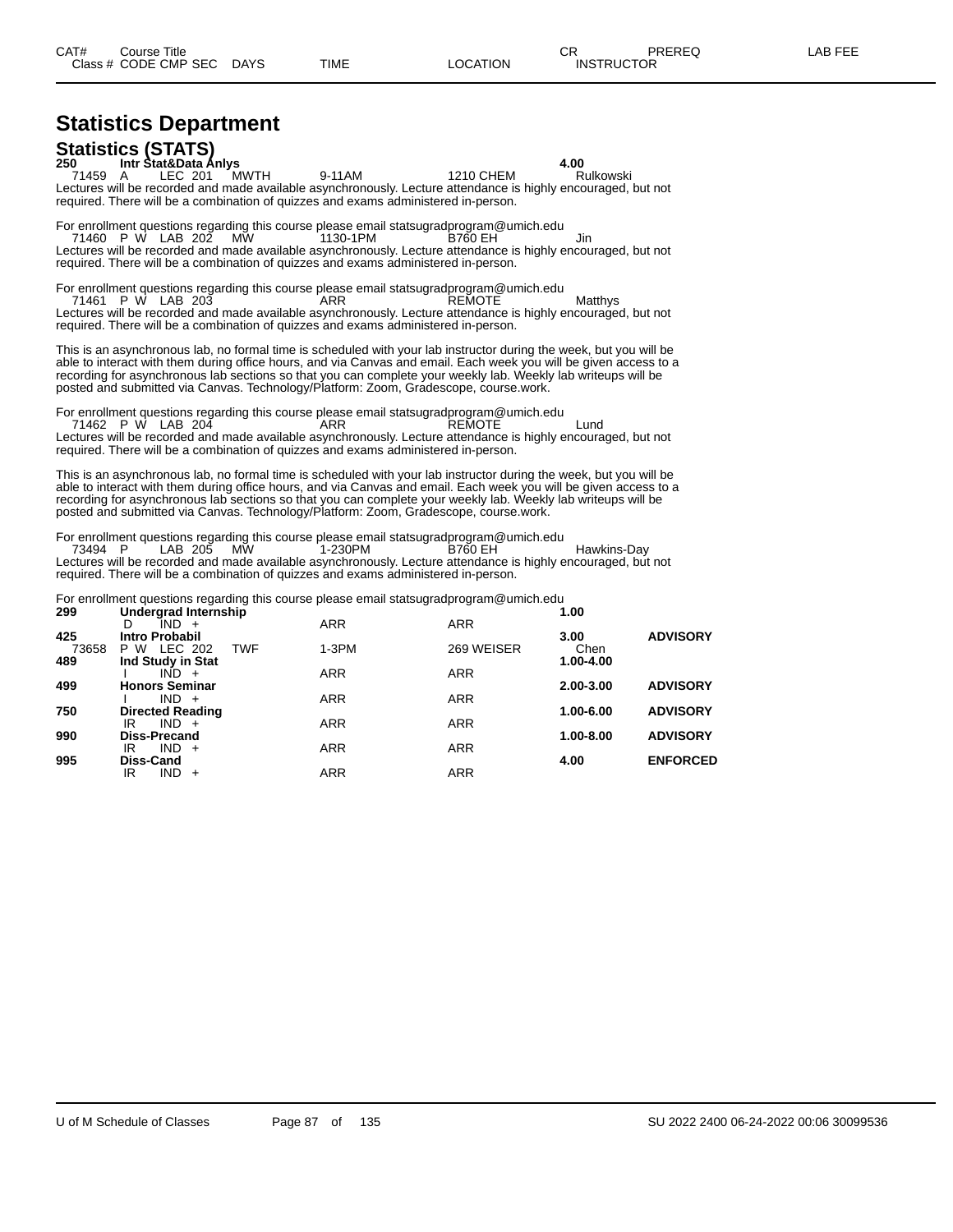| Class # CODE CMP SEC DAYS |                                                   | TIME       | LOCATION   | <b>INSTRUCTOR</b> |                 |  |
|---------------------------|---------------------------------------------------|------------|------------|-------------------|-----------------|--|
|                           | <b>Office of International Programs</b>           |            |            |                   |                 |  |
|                           | <b>Study Abroad (STDABRD)</b>                     |            |            |                   |                 |  |
| 230                       | Int Fr Lang Study FR                              |            |            | 1.00-10.00        | <b>ADVISORY</b> |  |
| 73739                     | LEC 201<br>P                                      | <b>ARR</b> | <b>ARR</b> |                   |                 |  |
| 234                       | <b>Multdscpl Studies ES</b>                       |            |            | 1.00-10.00        |                 |  |
| 73740<br>286              | <b>LEC 201</b><br>P<br><b>Black Paris FR</b>      | <b>ARR</b> | <b>ARR</b> | 1.00-10.00        |                 |  |
| 73742                     | <b>LEC 201</b><br>P                               | ARR        | <b>ARR</b> |                   |                 |  |
| 320                       | <b>Marine Resrc Std TC</b>                        |            |            | 1.00-15.00        |                 |  |
| 73743                     | LEC 201<br>P                                      | <b>ARR</b> | <b>ARR</b> |                   |                 |  |
| 330                       | <b>Budapest, Hungary</b>                          |            |            | 1.00-15.00        |                 |  |
| 73744                     | LEC 201                                           | <b>ARR</b> | <b>ARR</b> |                   |                 |  |
| 341                       | ColgYrAthens-Sum GR                               |            |            | 1.00-10.00        |                 |  |
| 73745                     | LEC 201                                           | <b>ARR</b> | <b>ARR</b> |                   |                 |  |
| 376                       | Uni Yonsei (Sum) KR                               |            |            | 1.00-10.00        |                 |  |
| 73578                     | LEC 201<br>P                                      | <b>ARR</b> | <b>ARR</b> |                   |                 |  |
| 385                       | <b>MultdscplStudies IT</b>                        |            |            | 1.00-10.00        |                 |  |
| 73746<br>386              | LEC 201<br>FoodSecurty&Nutr IT                    | ARR        | <b>ARR</b> | 1.00-10.00        |                 |  |
| 73747                     | LEC 201<br>P                                      | <b>ARR</b> | <b>ARR</b> |                   |                 |  |
| 406                       | <b>DIS Summer DK/SE</b>                           |            |            | 1.00-10.00        |                 |  |
| 73579                     | LEC 201<br>P                                      | <b>ARR</b> | <b>ARR</b> |                   |                 |  |
| 445                       | <b>STEM Rsrch-Glasgw UK</b>                       |            |            | 1.00-10.00        |                 |  |
| 73748                     | LEC 201<br>P                                      | <b>ARR</b> | <b>ARR</b> |                   |                 |  |
| 452                       | <b>StPeterCol Oxford UK</b>                       |            |            | 1.00-10.00        |                 |  |
| 73749                     | LEC 201<br>P                                      | ARR        | ARR        |                   |                 |  |
| 455                       | Westminster,Sum UK                                |            |            | 1.00-10.00        |                 |  |
| 73750                     | LEC 201<br>P                                      | ARR        | ARR        |                   |                 |  |
| 456                       | <b>Lond Schl Econ UK</b>                          |            |            | 1.00-15.00        |                 |  |
| 73751                     | LEC 201<br>P                                      | ARR        | ARR        |                   |                 |  |
| 457<br>73752              | <b>STEM Rsrch-Londn UK</b><br><b>LEC 201</b><br>P | ARR        | <b>ARR</b> | 1.00-15.00        |                 |  |
| 486                       | <b>Sciences Po Paris FR</b>                       |            |            | 1.00-15.00        | <b>ADVISORY</b> |  |
|                           |                                                   |            |            |                   |                 |  |

CAT# Course Title Case CR PREREQ LAB FEE

P LEC 201 ARR ARR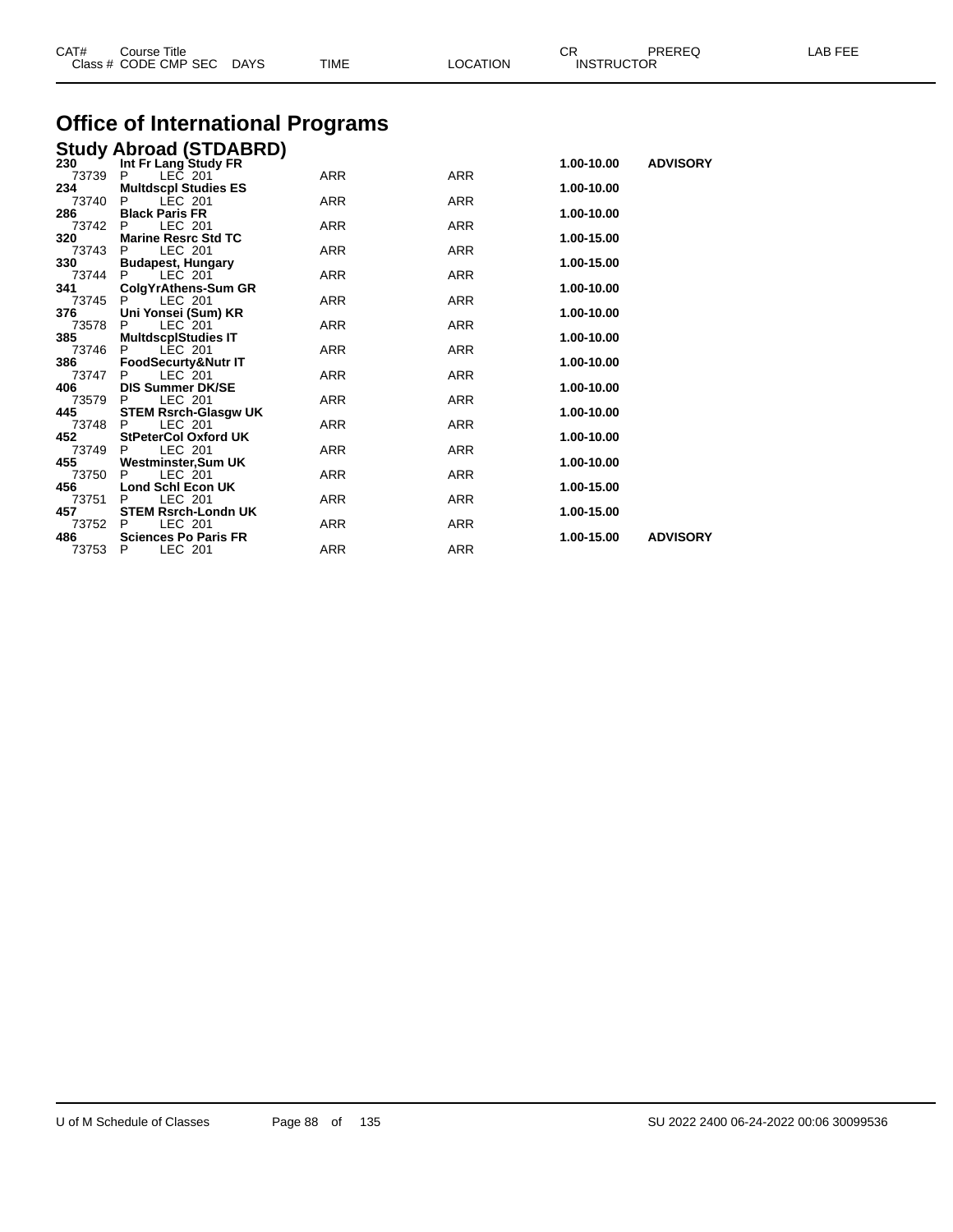| CAT# | Course Title              |             |          | ∩⊓                | PREREQ | LAB FEE |
|------|---------------------------|-------------|----------|-------------------|--------|---------|
|      | Class # CODE CMP SEC DAYS | <b>TIME</b> | LOCATION | <b>INSTRUCTOR</b> |        |         |

#### **Women's Studies Department Women's and Gender Studies (WGS)**

| 305   | Interdisc LGBTQ Hith            | ,          |               | 3.00        |                 |
|-------|---------------------------------|------------|---------------|-------------|-----------------|
| 73361 | P W LEC 201<br><b>MW</b>        | 4-7PM      | <b>REMOTE</b> | Eickmeyer   |                 |
| 344   | <b>Topic Gender&amp;Culture</b> |            |               | 3.00        | <b>ADVISORY</b> |
| 73713 | P W SEM 201<br>TTH              | 2-5PM      | <b>REMOTE</b> | Chakraborty |                 |
|       | The Personal, Political& Poetic |            |               |             |                 |
| 348   | <b>Soc of Sexualities</b>       |            |               | 3.00        | <b>ADVISORY</b> |
| 73187 | P W LEC 201<br>TWTH             | 11-1PM     | 1084 EH       | Jones       |                 |
| 384   | Independent Research            |            |               | 1.00-3.00   | <b>ADVISORY</b> |
|       | $IND +$<br>D.                   | <b>ARR</b> | <b>ARR</b>    |             |                 |
| 385   | <b>Directed Reading</b>         |            |               | 1.00-3.00   | <b>ADVISORY</b> |
|       | $IND +$                         | <b>ARR</b> | <b>ARR</b>    |             |                 |
| 580   | <b>Independent Study</b>        |            |               | 1.00-3.00   | <b>ADVISORY</b> |
|       | $IND +$                         | <b>ARR</b> | <b>ARR</b>    |             |                 |
| 690   | <b>Directed Readings</b>        |            |               | 1.00-3.00   | <b>ADVISORY</b> |
|       | $IND +$                         | <b>ARR</b> | <b>ARR</b>    |             |                 |
| 890   | <b>Advanced Research</b>        |            |               | 1.00-3.00   | <b>ADVISORY</b> |
|       | $IND +$                         | <b>ARR</b> | <b>ARR</b>    |             |                 |
| 891   | Jt Ph.D Adv Res                 |            |               | 3.00        | <b>ADVISORY</b> |
|       | $IND +$                         | <b>ARR</b> | <b>ARR</b>    |             |                 |
| 892   | <b>Advanced Research</b>        |            |               | 3.00        | <b>ADVISORY</b> |
|       | $IND +$                         | <b>ARR</b> | <b>ARR</b>    |             |                 |
| 990   | <b>Diss Pre-Cand</b>            |            |               | 1.00-8.00   | <b>ADVISORY</b> |
|       | $IND +$                         | <b>ARR</b> | <b>ARR</b>    |             |                 |
| 995   | <b>Diss Cand</b>                |            |               | 4.00        | <b>ENFORCED</b> |
|       | $IND +$<br>IR.                  | <b>ARR</b> | <b>ARR</b>    |             |                 |
|       |                                 |            |               |             |                 |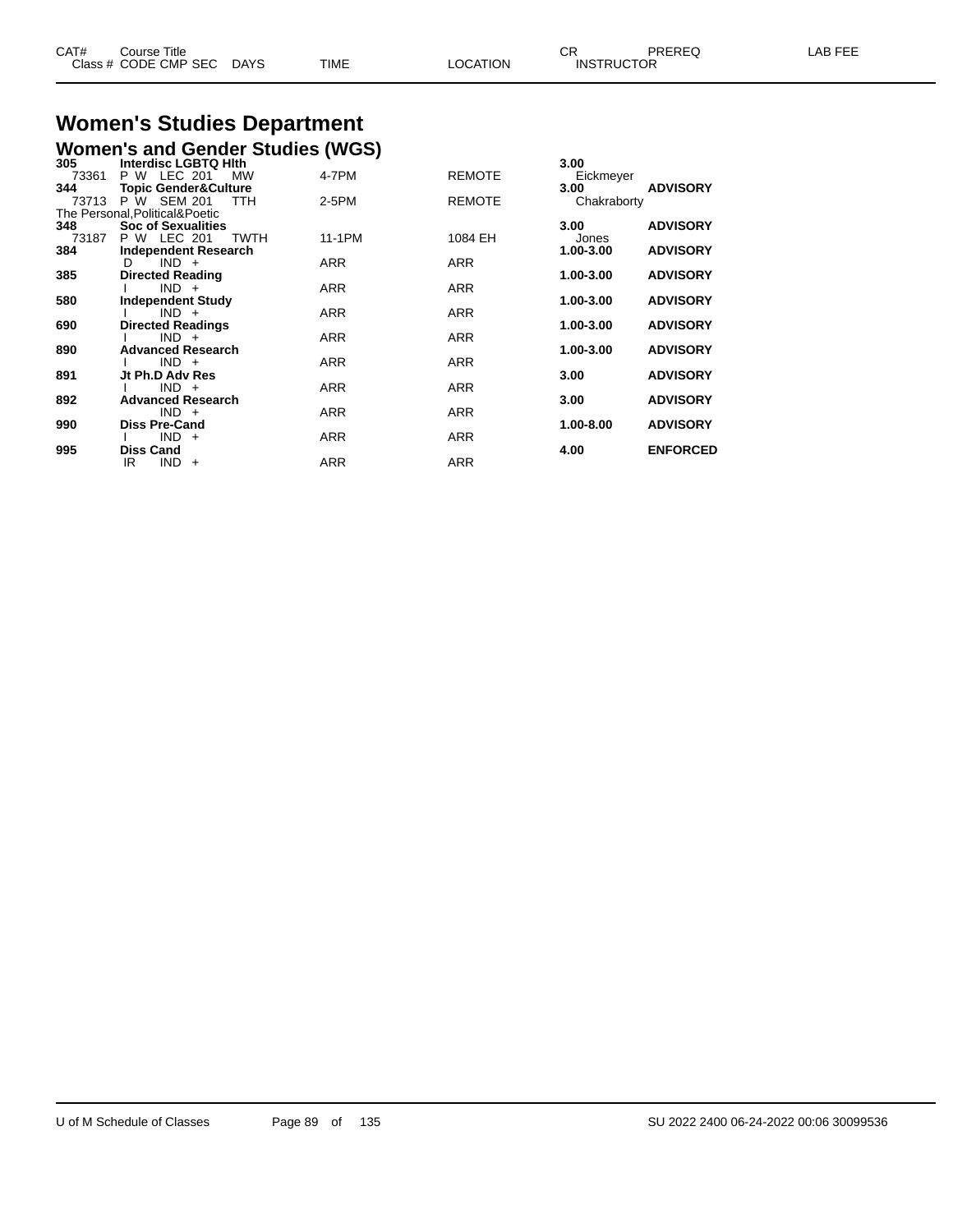#### **Medicine Division of Anatomical Science Anatomy (ANATOMY)**

| 990 | AIRWIII) (ANAIVIII)<br>Diss-Precand |            |     | $1.00 - 8.00$ | <b>ADVISORY</b> |
|-----|-------------------------------------|------------|-----|---------------|-----------------|
| 995 | $IND +$<br>Diss-Cand                | ARR        | ARR | 4.00          | <b>ENFORCED</b> |
|     | $IND +$<br>IR                       | <b>ARR</b> | ARR |               |                 |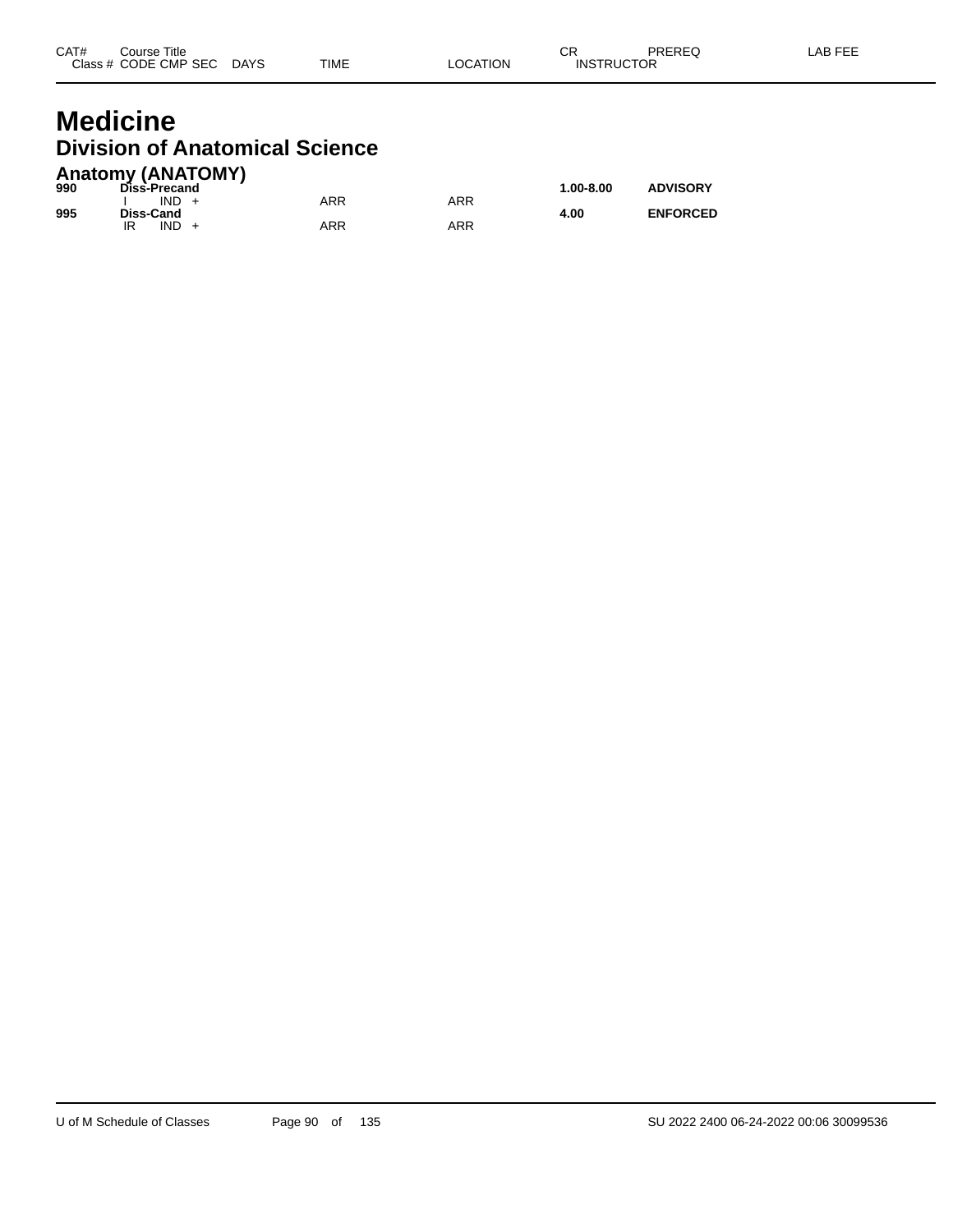| CAT# | Course Title<br>Class # CODE CMP SEC | <b>DAYS</b> | <b>TIME</b> | <b>LOCATION</b> | СR<br><b>INSTRUCTOR</b> | PREREQ | <b>LAB FEE</b> |
|------|--------------------------------------|-------------|-------------|-----------------|-------------------------|--------|----------------|
|      |                                      |             |             |                 |                         |        |                |

# **Anesthesiology Department**

| 499 | <b>Anesthesia (ANESTH)</b><br>Ua Resèarch |     |     | 1.00-16.00 | <b>ADVISORY</b> |
|-----|-------------------------------------------|-----|-----|------------|-----------------|
|     | $IND +$                                   | ARR | ARR |            |                 |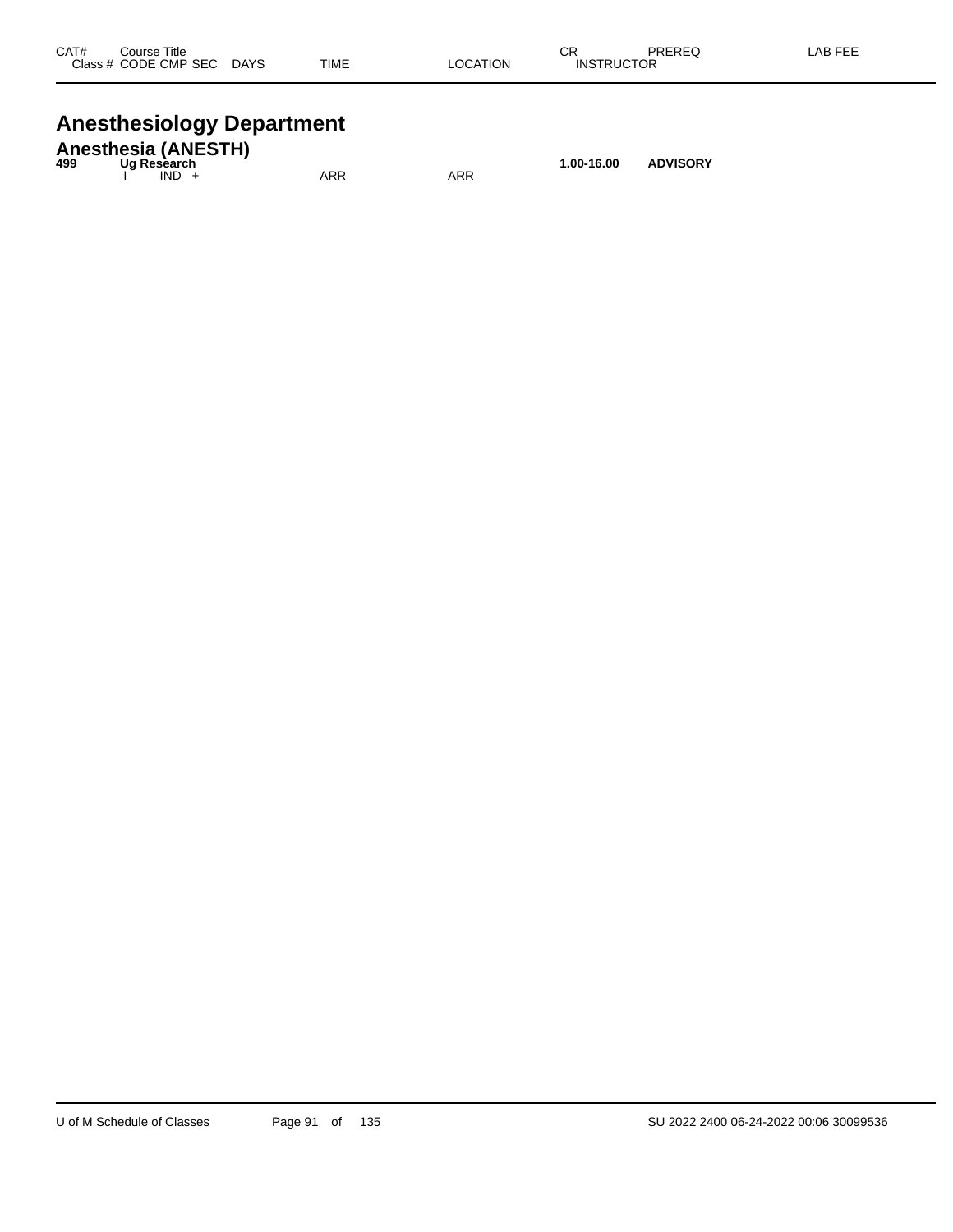| CAT# | Course Title<br>Class # CODE CMP SEC | <b>DAYS</b> | <b>TIME</b> | LOCATION | СR<br><b>INSTRUCTOR</b> | PREREQ | LAB FEE |
|------|--------------------------------------|-------------|-------------|----------|-------------------------|--------|---------|
|      |                                      |             |             |          |                         |        |         |

#### **Bioinformatics Bioinformatics (BIOINF)**

| 599 | P <sub>1</sub><br><b>Directed Research</b> |     |     | $1.00 - 8.00$ |                 |
|-----|--------------------------------------------|-----|-----|---------------|-----------------|
|     | $IND +$                                    | ARR | ARR |               |                 |
| 990 | Diss Research / Prec<br>IND.               | ARR | ARR | $1.00 - 8.00$ | <b>ADVISORY</b> |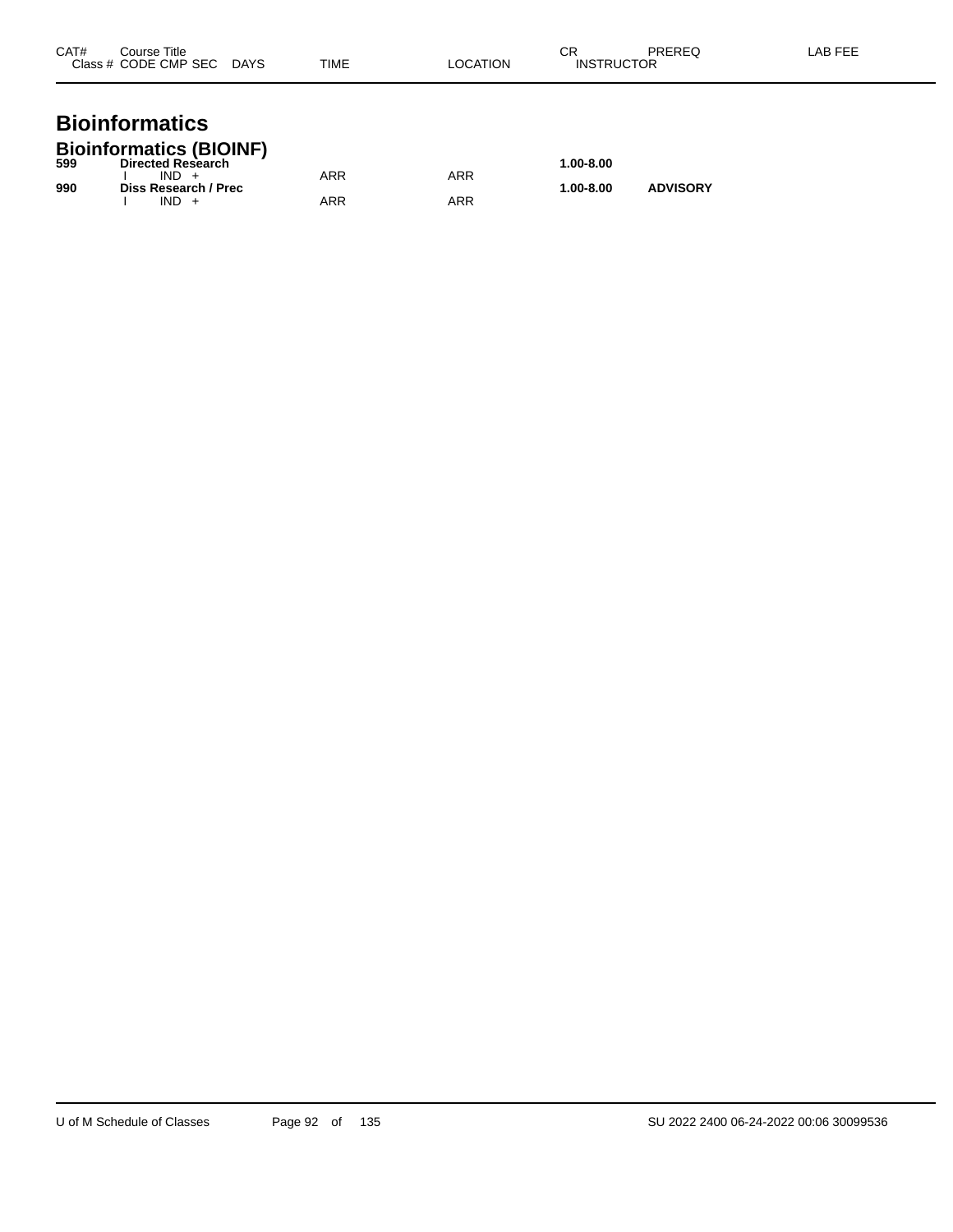| CAT#<br>Course Title<br>Class # CODE CMP SEC DAYS | TIME | LOCATION | СR<br>PRERFO<br><b>INSTRUCTOR</b> | LAB FEE |
|---------------------------------------------------|------|----------|-----------------------------------|---------|
| <b>Biological Chemistry Departmen</b>             |      |          |                                   |         |

#### **Biological Chemistry Departmen Biological Chemistry (BIOLCHEM)**

|     | <b>DIOIOGICAL CHEMISTLY (DIOLCTIENT)</b><br>298 UG Research Biochem | 1.00-4.00 | <b>ADVISORY</b> |           |                 |
|-----|---------------------------------------------------------------------|-----------|-----------------|-----------|-----------------|
|     | $IND +$                                                             | ARR       | ARR             |           |                 |
| 200 | <b>HO Decession DIOI OUEM</b>                                       |           |                 | 4.00.4.00 | <b>ADVICODY</b> |

| 398 | <b>UG Research BIOLCHEM</b> |            |            | 1.00-4.00     | <b>ADVISORY</b> |
|-----|-----------------------------|------------|------------|---------------|-----------------|
|     | $IND +$                     | <b>ARR</b> | <b>ARR</b> |               |                 |
| 499 | <b>Biochem Res for Ug</b>   |            |            | 1.00-6.00     | <b>ADVISORY</b> |
|     | IR<br>$IND +$               | <b>ARR</b> | <b>ARR</b> |               |                 |
|     | * FOR UNDERGRADUATES.       |            |            |               |                 |
| 600 | Intro Bio Research          |            |            | $1.00 - 8.00$ | <b>ADVISORY</b> |
|     | IR<br>$IND +$               | <b>ARR</b> | <b>ARR</b> |               |                 |
| 800 | <b>Biochem Res-Med Stu</b>  |            |            | 1.00-6.00     | <b>ADVISORY</b> |
|     | $IND +$                     | ARR        | <b>ARR</b> |               |                 |
| 990 | <b>Diss-Precand</b>         |            |            | $1.00 - 8.00$ | <b>ADVISORY</b> |
|     | $IND +$                     | <b>ARR</b> | <b>ARR</b> |               |                 |
| 995 | Diss-Cand                   |            |            | 4.00          | <b>ENFORCED</b> |
|     | $IND +$<br>IR               | ARR        | <b>ARR</b> |               |                 |
|     |                             |            |            |               |                 |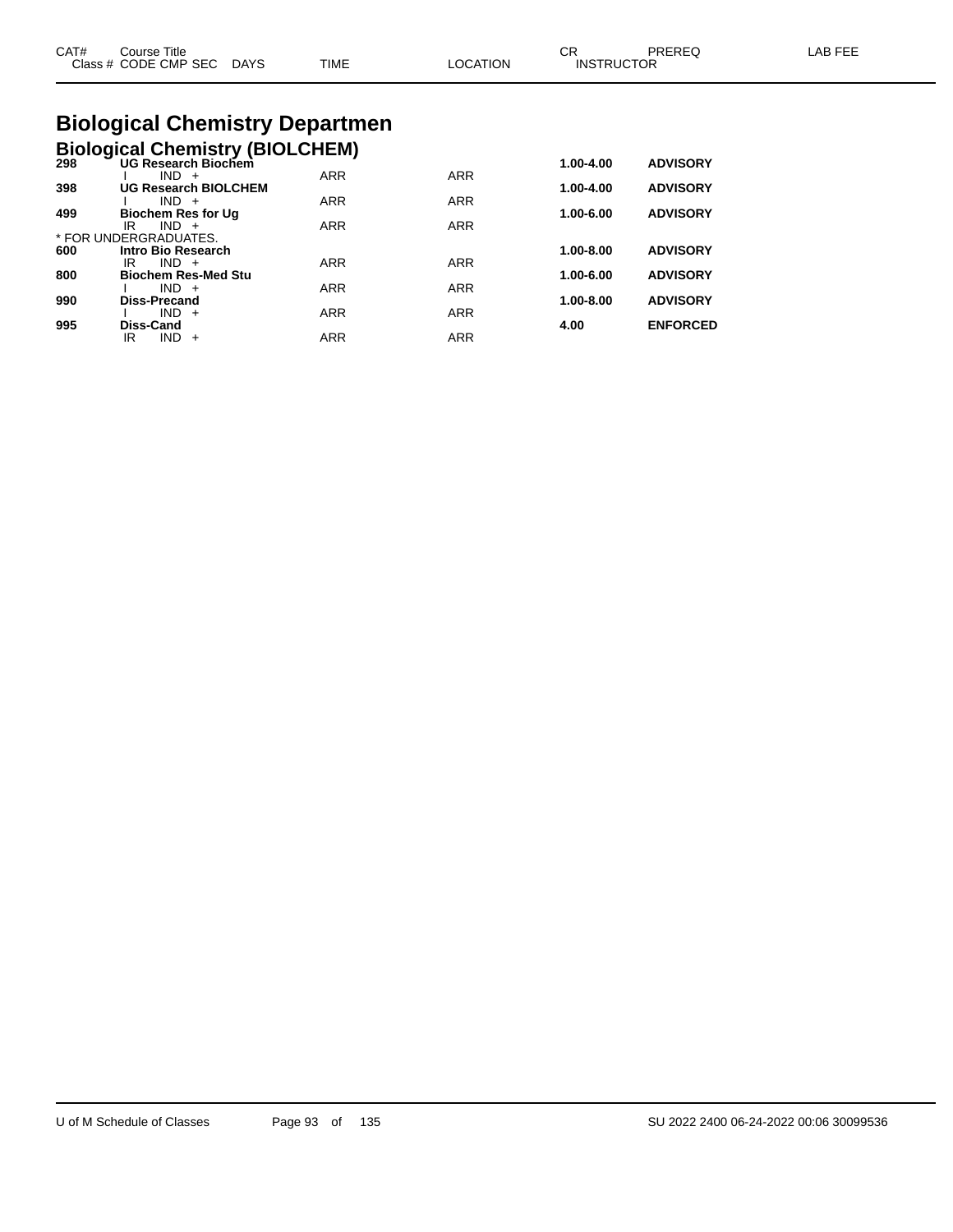| CAT# | Title<br>Course      |             |      |         | ~~<br>◡⊓          | PREREQ | AR FF'<br><b>AL</b> |
|------|----------------------|-------------|------|---------|-------------------|--------|---------------------|
|      | Class # CODE CMP SEC | <b>DAYS</b> | TIME | OCATION | <b>INSTRUCTOR</b> |        |                     |

#### **Cell and Developmental Biology Cell and Developmental Biology (CDB)**

| 598 | <b>Directed Readings</b> |            |            | 1.00-4.00     | <b>ADVISORY</b> |
|-----|--------------------------|------------|------------|---------------|-----------------|
|     | $IND +$                  | <b>ARR</b> | <b>ARR</b> |               |                 |
| 599 | <b>Directed Research</b> |            |            | $1.00 - 8.00$ | <b>ADVISORY</b> |
|     | $IND +$                  | <b>ARR</b> | <b>ARR</b> |               |                 |
| 990 | <b>Diss Pre-Cand</b>     |            |            | $1.00 - 8.00$ | <b>ADVISORY</b> |
|     | $IND +$                  | <b>ARR</b> | ARR        |               |                 |
| 995 | Diss-Cand                |            |            | 4.00          | <b>ENFORCED</b> |
|     | $IND +$<br>R             | <b>ARR</b> | ARR        |               |                 |
|     |                          |            |            |               |                 |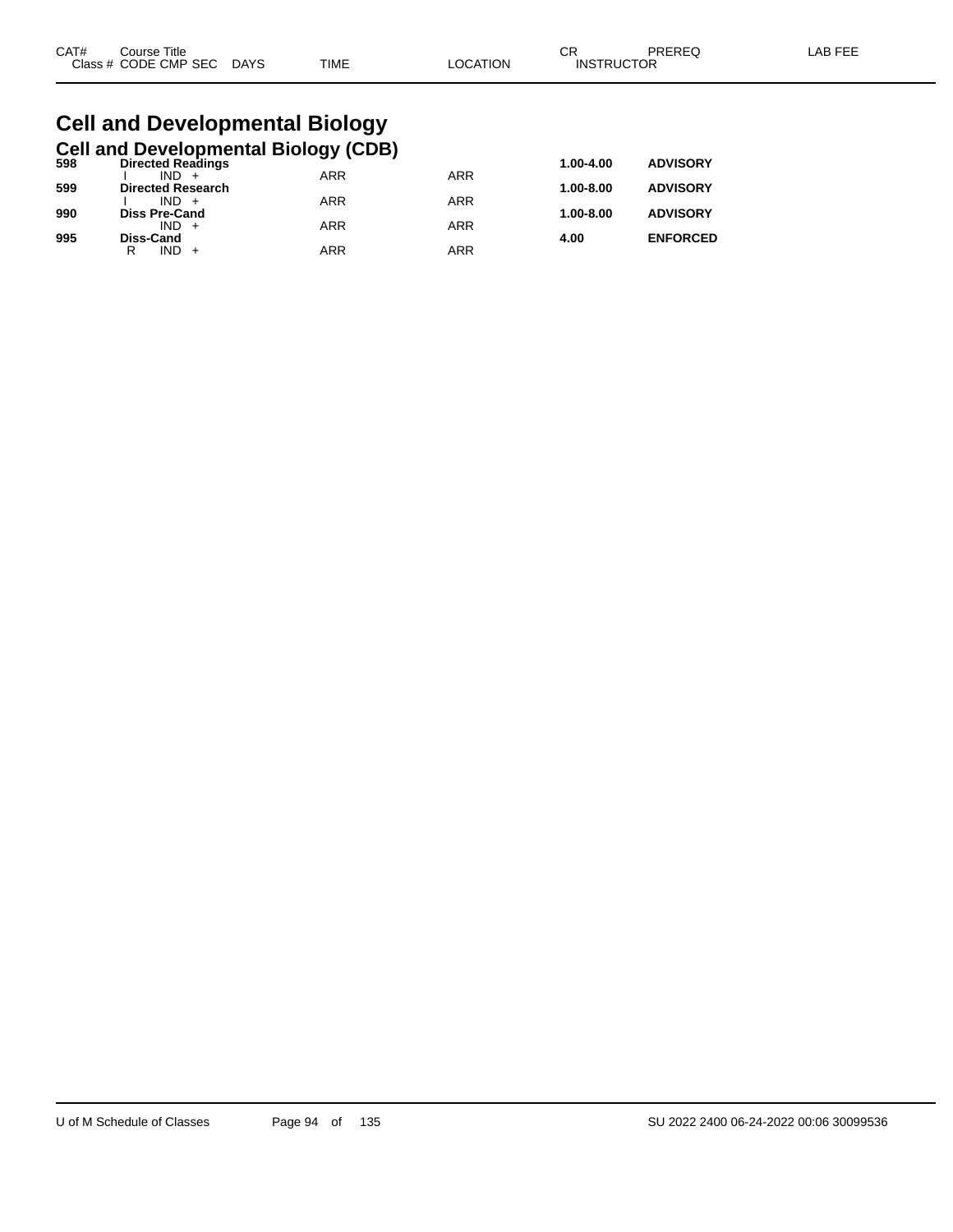| CAT# | Title<br>Course      |                       |             |          | СR                | PREREQ | -AB FEF |
|------|----------------------|-----------------------|-------------|----------|-------------------|--------|---------|
|      | Class # CODE CMP SEC | <b>DAYS</b><br>$\sim$ | <b>TIME</b> | _OCATION | <b>INSTRUCTOR</b> |        |         |

#### **Cellular and Molecular Biology Cellular And Molecular Biology (CMBIOL)**

| 599 | <b>Non-Diss Research</b> | . .        |     | 1.00-8.00 | <b>ADVISORY</b> |
|-----|--------------------------|------------|-----|-----------|-----------------|
|     | $IND +$                  | ARR        | ARR |           |                 |
| 990 | Diss-Precand             |            |     | 1.00-8.00 | <b>ADVISORY</b> |
|     | $IND +$                  | ARR        | ARR |           |                 |
| 995 | Diss-Cand                |            |     | 4.00      | <b>ENFORCED</b> |
|     | IND                      | <b>ARR</b> | ARR |           |                 |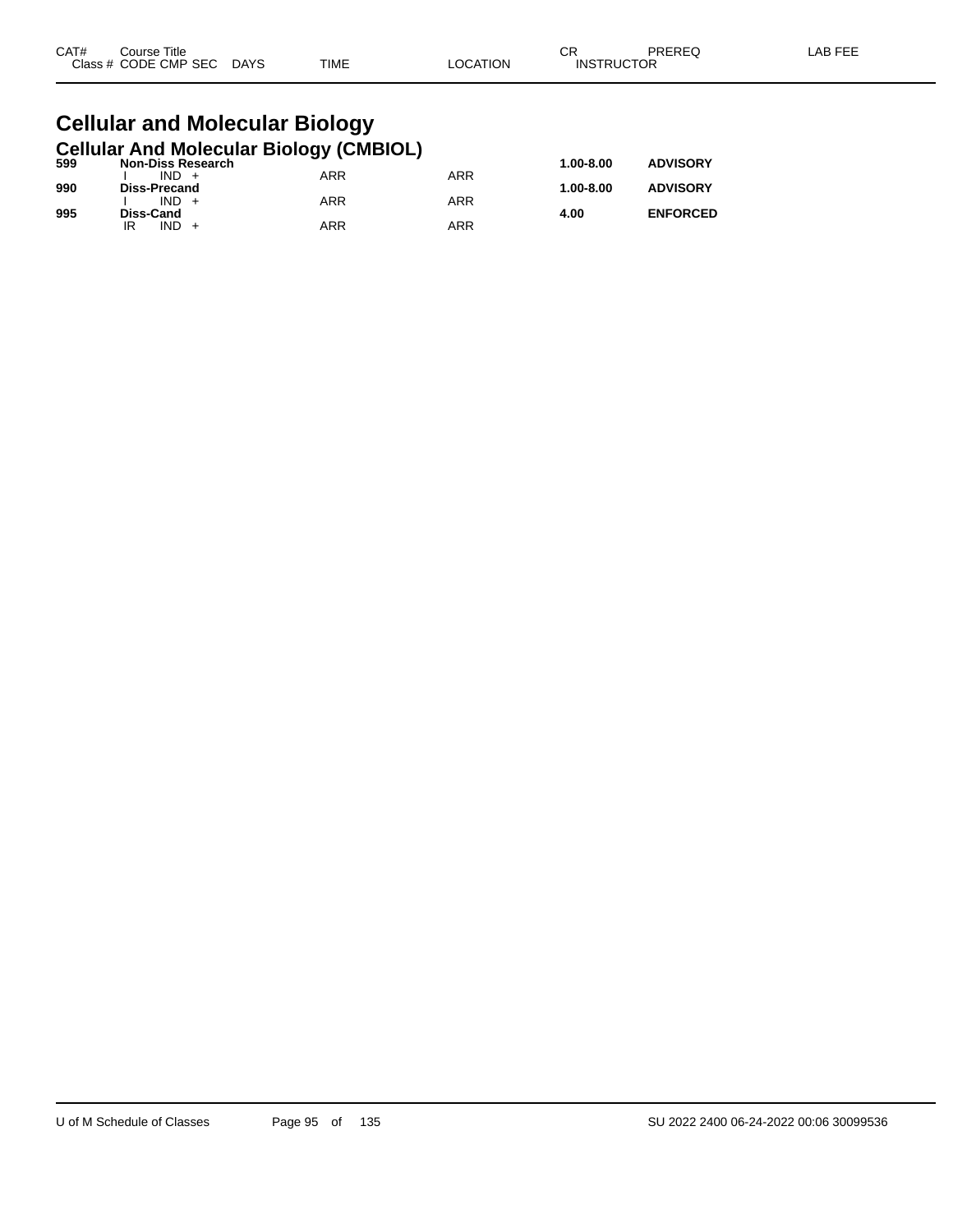| CAT# | Course Title<br>Class # CODE CMP SEC | <b>DAYS</b> | <b>TIME</b> | LOCATION | СR<br><b>INSTRUCTOR</b> | PREREQ | LAB FEE |
|------|--------------------------------------|-------------|-------------|----------|-------------------------|--------|---------|
|      |                                      |             |             |          |                         |        |         |

#### **Dermatology Department**

|     | <b>Dermatology (DERM)</b> |            |     |               |                 |
|-----|---------------------------|------------|-----|---------------|-----------------|
| 499 | U G Derm Research         |            |     | 1.00-16.00    |                 |
|     | $IND +$                   | ARR        | ARR |               |                 |
| 544 | <b>Biochemical Res</b>    |            |     | 1.00-16.00    |                 |
|     | $IND +$                   | ARR        | ARR |               |                 |
| 599 | <b>Clinical Research</b>  |            |     | $2.00 - 8.00$ | <b>ADVISORY</b> |
|     | $IND +$                   | <b>ARR</b> | ARR |               |                 |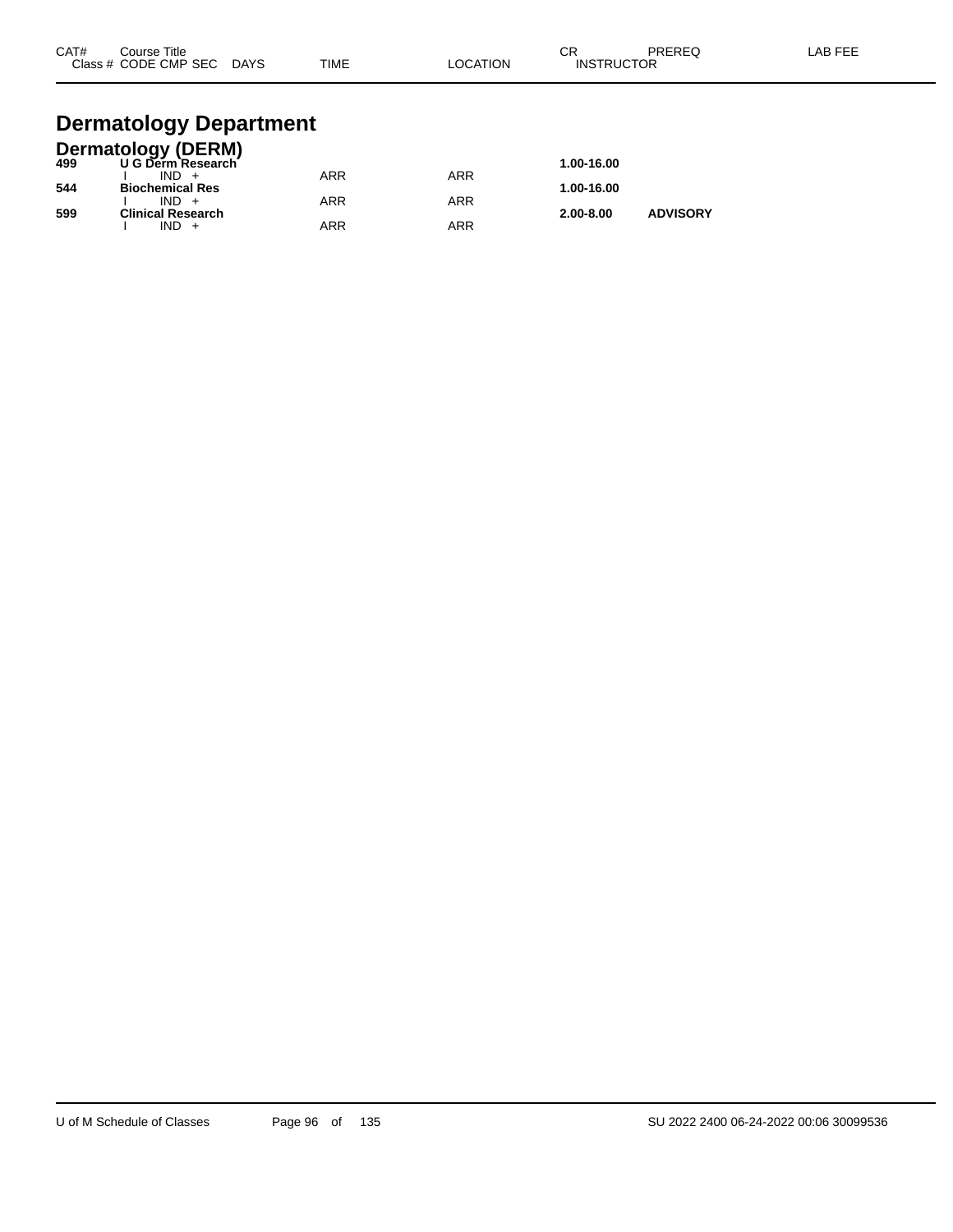| CAT#<br>$2\sqrt{2}$ | Title<br>ourse<br>CMP SEC<br>חר<br>$ -$ | DAYS<br>$\sim$ | <b>TIME</b> | ורו | $\sim$<br>UΗ<br>⊣N.S<br>₽ | ____ |  |
|---------------------|-----------------------------------------|----------------|-------------|-----|---------------------------|------|--|
|---------------------|-----------------------------------------|----------------|-------------|-----|---------------------------|------|--|

# **Human Genetics Department**

|     | <b>Human Genetics (HUMGEN)</b> |            |            |            |                 |
|-----|--------------------------------|------------|------------|------------|-----------------|
| 500 | Ug Res-Human Gen               |            |            | 1.00-6.00  | <b>ADVISORY</b> |
|     |                                | <b>ARR</b> | <b>ARR</b> |            |                 |
| 800 | <b>Research-Non Phd</b>        |            |            | 1.00-16.00 | <b>ADVISORY</b> |
|     | $IND +$                        | <b>ARR</b> | ARR        |            |                 |
| 990 | <b>Diss-Precand</b>            |            |            | 1.00-8.00  | <b>ADVISORY</b> |
|     | $IND +$                        | <b>ARR</b> | ARR        |            |                 |
| 995 | <b>Diss-Cand</b><br>IND.<br>R  | <b>ARR</b> | ARR        | 4.00       | <b>ENFORCED</b> |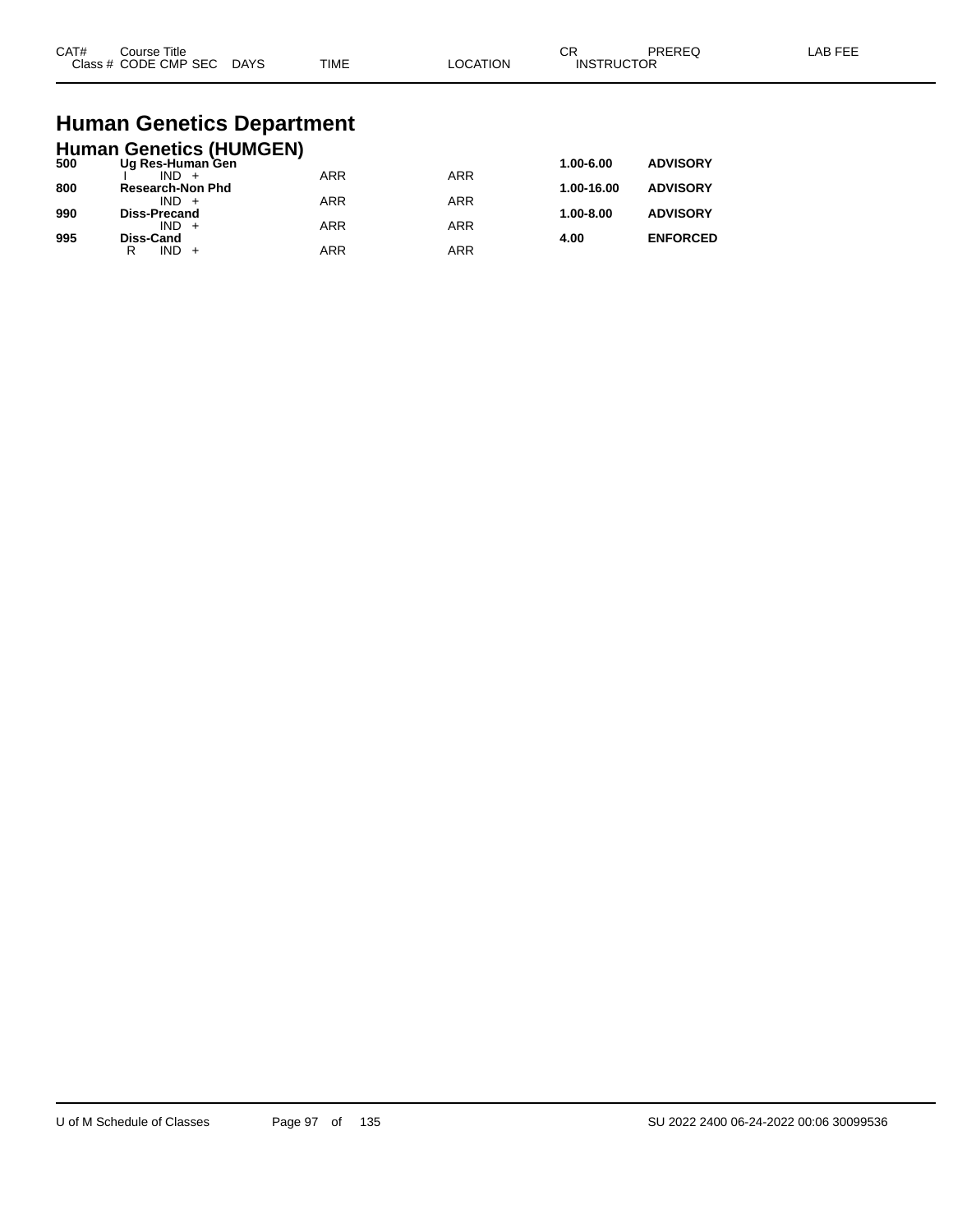| CAT# | Course Title<br>Class # CODE CMP SEC | <b>DAYS</b> | <b>TIME</b> | _OCATION | ∩n<br>-UN<br><b>INSTRUCTOR</b> | PREREQ | _AB FEF |
|------|--------------------------------------|-------------|-------------|----------|--------------------------------|--------|---------|
|      |                                      |             |             |          |                                |        |         |

#### **Internal Medicine Department**

|     | <b>Internal Medicine (INTMED)</b> |     |     |               |                 |
|-----|-----------------------------------|-----|-----|---------------|-----------------|
| 300 | <b>UG Micrbiol Research</b>       |     |     | $2.00 - 4.00$ | <b>ENFORCED</b> |
|     | $IND +$                           | ARR | ARR |               |                 |
| 499 | Ug Int Med Res                    |     |     | 1.00-16.00    |                 |
|     | $IND +$                           | ARR | ARR |               |                 |
| 599 | <b>Clinical Research</b>          |     |     | $2.00 - 8.00$ | <b>ADVISORY</b> |
|     | $IND +$                           | ARR | ARR |               |                 |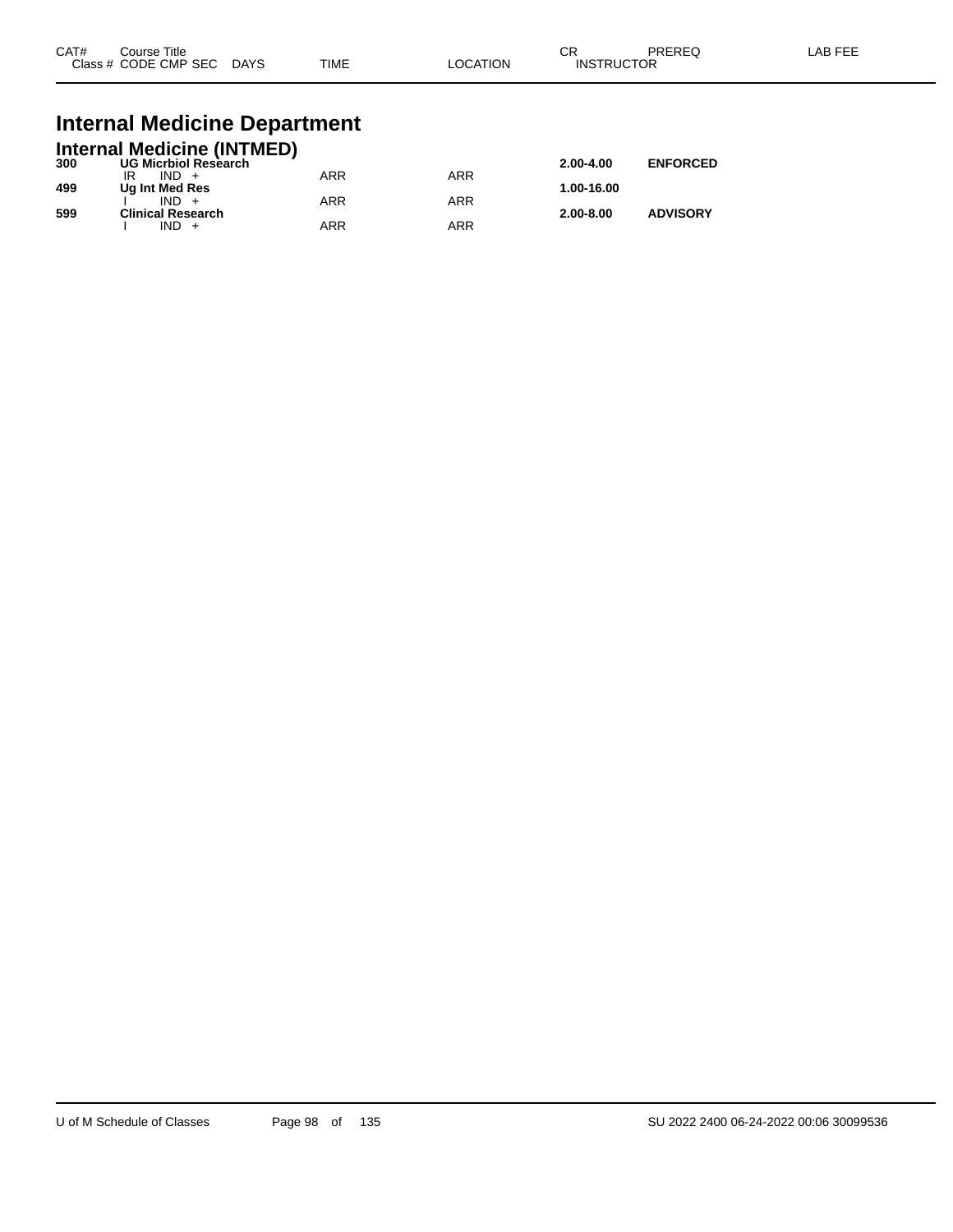| CAT# | Course Title<br>Class # CODE CMP SEC DAYS                                 | <b>TIME</b> | <b>LOCATION</b> | CR<br><b>INSTRUCTOR</b> | PREREQ          | LAB FEE |
|------|---------------------------------------------------------------------------|-------------|-----------------|-------------------------|-----------------|---------|
|      | <b>Medical School Administration</b>                                      |             |                 |                         |                 |         |
| 599  | <b>Immunology (IMMUNO)</b><br><b>Grad Ind Research</b><br>$IND +$         | <b>ARR</b>  | <b>ARR</b>      | $1.00 - 8.00$           | <b>ADVISORY</b> |         |
| 995  | Diss-Cand<br>$IND +$<br>R                                                 | <b>ARR</b>  | <b>ARR</b>      | 4.00                    | <b>ENFORCED</b> |         |
| 807  | <b>Medical School Administration (MEDADM)</b><br><b>Adv Head&amp;Neck</b> |             |                 | 2.00                    |                 |         |

70415 S LEC 201 W 2-5PM ARR 70416 P LAB 202 ARR ARR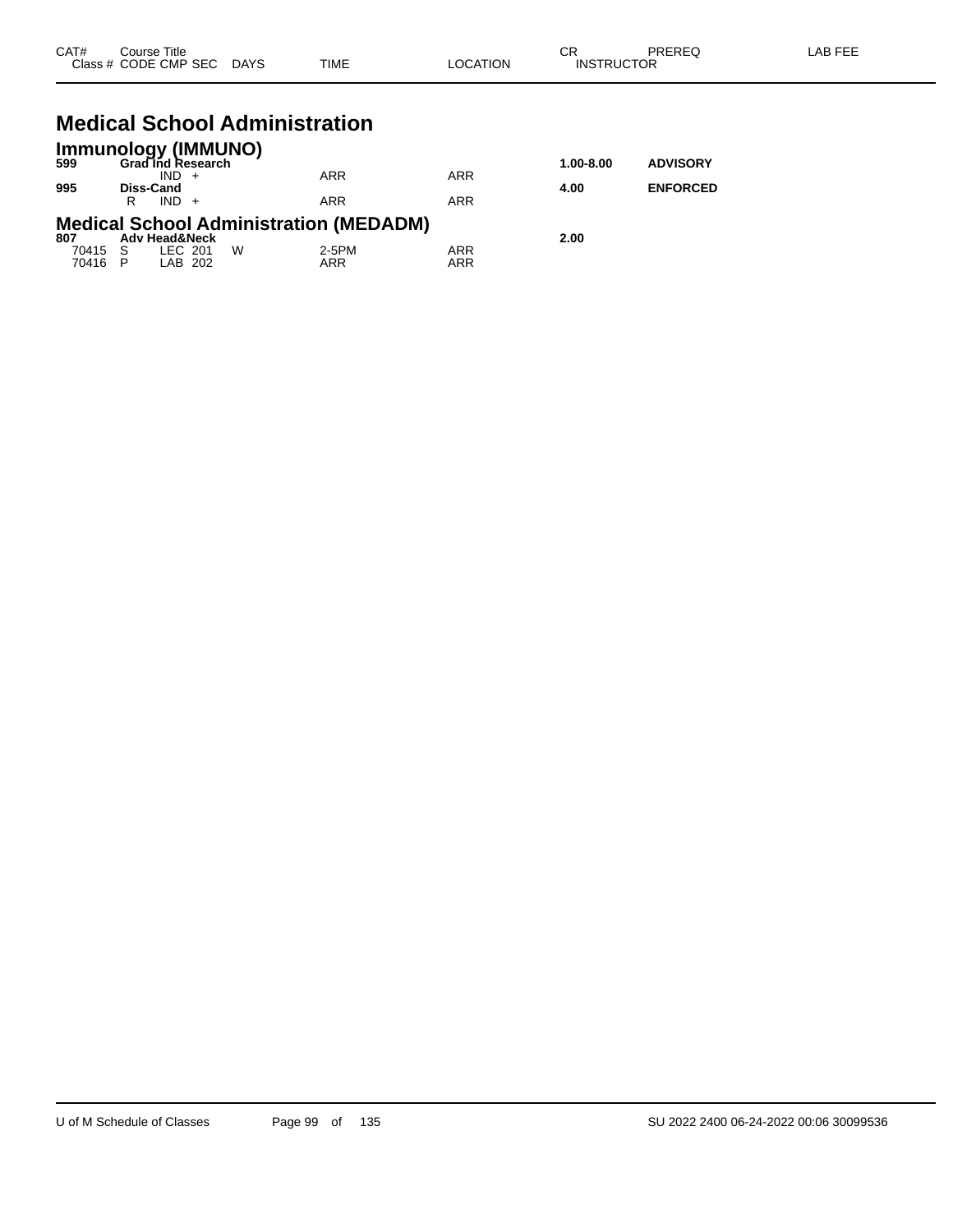| CAT# | ourse Titleٽ<br>Class # CODE CMP SEC DAYS | TIME | LOCATION | ∩⊓<br>◡┍<br><b>INSTRUCTOR</b> | PREREC | LAB FEE |
|------|-------------------------------------------|------|----------|-------------------------------|--------|---------|
|      |                                           |      |          |                               |        |         |

# **Microbiology And Immunology**

## **Microbiology (MICRBIOL) 299 Intro to Research 2.00-3.00**

| -33 | IIIUUUIVIV0560UIII       |            |            | 2.00-J.00     |                           |
|-----|--------------------------|------------|------------|---------------|---------------------------|
|     | $IND +$                  | ARR        | <b>ARR</b> |               |                           |
| 399 | Ug Research              |            |            | 1.00-8.00     | <b>ADVISORY, ENFORCED</b> |
|     | ΙŔ<br>IND.               | <b>ARR</b> | <b>ARR</b> |               |                           |
| 599 | <b>Grad Independ Res</b> |            |            | $1.00 - 8.00$ | <b>ADVISORY</b>           |
|     | IND.                     | ARR        | <b>ARR</b> |               |                           |
| 990 | <b>Diss-Precand</b>      |            |            | $1.00 - 8.00$ | <b>ADVISORY</b>           |
|     | $IND +$                  | <b>ARR</b> | <b>ARR</b> |               |                           |
| 995 | Diss-Cand                |            |            | 4.00          | <b>ENFORCED</b>           |
|     | IND<br>IR<br>$\div$      | ARR        | ARR        |               |                           |
|     |                          |            |            |               |                           |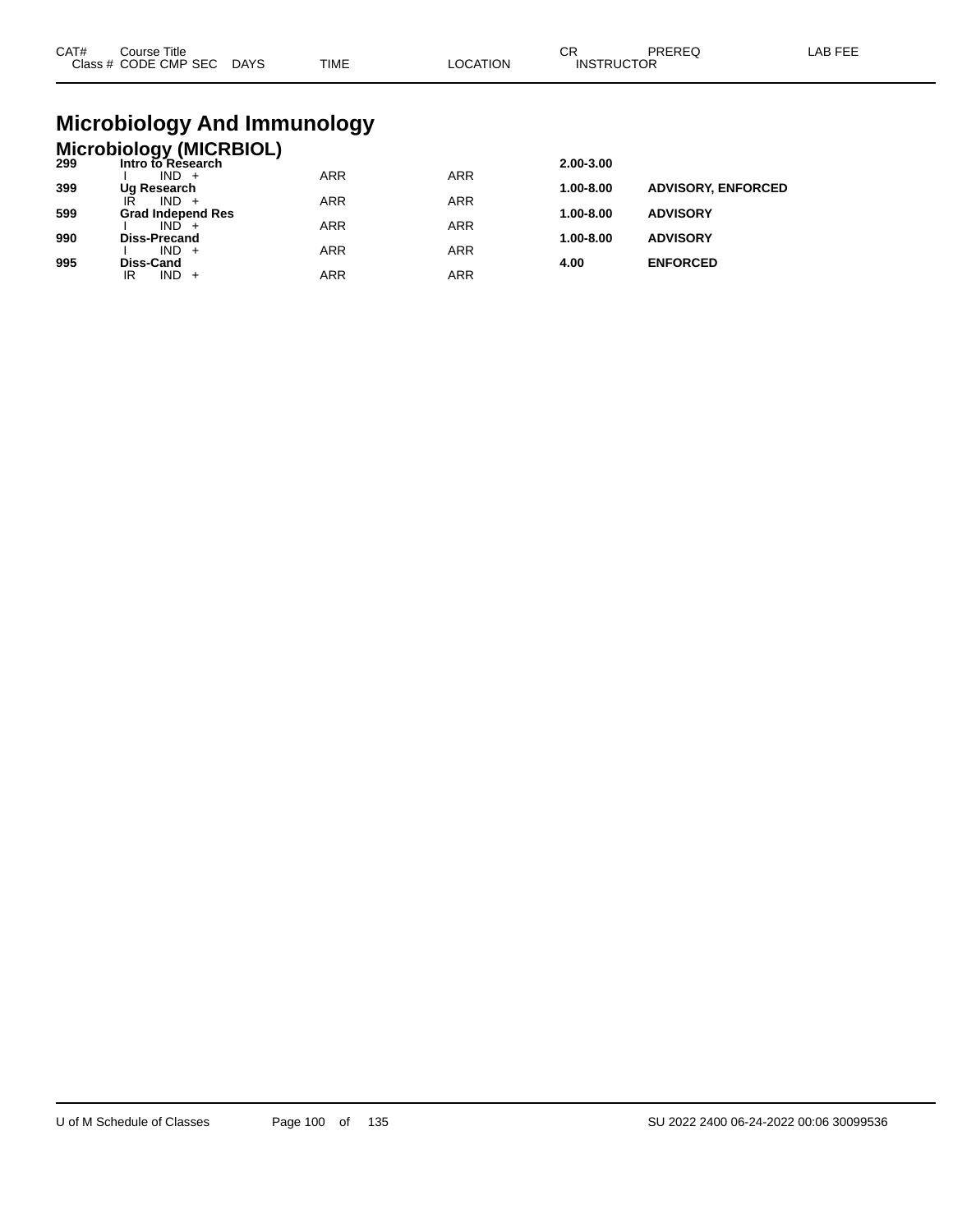| CAT#  | Course Title |             |             | ~-<br>v۱۱           | <b>DDEDEC</b> | . |
|-------|--------------|-------------|-------------|---------------------|---------------|---|
| Class | CODE CMP SEC | <b>DAYS</b> | <b>TIME</b> | <b>UCTOR</b><br>INS | ____          |   |
|       |              |             |             |                     |               |   |

#### **Neurology Department**

|     | <b>Neurology (NEUROL)</b> |     |     |               |                 |  |
|-----|---------------------------|-----|-----|---------------|-----------------|--|
| 499 | Ug Neurol Res             |     |     | 1.00-16.00    |                 |  |
|     | $IND +$                   | ARR | ARR |               |                 |  |
| 599 | Clinical Research         |     |     | $2.00 - 8.00$ | <b>ADVISORY</b> |  |
|     | $IND +$                   | ARR | ARR |               |                 |  |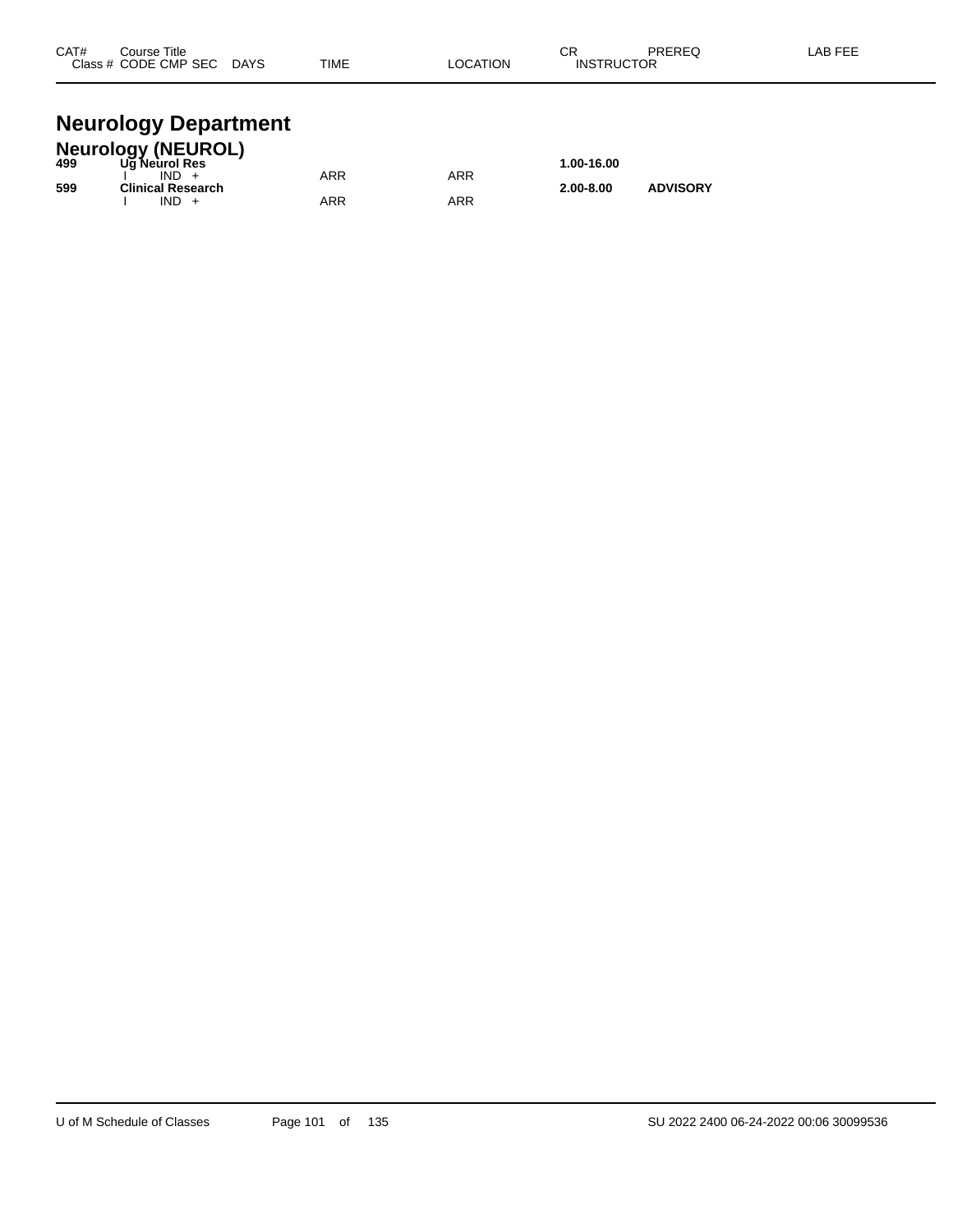| CAT# | Course Title         |             |             |          | ⌒г<br>◡           | PREREC | LAB FEF |
|------|----------------------|-------------|-------------|----------|-------------------|--------|---------|
|      | Class # CODE CMP SEC | <b>DAYS</b> | <b>TIME</b> | LOCATION | <b>INSTRUCTOR</b> |        |         |

#### **Center For Neuroscience Neuroscience (NEUROSCI)**

|     | Neuroscience (NEUROSCI) |            |            |               |                 |
|-----|-------------------------|------------|------------|---------------|-----------------|
| 800 | Neurosci Rès Method     |            |            | 1.00-9.00     | <b>ADVISORY</b> |
|     | $IND +$                 | <b>ARR</b> | <b>ARR</b> |               |                 |
| 801 | Neurosci Res Method     |            |            | 1.00-9.00     | <b>ADVISORY</b> |
|     | $IND +$                 | ARR        | ARR        |               |                 |
| 990 | <b>Diss-Precand</b>     |            |            | $1.00 - 8.00$ | <b>ADVISORY</b> |
|     | $IND +$                 | <b>ARR</b> | ARR        |               |                 |
| 995 | <b>Diss-Cand</b>        |            |            | 4.00          | <b>ENFORCED</b> |
|     | IND.<br>R               | ARR        | ARR        |               |                 |
|     |                         |            |            |               |                 |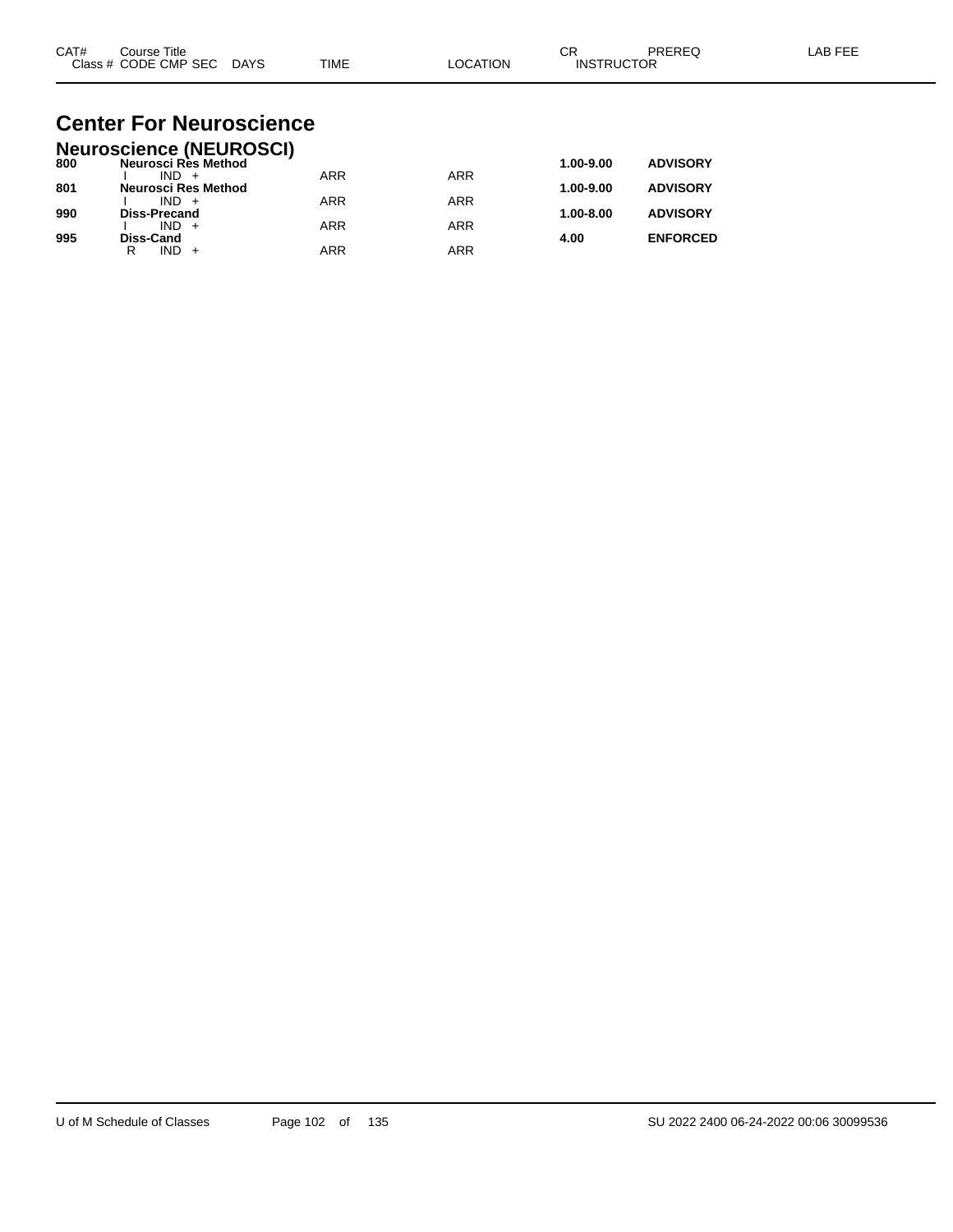# **Obstetrics And Gynecology Dept**

|     | <b>Obstetrics and Gynecology (OBSTGYN)</b> |     |     |               |                 |
|-----|--------------------------------------------|-----|-----|---------------|-----------------|
| 499 | U G Ob-Gyn Research                        |     |     | 1.00-16.00    |                 |
|     | $IND +$                                    | ARR | ARR |               |                 |
| 599 | <b>Clinical Research</b>                   |     |     | $2.00 - 8.00$ | <b>ADVISORY</b> |
|     | $IND +$                                    | ARR | ARR |               |                 |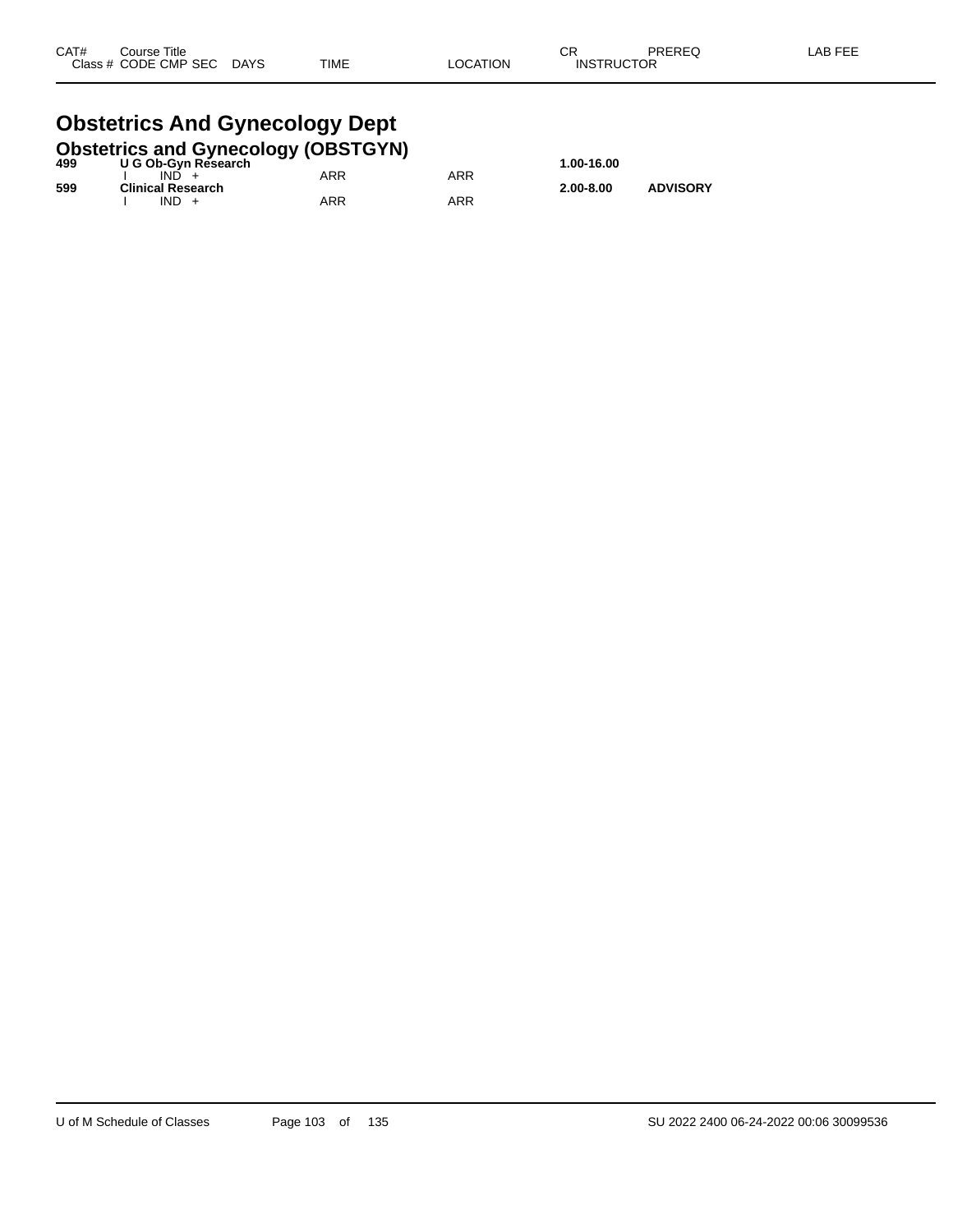| CAT# | Course Title.        |             |             |          | <b>__</b><br>◡Ⴡ   | PREREC | _AB FEF |
|------|----------------------|-------------|-------------|----------|-------------------|--------|---------|
|      | Class # CODE CMP SEC | <b>DAYS</b> | <b>TIME</b> | LOCATION | <b>INSTRUCTOR</b> |        |         |

# **Ophthalmology Department**

|     | <b>Ophthalmology (OPHTH)</b><br>499 U G Ophthy Research |            |            |               |                 |
|-----|---------------------------------------------------------|------------|------------|---------------|-----------------|
|     |                                                         |            |            | 1.00-16.00    |                 |
|     |                                                         | <b>ARR</b> | <b>ARR</b> |               |                 |
| 599 | <b>Clinical Research</b>                                |            |            | $2.00 - 8.00$ | <b>ADVISORY</b> |
| 801 | $IND +$<br><b>Instruments</b>                           | <b>ARR</b> | <b>ARR</b> | 1.00-4.00     | <b>ADVISORY</b> |
|     | $IND +$                                                 | <b>ARR</b> | <b>ARR</b> |               |                 |
| 802 | <b>Medical</b>                                          |            |            | 1.00-4.00     | <b>ADVISORY</b> |
|     | $IND +$                                                 | <b>ARR</b> | <b>ARR</b> |               |                 |
| 807 | <b>Ocular Pharmacology</b>                              |            |            | 1.00          | <b>ADVISORY</b> |
|     | IND                                                     | <b>ARR</b> | <b>ARR</b> |               |                 |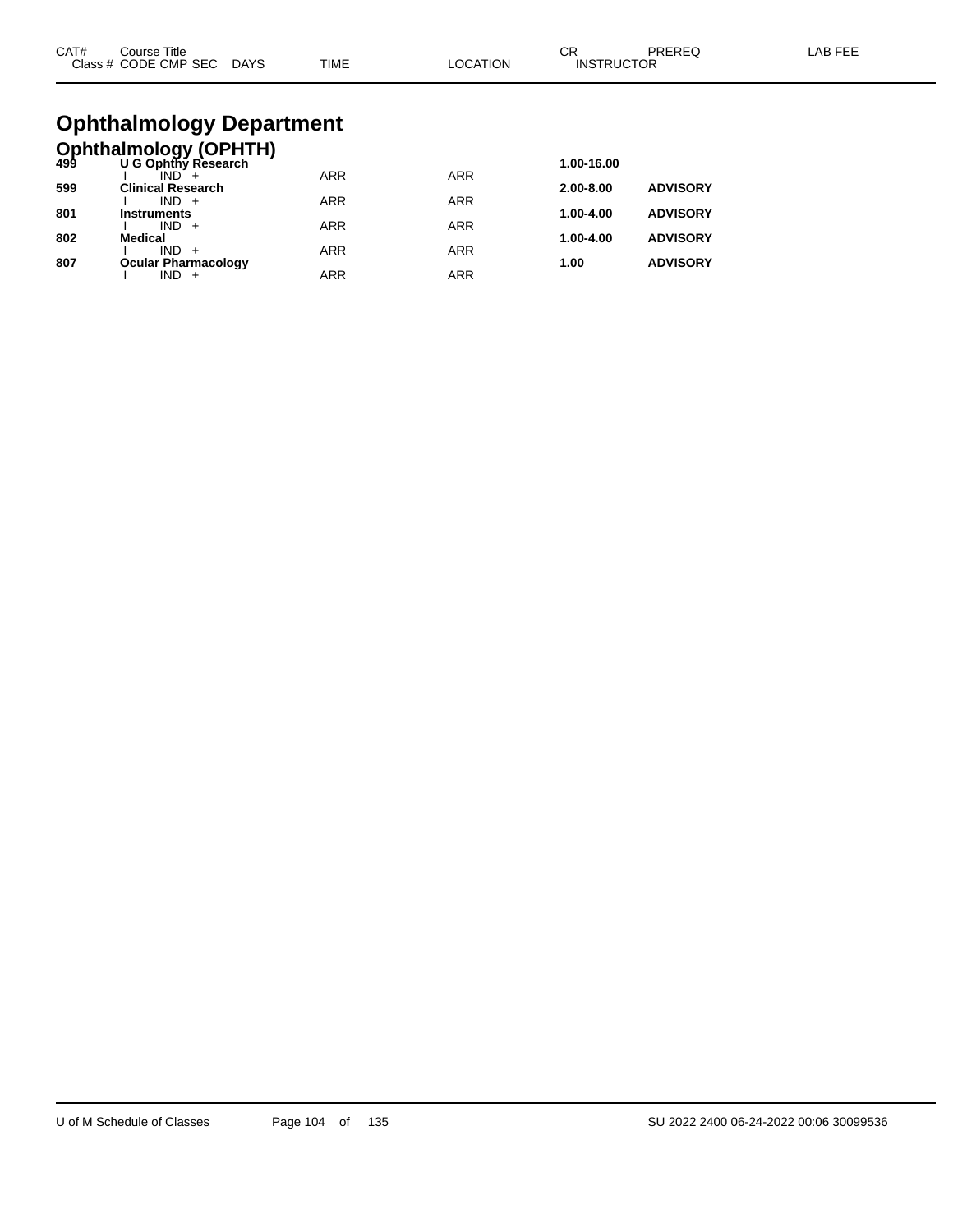| CAT# | Course Title              |             |          | ⌒冖                | PREREQ | LAB FEE |
|------|---------------------------|-------------|----------|-------------------|--------|---------|
|      | Class # CODE CMP SEC DAYS | <b>TIME</b> | LOCATION | <b>INSTRUCTOR</b> |        |         |
|      |                           |             |          |                   |        |         |

#### **Otorhinolaryngology Department**

|     | <b>Otorhinolaryngology (OTO)</b><br>499 U G Oto Research |            |     |               |                 |
|-----|----------------------------------------------------------|------------|-----|---------------|-----------------|
|     |                                                          |            |     | 1.00-16.00    |                 |
|     | $IND +$                                                  | <b>ARR</b> | ARR |               |                 |
| 599 | <b>Clinical Research</b>                                 |            |     | $2.00 - 8.00$ | <b>ADVISORY</b> |
|     | $IND +$                                                  | ARR        | ARR |               |                 |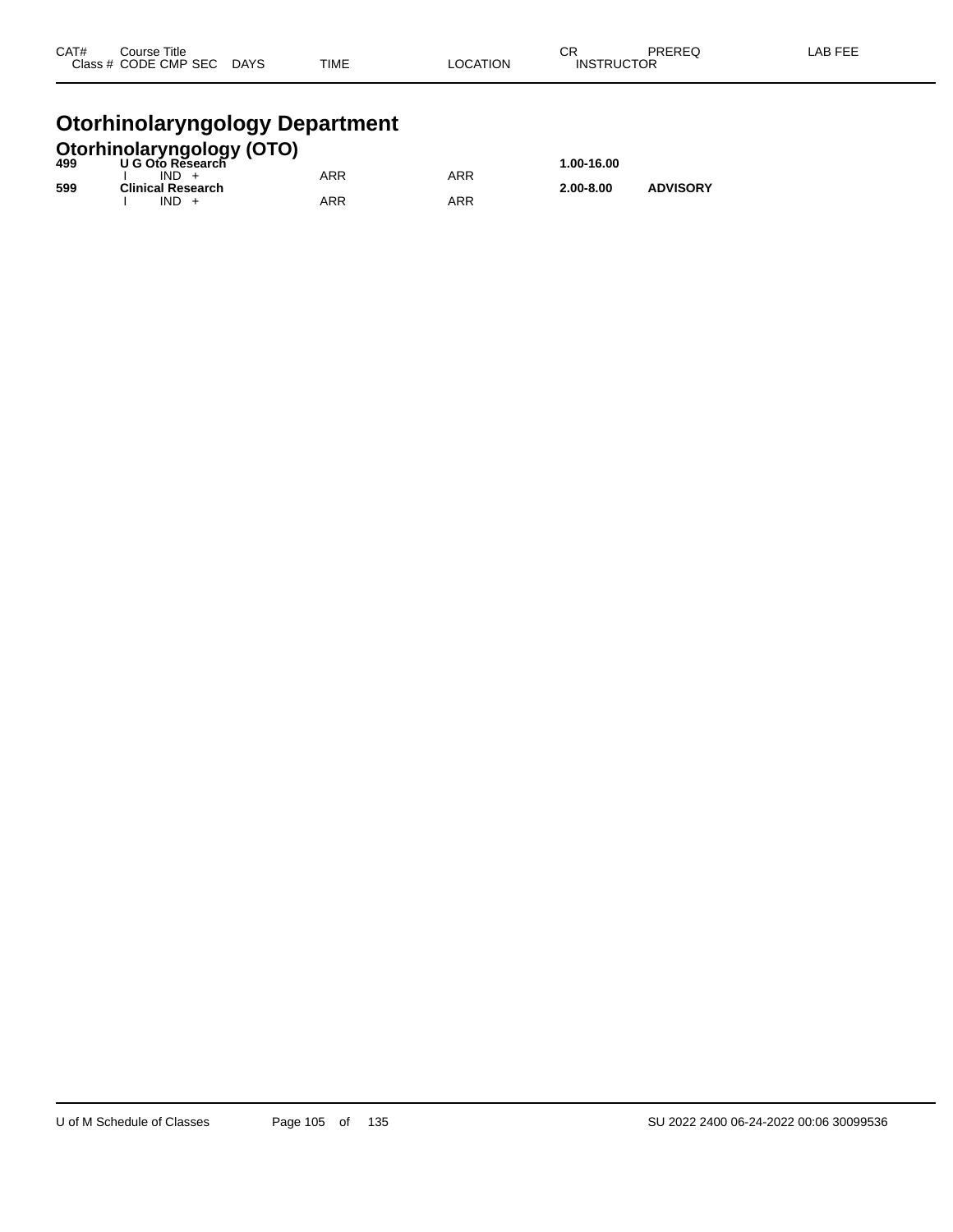| CAT# | Course Title<br>Class # CODE CMP SEC DAYS    | <b>TIME</b> | <b>LOCATION</b> | CR.<br><b>INSTRUCTOR</b> | <b>PREREQ</b>   | LAB FEE |
|------|----------------------------------------------|-------------|-----------------|--------------------------|-----------------|---------|
|      | <b>Pathology Department</b>                  |             |                 |                          |                 |         |
| 499  | <b>Pathology (PATH)</b><br>Clinical Research |             |                 | 2.00-6.00                |                 |         |
| 520  | $IND +$<br><b>Reprod Endocrinol</b>          | <b>ARR</b>  | <b>ARR</b>      | 1.00-4.00                | <b>ADVISORY</b> |         |
|      | $IND +$                                      | <b>ARR</b>  | <b>ARR</b>      |                          |                 |         |
| 599  | <b>Non-Diss Research</b><br>$IND +$          | <b>ARR</b>  | <b>ARR</b>      | 1.00-8.00                |                 |         |
| 699  | Ind Ug Research                              |             |                 | 1.00-9.00                | <b>ADVISORY</b> |         |
| 920  | $IND +$<br>Research in Path                  | <b>ARR</b>  | <b>ARR</b>      | 1.00-6.00                | <b>ADVISORY</b> |         |
|      | $IND +$                                      | <b>ARR</b>  | <b>ARR</b>      |                          |                 |         |
| 990  | <b>Pre-Cand Diss Res</b>                     |             |                 | 1.00-8.00                | <b>ADVISORY</b> |         |
| 995  | $IND +$<br><b>Cand Diss Research</b>         | <b>ARR</b>  | <b>ARR</b>      | 4.00                     | <b>ENFORCED</b> |         |
|      | IR<br>$IND +$                                | <b>ARR</b>  | <b>ARR</b>      |                          |                 |         |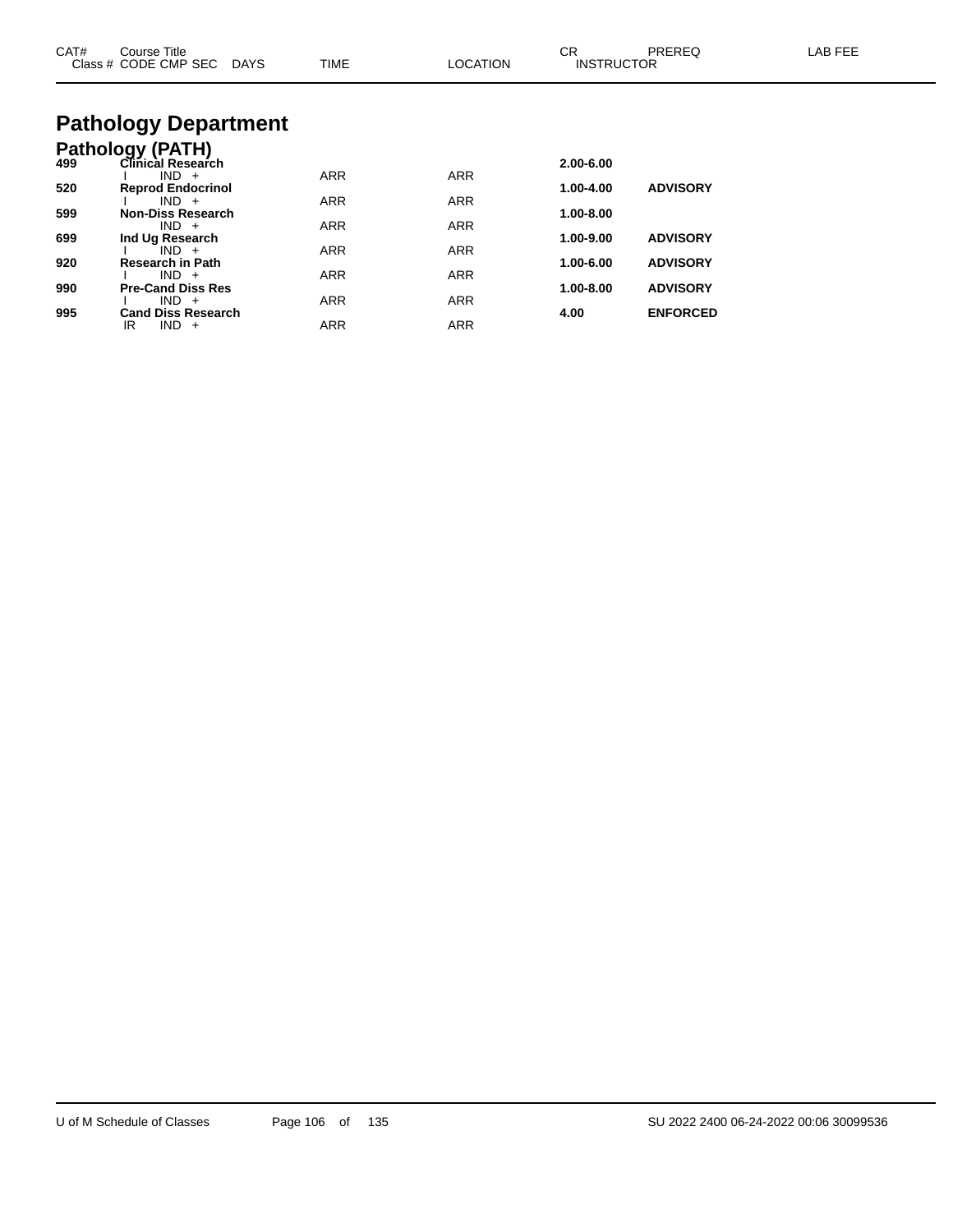| CAT# | Course Title              |             |          | CR                | PREREQ | -AB FEE |
|------|---------------------------|-------------|----------|-------------------|--------|---------|
|      | Class # CODE CMP SEC DAYS | <b>TIME</b> | LOCATION | <b>INSTRUCTOR</b> |        |         |

#### **Pediatrics & Comm Diseases Dep**

|     | <b>Pediatrics (PEDIAT)</b> |     |     |               |                 |
|-----|----------------------------|-----|-----|---------------|-----------------|
| 499 | U G Peds Research          |     |     | 1.00-16.00    |                 |
|     | $IND +$                    | ARR | ARR |               |                 |
| 599 | <b>Clinical Research</b>   |     |     | $2.00 - 8.00$ | <b>ADVISORY</b> |
|     | $IND +$                    | ARR | ARR |               |                 |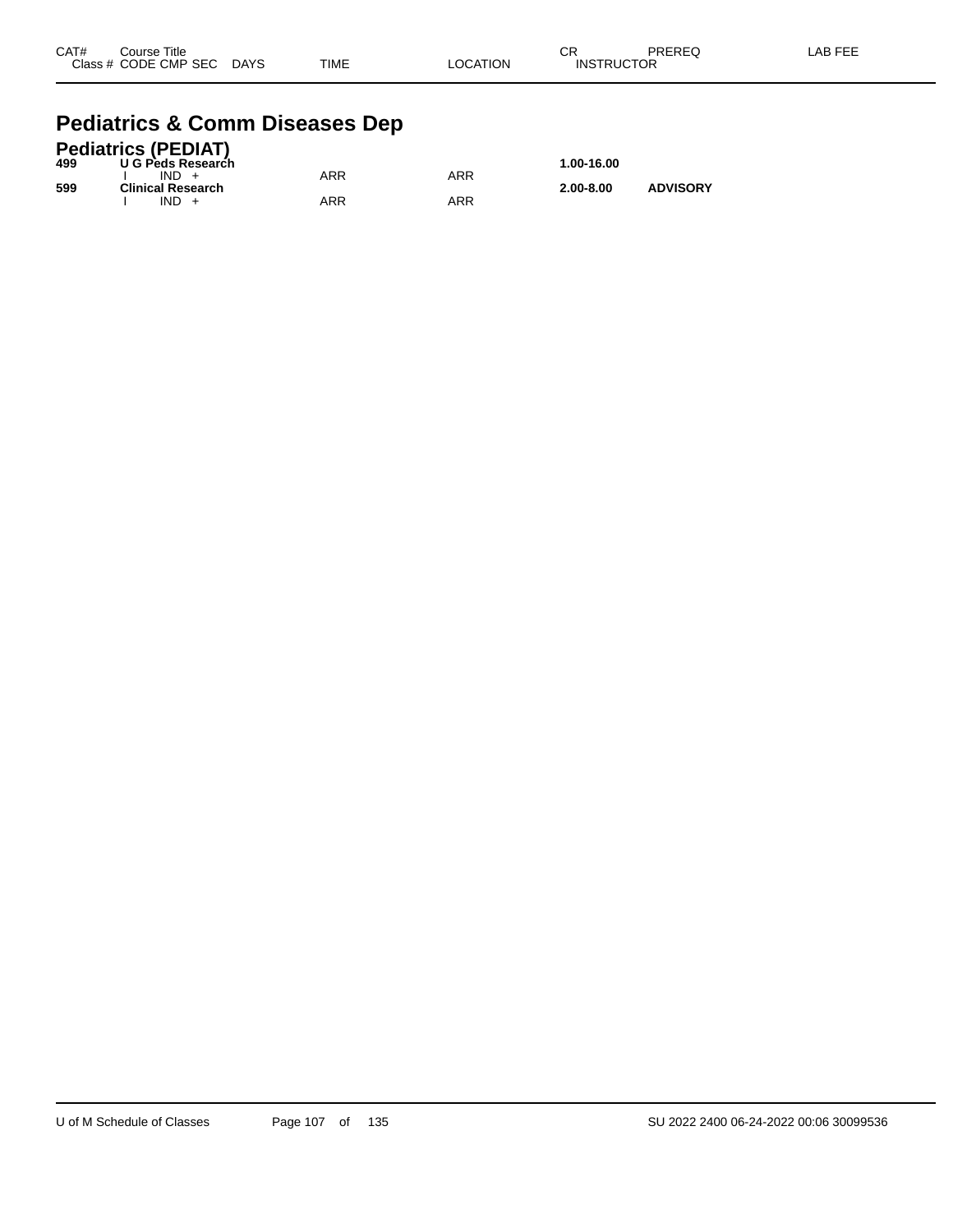| CAT# | Course Title<br>Class # CODE CMP SEC | <b>DAYS</b> | <b>TIME</b> | _OCATION | ∩⊓<br>◡⊓<br><b>INSTRUCTOR</b> | PREREQ | LAB FEE |
|------|--------------------------------------|-------------|-------------|----------|-------------------------------|--------|---------|
|      |                                      |             |             |          |                               |        |         |

# **Pharmacology Department**

| <b>Pharmacology (PHRMACOL)</b> |                     |            |            |               |                 |
|--------------------------------|---------------------|------------|------------|---------------|-----------------|
| 600                            | Independent Study   |            |            | $1.00 - 8.00$ | <b>ADVISORY</b> |
|                                | $IND +$             | <b>ARR</b> | ARR        |               |                 |
| 990                            | <b>Diss-Precand</b> |            |            | $1.00 - 8.00$ | <b>ADVISORY</b> |
|                                | $IND +$             | <b>ARR</b> | <b>ARR</b> |               |                 |
| 995                            | Diss-Cand           |            |            | 4.00          | <b>ENFORCED</b> |
|                                | $IND +$<br>DR       | ARR        | ARR        |               |                 |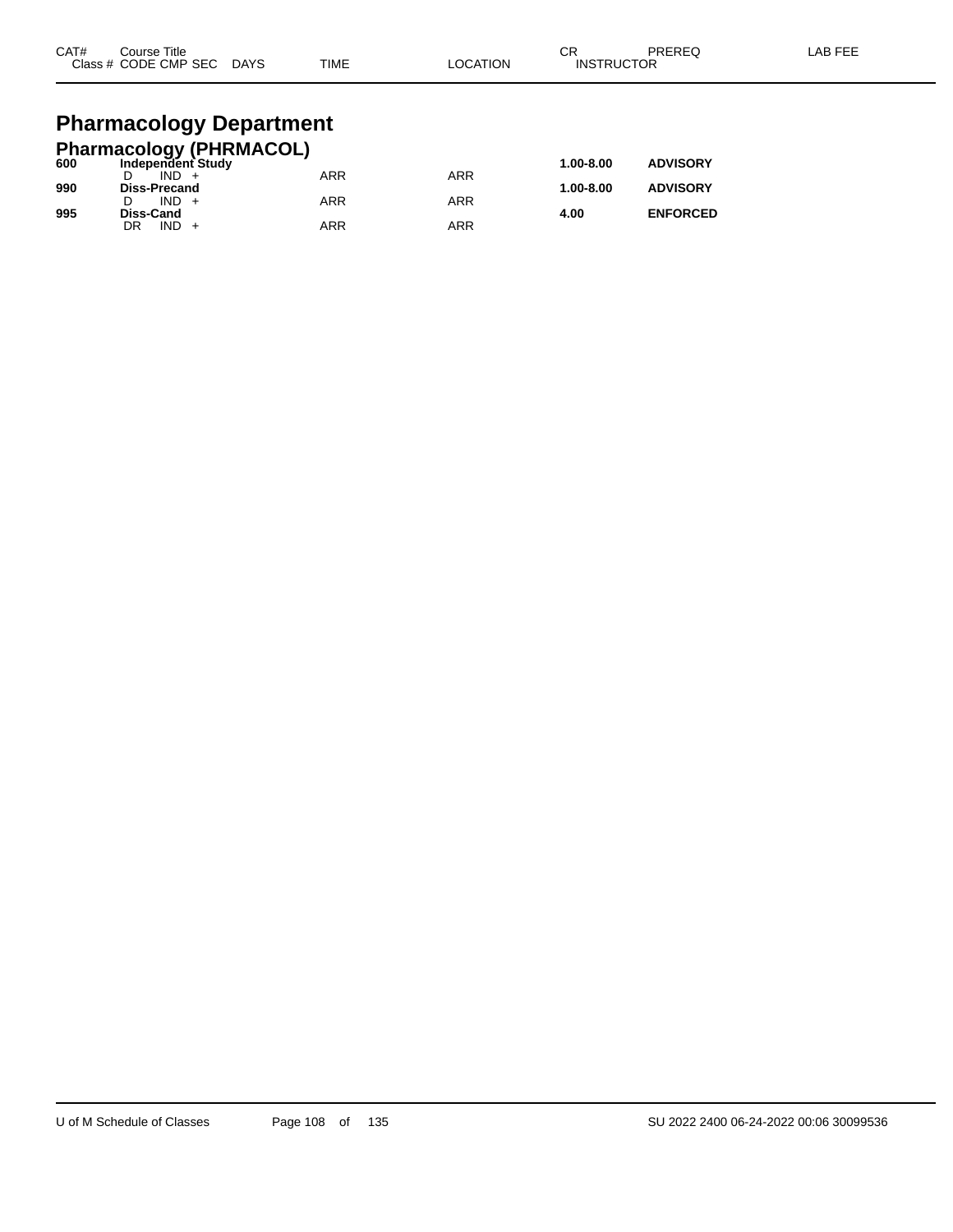| CAT# | Title<br>Course:     |             |             |          | ៱.<br>◡           | PREREQ | _AB FEE |
|------|----------------------|-------------|-------------|----------|-------------------|--------|---------|
|      | Class # CODE CMP SEC | <b>DAYS</b> | <b>TIME</b> | _OCATION | <b>INSTRUCTOR</b> |        |         |

## **Physical Medicine & Rehab Dept Physical Medicine & Rehabilitation (PMR)**

|     | 499 Undergrad Research<br><b>Undergrad Research</b> |     |     | 1.00-6.00 |                 |
|-----|-----------------------------------------------------|-----|-----|-----------|-----------------|
|     |                                                     | ARR | ARR |           |                 |
| 539 | <b>Eng&amp;Tec Cin Interns</b>                      |     |     | 8.00      | <b>ADVISORY</b> |
|     |                                                     | ARR | ARR |           |                 |
| 599 | <b>Clinical Research</b>                            |     |     | 1.00-8.00 |                 |
|     | IND +                                               | ARR | ARR |           |                 |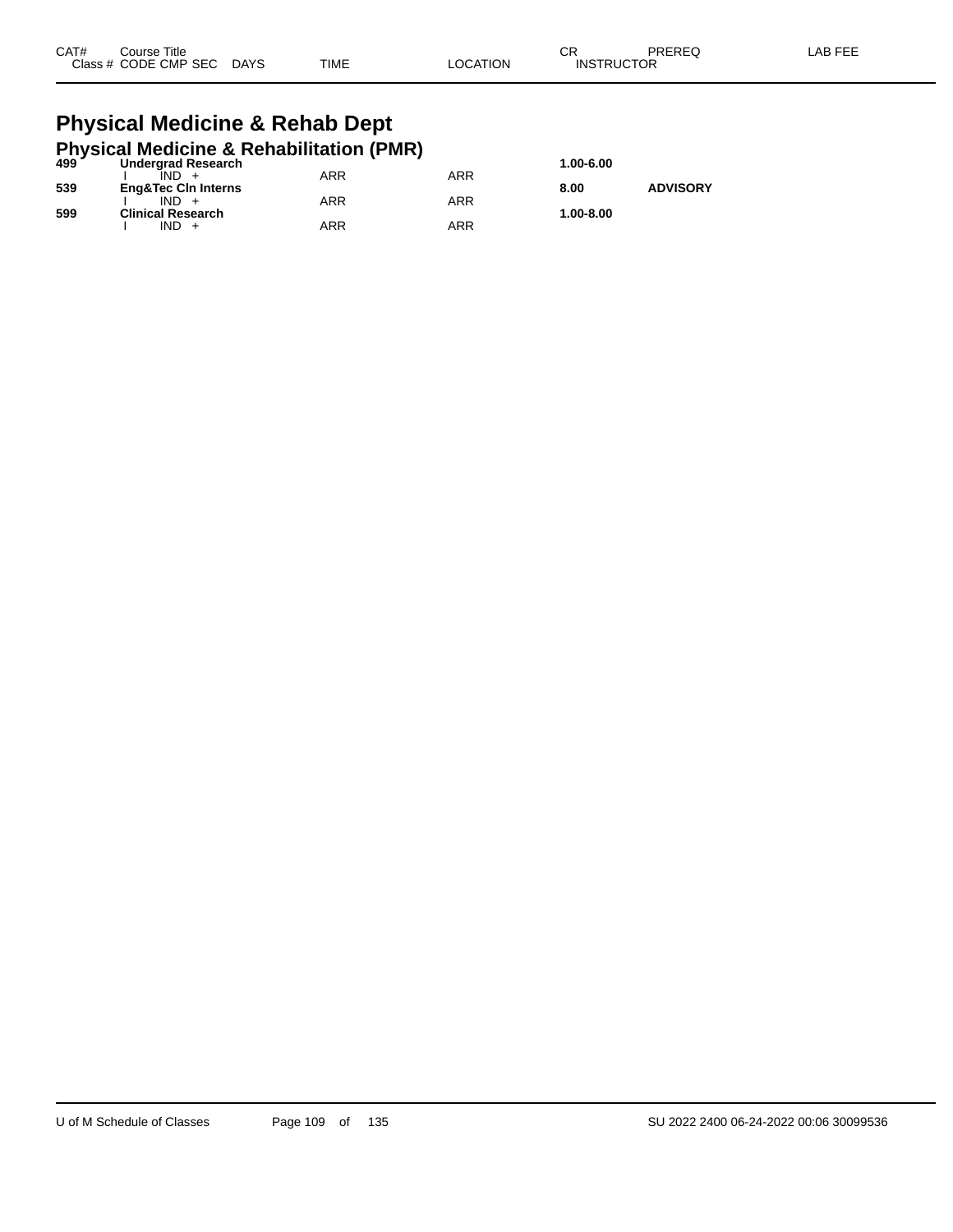| CAT#         | Course Title<br>Class # CODE CMP SEC         | DAYS | TIME       | <b>LOCATION</b> | <b>CR</b><br><b>INSTRUCTOR</b> | PREREQ                    | LAB FEE |
|--------------|----------------------------------------------|------|------------|-----------------|--------------------------------|---------------------------|---------|
|              | <b>Physiology Department</b>                 |      |            |                 |                                |                           |         |
|              | Physiology (PHYSIOL)<br>306 Problems         |      |            |                 |                                |                           |         |
|              |                                              |      |            |                 | 1.00-4.00                      | <b>ADVISORY</b>           |         |
| 405          | $IND +$<br><b>Research Problems</b>          |      | ARR        | ARR             | 1.00-4.00                      |                           |         |
|              | $IND +$                                      |      | ARR        | ARR             |                                |                           |         |
| 602          | <b>Meth Res Physiology</b>                   |      |            |                 | 2.00-6.00                      | <b>ADVISORY</b>           |         |
| 603          | $IND +$<br><b>Meth Res Physiology</b>        |      | ARR        | ARR             | 2.00-6.00                      | <b>ADVISORY</b>           |         |
|              | $IND +$                                      |      | ARR        | ARR             |                                |                           |         |
| 699          | <b>Direct Reading-Phys</b>                   |      |            |                 | 1.00-4.00                      |                           |         |
| 700          | $IND +$<br><b>Physiol MS Capstone</b>        |      | ARR        | ARR             | 3.00                           |                           |         |
|              | $IND +$                                      |      | ARR        | <b>ARR</b>      |                                |                           |         |
| 702          | Physio MS Res Proj<br>$IND +$                |      |            |                 | 3.00-8.00                      |                           |         |
| 703          | <b>Physio MS Res Caps</b>                    |      | ARR        | ARR             | 3.00                           | <b>ENFORCED</b>           |         |
|              | $IND +$<br>IR                                |      | ARR        | ARR             |                                |                           |         |
| 704          | <b>Peer Capstone Devel</b><br><b>DIS</b> 201 |      |            |                 | 1.00                           | <b>ADVISORY, ENFORCED</b> |         |
| 73833<br>990 | <b>PIR</b><br><b>Diss-Precand</b>            |      | ARR        | ARR             | Oakley<br>$1.00 - 8.00$        | <b>ADVISORY</b>           |         |
|              | $IND +$                                      |      | ARR        | ARR             |                                |                           |         |
| 995          | <b>Diss-Cand</b>                             |      |            |                 | 4.00                           | <b>ENFORCED</b>           |         |
|              | $IND +$<br>IR                                |      | <b>ARR</b> | <b>ARR</b>      |                                |                           |         |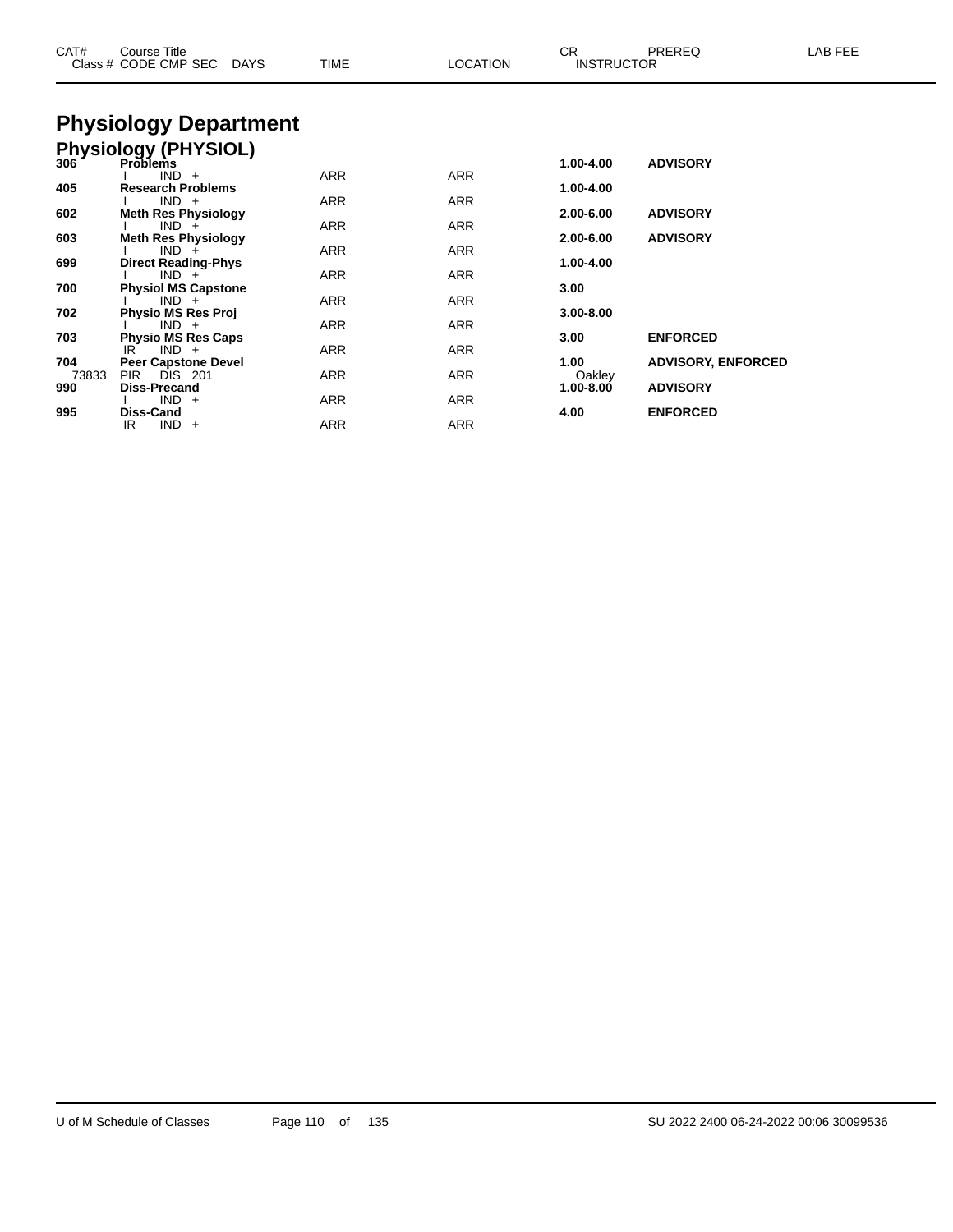| CAT# | Course Title         |             |             |          | СR                | PREREQ | LAB FEE |
|------|----------------------|-------------|-------------|----------|-------------------|--------|---------|
|      | Class # CODE CMP SEC | <b>DAYS</b> | <b>TIME</b> | _OCATION | <b>INSTRUCTOR</b> |        |         |

## **PreMedical PostBaccalaureate Program Post-Baccalaureate Premedical Program (MEDPREP)**

| 401      | <b>Fnds Physicians - 1</b>    |       |     | 1.00    | <b>ADVISORY</b> | *** ** |
|----------|-------------------------------|-------|-----|---------|-----------------|--------|
| 73252 PR | - W<br>DIS 201                | 5-7PM | ARR | Wishart |                 |        |
|          | Fdns Aspiring Physicians - II |       |     |         |                 |        |
| 402      | <b>Fnds Physicians - II</b>   |       |     | 1.00    | <b>ADVISORY</b> |        |
| 73129    | W<br>DIS.<br>- 201<br>PR      | 5-7PM | ARR | Wishart |                 |        |
|          | Fnds for Aspiring Physicians  |       |     |         |                 |        |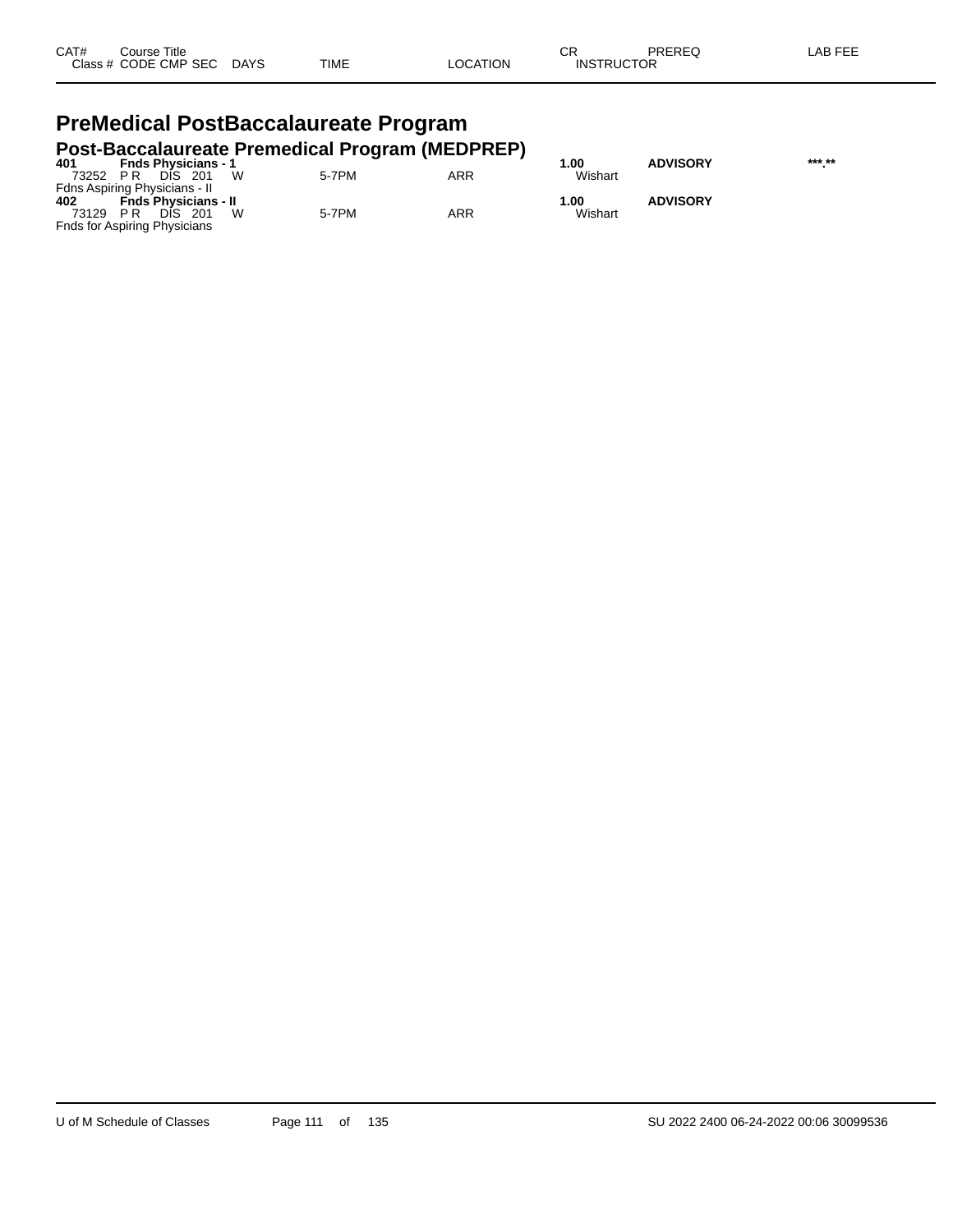| CAT# | Course Title         |             |             |          | ⌒г<br>◡∩          | PREREQ | .AB FEE |
|------|----------------------|-------------|-------------|----------|-------------------|--------|---------|
|      | Class # CODE CMP SEC | <b>DAYS</b> | <b>TIME</b> | LOCATION | <b>INSTRUCTOR</b> |        |         |
|      |                      |             |             |          |                   |        |         |

## **Psychiatry Department**

|     | <b>Psychiatry (PSYCHIAT)</b><br>499 U G Psychiat Res |     |     |               |                 |  |
|-----|------------------------------------------------------|-----|-----|---------------|-----------------|--|
|     |                                                      |     |     | 1.00-16.00    |                 |  |
|     | IND.                                                 | ARR | ARR |               |                 |  |
| 599 | <b>Clinical Research</b>                             |     |     | $2.00 - 8.00$ | <b>ADVISORY</b> |  |
|     | $IND +$                                              | ARR | ARR |               |                 |  |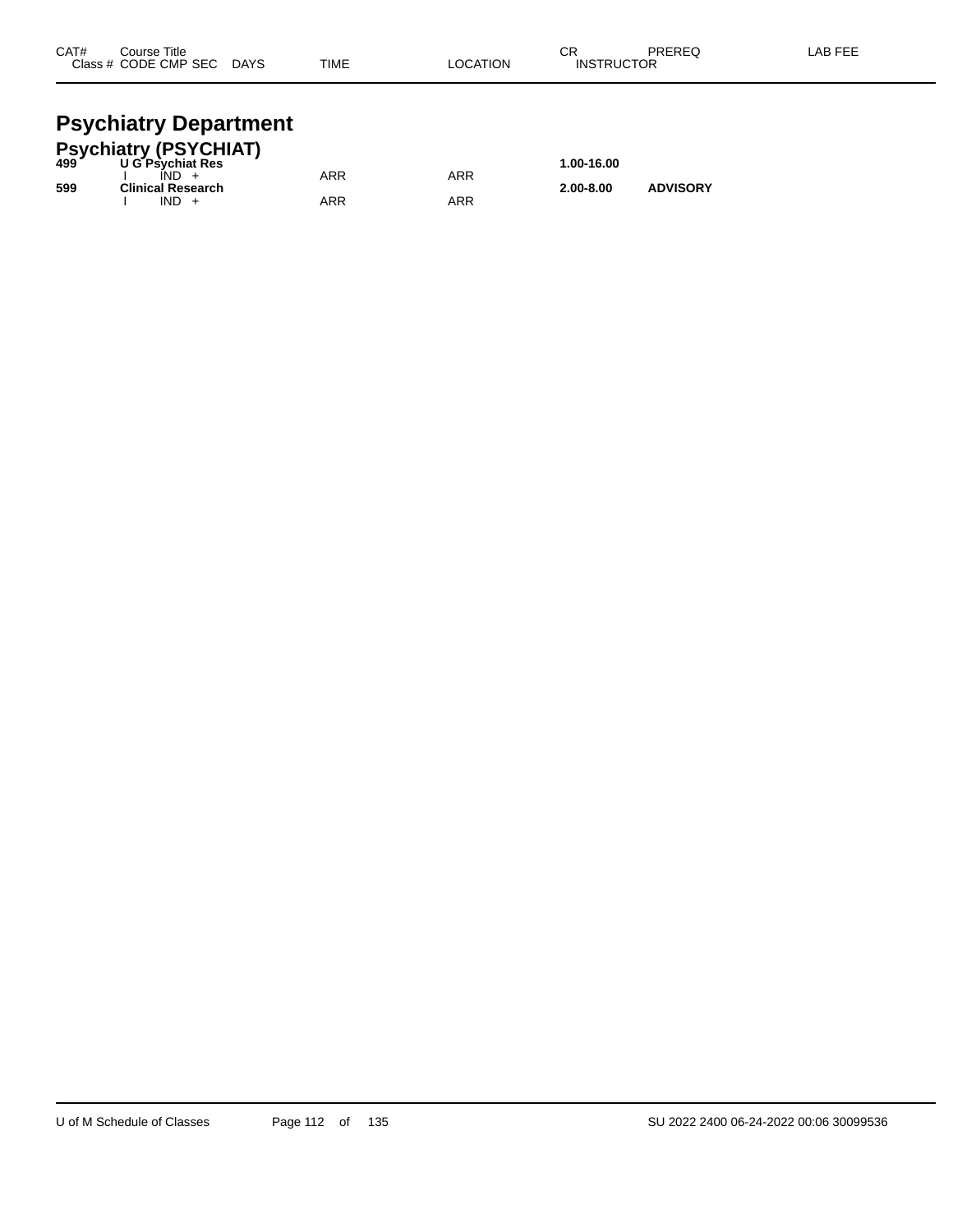| CAT# | Course Title<br>Class # CODE CMP SEC | <b>DAYS</b> | <b>TIME</b> | <b>LOCATION</b> | ◠⊏<br>- 613<br><b>INSTRUCTOR</b> | PREREQ | AB FEE. |
|------|--------------------------------------|-------------|-------------|-----------------|----------------------------------|--------|---------|
|      |                                      |             |             |                 |                                  |        |         |

## **Surgery Department**

|     | <b>Surgery (SURGERY)</b> |     |     |               |                 |  |
|-----|--------------------------|-----|-----|---------------|-----------------|--|
| 499 | Ug Surgery Research      |     |     | 1.00-16.00    |                 |  |
|     |                          | ARR | ARR |               |                 |  |
| 599 | <b>Clinical Research</b> |     |     | $2.00 - 8.00$ | <b>ADVISORY</b> |  |
|     | IND.                     | ARR | ARR |               |                 |  |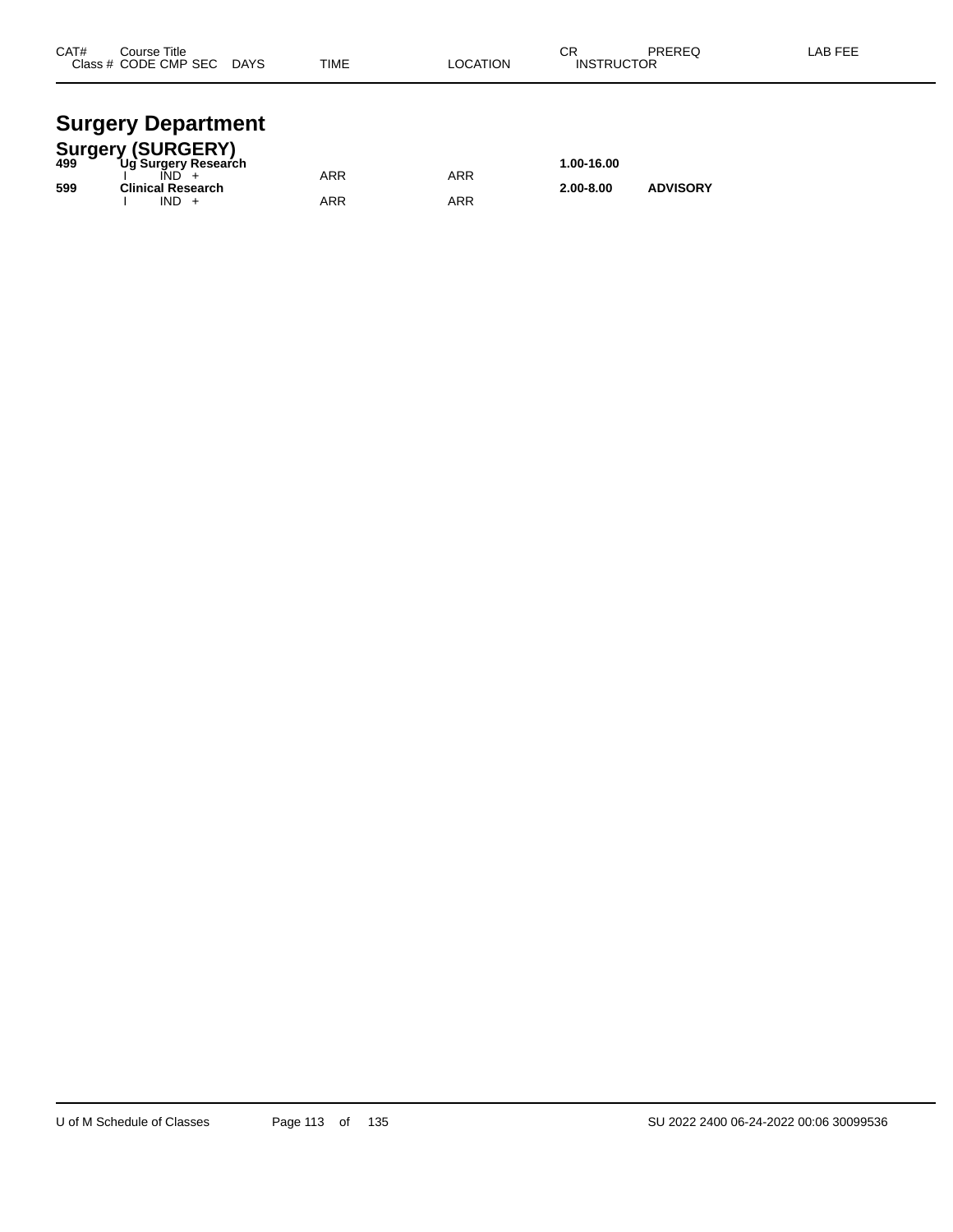## **Music, Theatre & Dance Department Of Dance**

|       | Dance (DANCE)           |     |     |                                  |
|-------|-------------------------|-----|-----|----------------------------------|
| 406   | <b>PTSI/UM Tech</b>     |     |     | <b>ADVISORY</b><br>$1.00 - 2.00$ |
| 72779 | LAB 201<br>PI           | ARR | ARR | Matiias-Mecca. Cole              |
| 424   | <b>Tavlor Repertory</b> |     |     | 1.00                             |
| 72780 | PI<br>LAB 201           | ARR | ARR | Cole, Matijas-Mecca              |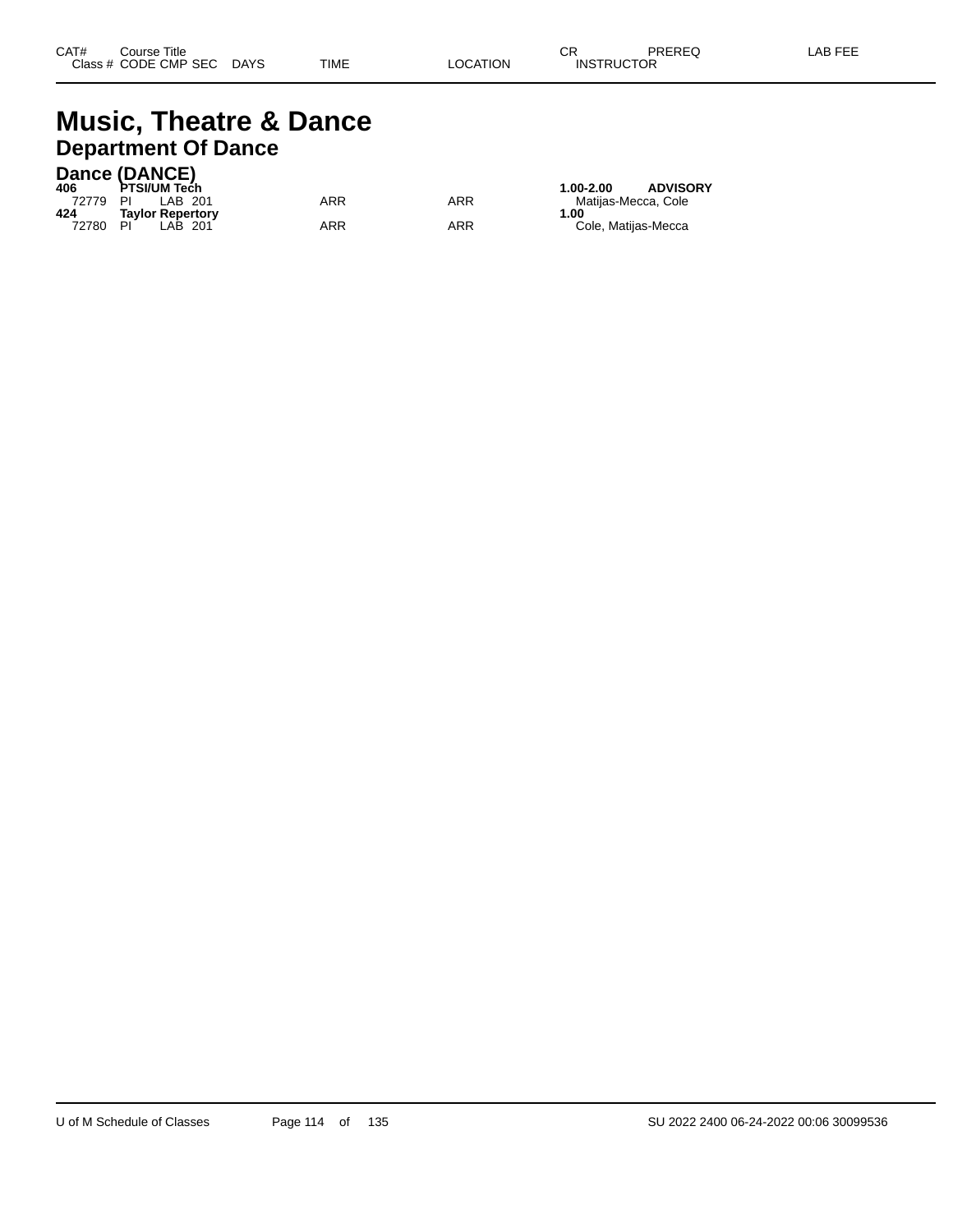|                | Class # CODE CMP SEC DAYS                                     |              | TIME                                                                               | LOCATION                 | <b>INSTRUCTOR</b>         |                             |  |
|----------------|---------------------------------------------------------------|--------------|------------------------------------------------------------------------------------|--------------------------|---------------------------|-----------------------------|--|
|                |                                                               |              |                                                                                    |                          |                           |                             |  |
|                |                                                               |              | <b>School of Music, Theatre and Dance</b>                                          |                          |                           |                             |  |
|                | <b>Arts Administration (ARTSADMN)</b>                         |              |                                                                                    |                          |                           |                             |  |
| 491            | Internship<br>$IND +$                                         |              | ARR                                                                                | ARR                      | 1.00-2.00                 |                             |  |
| 591            | Internship<br>$IND +$                                         |              | ARR                                                                                | ARR                      | 1.00-6.00                 |                             |  |
|                | <b>Composition (COMP)</b>                                     |              |                                                                                    |                          |                           |                             |  |
| 900            | <b>Preliminary Exam</b><br>$IND +$                            |              | ARR                                                                                | ARR                      | 1.00                      |                             |  |
| 990            | <b>Diss-Precand</b><br>$IND +$                                |              | <b>ARR</b>                                                                         | <b>ARR</b>               | 1.00-8.00                 | <b>ADVISORY</b>             |  |
| 995            | Diss-Cand<br>$IND +$<br>IR                                    |              | ARR                                                                                | ARR                      | 4.00                      | <b>ENFORCED</b>             |  |
|                | <b>Conducting (CONDUCT)</b>                                   |              |                                                                                    |                          |                           |                             |  |
| 507<br>71825   | <b>Special Projects</b><br>P<br>LAB 035                       | SU           | 1130-615PM                                                                         | 1380 SM                  | 2.00                      | <b>ADVISORY</b>             |  |
| 507            | <b>Special Projects</b><br>LAB 035                            | F.           | 9-1PM                                                                              | 1380 SM                  | 2.00                      | <b>ADVISORY</b>             |  |
| 900            | LAB 035<br><b>Preliminary Exam</b>                            | <b>MTWTH</b> | 9-6PM                                                                              | 1380 SM                  | 1.00                      | Haithcock, Pasquale, Snyder |  |
| 990            | $IND +$<br>Diss-Precand                                       |              | ARR                                                                                | ARR                      | 1.00-8.00                 | <b>ADVISORY</b>             |  |
| 995            | $IND +$<br>Diss-Cand                                          |              | ARR                                                                                | ARR                      | 4.00                      | <b>ENFORCED</b>             |  |
|                | $IND +$<br>IR                                                 |              | ARR                                                                                | <b>ARR</b>               |                           |                             |  |
|                | <b>Jazz &amp; Improvisational Studies (JAZZ)</b>              |              |                                                                                    |                          |                           |                             |  |
| 465            | Ind Study<br>$IND +$                                          |              | ARR                                                                                | ARR                      | 1.00-3.00                 |                             |  |
| 554<br>73716 P | <b>Jazz Special Topics</b><br><b>SEM 201</b>                  | МW           | 9-1PM                                                                              | 2058 MOORE               | 2.00<br>Bishop he-him-his |                             |  |
|                | Intro Improv/Comp/Arranging                                   |              |                                                                                    |                          |                           |                             |  |
| 500            | <b>Music Education (MUSED)</b><br><b>Educ Res in the Arts</b> |              |                                                                                    |                          | 3.00                      |                             |  |
|                | 71773 PR SEM 201 MW                                           |              | 9-1PM<br>For students enrolled in the Summer Music Education Masters program only. | 2044 MOORE               | <b>McCarthy</b>           |                             |  |
| 502            | <b>Mus Soc &amp; Educ</b><br>71947 PR SEM 201                 | TTH.         | 9-1PM                                                                              | 2038 MOORE               | 3.00<br>Rodriguez         |                             |  |
| 503            | Tchg & Lrng in Arts                                           |              | For students enrolled in the Summer Music Education Masters program only.          |                          | 3.00                      |                             |  |
|                | 71824 PR LAB 201                                              | TTH.         | 9-1PM<br>For students enrolled in the Summer Music Education Masters program only. | 2058 MOORE               | Conway                    |                             |  |
| 504            | <b>Special Course</b><br>72574 PR LEC 201                     | WTHFSA       | 830-630PM                                                                          | ARR                      | 2.00<br>Hopkins           |                             |  |
|                | Michigan String Workshop                                      |              | For students enrolled in the Summer Music Education Masters program only.          |                          |                           |                             |  |
| 505<br>73552 P | <b>Special Topics</b><br>LEC 201                              | SA           | 9-5PM                                                                              | 1435 WDC                 | 2.00                      |                             |  |
| 505            | <b>Special Topics</b><br>LEC 201                              | F.           | 9-5PM                                                                              | 1435 WDC                 | 2.00                      |                             |  |
|                | P<br>LEC 201<br>Dalcroze Mus Classroom                        | <b>MTWTH</b> | 2-730PM                                                                            | 1435 WDC                 | Skadsem                   |                             |  |
| 505            | <b>Special Topics</b><br>73080 PR LEC 202                     | F.           | 1030-4PM                                                                           | 2058 MOORE               | 2.00                      |                             |  |
| 505            | <b>Special Topics</b><br><b>PR</b> LEC 202                    | <b>MTWTH</b> | 2-730PM                                                                            | 2058 MOORE               | 2.00<br>Conway            |                             |  |
| 515            | Social/Emotional Learning<br><b>Connecting Research</b>       |              |                                                                                    |                          | 2.00                      |                             |  |
| 73782<br>515   | P<br>REC 001<br><b>Connecting Research</b>                    | SU           | 9-5PM                                                                              | 2058 MOORE               | Conway<br>2.00            |                             |  |
|                | <b>REC 001</b><br>Р<br><b>REC 001</b>                         | <b>MTWTH</b> | 9-5PM<br>2-730PM                                                                   | 2058 MOORE<br>2058 MOORE |                           |                             |  |
| 516            | <b>Final Presentation</b><br>$IND +$                          |              | ARR                                                                                | ARR                      | 2.00                      |                             |  |
| 900            | <b>Preliminary Exam</b><br>$IND +$                            |              | <b>ARR</b>                                                                         | ARR                      | 1.00                      |                             |  |
| 990            | Diss-Precand<br>$IND +$                                       |              | ARR                                                                                | ARR                      | 1.00-8.00                 | <b>ADVISORY</b>             |  |
| 995            | Diss-Cand                                                     |              |                                                                                    |                          | 4.00                      | <b>ENFORCED</b>             |  |
|                | $IND +$<br>IR.<br><b>Musicology (MUSICOL)</b>                 |              | ARR                                                                                | ARR                      |                           |                             |  |
| 346            | <b>History of Music</b>                                       |              |                                                                                    |                          | 3.00                      | <b>ADVISORY</b>             |  |
| 73784 P        | LEC 201                                                       | MW           | 4-7PM                                                                              | <b>REMOTE</b>            | Finchum-Sung              |                             |  |

CAT# Course Title Case CR PREREQ LAB FEE

U of M Schedule of Classes Page 115 of 135 SU 2022 2400 06-24-2022 00:06 30099536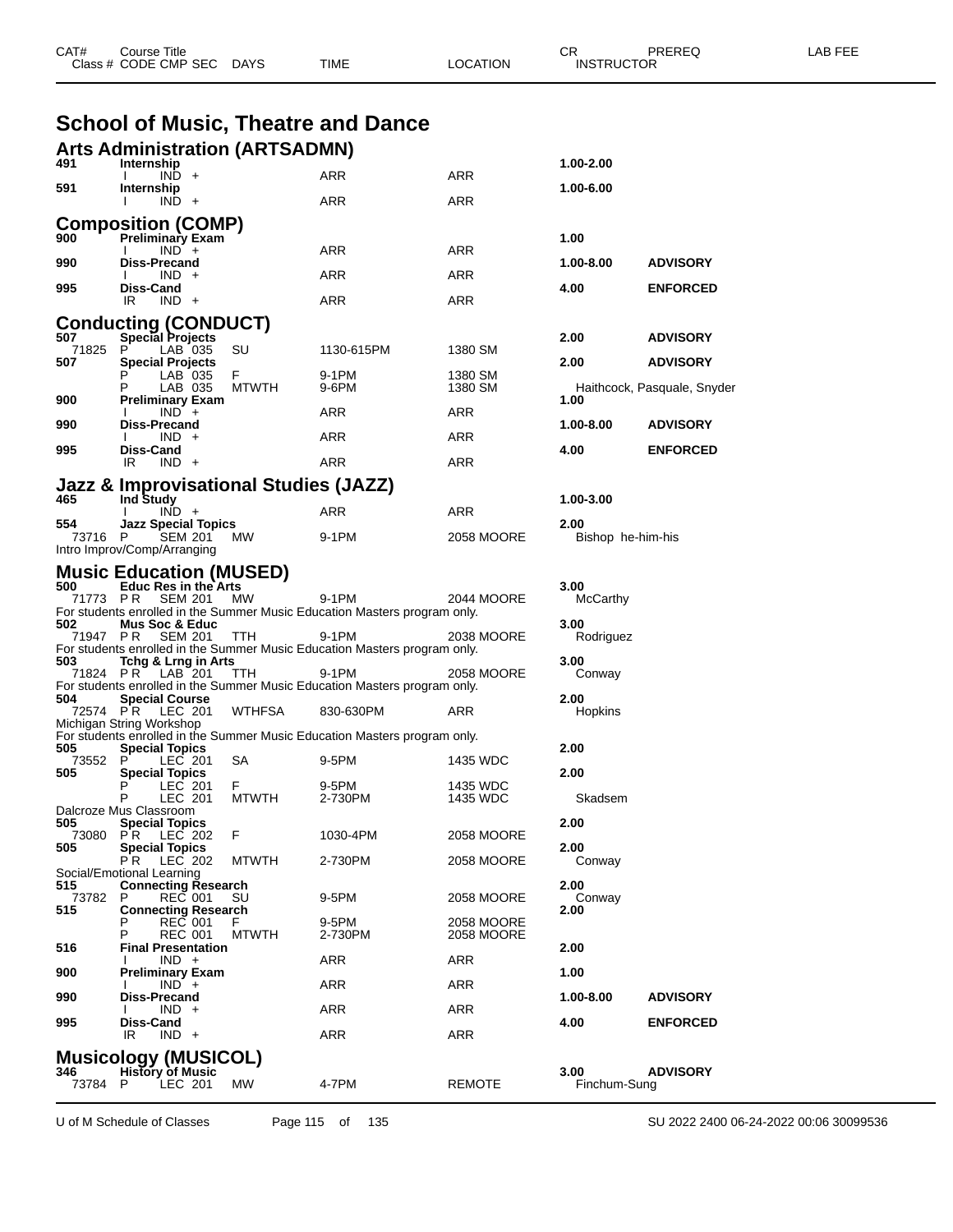| CAT# | <b>Course Title</b><br>Class # CODE CMP SEC DAYS                                                                                                                                                                                                                                                                                                                                                                                                                                                                                                                                                                                                                                                                                                                                                                                                                                                                                                                                                                                                                                                                                                                                                                                                                                                                                                                                                                                                                                     |            | <b>TIME</b> | <b>LOCATION</b>   | CR.<br><b>INSTRUCTOR</b> | PREREQ                                                                                                          | <b>LAB FEE</b> |  |  |
|------|--------------------------------------------------------------------------------------------------------------------------------------------------------------------------------------------------------------------------------------------------------------------------------------------------------------------------------------------------------------------------------------------------------------------------------------------------------------------------------------------------------------------------------------------------------------------------------------------------------------------------------------------------------------------------------------------------------------------------------------------------------------------------------------------------------------------------------------------------------------------------------------------------------------------------------------------------------------------------------------------------------------------------------------------------------------------------------------------------------------------------------------------------------------------------------------------------------------------------------------------------------------------------------------------------------------------------------------------------------------------------------------------------------------------------------------------------------------------------------------|------------|-------------|-------------------|--------------------------|-----------------------------------------------------------------------------------------------------------------|----------------|--|--|
| 881  | <b>Special Readings</b>                                                                                                                                                                                                                                                                                                                                                                                                                                                                                                                                                                                                                                                                                                                                                                                                                                                                                                                                                                                                                                                                                                                                                                                                                                                                                                                                                                                                                                                              |            |             |                   | 2.00-6.00                | <b>ADVISORY</b>                                                                                                 |                |  |  |
| 990  | $IND +$<br>IR.                                                                                                                                                                                                                                                                                                                                                                                                                                                                                                                                                                                                                                                                                                                                                                                                                                                                                                                                                                                                                                                                                                                                                                                                                                                                                                                                                                                                                                                                       |            | <b>ARR</b>  | <b>ARR</b>        |                          |                                                                                                                 |                |  |  |
|      | <b>Diss-Precand</b><br>$IND +$                                                                                                                                                                                                                                                                                                                                                                                                                                                                                                                                                                                                                                                                                                                                                                                                                                                                                                                                                                                                                                                                                                                                                                                                                                                                                                                                                                                                                                                       |            | <b>ARR</b>  | <b>ARR</b>        | $1.00 - 8.00$            | <b>ADVISORY</b>                                                                                                 |                |  |  |
| 995  | <b>Diss-Cand</b><br>$IND +$<br>IR                                                                                                                                                                                                                                                                                                                                                                                                                                                                                                                                                                                                                                                                                                                                                                                                                                                                                                                                                                                                                                                                                                                                                                                                                                                                                                                                                                                                                                                    |            | <b>ARR</b>  | <b>ARR</b>        | 4.00                     | <b>ENFORCED</b>                                                                                                 |                |  |  |
| 591  | <b>Music Performance (MUSPERF)</b><br><b>Directed Perform</b>                                                                                                                                                                                                                                                                                                                                                                                                                                                                                                                                                                                                                                                                                                                                                                                                                                                                                                                                                                                                                                                                                                                                                                                                                                                                                                                                                                                                                        |            |             |                   | 2.00-4.00                | <b>ADVISORY</b>                                                                                                 |                |  |  |
|      | $IND +$<br>2277 SCHOOL OF MUSIC DURING REGISTRATION.                                                                                                                                                                                                                                                                                                                                                                                                                                                                                                                                                                                                                                                                                                                                                                                                                                                                                                                                                                                                                                                                                                                                                                                                                                                                                                                                                                                                                                 |            | ARR         | <b>ARR</b>        |                          | STUDENTS ELECTING COURSES NUMBERED 591 OR 891 MUST FILL OUT APPLICATION FOR INSTRUCTION IN MUSIC PERFORMANCE AT |                |  |  |
| 891  | <b>Directed Perform</b>                                                                                                                                                                                                                                                                                                                                                                                                                                                                                                                                                                                                                                                                                                                                                                                                                                                                                                                                                                                                                                                                                                                                                                                                                                                                                                                                                                                                                                                              |            |             |                   | 2.00-6.00                | <b>ADVISORY</b>                                                                                                 |                |  |  |
| 900  | $IND +$<br><b>Preliminary Exam</b>                                                                                                                                                                                                                                                                                                                                                                                                                                                                                                                                                                                                                                                                                                                                                                                                                                                                                                                                                                                                                                                                                                                                                                                                                                                                                                                                                                                                                                                   |            | ARR         | <b>ARR</b>        | 1.00                     |                                                                                                                 |                |  |  |
|      | $IND +$                                                                                                                                                                                                                                                                                                                                                                                                                                                                                                                                                                                                                                                                                                                                                                                                                                                                                                                                                                                                                                                                                                                                                                                                                                                                                                                                                                                                                                                                              |            | <b>ARR</b>  | <b>ARR</b>        |                          |                                                                                                                 |                |  |  |
| 481  | <b>Performing Arts &amp; Technology (PAT)</b>                                                                                                                                                                                                                                                                                                                                                                                                                                                                                                                                                                                                                                                                                                                                                                                                                                                                                                                                                                                                                                                                                                                                                                                                                                                                                                                                                                                                                                        |            |             |                   | 1.00-4.00                | <b>ADVISORY</b>                                                                                                 |                |  |  |
|      | <b>Independent Stds</b><br>$IND +$                                                                                                                                                                                                                                                                                                                                                                                                                                                                                                                                                                                                                                                                                                                                                                                                                                                                                                                                                                                                                                                                                                                                                                                                                                                                                                                                                                                                                                                   |            | <b>ARR</b>  | <b>ARR</b>        |                          |                                                                                                                 |                |  |  |
| 407  | <b>Theory (THEORY)</b><br>Directed Indiv Stdy<br>$IND +$                                                                                                                                                                                                                                                                                                                                                                                                                                                                                                                                                                                                                                                                                                                                                                                                                                                                                                                                                                                                                                                                                                                                                                                                                                                                                                                                                                                                                             |            | <b>ARR</b>  | <b>ARR</b>        | 2.00-4.00                | <b>ADVISORY</b>                                                                                                 |                |  |  |
| 560  | <b>Special Studies</b>                                                                                                                                                                                                                                                                                                                                                                                                                                                                                                                                                                                                                                                                                                                                                                                                                                                                                                                                                                                                                                                                                                                                                                                                                                                                                                                                                                                                                                                               |            |             |                   | 3.00                     | <b>ENFORCED</b>                                                                                                 |                |  |  |
|      | 73144 PR LEC 201                                                                                                                                                                                                                                                                                                                                                                                                                                                                                                                                                                                                                                                                                                                                                                                                                                                                                                                                                                                                                                                                                                                                                                                                                                                                                                                                                                                                                                                                     | <b>TTH</b> | 9-1PM       | <b>2044 MOORE</b> | Fournier                 |                                                                                                                 |                |  |  |
|      | Identity/Intersect in Pop Mus<br>While most scholars agree that music reflects the particular time and place from which it originates, some would go<br>so far as to argue that, in some circumstances, music can also act as the driving force behind shifts in social<br>mores and attitudes. Scholars of popular music point to the role played by music in such events as the civil rights<br>and anti-war movements as examples of its power to enact social change. In this course, we will examine how popular<br>music has challenged (and sometimes reinforced) existing attitudes about personal identity over the past five<br>decades through its myriad representations of gender, sexuality, race, culture, aging, disability, and so on. Our<br>discussions will be intersectional in nature and will examine, for example, how gendered identities (and gendered<br>oppression) are experienced differently according to race or how racial identities (and racial oppression) is<br>altered or amplified when sexual identity is added to the mix. Readings chosen from the popular music literature<br>will help to construct each identity and to frame its intersections with other identities from a scholarly point of<br>view. We will extrapolate our findings to music education and will discuss the impact of popular representations<br>(or non-representations) of various identities on students as they begin to forge their own identities. Students |            |             |                   |                          |                                                                                                                 |                |  |  |

will also be asked to select an artist, song, or genre for close study as this contributes to our understanding of

intersectionality. At the heart of the class is the question of how music can effect social change - a topic that will be of interest to music educators who hope to connect music to the student's broader cultural experience. For students enrolled in the Summer Music Education Masters program only.

| 570 | <b>Directed Indiv Study</b> |     |            | 1.00-4.00 | <b>ADVISORY</b> |
|-----|-----------------------------|-----|------------|-----------|-----------------|
|     | $IND +$                     | ARR | <b>ARR</b> |           |                 |
| 990 | Diss-Precand                |     |            | 1.00-8.00 | <b>ADVISORY</b> |
|     | $IND +$                     | ARR | <b>ARR</b> |           |                 |
| 995 | Diss-Cand                   |     |            | 4.00      | <b>ENFORCED</b> |
|     | $IND +$<br>IR               | ARR | <b>ARR</b> |           |                 |
|     |                             |     |            |           |                 |

**Voice (VOICE)**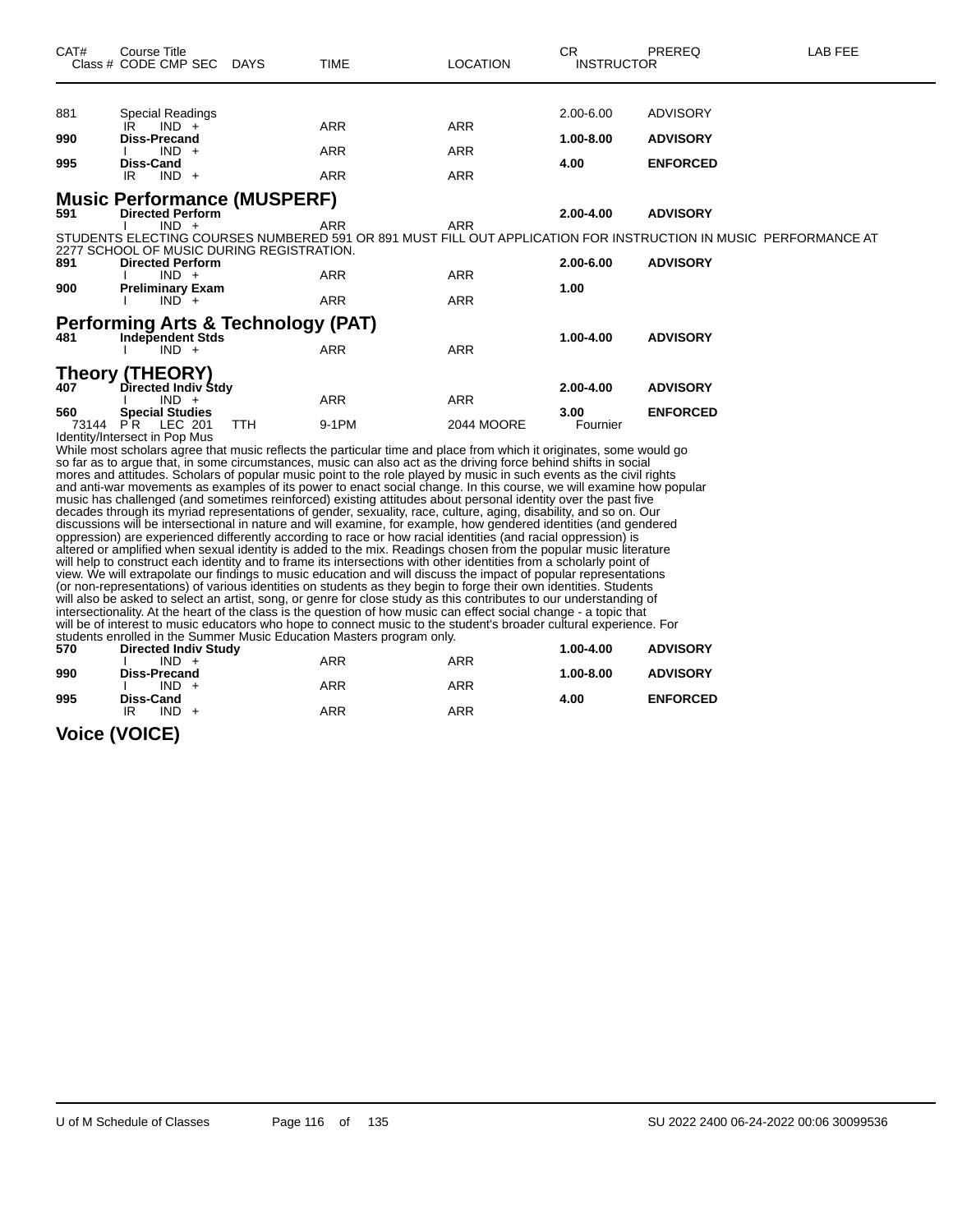| CAT# | Title<br>Course      |             |             |                | ⌒冖<br>◡           | PREREQ | _AB FEF |
|------|----------------------|-------------|-------------|----------------|-------------------|--------|---------|
|      | Class # CODE CMP SEC | <b>DAYS</b> | <b>TIME</b> | <b>OCATION</b> | <b>INSTRUCTOR</b> |        |         |

## **Theatre And Drama Theatre & Drama (THTREMUS)**

| 388   | Studio II                |     |     | 2.00      | <b>ADVISORY</b> |
|-------|--------------------------|-----|-----|-----------|-----------------|
| 73018 | PI<br>LAB 201            | ARR | ARR | Tulip     |                 |
| 401   | <b>Independent Study</b> |     |     | 1.00-3.00 | <b>ADVISORY</b> |
|       | <b>IND</b>               | ARR | ARR |           |                 |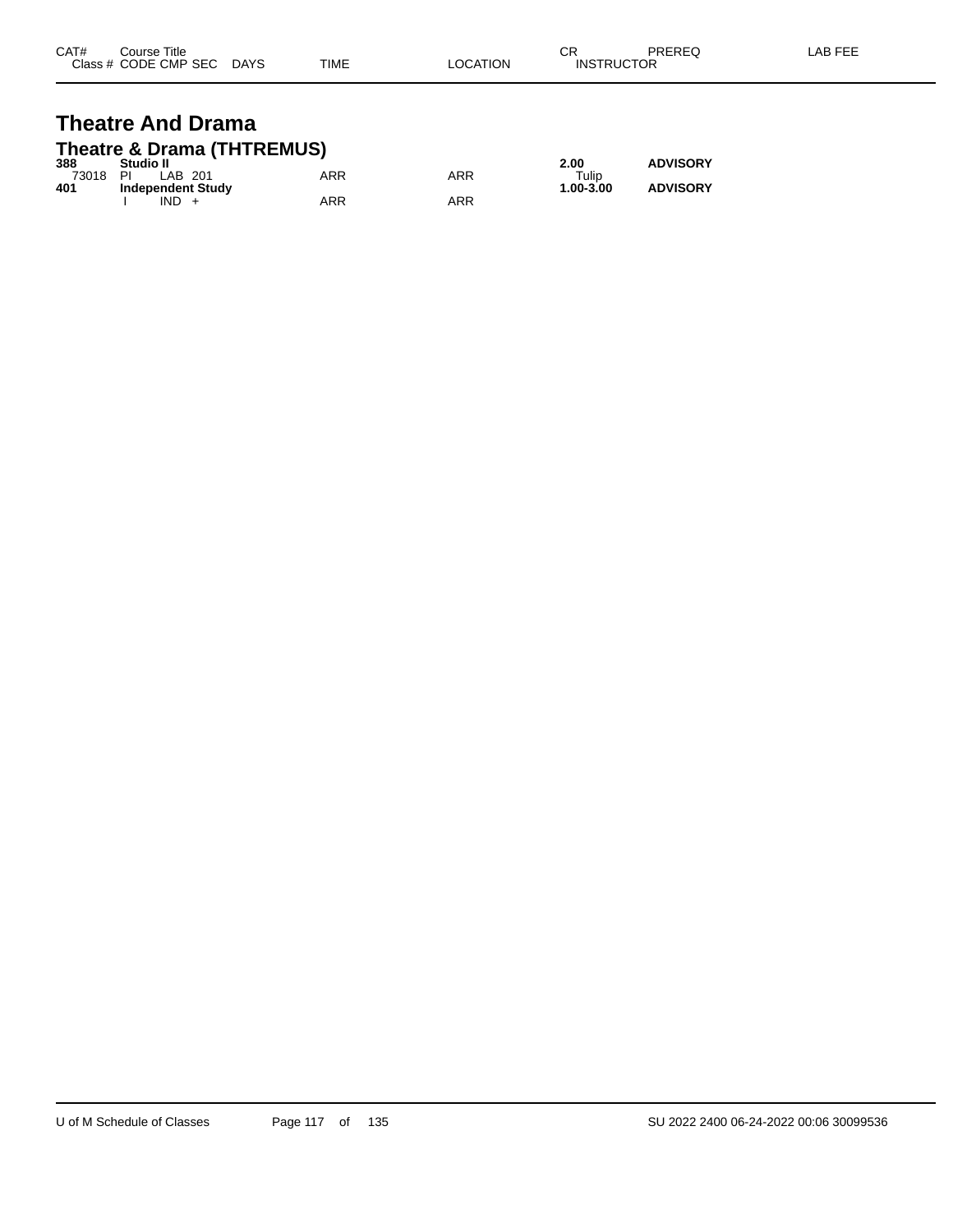## **Natural Resources&Environment School for Environment and Sustainability**

## **Environment and Sustainability (EAS) 598 N R Internship-Gr 1.00-3.00 ADVISORY**

| 598 | N R Internsnip-Gr             |            |            | 1.00-3.00     | <b>ADVISORY</b> |
|-----|-------------------------------|------------|------------|---------------|-----------------|
| 600 | $IND +$<br>Dir Res&Sp Prob-Gr | ARR        | <b>ARR</b> | $1.00 - 8.00$ | <b>ADVISORY</b> |
|     | $IND +$                       | ARR        | <b>ARR</b> |               |                 |
| 990 | Diss-Precand<br>$IND +$       | <b>ARR</b> | <b>ARR</b> | $1.00 - 8.00$ | <b>ADVISORY</b> |
| 995 | Diss-Cand                     |            |            | 4.00          | <b>ENFORCED</b> |
|     | $IND +$<br>IR                 | ARR        | ARR        |               |                 |
|     |                               |            |            |               |                 |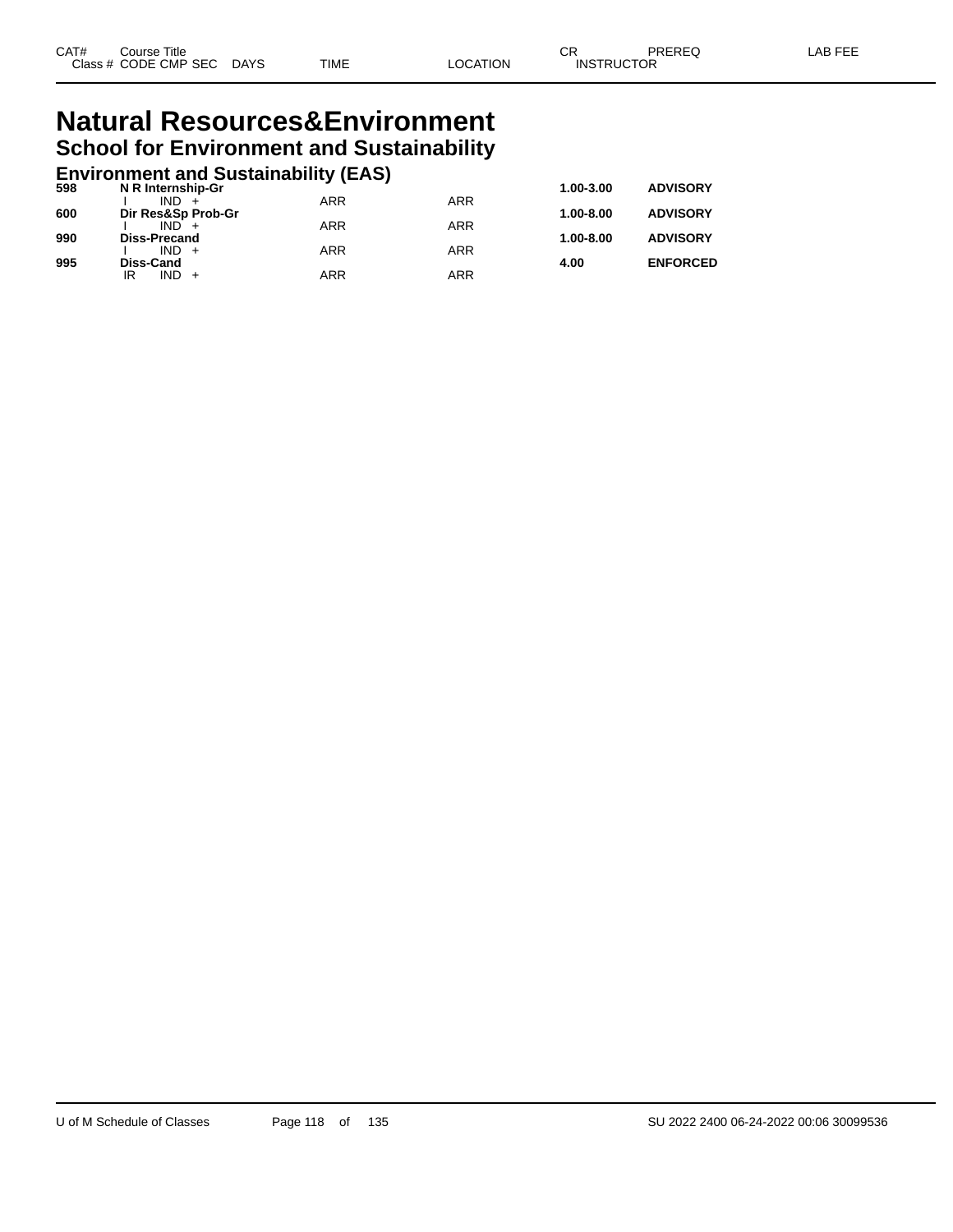| CAT# | Title<br>Course      |             |      |                 | ⌒冖<br>◡           | <b>PREREQ</b> | . EEF<br>AR |
|------|----------------------|-------------|------|-----------------|-------------------|---------------|-------------|
|      | Class # CODE CMP SEC | <b>DAYS</b> | TIME | <b>LOCATION</b> | <b>INSTRUCTOR</b> |               |             |

## **Nursing School Of Nursing**

| 540<br>73382        | <b>Health Sciences (HS)</b><br><b>Trauma Basics</b><br><b>SEM 201</b><br>P                |                                                                          | <b>ARR</b><br>Nursing students enroll in the Spring/Summer term, not the Summer half term.                                                                                                                                                               | <b>REMOTE</b>            | 1.00<br>Reyes             |                                    |
|---------------------|-------------------------------------------------------------------------------------------|--------------------------------------------------------------------------|----------------------------------------------------------------------------------------------------------------------------------------------------------------------------------------------------------------------------------------------------------|--------------------------|---------------------------|------------------------------------|
| 192<br>73731<br>194 | <b>Nursing (NURS)</b><br>Sel Cncpt Hum Physio<br>LEC 001<br>P<br><b>Context of Care I</b> | F                                                                        | 10-12PM                                                                                                                                                                                                                                                  | 2000 426NIB              | 1.00<br>Petrosyan<br>3.00 | <b>ADVISORY</b>                    |
| 73368<br>194        | LEC 001<br>P<br><b>Context of Care I</b><br>LEC 001<br>P                                  | <b>THF</b><br><b>MTW</b>                                                 | 1-1AM<br>9-1230PM<br>NURS 194 lecture will meet M-W on July 18, July 19, July 20, July 25, July 26, July 27, August 1, August 2, and<br>August 3 in 426 NIB 2000. Students will have a field experience for one hour on TH-F, July 21, July 22, July 28, | <b>ARR</b><br><b>ARR</b> | 3.00<br>Charania, Doman   |                                    |
| 196<br>73369        | Comm, Grps, & Teams<br>LEC 001<br>P                                                       | July 29, August 4, and August 5. Field experience times are TBD.<br>MWTH | 9-3PM<br>NURS 196 lecture will meet on June 30, July 6, July 7, July 11, and July 13 in 426 NIB 2000.                                                                                                                                                    | ARR                      | 2.00<br>Hortsch           |                                    |
| 499<br>697          | <b>Independent Study</b><br>$IND +$<br><b>Independent Studies</b><br>$IND +$              |                                                                          | <b>ARR</b><br><b>ARR</b>                                                                                                                                                                                                                                 | <b>ARR</b><br><b>ARR</b> | 1.00-5.00<br>1.00-4.00    | <b>ADVISORY</b>                    |
| 797<br>990          | <b>Independent Study</b><br>$IND +$<br>Diss-Precand<br>$IND +$                            |                                                                          | <b>ARR</b><br><b>ARR</b>                                                                                                                                                                                                                                 | <b>ARR</b><br><b>ARR</b> | 1.00-3.00<br>1.00-8.00    | <b>ADVISORY</b><br><b>ADVISORY</b> |
| 995                 | Diss-Cand<br>$IND +$<br>R                                                                 |                                                                          | <b>ARR</b>                                                                                                                                                                                                                                               | <b>ARR</b>               | 4.00                      | <b>ENFORCED</b>                    |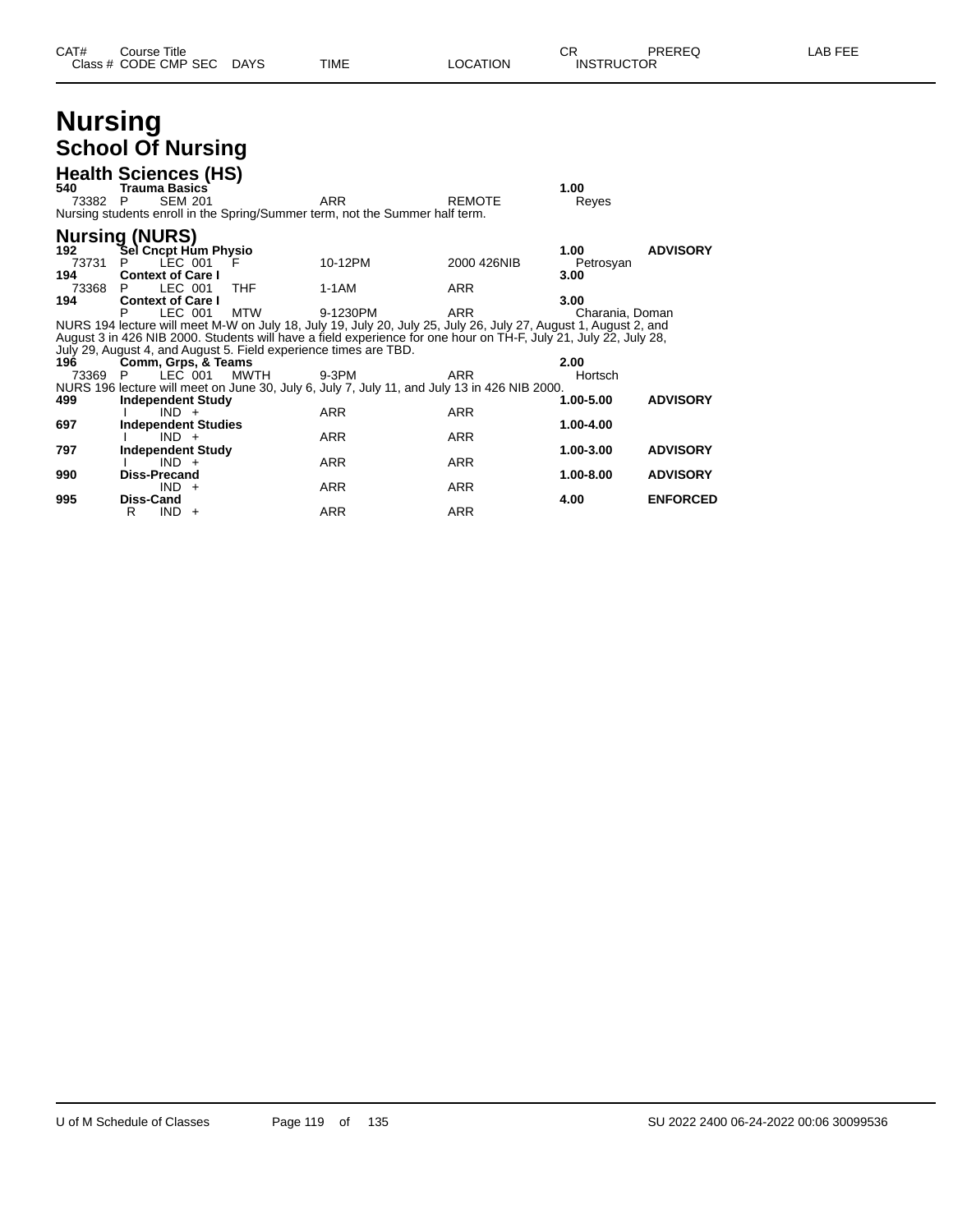| CAT# | Course Title              |      |          | $\cap$<br>◡       | PREREQ | <b>AB FEE</b> |
|------|---------------------------|------|----------|-------------------|--------|---------------|
|      | Class # CODE CMP SEC DAYS | TIME | LOCATION | <b>INSTRUCTOR</b> |        |               |

## **Pharmacy College Of Pharmacy**

| <b>Clinical Pharmacy Translational Science (CPTS)</b><br><b>Diss-Precand</b><br>990<br>1.00-8.00                           | <b>ADVISORY</b> |
|----------------------------------------------------------------------------------------------------------------------------|-----------------|
| <b>ARR</b><br>$IND +$<br><b>ARR</b><br>995<br>4.00<br>Diss-Cand                                                            | <b>ENFORCED</b> |
| <b>ARR</b><br><b>ARR</b><br>R<br>$IND +$                                                                                   |                 |
| <b>Medicinal Chemistry (MEDCHEM)</b>                                                                                       |                 |
| <b>UG Research Med Chem</b><br>470<br>1.00-6.00                                                                            |                 |
| <b>ARR</b><br><b>ARR</b><br>D<br>$IND +$<br>570<br>1.00-8.00<br>Research                                                   | <b>ADVISORY</b> |
| <b>ARR</b><br><b>ARR</b><br>$IND +$                                                                                        |                 |
| 573<br><b>Investig Med Chem</b><br>1.00-6.00<br><b>ARR</b><br><b>ARR</b><br>IND.<br>$+$                                    | <b>ADVISORY</b> |
| 1.00-8.00<br>990<br>Diss-Precand                                                                                           | <b>ADVISORY</b> |
| <b>ARR</b><br><b>ARR</b><br>$IND +$                                                                                        |                 |
| 995<br><b>Diss-Cand</b><br>4.00<br><b>ARR</b><br>R<br>$IND +$<br><b>ARR</b>                                                | <b>ENFORCED</b> |
|                                                                                                                            |                 |
| <b>Pharmacy (PHARMACY)</b><br>470 UG Research Pharmacy<br>1.00-6.00                                                        |                 |
| <b>ARR</b><br><b>ARR</b><br>$IND +$<br>D                                                                                   |                 |
| 570<br>Research<br>1.00-8.00<br><b>ARR</b><br><b>ARR</b><br>$IND +$                                                        | <b>ADVISORY</b> |
| 730<br><b>Pharm D Sem</b><br>1.00                                                                                          | <b>ADVISORY</b> |
| 2-5PM<br><b>ARR</b><br>Park<br>73603 PD<br><b>SEM 201</b><br>F                                                             |                 |
| Will meet in rooms 2548 NUB, 1567 NUB, and B022 (College of Pharmacy, lower level).<br>788<br>Adv Pharm Prac Exp 2<br>4.00 | <b>ADVISORY</b> |
| 73604 PD<br>LAB 201<br><b>MTWTHF</b><br>1-1AM<br><b>ARR</b><br>Walker                                                      |                 |
| 789<br>Adv Pharm Prac Exp 3<br>4.00<br>73605 PD<br><b>MTWTHF</b><br><b>ARR</b><br>Walker<br>LAB 201<br>1-1AM               | <b>ADVISORY</b> |
|                                                                                                                            |                 |
| <b>Pharmaceutical Chemistry (PHARMCHM)</b><br>571<br><b>Investig Pharm Anal</b><br>1.00-6.00                               | <b>ADVISORY</b> |
| <b>ARR</b><br><b>ARR</b><br>$\overline{IND}$ +                                                                             |                 |
| 990<br><b>Diss-Precand</b><br>1.00-8.00                                                                                    | <b>ADVISORY</b> |
| <b>ARR</b><br><b>ARR</b><br>IND +<br>995<br>4.00<br><b>Diss-Cand</b>                                                       | <b>ENFORCED</b> |
| <b>ARR</b><br><b>ARR</b><br>R<br>$IND +$                                                                                   |                 |
| <b>Pharmaceutical Sciences (PHARMSCI)</b>                                                                                  |                 |
| 470<br><b>UG Research PharmSci</b><br>1.00-6.00                                                                            |                 |
| <b>ARR</b><br><b>ARR</b><br>$IND +$<br>D<br>568<br>Investigations<br>1.00-6.00                                             | <b>ADVISORY</b> |
| <b>ARR</b><br><b>ARR</b><br>$IND +$                                                                                        |                 |
| 1.00-8.00<br>570<br>Research                                                                                               | <b>ADVISORY</b> |
| <b>ARR</b><br><b>ARR</b><br>$IND +$<br>990<br><b>Diss-Precand</b><br>1.00-8.00                                             | <b>ADVISORY</b> |
|                                                                                                                            |                 |
| IND.<br>ARR<br>ARR<br>$+$<br>995<br><b>Diss-Cand</b><br>4.00                                                               | <b>ENFORCED</b> |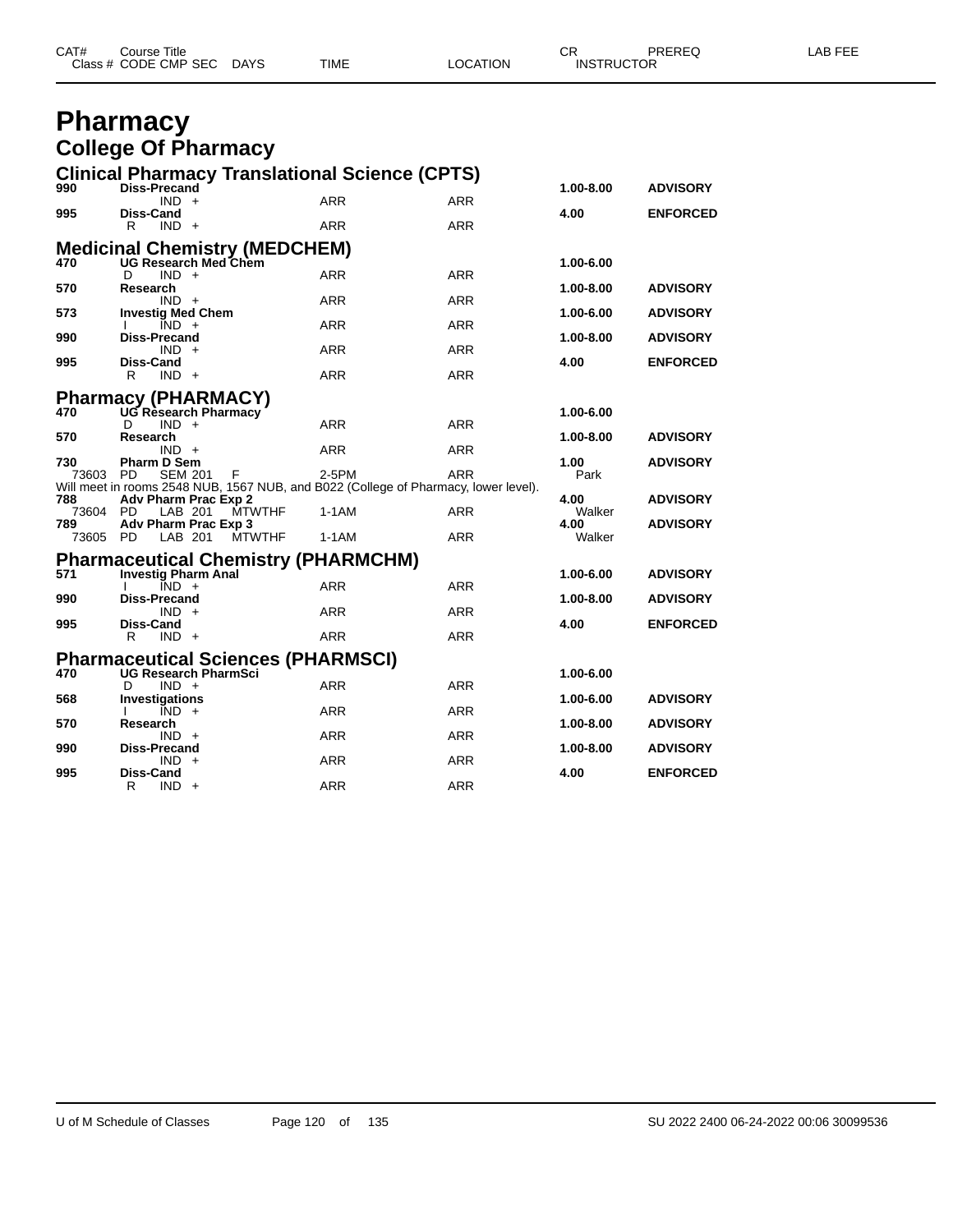# **Public Health Biostatistics Department**

|       | <b>Biostatistics (BIOSTAT)</b> |            |            |                    |                 |
|-------|--------------------------------|------------|------------|--------------------|-----------------|
| 499   | <b>Big Data Summer Inst</b>    |            |            | 1.00               |                 |
| 73402 | LEC 201<br>ΡI<br>MTTH          | $2-4PM$    | <b>ARR</b> | Zawistowski, Smith |                 |
| 578   | <b>Practical Training</b>      |            |            | 1.00-4.00          |                 |
|       | $IND +$                        | <b>ARR</b> | <b>ARR</b> |                    |                 |
| 820   | <b>Readings in Biostat</b>     |            |            | 1.00-4.00          | <b>ADVISORY</b> |
|       | ΙR<br>$IND +$                  | <b>ARR</b> | <b>ARR</b> |                    |                 |
| 850   | <b>Research in Biostat</b>     |            |            | $2.00 - 4.00$      | <b>ADVISORY</b> |
|       | $IND +$<br>IR                  | <b>ARR</b> | <b>ARR</b> |                    |                 |
| 990   | <b>Diss-Precand</b>            |            |            | 1.00-8.00          | <b>ADVISORY</b> |
|       | $IND +$<br>IR                  | <b>ARR</b> | <b>ARR</b> |                    |                 |
| 995   | Diss-Cand                      |            |            | 4.00               | <b>ENFORCED</b> |
|       | $IND +$<br>IR                  | <b>ARR</b> | <b>ARR</b> |                    |                 |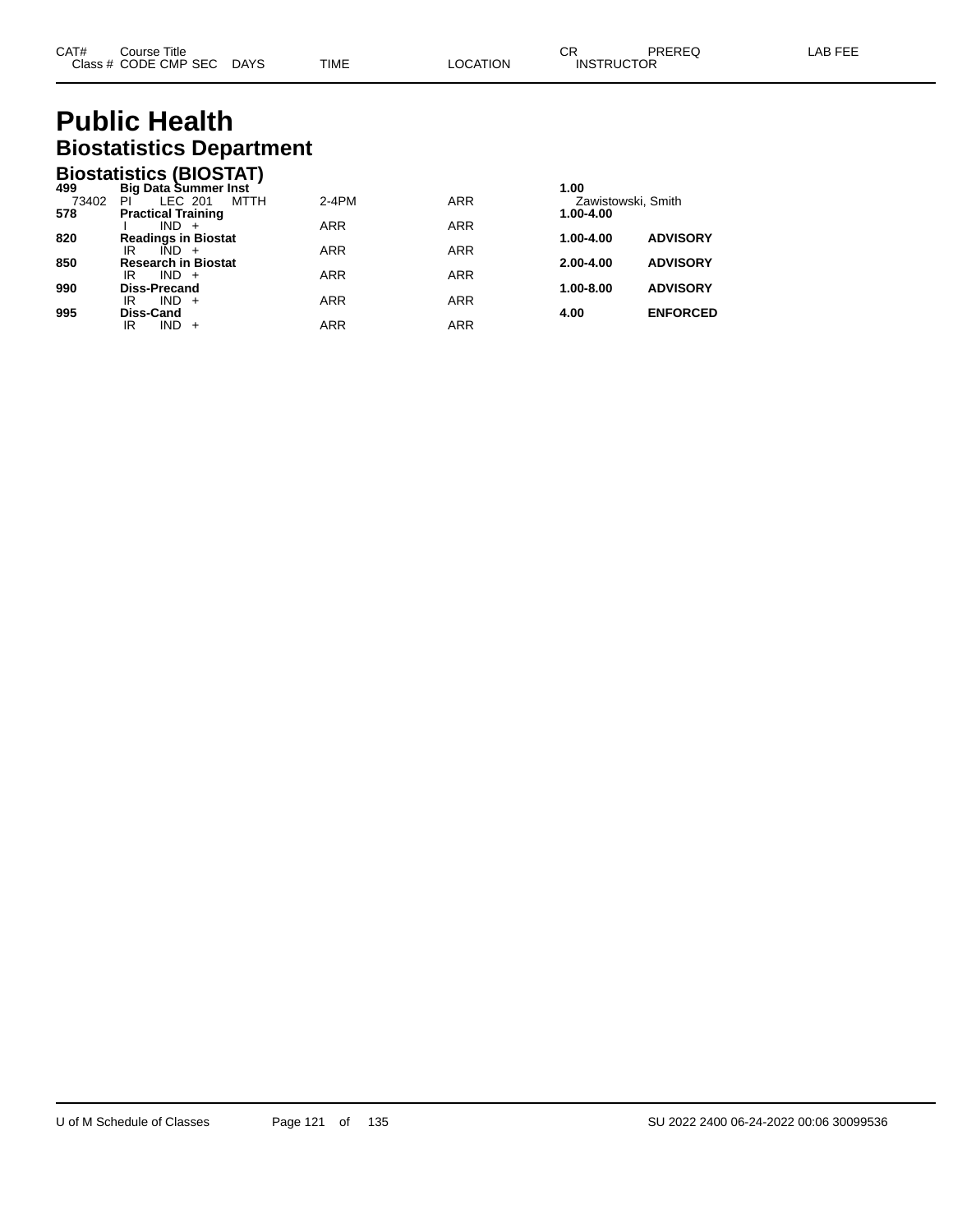| CAT#<br>$\bigcap$ acc $\bigcup$<br>טוט | Title<br>Course<br><b>CODE CMP SEC</b> | <b>DAYS</b> | <b>TIME</b> | <b>TION</b><br>C. | ⌒冖<br>◡<br>ICTOR<br><b>INSTRL</b> | ODEDE <sup>r</sup> | AP |
|----------------------------------------|----------------------------------------|-------------|-------------|-------------------|-----------------------------------|--------------------|----|
|                                        |                                        |             |             |                   |                                   |                    |    |

# **Environmental Health Sciences**

|     | <b>Environmental Health Sciences (EHS)</b> |            |            |               |                 |
|-----|--------------------------------------------|------------|------------|---------------|-----------------|
| 697 | Readings                                   |            |            | 1.00-3.00     | <b>ADVISORY</b> |
|     | IÑD<br>IR<br>$+$                           | <b>ARR</b> | <b>ARR</b> |               |                 |
| 698 | Research<br><b>IND</b><br>IR<br>$+$        | <b>ARR</b> | <b>ARR</b> | 1.00-6.00     | <b>ADVISORY</b> |
| 699 | <b>Masters Thesis</b>                      |            |            | 1.00          | <b>ADVISORY</b> |
|     | $IND +$<br>IR                              | <b>ARR</b> | <b>ARR</b> |               |                 |
| 899 | <b>Adv Research</b>                        |            |            | 1.00-6.00     | <b>ADVISORY</b> |
|     | $IND +$<br>IR                              | <b>ARR</b> | <b>ARR</b> |               |                 |
| 990 | <b>Diss-Precand</b><br>IND.<br>IR<br>$+$   | <b>ARR</b> | <b>ARR</b> | $1.00 - 8.00$ | <b>ADVISORY</b> |
| 995 | Diss-Cand                                  |            |            | 4.00          | <b>ENFORCED</b> |
|     | IND<br>R                                   | ARR        | <b>ARR</b> |               |                 |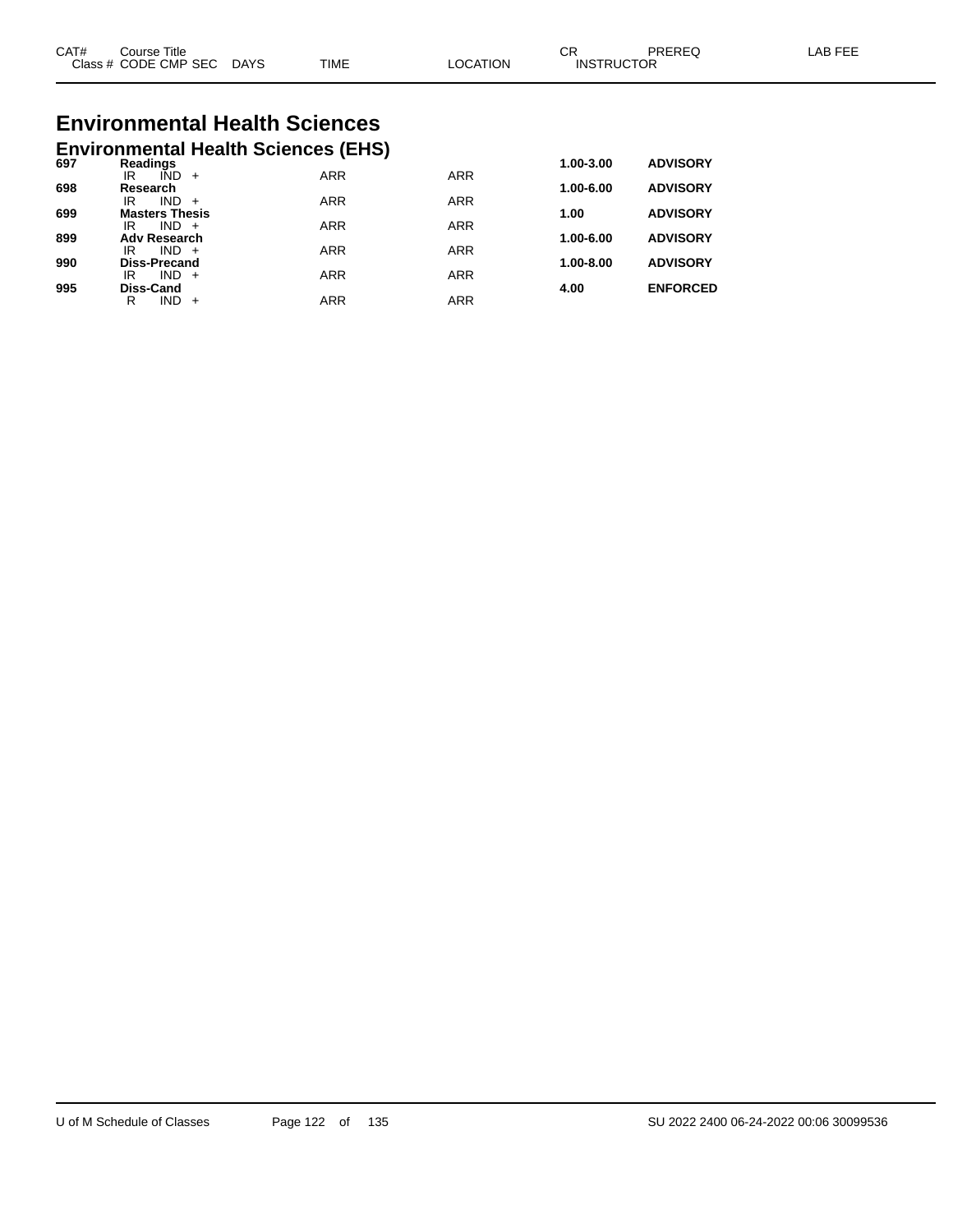| CAT#                    | <b>Course Title</b><br>Class # CODE CMP SEC DAYS                       | TIME           | <b>LOCATION</b>      | CR<br>PREREQ<br><b>INSTRUCTOR</b>           | LAB FEE |
|-------------------------|------------------------------------------------------------------------|----------------|----------------------|---------------------------------------------|---------|
|                         | <b>Epidemiology Department</b>                                         |                |                      |                                             |         |
|                         | Epidemiology (EPID)                                                    |                |                      |                                             |         |
| 299                     | Independent Research<br>$IND +$                                        | ARR            | ARR                  | 1.00-3.00                                   |         |
| 562                     | <b>Adv Bacteriol Lab</b><br>$IND +$<br>IR                              | ARR            | ARR                  | <b>ADVISORY</b><br>2.00-6.00                |         |
| 604                     | <b>Applications of EPID</b>                                            |                |                      | 1.00-3.00<br><b>ADVISORY</b>                |         |
| 624                     | IR<br>$IND +$<br><b>Readings in Epid</b>                               | ARR            | <b>ARR</b>           | 1.00-3.00<br><b>ADVISORY</b>                |         |
| 701                     | IR<br>$IND +$<br><b>Fundamentals of Bios</b>                           | <b>ARR</b>     | ARR                  | 3.00                                        |         |
| 71344<br>702            | LEC 201<br>PI.<br><b>MTWTHF</b><br><b>Fundamentals of Bios</b>         | 830-12PM       | <b>REMOTE</b>        | Jiang<br>1.00                               |         |
| 73134<br>703            | PD<br>LEC 201<br><b>Infectious Disease M</b>                           | ARR            | ARR                  | 1.00<br><b>ADVISORY</b>                     |         |
| 71345<br>704            | PIR.<br>LEC 201<br>MTWTHF                                              | 830-12PM       | <b>REMOTE</b>        | <b>Brouwer</b>                              |         |
| 72605                   | <b>Cancer Epidemiology</b><br>LEC 201<br>PI                            | ARR            | ARR                  | <b>ADVISORY</b><br>1.00                     |         |
| 705<br>71803            | <b>Epid&amp;Health Policy</b><br><b>PI</b><br>LEC 201                  | ARR            | ARR                  | 1.00<br><b>ADVISORY</b>                     |         |
| 706<br>73164            | <b>Epid&amp;Health Policy</b><br>PD.<br>LEC 201                        | <b>ARR</b>     | <b>REMOTE</b>        | 1.00<br><b>ADVISORY</b><br>Guetterman       |         |
| 707<br>71802            | <b>Nutritional Epid</b><br><b>PIR</b><br>LEC 201                       | ARR            | ARR                  | <b>ADVISORY, ENFORCED</b><br>1.00           |         |
| 708<br>73163            | <b>Big Data</b><br><b>MTWTHF</b><br>PI<br>LEC 201                      | 130-5PM        | <b>REMOTE</b>        | 1.00<br><b>ADVISORY</b><br>Hubbard          |         |
| 709                     | <b>Fundamntals of Epid</b>                                             |                |                      | 3.00<br><b>ADVISORY</b>                     |         |
| 71346 PIR<br>71865 PI   | LEC 201<br><b>MTWTHF</b><br>LEC 202                                    | 130-5PM<br>ARR | <b>REMOTE</b><br>ARR | Mondul                                      |         |
| On-line section.<br>710 | Intermediate Epid                                                      |                |                      | 1.00-2.00<br><b>ADVISORY</b>                |         |
| 72485<br>72591          | PI<br>LEC 201<br><b>LEC 202</b><br>PI                                  | ARR<br>ARR     | <b>ARR</b><br>ARR    |                                             |         |
| 711<br>72805            | Epid of Inj&Violence<br><b>PI</b><br>LEC 201                           | ARR            | ARR                  | 1.00<br><b>ADVISORY</b>                     |         |
| 712                     | <b>Oral Epidemiology</b>                                               |                |                      | 1.00                                        |         |
| 73409<br>716            | PI<br>LEC 201<br><b>Clin Epid Evid-based</b>                           | ARR            | ARR                  | 1.00<br><b>ADVISORY</b>                     |         |
| 71347<br>717            | <b>PIR</b><br>LEC 201<br><b>MTWTHF</b><br><b>CIn Trial Des&amp;Con</b> | 830-12PM       | <b>REMOTE</b>        | Levine<br><b>ADVISORY</b><br>1.00           |         |
| 71348<br>718            | <b>PIR</b><br>LEC 201<br><b>MTWTHF</b><br><b>Analysis Clin Trials</b>  | 830-12PM       | <b>REMOTE</b>        | Farish<br>1.00<br><b>ADVISORY</b>           |         |
| 71349<br>719            | PIR<br>LEC 201<br><b>MTWTHF</b><br><b>Genetics in Epid</b>             | 830-12PM       | <b>REMOTE</b>        | Farish<br><b>ADVISORY, ENFORCED</b><br>1.00 |         |
| 71609<br>720            | LEC 201<br>PIR.<br><b>Applied Mediation An</b>                         | ARR            | ARR                  | Ruiz-Narvaez<br>1.00                        |         |
| 73410                   | <b>MTWTHF</b><br><b>PI</b><br>LEC 201                                  | 830-12PM       | <b>REMOTE</b>        | Valeri                                      |         |
| 721<br>73411 PI         | <b>Sensitivity Analysis</b><br>LEC 201<br><b>MTWTHF</b>                | 130-5PM        | <b>REMOTE</b>        | 1.00<br><b>ADVISORY</b><br>Arah             |         |
| 722<br>71717            | <b>Medical Product EPID</b><br>PL<br>LEC 201                           | ARR            | ARR                  | 1.00<br><b>ADVISORY</b>                     |         |
| 724<br>73412 PI         | Leadership<br><b>SEM 201</b><br><b>MTWTHF</b>                          | 130-5PM        | <b>REMOTE</b>        | 1.00<br>Power                               |         |
| 727<br>71840            | <b>Reproductive Persp</b><br>PL<br>LEC 201                             | ARR            | ARR                  | 1.00<br><b>ADVISORY</b>                     |         |
| 729<br>71350            | <b>Effective Oral Comm</b><br>PIR<br>LEC 201                           | ARR            | ARR                  | 3.00<br><b>Brachman</b>                     |         |
| 730                     | <b>Tobacco Use</b>                                                     |                |                      | 2.00<br><b>ADVISORY</b>                     |         |
| 73585<br>742            | PI<br>LEC 201<br><b>MTWTHF</b><br><b>Generalized Linear M</b>          | 830-5PM        | <b>REMOTE</b>        | Meza, Jeon<br>1.00<br><b>ADVISORY</b>       |         |
| 71351<br>743            | PIR LEC 201<br><b>MTWTHF</b><br><b>Appl Linear Regress</b>             | 130-5PM        | ARR                  | He<br>1.00<br><b>ADVISORY</b>               |         |
| 71352<br>747            | PIR LEC 201<br><b>Success Scient Writ</b>                              | ARR            | ARR                  | 1.00<br><b>ADVISORY</b>                     |         |
| 71454<br>753            | PI.<br>LEC 201<br><b>MTWTHF</b><br><b>Ethics, Epidemiology</b>         | 830-12PM       | <b>REMOTE</b>        | Iskander, Siegel<br><b>ADVISORY</b><br>1.00 |         |
| 71841                   | PL<br>LEC 201                                                          | ARR            | ARR                  |                                             |         |
| 757<br>72603            | <b>Introduction to Syst</b><br>LEC 201<br><b>MTWTHF</b><br>PI          | 130-5PM        | <b>REMOTE</b>        | 1.00<br><b>ADVISORY</b><br>Gagnier          |         |
| 759<br>71353            | Intro to SAS<br>PI.<br>LEC 201                                         | ARR            | ARR                  | 1.00<br><b>ADVISORY</b>                     |         |
| 761<br>72606 PI         | <b>Social Determinants</b><br>LEC 201<br>MTWTHF                        | 130-5PM        | <b>REMOTE</b>        | 1.00<br><b>ADVISORY</b><br>Mendes de Leon   |         |
| 762                     | <b>Complex Survey Data</b><br>PI                                       |                |                      | <b>ADVISORY</b><br>1.00                     |         |
| 73413<br>766            | LEC 201<br><b>Analysis of Longitud</b>                                 | ARR            | ARR                  | 1.00                                        |         |
| 71354 PI                | LEC 201<br><b>MTWTHF</b>                                               | 830-12PM       | ARR                  | Sen                                         |         |

U of M Schedule of Classes Page 123 of 135 SU 2022 2400 06-24-2022 00:06 30099536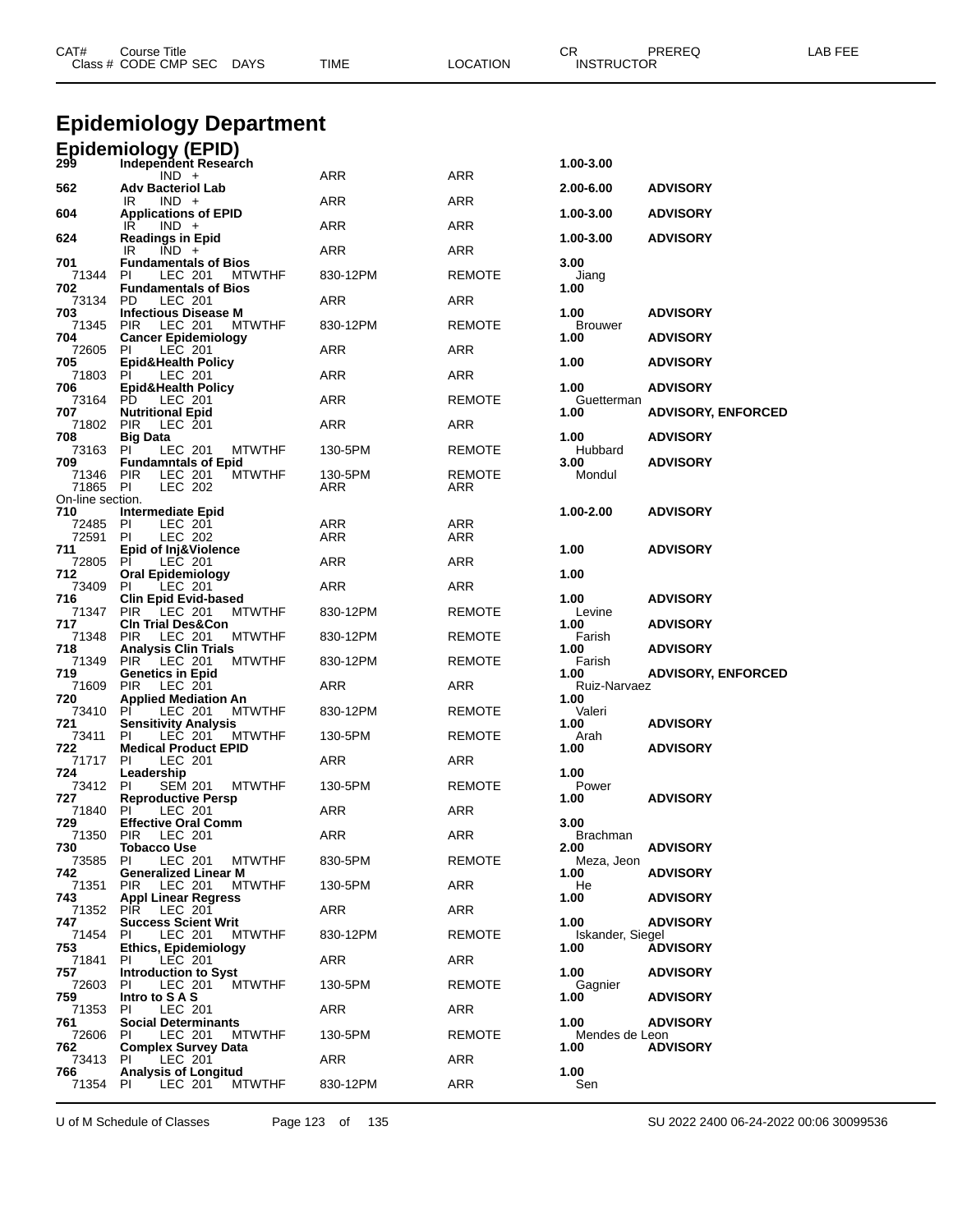| CAT#         | Course Title<br>Class # CODE CMP SEC DAYS                             | TIME       | <b>LOCATION</b> | CR.<br><b>INSTRUCTOR</b> | PREREQ          | LAB FEE |
|--------------|-----------------------------------------------------------------------|------------|-----------------|--------------------------|-----------------|---------|
| 768          | <b>Global Health Issues</b>                                           |            |                 | 1.00                     |                 |         |
| 71453<br>770 | LEC 201<br>PI<br><b>Env Deter Infct Dis</b>                           | ARR        | <b>ARR</b>      | Teruel<br>1.00           |                 |         |
| 71620        | LEC 201<br>PI                                                         | ARR        | <b>ARR</b>      | Wilson                   |                 |         |
| 777          | Geographic Informat                                                   |            |                 | 1.00                     |                 |         |
| 71808        | LEC 201<br>PI.<br><b>MTWTHF</b><br><b>Spatial Statistics</b>          | 130-5PM    | <b>REMOTE</b>   | <b>Brines</b><br>1.00    | <b>ADVISORY</b> |         |
| 778<br>73125 | LEC 201<br>PI<br><b>MTWTHF</b>                                        | 130-5PM    | <b>REMOTE</b>   | Berrocal                 |                 |         |
| 780          | <b>Causal Inference</b>                                               |            |                 | 1.00                     | <b>ADVISORY</b> |         |
| 73329<br>783 | P<br>LEC 201<br><b>MTWTHF</b><br><b>Methods in Community</b>          | 830-12PM   | <b>REMOTE</b>   | Lesko<br>1.00            |                 |         |
| 71868        | LEC 201<br>PI                                                         | ARR        | <b>ARR</b>      |                          |                 |         |
| 784          | <b>Survival Analysis Ap</b>                                           |            |                 | 1.00                     | <b>ADVISORY</b> |         |
| 71869        | LEC 201<br>PI.<br>MTWTHF                                              | 130-5PM    | <b>REMOTE</b>   | Andrews                  |                 |         |
| 785<br>71870 | <b>Public Health Survei</b><br>LEC 201<br>PI.                         | ARR        | ARR             | 1.00                     |                 |         |
| 786          | <b>Bias&amp;its Ctrl Ep Res</b>                                       |            |                 | 1.00                     | <b>ADVISORY</b> |         |
| 71871        | LEC 201<br>PI                                                         | ARR        | <b>ARR</b>      |                          |                 |         |
| 787<br>72604 | <b>Multilevel Analysis</b><br>LEC 201<br>PI                           | ARR        | <b>ARR</b>      | 1.00                     | <b>ADVISORY</b> |         |
| 788          | <b>Evolutionary Epid</b>                                              |            |                 | 1.00                     |                 |         |
| 72557        | PI.<br>LEC 201                                                        | ARR        | ARR             |                          |                 |         |
| 790<br>72804 | <b>Effective Oral Comm</b><br>LEC 201<br><b>PD</b>                    | ARR        | <b>ARR</b>      | 1.00                     |                 |         |
| 791          | <b>Intermediate SAS</b>                                               |            |                 | 1.00                     | <b>ADVISORY</b> |         |
| 72936        | LEC 201<br>PD.                                                        | ARR        | <b>ARR</b>      | Welch                    |                 |         |
| 792          | <b>Adv Meta-analysis</b>                                              |            |                 | 1.00                     | <b>ADVISORY</b> |         |
| 73027<br>793 | LAB 201<br>PD.                                                        | ARR        | ARR             | 2.00                     |                 |         |
| 73028        | <b>Complex Systems Modl</b><br>PD LEC 201 MTW<br>PD.<br><b>MTWTHF</b> | 830-5PM    | <b>REMOTE</b>   | Eisenberg, Hayashi       |                 |         |
| 794          | <b>Epidemiologic Method</b>                                           |            |                 | 1.00                     |                 |         |
| 73029        | PD.<br>LEC 201                                                        | ARR        | <b>ARR</b>      |                          |                 |         |
| 795<br>73071 | e-Surveillance<br>LEC 201<br>PD.                                      | ARR        | <b>ARR</b>      | 1.00                     | <b>ADVISORY</b> |         |
| 796          | <b>Epid Microbiome</b>                                                |            |                 | 1.00                     |                 |         |
| 73069        | PD<br>LEC 201                                                         | ARR        | ARR             |                          |                 |         |
| 73070<br>797 | <b>LEC 202</b><br>PD.<br><b>Epigenetics</b>                           | ARR        | ARR             | 1.00                     | <b>ADVISORY</b> |         |
| 73072        | PD.<br>LEC 201                                                        | ARR        | <b>ARR</b>      |                          |                 |         |
| 798          | Data Analysis with R                                                  |            |                 | 1.00                     |                 |         |
| 73073        | PD.<br>LEC 201                                                        | ARR        | <b>ARR</b>      |                          |                 |         |
| 799<br>73124 | <b>Qualitative Methods</b><br>PI<br>LEC 201                           | ARR        | <b>ARR</b>      | 1.00                     |                 |         |
| 890          | Doct Sem in Epid                                                      |            |                 | 1.00-2.00                | <b>ADVISORY</b> |         |
|              | IR<br>$IND +$                                                         | ARR        | ARR             |                          |                 |         |
| 891          | <b>Adv Readings Epid</b><br>IR.                                       | ARR        | <b>ARR</b>      | 2.00                     | <b>ADVISORY</b> |         |
| 970          | $IND +$<br><b>Research Epid</b>                                       |            |                 | 1.00-8.00                | <b>ADVISORY</b> |         |
|              | $IND +$<br>IR                                                         | ARR        | <b>ARR</b>      |                          |                 |         |
| 974          | <b>Res Epid Science</b>                                               |            |                 | 2.00-6.00                | <b>ADVISORY</b> |         |
| 990          | IR<br>$IND +$<br><b>Diss-Precand</b>                                  | ARR        | ARR             | 1.00-8.00                | <b>ADVISORY</b> |         |
|              | IR<br>IND -                                                           | ARR        | ARR             |                          |                 |         |
| 995          | Diss-Cand                                                             |            |                 | 4.00                     | <b>ENFORCED</b> |         |
|              | IR<br>$IND +$                                                         | <b>ARR</b> | <b>ARR</b>      |                          |                 |         |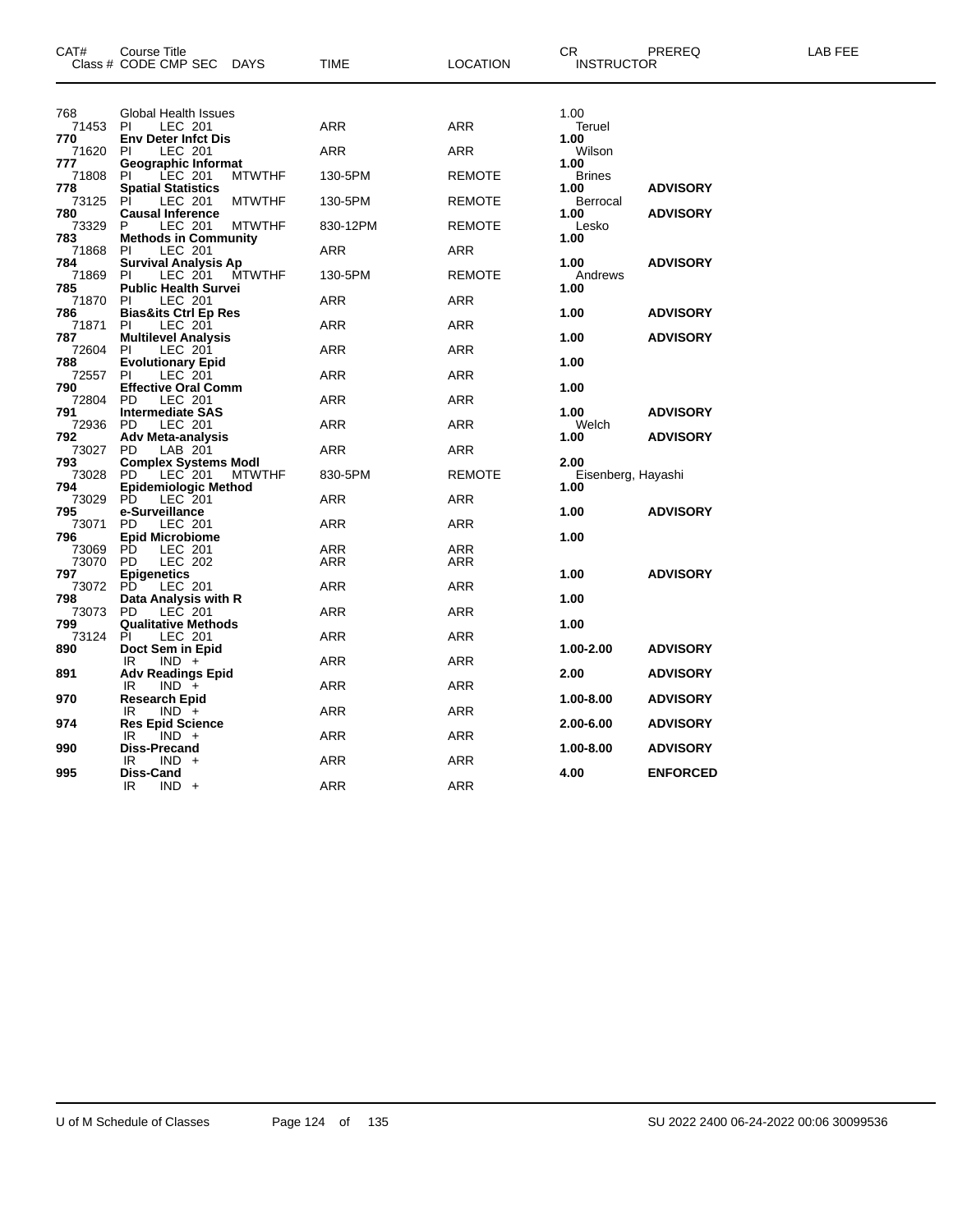| CAT# | Title<br>Course      |             |             |                | ⌒冖<br>- UN        | <b>PRERES</b> | AB FFI |
|------|----------------------|-------------|-------------|----------------|-------------------|---------------|--------|
|      | Class # CODE CMP SEC | <b>DAYS</b> | <b>TIME</b> | <b>OCATION</b> | <b>INSTRUCTOR</b> |               |        |

# **Health Management And Policy**

|     |                |                             | <b>Health Management And Policy (HMP)</b> |            |            |               |                 |
|-----|----------------|-----------------------------|-------------------------------------------|------------|------------|---------------|-----------------|
| 690 | Readings<br>IR | $\overline{IND}$ +          |                                           | <b>ARR</b> | <b>ARR</b> | $1.00 - 4.00$ | <b>ADVISORY</b> |
| 815 | Readings       |                             |                                           |            |            | 1.00-4.00     | <b>ADVISORY</b> |
| 990 |                | IÑD.<br><b>Diss-Precand</b> |                                           | <b>ARR</b> | <b>ARR</b> | $1.00 - 8.00$ | <b>ADVISORY</b> |
|     |                | $IND +$                     |                                           | <b>ARR</b> | <b>ARR</b> |               |                 |
| 995 | Diss-Cand      |                             |                                           |            |            | 4.00          | <b>ENFORCED</b> |
|     | IR             | $IND +$                     |                                           | <b>ARR</b> | ARR        |               |                 |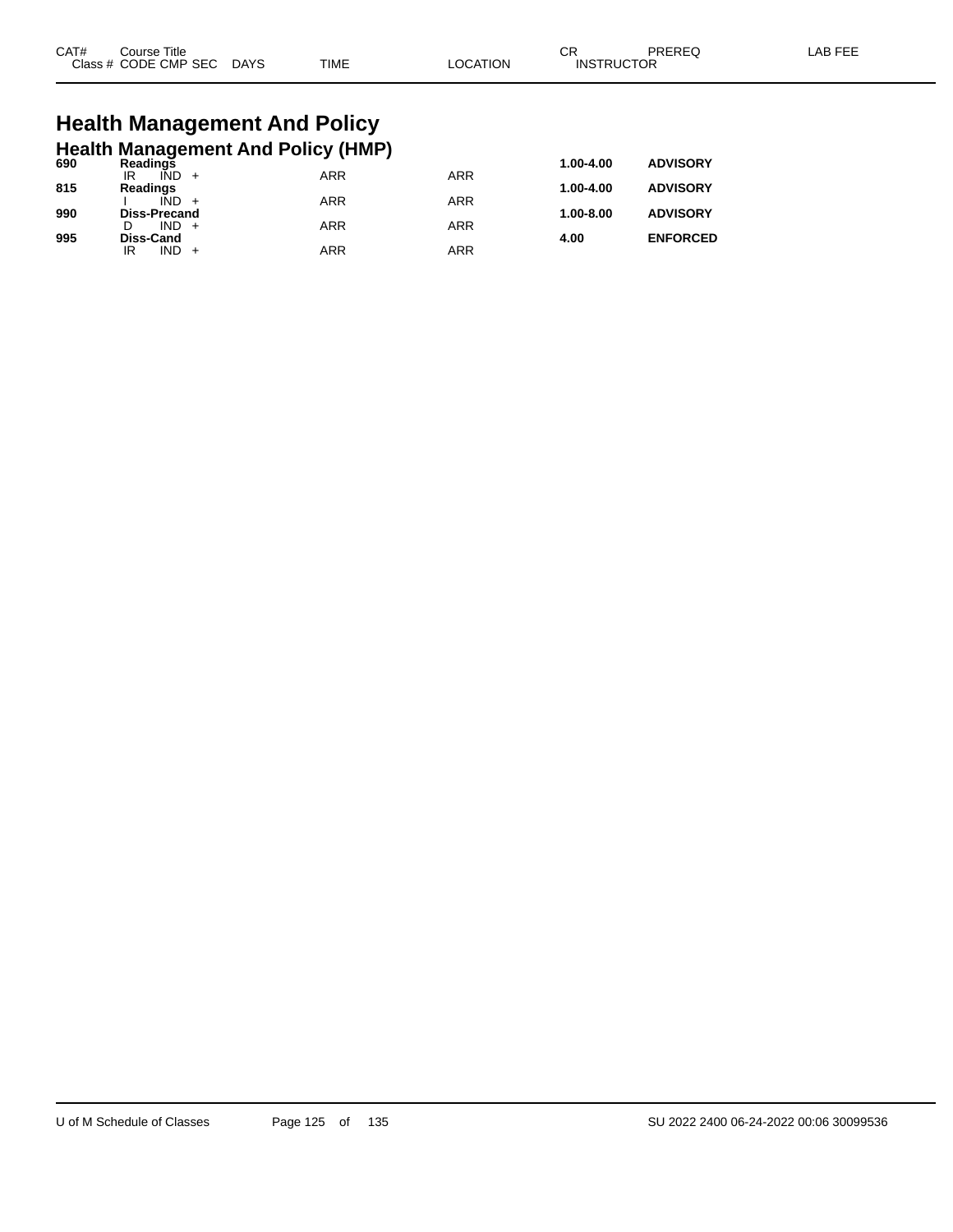| CAT# | Title<br>Course      |             |             |                | $\cap$<br>◡       | PREREQ | AR EEI |
|------|----------------------|-------------|-------------|----------------|-------------------|--------|--------|
|      | Class # CODE CMP SEC | <b>DAYS</b> | <b>TIME</b> | <b>OCATION</b> | <b>INSTRUCTOR</b> |        |        |

# **Health Behavior & Health Education Department**

|     |                           |         |                            | <b>Health Behavior And Health Education (HBEHED)</b> |            |               |                 |
|-----|---------------------------|---------|----------------------------|------------------------------------------------------|------------|---------------|-----------------|
| 625 | IR                        | $IND +$ | <b>Research Hith Behav</b> | <b>ARR</b>                                           | <b>ARR</b> | $1.00 - 4.00$ | <b>ADVISORY</b> |
| 644 |                           |         | <b>Readings H Beh-Educ</b> |                                                      |            | $1.00 - 6.00$ | <b>ADVISORY</b> |
| 900 | IR<br>Research            | $IND +$ |                            | <b>ARR</b>                                           | <b>ARR</b> | $2.00 - 6.00$ | <b>ADVISORY</b> |
|     | IR                        | $IND +$ |                            | <b>ARR</b>                                           | <b>ARR</b> |               |                 |
| 990 | <b>Diss-Precand</b><br>IR | $IND +$ |                            | <b>ARR</b>                                           | <b>ARR</b> | $1.00 - 8.00$ | <b>ADVISORY</b> |
| 995 | <b>Diss-Cand</b>          |         |                            |                                                      |            | 4.00          | <b>ENFORCED</b> |
|     | ΙR                        | $IND +$ |                            | <b>ARR</b>                                           | <b>ARR</b> |               |                 |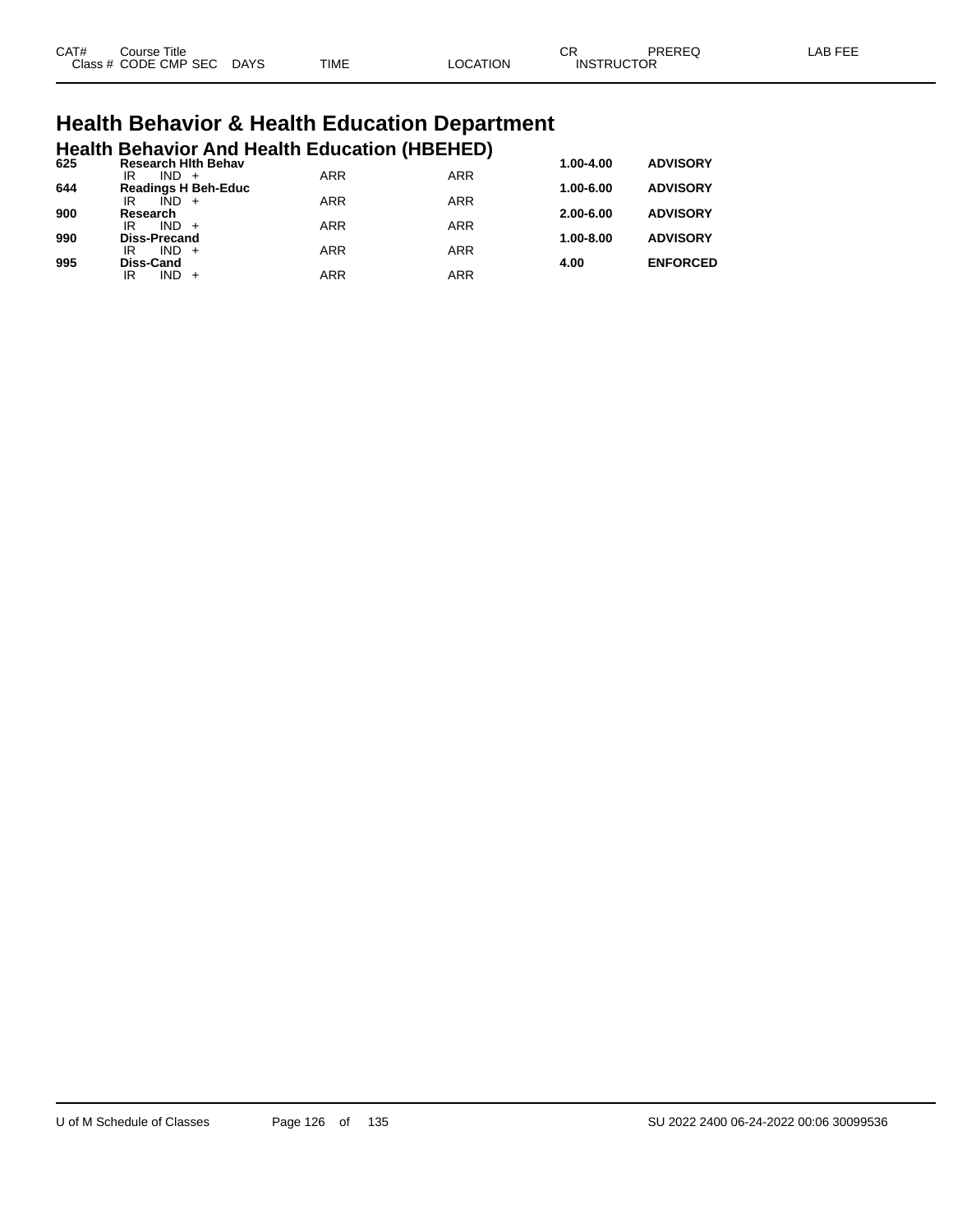| CAT# | Course Title              |      |          | СR                | PREREQ | LAB FEE |
|------|---------------------------|------|----------|-------------------|--------|---------|
|      | Class # CODE CMP SEC DAYS | TIME | LOCATION | <b>INSTRUCTOR</b> |        |         |

### **School Of Public Health Public Health (PUBHLTH)**

|     | Public Health (PUBHLTH)     |     |     |           |
|-----|-----------------------------|-----|-----|-----------|
| 478 | <b>PracticalProjects PH</b> |     |     | 1.00-3.00 |
|     | $IND +$                     | ARR | ARR |           |
| 479 | Indepen Research PH         |     |     | 1.00-3.00 |
|     | IND.                        | ARR | ARR |           |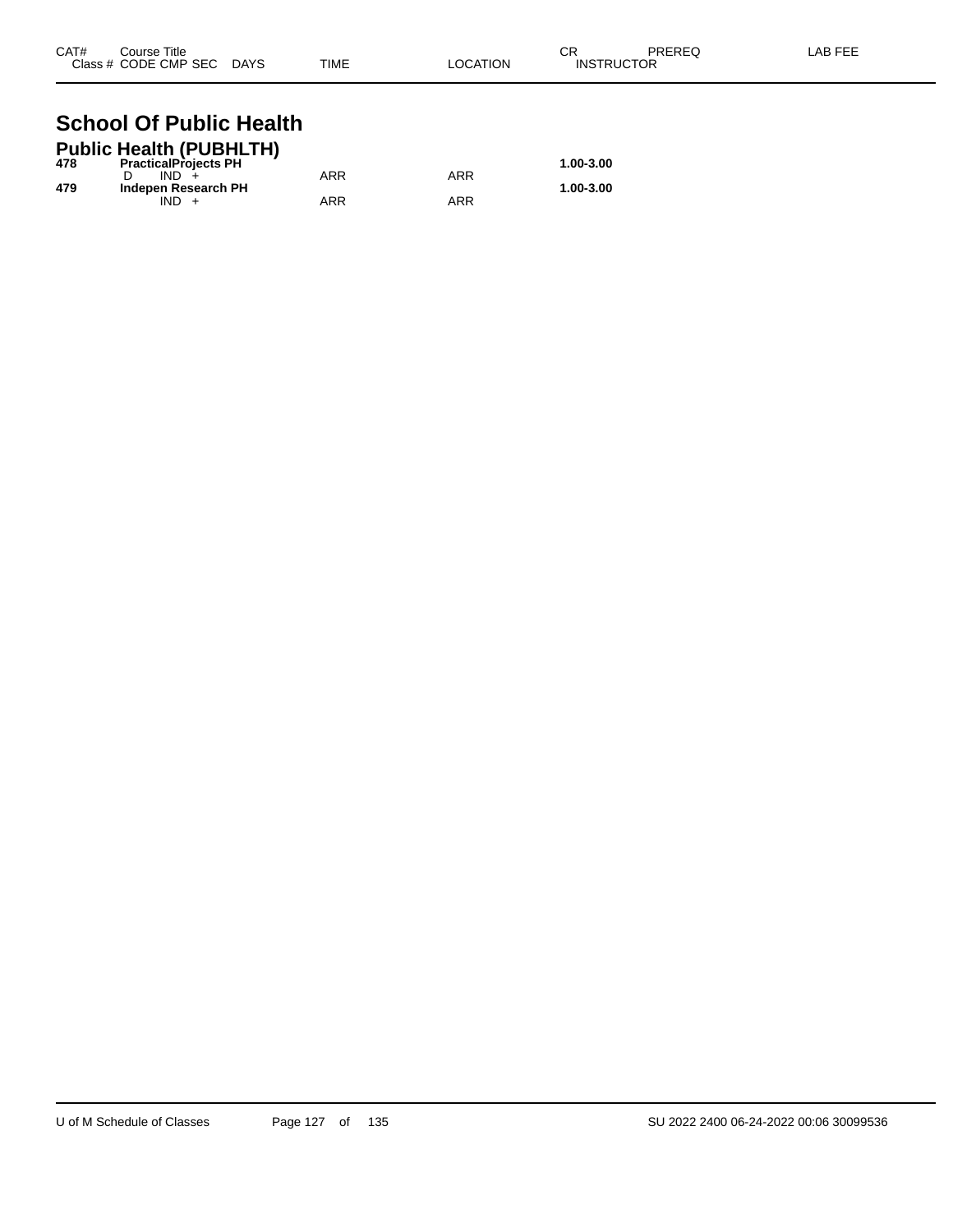# **Public Policy School Of Public Policy**

|     | <b>Public Policy (PUBPOL)</b>    |            |            |               |                 |
|-----|----------------------------------|------------|------------|---------------|-----------------|
| 490 | <b>Independent Study</b>         |            |            | 1.00-4.00     |                 |
|     | $IND +$                          | <b>ARR</b> | <b>ARR</b> |               |                 |
| 600 | <b>Directed Reading</b>          |            |            | 1.00-6.00     | <b>ADVISORY</b> |
| 637 | $IND +$<br><b>Field Training</b> | <b>ARR</b> | <b>ARR</b> | $2.00 - 4.00$ | <b>ADVISORY</b> |
|     | $IND +$                          | <b>ARR</b> | <b>ARR</b> |               |                 |
| 700 | <b>Directed Research</b>         |            |            | 1.00-6.00     | <b>ADVISORY</b> |
|     | $IND +$                          | <b>ARR</b> | <b>ARR</b> |               |                 |
| 990 | <b>Diss-Precand</b>              |            |            | $1.00 - 8.00$ | <b>ADVISORY</b> |
|     | $IND +$                          | <b>ARR</b> | <b>ARR</b> |               |                 |
| 995 | Diss-Cand                        |            |            | 4.00          | <b>ENFORCED</b> |
|     | <b>IND</b><br>ΙR<br>$+$          | ARR        | <b>ARR</b> |               |                 |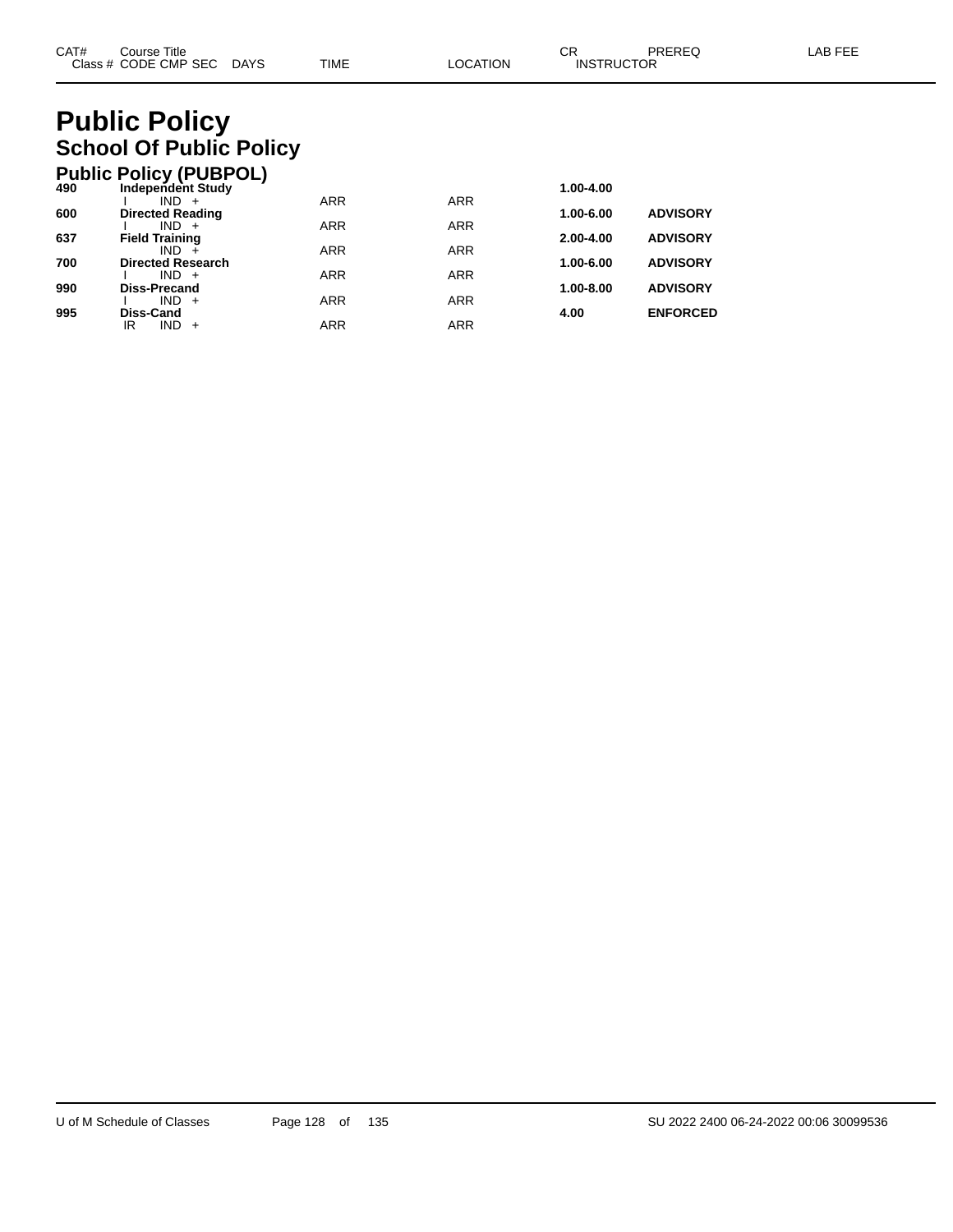## **Rackham Graduate School**

## **Chemical Biology (CHEMBIO) 599 Research Rotation 1.00-6.00**

| ວນນ               |           |         | Research Rotation |            |     | 1.UU-0.U |
|-------------------|-----------|---------|-------------------|------------|-----|----------|
| 71864 PDR LAB 201 |           |         |                   | <b>ARR</b> | ARR | Mapp     |
| 995               | Diss-Cand |         |                   |            |     | 4.00     |
|                   |           | $IND +$ |                   | ARR        | ARR |          |

**995**<br>**4.00 ENFORCED**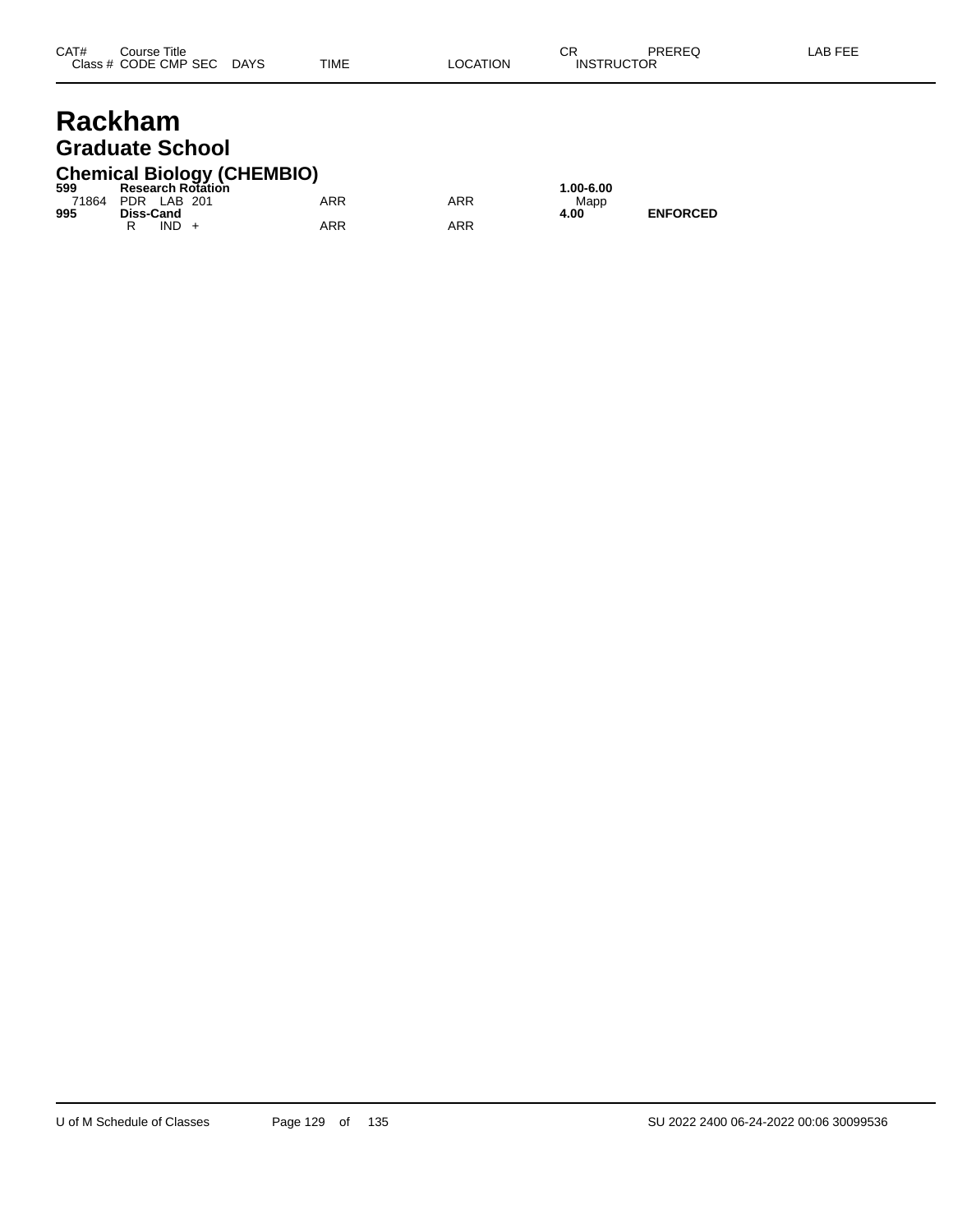| CAT# | Course Title         |             |             |          | ⌒冖<br>UN          | PREREQ | ∟AB FEE |
|------|----------------------|-------------|-------------|----------|-------------------|--------|---------|
|      | Class # CODE CMP SEC | <b>DAYS</b> | <b>TIME</b> | LOCATION | <b>INSTRUCTOR</b> |        |         |

## **Ross School of Business School of Business Administration**

|                             | <b>Accounting (ACC)</b>                                                                                 |                                    |                                                                         |                                     |                          |
|-----------------------------|---------------------------------------------------------------------------------------------------------|------------------------------------|-------------------------------------------------------------------------|-------------------------------------|--------------------------|
| 399                         | Indep Study Project<br>$IND +$                                                                          | ARR                                | ARR                                                                     | 1.00-3.00                           | <b>ADVISORY</b>          |
| 750                         | <b>Indep Study Project</b>                                                                              | ARR                                | ARR                                                                     | 1.00-3.00                           | <b>ADVISORY</b>          |
| 900                         | $IND +$<br>Special Research                                                                             |                                    |                                                                         | 1.00-6.00                           |                          |
| 990                         | $IND +$<br><b>Diss-Precand</b>                                                                          | ARR                                | ARR                                                                     | 1.00-8.00                           | <b>ADVISORY</b>          |
| 995                         | $IND +$<br>Diss-Cand                                                                                    | ARR                                | ARR                                                                     | 4.00                                | <b>ENFORCED</b>          |
|                             | IR<br>$IND +$                                                                                           | ARR                                | ARR                                                                     |                                     |                          |
|                             | <b>Business Administration (BA)</b>                                                                     |                                    |                                                                         |                                     |                          |
| 225<br>73315 PIR            | <b>ABIS</b><br><b>REC 201</b>                                                                           | ARR                                | ARR                                                                     | 1.00<br>Shark                       | <b>ENFORCED</b>          |
| 325<br>73316                | <b>ABIS</b><br><b>REC 201</b>                                                                           |                                    | ARR                                                                     | 1.00                                | <b>ENFORCED</b>          |
| 399                         | <b>PIR</b><br><b>Indep Study Project</b>                                                                | ARR                                |                                                                         | Shark<br>1.00-3.00                  |                          |
| 500                         | $IND +$<br><b>Business Immersion</b>                                                                    | ARR                                | ARR                                                                     | 2.00                                | 32.00                    |
| 73700<br>73800<br>73801     | <b>REC 001</b><br>P<br>MW.<br>P<br><b>REC 002</b><br>МW<br>P<br><b>REC 003</b><br>МW                    | 310-530PM<br>1240-3PM<br>10-1220PM | R <sub>1210</sub> BUS<br>R <sub>1210</sub> BUS<br>R <sub>1210</sub> BUS | Branch<br>Branch<br>Branch          |                          |
| 525<br>73263 PIR            | ABIS<br><b>REC 201</b>                                                                                  | ARR                                | ARR                                                                     | 1.00<br>Shark                       | <b>ENFORCED</b>          |
| 536                         | <b>Transform Residency</b>                                                                              |                                    |                                                                         | 1.50                                | <b>ENFORCED</b><br>73.00 |
| 73762<br>750                | P R<br>REC 401<br><b>Indep Study Project</b>                                                            | ARR                                | ARR                                                                     | Beil<br>1.00-3.00                   | <b>ADVISORY</b>          |
|                             | $IND +$                                                                                                 | ARR                                | ARR                                                                     |                                     |                          |
|                             | <b>Business Communication (BCOM)</b>                                                                    |                                    |                                                                         |                                     |                          |
| 399                         | <b>Independent Study</b><br>$IND +$                                                                     | ARR                                | ARR                                                                     | 1.00-3.00                           |                          |
| 750                         | <b>Independent Study</b><br>$IND +$                                                                     | ARR                                | ARR                                                                     | 1.00-3.00                           |                          |
|                             | <b>Business Economics And Public Policy (BE)</b>                                                        |                                    |                                                                         |                                     |                          |
| 399                         | <b>Indep Study Project</b>                                                                              |                                    |                                                                         | 1.00-3.00                           | <b>ADVISORY</b>          |
| 557                         | $IND +$<br><b>Appl Microeconomics</b>                                                                   | ARR                                | ARR                                                                     | 2.25                                | <b>ENFORCED</b>          |
| 73723<br>73724<br>750       | <b>PR</b><br><b>REC 001</b><br><b>TTH</b><br>P R<br><b>REC 002</b><br>TTH<br><b>Indep Study Project</b> | 12-220PM<br>230-450PM              | <b>R0220 BUS</b><br><b>R0220 BUS</b>                                    | Nyshadham<br>Nyshadham<br>1.00-3.00 | <b>ADVISORY</b>          |
| 900                         | $IND +$<br>Special Research                                                                             | ARR                                | ARR                                                                     | 1.00-6.00                           | <b>ADVISORY</b>          |
|                             | $IND +$                                                                                                 | ARR                                | ARR                                                                     |                                     |                          |
| 990                         | <b>Diss-Precand</b><br>$IND +$                                                                          | ARR                                | ARR                                                                     | 1.00-8.00                           | <b>ADVISORY</b>          |
| 995                         | Diss-Cand<br>$IND +$<br>R                                                                               | ARR                                | ARR                                                                     | 4.00                                | <b>ENFORCED</b>          |
|                             | <b>Business Law (BL)</b>                                                                                |                                    |                                                                         |                                     |                          |
| 399                         | <b>Independent Study</b>                                                                                |                                    |                                                                         | 1.00-3.00                           |                          |
| 688                         | $IND +$<br><b>Washington Campus</b>                                                                     | ARR                                | ARR                                                                     | 3.00                                | <b>ENFORCED</b>          |
| 750                         | 73389 PR SEM 201<br><b>Independent Study</b>                                                            | <b>ARR</b>                         | <b>ARR</b>                                                              | Kress<br>1.00-3.00                  |                          |
|                             | $IND +$                                                                                                 | ARR                                | ARR                                                                     |                                     |                          |
|                             | <b>Entrepreneurial Studies (ES)</b>                                                                     |                                    |                                                                         |                                     |                          |
| 399                         | <b>Indep Study Project</b><br>$IND +$                                                                   | ARR                                | ARR                                                                     | 1.00-3.00                           | <b>ADVISORY</b>          |
| 750                         | <b>Indep Study Project</b>                                                                              |                                    |                                                                         | 1.00-3.00                           | <b>ADVISORY</b>          |
|                             | $IND +$                                                                                                 | ARR                                | ARR                                                                     |                                     |                          |
| <b>Finance (FIN)</b><br>399 | <b>Indep Study Project</b>                                                                              |                                    |                                                                         | 1.00-3.00                           | <b>ADVISORY</b>          |
| 533                         | $IND +$<br><b>Finan Mgt</b>                                                                             | ARR                                | <b>ARR</b>                                                              | 2.25                                | <b>ENFORCED</b>          |
| 73707                       | <b>P RW REC 801</b><br>T                                                                                | 6-730PM                            | <b>REMOTE</b>                                                           |                                     |                          |
| 533                         | <b>Finan Mgt</b><br><b>P RW REC 801</b><br>T<br>Τ<br><b>P RW REC 801</b><br><b>P RW REC 801</b><br>Т    | 6-730PM<br>6-730PM<br>6-730PM      | <b>REMOTE</b><br><b>REMOTE</b><br><b>REMOTE</b>                         | 2.25<br>Kaul, Lei                   | <b>ENFORCED</b>          |

U of M Schedule of Classes Page 130 of 135 SU 2022 2400 06-24-2022 00:06 30099536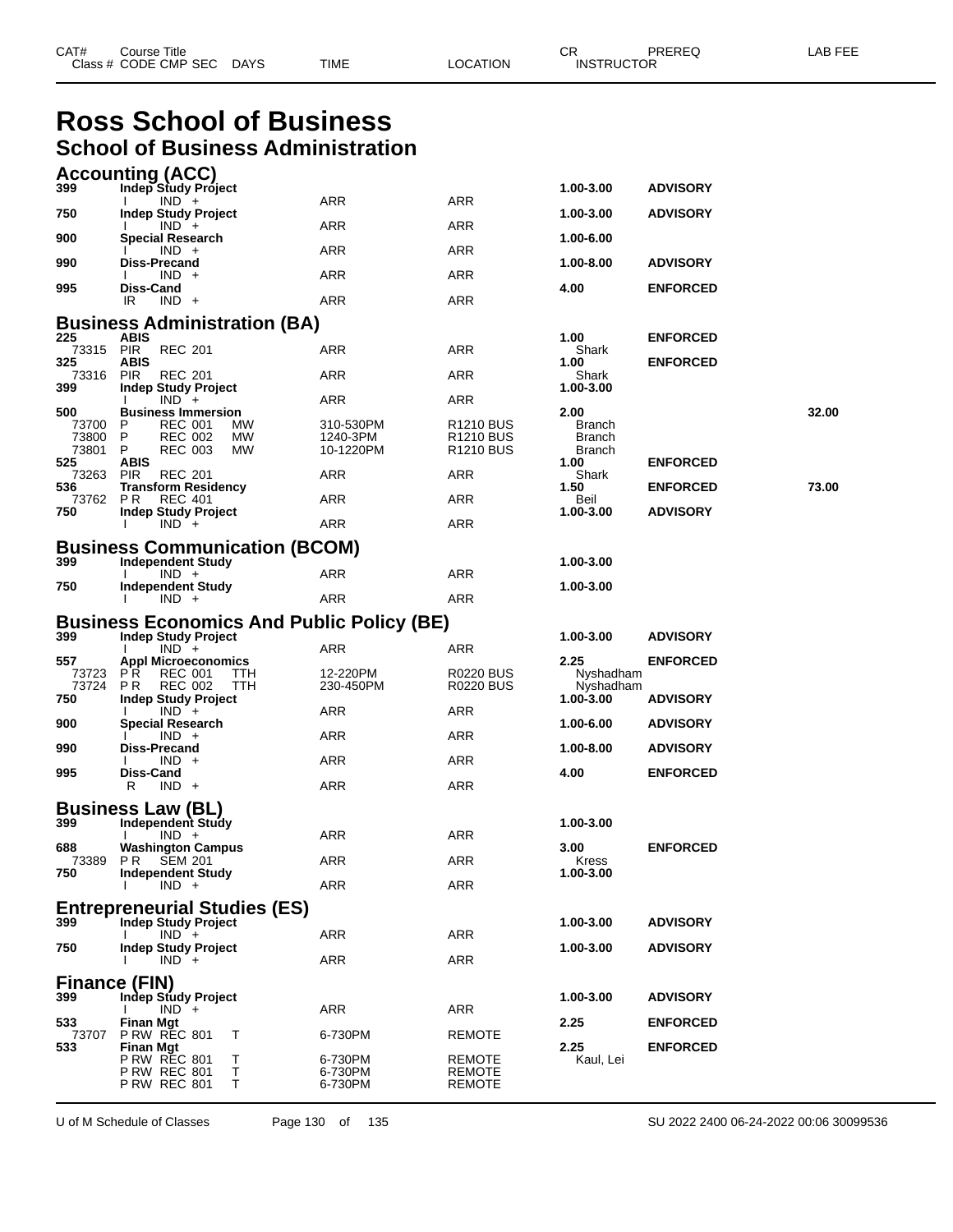| CAT#            | Course Title<br>Class # CODE CMP SEC DAYS                                                     |                | TIME                          | <b>LOCATION</b>                                 | <b>CR</b><br><b>INSTRUCTOR</b> | PREREQ                                            | LAB FEE |
|-----------------|-----------------------------------------------------------------------------------------------|----------------|-------------------------------|-------------------------------------------------|--------------------------------|---------------------------------------------------|---------|
| 533<br>73708    | Finan Mgt<br><b>P RW REC 802</b>                                                              | T              | 8-930PM                       | <b>REMOTE</b>                                   | 2.25                           | <b>ENFORCED</b>                                   |         |
| 533             | <b>Finan Mgt</b><br><b>P RW REC 802</b><br>P RW REC 802<br><b>P RW REC 802</b>                | Т<br>Т<br>Т    | 8-930PM<br>8-930PM<br>8-930PM | <b>REMOTE</b><br><b>REMOTE</b><br><b>REMOTE</b> | 2.25<br>Kaul, Lei              | <b>ENFORCED</b>                                   |         |
| 750             | <b>Indep Study Project</b><br>$IND +$                                                         |                | ARR                           | ARR                                             | 1.00-3.00                      | <b>ADVISORY</b>                                   |         |
| 900             | Special Research                                                                              |                |                               |                                                 | 1.00-6.00                      | <b>ADVISORY</b>                                   |         |
| 990             | $IND +$<br>Diss-Precand                                                                       |                | ARR                           | ARR                                             | 1.00-8.00                      | <b>ADVISORY</b>                                   |         |
| 995             | $IND +$<br>Diss-Cand                                                                          |                | ARR                           | ARR                                             | 4.00                           | <b>ENFORCED</b>                                   |         |
|                 | $IND +$<br>IR.                                                                                |                | <b>ARR</b>                    | <b>ARR</b>                                      |                                |                                                   |         |
| 501<br>73698 PR | <b>Business Analytics (MBAN)</b><br>Soft Team & Proj Mgt<br><b>REC 001</b>                    | TTH            | 210-430PM                     | <b>R0210 BUS</b>                                | 2.25<br>Kumar, Domagala        | <b>ENFORCED</b>                                   |         |
| 550<br>73712    | <b>Intro Data Prog</b><br>P R<br><b>REC 001</b>                                               | <b>TTH</b>     | 10-1130AM                     | <b>R0210 BUS</b>                                | 1.50                           | <b>ENFORCED</b><br>Madamanchi, Bruestle, Lukowicz |         |
| 551<br>73699 P  | <b>Advan Spreadsheets</b><br><b>REC 001</b>                                                   | MW             | 1-230PM                       | R1230 BUS                                       | 1.50<br>Hojjat                 |                                                   |         |
|                 |                                                                                               |                |                               |                                                 |                                |                                                   |         |
| 399             | <b>Marketing (MKT)</b><br>Indep Study Project                                                 |                |                               |                                                 | 1.00-3.00                      | <b>ADVISORY</b>                                   |         |
| 722             | $IND +$<br><b>Digital Marketing</b>                                                           |                | <b>ARR</b>                    | ARR                                             | 2.25                           | <b>ENFORCED</b>                                   |         |
| 73709<br>722    | <b>P RW REC 801</b>                                                                           | TН             | 6-730PM                       | <b>REMOTE</b>                                   | Collins                        |                                                   |         |
|                 | <b>Digital Marketing</b><br><b>P RW REC 801</b><br><b>P RW REC 801</b><br><b>P RW REC 801</b> | TН<br>TH<br>TН | 6-730PM<br>6-730PM<br>6-730PM | <b>REMOTE</b><br><b>REMOTE</b><br><b>REMOTE</b> | 2.25                           | <b>ENFORCED</b>                                   |         |
| 722             | <b>Digital Marketing</b>                                                                      |                |                               |                                                 | 2.25                           | <b>ENFORCED</b>                                   |         |
| 73710<br>722    | <b>P RW REC 802</b><br>Digital Marketing<br>P RW REC 802                                      | TН             | 8-930PM                       | REMOTE                                          | 2.25                           | <b>ENFORCED</b>                                   |         |
|                 | <b>P RW REC 802</b><br><b>P RW REC 802</b>                                                    | TН<br>TH<br>TH | 8-930PM<br>8-930PM<br>8-930PM | <b>REMOTE</b><br><b>REMOTE</b><br><b>REMOTE</b> | Collins                        |                                                   |         |
| 750             | <b>Indep Study Project</b><br>$IND +$                                                         |                | ARR                           | ARR                                             | 1.00-3.00                      | <b>ADVISORY</b>                                   |         |
| 900             | Special Research<br>$IND +$                                                                   |                | ARR                           | ARR                                             | 1.00-6.00                      | <b>ADVISORY</b>                                   |         |
| 990             | Diss-Precand                                                                                  |                |                               |                                                 | 1.00-8.00                      | <b>ADVISORY</b>                                   |         |
| 995             | $IND +$<br>Diss-Cand                                                                          |                | ARR                           | <b>ARR</b>                                      | 4.00                           | <b>ENFORCED</b>                                   |         |
|                 | $IND +$<br>IR                                                                                 |                | <b>ARR</b>                    | ARR                                             |                                |                                                   |         |
| 399             | <b>Management and Organizations (MO)</b><br>Indep Study Project                               |                |                               |                                                 | 1.00-3.00                      | <b>ADVISORY</b>                                   |         |
|                 | $IND +$                                                                                       |                | <b>ARR</b>                    | <b>ARR</b>                                      |                                |                                                   |         |
| 730             | A DEI Toolkit<br>73550 P RW REC 802                                                           | W              | 8-930PM                       | <b>REMOTE</b>                                   | 1.00<br>Greer                  | <b>ENFORCED</b>                                   | 34.00   |
| 730             | A DEI Toolkit<br><b>P RW REC 802</b><br><b>P RW REC 802</b>                                   | Τ<br>$\top$    | 8-930PM<br>8-930PM            | <b>REMOTE</b><br><b>REMOTE</b>                  | 1.00                           | <b>ENFORCED</b>                                   | 34.00   |
| 750             | <b>Indep Study Project</b><br>$IND +$                                                         |                | ARR                           | ARR                                             | 1.00-3.00                      | <b>ADVISORY</b>                                   |         |
| 900             | <b>Special Research</b><br>$IND +$                                                            |                | ARR                           | ARR                                             | 1.00-6.00                      | <b>ADVISORY</b>                                   |         |
| 990             | Diss-Precand                                                                                  |                |                               |                                                 | 1.00-8.00                      | <b>ADVISORY</b>                                   |         |
| 995             | $IND +$<br>Diss-Cand                                                                          |                | ARR                           | ARR                                             | 4.00                           | <b>ENFORCED</b>                                   |         |
|                 | $IND +$<br>IR.                                                                                |                | ARR                           | ARR                                             |                                |                                                   |         |
| 399             | <b>Strategy (STRATEGY)</b><br>Indep Study Project                                             |                |                               |                                                 | 1.00-3.00                      | <b>ADVISORY</b>                                   |         |
|                 | $IND +$<br>$\mathbf{L}$                                                                       |                | ARR                           | ARR                                             |                                |                                                   |         |
| 750             | <b>Indep Study Project</b><br>$IND +$                                                         |                | ARR                           | ARR                                             | 1.00-3.00                      |                                                   |         |
| 772<br>73720    | <b>Strategies-Growth</b><br><b>P RW REC 801</b>                                               | T              | 6-730PM                       | <b>REMOTE</b>                                   | 2.25                           | <b>ENFORCED</b>                                   | 57.00   |
| 772             | <b>Strategies-Growth</b><br><b>P RW REC 801</b>                                               | Τ              | 6-730PM                       | <b>REMOTE</b>                                   | 2.25<br>Karnani                | <b>ENFORCED</b>                                   | 57.00   |
|                 | P RW REC 801                                                                                  | т              | 6-730PM                       | REMOTE                                          |                                |                                                   |         |
|                 | <b>P RW REC 801</b><br><b>P RW REC 801</b>                                                    | Т<br>Т         | 6-730PM<br>6-730PM            | <b>REMOTE</b><br><b>REMOTE</b>                  |                                |                                                   |         |
| 772             | <b>P RW REC 801</b><br><b>Strategies-Growth</b>                                               | T              | 6-730PM                       | <b>REMOTE</b>                                   | 2.25                           | <b>ENFORCED</b>                                   | 57.00   |
|                 | 73721 P RW REC 802                                                                            | T              | 8-930PM                       | <b>REMOTE</b>                                   |                                |                                                   |         |

U of M Schedule of Classes Page 131 of 135 SU 2022 2400 06-24-2022 00:06 30099536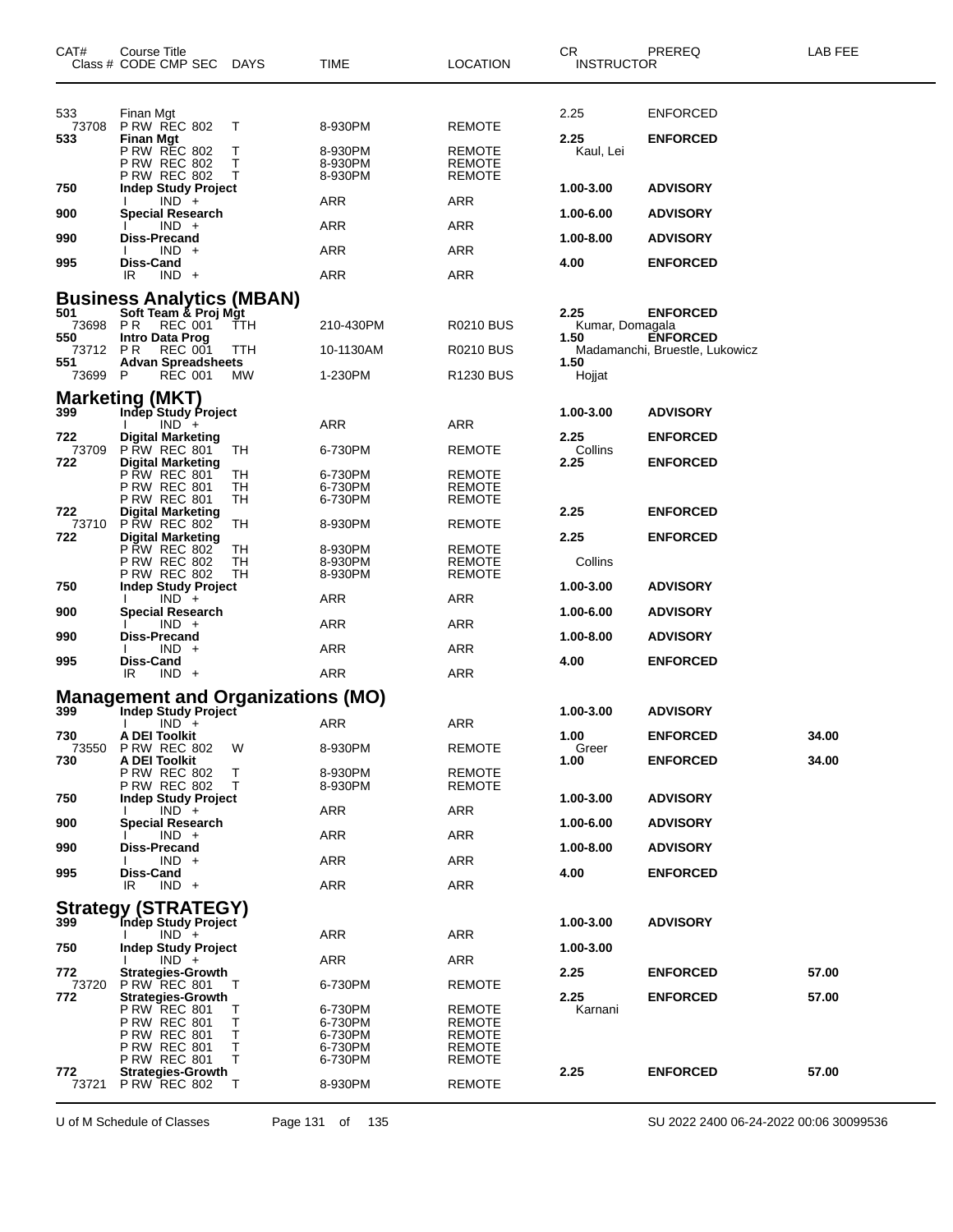| CAT#                                                              | <b>Course Title</b><br>Class # CODE CMP SEC                                               | <b>DAYS</b>                  | <b>TIME</b>                              | <b>LOCATION</b>                                                  | <b>CR</b><br><b>INSTRUCTOR</b> | PREREQ                    | LAB FEE |
|-------------------------------------------------------------------|-------------------------------------------------------------------------------------------|------------------------------|------------------------------------------|------------------------------------------------------------------|--------------------------------|---------------------------|---------|
| 772                                                               | Strategies-Growth<br>PRW REC 802                                                          | Т                            | 8-930PM                                  | <b>REMOTE</b>                                                    | 2.25                           | <b>ENFORCED</b>           | 57.00   |
|                                                                   | <b>P RW REC 802</b><br><b>P RW REC 802</b><br><b>P RW REC 802</b><br><b>P RW REC 802</b>  | Т<br>Т<br>T<br>T             | 8-930PM<br>8-930PM<br>8-930PM<br>8-930PM | <b>REMOTE</b><br><b>REMOTE</b><br><b>REMOTE</b><br><b>REMOTE</b> | Karnani                        |                           |         |
| 900                                                               | <b>Doctoral Research</b><br>$IND +$                                                       |                              | <b>ARR</b>                               | <b>ARR</b>                                                       | 1.00-6.00                      |                           |         |
| 990<br>995                                                        | <b>Diss-Precand</b><br>$IND +$<br>Diss-Cand                                               |                              | <b>ARR</b>                               | <b>ARR</b>                                                       | 1.00-8.00<br>4.00              | <b>ENFORCED</b>           |         |
|                                                                   | $IND +$<br>IR                                                                             |                              | <b>ARR</b>                               | <b>ARR</b>                                                       |                                |                           |         |
| <b>Technology and Operations (TO)</b><br>505 BusinessFundamentals |                                                                                           |                              |                                          | 1.00                                                             | <b>ENFORCED</b>                |                           |         |
| 73759<br>73760<br>73761                                           | <b>REC 001</b><br><b>PR</b><br><b>PR</b><br><b>REC 002</b><br><b>REC 003</b><br><b>PR</b> | <b>MTWTHF</b>                | 8-5PM<br><b>ARR</b><br><b>ARR</b>        | <b>R0230 BUS</b><br><b>ARR</b><br><b>ARR</b>                     | Ahn<br>Ahn<br>Ahn              |                           |         |
| 534<br>73461                                                      | <b>Intro to Operations</b><br><b>P RW REC 802</b>                                         | TH                           | 8-930PM                                  | <b>REMOTE</b>                                                    | 2.25<br>Svaan                  | <b>ENFORCED</b>           | 61.00   |
| 534                                                               | <b>Intro to Operations</b><br><b>P RW REC 802</b><br><b>P RW REC 802</b>                  | TH<br><b>TH</b>              | 8-930PM<br>8-930PM                       | <b>REMOTE</b><br><b>REMOTE</b>                                   | 2.25                           | <b>ENFORCED</b>           | 61.00   |
|                                                                   | <b>P RW REC 802</b><br><b>P RW REC 802</b><br><b>P RW REC 802</b>                         | TH<br><b>TH</b><br><b>TH</b> | 8-930PM<br>8-930PM<br>8-930PM            | <b>REMOTE</b><br><b>REMOTE</b><br><b>REMOTE</b>                  |                                |                           |         |
| 557<br>73755                                                      | <b>Bus Stat &amp; Analytic</b><br><b>P RW REC 001</b><br>73756 P RW REC 002               | <b>MW</b><br><b>MW</b>       | 1240-3PM<br>310-530PM                    | <b>R0220 BUS</b><br><b>R0220 BUS</b>                             | 2.25<br>Morgan<br>Morgan       | <b>ENFORCED</b>           |         |
| 736<br>73754                                                      | <b>SCM Colloquium</b><br><b>PR</b><br><b>REC 201</b>                                      |                              | <b>ARR</b>                               | <b>ARR</b>                                                       | 2.00<br>Ahn                    | <b>ENFORCED</b>           |         |
| 750<br>995                                                        | <b>Independent Study</b><br>$IND +$<br>Diss-Candidacy                                     |                              | <b>ARR</b>                               | <b>ARR</b>                                                       | 1.00-3.00<br>4.00              | <b>ADVISORY, ENFORCED</b> |         |
|                                                                   | R<br>$IND +$                                                                              |                              | <b>ARR</b>                               | <b>ARR</b>                                                       |                                |                           |         |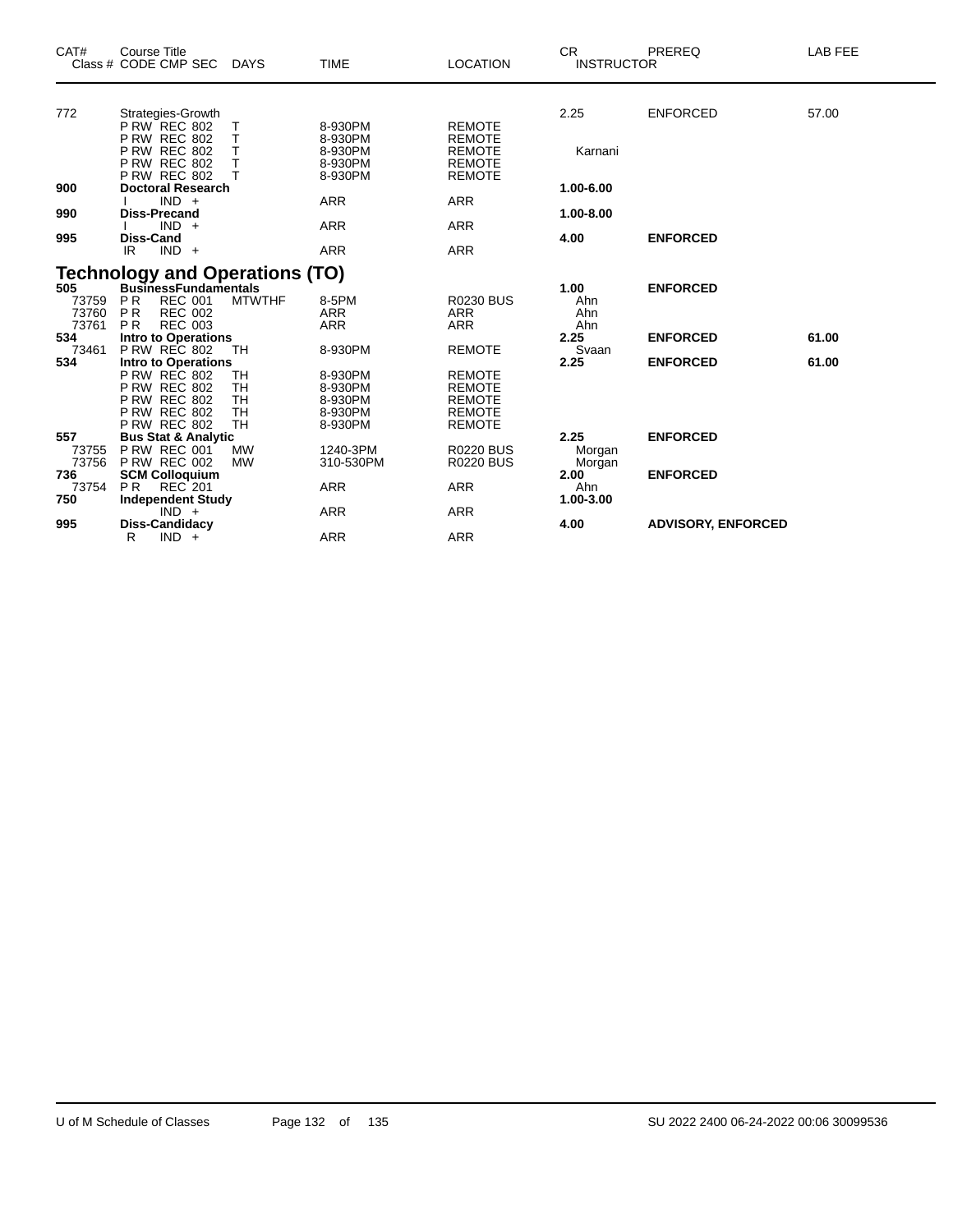|              | Class # CODE CMP SEC<br><b>DAYS</b>                                              | TIME       | LOCATION      | <b>INSTRUCTOR</b> |                 |  |
|--------------|----------------------------------------------------------------------------------|------------|---------------|-------------------|-----------------|--|
|              |                                                                                  |            |               |                   |                 |  |
|              | <b>Social Work</b>                                                               |            |               |                   |                 |  |
|              | <b>School Of Social Work</b>                                                     |            |               |                   |                 |  |
|              | <b>Social Work (SW)</b>                                                          |            |               |                   |                 |  |
| 517          | Ind Studies Aging<br>$IND +$                                                     | ARR        | ARR           | 1.00-3.00         | <b>ADVISORY</b> |  |
| 518          | <b>Ind Studies Aging</b><br>$IND +$                                              | ARR        | ARR           | 1.00-3.00         | <b>ADVISORY</b> |  |
| 519          | Ind Stds Hum Behav<br>$IND +$                                                    | ARR        | <b>ARR</b>    | 1.00-3.00         | <b>ADVISORY</b> |  |
| 520          | Ind Stds Hum Behav<br>$IND +$                                                    | <b>ARR</b> | <b>ARR</b>    | 1.00-3.00         | <b>ADVISORY</b> |  |
| 523          | Ind Stds Inperprac<br>$IND +$                                                    | ARR        | ARR           | 1.00-3.00         | <b>ADVISORY</b> |  |
| 524          | Ind Stds Inperprac<br>$IND +$                                                    | ARR        | ARR           | 1.00-3.00         | <b>ADVISORY</b> |  |
| 525          | Ind Stds Chid&Yth<br>$IND +$                                                     | <b>ARR</b> | <b>ARR</b>    | 1.00-3.00         | <b>ADVISORY</b> |  |
| 526          | Ind Stds Chid&Yth<br>$IND +$                                                     | ARR        | ARR           | 1.00-3.00         | <b>ADVISORY</b> |  |
| 532          | Ind Stds Health<br>$IND +$                                                       | ARR        | ARR           | 1.00-3.00         | <b>ADVISORY</b> |  |
| 533          | Ind Stds Health<br>$IND +$                                                       | <b>ARR</b> | ARR           | 1.00-3.00         | <b>ADVISORY</b> |  |
| 540<br>73380 | <b>Trauma Basics</b><br>P                                                        | ARR        | <b>REMOTE</b> | 1.00              |                 |  |
|              | <b>SEM 201</b><br>Social Work students need to enroll in the Spring/Summer term. |            |               | Reyes             |                 |  |
| 546          | Ind Stds SWPS<br>$IND +$                                                         | ARR        | ARR           | 1.00-3.00         | <b>ADVISORY</b> |  |
| 547          | Ind Stds SWPS<br>$IND +$                                                         | ARR        | ARR           | 1.00-3.00         | <b>ADVISORY</b> |  |
| 553          | Ind Stds Comm Org<br>$IND +$                                                     | <b>ARR</b> | <b>ARR</b>    | 1.00-3.00         | <b>ADVISORY</b> |  |
| 554          | Ind Stds Comm Org<br>$IND +$                                                     | ARR        | ARR           | 1.00-3.00         | <b>ADVISORY</b> |  |
| 555          | Ind Stds Comm & SS<br>$IND +$                                                    | ARR        | ARR           | 1.00-3.00         | <b>ADVISORY</b> |  |
| 556          | Ind Stds Comm & SS<br>$IND +$                                                    | <b>ARR</b> | <b>ARR</b>    | 1.00-3.00         | <b>ADVISORY</b> |  |
| 566          | Ind Stds Mgt Hum S<br>$IND +$                                                    | ARR        | ARR           | 1.00-3.00         | <b>ADVISORY</b> |  |
| 567          | Ind Stds Mgt Hum S<br>$IND +$                                                    | ARR        | ARR           | 1.00-3.00         | <b>ADVISORY</b> |  |
| 576          | Ind Stds Pol&Eval<br>$IND +$                                                     | <b>ARR</b> | <b>ARR</b>    | 1.00-3.00         | <b>ADVISORY</b> |  |
| 577          | Ind Stds Pol&Eval<br>$IND +$                                                     | ARR        | ARR           | 1.00-3.00         | <b>ADVISORY</b> |  |
| 581          | Ind Stds Mntl Hith<br>$IND +$                                                    | ARR        | ARR           | 1.00-3.00         | <b>ADVISORY</b> |  |
| 582          | Ind Stds Mntl Hith                                                               |            |               | 1.00-3.00         | <b>ADVISORY</b> |  |
| 583          | $IND +$<br>Ind Std Research                                                      | ARR        | ARR           | 1.00-3.00         | <b>ADVISORY</b> |  |
| 584          | $IND +$<br>Ind Stds Research                                                     | ARR        | ARR           | 1.00-3.00         | <b>ADVISORY</b> |  |
| 586          | $IND +$<br><b>Ind Studies Eval</b>                                               | ARR        | ARR           | 1.00-3.00         | <b>ADVISORY</b> |  |
| 587          | $IND +$<br><b>Ind Studies Eval</b>                                               | ARR        | ARR           | 1.00-3.00         | <b>ADVISORY</b> |  |
| 598          | $IND +$<br>Ind Stds Soc Work                                                     | ARR        | ARR           | 1.00-3.00         | <b>ADVISORY</b> |  |
| 599          | $IND +$<br>Ind Stds Soc Work                                                     | ARR        | ARR           | 1.00-3.00         | <b>ADVISORY</b> |  |
| 691          | $IND +$<br><b>Adv Field Educatn</b>                                              | ARR        | ARR           | 1.00-12.00        | <b>ADVISORY</b> |  |
| 801          | $IND +$<br><b>Research Internship</b>                                            | ARR        | ARR           | 1.00-8.00         | <b>ADVISORY</b> |  |
| 802          | $IND +$<br><b>Research Internship</b>                                            | ARR        | ARR           | 1.00-8.00         | <b>ADVISORY</b> |  |
|              | $IND +$                                                                          | ARR        | ARR           |                   |                 |  |
| 803          | <b>Research Internship</b><br>$IND +$                                            | ARR        | ARR           | 1.00-8.00         | <b>ADVISORY</b> |  |
| 900          | <b>Prep Candidacy Eval</b><br>$IND +$                                            | ARR        | ARR           | 1.00-8.00         | <b>ADVISORY</b> |  |
| 971          | <b>Directed Reading</b><br>$IND +$                                               | ARR        | ARR           | 1.00-4.00         | <b>ADVISORY</b> |  |
| 972          | <b>Directed Reading</b><br>$IND +$                                               | ARR        | ARR           | 1.00-4.00         | <b>ADVISORY</b> |  |
|              |                                                                                  |            |               |                   |                 |  |

CAT# Course Title Case CR PREREQ LAB FEE

U of M Schedule of Classes Page 133 of 135 SU 2022 2400 06-24-2022 00:06 30099536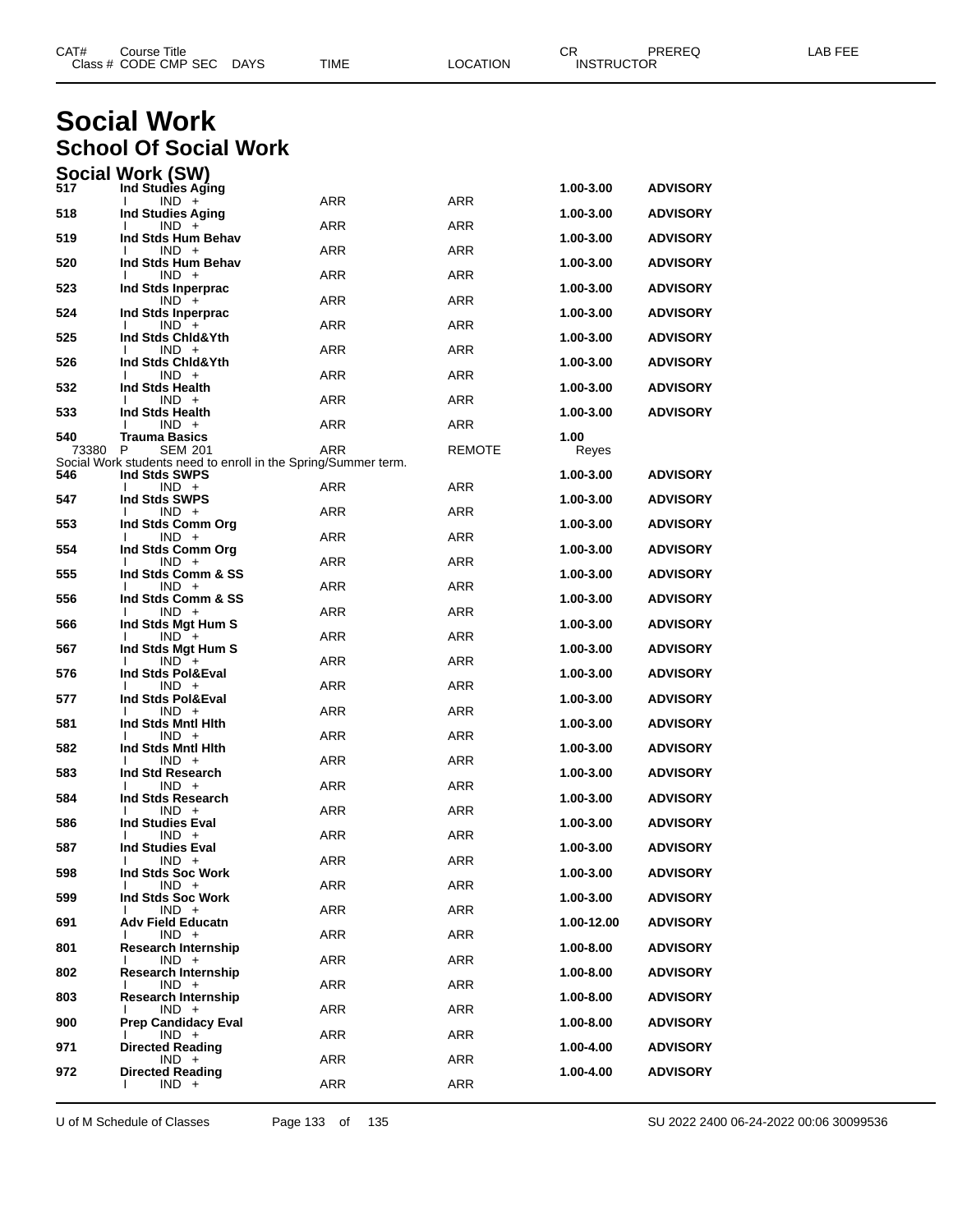| CAT# | Course Title<br>Class # CODE CMP SEC<br><b>DAYS</b> | <b>TIME</b> | <b>LOCATION</b> | <b>CR</b><br><b>INSTRUCTOR</b> | PREREQ          | LAB FEE |
|------|-----------------------------------------------------|-------------|-----------------|--------------------------------|-----------------|---------|
|      |                                                     |             |                 |                                |                 |         |
| 973  | Directed Reading                                    |             |                 | 1.00-4.00                      | <b>ADVISORY</b> |         |
| 974  | $IND +$                                             | <b>ARR</b>  | <b>ARR</b>      | 1.00-4.00                      | <b>ADVISORY</b> |         |
|      | <b>Directed Reading</b><br>$IND +$                  | <b>ARR</b>  | <b>ARR</b>      |                                |                 |         |
| 975  | <b>Directed Research</b>                            |             |                 | 1.00-4.00                      | <b>ADVISORY</b> |         |
|      | $IND +$                                             | <b>ARR</b>  | <b>ARR</b>      |                                |                 |         |
| 976  | <b>Directed Research</b>                            |             |                 | 1.00-4.00                      | <b>ADVISORY</b> |         |
| 977  | $IND +$<br><b>Directed Research</b>                 | <b>ARR</b>  | <b>ARR</b>      | 1.00-4.00                      | <b>ADVISORY</b> |         |
|      | $IND +$                                             | <b>ARR</b>  | <b>ARR</b>      |                                |                 |         |
| 978  | <b>Directed Research</b>                            |             |                 | 1.00-4.00                      | <b>ADVISORY</b> |         |
|      | $IND +$                                             | <b>ARR</b>  | <b>ARR</b>      |                                |                 |         |
| 990  | <b>Diss-Precand</b>                                 |             |                 | 1.00-8.00                      | <b>ADVISORY</b> |         |
| 995  | $IND +$<br><b>Diss-Cand</b>                         | <b>ARR</b>  | <b>ARR</b>      | 4.00                           | <b>ENFORCED</b> |         |
|      | $IND +$<br>IR.                                      | <b>ARR</b>  | <b>ARR</b>      |                                |                 |         |